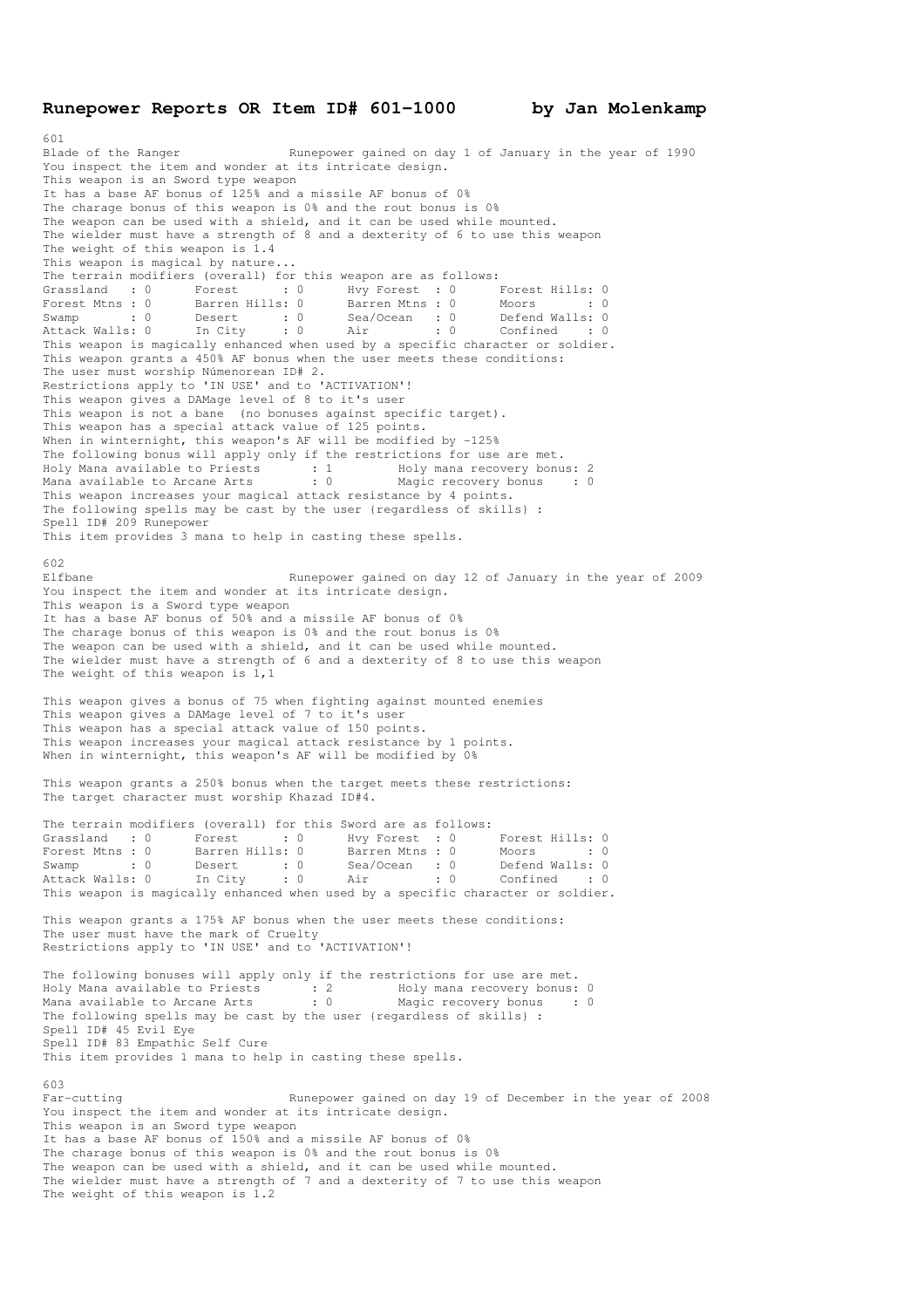This weapon is magical by nature... The terrain modifiers (overall) for this weapon are as follows:<br>
Grassland : 0 Forest : 0 Hvy Forest : 0 I<br>
Forest Mtns : 0 Barren Hills: 0 Barren Mtns : 0 1 Grassland : 0 Forest : 0 Hvy Forest : 0 Forest Hills: 0 Forest Mtns : 0 Barren Hills: 0 Barren Mtns : 0 Moors : 0 : 0 Swamp : 0 Desert : 0 Sea/Ocean : 0 Defend Walls: 0 Attack Walls: 0 In City : 0 Air : 0 Confined : 0 Swamp : 0 Desert : 0 Desert : 0 Sea/Ocean : 0 Defend Walls: 0<br>Attack Walls: 0 In City : 0 Air : 0 Confined : 0<br>This weapon is magically enhanced when used by a specific character or soldier. This weapon grants a 0% AF bonus when the user meets these conditions: NO Restrictions on use This weapon gives a DAMage level of 6 to it's user This weapon is not a bane (no bonuses against specific target). This weapon has no special attack value. When in winternight, this weapon's AF will be modified by 0% The following bonus will apply only if the restrictions for use are met. Holy Mana available to Priests : 0 Holy mana recovery bonus: 0 Mana available to Arcane Arts : 0 Magic recovery bonus : 0 This weapon increases your magical attack resistance by 5 points. The following spells may be cast by the user {regardless of skills} : Spell ID# 180 Attack Focus Spell ID# 2022 Dimril Gate Spell This item provides 2 mana to help in casting these spells. 604<br>Fell Blade Runepower gained on day 9 of March in the year of 2009 You inspect the item and wonder at its intricate design. This weapon is an Sword type weapon It has a base AF bonus of 100% and a missile AF bonus of 0% The charage bonus of this weapon is 0% and the rout bonus is 0% The weapon may not be used with a shield, and it can be used while mounted. The wielder must have a strength of 6 and a dexterity of 8 to use this weapon The weight of this weapon is 1.55 This weapon is magical by nature... The terrain modifiers (overall) for this weapon are as follows: Grassland : 0 Forest : 0 Hvy Forest : 0 Forest Hills: 0 Forest Mtns : 0 Barren Hills: 0 Barren Mtns : 0 Moors : 0 : 0 Swamp : 0 Desert : 0 Sea/Ocean : 0 Defend Walls: 0 Attack Walls: 0 In City : 0 Air : 0 Confined : 0 This weapon is magically enhanced when used by a specific character or soldier. This weapon grants a 400% AF bonus when the user meets these conditions: The user must have the mark of Cruelty Restrictions apply to 'IN USE' and to 'ACTIVATION'! This weapon gives a DAMage level of 9 to it's user This weapon is not a bane (no bonuses against specific target). This weapon gives a bonus of 25 when fighting against mounted enemies This weapon has a special attack value of 50 points. When in winternight, this weapon's AF will be modified by 0% The following bonus will apply only if the restrictions for use are met.<br>Holy Mana available to Priests : 0 Holy mana recovery bonus: 0 Holy Mana available to Priests : 0<br>Mana available to Arcane Arts : 0 Mana available to Arcane Arts : 0 Magic recovery bonus : 0 This weapon increases your magical attack resistance by 2 points. The following spells may be cast by the user {regardless of skills} : Spell ID# 155 Create Crystal of Power Spell ID# 214 Bless This item provides 5 mana to help in casting these spells. 605<br>Forest-blade Runepower gained on day 22 of December in the year of 2008 You inspect the item and wonder at its intricate design. This weapon is an Sword type weapon It has a base AF bonus of 175% and a missile AF bonus of 0% The charage bonus of this weapon is 0% and the rout bonus is 0% The weapon may not be used with a shield, and it can be used while mounted. The wielder must have a strength of 5 and a dexterity of 10 to use this weapon The weight of this weapon is 1.35 This weapon is magical by nature... The terrain modifiers (overall) for this weapon are as follows: Grassland : 0 Forest : 0 Hvy Forest : 0 Forest Hills: 0 Forest Mtns : 0 Barren Hills: 0 Barren Mtns : 0 Moors : 0 : 0 Swamp : 0 Desert : 0 Sea/Ocean : 0 Defend Walls: 0 Attack Walls: 0 In City : 0 Air : 0 Confined : 0 This weapon is magically enhanced when used by a specific character or soldier. This weapon grants a 200% AF bonus when the user meets these conditions: The user must have the mark of Honor Restrictions apply to 'IN USE' and to 'ACTIVATION'! This weapon gives a DAMage level of 7 to it's user This weapon is not a bane (no bonuses against specific target). This weapon gives a bonus of 100 when fighting against mounted enemies This weapon has a special attack value of 75 points. When in winternight, this weapon's AF will be modified by 0% The following bonus will apply only if the restrictions for use are met. Holy Mana available to Priests : 1 Holy mana recovery bonus: 4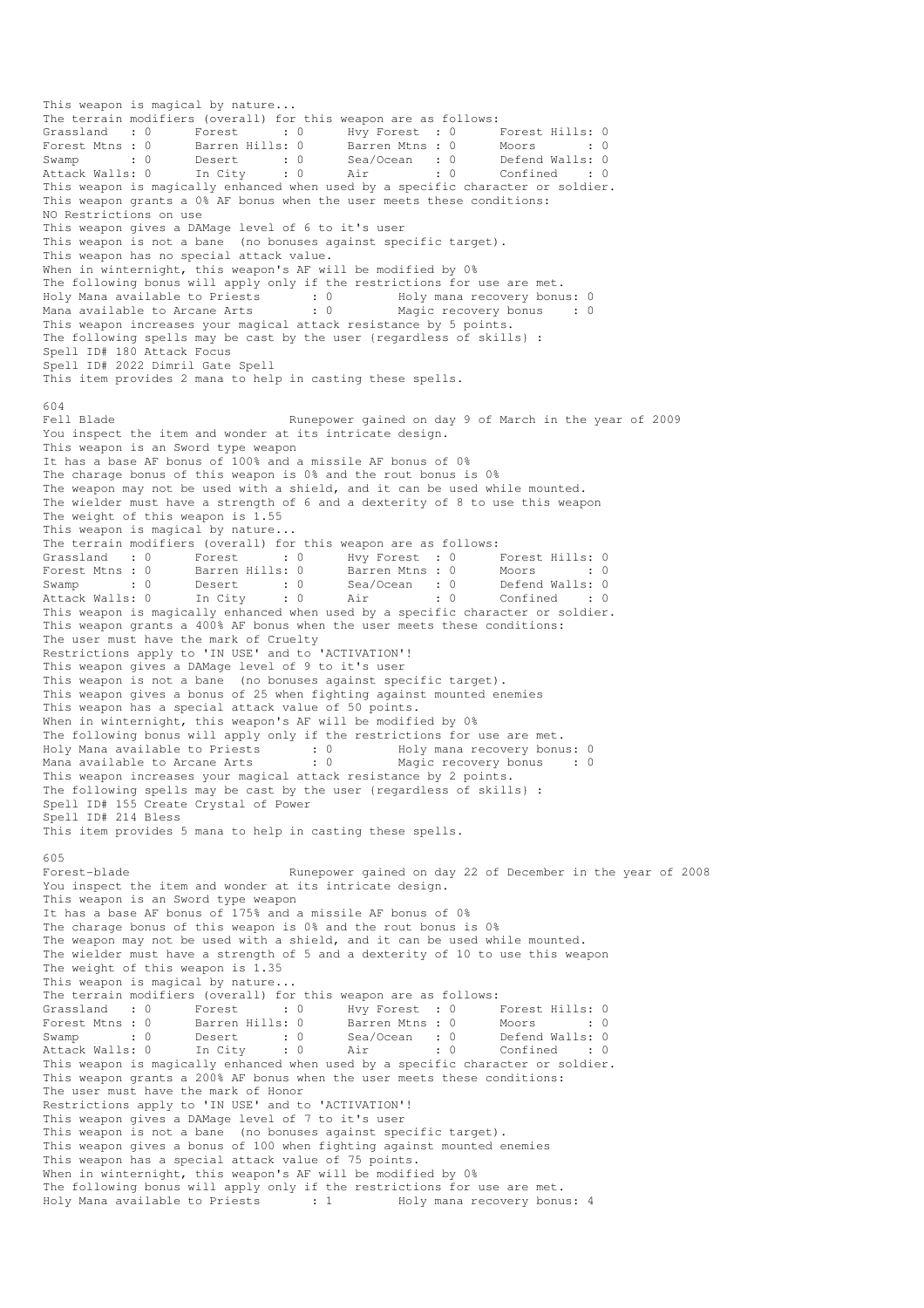Mana available to Arcane Arts : 0 Magic recovery bonus : 0 This weapon increases your magical attack resistance by 3 points. The following spells may be cast by the user {regardless of skills} : Spell ID# 228 Increase Fertility Value Spell ID# 234 Increase Special Resource This item provides 9 mana to help in casting these spells. 606<br>Guard's Blade Runepower gained on day 25 of December in the year of 2008 You inspect the item and wonder at its intricate design. This weapon is an Sword type weapon It has a base AF bonus of 200% and a missile AF bonus of 0% The charage bonus of this weapon is 0% and the rout bonus is 0% The weapon can be used with a shield, and it can be used while mounted. The wielder must have a strength of 8 and a dexterity of 8 to use this weapon The weight of this weapon is  $1.55$ This weapon is magical by nature... The terrain modifiers (overall) for this weapon are as follows: Grassland : 0 Forest : 0 Hvy Forest : 0 Forest Hills: 0<br>Forest Mtns : 0 Barren Hills: 0 Barren Mtns : 0 Moors : 0 Forest Mtns : 0 Barren Hills: 0 Barren Mtns : 0 Moors : 0 Swamp : 0 Desert : 0 Sea/Ocean : 0 Defend Walls: 0 Attack Walls: 0 In City : 0 Air : 0 Confined : 0 This weapon is magically enhanced when used by a specific character or soldier. This weapon grants a 50% AF bonus when the user meets these conditions: The user must have the mark of Cruelty Restrictions apply to 'IN USE' and to 'ACTIVATION'! This weapon gives a DAMage level of 8 to it's user This weapon is not a bane (no bonuses against specific target). This weapon has a special attack value of 275 points. When in winternight, this weapon's AF will be modified by 100% The following bonus will apply only if the restrictions for use are met. Holy Mana available to Priests : 2 Holy mana recovery bonus: 0 Mana available to Arcane Arts : 0 Magic recovery bonus : 0 This weapon increases your magical attack resistance by 1 points. 607 Mithril Blade Item ID# 607 . You inspect the item and wonder at its intricate design. This item is a a sword type weapon. It has a base AF bonus of 575 % and a missile AF bonus of 0 %. The charge bonus of this weapon is 0 % and the rout bonus is 0 %. The weapon may not be used with a shield, and it may not be used while mounted. The wielder must have a strength of 6 and a dexterity of 6 to use this weapon. The weight of this weapon is 1.400 This weapon is magical by nature... This weapon gives a DAMage level of 10 to its user. This weapon has no special attack value. This weapon increases your magical attack resistance by 6 points. When in Winternight, this weapon's AF will be modified by 0 %. This weapon gives a bonus of 250 when fighting against mounted enemies. This weapon is not a bane {no bonuses against specific target}. The (overall) terrain modifiers for this weapon are as follows:<br>
Grassland : 0  $\frac{1}{2}$  Forest : 0  $\frac{1}{2}$  Earren Hills: 0 Grassland : 0 Forest : 0 Hvy Forest : 0 Forest Hills: 0 Forest Mtns : 0 Barren Hills: 0 Barren Mtns : 0 Moors : 0 Swamp : 0 Desert : 0 Sea/Ocean : 0 Defend Walls: 0 Attack Walls: 0 In City : 0 Confined : 0 This weapon is not magically enhanced when used by a specific character or soldier. This weapon grants a 0 % AF bonus when the user meets these conditions: NO Restrictions on use The following bonus will apply only if the restrictions for use are met.<br>Holy Mana available to Priests : 3 Holy mana recovery bonus: 3 Holy Mana available to Priests Mana available to Arcane Arts: 0 Magic recovery bonus : 0 The following spells may be cast by the user {regardless of arcane ability providing ALL item restrictions are met): Most Battle and Duel spells do require an arcane ability. Spell ID# 200 Weapon Enchantment Spell ID# 214 Bless This item provides 7 mana to help in casting these spells. 608 Rapier's Dance **Runepower gained on day 5 of March in the year of 2009** You inspect the item and wonder at its intricate design. This weapon is an Sword type weapon It has a base AF bonus of 75% and a missile AF bonus of 0%

The charage bonus of this weapon is 0% and the rout bonus is 0%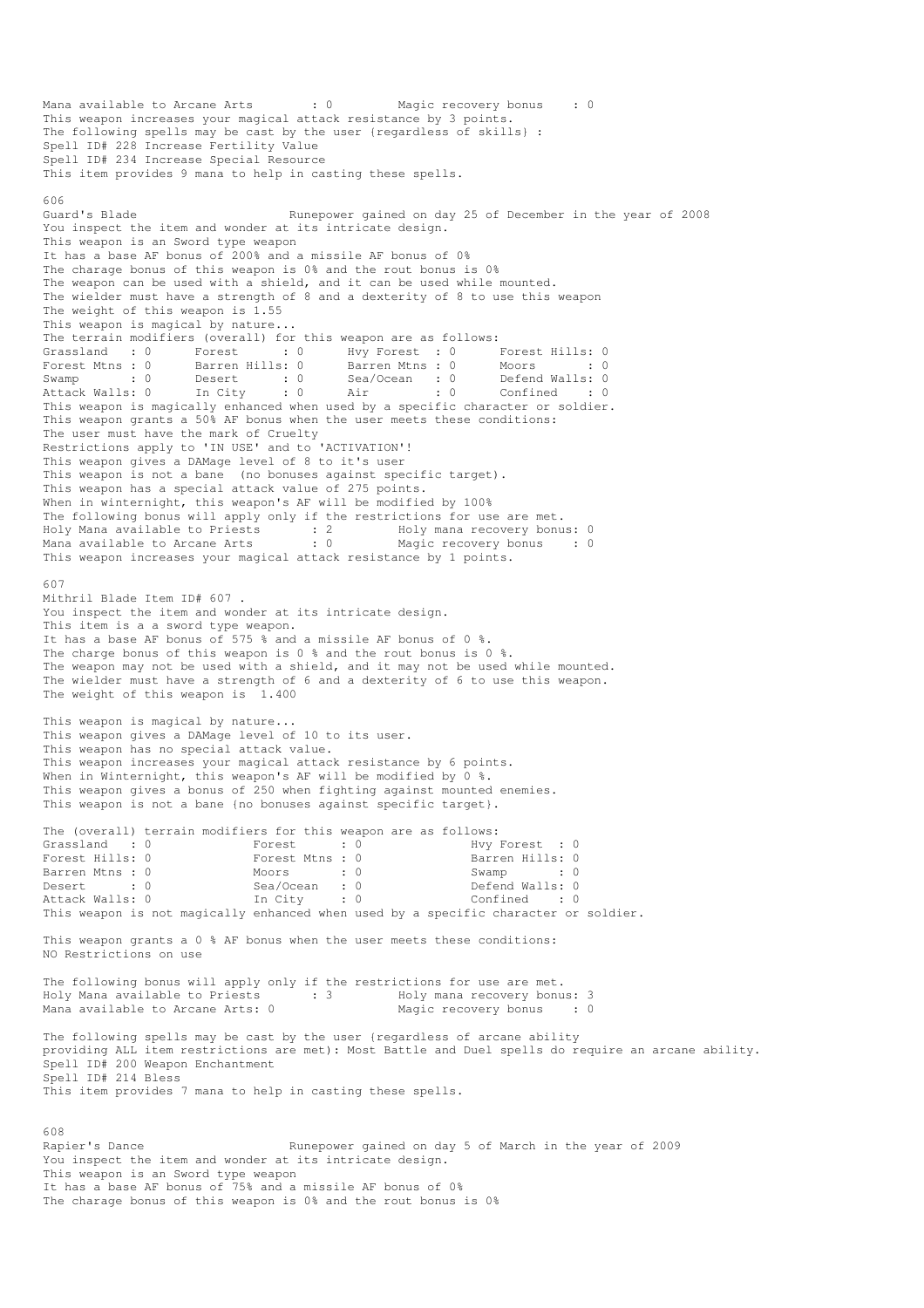The weapon can be used with a shield, and it can be used while mounted. The wielder must have a strength of 6 and a dexterity of 8 to use this weapon The weight of this weapon is 1.1 This weapon is magical by nature... The terrain modifiers (overall) for this weapon are as follows: Grassland : 0 Forest : 0 Hvy Forest : 0 Forest Hills: 0 Forest Mtns : 0 Barren Hills: 0 Barren Mtns : 0 Moors : 0 Swamp : 0 Desert : 0 Sea/Ocean : 0 Defend Walls: 0 Attack Walls: 0 In City : 0 Air : 0 Confined : 0 This weapon is magically enhanced when used by a specific character or soldier. This weapon grants a 300% AF bonus when the user meets these conditions: The user must have the mark of Honor Restrictions apply to 'IN USE' and to 'ACTIVATION'! This weapon gives a DAMage level of 8 to it's user This weapon is not a bane (no bonuses against specific target). This weapon gives a bonus of 25 when fighting against mounted enemies This weapon has a special attack value of 100 points. When in winternight, this weapon's AF will be modified by -75% The following bonus will apply only if the restrictions for use are met. Holy Mana available to Priests : 1 Holy mana recovery bonus: 1 Mana available to Arcane Arts : 0 Magic recovery bonus : 0 This weapon increases your magical attack resistance by 3 points. The following spells may be cast by the user {regardless of skills} : Spell ID# 214 Bless This item provides 6 mana to help in casting these spells. 609<br>Sword of Cleaving Runepower gained on day 19 of December in the year of 2008 You inspect the item and wonder at its intricate design. This weapon is an Sword type weapon It has a base AF bonus of 375% and a missile AF bonus of 0% The charage bonus of this weapon is 0% and the rout bonus is 0% The weapon may not be used with a shield, and it can be used while mounted. The wielder must have a strength of 5 and a dexterity of 8 to use this weapon The weight of this weapon is 1.1 This weapon is magical by nature... The terrain modifiers (overall) for this weapon are as follows: Grassland : 0 Forest : 0 Hvy Forest : 0 Forest Hills: 0 Forest Mtns : 0 Barren Hills: 0 Barren Mtns : 0 Moors : 0 : 0 Swamp : 0 Desert : 0 Sea/Ocean : 0 Defend Walls: 0 Attack Walls: 0 In City : 0 Air : 0 Confined : 0 This weapon is magically enhanced when used by a specific character or soldier. This weapon grants a 0% AF bonus when the user meets these conditions: NO Restrictions on use This weapon gives a DAMage level of 7 to it's user This weapon is not a bane (no bonuses against specific target). This weapon gives a bonus of 25 when fighting against mounted enemies This weapon has a special attack value of 125 points. When in winternight, this weapon's AF will be modified by 0% The following bonus will apply only if the restrictions for use are met. Holy Mana available to Priests : 1 Holy mana recovery bonus: 2 Mana available to Arcane Arts : 0 Magic recovery bonus : 0 This weapon increases your magical attack resistance by 2 points. The following spells may be cast by the user {regardless of skills} : Spell ID# 79 Dispell Undead Spell ID# 461 War Shout This item provides 4 mana to help in casting these spells. 610<br>Troll Slayer Runepower gained on day 27 of April in the year of 2009 You inspect the item and wonder at its intricate design. This weapon is a Sword type weapon It has a base AF bonus of 75% and a missile AF bonus of 0% The charage bonus of this weapon is 100% and the rout bonus is 0% The weapon can be used with a shield, and it can be used while mounted. The wielder must have a strength of 6 and a dexterity of 8 to use this weapon The weight of this weapon is  $1,1$ This weapon gives a DAMage level of 10 to it's user This weapon has a special attack value of 150 points. This weapon increases your magical attack resistance by 4 points. When in winternight, this weapon's AF will be modified by -50% This weapon grants a 750% bonus when the target meets these restrictions: The enemy must be Troll. The terrain modifiers (overall) for this Sword are as follows: Grassland : 0 Forest : 0 Hvy Forest : 0 Forest Hills: 0 Forest Mtns : 0 Barren Hills: 0 Barren Mtns : 0 Moors : 0 : 0 Swamp : 0 Desert : 0 Sea/Ocean : 0 Defend Walls: 0 Attack Walls: 0 In City : 0 Air : 0 Confined : 0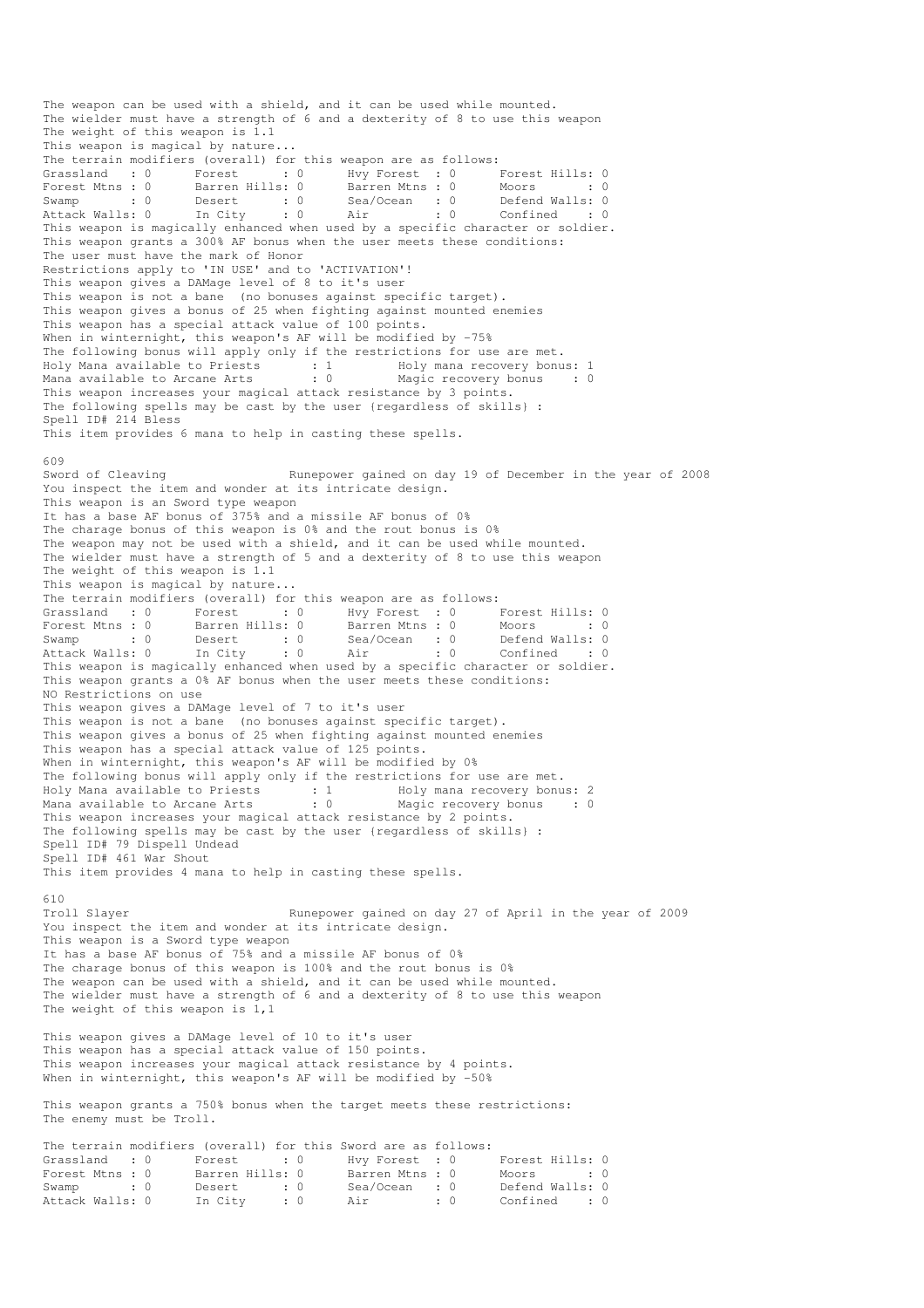This weapon is magically enhanced when used by a specific character or soldier. This weapon grants a 300% AF bonus when the user meets these conditions: The user must worship Khazad ID#4. Restrictions apply to 'IN USE' and to 'ACTIVATION'! The following bonuses will apply only if the restrictions for use are met. Holy Mana available to Priests : 2 Holy mana recovery bonus: 2 Mana available to Arcane Arts : 0 Magic recovery bonus : 0 The following spells may be cast by the user {regardless of skills} : Spell ID# 413 Gold Fever Spell ID# 415 Loyalty Pledge This item provides 2 mana to help in casting these spells. 611 Viper's Sword Runepower gained on day 25 of December in the year of 2008 You inspect the item and wonder at its intricate design. This weapon is an Sword type weapon It has a base AF bonus of 375% and a missile AF bonus of 0% The charage bonus of this weapon is 0% and the rout bonus is 0% The weapon may not be used with a shield, and it can be used while mounted. The wielder must have a strength of 6 and a dexterity of 8 to use this weapon The weight of this weapon is 1.1 This weapon has poison on it! This weapon is magical by nature... The terrain modifiers (overall) for this weapon are as follows: Grassland : 0 Forest : 0 Hvy Forest : 0 Forest Hills: 0 Forest Mtns : 0 Barren Hills: 0 Barren Mtns : 0 Moors : 0 : 0 Swamp : 0 Desert : 0 Sea/Ocean : 0 Defend Walls: 0 Attack Walls: 0 In City : 0 Air : 0 Confined : 0 This weapon is magically enhanced when used by a specific character or soldier. This weapon grants a 0% AF bonus when the user meets these conditions: NO Restrictions on use This weapon gives a DAMage level of 8 to it's user This weapon is not a bane (no bonuses against specific target). This weapon has a special attack value of 75 points. When in winternight, this weapon's AF will be modified by 0% The following bonus will apply only if the restrictions for use are met. Holy Mana available to Priests : 0 Holy mana recovery bonus: 3 Mana available to Arcane Arts : 0 Magic recovery bonus : 0 This weapon increases your magical attack resistance by 2 points. The following spells may be cast by the user {regardless of skills} : Spell ID# 2021 Hollin Gate Spell This item provides 4 mana to help in casting these spells. 612 Wild Blade **Runepower gained on day 25 of December in the year of 2008** You inspect the item and wonder at its intricate design. This weapon is an Sword type weapon It has a base AF bonus of 125% and a missile AF bonus of 0% The charage bonus of this weapon is 0% and the rout bonus is 0% The weapon can be used with a shield, and it can be used while mounted. The wielder must have a strength of 6 and a dexterity of 6 to use this weapon The weight of this weapon is 1.25 This weapon is magical by nature... The terrain modifiers (overall) for this weapon are as follows: Grassland : 0 Forest : 0 Hvy Forest : 0 Forest Hills: 0 Forest Mtns : 0 Barren Hills: 0 Barren Mtns : 0 Moors : 0 Swamp : 0 Desert : 0 Sea/Ocean : 0 Defend Walls: 0 Attack Walls: 0 In City : 0 Air : 0 Confined : 0 This weapon is magically enhanced when used by a specific character or soldier. This weapon grants a 125% AF bonus when the user meets these conditions: The user must have the mark of Honor Restrictions apply to 'IN USE' and to 'ACTIVATION'! This weapon gives a DAMage level of 7 to it's user This weapon is not a bane (no bonuses against specific target). This weapon gives a bonus of 50 when fighting against mounted enemies This weapon has a special attack value of 75 points. When in winternight, this weapon's AF will be modified by -50% The following bonus will apply only if the restrictions for use are met. Holy Mana available to Priests : 0 Holy mana recovery bonus: 2 Mana available to Arcane Arts : 0 Magic recovery bonus : 0 This weapon increases your magical attack resistance by 2 points. The following spells may be cast by the user {regardless of skills} : Spell ID# 127 Summon Fog Spell ID# 295 Heal Character This item provides 8 mana to help in casting these spells. 613

Finder The Runepower gained on day 18 of December in the year of 2008 You inspect the item and wonder at its intricate design.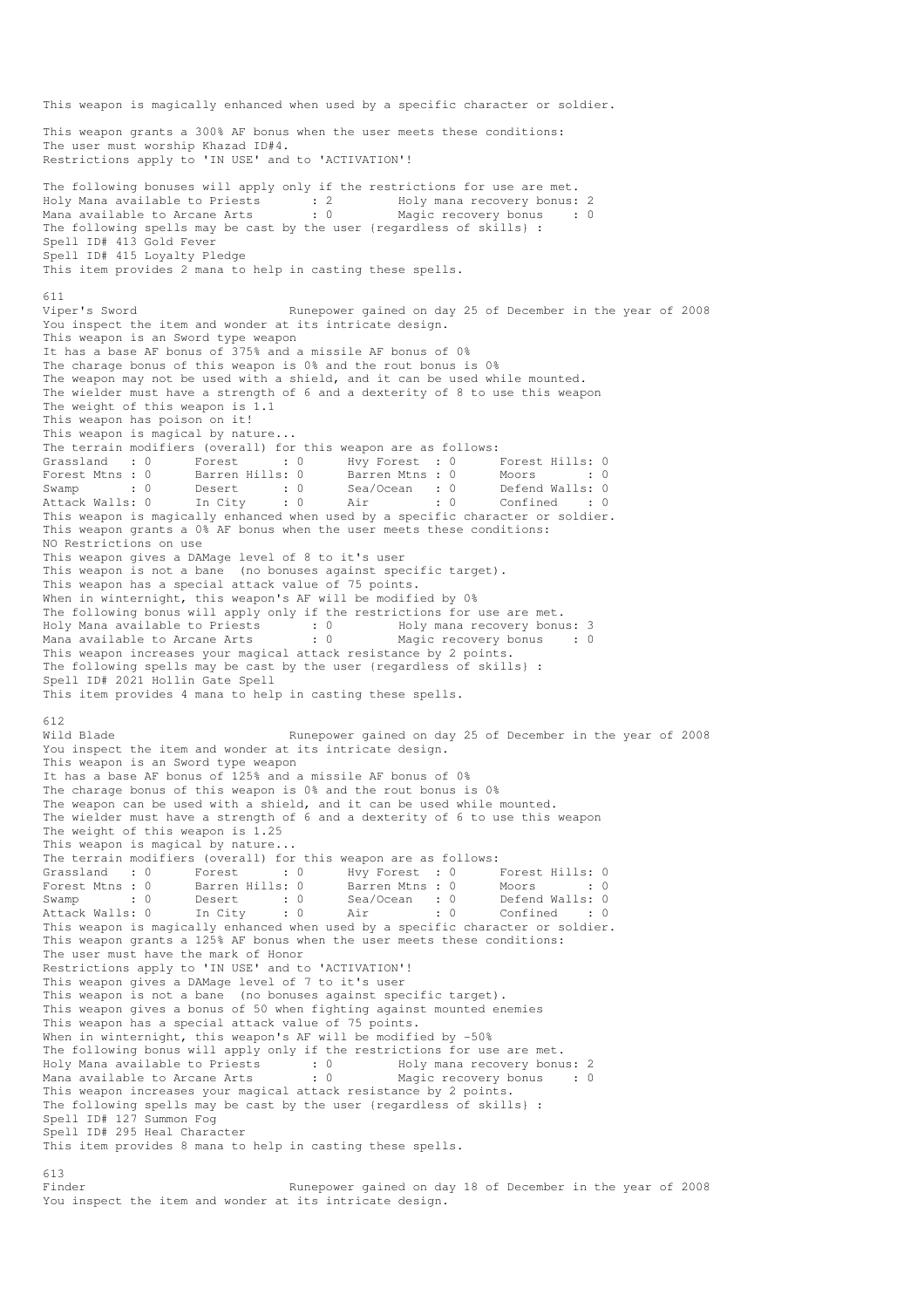This weapon is an Axe type weapon It has a base AF bonus of 100% and a missile AF bonus of 0% The charage bonus of this weapon is 0% and the rout bonus is 0% The weapon can be used with a shield, and it can be used while mounted. The wielder must have a strength of 8 and a dexterity of 6 to use this weapon The weight of this weapon is 1.25 This weapon is magical by nature... The terrain modifiers (overall) for this weapon are as follows: Grassland : 0 Forest : 0 Hvy Forest : 0 Forest Hills: 0 Forest Mtns : 0 Barren Hills: 0 Barren Mtns : 0 Moors : 0 : 0 Swamp : 0 Desert : 0 Sea/Ocean : 0 Defend Walls: 0 Attack Walls: 0 In City : 0 Air : 0 Confined : 0 The contract of the contract of the sea/Ocean is the median of the specific character or soldier.<br>This weapon is magically enhanced when used by a specific character or soldier. This weapon grants a 150% AF bonus when the user meets these conditions: The user must have the mark of Cruelty Restrictions apply to 'IN USE' and to 'ACTIVATION'! This weapon gives a DAMage level of 6 to it's user This weapon is not a bane (no bonuses against specific target). This weapon has a special attack value of 50 points. When in winternight, this weapon's AF will be modified by 50% The following bonus will apply only if the restrictions for use are met. Holy Mana available to Priests : 1 Holy mana recovery bonus: 0 Mana available to Arcane Arts : 0 Magic recovery bonus : 0 This weapon increases your magical attack resistance by 4 points. The following spells may be cast by the user {regardless of skills} : Spell ID# 209 Runepower This item provides 8 mana to help in casting these spells. 614<br>Mithril-shod Axe Runepower gained on day 18 of December in the year of 2008 You inspect the item and wonder at its intricate design. This weapon is an Axe type weapon It has a base AF bonus of 75% and a missile AF bonus of 0% The charage bonus of this weapon is 0% and the rout bonus is 0% The weapon can be used with a shield, and it can be used while mounted. The wielder must have a strength of 6 and a dexterity of 6 to use this weapon The weight of this weapon is 1.4 This weapon is magical by nature... The terrain modifiers (overall) for this weapon are as follows: Grassland : 0 Forest : 0 Hvy Forest : 0 Forest Hills: 0 Forest Mtns : 0 Barren Hills: 0 Barren Mtns : 0 Moors : 0 : 0 Swamp : 0 Desert : 0 Sea/Ocean : 0 Defend Walls: 0 Attack Walls: 0 In City : 0 Air : 0 Confined : 0 This weapon is magically enhanced when used by a specific character or soldier. This weapon grants a 600% AF bonus when the user meets these conditions: The user must have the mark of Honor Restrictions apply to 'IN USE' and to 'ACTIVATION'! This weapon gives a DAMage level of 8 to it's user This weapon is not a bane (no bonuses against specific target). This weapon gives a bonus of 75 when fighting against mounted enemies This weapon has a special attack value of 100 points. When in winternight, this weapon's AF will be modified by -250% The following bonus will apply only if the restrictions for use are met. Holy Mana available to Priests : 2 Holy mana recovery bonus: 1 Mana available to Arcane Arts : 0 Magic recovery bonus : 0 This weapon increases your magical attack resistance by 1 points. The following spells may be cast by the user {regardless of skills} Spell ID# 200 Weapon Enchantment Spell ID# 415 Loyalty Pledge This item provides 8 mana to help in casting these spells. 615 Orc Slayer Runepower gained on day 2 of Febuary in the year of 2009 You inspect the item and wonder at its intricate design. This weapon is a Axe type weapon It has a base AF bonus of 75% and a missile AF bonus of 0% The charage bonus of this weapon is 100% and the rout bonus is 25% The weapon may not be used with a shield, and it can be used while mounted. The wielder must have a strength of 9 and a dexterity of 7 to use this weapon The weight of this weapon is  $1,7$ 

This weapon gives a bonus of 50 when fighting against mounted enemies This weapon gives a DAMage level of 9 to it's user This weapon has a special attack value of 75 points. This weapon increases your magical attack resistance by 4 points. When in winternight, this weapon's AF will be modified by -175%

This weapon grants a 350% bonus when the target meets these restrictions: The enemy must be Orc.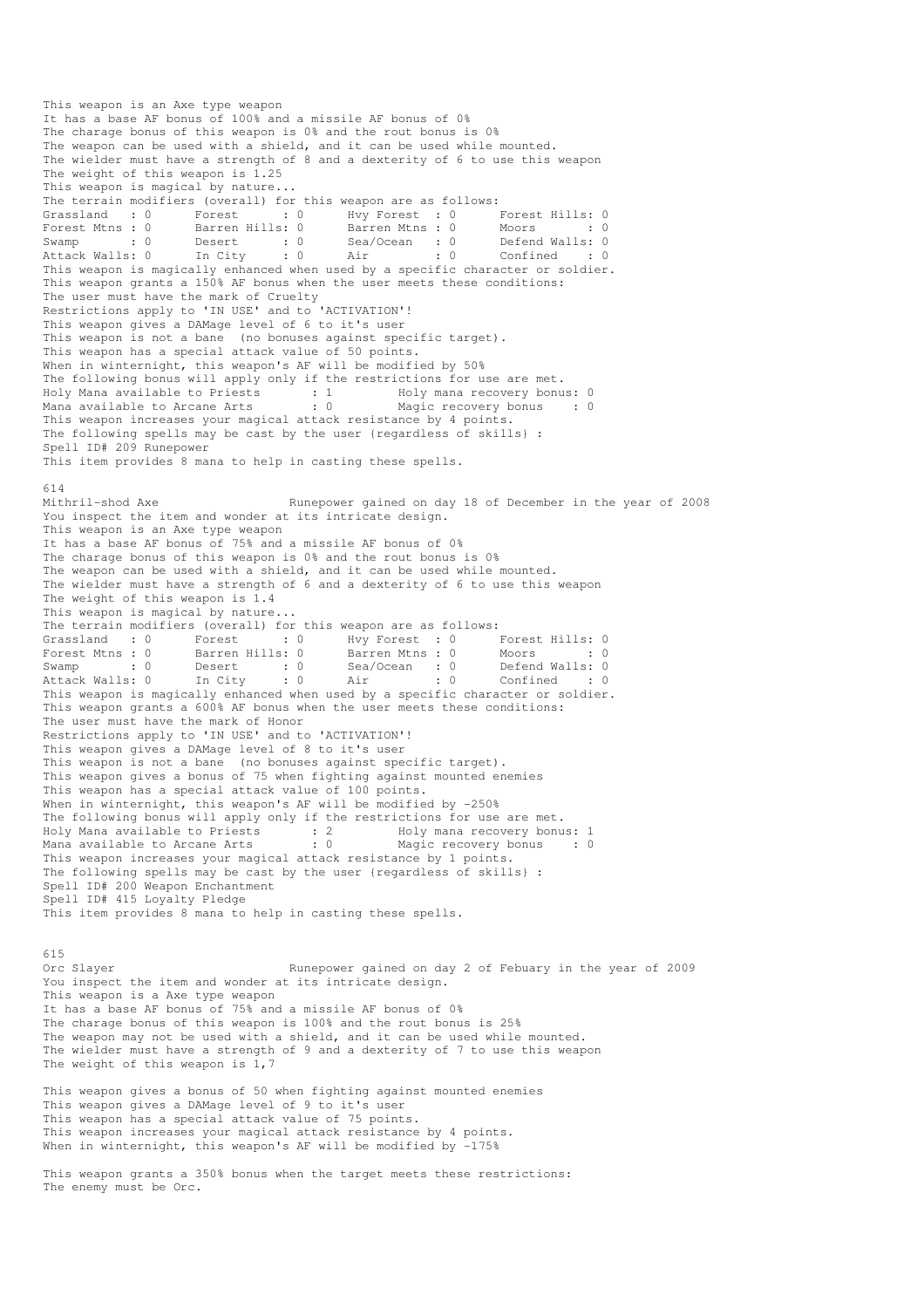The terrain modifiers (overall) for this Axe are as follows: Grassland : 0 Forest : 0 Hvy Forest : 0 Forest Hills: 0 Forest Mtns : 0 Barren Hills: 0 Barren Mtns : 0 Moors : 0 : 0 Swamp : 0 Desert : 0 Sea/Ocean : 0 Defend Walls: 0 Attack Walls: 0 In City : 0 Air : 0 Confined : 0 This weapon is magically enhanced when used by a specific character or soldier. This weapon grants a 300% AF bonus when the user meets these conditions: The user must have the mark of Honor Restrictions apply to 'IN USE' and to 'ACTIVATION'! The following bonuses will apply only if the restrictions for use are met. Holy Mana available to Priests : 1 Holy mana recovery bonus: 4 Mana available to Arcane Arts : 0 Magic recovery bonus : 0 The following spells may be cast by the user {regardless of skills} : Spell ID# 479 Enchanted Defense This item provides 3 mana to help in casting these spells. 616<br>Deepcrest Axe Runepower gained on day 8 of January in the year of 2009 You inspect the item and wonder at its intricate design. This weapon is a Axe type weapon It has a base AF bonus of 650% and a missile AF bonus of 0% The charage bonus of this weapon is 125% and the rout bonus is 0% The weapon may not be used with a shield, and it can be used while mounted. The wielder must have a strength of 10 and a dexterity of 6 to use this weapon The weight of this weapon is 1,5 This weapon gives a bonus of 100 when fighting against mounted enemies This weapon gives a DAMage level of 7 to it's user This weapon has a special attack value of 50 points. This weapon increases your magical attack resistance by 2 points. When in winternight, this weapon's AF will be modified by 0% This weapon is not a bane (no bonuses against specific target). The terrain modifiers (overall) for this Axe are as follows:<br>Grassland : 0 Forest : 0 Hoy Forest : 0<br>Forest Mtns : 0 Barren Hills: 0 Barren Mtns : 0 Grassland : 0 Forest : 0 Hvy Forest : 0 Forest Hills: 0 Forest Mtns : 0 Barren Hills: 0 Barren Mtns : 0 Moors : 0 : 0 Swamp : 0 Desert : 0 Sea/Ocean : 0 Defend Walls: 0 Attack Walls: 0 In City : 0 Air : 0 Confined : 0 This weapon is magically enhanced when used by a specific character or soldier. This weapon grants a 0% AF bonus when the user meets these conditions: NO Restrictions on use The following bonuses will apply only if the restrictions for use are met. Holy Mana available to Priests : 2 Holy mana recovery bonus: 0 Mana available to Arcane Arts : 0 Magic recovery bonus : 0 The following spells may be cast by the user {regardless of skills} : Spell ID# 452 Duel Vision Spell ID# 209 Runepower This item provides 3 mana to help in casting these spells. 617 Dwarven Axe Runepower gained on day 18 of December in the year of 2008 You inspect the item and wonder at its intricate design. This weapon is an Axe type weapon It has a base AF bonus of 50% and a missile AF bonus of 0% The charage bonus of this weapon is 25% and the rout bonus is 0% The weapon can be used with a shield, and it can be used while mounted. The wielder must have a strength of 12 and a dexterity of 10 to use this weapon The weight of this weapon is 1.4 This weapon is magical by nature... The terrain modifiers (overall) for this weapon are as follows: The Cerrain modifiers (overain, for this weapon are as experience.<br>Grassland : 0 Forest Hills: 0 Hvy Forest Hills: 0 Forest Hills: 0 Barren Hills: 0 Moors : 0 Forest Mtns : 0 Barren Hills: 0 Barren Mtns : 0 Moors : 0 : 0 Swamp : 0 Desert : 0 Sea/Ocean : 0 Defend Walls: 0 Attack Walls: 0 In City : 0 Air : 0 Confined : 0 This weapon is magically enhanced when used by a specific character or soldier. This weapon grants a 200% AF bonus when the user meets these conditions: The wielder must be of race ID# 204 Dwarf. Restrictions apply to 'IN USE' and to 'ACTIVATION'! This weapon gives a DAMage level of 8 to it's user This weapon is not a bane (no bonuses against specific target). This weapon has a special attack value of 100 points. When in winternight, this weapon's AF will be modified by -75% The following bonus will apply only if the restrictions for use are met. Holy Mana available to Priests : 3 Holy mana recovery bonus: 2 Mana available to Arcane Arts : 0 Magic recovery bonus : 0 This weapon increases your magical attack resistance by 4 points. The following spells may be cast by the user {regardless of skills} :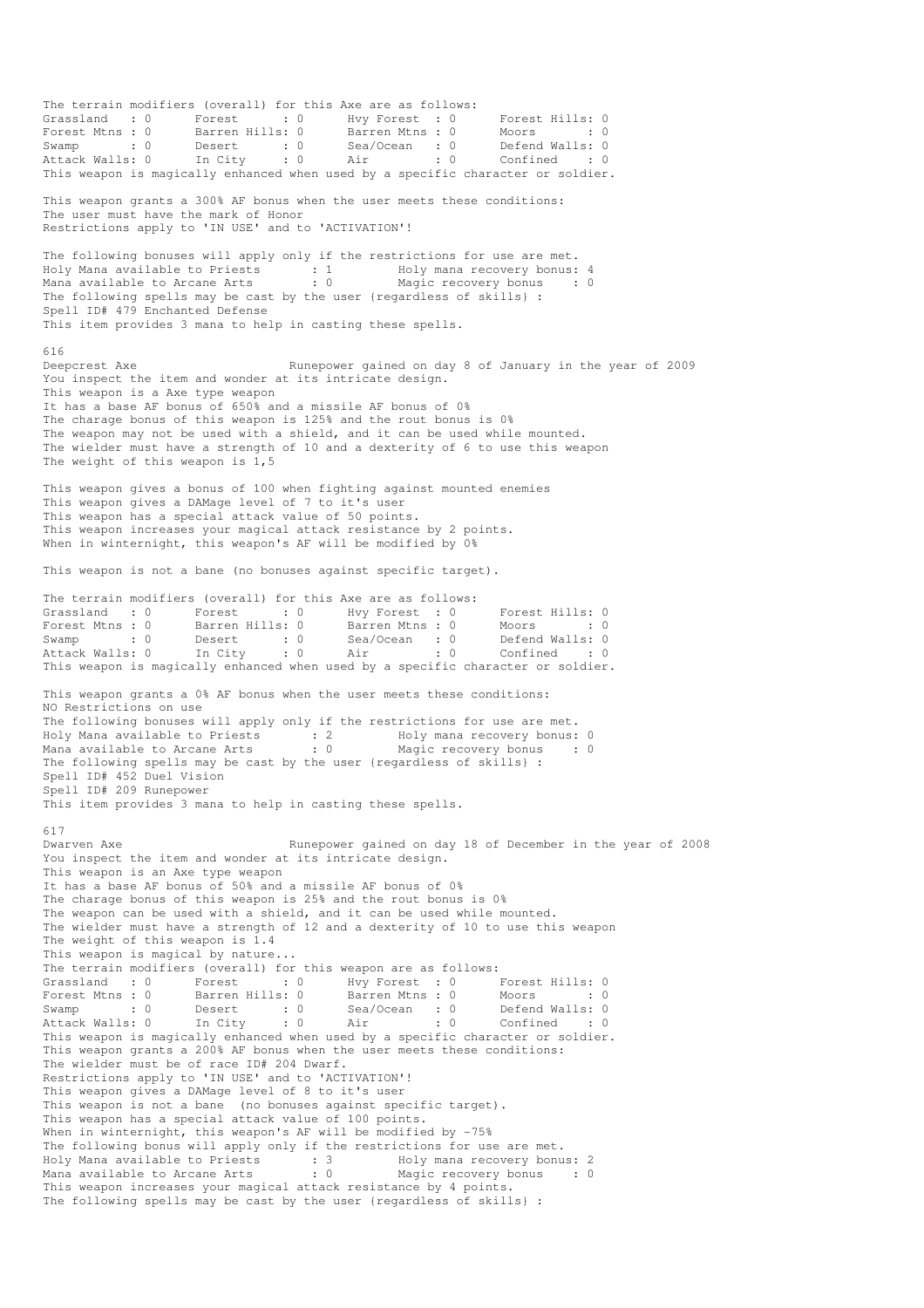Spell ID# 231 Decrease Stone Extraction This item provides 7 mana to help in casting these spells. 618 Moon-axe Runepower gained on day 25 of December in the year of 2008 You inspect the item and wonder at its intricate design. This weapon is an Axe type weapon It has a base AF bonus of 25% and a missile AF bonus of 0% The charage bonus of this weapon is 0% and the rout bonus is 0% The weapon can be used with a shield, and it can be used while mounted. The wielder must have a strength of 8 and a dexterity of 6 to use this weapon The weight of this weapon is 1.25 This weapon is magical by nature... The terrain modifiers (overall) for this weapon are as follows:<br>
Grassland :  $0$  Forest :  $0$  Hvy Forest :  $0$  I : 0 Hvy Forest : 0 Forest Hills: 0 Forest Mtns : 0 Barren Hills: 0 Barren Mtns : 0 Moors : 0 : 0 Swamp : 0 Desert : 0 Sea/Ocean : 0 Defend Walls: 0 Attack Walls: 0 In City : 0 Air : 0 Confined : 0 This weapon is magically enhanced when used by a specific character or soldier. This weapon grants a 350% AF bonus when the user meets these conditions: The user must have the title Dark Lieutenant ID# 1780. Restrictions apply to 'IN USE' and to 'ACTIVATION'! This weapon gives a DAMage level of 9 to it's user This weapon is not a bane (no bonuses against specific target). This weapon gives a bonus of 75 when fighting against mounted enemies This weapon has a special attack value of 150 points. When in winternight, this weapon's AF will be modified by 150% The following bonus will apply only if the restrictions for use are met. Holy Mana available to Priests : 5 Holy mana recovery bonus: 5 Mana available to Arcane Arts : 0 Magic recovery bonus : 0 This weapon increases your magical attack resistance by 3 points. The following spells may be cast by the user {regardless of skills} : Spell ID# 43 Cause Insanity Spell ID# 129 Summon Earthforce This item provides 5 mana to help in casting these spells. 619 Troll-cleaver Runepower gained on day 25 of December in the year of 2008 You inspect the item and wonder at its intricate design. This weapon is an Axe type weapon It has a base AF bonus of 500% and a missile AF bonus of 0% The charage bonus of this weapon is 50% and the rout bonus is 25% The weapon can be used with a shield, and it can be used while mounted. The wielder must have a strength of 5 and a dexterity of 12 to use this weapon The weight of this weapon is 1.75 This weapon is magical by nature... The terrain modifiers (overall) for this weapon are as follows: Grassland : 0 Forest : 0 Hvy Forest : 0 Forest Hills: 0<br>Forest Mtns : 0 Barren Hills: 0 Barren Mtns : 0 Moors : 0 Forest Mtns : 0 Barren Hills: 0 Barren Mtns : 0 Moors : 0 : 0 Swamp : 0 Desert : 0 Sea/Ocean : 0 Defend Walls: 0 Attack Walls: 0 In City : 0 Air : 0 Confined : 0 This weapon is magically enhanced when used by a specific character or soldier. This weapon grants a 0% AF bonus when the user meets these conditions: NO Restrictions on use This weapon gives a DAMage level of 9 to it's user This weapon grants a 350% bonus when the target meets these restrictions: The enemy must be Troll. This weapon gives a bonus of 50 when fighting against mounted enemies This weapon has a special attack value of 250 points. When in winternight, this weapon's AF will be modified by 0% The following bonus will apply only if the restrictions for use are met. Holy Mana available to Priests : 0 Holy mana recovery bonus: 0 Mana available to Arcane Arts : 0 Magic recovery bonus : 0 This weapon increases your magical attack resistance by 2 points. 620 Woodsman's Axe Runepower gained on day 25 of December in the year of 2008 You inspect the item and wonder at its intricate design. This weapon is an Axe type weapon It has a base AF bonus of 50% and a missile AF bonus of 0% The charage bonus of this weapon is 0% and the rout bonus is 0% The weapon can be used with a shield, and it can be used while mounted. The wielder must have a strength of 8 and a dexterity of 8 to use this weapon The weight of this weapon is 1.6 This weapon is magical by nature... The terrain modifiers (overall) for this weapon are as follows: Grassland : 0 Forest : 0 Hvy Forest : 0 Forest Hills: 0 Forest Mtns : 0 Barren Hills: 0 Barren Mtns : 0 Moors : 0 : 0 Swamp : 0 Desert : 0 Sea/Ocean : 0 Defend Walls: 0 Attack Walls: 0 In City : 0 Air : 0 Confined : 0

Spell ID# 230 Increase Stone Extraction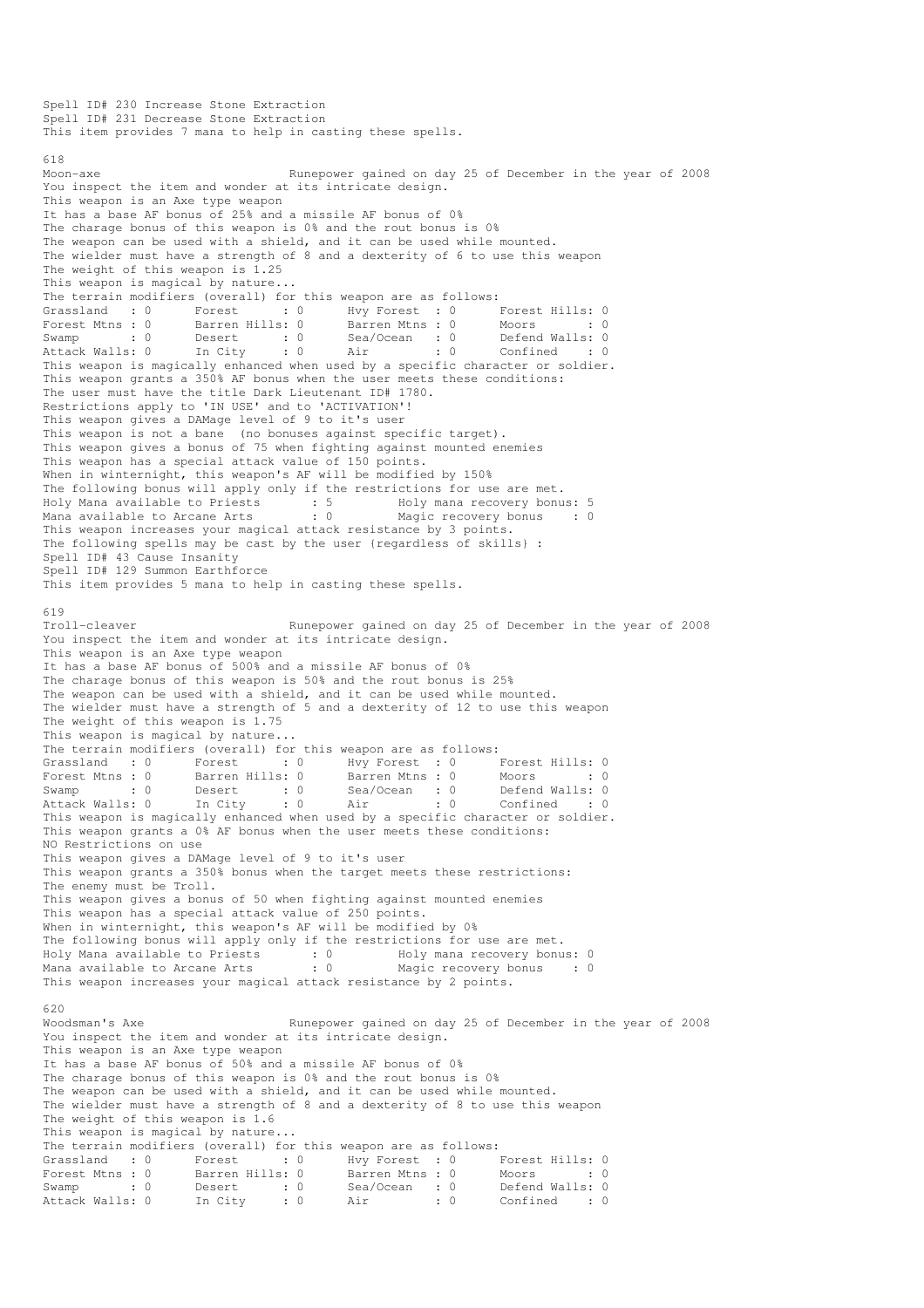This weapon is magically enhanced when used by a specific character or soldier. This weapon grants a 200% AF bonus when the user meets these conditions: The user must have the mark of Honor Restrictions apply to 'IN USE' and to 'ACTIVATION'! This weapon gives a DAMage level of 7 to it's user This weapon is not a bane (no bonuses against specific target). This weapon has a special attack value of 100 points. When in winternight, this weapon's AF will be modified by -125% The following bonus will apply only if the restrictions for use are met. Holy Mana available to Priests : 2 Holy mana recovery bonus: 1 Mana available to Arcane Arts : 0 Magic recovery bonus : 0 This weapon increases your magical attack resistance by 2 points. The following spells may be cast by the user {regardless of skills} : Spell ID# 232 Increase Lumber Extraction This item provides 10 mana to help in casting these spells. 621<br>Dwaryen Pickaxe Runepower gained on day 18 of December in the year of 2008 You inspect the item and wonder at its intricate design. This weapon is an Axe type weapon It has a base AF bonus of 200% and a missile AF bonus of 0% The charage bonus of this weapon is 100% and the rout bonus is 50% The weapon may not be used with a shield, and it can be used while mounted. The wielder must have a strength of 12 and a dexterity of 10 to use this weapon The weight of this weapon is 1.4 This weapon is magical by nature... The terrain modifiers (overall) for this weapon are as follows: Grassland : 0 Forest : 0 Hvy Forest : 0 Forest Hills: 0<br>Forest Mtns : 0 Barren Hills: 0 Barren Mtns : 0 Moors : 0 Forest Mtns : 0 Barren Hills: 0 Barren Mtns : 0 Moors : 0 : 0 Swamp : 0 Desert : 0 Sea/Ocean : 0 Defend Walls: 0 Attack Walls: 0 In City : 0 Air : 0 Confined : 0 Swamp : 0 Desert : 0 Jea<sub>l</sub> Journal . J<br>Attack Walls: 0 In City : 0 Air : 0 Confined : 0<br>This weapon is magically enhanced when used by a specific character or soldier. This weapon grants a 450% AF bonus when the user meets these conditions: The wielder must be of race ID# 204 Dwarf. Restrictions apply to 'IN USE' and to 'ACTIVATION'! This weapon gives a DAMage level of 7 to it's user This weapon is not a bane (no bonuses against specific target). This weapon gives a bonus of 25 when fighting against mounted enemies This weapon has a special attack value of 125 points. When in winternight, this weapon's AF will be modified by -200% The following bonus will apply only if the restrictions for use are met. Holy Mana available to Priests : 2 Holy mana recovery bonus: 6 Mana available to Arcane Arts : 0 Magic recovery bonus : 0 This weapon increases your magical attack resistance by 2 points. The following spells may be cast by the user {regardless of skills} : Spell ID# 230 Increase Stone Extraction This item provides 10 mana to help in casting these spells. 622<br>Doom's Falling Runepower gained on day 18 of December in the year of 2008 You inspect the item and wonder at its intricate design. This weapon is an Bow type weapon It has a base AF bonus of 100% and a missile AF bonus of 250% The charage bonus of this weapon is 0% and the rout bonus is 0% The weapon may not be used with a shield, and it can be used while mounted. The wielder must have a strength of 8 and a dexterity of 10 to use this weapon The weight of this weapon is 1.8 This weapon is magical by nature... The terrain modifiers (overall) for this weapon are as follows: Grassland : 0 Forest : 0 Hvy Forest : 0 Forest Hills: 0 Forest Mtns : 0 Barren Hills: 0 Barren Mtns : 0 Moors : 0 : 0 Swamp : 0 Desert : 0 Sea/Ocean : 0 Defend Walls: 0 Attack Walls: 0 In City : 0 Air : 0 Confined : 0 Forest Mtns : 0 <br>
Swamp : 0 <br>
Desert : 0 <br>
Attack Walls: 0 <br>
This weapon is magically enhanced when used by a specific character or soldier.<br>
This weapon is magically enhanced when used by a specific character or soldier. This weapon grants a 275% AF bonus when the user meets these conditions: The user must have the mark of Honor Restrictions apply to 'IN USE' and to 'ACTIVATION'! This weapon gives a DAMage level of 8 to it's user This weapon is not a bane (no bonuses against specific target). This weapon gives a bonus of 100 when fighting against mounted enemies This weapon has a special attack value of 300 points. When in winternight, this weapon's AF will be modified by -75% The following bonus will apply only if the restrictions for use are met. Holy Mana available to Priests : 1 Holy mana recovery bonus: 2 Mana available to Arcane Arts : 0 Magic recovery bonus : 0 This weapon increases your magical attack resistance by 4 points. 623<br>Trollsdirge Runepower gained on day 18 of December in the year of 2008

You inspect the item and wonder at its intricate design. This weapon is an Bow type weapon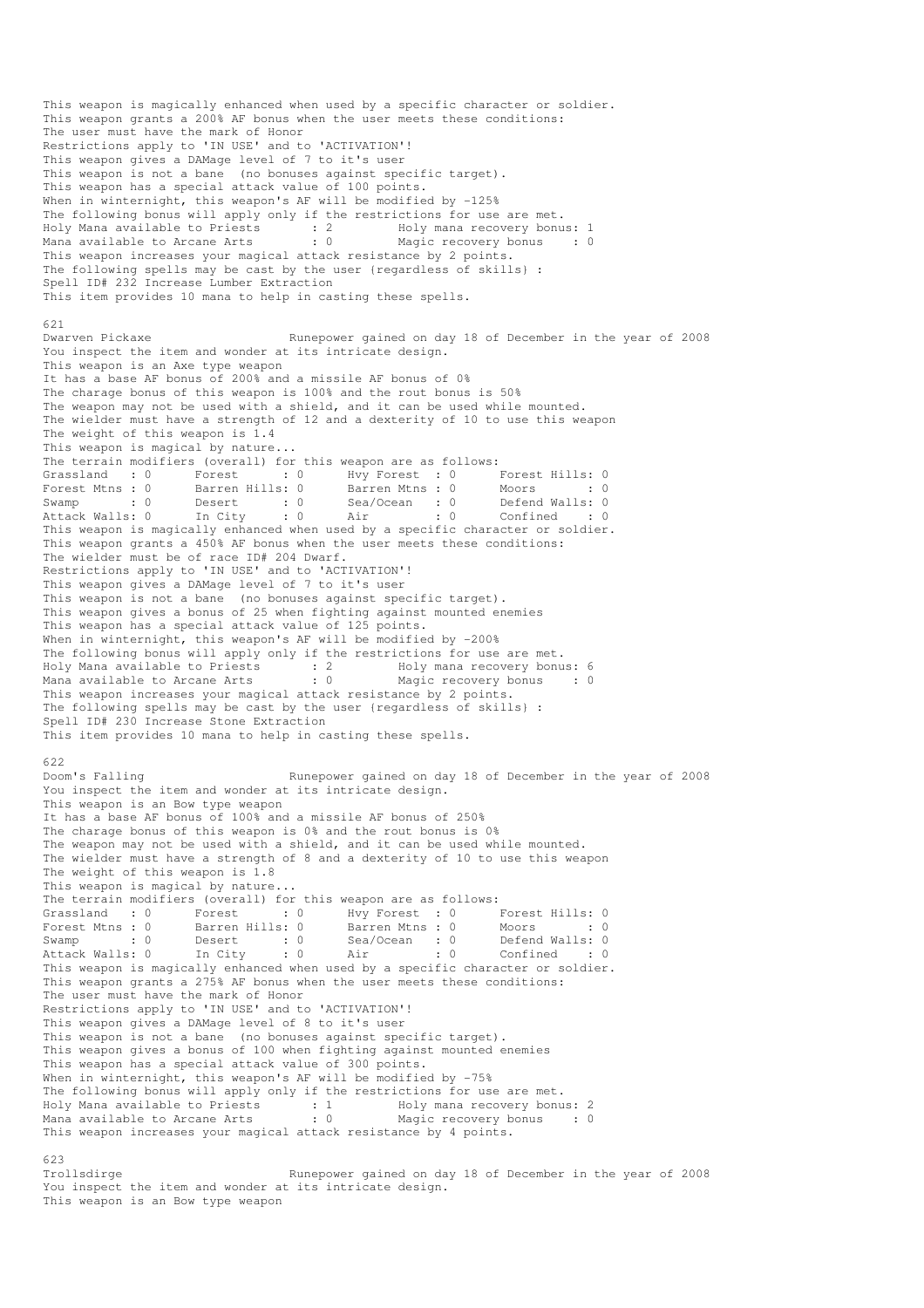It has a base AF bonus of 125% and a missile AF bonus of 250% The charage bonus of this weapon is 0% and the rout bonus is 0% The weapon may not be used with a shield, and it may not be used while mounted. The wielder must have a strength of 10 and a dexterity of 10 to use this weapon The weight of this weapon is 2 This weapon is magical by nature... The terrain modifiers (overall) for this weapon are as follows:<br>
Grassland : 0 Forest : 0 Hvy Forest : 0 I<br>
Forest Mtns : 0 Barren Hills: 0 Barren Mtns : 0 I Grassland : 0 Forest : 0 Hvy Forest : 0 Forest Hills: 0 Forest Mtns : 0 Barren Hills: 0 Barren Mtns : 0 Moors : 0 : 0 Swamp : 0 Desert : 0 Sea/Ocean : 0 Defend Walls: 0 Attack Walls: 0 In City : 0 Air : 0 Confined : 0 Attack Walls: 0 This is the complement of the magically enhanced when used by a specific character or soldier.<br>This weapon is magically enhanced when used by a specific character or soldier. This weapon grants a 375% AF bonus when the user meets these conditions: The user must have the mark of Honor Restrictions apply to 'IN USE' and to 'ACTIVATION'! This weapon gives a DAMage level of 10 to it's user This weapon grants a 300% bonus when the target meets these restrictions: The enemy must be Troll. This weapon gives a bonus of 50 when fighting against mounted enemies This weapon has a special attack value of 100 points. When in winternight, this weapon's AF will be modified by -150% The following bonus will apply only if the restrictions for use are met. Holy Mana available to Priests : 0 Holy mana recovery bonus: 0 Mana available to Arcane Arts : 0 Magic recovery bonus : 0 This weapon increases your magical attack resistance by 3 points. 624<br>Cimoniemor Birch-bow Runepower gained on day 22 of December in the year of 2008 You inspect the item and wonder at its intricate design. This weapon is an Bow type weapon It has a base AF bonus of 100% and a missile AF bonus of 175% The charage bonus of this weapon is 0% and the rout bonus is 0% The weapon can be used with a shield, and it may not be used while mounted. The wielder must have a strength of 8 and a dexterity of 10 to use this weapon The weight of this weapon is 1.9 This weapon is magical by nature... The terrain modifiers (overall) for this weapon are as follows: Grassland : 0 Forest : 0 Hvy Forest : 0 Forest Hills: 0 Forest Mtns : 0 Barren Hills: 0 Barren Mtns : 0 Moors : 0 : 0 Swamp : 0 Desert : 0 Sea/Ocean : 0 Defend Walls: 0 Attack Walls: 0 In City : 0 Air : 0 Confined : 0 This weapon is magically enhanced when used by a specific character or soldier. This weapon grants a 175% AF bonus when the user meets these conditions: The user must have the mark of Cruelty Restrictions apply to 'IN USE' and to 'ACTIVATION'! This weapon gives a DAMage level of 7 to it's user This weapon is not a bane (no bonuses against specific target). This weapon has a special attack value of 275 points. When in winternight, this weapon's AF will be modified by 75% The following bonus will apply only if the restrictions for use are met. Holy Mana available to Priests : 2 Holy mana recovery bonus: 2 Mana available to Arcane Arts : 0 Magic recovery bonus : 0 This weapon increases your magical attack resistance by 2 points. The following spells may be cast by the user {regardless of skills} : Spell ID# 295 Heal Character This item provides 8 mana to help in casting these spells. 625<br>Bow of the North Runepower gained on day 26 of January in the year of 2009 You inspect the item and wonder at its intricate design. This weapon is a Bow type weapon It has a base AF bonus of 600% and a missile AF bonus of 350% The charage bonus of this weapon is 100% and the rout bonus is 50% The weapon may not be used with a shield, and it may not be used while mounted. The wielder must have a strength of 12 and a dexterity of 12 to use this weapon The weight of this weapon is  $1,9$ This weapon gives a bonus of 150 when fighting against mounted enemies This weapon gives a DAMage level of 8 to it's user This weapon has no special attack value. This weapon increases your magical attack resistance by 5 points. When in winternight, this weapon's AF will be modified by 0% This weapon is not a bane (no bonuses against specific target). The terrain modifiers (overall) for this Bow are as follows: Grassland : 0 Forest : 0 Hvy Forest : 0 Forest Hills: 0<br>Forest Mtns : 0 Barren Hills: 0 Barren Mtns : 0 Moors : 0 Forest Mtns : 0 Barren Hills: 0 Barren Mtns : 0 Moors : 0 : 0 Swamp : 0 Desert : 0 Sea/Ocean : 0 Defend Walls: 0 Attack Walls: 0 In City : 0 Air : 0 Confined : 0 This weapon is magically enhanced when used by a specific character or soldier.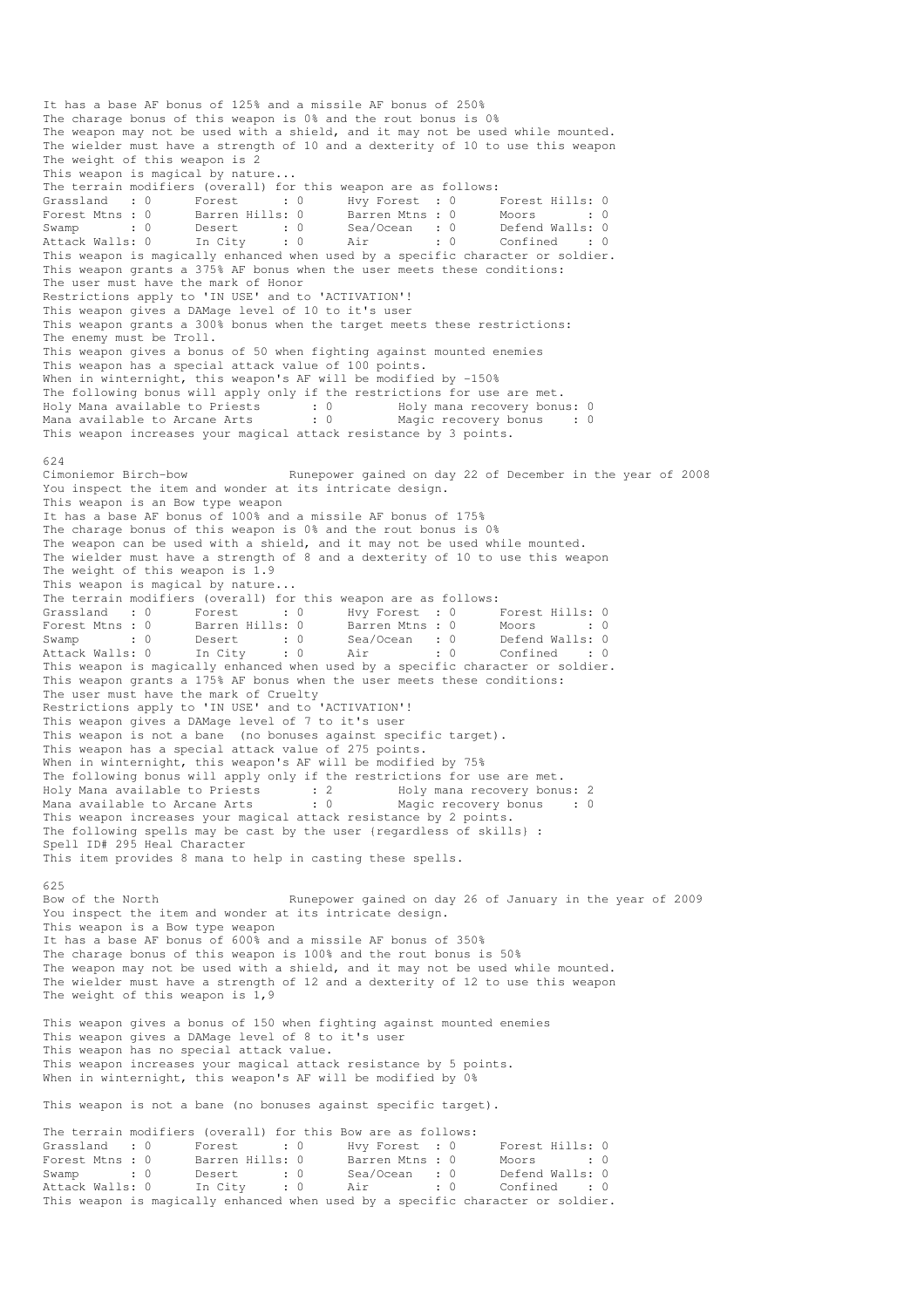This weapon grants a 0% AF bonus when the user meets these conditions: NO Restrictions on use The following bonuses will apply only if the restrictions for use are met. Holy Mana available to Priests : 2 Holy mana recovery bonus: 4 Mana available to Arcane Arts : 0 Magic recovery bonus : 0 The following spells may be cast by the user {regardless of skills} : Spell ID# 213 Cure Self Spell ID# 214 Bless This item provides 8 mana to help in casting these spells. 626 Woodland Realm Bow Runepower gained on day 12 of March in the year of 2009 You inspect the item and wonder at its intricate design. This weapon is an Bow type weapon It has a base AF bonus of 50% and a missile AF bonus of 200% The charage bonus of this weapon is 0% and the rout bonus is 0% The weapon can be used with a shield, and it can be used while mounted. The wielder must have a strength of 5 and a dexterity of 10 to use this weapon The weight of this weapon is 2.25 This weapon is magical by nature... The terrain modifiers (overall) for this weapon are as follows: Grassland : 0 Forest : 0 Hvy Forest : 0 Forest Hills: 0<br>Forest Mtns : 0 Barren Hills: 0 Barren Mtns : 0 Moors : 0 Forest Mtns : 0 Barren Hills: 0 Barren Mtns : 0 Moors : 0 : 0 Swamp : 0 Desert : 0 Sea/Ocean : 0 Defend Walls: 0 Attack Walls: 0 In City : 0 Air : 0 Confined : 0 Swamp : 0 Desert : 0 Desert : 0 Desert : 0 Desert : 0 Confined : 0<br>Attack Walls: 0 In City : 0 Air : 0 Confined : 0<br>This weapon is magically enhanced when used by a specific character or soldier. This weapon grants a 200% AF bonus when the user meets these conditions: The user must have the mark of Honor Restrictions apply to 'IN USE' and to 'ACTIVATION'! This weapon gives a DAMage level of 7 to it's user This weapon is not a bane (no bonuses against specific target). This weapon gives a bonus of 25 when fighting against mounted enemies This weapon has a special attack value of 75 points. When in winternight, this weapon's AF will be modified by -125% The following bonus will apply only if the restrictions for use are met. Holy Mana available to Priests : 1 Holy mana recovery bonus: 1 Mana available to Arcane Arts : 0 Magic recovery bonus : 0 This weapon increases your magical attack resistance by 3 points. The following spells may be cast by the user {regardless of skills} : Spell ID# 219 Charm of Silence This item provides 5 mana to help in casting these spells. 627 Thunder and Bone Bow Runepower gained on day 13 of March in the year of 2009 You inspect the item and wonder at its intricate design. This weapon is an Bow type weapon It has a base AF bonus of 75% and a missile AF bonus of 175% The charage bonus of this weapon is 0% and the rout bonus is 25% The weapon may not be used with a shield, and it can only be used while mounted. The wielder must have a strength of 10 and a dexterity of 10 to use this weapon The weight of this weapon is 1.95 This weapon is magical by nature... The terrain modifiers (overall) for this weapon are as follows: Grassland : 0 Forest : 0 Hvy Forest : 0 Forest Hills: 0 Forest Mtns : 0 Barren Hills: 0 Barren Mtns : 0 Moors : 0 : 0 Swamp : 0 Desert : 0 Sea/Ocean : 0 Defend Walls: 0 Attack Walls: 0 In City : 0 Air : 0 Confined : 0 This weapon is magically enhanced when used by a specific character or soldier. This weapon grants a 300% AF bonus when the user meets these conditions: The user must have the mark of Cruelty The wielder must be of race ID# 258 Easterling. Restrictions apply to 'IN USE' and to 'ACTIVATION'! This weapon gives a DAMage level of 8 to it's user This weapon is not a bane (no bonuses against specific target). This weapon gives a bonus of 50 when fighting against mounted enemies This weapon has a special attack value of 50 points. When in winternight, this weapon's AF will be modified by 0% The following bonus will apply only if the restrictions for use are met. Holy Mana available to Priests : 2 Holy mana recovery bonus: 2 Mana available to Arcane Arts : 0 Magic recovery bonus : 0 This weapon increases your magical attack resistance by 4 points. The following spells may be cast by the user {regardless of skills} : Spell ID# 463 War Scream This item provides 4 mana to help in casting these spells. 628 Strongarm Runepower gained on day 25 of December in the year of 2008

You inspect the item and wonder at its intricate design. This weapon is an Bow type weapon It has a base AF bonus of 500% and a missile AF bonus of 250%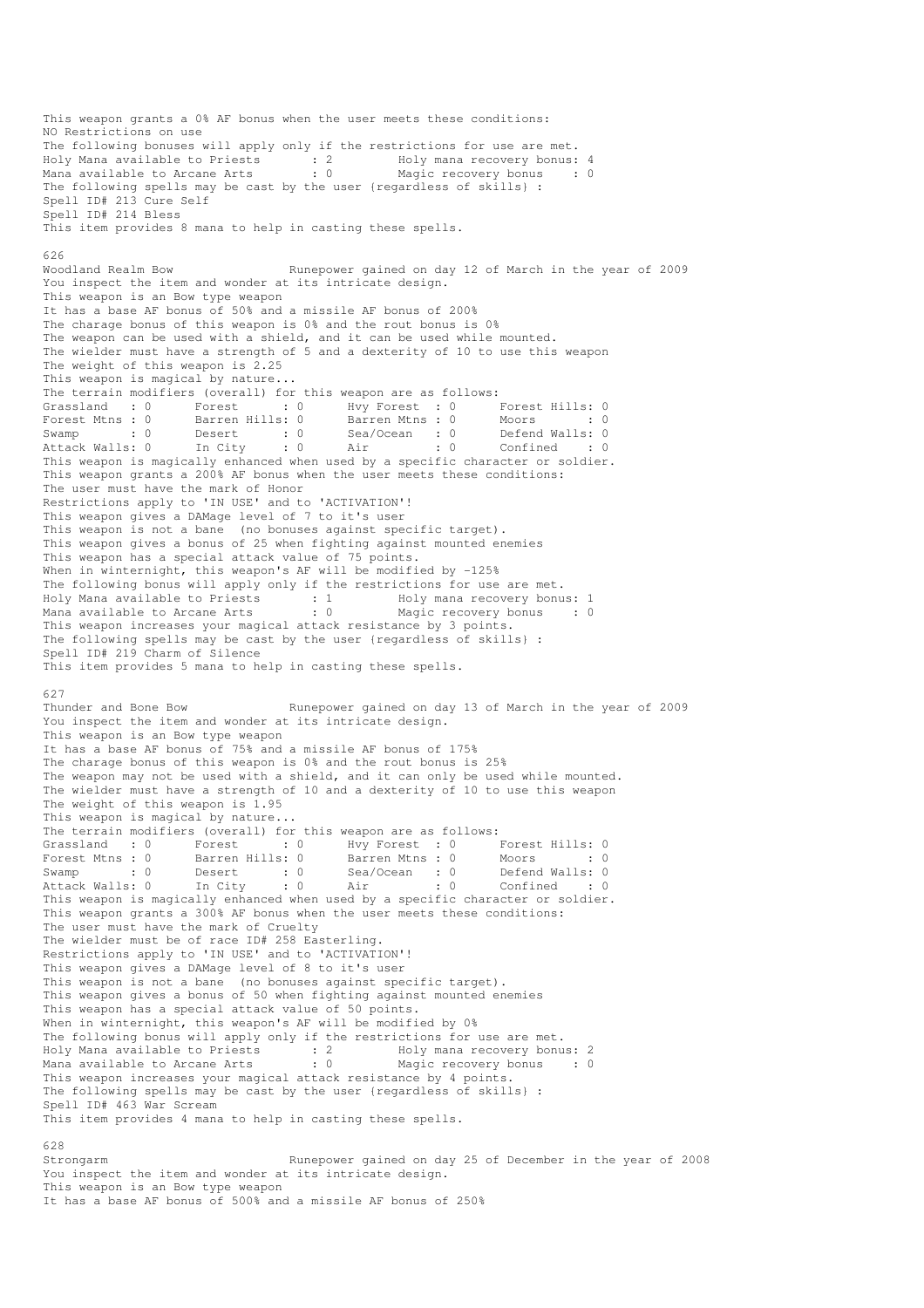The charage bonus of this weapon is 0% and the rout bonus is 0% The weapon may not be used with a shield, and it may not be used while mounted. The wielder must have a strength of 15 and a dexterity of 12 to use this weapon The weight of this weapon is 2.65 This weapon is magical by nature... The terrain modifiers (overall) for this weapon are as follows: Grassland : 0 Forest : 0 Hvy Forest : 0 Forest Hills: 0 Forest Mtns : 0 Barren Hills: 0 Barren Mtns : 0 Moors : 0 : 0 Swamp : 0 Desert : 0 Sea/Ocean : 0 Defend Walls: 0 Attack Walls: 0 In City : 0 Air : 0 Confined : 0 This weapon is magically enhanced when used by a specific character or soldier. This weapon grants a 0% AF bonus when the user meets these conditions: NO Restrictions on use This weapon gives a DAMage level of 9 to it's user This weapon is not a bane (no bonuses against specific target). This weapon gives a bonus of 125 when fighting against mounted enemies This weapon has a special attack value of 100 points. When in winternight, this weapon's AF will be modified by 0% The following bonus will apply only if the restrictions for use are met. Holy Mana available to Priests : 2 Holy mana recovery bonus: 1 Mana available to Arcane Arts : 0 Magic recovery bonus : 0 This weapon increases your magical attack resistance by 3 points. The following spells may be cast by the user {regardless of skills} : Spell ID# 181 Attack Dispersement Spell ID# 244 Detect Powerpoint This item provides 2 mana to help in casting these spells. 629<br>Eastern Bow Runepower gained on day 9 of March in the year of 2009 You inspect the item and wonder at its intricate design. This weapon is an Bow type weapon It has a base AF bonus of 100% and a missile AF bonus of 150% The charage bonus of this weapon is 0% and the rout bonus is 0% The weapon can be used with a shield, and it may not be used while mounted. The wielder must have a strength of 10 and a dexterity of 12 to use this weapon The weight of this weapon is  $1.85$ This weapon is magical by nature... The terrain modifiers (overall) for this weapon are as follows: erassland in the Forest of Forest Hills: 0<br>
S: 0 Barren Mtns: 0 Moors : 0 Grassland : 0 Forest : 0 Hvy Forest : 0<br>
Forest Mtns : 0 Barren Hills: 0 Barren Mtns : 0 Swamp : 0 Desert : 0 Sea/Ocean : 0 Defend Walls: 0 Attack Walls: 0 In City : 0 Air : 0 Confined : 0 This weapon is magically enhanced when used by a specific character or soldier. This weapon grants a 150% AF bonus when the user meets these conditions: The user must have the mark of Cruelty Restrictions apply to 'IN USE' and to 'ACTIVATION'! This weapon gives a DAMage level of 7 to it's user This weapon is not a bane (no bonuses against specific target). This weapon has a special attack value of 50 points. When in winternight, this weapon's AF will be modified by 50% The following bonus will apply only if the restrictions for use are met. Holy Mana available to Priests : 3 Holy mana recovery bonus: 2 Mana available to Arcane Arts : 0 Magic recovery bonus : 0 This weapon increases your magical attack resistance by 2 points. The following spells may be cast by the user {regardless of skills} : Spell ID# 230 Increase Stone Extraction Spell ID# 232 Increase Lumber Extraction This item provides 6 mana to help in casting these spells. 630 Trueshot Bow Runepower gained on day 18 of December in the year of 2008 You inspect the item and wonder at its intricate design. This weapon is an Bow type weapon It has a base AF bonus of 575% and a missile AF bonus of 300% The charage bonus of this weapon is 0% and the rout bonus is 0% The weapon may not be used with a shield, and it may not be used while mounted. The wielder must have a strength of 5 and a dexterity of 10 to use this weapon The weight of this weapon is 1.95 This weapon is magical by nature... The terrain modifiers (overall) for this weapon are as follows: Grassland : 0 Forest : 0 Hvy Forest : 0 Forest Hills: 0 Forest Mtns : 0 Barren Hills: 0 Barren Mtns : 0 Moors : 0 : 0 Swamp : 0 Desert : 0 Sea/Ocean : 0 Defend Walls: 0 Attack Walls: 0 In City : 0 Air : 0 Confined : 0 Swamp : 0 Desert : 0 Sea/Ocean : 0 Defend Walls: 0<br>Attack Walls: 0 In City : 0 Air : 0 Confined : 0<br>This weapon is magically enhanced when used by a specific character or soldier. This weapon grants a 0% AF bonus when the user meets these conditions: NO Restrictions on use This weapon gives a DAMage level of 6 to it's user This weapon is not a bane (no bonuses against specific target). This weapon has a special attack value of 95 points. When in winternight, this weapon's AF will be modified by 0%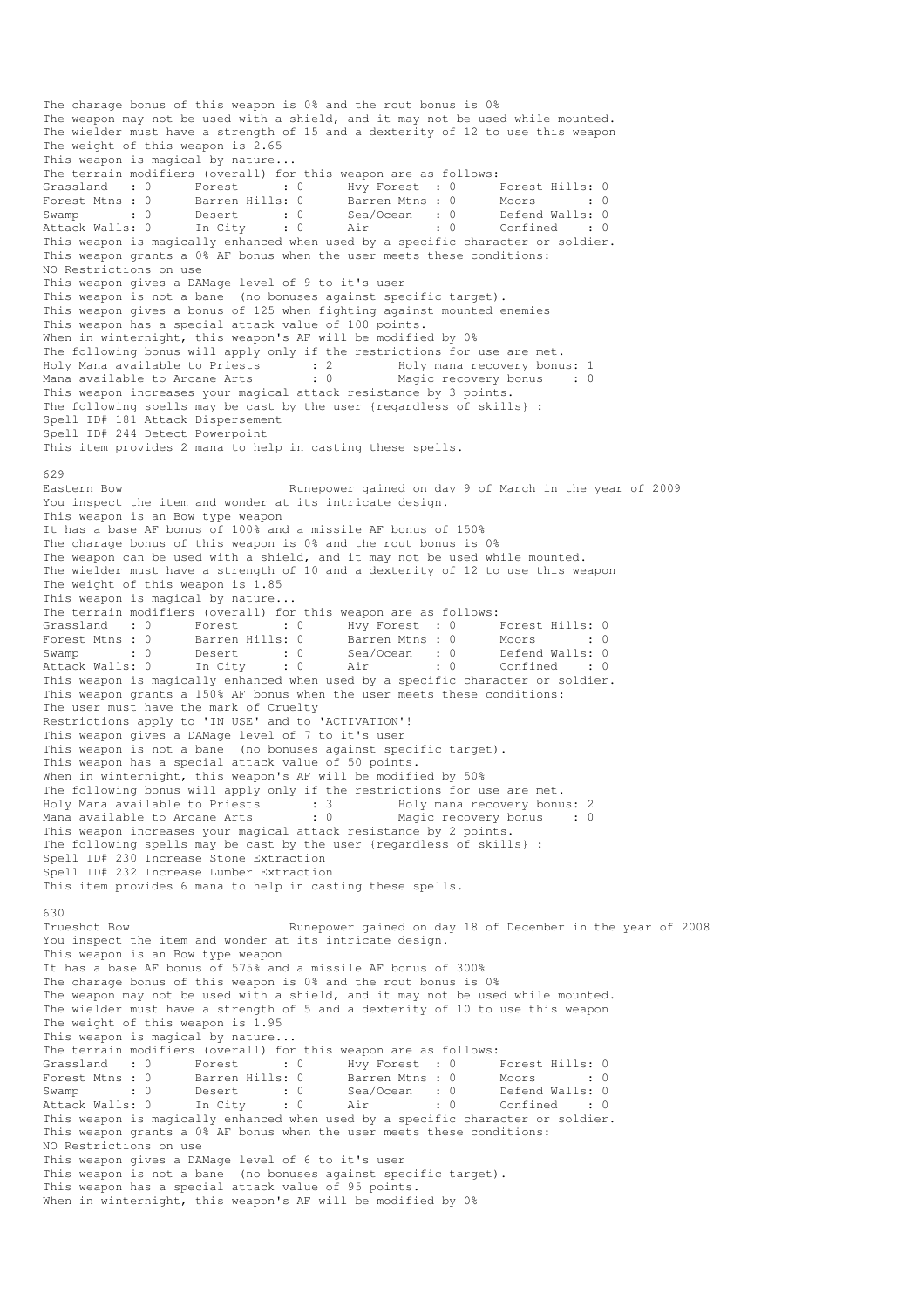The following bonus will apply only if the restrictions for use are met. Holy Mana available to Priests : 0 Holy mana recovery bonus: 0 Mana available to Arcane Arts : 0 Magic recovery bonus : 0 This weapon increases your magical attack resistance by 4 points. The following spells may be cast by the user {regardless of skills} : Spell ID# 180 Attack Focus Spell ID# 2023 Black Pit Gate Spell This item provides 2 mana to help in casting these spells. 631 Brodic Spear **Runepower gained on day 18 of December in the year of 2008** You inspect the item and wonder at its intricate design. This weapon is an Miscellaneous type weapon It has a base AF bonus of 250% and a missile AF bonus of 0% The charage bonus of this weapon is 100% and the rout bonus is -25% The weapon can be used with a shield, and it may not be used while mounted. The wielder must have a strength of 8 and a dexterity of 6 to use this weapon The weight of this weapon is 1.4 This weapon is magical by nature... The terrain modifiers (overall) for this weapon are as follows: Grassland : 0 Forest : 0 Hvy Forest : 0 Forest Hills: 0 Forest Mtns : 0 Barren Hills: 0 Barren Mtns : 0 Moors : 0 : 0 Swamp : 0 Desert : 0 Sea/Ocean : 0 Defend Walls: 0 Attack Walls: 0 In City : 0 Air : 0 Confined : 0 This weapon is magically enhanced when used by a specific character or soldier. This weapon grants a 0% AF bonus when the user meets these conditions: NO Restrictions on use This weapon gives a DAMage level of 9 to it's user This weapon is not a bane (no bonuses against specific target). This weapon gives a bonus of 175 when fighting against mounted enemies This weapon has a special attack value of 50 points. When in winternight, this weapon's AF will be modified by 0% The following bonus will apply only if the restrictions for use are met. Holy Mana available to Priests : 0 Holy mana recovery bonus: 0 Mana available to Arcane Arts : 0 Magic recovery bonus : 0 This weapon increases your magical attack resistance by 1 points. The following spells may be cast by the user {regardless of skills} : Spell ID# 45 Evil Eye Spell ID# 295 Heal Character This item provides 10 mana to help in casting these spells. 632 Horse-slayer Runepower gained on day 25 of December in the year of 2008 You inspect the item and wonder at its intricate design. This weapon is an Miscellaneous type weapon It has a base AF bonus of 125% and a missile AF bonus of 0% The charage bonus of this weapon is 125% and the rout bonus is -25% The weapon may not be used with a shield, and it can be used while mounted. The wielder must have a strength of 6 and a dexterity of 10 to use this weapon The weight of this weapon is 1.8 This weapon is magical by nature... The terrain modifiers (overall) for this weapon are as follows: Grassland : 0 Forest : 0 Hvy Forest : 0 Forest Hills: 0 Forest Mtns : 0 Barren Hills: 0 Barren Mtns : 0 Moors : 0 : 0 Swamp : 0 Desert : 0 Sea/Ocean : 0 Defend Walls: 0 Attack Walls: 0 In City : 0 Air : 0 Confined : 0 This weapon is magically enhanced when used by a specific character or soldier. This weapon grants a 125% AF bonus when the user meets these conditions: The wielder must be of race ID# 258 Easterling. Restrictions apply to 'IN USE' and to 'ACTIVATION'! This weapon gives a DAMage level of 8 to it's user This weapon is not a bane (no bonuses against specific target). This weapon gives a bonus of 275 when fighting against mounted enemies This weapon has a special attack value of 75 points. When in winternight, this weapon's AF will be modified by 25% The following bonus will apply only if the restrictions for use are met. Holy Mana available to Priests : 0 69 Holy mana recovery bonus: 0 Mana available to Arcane Arts : 0 Magic recovery bonus : 0 This weapon increases your magical attack resistance by 2 points. The following spells may be cast by the user {regardless of skills} : Spell ID# 215 Curse others This item provides 8 mana to help in casting these spells. 633 Mallorn Staff **Runepower gained on day 25 of December in the year of 2008** You inspect the item and wonder at its intricate design. This weapon is an Miscellaneous type weapon It has a base AF bonus of 75% and a missile AF bonus of 0% The charage bonus of this weapon is 0% and the rout bonus is 0% The weapon may not be used with a shield, and it can be used while mounted. The wielder must have a strength of 6 and a dexterity of 6 to use this weapon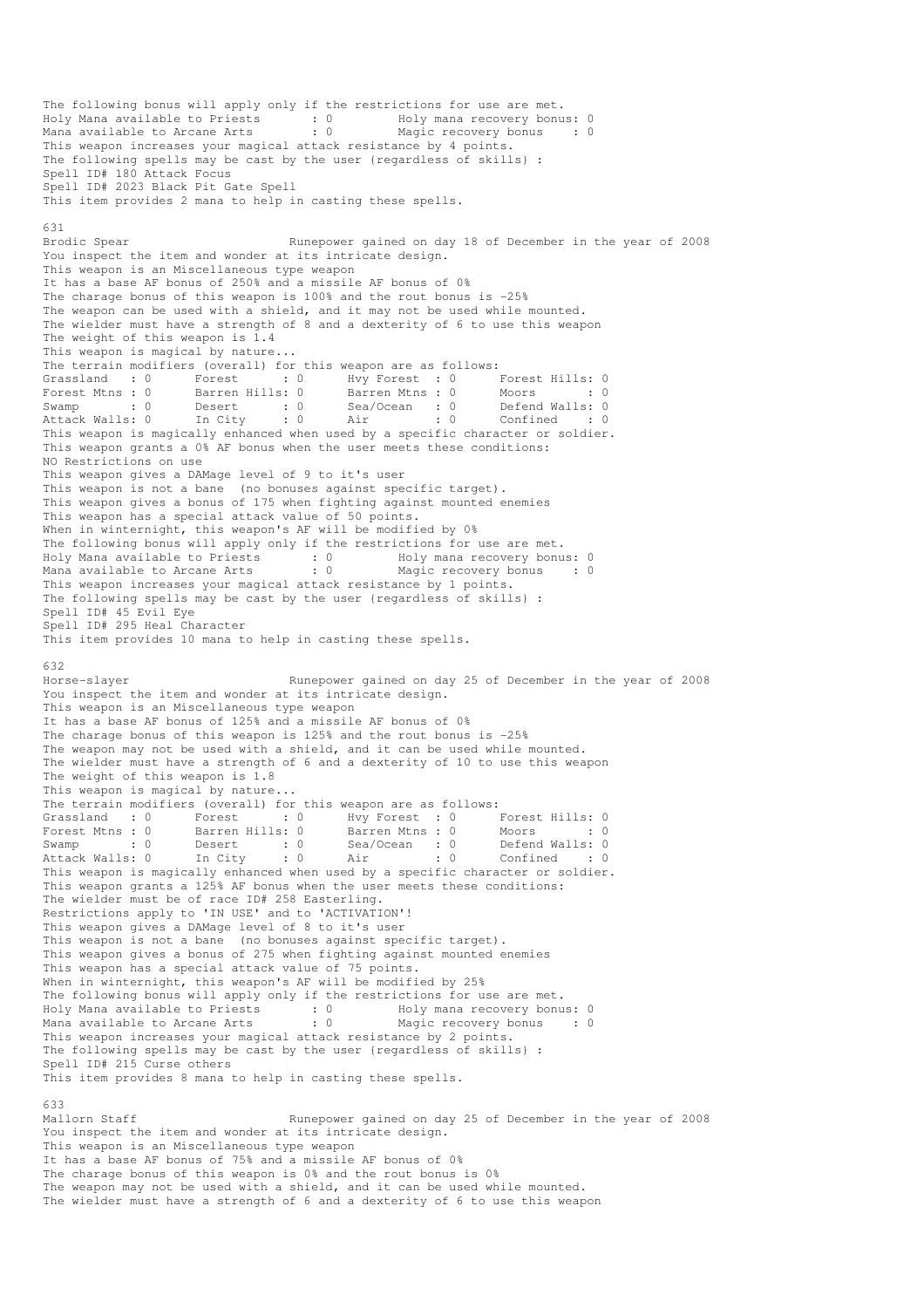The weight of this weapon is 1.15 This weapon is magical by nature... The terrain modifiers (overall) for this weapon are as follows: Grassland : 0 Forest : 0 Hvy Forest : 0 Forest Hills: 0 Forest Mtns : 0 Barren Hills: 0 Barren Mtns : 0 Moors : 0 : 0 Swamp : 0 Desert : 0 Sea/Ocean : 0 Defend Walls: 0 Attack Walls: 0 In City : 0 Air : 0 Confined : 0 This weapon is magically enhanced when used by a specific character or soldier. This weapon grants a 275% AF bonus when the user meets these conditions: The user must worship Quendi ID# 3. Restrictions apply to 'IN USE' and to 'ACTIVATION'! This weapon gives a DAMage level of 8 to it's user This weapon is not a bane (no bonuses against specific target). This weapon has a special attack value of 75 points. When in winternight, this weapon's AF will be modified by -100% The following bonus will apply only if the restrictions for use are met. Holy Mana available to Priests : 4 Holy mana recovery bonus: 6 Mana available to Arcane Arts : 0 Magic recovery bonus : 0 This weapon increases your magical attack resistance by 5 points. The following spells may be cast by the user {regardless of skills} : Spell ID# 228 Increase Fertility Value This item provides 6 mana to help in casting these spells. 634 Skull Flail **Runepower gained on day 9 of March in the year of 2009** You inspect the item and wonder at its intricate design. This weapon is a Miscellaneous type weapon It has a base AF bonus of 125% and a missile AF bonus of 0% The charage bonus of this weapon is 25% and the rout bonus is -10% The weapon may not be used with a shield, and it may not be used while mounted. The wielder must have a strength of 10 and a dexterity of 10 to use this weapon The weight of this weapon is 1,75 This weapon gives a bonus of 50 when fighting against mounted enemies This weapon gives a DAMage level of 10 to it's user This weapon has a special attack value of 100 points. This weapon increases your magical attack resistance by 1 points. When in winternight, this weapon's AF will be modified by 150% This weapon is not a bane (no bonuses against specific target). The terrain modifiers (overall) for this Miscellaneous Weapon are as follows: Grassland : 0 Forest : 0 Hvy Forest : 0 Forest Hills: 0 Forest Mtns : 0 Barren Hills: 0 Barren Mtns : 0 Moors : 0 : 0 Swamp : 0 Desert : 0 Sea/Ocean : 0 Defend Walls: 0 Attack Walls: 0 In City : 0 Air : 0 Confined : 0 This weapon is magically enhanced when used by a specific character or soldier. This weapon grants a 375% AF bonus when the user meets these conditions: The user must have the mark of Cruelty Restrictions apply to 'IN USE' and to 'ACTIVATION'! The following bonuses will apply only if the restrictions for use are met. Holy Mana available to Priests : 2 Holy mana recovery bonus: 2 Mana available to Arcane Arts : 0 Magic recovery bonus : 0 The following spells may be cast by the user {regardless of skills} : Spell ID# 29 Veil of Nightmares This item provides 2 mana to help in casting these spells. 635 Staff of Bronze Runepower gained on day 25 of December in the year of 2008 You inspect the item and wonder at its intricate design. This weapon is an Miscellaneous type weapon It has a base AF bonus of 75% and a missile AF bonus of 0% The charage bonus of this weapon is 0% and the rout bonus is 0% The weapon may not be used with a shield, and it can be used while mounted. The wielder must have a strength of 8 and a dexterity of 8 to use this weapon The weight of this weapon is 1.35 This weapon is magical by nature... The terrain modifiers (overall) for this weapon are as follows:<br>
Grassland : 0 Forest : 0 Hvy Forest : 0 Forest Mtns : 0 Barren Hills: 0 Barren Mtns : 0 I Grassland : 0 Forest : 0 Hvy Forest : 0 Forest Hills: 0 Forest Mtns : 0 Barren Hills: 0 Barren Mtns : 0 Moors : 0 : 0 Swamp : 0 Desert : 0 Sea/Ocean : 0 Defend Walls: 0 Attack Walls: 0 In City : 0 Air : 0 Confined : 0 This weapon is magically enhanced when used by a specific character or soldier. This weapon grants a 250% AF bonus when the user meets these conditions: The user must have the mark of Cruelty Only a character with the skill of Berserker may use! Restrictions apply to 'IN USE' and to 'ACTIVATION'! This weapon gives a DAMage level of 8 to it's user This weapon is not a bane (no bonuses against specific target).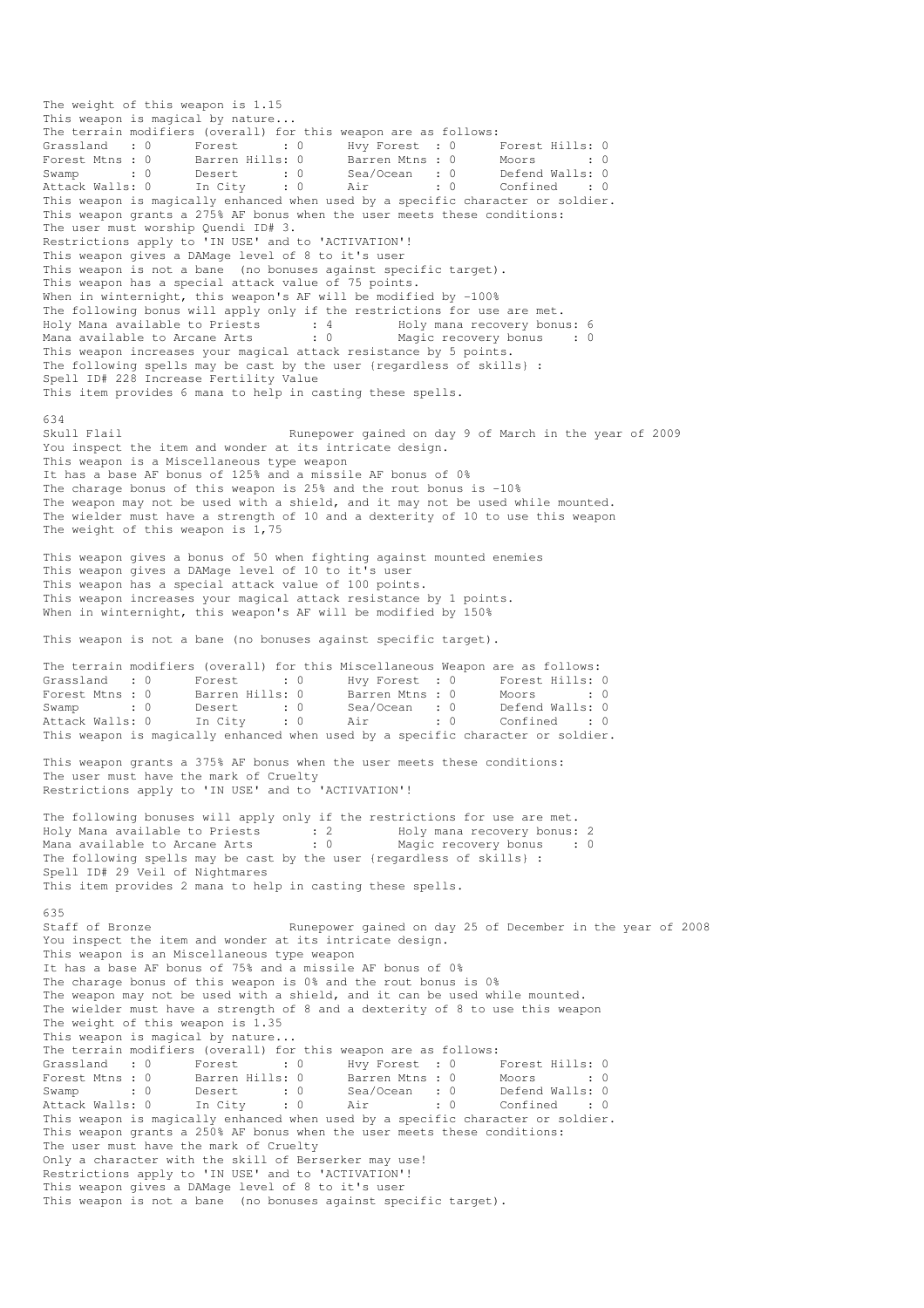This weapon has a special attack value of 25 points. When in winternight, this weapon's AF will be modified by 75% The following bonus will apply only if the restrictions for use are met. Holy Mana available to Priests : 3 Holy mana recovery bonus: 0 Mana available to Arcane Arts : 0 Magic recovery bonus : 0 This weapon increases your magical attack resistance by 3 points. The following spells may be cast by the user {regardless of skills} : Spell ID# 44 Cure Insanity Spell ID# 146 Eye of Judgement This item provides 5 mana to help in casting these spells. 636 Earth Mastery Stave **Runepower gained on day 25 of December in the year of 2008** You inspect the item and wonder at its intricate design. This weapon is an Miscellaneous type weapon It has a base AF bonus of 375% and a missile AF bonus of 0% The charage bonus of this weapon is 25% and the rout bonus is -10% The weapon may not be used with a shield, and it may not be used while mounted. The wielder must have a strength of 6 and a dexterity of 6 to use this weapon The weight of this weapon is 2 This weapon is magical by nature... The terrain modifiers (overall) for this weapon are as follows: Grassland : 0 Forest : 0 Hvy Forest : 0 Forest Hills: 0<br>
Forest Mtns : 0 Barren Hills: 0 Barren Mtns : 0 Moors : 0<br>
Swamp : 0 Desert : 0 Sea/Ocean : 0 Defend Walls: 0<br>
Attack Walls: 0 In City : 0 Air : 0 Confined : 0 Forest Mtns : 0 Barren Hills: 0 Barren Mtns : 0 Moors : 0 : 0 Swamp : 0 Desert : 0 Sea/Ocean : 0 Defend Walls: 0 Attack Walls: 0 In City : 0 Air : 0 Confined : 0 This weapon is magically enhanced when used by a specific character or soldier. This weapon grants a 0% AF bonus when the user meets these conditions: NO Restrictions on use This weapon gives a DAMage level of 9 to it's user This weapon is not a bane (no bonuses against specific target). This weapon gives a bonus of 25 when fighting against mounted enemies This weapon has no special attack value. When in winternight, this weapon's AF will be modified by 0% The following bonus will apply only if the restrictions for use are met.<br>Holy Mana available to Priests : 3 Holy mana recovery bonus: 6 Holy Mana available to Priests : 3 Holy mana recovery bonus: 6 Mana available to Arcane Arts : 0 Magic recovery bonus : 0 This weapon increases your magical attack resistance by 2 points. The following spells may be cast by the user {regardless of skills} : Spell ID# 209 Runepower 637<br>Staff of Storms Runepower gained on day 11 of December in the year of 2008 You inspect the item and wonder at its intricate design. This weapon is an Miscellaneous type weapon It has a base AF bonus of 400% and a missile AF bonus of 0% The charage bonus of this weapon is 0% and the rout bonus is 0% The weapon can be used with a shield, and it may not be used while mounted. The wielder must have a strength of 7 and a dexterity of 7 to use this weapon The weight of this weapon is 1.4 This weapon is magical by nature... The terrain modifiers (overall) for this weapon are as follows: Grassland : 0 Forest : 0 Hvy Forest : 0 Forest Hills: 0 Forest Mtns : 0 Barren Hills: 0 Barren Mtns : 0 Moors : 0 : 0 Swamp : 0 Desert : 0 Sea/Ocean : 0 Defend Walls: 0 Attack Walls: 0 In City : 0 Air : 0 Confined : 0 This weapon is magically enhanced when used by a specific character or soldier. This weapon grants a 0% AF bonus when the user meets these conditions: NO Restrictions on use This weapon gives a DAMage level of 10 to it's user This weapon is not a bane (no bonuses against specific target). This weapon has a special attack value of 200 points. When in winternight, this weapon's AF will be modified by 0% The following bonus will apply only if the restrictions for use are met. Holy Mana available to Priests : 2 Holy mana recovery bonus: 5 Mana available to Arcane Arts : 0 Magic recovery bonus : 0 This weapon increases your magical attack resistance by 4 points. The following spells may be cast by the user {regardless of skills} : Spell ID# 127 Summon Fog This item provides 3 mana to help in casting these spells. 638 Staff of the Serpent Runepower gained on day 25 of December in the year of 2008 You inspect the item and wonder at its intricate design. This weapon is an Miscellaneous type weapon It has a base AF bonus of 75% and a missile AF bonus of 0% The charage bonus of this weapon is 15% and the rout bonus is -5% The weapon may not be used with a shield, and it can be used while mounted. The wielder must have a strength of 8 and a dexterity of 6 to use this weapon The weight of this weapon is 1.35 This weapon is magical by nature...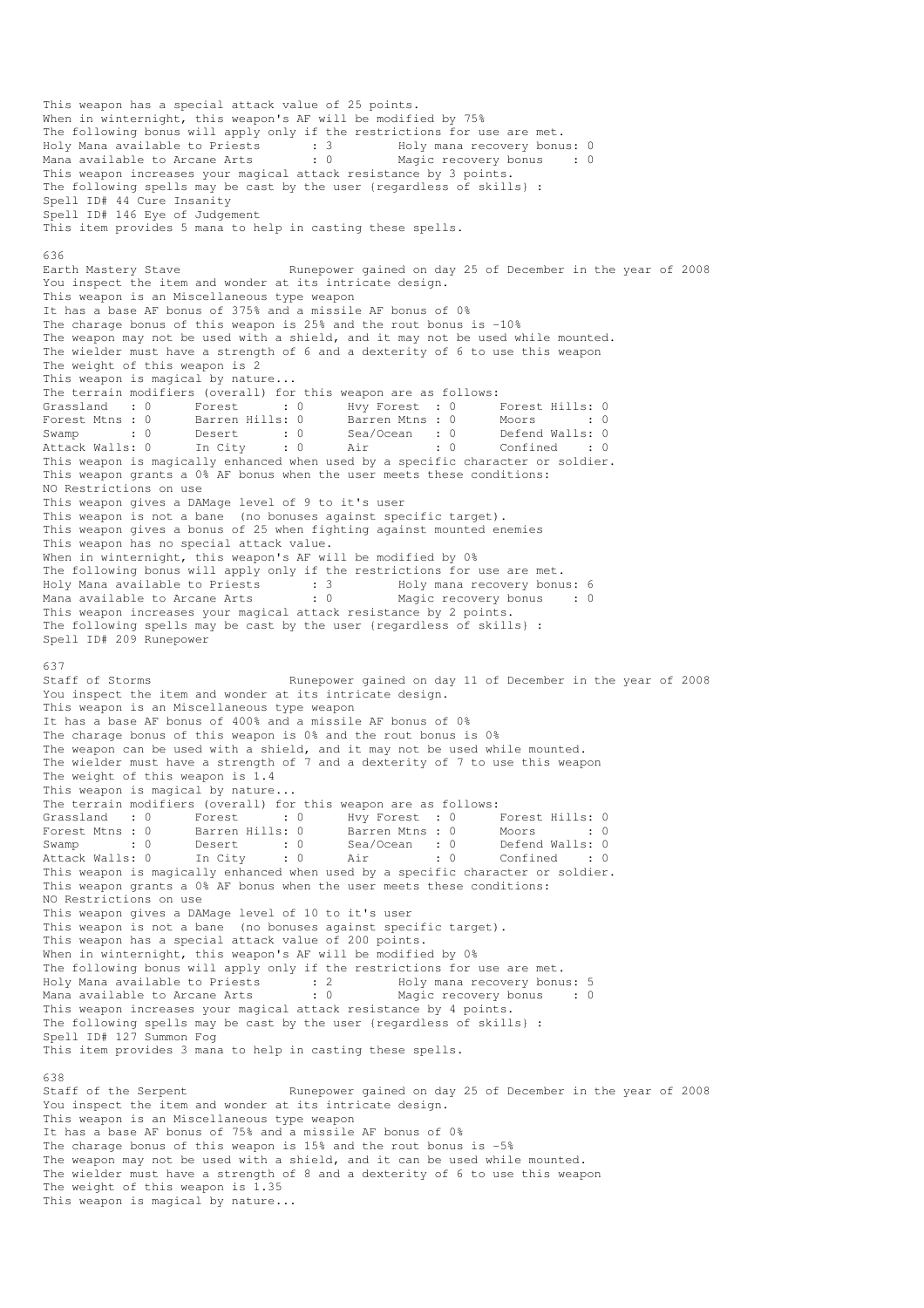The terrain modifiers (overall) for this weapon are as follows: Grassland : 0 Forest : 0 Hvy Forest : 0 Forest Hills: 0 Forest Mtns : 0 Barren Hills: 0 Barren Mtns : 0 Moors : 0 : 0 Swamp : 0 Desert : 0 Sea/Ocean : 0 Defend Walls: 0 Attack Walls: 0 In City : 0 Air : 0 Confined : 0 This weapon is magically enhanced when used by a specific character or soldier. This weapon grants a 275% AF bonus when the user meets these conditions: The user must have the mark of Cruelty Restrictions apply to 'IN USE' and to 'ACTIVATION'! This weapon gives a DAMage level of 8 to it's user This weapon is not a bane (no bonuses against specific target). This weapon gives a bonus of 50 when fighting against mounted enemies This weapon has no special attack value. When in winternight, this weapon's AF will be modified by 125% The following bonus will apply only if the restrictions for use are met. Holy Mana available to Priests : 2 Holy mana recovery bonus: 1 Mana available to Arcane Arts : 0 Magic recovery bonus : 0 This weapon increases your magical attack resistance by 2 points. The following spells may be cast by the user {regardless of skills} : Spell ID# 150 Eye of Searching This item provides 8 mana to help in casting these spells. 639<br>Wanderer Stave Runepower gained on day 25 of December in the year of 2008 You inspect the item and wonder at its intricate design. This weapon is an Miscellaneous type weapon It has a base AF bonus of 50% and a missile AF bonus of 0% The charage bonus of this weapon is 0% and the rout bonus is -15% The weapon may not be used with a shield, and it may not be used while mounted. The wielder must have a strength of 5 and a dexterity of 5 to use this weapon The weight of this weapon is 1.45 This weapon is magical by nature... The terrain modifiers (overall) for this weapon are as follows: Grassland : 0 Forest : 0 Hvy Forest : 0 Forest Hills: 0 Forest Mtns : 0 Barren Hills: 0 Barren Mtns : 0 Moors : 0 : 0 Swamp : 0 Desert : 0 Sea/Ocean : 0 Defend Walls: 0 Attack Walls: 0 In City : 0 Air : 0 Confined : 0 This weapon is magically enhanced when used by a specific character or soldier. This weapon grants a 300% AF bonus when the user meets these conditions: The user must have the mark of Honor Restrictions apply to 'IN USE' and to 'ACTIVATION'! This weapon gives a DAMage level of 9 to it's user This weapon is not a bane (no bonuses against specific target). This weapon gives a bonus of 125 when fighting against mounted enemies This weapon has a special attack value of 125 points. When in winternight, this weapon's AF will be modified by -175% The following bonus will apply only if the restrictions for use are met. Holy Mana available to Priests : 3 Holy mana recovery bonus: 3 Mana available to Arcane Arts : 0 Magic recovery bonus : 0 This weapon increases your magical attack resistance by 4 points. The following spells may be cast by the user {regardless of skills} : Spell ID# 44 Cure Insanity Spell ID# 209 Runepower This item provides 7 mana to help in casting these spells. 640<br>Earthroot Spike Runepower gained on day 22 of December in the year of 2008 You inspect the item and wonder at its intricate design. This weapon is an Miscellaneous type weapon It has a base AF bonus of 375% and a missile AF bonus of 0% The charage bonus of this weapon is 15% and the rout bonus is 0% The weapon may not be used with a shield, and it can be used while mounted. The wielder must have a strength of 5 and a dexterity of 8 to use this weapon The weight of this weapon is 1.25 This weapon is magical by nature... The terrain modifiers (overall) for this weapon are as follows: Grassland : 0 Forest : 0 Hvy Forest : 0 Forest Hills: 0 Forest Mtns : 0 Barren Hills: 0 Barren Mtns : 0 Moors : 0 : 0 Swamp : 0 Desert : 0 Sea/Ocean : 0 Defend Walls: 0 Attack Walls: 0 In City : 0 Air : 0 Confined : 0 This weapon is magically enhanced when used by a specific character or soldier. This weapon grants a 0% AF bonus when the user meets these conditions: NO Restrictions on use This weapon gives a DAMage level of 8 to it's user This weapon is not a bane (no bonuses against specific target). This weapon has no special attack value. When in winternight, this weapon's AF will be modified by 0% The following bonus will apply only if the restrictions for use are met. Holy Mana available to Priests : 0 Holy mana recovery bonus: 2 Mana available to Arcane Arts : 0 Magic recovery bonus : 0 This weapon increases your magical attack resistance by 1 points.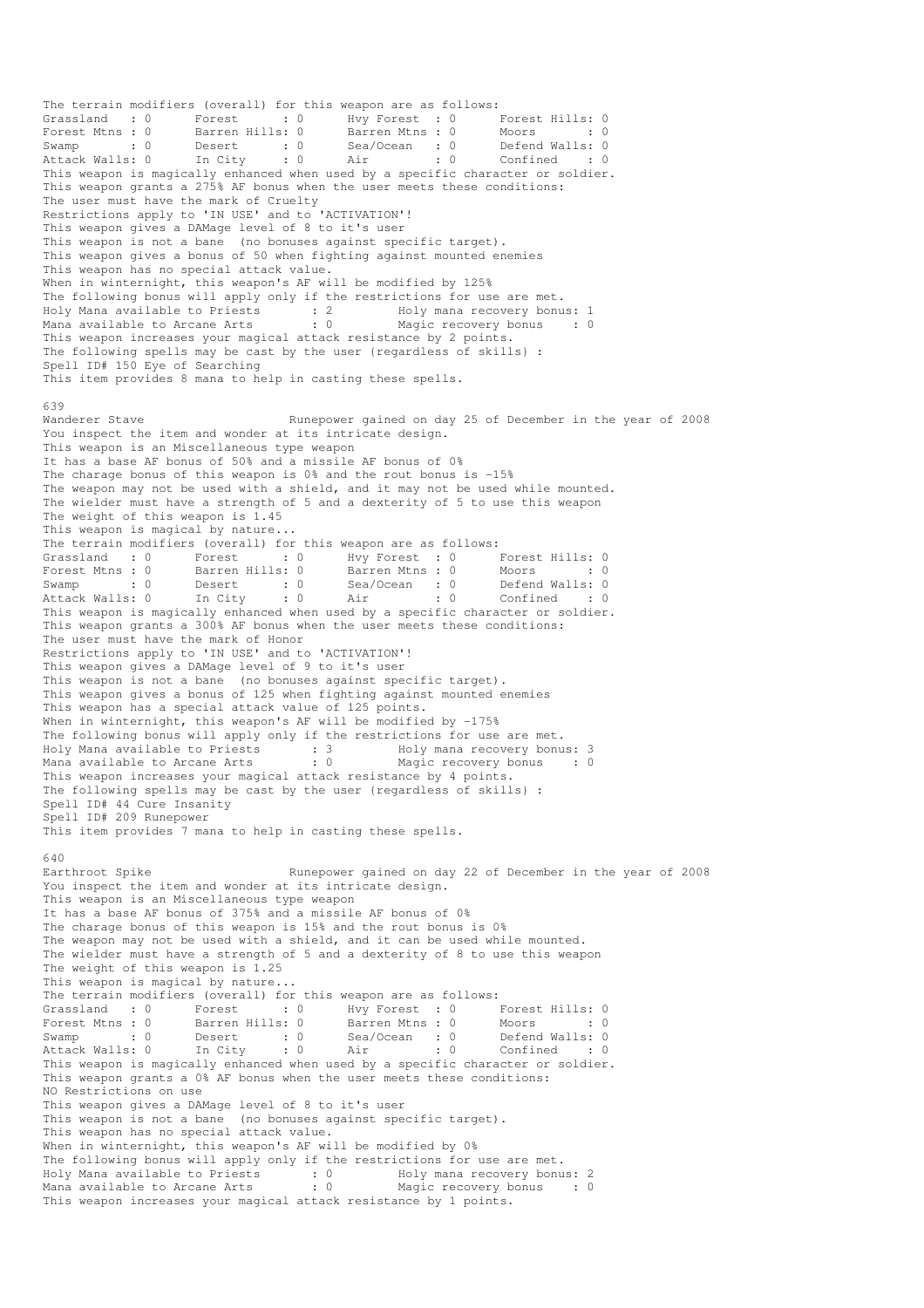The following spells may be cast by the user {regardless of skills} : Spell ID# 83 Empathic Self Cure This item provides 3 mana to help in casting these spells. 641<br>Reed Dagger Runepower gained on day 25 of December in the year of 2008 You inspect the item and wonder at its intricate design. This weapon is an Miscellaneous type weapon It has a base AF bonus of 100% and a missile AF bonus of 0% The charage bonus of this weapon is 0% and the rout bonus is 0% The weapon can be used with a shield, and it can be used while mounted. The wielder must have a strength of 5 and a dexterity of 7 to use this weapon The weight of this weapon is 0.75 This weapon is magical by nature... The terrain modifiers (overall) for this weapon are as follows:<br>
Grassland :  $0$  Forest :  $0$  Hvy Forest :  $0$  I : 0 Hvy Forest : 0 Forest Hills: 0 Forest Mtns : 0 Barren Hills: 0 Barren Mtns : 0 Moors : 0 : 0 Swamp : 0 Desert : 0 Sea/Ocean : 0 Defend Walls: 0 Attack Walls: 0 In City : 0 Air : 0 Confined : 0 This weapon is magically enhanced when used by a specific character or soldier. This weapon grants a 150% AF bonus when the user meets these conditions: The user must have the mark of Cruelty Restrictions apply to 'IN USE' and to 'ACTIVATION'! This weapon gives a DAMage level of 8 to it's user This weapon is not a bane (no bonuses against specific target). This weapon has a special attack value of 25 points. When in winternight, this weapon's AF will be modified by 25% The following bonus will apply only if the restrictions for use are met. Holy Mana available to Priests : 1 Moly mana recovery bonus: 0 Mana available to Arcane Arts : 0 Magic recovery bonus : 0 This weapon increases your magical attack resistance by 3 points. The following spells may be cast by the user {regardless of skills} : Spell ID# 209 Runepower Spell ID# 223 Curse Animals This item provides 9 mana to help in casting these spells. 642<br>Dagger of Blinding Runepower gained on day 19 of January in the year of 2009 You inspect the item and wonder at its intricate design. This weapon is an Miscellaneous type weapon It has a base AF bonus of 50% and a missile AF bonus of 0% The charage bonus of this weapon is 0% and the rout bonus is 0% The weapon can be used with a shield, and it can be used while mounted. The wielder must have a strength of 5 and a dexterity of 6 to use this weapon The weight of this weapon is 0.75 This weapon is magical by nature... The terrain modifiers (overall) for this weapon are as follows:<br>
Grassland : 0 Forest : 0 Hvy Forest : 0 Forest Mtns : 0 Barren Hills: 0 Barren Mtns : 0 M Grassland : 0 Forest : 0 Hvy Forest : 0 Forest Hills: 0 Forest Mtns : 0 Barren Hills: 0 Barren Mtns : 0 Moors : 0 : 0 Swamp : 0 Desert : 0 Sea/Ocean : 0 Defend Walls: 0 Attack Walls: 0 In City : 0 Air : 0 Confined : 0 This weapon is magically enhanced when used by a specific character or soldier. This weapon grants a 600% AF bonus when the user meets these conditions: The user must have the mark of Cruelty Only a character with the skill of Berserker may use! Restrictions apply to 'IN USE' and to 'ACTIVATION'! This weapon gives a DAMage level of 7 to it's user This weapon is not a bane (no bonuses against specific target). This weapon has no special attack value. When in winternight, this weapon's AF will be modified by 0% The following bonus will apply only if the restrictions for use are met. Holy Mana available to Priests : 0 Holy mana recovery bonus: 0 Mana available to Arcane Arts : 0 Magic recovery bonus : 0 This weapon increases your magical attack resistance by 2 points. The following spells may be cast by the user {regardless of skills} : Spell ID# 47 Mind Blank This item provides 10 mana to help in casting these spells. 643<br>Green Wisdom Dagger Runepower gained on day 19 of January in the year of 2009 You inspect the item and wonder at its intricate design. This weapon is an Miscellaneous type weapon It has a base AF bonus of 250% and a missile AF bonus of 0% The charage bonus of this weapon is 0% and the rout bonus is 0% The weapon can be used with a shield, and it can be used while mounted. The wielder must have a strength of 5 and a dexterity of 5 to use this weapon The weight of this weapon is 0.8 This weapon is magical by nature... The terrain modifiers (overall) for this weapon are as follows: Grassland : 0 Forest : 0 Hvy Forest : 0 Forest Hills: 0 Forest Mtns : 0 Barren Hills: 0 Barren Mtns : 0 Moors : 0 : 0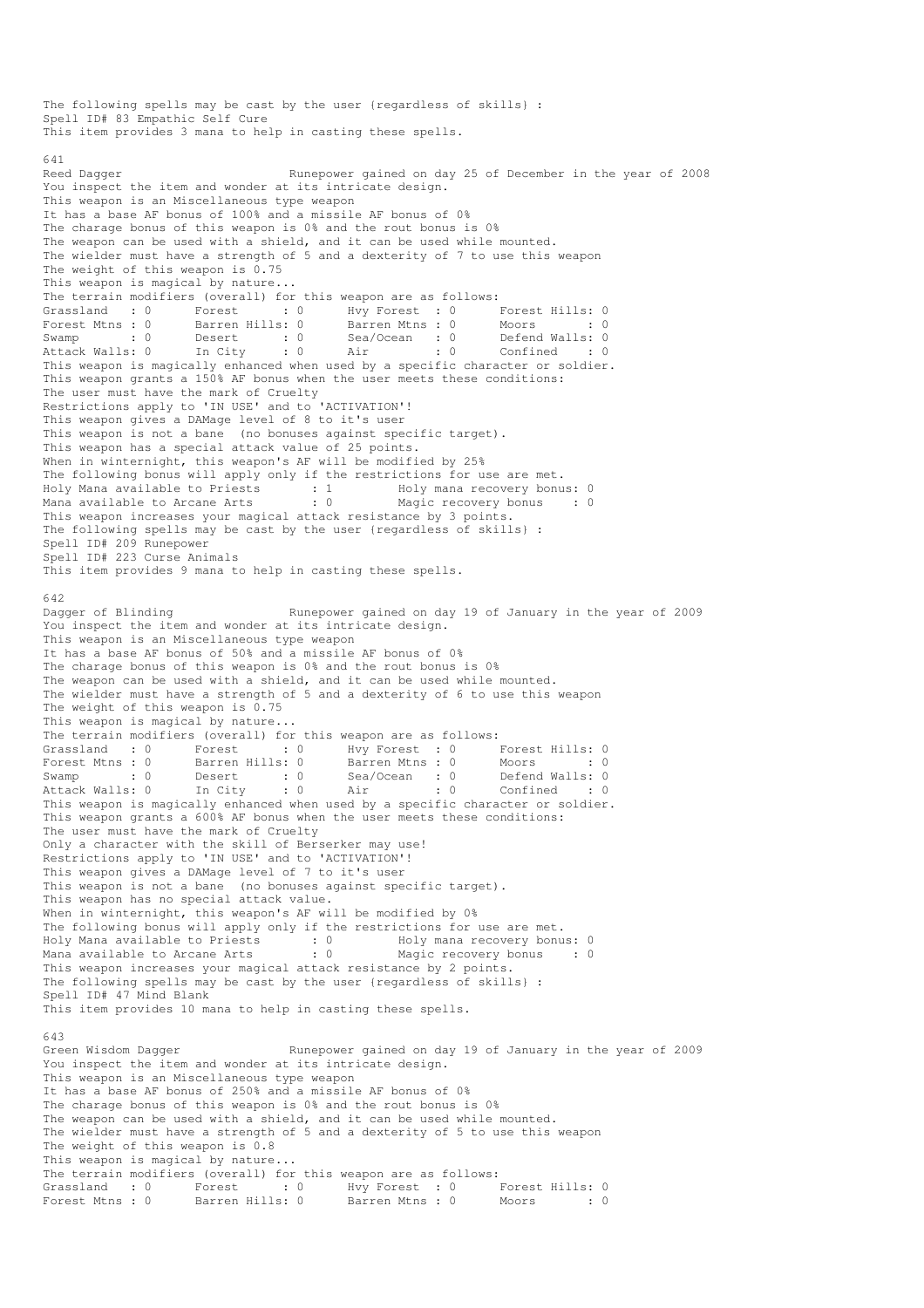Swamp : 0 Desert : 0 Sea/Ocean : 0 Defend Walls: 0 Attack Walls: 0 In City : 0 Air : 0 Confined : 0 This weapon is magically enhanced when used by a specific character or soldier. This weapon grants a 0% AF bonus when the user meets these conditions: NO Restrictions on use This weapon gives a DAMage level of 9 to it's user This weapon is not a bane (no bonuses against specific target). This weapon has a special attack value of 75 points. When in winternight, this weapon's AF will be modified by 0% The following bonus will apply only if the restrictions for use are met. Holy Mana available to Priests : 3 Holy mana recovery bonus: 3 Mana available to Arcane Arts : 0 Magic recovery bonus : 0 This weapon increases your magical attack resistance by 4 points. The following spells may be cast by the user {regardless of skills} : Spell ID# 413 Gold Fever Spell ID# 415 Loyalty Pledge This item provides 0 mana to help in casting these spells. 644<br>Dagger of Night Runepower gained on day 19 of January in the year of 2009 You inspect the item and wonder at its intricate design. This weapon is an Miscellaneous type weapon It has a base AF bonus of 50% and a missile AF bonus of 0% The charage bonus of this weapon is 0% and the rout bonus is 15% The weapon can be used with a shield, and it can be used while mounted. The wielder must have a strength of 6 and a dexterity of 9 to use this weapon The weight of this weapon is 0.65 This weapon is magical by nature... The terrain modifiers (overall) for this weapon are as follows: Grassland : 0 Forest : 0 Hvy Forest : 0 Forest Hills: 0 Forest Mtns : 0 Barren Hills: 0 Barren Mtns : 0 Moors : 0 : 0 Swamp : 0 Desert : 0 Sea/Ocean : 0 Defend Walls: 0 Attack Walls: 0 In City : 0 Air : 0 Confined : 0 This weapon is magically enhanced when used by a specific character or soldier. This weapon grants a 200% AF bonus when the user meets these conditions: The user must have the mark of Cruelty Restrictions apply to 'IN USE' and to 'ACTIVATION'! This weapon gives a DAMage level of 8 to it's user This weapon is not a bane (no bonuses against specific target). This weapon has a special attack value of 25 points. When in winternight, this weapon's AF will be modified by 300% The following bonus will apply only if the restrictions for use are met. Holy Mana available to Priests : 0 Holy mana recovery bonus: 3 Mana available to Arcane Arts : 0 Magic recovery bonus : 0 This weapon increases your magical attack resistance by 2 points. The following spells may be cast by the user {regardless of skills} : Spell ID# 44 Cure Insanity This item provides 10 mana to help in casting these spells. 645<br>Orc-slaying Dagger Runepower gained on day 5 of January in the year of 2009 You inspect the item and wonder at its intricate design. This weapon is an Miscellaneous type weapon It has a base AF bonus of 75% and a missile AF bonus of 0% The charage bonus of this weapon is 0% and the rout bonus is 0% The weapon can be used with a shield, and it can be used while mounted. The wielder must have a strength of 5 and a dexterity of 6 to use this weapon The weight of this weapon is 0.7 This weapon is magical by nature... The terrain modifiers (overall) for this weapon are as follows: Grassland : 0 Forest : 0 Hvy Forest : 0 Forest Hills: 0<br>Forest Mtns : 0 Barren Hills: 0 Barren Mtns : 0 Moors : 0 Forest Mtns : 0 Barren Hills: 0 Barren Mtns : 0 Moors : 0 : 0 Swamp : 0 Desert : 0 Sea/Ocean : 0 Defend Walls: 0 Attack Walls: 0 In City : 0 Air : 0 Confined : 0 This weapon is magically enhanced when used by a specific character or soldier. This weapon grants a 300% AF bonus when the user meets these conditions: The user must have the mark of Honor Restrictions apply to 'IN USE' and to 'ACTIVATION'! This weapon gives a DAMage level of 8 to it's user This weapon grants a 275% bonus when the target meets these restrictions: The enemy must be of any sub-culture of Orc. This weapon has a special attack value of 50 points. When in winternight, this weapon's AF will be modified by -200% The following bonus will apply only if the restrictions for use are met. Holy Mana available to Priests : 0 Holy mana recovery bonus: 0 Mana available to Arcane Arts : 0 Magic recovery bonus : 0 This weapon increases your magical attack resistance by 3 points. The following spells may be cast by the user {regardless of skills} : Spell ID# 214 Bless This item provides 10 mana to help in casting these spells.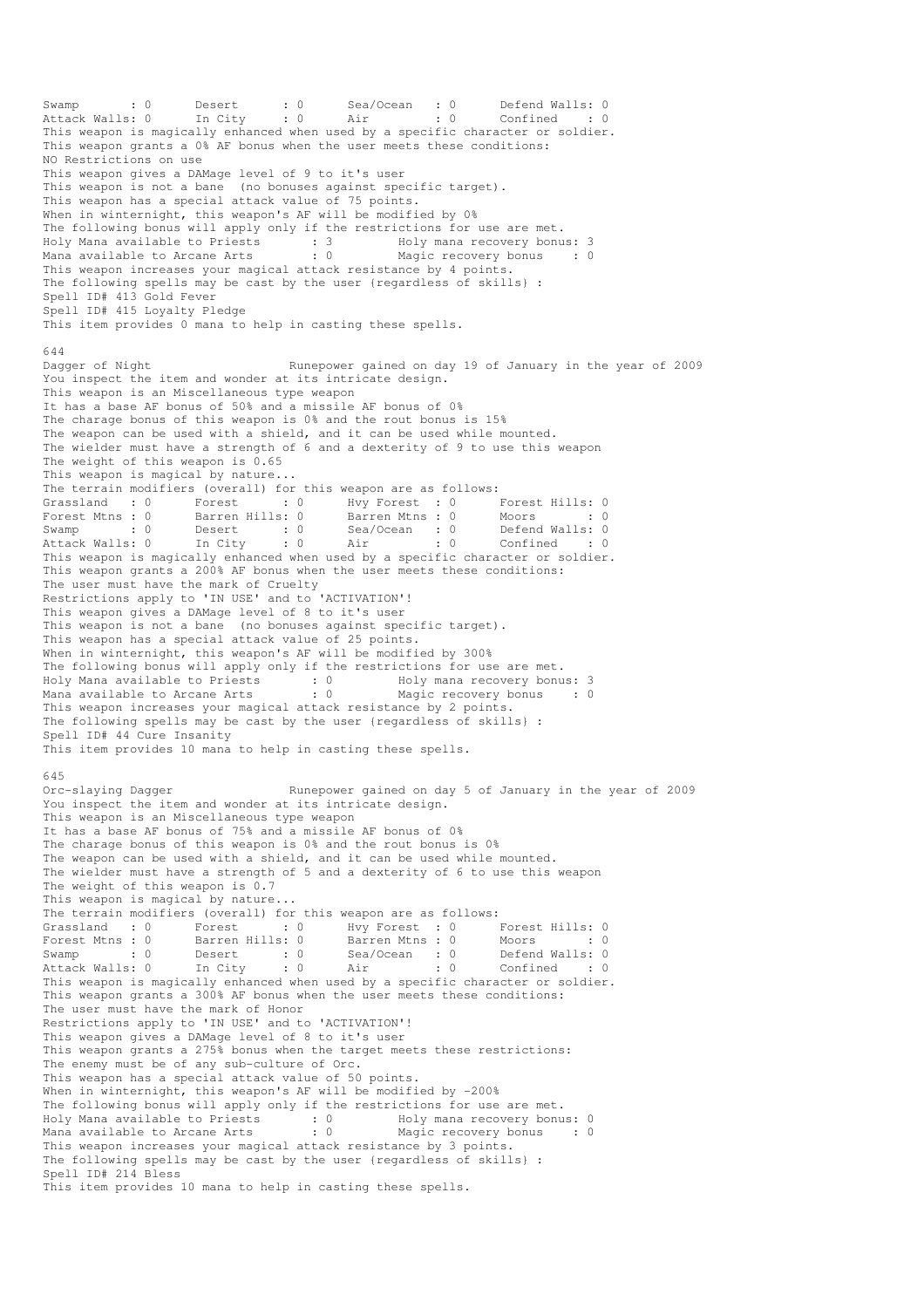Dagger of Returning The Runepower gained on day 19 of January in the year of 2009 You inspect the item and wonder at its intricate design. This weapon is an Miscellaneous type weapon It has a base AF bonus of 250% and a missile AF bonus of 0% The charage bonus of this weapon is 0% and the rout bonus is 0% The weapon can be used with a shield, and it can be used while mounted. The wielder must have a strength of 5 and a dexterity of 10 to use this weapon The weight of this weapon is  $0.5$ This weapon is magical by nature... The terrain modifiers (overall) for this weapon are as follows:<br>
Grassland : 0 Forest : 0 Hvy Forest : 0 I<br>
Forest Mtns : 0 Barren Hills: 0 Barren Mtns : 0 I Grassland : 0 Forest : 0 Hvy Forest : 0 Forest Hills: 0 Forest Mtns : 0 Barren Hills: 0 Barren Mtns : 0 Moors : 0 : 0 Swamp : 0 Desert : 0 Sea/Ocean : 0 Defend Walls: 0 Attack Walls: 0 In City : 0 Air : 0 Confined : 0 Sudding a state of this continued is a state of the confined that the confined this weapon is magically enhanced when used by a specific character or soldier. This weapon grants a 0% AF bonus when the user meets these conditions: NO Restrictions on use This weapon gives a DAMage level of 6 to it's user This weapon is not a bane (no bonuses against specific target). This weapon has no special attack value. When in winternight, this weapon's AF will be modified by 0% The following bonus will apply only if the restrictions for use are met. Holy Mana available to Priests : 2 Holy mana recovery bonus: 4 Mana available to Arcane Arts : 0 Magic recovery bonus : 0 This weapon increases your magical attack resistance by 1 points. The following spells may be cast by the user {regardless of skills} : Spell ID# 247 Dispell Barrier of Nature Spell ID# 295 Heal Character This item provides 8 mana to help in casting these spells. 647<br>Dagger of Sands Runepower gained on day 8 of January in the year of 2009 You inspect the item and wonder at its intricate design. This weapon is an Miscellaneous type weapon It has a base AF bonus of 50% and a missile AF bonus of 0% The charage bonus of this weapon is 0% and the rout bonus is 0% The weapon can be used with a shield, and it can be used while mounted. The wielder must have a strength of 8 and a dexterity of 5 to use this weapon The weight of this weapon is 0.8 This weapon is magical by nature... The terrain modifiers (overall) for this weapon are as follows:<br>
Grassland : 0 Forest : 0 Hvy Forest : 0 Forest Hills: 0 Grassland : 0 Forest : 0 Hvy Forest : 0 Forest Hills: 0 Forest Mtns : 0 Barren Hills: 0 Barren Mtns : 0 Moors : 0 : 0 Swamp : 0 Desert : 0 Sea/Ocean : 0 Defend Walls: 0 Attack Walls: 0 In City : 0 Air : 0 Confined : 0 This weapon is magically enhanced when used by a specific character or soldier. This weapon grants a 200% AF bonus when the user meets these conditions: The user must have the mark of Cruelty The wielder must be of race ID# 218 Haradhrim. Restrictions apply to 'IN USE' and to 'ACTIVATION'! This weapon gives a DAMage level of 9 to it's user This weapon is not a bane (no bonuses against specific target). This weapon has a special attack value of 75 points. When in winternight, this weapon's AF will be modified by 0% The following bonus will apply only if the restrictions for use are met. Holy Mana available to Priests : 2 Holy mana recovery bonus: 2 Mana available to Arcane Arts : 0 Magic recovery bonus : 0 This weapon increases your magical attack resistance by 2 points. The following spells may be cast by the user {regardless of skills} : Spell ID# 214 Bless Spell ID# 244 Detect Powerpoint This item provides 1 mana to help in casting these spells. 648 Dagger of the Dancer Runepower gained on day 12 of January in the year of 2009 You inspect the item and wonder at its intricate design. This weapon is an Miscellaneous type weapon It has a base AF bonus of 275% and a missile AF bonus of 0% The charage bonus of this weapon is 0% and the rout bonus is 0% The weapon can be used with a shield, and it can be used while mounted. The wielder must have a strength of 5 and a dexterity of 6 to use this weapon The weight of this weapon is 0.45 This weapon is magical by nature... The terrain modifiers (overall) for this weapon are as follows: Grassland : 0 Forest : 0 Hvy Forest : 0 Forest Hills: 0 Forest Mtns : 0 Barren Hills: 0 Barren Mtns : 0 Moors : 0 : 0 Swamp : 0 Desert : 0 Sea/Ocean : 0 Defend Walls: 0 Attack Walls: 0 In City : 0 Air : 0 Confined : 0 This weapon is magically enhanced when used by a specific character or soldier.

646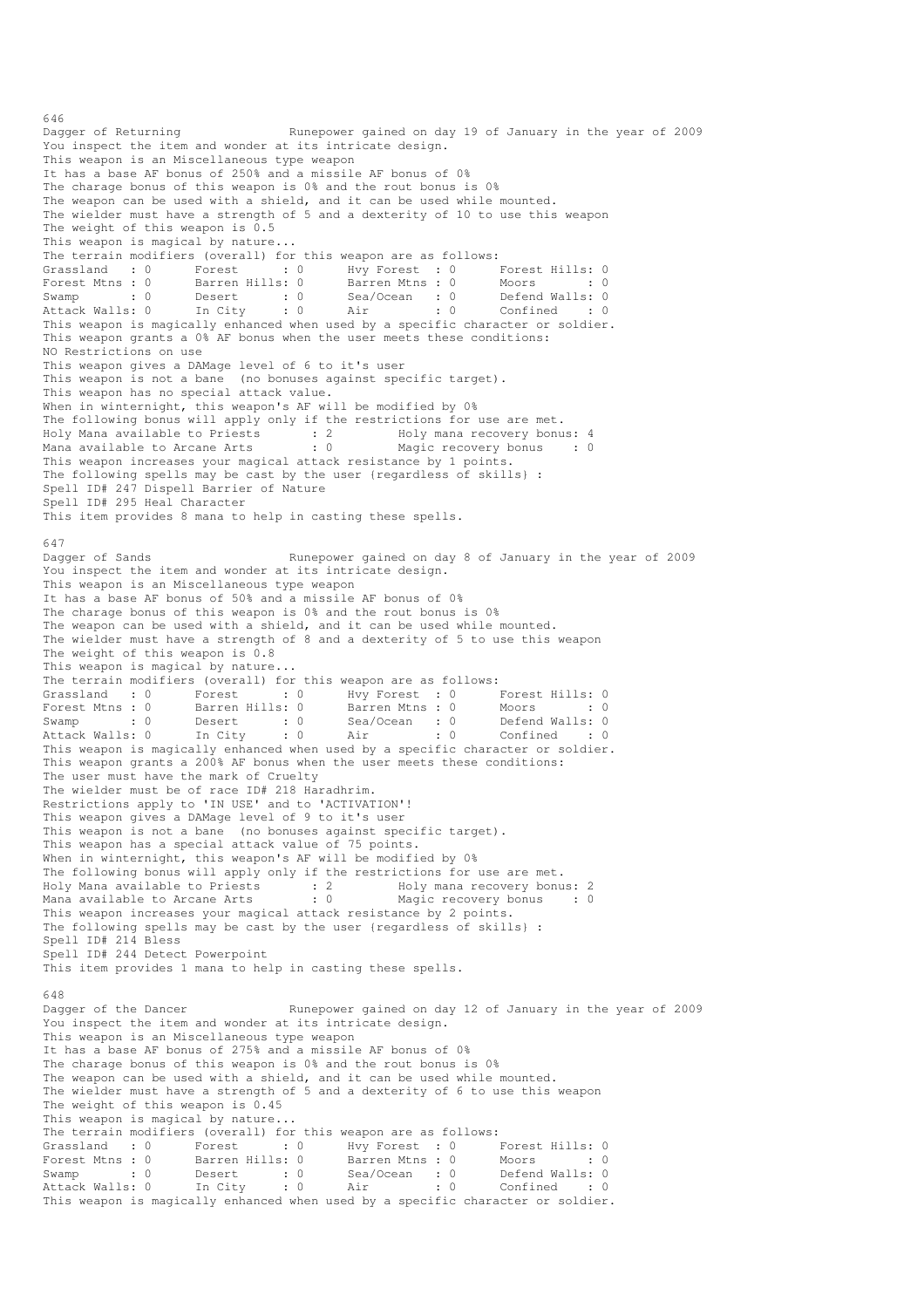This weapon grants a 0% AF bonus when the user meets these conditions: NO Restrictions on use This weapon gives a DAMage level of 10 to it's user This weapon is not a bane (no bonuses against specific target). This weapon has a special attack value of 125 points. When in winternight, this weapon's AF will be modified by 0% The following bonus will apply only if the restrictions for use are met. Holy Mana available to Priests : 1 Holy mana recovery bonus: 3 Mana available to Arcane Arts : 0 Magic recovery bonus : 0 This weapon increases your magical attack resistance by 2 points. The following spells may be cast by the user {regardless of skills} : Spell ID# 180 Attack Focus This item provides 2 mana to help in casting these spells. 649 Dagger of the Rebels Runepower gained on day 27 of October in the year of 2008 You inspect the item and wonder at its intricate design. This weapon is an Miscellaneous type weapon It has a base AF bonus of 100% and a missile AF bonus of 0% The charage bonus of this weapon is 25% and the rout bonus is 0% The weapon can be used with a shield, and it can be used while mounted. The wielder must have a strength of 5 and a dexterity of 8 to use this weapon The weight of this weapon is 0.65 This weapon is magical by nature... The terrain modifiers (overall) for this weapon are as follows:<br>
Grassland : 0 Forest : 0 Hvy Forest : 0 I<br>
Forest Mtns : 0 Barren Hills: 0 Barren Mtns : 0 I er in the set of the set of the set of the set of the set of the set of the set of the set of the set of the set of the set of the set of the set of the set of the set of the set of the set of the set of the set of the set Forest Mtns : 0 Barren Hills: 0 Barren Mtns : 0 Moors : 0 : 0 Swamp : 0 Desert : 0 Sea/Ocean : 0 Defend Walls: 0 Attack Walls: 0 In City : 0 Air : 0 Confined : 0 This weapon is magically enhanced when used by a specific character or soldier. This weapon grants a 175% AF bonus when the user meets these conditions: The user must have the mark of Honor Restrictions apply to 'IN USE' and to 'ACTIVATION'! This weapon gives a DAMage level of 8 to it's user This weapon is not a bane (no bonuses against specific target). This weapon gives a bonus of 25 when fighting against mounted enemies This weapon has a special attack value of 75 points. When in winternight, this weapon's AF will be modified by -125% The following bonus will apply only if the restrictions for use are met. Holy Mana available to Priests : 0 69 Holy mana recovery bonus: 3 Mana available to Arcane Arts : 0 Magic recovery bonus : 0 This weapon increases your magical attack resistance by 1 points. The following spells may be cast by the user {regardless of skills} : Spell ID# 52 Blend Location This item provides 10 mana to help in casting these spells. 650 Usurper's Dagger Runepower gained on day 12 of January in the year of 2009 You inspect the item and wonder at its intricate design. This weapon is an Miscellaneous type weapon It has a base AF bonus of 100% and a missile AF bonus of 0% The charage bonus of this weapon is 0% and the rout bonus is 0% The weapon can be used with a shield, and it can be used while mounted. The wielder must have a strength of 6 and a dexterity of 8 to use this weapon The weight of this weapon is 0.75 This weapon is magical by nature... The terrain modifiers (overall) for this weapon are as follows:<br>
Grassland : 0 Forest : 0 Hvy Forest : 0 Forest : 0 Forest : 0 Forest : 0 Forest : 0 Forest : 0 Forest : 0 Forest : 0 Forest : 0 Forest : 0 Forest : 0 Forest Grassland : 0 Forest : 0 Hvy Forest : 0 Forest Hills: 0 Forest Mtns : 0 Barren Hills: 0 Barren Mtns : 0 Moors : 0 : 0 Swamp : 0 Desert : 0 Sea/Ocean : 0 Defend Walls: 0 Attack Walls: 0 In City : 0 Air : 0 Confined : 0 This weapon is magically enhanced when used by a specific character or soldier. This weapon grants a 150% AF bonus when the user meets these conditions: The user must have the mark of Cruelty The user must worship Dark Núumenorean ID# 8. Restrictions apply to 'IN USE' and to 'ACTIVATION'! This weapon gives a DAMage level of 9 to it's user This weapon is not a bane (no bonuses against specific target). This weapon has a special attack value of 100 points. When in winternight, this weapon's AF will be modified by 75% The following bonus will apply only if the restrictions for use are met. Holy Mana available to Priests : 1 Holy mana recovery bonus: 2 Mana available to Arcane Arts : 0 Magic recovery bonus : 0 This weapon increases your magical attack resistance by 3 points. The following spells may be cast by the user {regardless of skills} : Spell ID# 43 Cause Insanity This item provides 9 mana to help in casting these spells. 651<br>Dagger of the Viper

Runepower gained on day 23 of Febuary in the year of 2009 You inspect the item and wonder at its intricate design.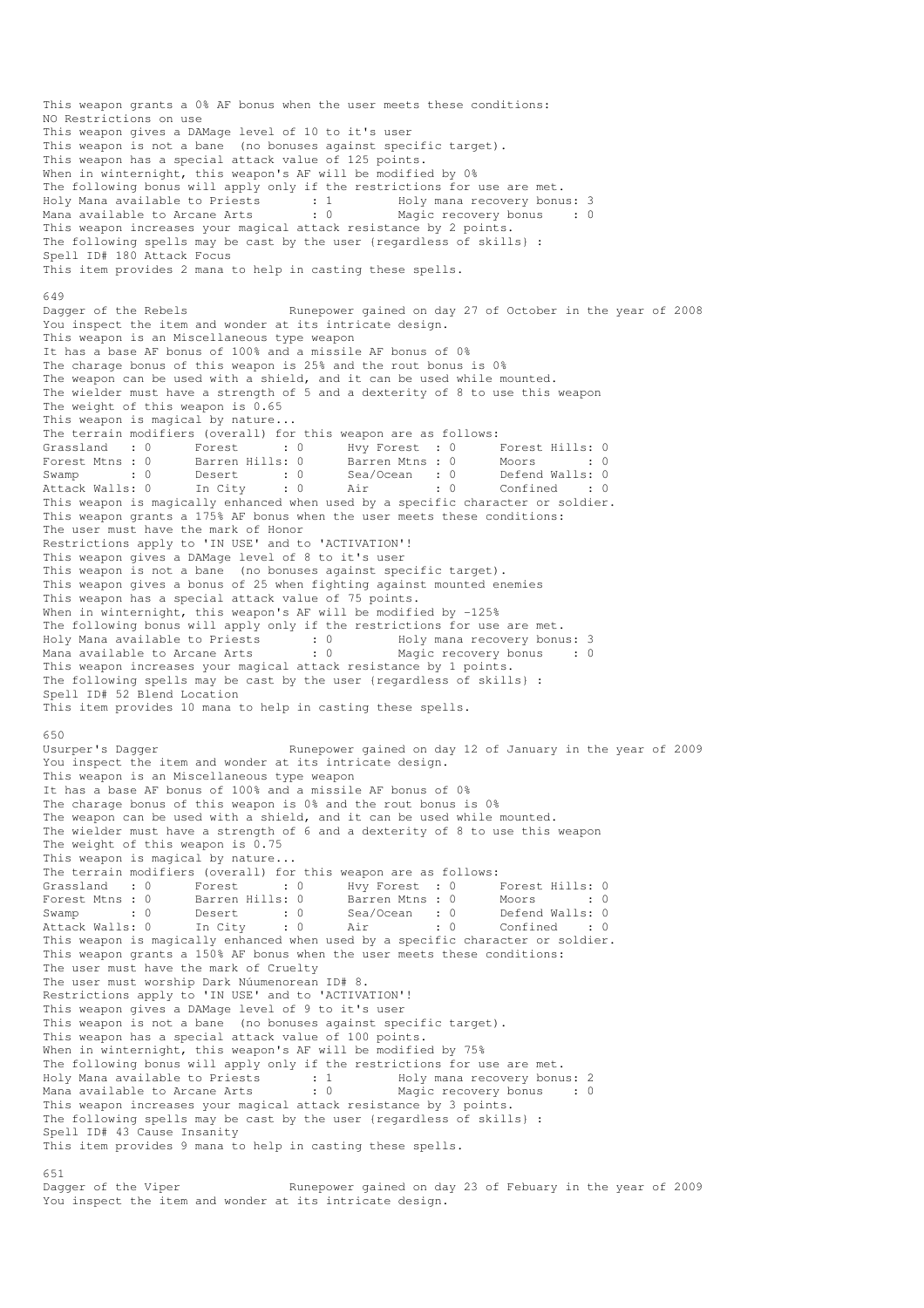This weapon is a Miscellaneous type weapon It has a base AF bonus of 225% and a missile AF bonus of 15% The charage bonus of this weapon is 0% and the rout bonus is 0% The weapon may not be used with a shield, and it can be used while mounted. The wielder must have a strength of 5 and a dexterity of 5 to use this weapon The weight of this weapon is 0,6 This weapon has poison on it! This weapon gives a DAMage level of 8 to it's user This weapon has a special attack value of 50 points. This weapon increases your magical attack resistance by 2 points. When in winternight, this weapon's AF will be modified by 0% This weapon is not a bane (no bonuses against specific target). The terrain modifiers (overall) for this Miscellaneous Weapon are as follows: Grassland : 0 Forest : 0 Hvy Forest : 0 Forest Hills: 0 Forest Mtns : 0 Barren Hills: 0 Barren Mtns : 0 Moors : 0 : 0 Swamp : 0 Desert : 0 Sea/Ocean : 0 Defend Walls: 0 Attack Walls: 0 In City : 0 Air : 0 Confined : 0 This weapon is magically enhanced when used by a specific character or soldier. This weapon grants a 0% AF bonus when the user meets these conditions: NO Restrictions on use The following bonuses will apply only if the restrictions for use are met. Holy Mana available to Priests : 0 Holy mana recovery bonus: 0 Mana available to Arcane Arts : 0 Magic recovery bonus : 0 The following spells may be cast by the user {regardless of skills} : Spell ID# 209 Runepower This item provides 9 mana to help in casting these spells. 652 Desert Tongue Tongue Runepower gained on day 8 of January in the year of 2009 You inspect the item and wonder at its intricate design. This weapon is an Miscellaneous type weapon It has a base AF bonus of 75% and a missile AF bonus of 0% The charage bonus of this weapon is 0% and the rout bonus is 0% The weapon can be used with a shield, and it can be used while mounted. The wielder must have a strength of 8 and a dexterity of 6 to use this weapon The weight of this weapon is 0.8 This weapon is magical by nature... The terrain modifiers (overall) for this weapon are as follows: Grassland : 0 Forest : 0 Hvy Forest : 0 Forest Hills: 0 Forest Mtns : 0 Barren Hills: 0 Barren Mtns : 0 Moors : 0 : 0 Swamp : 0 Desert : 0 Sea/Ocean : 0 Defend Walls: 0 Attack Walls: 0 In City : 0 Air : 0 Confined : 0 This weapon is magically enhanced when used by a specific character or soldier. This weapon grants a 175% AF bonus when the user meets these conditions: The user must have the mark of Cruelty Restrictions apply to 'IN USE' and to 'ACTIVATION'! This weapon gives a DAMage level of 8 to it's user This weapon is not a bane (no bonuses against specific target). This weapon has a special attack value of 50 points. When in winternight, this weapon's AF will be modified by 50% The following bonus will apply only if the restrictions for use are met. Holy Mana available to Priests : 0 Holy mana recovery bonus: 1 Mana available to Arcane Arts : 0 Magic recovery bonus : 0 This weapon increases your magical attack resistance by 2 points. The following spells may be cast by the user {regardless of skills} : Spell ID# 30 Veil of Courage This item provides 2 mana to help in casting these spells. 653 Horseslaying Flail Runepower gained on day 12 of January in the year of 2009 You inspect the item and wonder at its intricate design. This weapon is an Miscellaneous type weapon It has a base AF bonus of 75% and a missile AF bonus of 0% The charage bonus of this weapon is 50% and the rout bonus is -10% The weapon may not be used with a shield, and it can be used while mounted. The wielder must have a strength of 12 and a dexterity of 11 to use this weapon The weight of this weapon is 1.45 This weapon is magical by nature... The terrain modifiers (overall) for this weapon are as follows: Grassland : 0 Forest : 0 Hvy Forest : 0 Forest Hills: 0 Forest Mtns : 0 Barren Hills: 0 Barren Mtns : 0 Moors : 0 : 0 Swamp : 0 Desert : 0 Sea/Ocean : 0 Defend Walls: 0 Attack Walls: 0 In City : 0 Air : 0 Confined : 0 Swamp : 0 Desert : 0 Jea/Julieum in the confined : 0<br>Attack Walls: 0 In City : 0 Air : 0 Confined : 0<br>This weapon is magically enhanced when used by a specific character or soldier. This weapon grants a 300% AF bonus when the user meets these conditions: The wielder must be of race ID# 258 Easterling. Restrictions apply to 'IN USE' and to 'ACTIVATION'!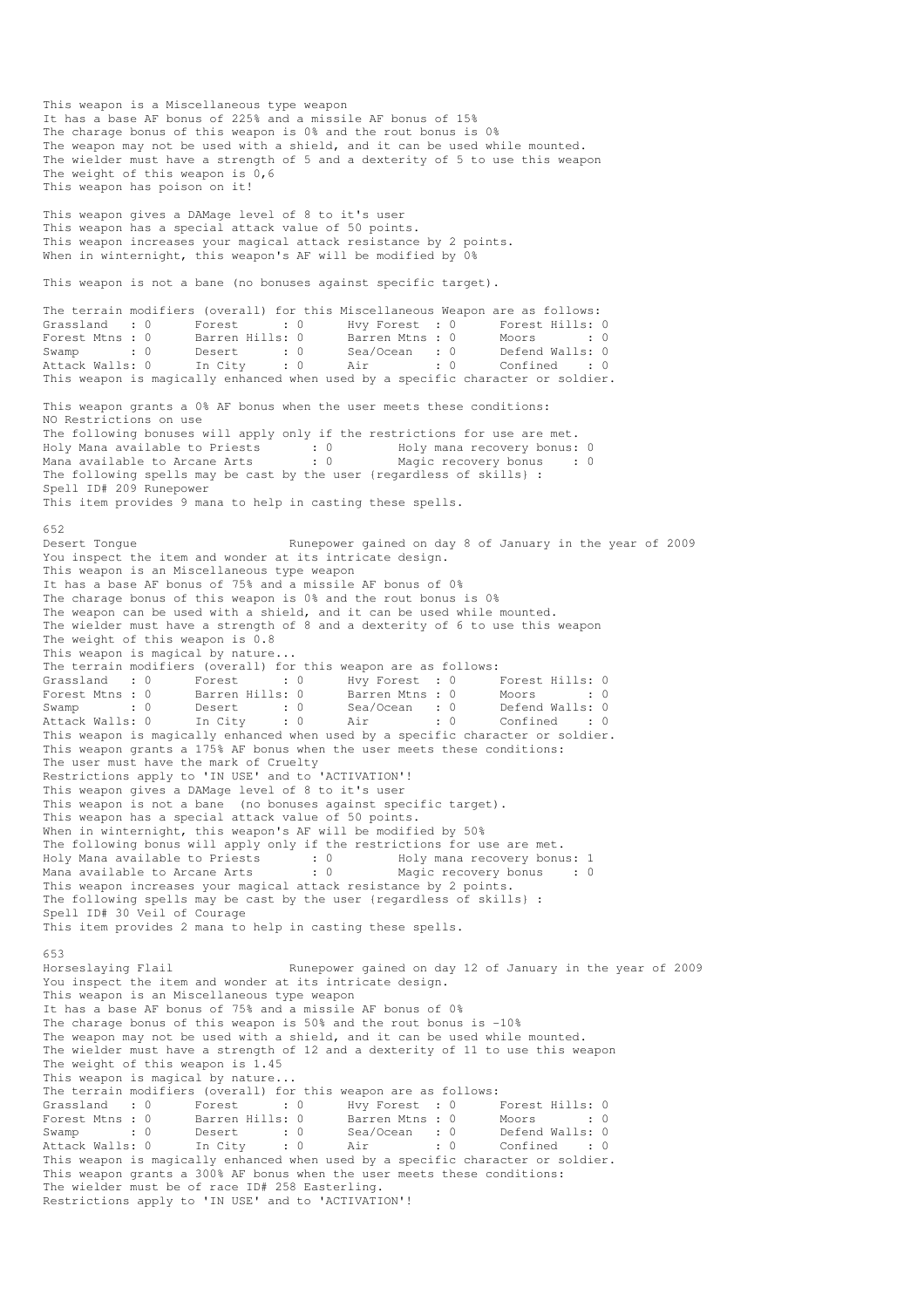This weapon gives a DAMage level of 9 to it's user This weapon is not a bane (no bonuses against specific target). This weapon gives a bonus of 195 when fighting against mounted enemies This weapon has a special attack value of 75 points. When in winternight, this weapon's AF will be modified by 0% The following bonus will apply only if the restrictions for use are met. Holy Mana available to Priests : 2 Holy mana recovery bonus: 1 Mana available to Arcane Arts : 0 Magic recovery bonus : 0 This weapon increases your magical attack resistance by 3 points. The following spells may be cast by the user {regardless of skills} : Spell ID# 16 Firestorm Spell ID# 215 Curse others This item provides 8 mana to help in casting these spells. 654 Lance of Reaching Runepower gained on day 15 of January in the year of 2009 You inspect the item and wonder at its intricate design. This weapon is an Miscellaneous type weapon It has a base AF bonus of 250% and a missile AF bonus of 0% The charage bonus of this weapon is 75% and the rout bonus is 0% The weapon can be used with a shield, and it can only be used while mounted. The wielder must have a strength of 10 and a dexterity of 10 to use this weapon The weight of this weapon is 1.75 This weapon is magical by nature... The terrain modifiers (overall) for this weapon are as follows:<br>
Grassland : 0 Forest : 0 Hvy Forest : 0 I<br>
Forest Mtns : 0 Barren Hills: 0 Barren Mtns : 0 I er in the set of the set of the set of the set of the set of the set of the set of the set of the set of the set of the set of the set of the set of the set of the set of the set of the set of the set of the set of the set Forest Mtns : 0 Barren Hills: 0 Barren Mtns : 0 Moors : 0 : 0 Swamp : 0 Desert : 0 Sea/Ocean : 0 Defend Walls: 0 Attack Walls: 0 In City : 0 Air : 0 Confined : 0 This weapon is magically enhanced when used by a specific character or soldier. This weapon grants a 0% AF bonus when the user meets these conditions: NO Restrictions on use This weapon gives a DAMage level of 8 to it's user This weapon is not a bane (no bonuses against specific target). This weapon gives a bonus of 100 when fighting against mounted enemies This weapon has a special attack value of 50 points. When in winternight, this weapon's AF will be modified by 0% The following bonus will apply only if the restrictions for use are met. Holy Mana available to Priests : 0 Holy mana recovery bonus: 3 Mana available to Arcane Arts : 0 Magic recovery bonus : 0 This weapon increases your magical attack resistance by 2 points. The following spells may be cast by the user {regardless of skills} : Spell ID# 452 Duel Vision This item provides 3 mana to help in casting these spells. 655 Distant Fists Runepower gained on day 12 of January in the year of 2009 You inspect the item and wonder at its intricate design. This weapon is an Miscellaneous type weapon It has a base AF bonus of 375% and a missile AF bonus of 0% The charage bonus of this weapon is 50% and the rout bonus is -10% The weapon may not be used with a shield, and it can be used while mounted. The wielder must have a strength of 8 and a dexterity of 8 to use this weapon The weight of this weapon is 1.75 This weapon is magical by nature... The terrain modifiers (overall) for this weapon are as follows: Grassland : 0 Forest : 0 Hvy Forest : 0 Forest Hills: 0 Forest Mtns : 0 Barren Hills: 0 Barren Mtns : 0 Moors : 0 Swamp : 0 Desert : 0 Sea/Ocean : 0 Defend Walls: 0 Attack Walls: 0 In City : 0 Air : 0 Confined : 0 This weapon is magically enhanced when used by a specific character or soldier. This weapon grants a 0% AF bonus when the user meets these conditions: NO Restrictions on use This weapon gives a DAMage level of 7 to it's user This weapon is not a bane (no bonuses against specific target). This weapon has a special attack value of 75 points. When in winternight, this weapon's AF will be modified by 0% The following bonus will apply only if the restrictions for use are met. Holy Mana available to Priests : 2 Moly mana recovery bonus: 0 Mana available to Arcane Arts : 0 Magic recovery bonus : 0 This weapon increases your magical attack resistance by 1 points. The following spells may be cast by the user {regardless of skills} : Spell ID# 213 Cure Self Spell ID# 452 Duel Vision This item provides 8 mana to help in casting these spells. 656 Mace of the Huntsman Runepower gained on day 15 of January in the year of 2009 You inspect the item and wonder at its intricate design. This weapon is an Miscellaneous type weapon

It has a base AF bonus of 75% and a missile AF bonus of 0%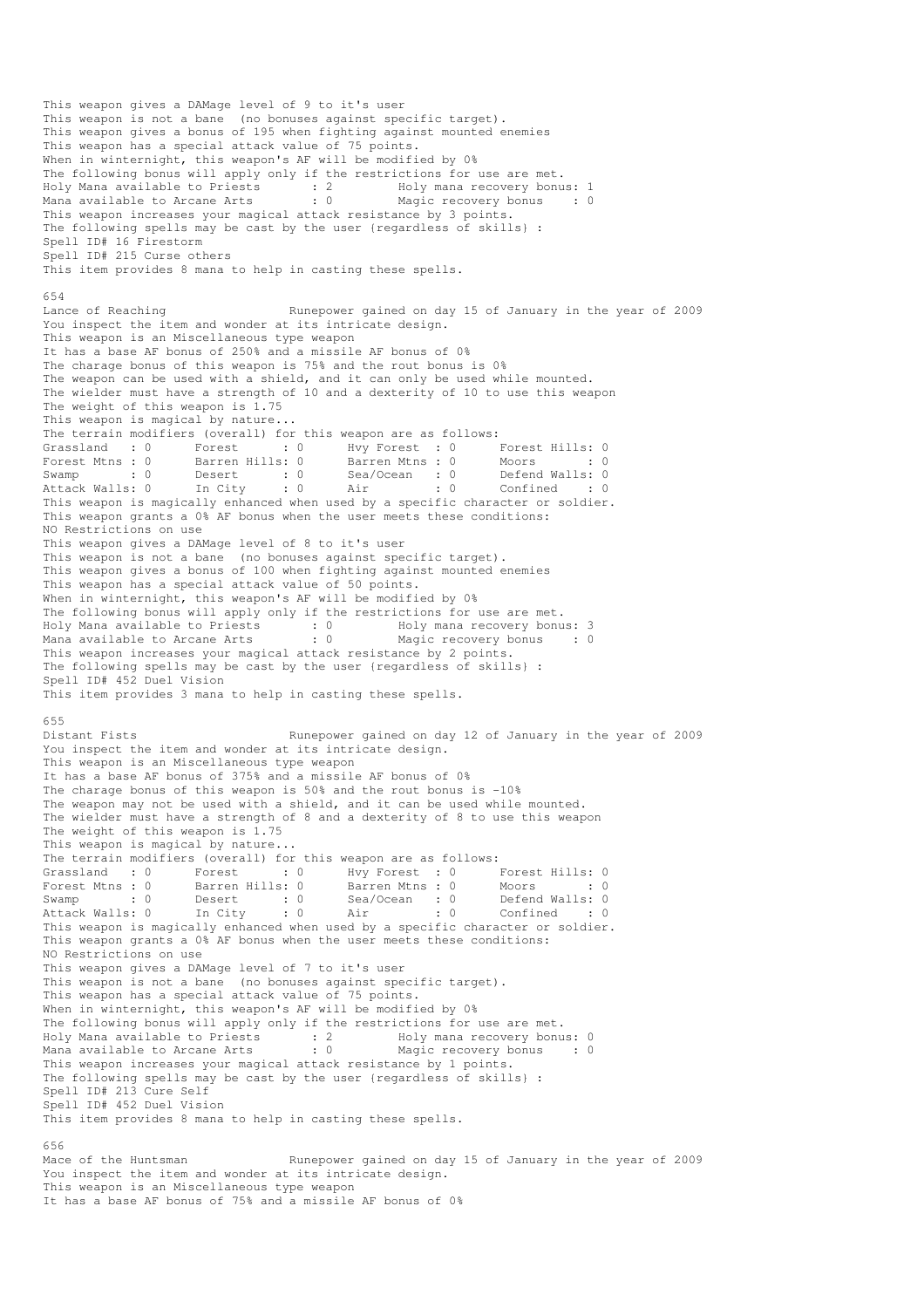The charage bonus of this weapon is 25% and the rout bonus is 0% The weapon can be used with a shield, and it can be used while mounted. The wielder must have a strength of 5 and a dexterity of 10 to use this weapon The weight of this weapon is 1.15 This weapon is magical by nature... The terrain modifiers (overall) for this weapon are as follows: Grassland : 0 Forest : 0 Hvy Forest : 0 Forest Hills: 0 Forest Mtns : 0 Barren Hills: 0 Barren Mtns : 0 Moors : 0 : 0 Swamp : 0 Desert : 0 Sea/Ocean : 0 Defend Walls: 0 Attack Walls: 0 In City : 0 Air : 0 Confined : 0 This weapon is magically enhanced when used by a specific character or soldier. This weapon grants a 300% AF bonus when the user meets these conditions: The user must have the mark of Honor Restrictions apply to 'IN USE' and to 'ACTIVATION'! This weapon gives a DAMage level of 9 to it's user This weapon is not a bane (no bonuses against specific target). This weapon gives a bonus of 25 when fighting against mounted enemies This weapon has a special attack value of 125 points. When in winternight, this weapon's AF will be modified by -100% The following bonus will apply only if the restrictions for use are met. Holy Mana available to Priests : 1 Holy mana recovery bonus: 3 Mana available to Arcane Arts : 0 Magic recovery bonus : 0 This weapon increases your magical attack resistance by 3 points. The following spells may be cast by the user {regardless of skills} : Spell ID# 176 Warding Spell ID# 209 Runepower This item provides 8 mana to help in casting these spells. 657<br>Delver's Staff Runepower gained on day 19 of January in the year of 2009 You inspect the item and wonder at its intricate design. This weapon is an Miscellaneous type weapon It has a base AF bonus of 125% and a missile AF bonus of 0% The charage bonus of this weapon is 0% and the rout bonus is 0% The weapon may not be used with a shield, and it can be used while mounted. The wielder must have a strength of 5 and a dexterity of 5 to use this weapon The weight of this weapon is 1 This weapon is magical by nature... The terrain modifiers (overall) for this weapon are as follows: Grassland : 0 Forest : 0 Hvy Forest : 0 Forest Hills: 0 Forest Mtns : 0 Barren Hills: 0 Barren Mtns : 0 Moors : 0 : 0 Swamp : 0 Desert : 0 Sea/Ocean : 0 Defend Walls: 0 Attack Walls: 0 In City : 0 Air : 0 Confined : 0 This weapon is magically enhanced when used by a specific character or soldier. This weapon grants a 0% AF bonus when the user meets these conditions: NO Restrictions on use This weapon gives a DAMage level of 7 to it's user This weapon is not a bane (no bonuses against specific target). This weapon has a special attack value of 100 points. When in winternight, this weapon's AF will be modified by 0% The following bonus will apply only if the restrictions for use are met. Holy Mana available to Priests : 2 Holy mana recovery bonus: 2 Mana available to Arcane Arts : 0 Magic recovery bonus : 0 This weapon increases your magical attack resistance by 2 points. The following spells may be cast by the user {regardless of skills} : Spell ID# 74 Protection Undead This item provides 3 mana to help in casting these spells. 658<br>Goblin Shield Runepower gained on day 18 of December in the year of 2008 You inspect the item and wonder at its intricate design. It has a base DF add of 4 for medium sized races. The Special Attack Resistance of this shield is 1 The charge bonus of this shield is 15 and the rout modifier is 0%. The shield sighting value is 1 The weight of this shield is 1.45 The terrain modifiers (overall) for this shield are as follows: Grassland : 0 Forest : 0 Hvy Forest : 0 Forest Hills: 0 Forest Mtns : 0 Barren Hills: 0 Barren Mtns : 0 Moors : 0 : 0 Swamp : 0 Desert : 0 Sea/Ocean : 0 Defend Walls: 0 Attack Walls: 0 In City : 0 Air : 0 Confined : 0 This shield is magically enhanced when used by a specific character or soldier. This shield grants a 12 DF bonus, a 1 Special Attack Resistance bonus, a 1 Magical Resistance bonus and an invulnerability rating of 6 when the user meets these conditions: The user can be of any sub-culture of Orc. Restrictions apply to 'IN USE' and to 'ACTIVATION'! This shield is not a bane (no bonuses against specific target). This shield has a special attack value of 25 points.

When in winternight, the DF will be modified by 5.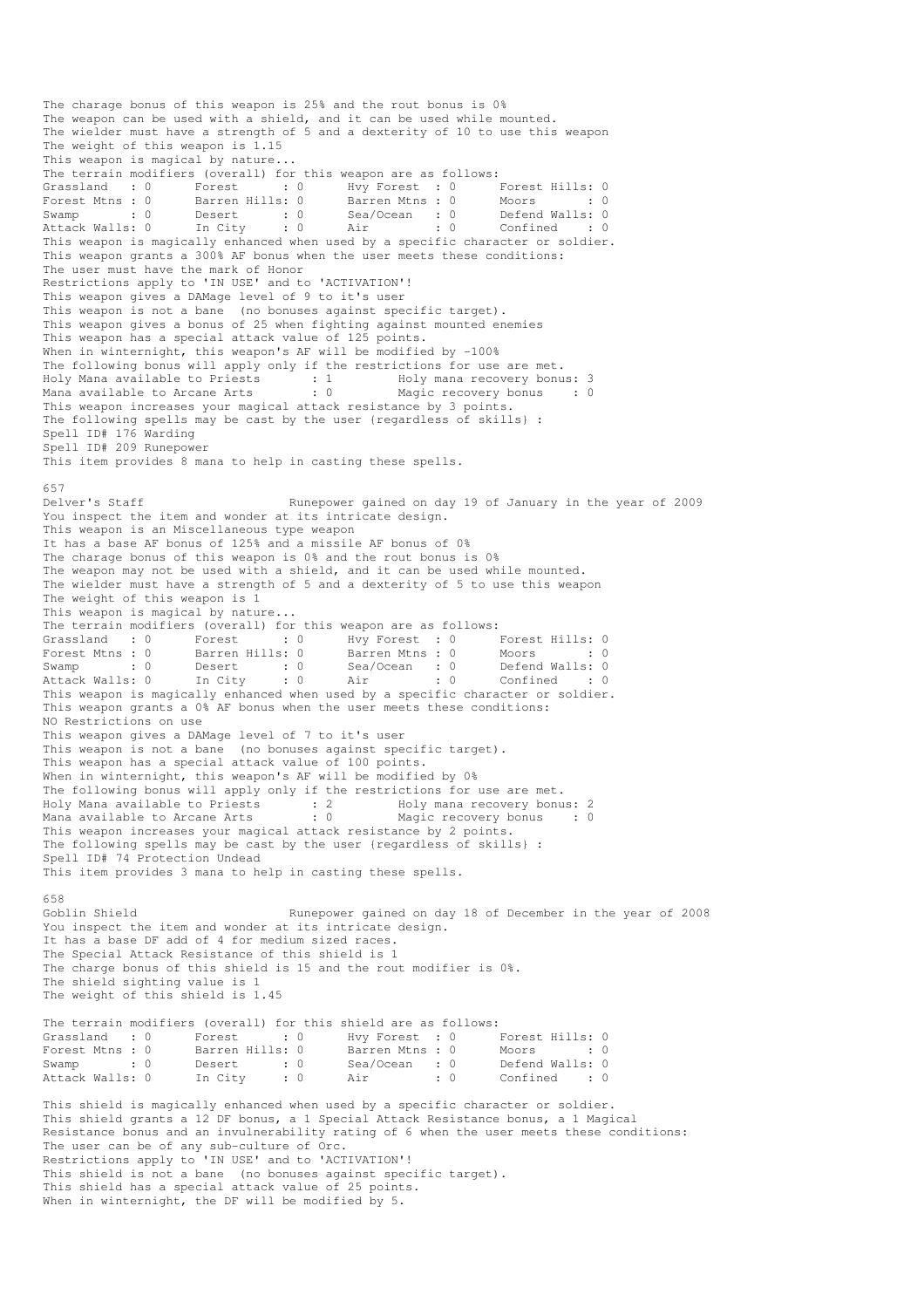The following bonus will apply only if the restrictions for use are met. Holy Mana available to Priests : 1 Holy mana recovery bonus: 0 Mana available to Arcane Arts : 0 Magic recovery bonus : 0 This sheild increases your Magical Attack Resistance by 0 points. The following spells may be cast by the user {regardless of skills} : Spell ID# 295 Heal Character Spell ID# 438 Hand of Death This item provides 8 mana to help in casting these spells. In combat against weapon ID 112 no harm will come to the user. In combat against weapon ID 111 this shield will allow greater damage to the user. 659 Horse-lord's Shield Item ID# 659 . You inspect the item and wonder at its intricate design. This shield has a base DF add of 6 and can only be used by medium sized races. It gives a base Special Attack Resistance of 0 The charge bonus of this shield is 15 % and its rout modifier is 5 %. Its sighting value is 1.500 The weight of this shield is 1.650 This shield is magical by nature... This shield gives an INVulnerability rating of 5 . This increases Magical Attack Resistance by 0 points. This has no special attack value. When in Winternight, the DF will be modified by 0. In combat against weapon ID 109 less harm will come to the user. In combat against weapon ID 112 this shield will allow greater damage to the user. This shieldis not a bane {no bonuses against specific target}. The terrain modifiers (overall) for this shield are as follows: Grassland : 0 Forest : 0 Hvy Forest : 0 Forest Hills: 0 Forest Mtns : 0 Barren Hills: 0 Barren Mtns : 0 Moors : 0 Swamp : 0 Desert : 0 Sea/Ocean : 0 Defend Walls: 0 Attack Walls: 0 In City : 0 Confined : 0 This shield is magically enhanced when used by a specific character or soldier. This shield grants a 10 DF bonus, a 2 Special Attack Resistance bonus, and a 3 Magical Resistance bonus when the user meets these conditions: The wielder must be of race ID# 251 Rohirrim. Restrictions apply to 'IN USE' and to 'ACTIVATION'! The following bonus will apply only if the restrictions for use are met. Holy Mana available to Priests : 2 Holy Mana recovery bonus: 1<br>
Mana available to Arcane Arts: 0 Magic recovery bonus : 0 Mana available to Arcane Arts: 0 The following spells may be cast by the user {regardless of arcane ability providing ALL item restrictions are met): Most Battle and Duel spells do require an arcane ability. Spell ID# 234 Increase Special Resource Spell ID# 455 Duel ESP This item provides 8 mana to help in casting these spells. 660<br>Shield of Fell Blows Runepower gained on day 15 of January in the year of 2009 You inspect the item and wonder at its intricate design. It has a base DF add of 2 for medium sized races. The Special Attack Resistance of this shield is 0 The charge bonus of this shield is 0 and the rout modifier is 0%. The shield sighting value is 0.5 The weight of this shield is 1.65 The terrain modifiers (overall) for this shield are as follows: Grassland : 0 Forest : 0 Hvy Forest : 0 Forest Hills: 0 Forest Mtns : 0 Barren Hills: 0 Barren Mtns : 0 Moors : 0 : 0 Swamp : 0 Desert : 0 Sea/Ocean : 0 Defend Walls: 0 Attack Walls: 0 In City : 0 Air : 0 Confined : 0 This shield is magically enhanced when used by a specific character or soldier. This shield grants a 12 DF bonus, a 1 Special Attack Resistance bonus, a 4 Magical Resistance bonus and an invulnerability rating of 6 when the user meets these conditions: The user must have the mark of Cruelty Restrictions apply to 'IN USE' and to 'ACTIVATION'! This shield is not a bane (no bonuses against specific target). This shield has a special attack value of 15 points. When in winternight, the DF will be modified by 6. The following bonus will apply only if the restrictions for use are met. Holy Mana available to Priests : 2 Holy mana recovery bonus: 2 Mana available to Arcane Arts : 0 Magic recovery bonus : 0 This sheild increases your Magical Attack Resistance by 0 points. The following spells may be cast by the user {regardless of skills} :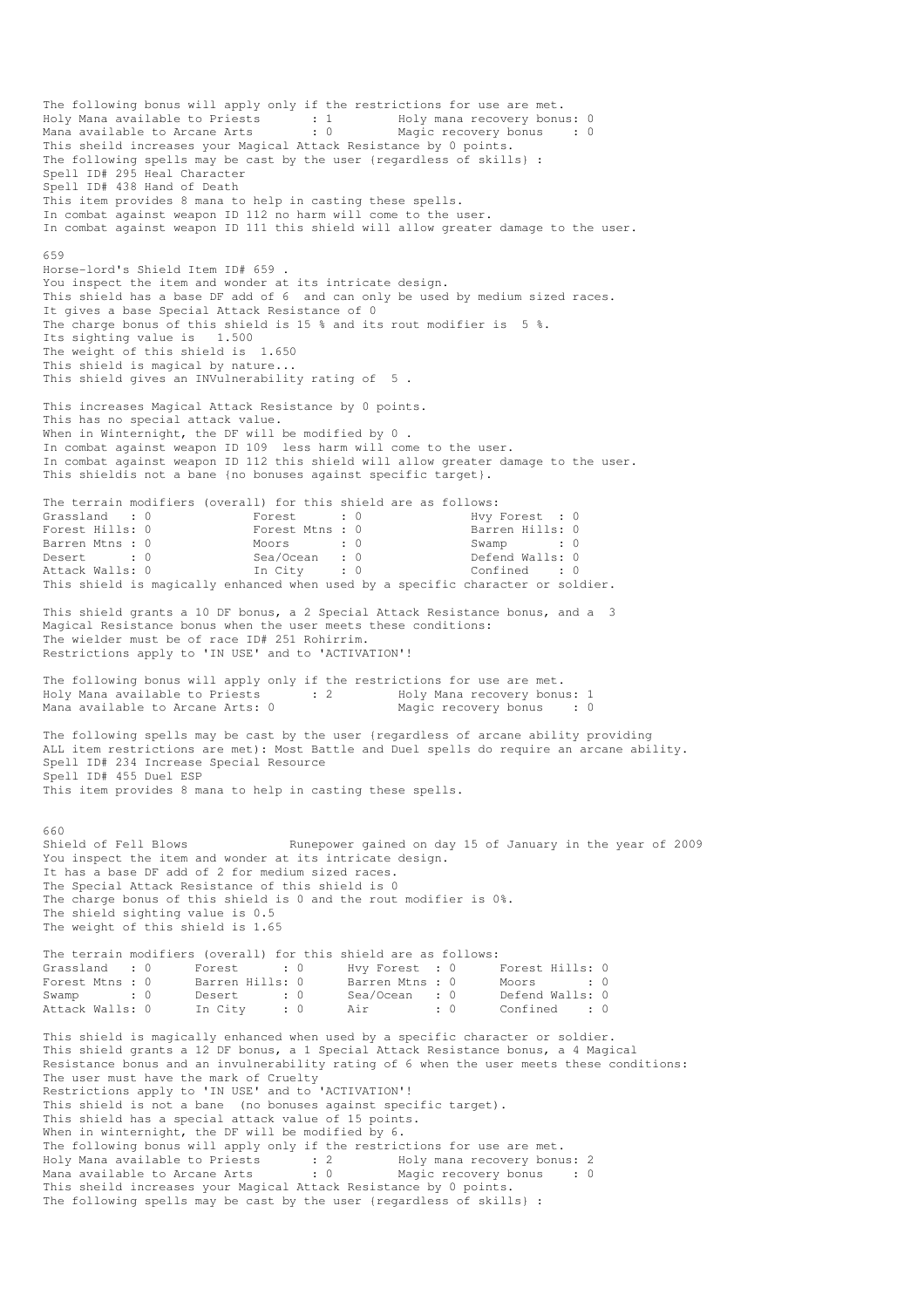Spell ID# 17 Fireball Spell ID# 214 Bless This item provides 6 mana to help in casting these spells. In combat against weapon ID 110 no harm will come to the user. In combat against weapon ID 108 this shield will allow greater damage to the user. 661<br>Shield of Mithril Runepower gained on day 22 of January in the year of 2009 You inspect the item and wonder at its intricate design. It has a base DF add of 16 for medium sized races. The Special Attack Resistance of this shield is 2 The charge bonus of this shield is 15 and the rout modifier is 0%. The shield sighting value is 1 The weight of this shield is 1.5 The terrain modifiers (overall) for this shield are as follows: Grassland : 0 Forest : 0 Hvy Forest : 0 Forest Hills: 0 Forest Mtns : 0 Barren Hills: 0 Barren Mtns : 0 Moors : 0 : 0 Swamp : 0 Desert : 0 Sea/Ocean : 0 Defend Walls: 0<br>Attack Walls: 0 In City : 0 Air : 0 Confined : 0 Confined : 0 This shield is magically enhanced when used by a specific character or soldier. This shield grants a 0 DF bonus, a 0 Special Attack Resistance bonus, a 0 Magical Resistance bonus and an invulnerability rating of 5 when the user meets these conditions: NO Restrictions on use This shield is not a bane (no bonuses against specific target). This shield has a special attack value of 75 points. When in winternight, the DF will be modified by 0. The following bonus will apply only if the restrictions for use are met. Holy Mana available to Priests : 0 Holy mana recovery bonus: 3 Mana available to Arcane Arts : 0 Magic recovery bonus : 0 This sheild increases your Magical Attack Resistance by 2 points. The following spells may be cast by the user {regardless of skills} : Spell ID# 37 Faith of Friendship Spell ID# 39 Virtue of Gold This item provides 10 mana to help in casting these spells. 662 White City Shield **Runepower gained on day 8 of January in the vear of** 2009 You inspect the item and wonder at its intricate design. It has a base DF add of 3 for medium sized races. The Special Attack Resistance of this shield is 0 The charge bonus of this shield is 20 and the rout modifier is 5%. The shield sighting value is 0.5 The weight of this shield is 1.35 The terrain modifiers (overall) for this shield are as follows: Grassland : 0 Forest : 0 Hvy Forest : 0 Forest Hills: 0 Forest Mtns : 0 Barren Hills: 0 Barren Mtns : 0 Moors : 0 : 0 Swamp : 0 Desert : 0 Sea/Ocean : 0 Defend Walls: 0 Attack Walls: 0 In City : 0 Air : 0 Confined : 0 This shield is magically enhanced when used by a specific character or soldier. This shield grants a 13 DF bonus, a 4 Special Attack Resistance bonus, a 1 Magical Resistance bonus and an invulnerability rating of 7 when the user meets these conditions: The wielder must be of race ID# 201 Gondorian. Restrictions apply to 'IN USE' and to 'ACTIVATION'! This shield is not a bane (no bonuses against specific target). This shield has a special attack value of 50 points. When in winternight, the DF will be modified by -10. The following bonus will apply only if the restrictions for use are met. Holy Mana available to Priests : 1 Holy mana recovery bonus: 2 Mana available to Arcane Arts : 0 Magic recovery bonus : 0 This sheild increases your Magical Attack Resistance by 0 points. The following spells may be cast by the user {regardless of skills} : Spell ID# 244 Detect Powerpoint Spell ID# 468 Warlock Command This item provides 8 mana to help in casting these spells. In combat against weapon ID 115 no harm will come to the user. In combat against weapon ID 114 this shield will allow greater damage to the user. 663 Fearsome Visage The Runepower gained on day 2 of March in the year of 2009 You inspect the item and wonder at its intricate design. It has a base DF add of 15 for medium sized races. The Special Attack Resistance of this armour is 2 The charge bonus of this armour is 0 and the rout modifier is 0%. The armour sighting value is 2 The weight of this armour is 1.75 The terrain modifiers (overall) for this armour are as follows: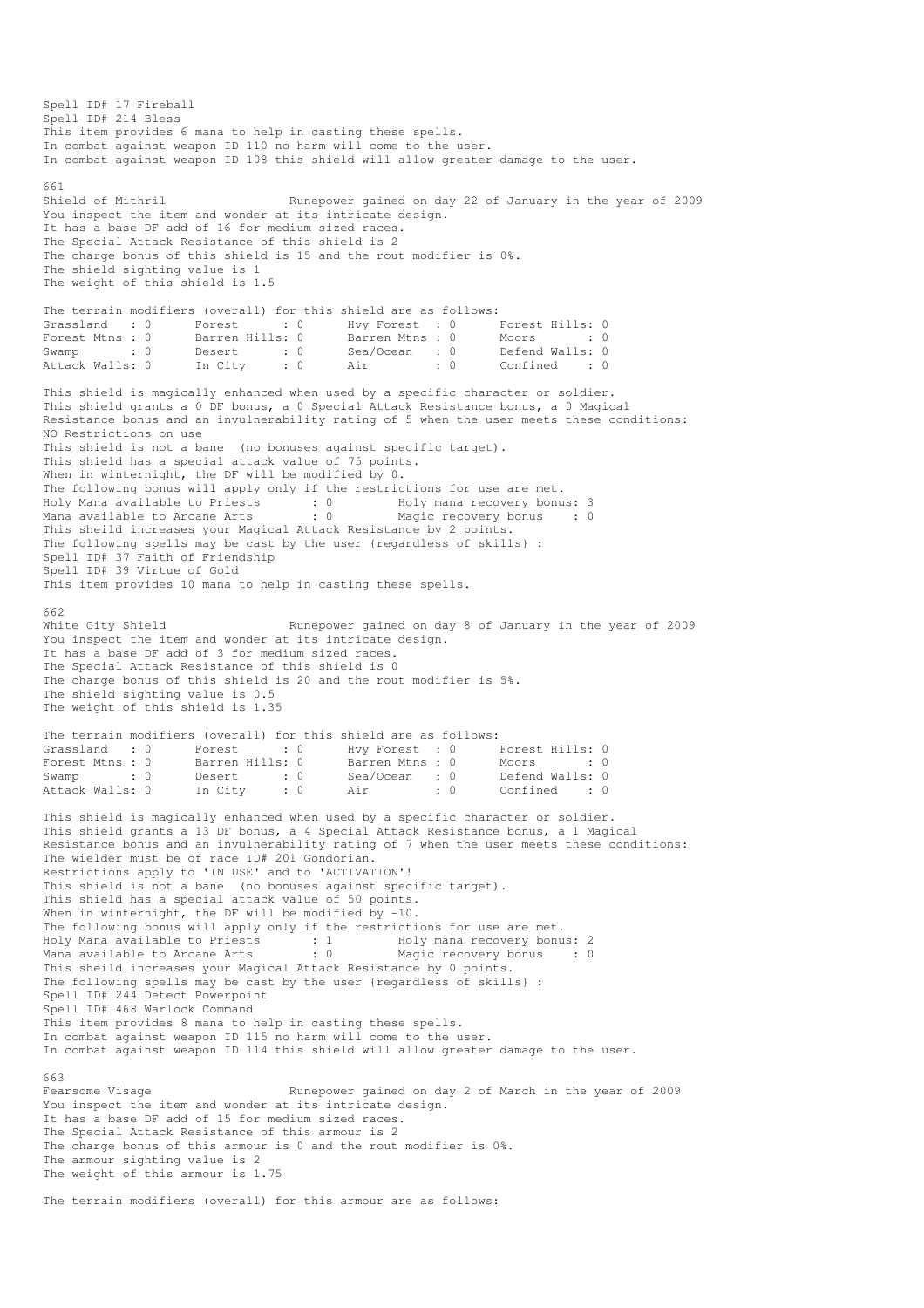Grassland : 0 Forest : 0 Hvy Forest : 0 Forest Hills: 0 Forest Mtns : 0 Barren Hills: 0 Barren Mtns : 0 Moors : 0 : 0 Swamp : 0 Desert : 0 Sea/Ocean : 0 Defend Walls: 0 Attack Walls: 0 In City : 0 Air : 0 Confined : 0 This armour is magically enhanced when used by a specific character or soldier. This armour grants a 0 DF bonus, a 0 Special Attack Resistance bonus, a 0 Magical Resistance bonus and an invulnerability rating of 4 when the user meets these conditions: NO Restrictions on use This armour is not a bane (no bonuses against specific target). This armour has no special attack value. When in winternight, the DF will be modified by 0. The following bonus will apply only if the restrictions for use are met. Holy Mana available to Priests : 0 Holy mana recovery bonus: 0 Mana available to Arcane Arts : 0 Magic recovery bonus : 0 This sheild increases your Magical Attack Resistance by 1 points. The following spells may be cast by the user {regardless of skills} : Spell ID# 29 Veil of Nightmares Spell ID# 150 Eye of Searching This item provides 12 mana to help in casting these spells. In combat against weapon ID 108 no harm will come to the user. In combat against weapon ID 113 this armour will allow greater damage to the user. 664 Helm of Night Runepower gained on day 15 of January in the year of 2009 You inspect the item and wonder at its intricate design. Item type: Helm The weight of this item is 0.3 When these conditions are met : The user must have the mark of Honor Restrictions apply to 'IN USE' and to 'ACTIVATION'! This Helm will perform the following magical functions when 'in use': Yields a bless of level 2 when 'in use'.<br>Strength Modifier : 0<br>Constitution Modifie Strength Modifier : 0 0 Dexterity Modifier : 0 Constitution Modifier Personal combat Modifier: 2<br>Tnfluence Modifier : 0 Influence Modifier Allows casting of these spell(s) regardless of arcane ability providing ALL item restrictions are met: Spell ID# 44 Cure Insanity Spell ID# 57 Glint of Light This item provides 8 spell points to help in casting these spells. This item adds 0 to Magical Attack Resistance and 0 to Special Attack Resistance! This is a ONE USE ONLY item. Upon activation it will pass into non-existance 665 Orc-helm Runepower gained on day 22 of January in the year of 2009 You inspect the item and wonder at its intricate design. Item type: Helm The weight of this item is 0.35 This item only provides benefits when these restrictions are met: The user must have the mark of Cruelty Restrictions apply to 'IN USE' and to 'ACTIVATION'! This Helm will perform the following magical functions when 'in use': Yields a bless of level 4 when 'in use'. Strength Modifier : 0 0 Dexterity Modifier : 0 Constitution Modifier : 0 Personal combat Modifier: 3<br>Influence Modifier : 0 Influence Modifier Allows casting of these spell(s) regardless of arcane ability providing ALL item restrictions are met: Spell ID# 200 Weapon Enchantment Spell ID# 461 War Shout This item provides 8 spell points to help in casting these spells. This item adds 0 to Magical Attack Resistance and 0 to Special Attack Resistance! This is a ONE USE ONLY item. Upon activation it will pass into non-existance 666 Rune Armour **Runepower gained on day 8 of January in the year of 2009** You inspect the item and wonder at its intricate design. It has a base DF add of 18 for medium sized races. The Special Attack Resistance of this armour is 2 The charge bonus of this armour is  $-15$  and the rout modifier is  $-15$ %. The armour sighting value is 1.5 The weight of this armour is 4.05 The terrain modifiers (overall) for this armour are as follows: Grassland : 0 Forest : 0 Hvy Forest : 0 Forest Hills: 0 Forest Mtns : 0 Barren Hills: 0 Barren Mtns : 0 Moors : 0 : 0 Swamp : 0 Desert : 0 Sea/Ocean : 0 Defend Walls: 0 Attack Walls: 0 In City : 0 Air : 0 Confined : 0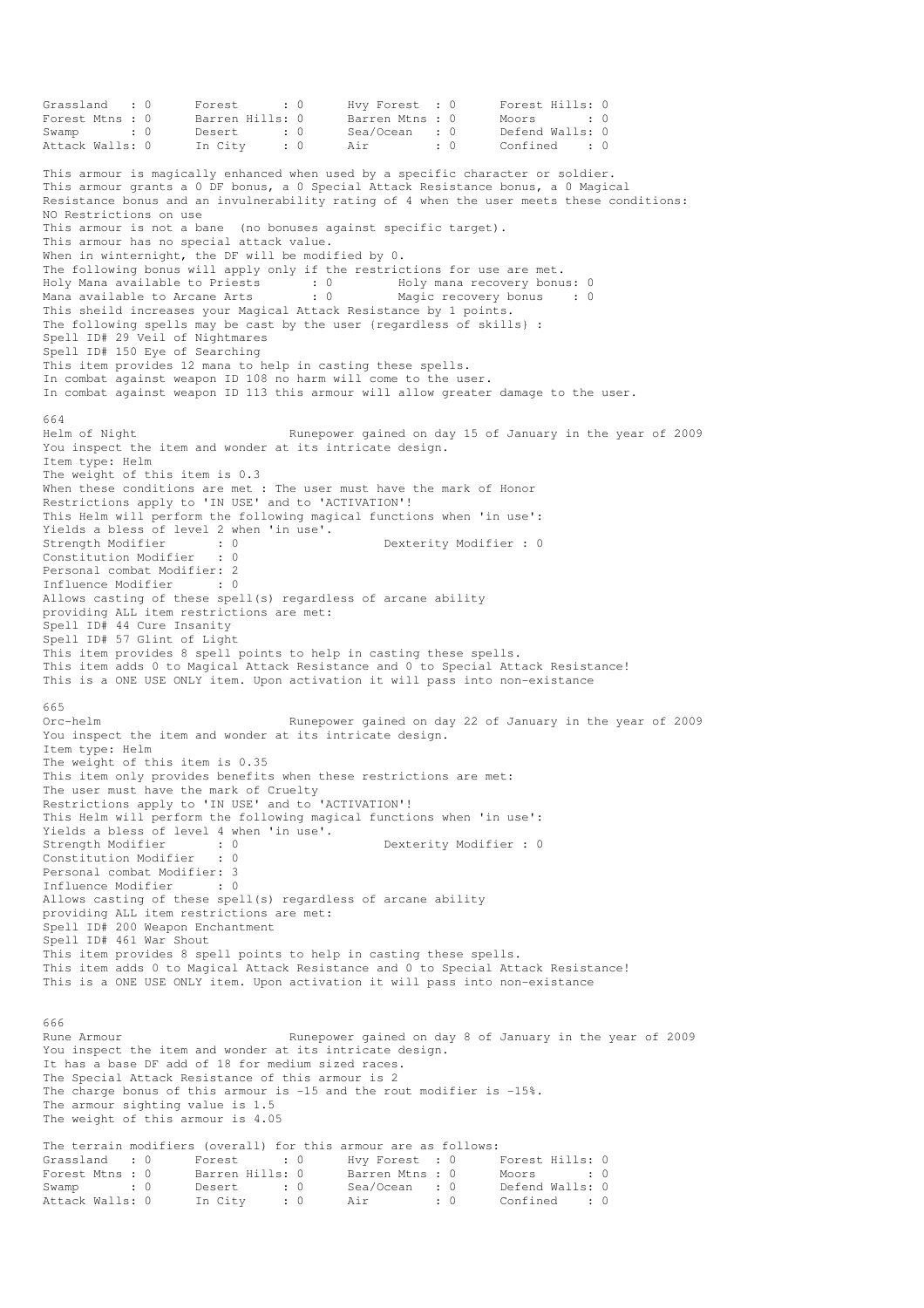This armour is magically enhanced when used by a specific character or soldier. This armour grants a 0 DF bonus, a 0 Special Attack Resistance bonus, a 0 Magical Resistance bonus and an invulnerability rating of 7 when the user meets these conditions: NO Restrictions on use This armour is not a bane (no bonuses against specific target). This armour has a special attack value of 35 points. When in winternight, the DF will be modified by 0. The following bonus will apply only if the restrictions for use are met. Holy Mana available to Priests : 2 Holy mana recovery bonus: 4 Mana available to Arcane Arts : 0 Magic recovery bonus : 0 This sheild increases your Magical Attack Resistance by 4 points. The following spells may be cast by the user {regardless of skills} : Spell ID# 186 Enchant Character Spell ID# 209 Runepower This item provides 9 mana to help in casting these spells. In combat against weapon ID 112 no harm will come to the user. In combat against weapon ID 109 this armour will allow greater damage to the user. 667<br>Whispering Armour Runepower gained on day 19 of January in the year of 2009 You inspect the item and wonder at its intricate design. It has a base DF add of 6 for medium sized races. The Special Attack Resistance of this armour is 0 The charge bonus of this armour is -20 and the rout modifier is -20%. The armour sighting value is  $-0.2$ The weight of this armour is 3.8 The terrain modifiers (overall) for this armour are as follows:<br>Grassland : 0 Forest : 0 Hvy Forest : 0 I Grassland : 0 Forest : 0 Hvy Forest : 0 Forest Hills: 0 Forest Mtns : 0 Barren Hills: 0 Barren Mtns : 0 Moors : 0 : 0 Swamp : 0 Desert : 0 Sea/Ocean : 0 Defend Walls: 0 Attack Walls: 0 In City : 0 Air : 0 Confined : 0 This armour is magically enhanced when used by a specific character or soldier. This armour grants a 16 DF bonus, a 1 Special Attack Resistance bonus, a 3 Magical Resistance bonus and an invulnerability rating of 6 when the user meets these conditions: The user must have the mark of Cruelty Restrictions apply to 'IN USE' and to 'ACTIVATION'! This armour is not a bane (no bonuses against specific target). This armour has a special attack value of 75 points. When in winternight, the DF will be modified by 4. The following bonus will apply only if the restrictions for use are met. Holy Mana available to Priests : 1 Holy mana recovery bonus: 1 Mana available to Arcane Arts : 0 Magic recovery bonus : 0 This sheild increases your Magical Attack Resistance by 0 points. The following spells may be cast by the user {regardless of skills} : Spell ID# 209 Runepower This item provides 5 mana to help in casting these spells. In combat against weapon ID 108 no harm will come to the user. In combat against weapon ID 112 this armour will allow greater damage to the user. 668 Red Robes **Runepower gained on day 12 of January in the year of 2009** You inspect the item and wonder at its intricate design. It has a base DF add of 10 for medium sized races. The Special Attack Resistance of this armour is 4 The charge bonus of this armour is 0 and the rout modifier is 0%. The armour sighting value is 0 The weight of this armour is 1.9 The terrain modifiers (overall) for this armour are as follows: Grassland : 0 Forest : 0 Hvy Forest : 0 Forest Hills: 0 Forest Mtns : 0 Barren Hills: 0 Barren Mtns : 0 Moors : 0 : 0 Swamp : 0 Desert : 0 Sea/Ocean : 0 Defend Walls: 0<br>Attack Walls: 0 In City : 0 Air : 0 Confined : 0 ----------------<br>Desert : 0<br>In City : 0 This armour is magically enhanced when used by a specific character or soldier. This armour grants a 8 DF bonus, a 2 Special Attack Resistance bonus, a 4 Magical Resistance bonus and an invulnerability rating of 8 when the user meets these conditions: The user must have the title Blind Sorcerer ID# 2793. Restrictions apply to 'IN USE' and to 'ACTIVATION'! This armour is not a bane (no bonuses against specific target). This armour has a special attack value of 115 points. When in winternight, the DF will be modified by 8. The following bonus will apply only if the restrictions for use are met. Holy Mana available to Priests : 3 Holy mana recovery bonus: 6 Mana available to Arcane Arts : 0 Magic recovery bonus : 0 This sheild increases your Magical Attack Resistance by 1 points. The following spells may be cast by the user {regardless of skills} : Spell ID# 128 Summon Winterblast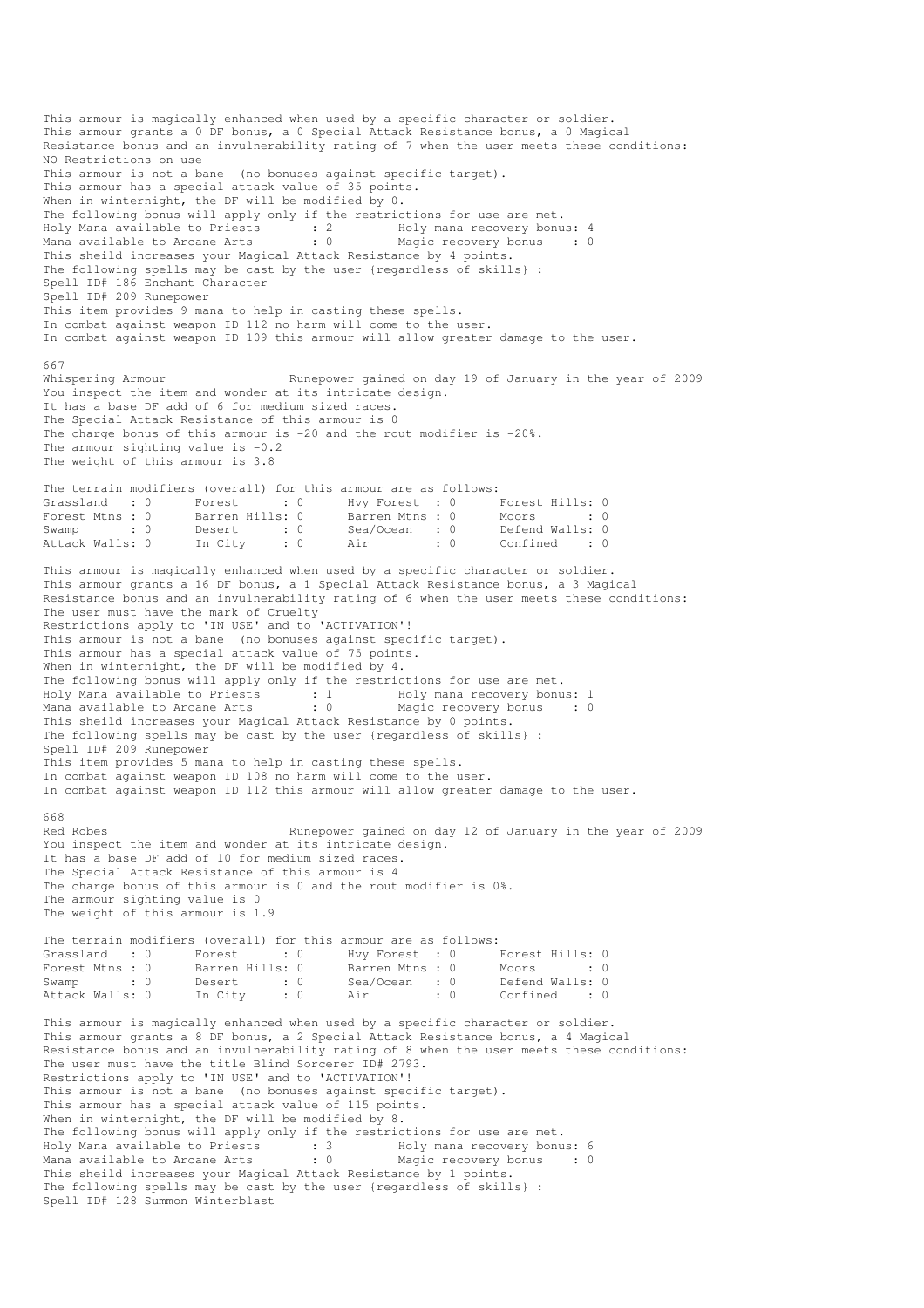This item provides 9 mana to help in casting these spells. 669<br>Orc Priest's Robe Runepower gained on day 28 of October in the year of 2008 You inspect the item and wonder at its intricate design. It has a base DF add of 12 for medium sized races. The Special Attack Resistance of this armour is 3 The charge bonus of this armour is -5 and the rout modifier is -10%. The armour sighting value is 0.5 The weight of this armour is 2.1 The terrain modifiers (overall) for this armour are as follows: Grassland : 0 Forest : 0 Hvy Forest : 0 Forest Hills: 0<br>Forest Mtns : 0 Barren Hills: 0 Barren Mtns : 0 Moors : 0 Forest Mtns : 0 Barren Hills: 0 Barren Mtns : 0 Moors : 0<br>
Swamp : 0 Desert : 0 Sea/Ocean : 0 Defend Walls: 0  $\begin{array}{ccccc}\n 0 & \text{Seq/Ocean} & \text{S} \\
 \text{S} & \text{S} & \text{O} & \text{O} \\
 \text{S} & \text{O} & \text{O} & \text{O} & \text{O} \\
 \end{array}$ Attack Walls: 0 In City : 0 Air : 0 Confined : 0 This armour is magically enhanced when used by a specific character or soldier. This armour grants a 8 DF bonus, a 2 Special Attack Resistance bonus, a 1 Magical Resistance bonus and an invulnerability rating of 5 when the user meets these conditions: The user must have the mark of Cruelty The user must have the title Dark Lieutenant ID# 1780. Restrictions apply to 'IN USE' and to 'ACTIVATION'! This armour is not a bane (no bonuses against specific target). This armour has a special attack value of 25 points. When in winternight, the DF will be modified by 6. The following bonus will apply only if the restrictions for use are met. Holy Mana available to Priests : 3 Holy mana recovery bonus: 4 Mana available to Arcane Arts : 0 Magic recovery bonus : 0 This sheild increases your Magical Attack Resistance by 2 points. The following spells may be cast by the user {regardless of skills} : Spell ID# 195 Enchant Magic Weapon-glimmer Spell ID# 209 Runepower This item provides 12 mana to help in casting these spells. In combat against weapon ID 113 no harm will come to the user. In combat against weapon ID 115 this armour will allow greater damage to the user. 670 Robes of Changing The Runepower gained on day 8 of January in the year of 2009 You inspect the item and wonder at its intricate design. It has a base DF add of 12 for medium sized races. The Special Attack Resistance of this armour is 1 The charge bonus of this armour is -10 and the rout modifier is -5%. The armour sighting value is 0 The weight of this armour is 1.7 The terrain modifiers (overall) for this armour are as follows: Grassland : 0 Forest : 0 Hvy Forest : 0 Forest Hills: 0 Forest Mtns : 0 Barren Hills: 0 Barren Mtns : 0 Moors : 0 : 0 Swamp : 0 Desert : 0 Sea/Ocean : 0 Defend Walls: 0<br>
Attack Walls: 0 In City : 0 Air : 0 Confined : 0 Attack Walls: 0 In City : 0 Air : 0 Confined : 0 This armour is magically enhanced when used by a specific character or soldier. This armour grants a 7 DF bonus, a 1 Special Attack Resistance bonus, a 3 Magical Resistance bonus and an invulnerability rating of 7 when the user meets these conditions: The user must have the mark of Honor Restrictions apply to 'IN USE' and to 'ACTIVATION'! This armour is not a bane (no bonuses against specific target). This armour has a special attack value of 135 points. When in winternight, the DF will be modified by  $-5$ . The following bonus will apply only if the restrictions for use are met. Holy Mana available to Priests : 3 Holy mana recovery bonus: 5 Mana available to Arcane Arts : 0 Magic recovery bonus : 0 This sheild increases your Magical Attack Resistance by 2 points. The following spells may be cast by the user {regardless of skills} : Spell ID# 209 Runepower Spell ID# 295 Heal Character This item provides 10 mana to help in casting these spells. In combat against weapon ID 109 no harm will come to the user. 671 Bright Mail Runepower gained on day 22 of January in the year of 2009 You inspect the item and wonder at its intricate design. It has a base DF add of 6 for medium sized races. The Special Attack Resistance of this armour is 1 The charge bonus of this armour is -15 and the rout modifier is -10%. The armour sighting value is 1 The weight of this armour is 1.75 The terrain modifiers (overall) for this armour are as follows:

Spell ID# 129 Summon Earthforce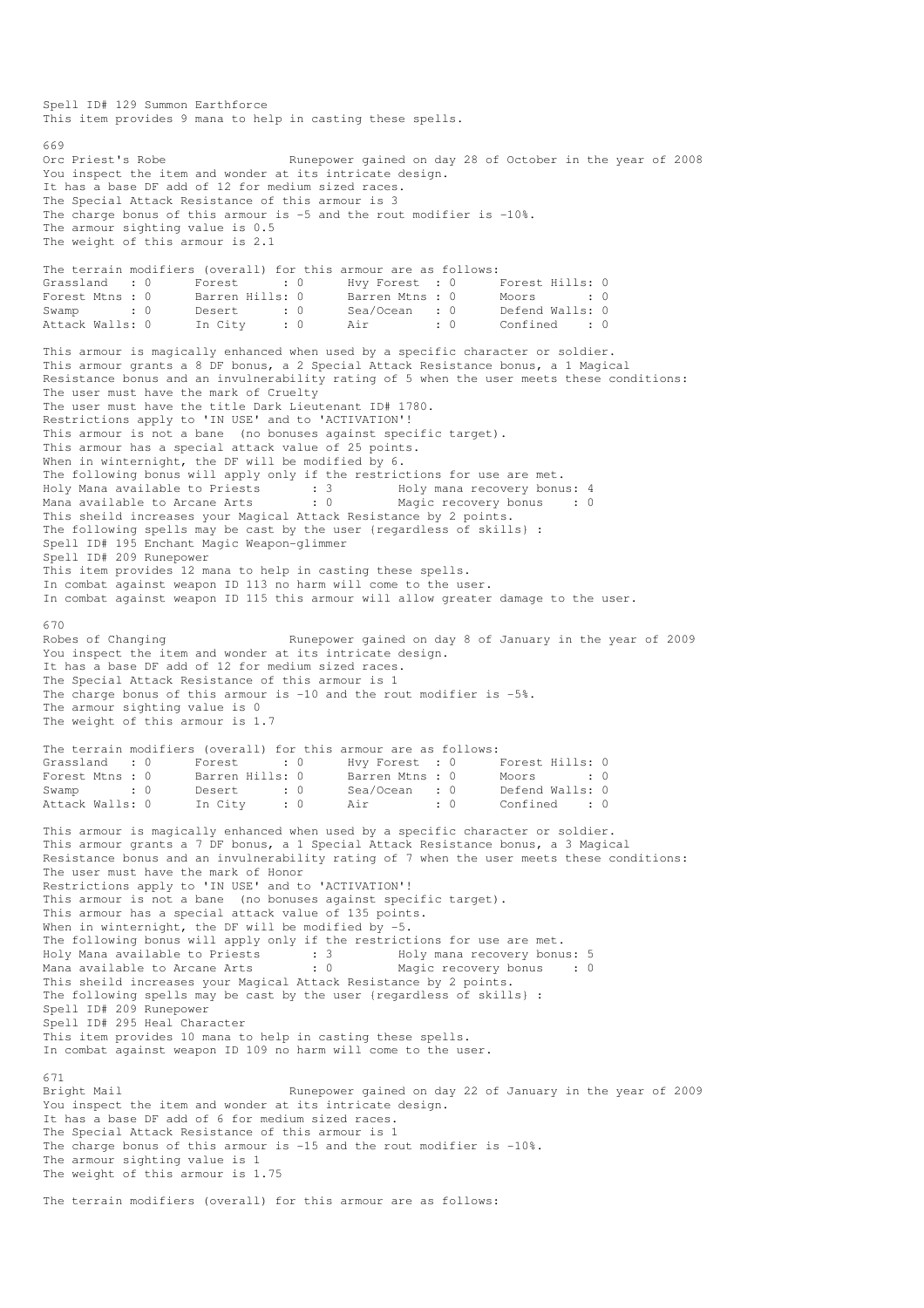Grassland : 0 Forest : 0 Hvy Forest : 0 Forest Hills: 0 Forest Mtns : 0 Barren Hills: 0 Barren Mtns : 0 Moors : 0 : 0 Swamp : 0 Desert : 0 Sea/Ocean : 0 Defend Walls: 0 Attack Walls: 0 In City : 0 Air : 0 Confined : 0 This armour is magically enhanced when used by a specific character or soldier. This armour grants a 8 DF bonus, a 4 Special Attack Resistance bonus, a 1 Magical Resistance bonus and an invulnerability rating of 6 when the user meets these conditions: The user must worship Quendi ID# 3. Restrictions apply to 'IN USE' and to 'ACTIVATION'! This armour is not a bane (no bonuses against specific target). This armour has a special attack value of 50 points. When in winternight, the DF will be modified by  $-4$ . The following bonus will apply only if the restrictions for use are met. Holy Mana available to Priests : 1 Holy mana recovery bonus: 4 Mana available to Arcane Arts : 0 Magic recovery bonus : 0 This sheild increases your Magical Attack Resistance by 2 points. The following spells may be cast by the user {regardless of skills} : Spell ID# 490 Hand of Nature This item provides 10 mana to help in casting these spells. In combat against weapon ID 110 no harm will come to the user. In combat against weapon ID 115 this armour will allow greater damage to the user. 672 Prince Mithril Shirt Runepower gained on day 12 of January in the year of 2009 You inspect the item and wonder at its intricate design. It has a base DF add of 24 and can only be used by small sized races. The Special Attack Resistance of this armour is 8 The charge bonus of this armour% is 0 and the rout modifier is 0%. The armour sighting value is 0,5 The weight of this armour is 1,35 This armour is magical by nature... This armour gives an INVulnerability rating of 9. This armour increases your Magical Attack Resistance by 4 points. This armour has a special attack value of 125 points. When in winternight, the DF will be modified by 0. This armour is not a bane (no bonuses against specific target). The terrain modifiers (overall) for this armour are as follows: Grassland : 0 Forest : 0 Hvy Forest : 0 Forest Hills: 0 Forest Mtns : 0 Barren Hills: 0 Barren Mtns : 0 Moors : 0 : 0 Swamp : 0 Desert : 0 Sea/Ocean : 0 Defend Walls: 0 Attack Walls: 0 In City : 0 Air : 0 Confined : 25 This armour is magically enhanced when used by a specific character or soldier. This armour grants a 0 DF bonus, a 0 Special Attack Resistance bonus, a 0 Magical Resistance bonus when the user meets these conditions: NO Restrictions on use The following bonuses will apply only if the restrictions for use are met. Holy Mana available to Priests : 2 Holy mana recovery bonus: 1 Mana available to Arcane Arts : 0 Magic recovery bonus : 0 The following spells may be cast by the user {regardless of skills} : Spell ID# 209 Runepower This item provides 7 mana to help in casting these spells. combat against weapon ID 30 no harm will come to the user. 673<br>Ulog Plates (L) Runepower gained on day 29 of October in the year of 2008 You inspect the item and wonder at its intricate design. It has a base DF add of 6 for large sized races. The Special Attack Resistance of this armour is 2 The charge bonus of this armour is 0 and the rout modifier is 0%. The armour sighting value is 2.5 The weight of this armour is 10.5 The terrain modifiers (overall) for this armour are as follows: Grassland : 0 Forest : 0 Hvy Forest : 0 Forest Hills: 0 Forest Mtns : 0 Barren Hills: 0 Barren Mtns : 0 Moors : 0 : 0 Swamp : 0 Desert : 0 Sea/Ocean : 0 Defend Walls: 0 Attack Walls: 0 In City : 0 Air : 0 Confined : 25 This armour is magically enhanced when used by a specific character or soldier. This armour grants a 0 DF bonus, a 0 Special Attack Resistance bonus, a 0 Magical Resistance bonus and an invulnerability rating of 8 when the user meets these conditions: NO Restrictions on use This armour is not a bane (no bonuses against specific target).

This armour has a special attack value of 75 points.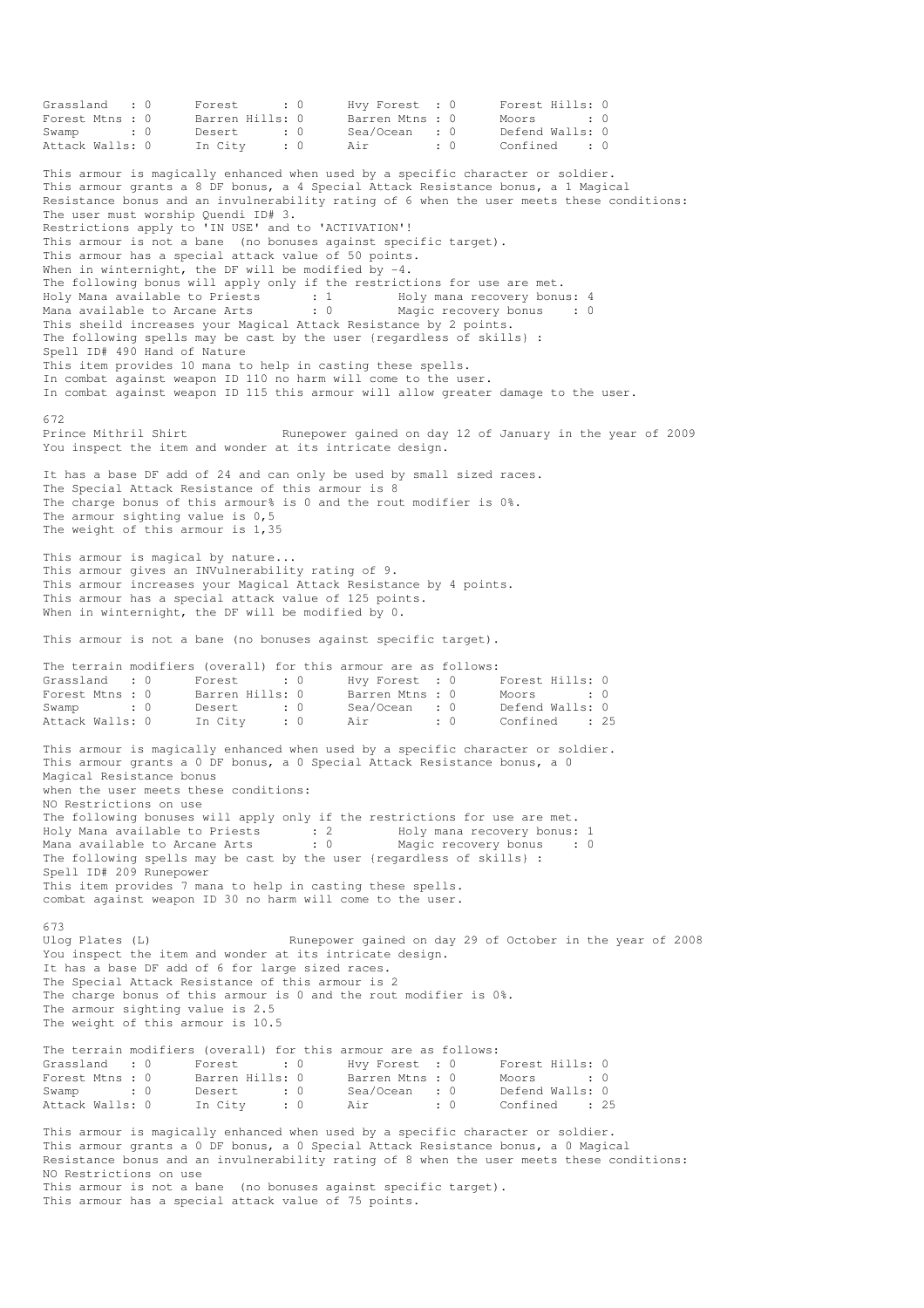When in winternight, the DF will be modified by 12. The following bonus will apply only if the restrictions for use are met.<br>Holy Mana available to Priests : 1 Holy mana recovery bonus il Holy mana recovery bonus: 2<br>: 0 Magic recovery bonus: 0 Mana available to Arcane Arts : 0 Magic recovery bonus : 0 This sheild increases your Magical Attack Resistance by 3 points. The following spells may be cast by the user {regardless of skills} : Spell ID# 181 Attack Dispersement This item provides 3 mana to help in casting these spells. In combat against weapon ID 112 no harm will come to the user. In combat against weapon ID 109 this armour will allow greater damage to the user. 674 Moon Rune **Rune Runepower gained on day 8 of January in the year of 2009** You inspect the item and wonder at its intricate design. Item type: Jewel The weight of this item is 0.15 This Jewel will perform the following magical functions when 'in use':<br>Strength Modifier : 0<br>Constitution Modifier : 0<br>Constitution Modifier : 0 Strength Modifier : 0 0 Dexterity Modifier : 0 Constitution Modifier Personal combat Modifier: 1<br>Influence Modifier : 0 Influence Modifier Allows casting of these spell(s) regardless of arcane ability providing ALL item restrictions are met: Spell ID# 197 Enchant Power 2 Weapon Spell ID# 209 Runepower This item provides 7 spell points to help in casting these spells. The following bonuses will apply only if the restrictions for use are met.<br>Holy Mana available to Priests: 2 Holy Mana recovery bonus: 2 Holy Mana available to Priests: 2 and Holy Mana recovery bonus: 2<br>
Mana available to Arcane Arts: 0 Magic recovery bonus : 0 Mana available to Arcane Arts :  $0$ This item adds 0 to Magical Attack Resistance and 0 to Special Attack Resistance! This is a ONE USE ONLY item. Upon activation it will pass into non-existance 675<br>Night's Passing Runepower gained on day 15 of January in the year of 2009 You inspect the item and wonder at its intricate design. Item type: Jewel The weight of this item is 0.1 When these conditions are met : The user must have the mark of Honor Restrictions apply to 'IN USE' and to 'ACTIVATION'! This Jewel will perform the following magical functions when 'in use':<br>Strength Modifier : 0<br>Constitution Modifier : 0<br>Constitution Modifier : 0 Dexterity Modifier : 3 Constitution Modifier : 0 Personal combat Modifier: 0 Influence Modifier : 0<br>Stealth Modifier : 4 : 4 IF Character has Stealth Enhancement of the skill Spy by a value of 2 when 'in use' During Battle, this item will cast the spell ID# 30 Veil of Courage. Allows casting of these spell(s) regardless of arcane ability providing ALL item restrictions are met: Spell ID# 219 Charm of Silence This item provides 8 spell points to help in casting these spells. The following bonuses will apply only if the restrictions for use are met. Holy Mana available to Priests: 2 Holy Mana recovery bonus: 1 Mana available to Arcane Arts : 0 Magic recovery bonus : 0 This item adds 6 to Magical Attack Resistance and 2 to Special Attack Resistance! This is a ONE USE ONLY item. Upon activation it will pass into non-existance 676<br>Silverleaf of Lorien Runepower gained on day 12 of January in the year of 2009 You inspect the item and wonder at its intricate design. Item type: Jewel The weight of this item is 0.05 When these conditions are met : The user must have the mark of Honor Restrictions apply to 'IN USE' and to 'ACTIVATION'! This Jewel will perform the following magical functions when 'in use': Yields a bless of level 6 when 'in use'.<br>Strength Modifier : 0<br>Constitution Modifier : 0 Strength Modifier : 0 Dexterity Modifier : 0 Constitution Modifier Personal combat Modifier: 3<br>Influence Modifier : 0 Influence Modifier Enhancement of the skill Priest by a value of 4 when 'in use' Allows casting of these spell(s) regardless of arcane ability providing ALL item restrictions are met: Spell ID# 236 Increase Flora This item provides 10 spell points to help in casting these spells. This item adds 0 to Magical Attack Resistance and 0 to Special Attack Resistance! This is a ONE USE ONLY item. Upon activation it will pass into non-existance 677<br>Tears of the Light Runepower gained on day 15 of January in the year of 2009

You inspect the item and wonder at its intricate design.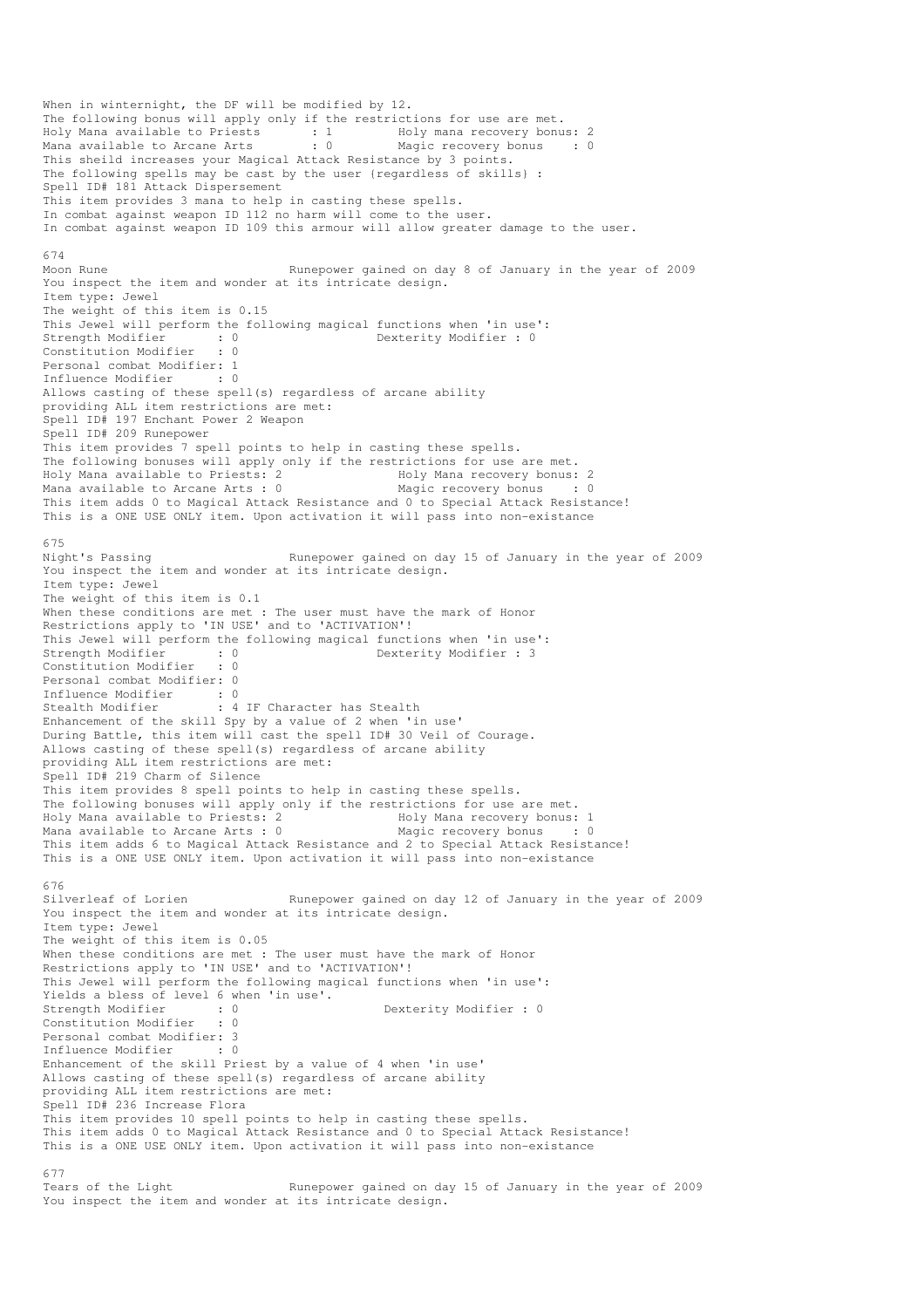```
Item type: Jewel 
The weight of this item is 0.05 
When these conditions are met : The user must have the mark of Honor
Restrictions apply to 'IN USE' and to 'ACTIVATION'!
This Jewel will perform the following magical functions when 'in use':<br>Strength Modifier : 0<br>Constitution Modifier : 0
Strength Modifier : 0 Dexterity Modifier : 0
Constitution Modifier : 0 
Personal combat Modifier: 0<br>Tnfluence Modifier: 4
Influence Modifier : 4 
Allows casting of these spell(s) regardless of arcane ability 
providing ALL item restrictions are met: 
Spell ID# 250 Protection Lycanthrope 
Spell ID# 438 Hand of Death 
This item provides 8 spell points to help in casting these spells. 
This item adds 0 to Magical Attack Resistance and 2 to Special Attack Resistance! 
This is a ONE USE ONLY item. Upon activation it will pass into non-existance 
678 
Cape of Hiding Runepower gained on day 15 of January in the year of 2009 
You inspect the item and wonder at its intricate design.
Item type: Cloak 
The weight of this item is 0.2 
Should the race of the user be Orc then this Cloak 
will add 6 DF when it is 'in use'. 
When these conditions are met : The user can be of any sub-culture of Orc.
Restrictions apply to 'IN USE' and to 'ACTIVATION'!
This Cloak will perform the following magical functions when 'in use':<br>Strength Modifier : 0<br>Constitution Modifier : 0
                          \begin{array}{ccc} . & 0 & 0 \\ . & 0 & 0 \end{array} Dexterity Modifier : 4
Constitution Modifier
Personal combat Modifier: 0 
Influence Modifier : 0
Stealth Modifier : 5 IF Character has Stealth
Enhancement of the skill Stealth by a value of 1 when 'in use' 
During Battle, this item will cast the spell ID# 58 Blur Illusion. 
Allows casting of these spell(s) regardless of arcane ability 
providing ALL item restrictions are met: 
Spell ID# 164 Charm of Stealth 
Spell ID# 232 Increase Lumber Extraction 
This item provides 10 spell points to help in casting these spells. 
This item adds 2 to Magical Attack Resistance and 1 to Special Attack Resistance! 
This is a ONE USE ONLY item. Upon activation it will pass into non-existance 
679<br>Cape of Iridescence
                                    Runepower gained on day 15 of January in the year of 2009
You inspect the item and wonder at its intricate design. 
Item type: Cloak 
The weight of this item is 0.15 
When these conditions are met : The user must have the mark of Cruelty
Restrictions apply to 'IN USE' and to 'ACTIVATION'!
This Cloak will perform the following magical functions when 'in use':<br>Strength Modifier : 0<br>\frac{1}{2}<br>Contently Modifier : 0
                         strength Modifier : 0<br>component Modifier : 0<br>component Modifier : 0
Constitution Modifier
Personal combat Modifier: 2<br>Influence Modifier : 0
Influence Modifier
Enhancement of the skill Priest by a value of 2 when 'in use' 
During Battle, this item will cast the spell ID# 65 Shadowstorm. 
Allows casting of these spell(s) regardless of arcane ability 
providing ALL item restrictions are met: 
Spell ID# 150 Eye of Searching 
This item provides 6 spell points to help in casting these spells. 
The following bonuses will apply only if the restrictions for use are met.<br>Holy Mana available to Priests: 4 Holy Mana recovery bonus:
                                      Holy Mana recovery bonus: 2
Mana available to Arcane Arts : 0 Magic recovery bonus : 0
This item adds 0 to Magical Attack Resistance and 0 to Special Attack Resistance! 
This is a ONE USE ONLY item. Upon activation it will pass into non-existance 
680 
Cloak of Feathers Runepower gained on day 22 of January in the year of 2009 
You inspect the item and wonder at its intricate design. 
Item type: Cloak 
The weight of this item is 0.1 
When these conditions are met : The user must have the mark of Honor
Restrictions apply to 'IN USE' and to 'ACTIVATION'!
This Cloak will perform the following magical functions when 'in use':<br>Strength Modifier : 0<br>Constitution Modifier : 0<br>Constitution Modifier : 0
Strength Modifier : 0 Dexterity Modifier : 0 
Constitution Modifier
Personal combat Modifier: 2 
Influence Modifier : 0 
Enhancement of the skill Priest by a value of 2 when 'in use' 
During Battle, this item will cast the spell ID# 74 Protection Undead. 
Allows casting of these spell(s) regardless of arcane ability
```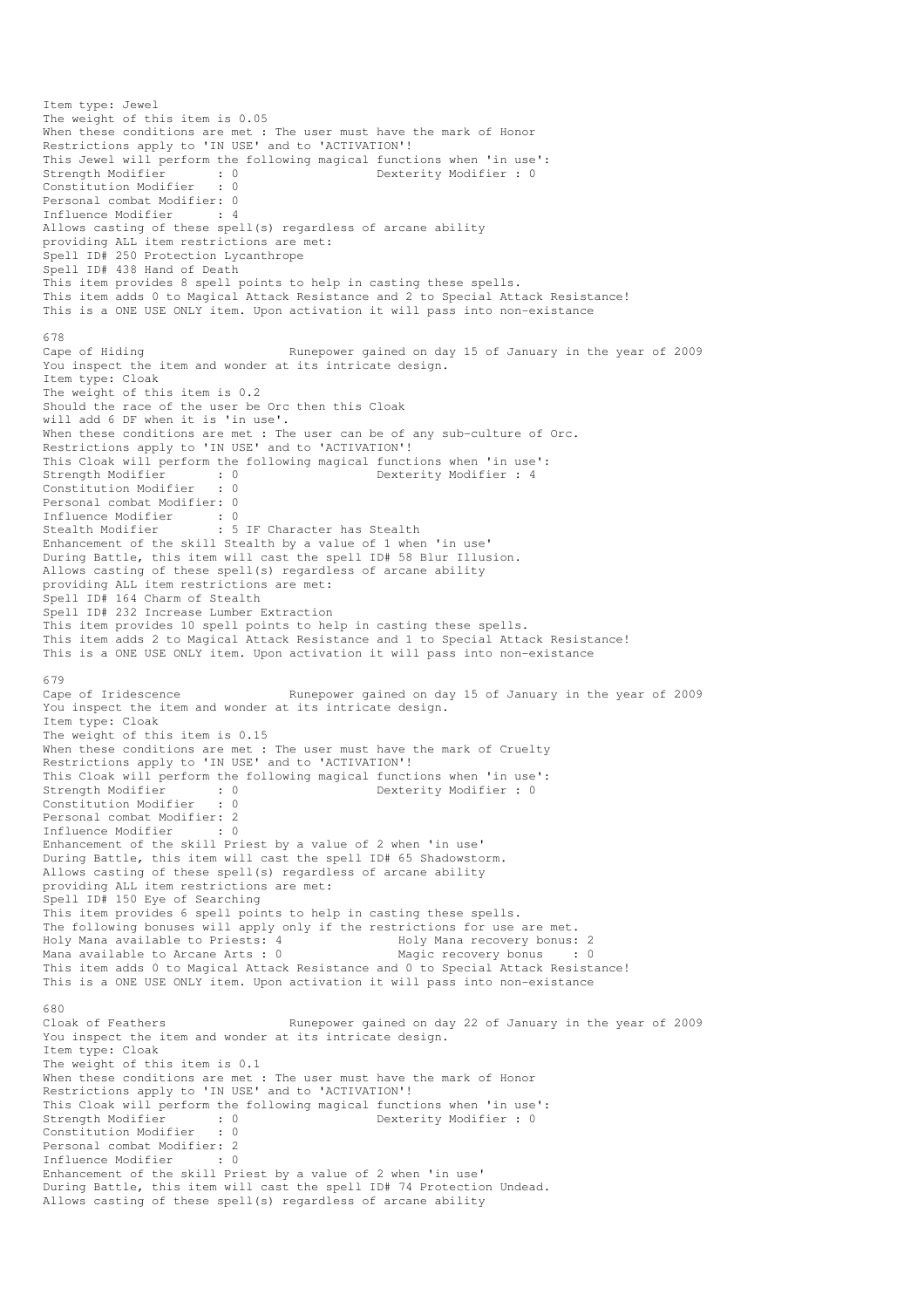providing ALL item restrictions are met: Spell ID# 127 Summon Fog This item provides 3 spell points to help in casting these spells. The following bonuses will apply only if the restrictions for use are met. Holy Mana available to Priests: 2 and Holy Mana recovery bonus: 4 Mana available to Arcane Arts : 0 Magic recovery bonus : 0 This item adds 0 to Magical Attack Resistance and 4 to Special Attack Resistance! This is a ONE USE ONLY item. Upon activation it will pass into non-existance 681<br>Cloak of Hiding Runepower gained on day 12 of March in the year of 2009 You inspect the item and wonder at its intricate design. Item type: Cloak The weight of this item is 0.3 This Cloak will perform the following magical functions when 'in use':<br>Strength Modifier : 0<br>Cloud in the strength of the strength of the strength of the strength of the strength of the strength of the strength of the stre Strength Modifier : 0 Dexterity Modifier : 0 Constitution Modifier : 0 Personal combat Modifier: 1 Influence Modifier : 0<br>Stealth Modifier : 5 : 5 IF Character has Stealth Enhancement of the skill Spy by a value of 6 when 'in use' Allows casting of these spell(s) regardless of arcane ability providing ALL item restrictions are met: Spell ID# 234 Increase Special Resource Spell ID# 236 Increase Flora This item provides 9 spell points to help in casting these spells. The following bonuses will apply only if the restrictions for use are met. Holy Mana available to Priests: 1 1992 Holy Mana recovery bonus: 1<br>
Mana available to Arcane Arts : 0 1994 Magic recovery bonus : 0 Mana available to Arcane Arts :  $0$ This item adds 0 to Magical Attack Resistance and 0 to Special Attack Resistance! This is a ONE USE ONLY item. Upon activation it will pass into non-existance 682<br>Cloak of Mirages Runepower gained on day 19 of January in the year of 2009 You inspect the item and wonder at its intricate design. Item type: Cloak The weight of this item is 0.25 Should the race of the user be Uruk then this Cloak will add 6 DF when it is 'in use'. When these conditions are met : The user must have the mark of Cruelty Restrictions apply to 'IN USE' and to 'ACTIVATION'! This Cloak will perform the following magical functions when 'in use': Yields a bless of level 3 when 'in use'. Strength Modifier : 0 0 Dexterity Modifier : 0 Constitution Modifier : 0 Personal combat Modifier: 4 Influence Modifier : 0 Enhancement of the skill Priest by a value of 2 when 'in use' Allows casting of these spell(s) regardless of arcane ability providing ALL item restrictions are met: Spell ID# 219 Charm of Silence Spell ID# 479 Enchanted Defense This item provides 7 spell points to help in casting these spells. The following bonuses will apply only if the restrictions for use are met. Holy Mana available to Priests: 1 Holy Mana recovery bonus: 4<br>Mana available to Arcane Arts : 0 Magic recovery bonus : 0 Mana available to Arcane Arts :  $0$ This item adds 3 to Magical Attack Resistance and 1 to Special Attack Resistance! This is a ONE USE ONLY item. Upon activation it will pass into non-existance 683 Cloak of Protection Runepower gained on day 19 of January in the year of 2009 You inspect the item and wonder at its intricate design. Item type: Cloak The weight of this item is 0.2 Should the race of the user be Dwarf then this Cloak will add 6 DF when it is 'in use'. When these conditions are met : The user can be of any sub-culture of Dwarf. Restrictions apply to 'IN USE' and to 'ACTIVATION'! This Cloak will perform the following magical functions when 'in use':<br>Strength Modifier : 0<br>Constitution Western Constitution Western Constitution Western Constitution strength Modifier : 5<br>
Strength Modifier : 5<br>
Dexterity Modifier : 5 Constitution Modifier Personal combat Modifier: 0 Influence Modifier : 0 Stealth Modifier : 4 IF Character has Stealth Enhancement of the skill Spy by a value of 3 when 'in use' During Battle, this item will cast the spell ID# 79 Dispell Undead. Allows casting of these spell(s) regardless of arcane ability providing ALL item restrictions are met: Spell ID# 164 Charm of Stealth Spell ID# 473 Enchanted Hearth This item provides 10 spell points to help in casting these spells.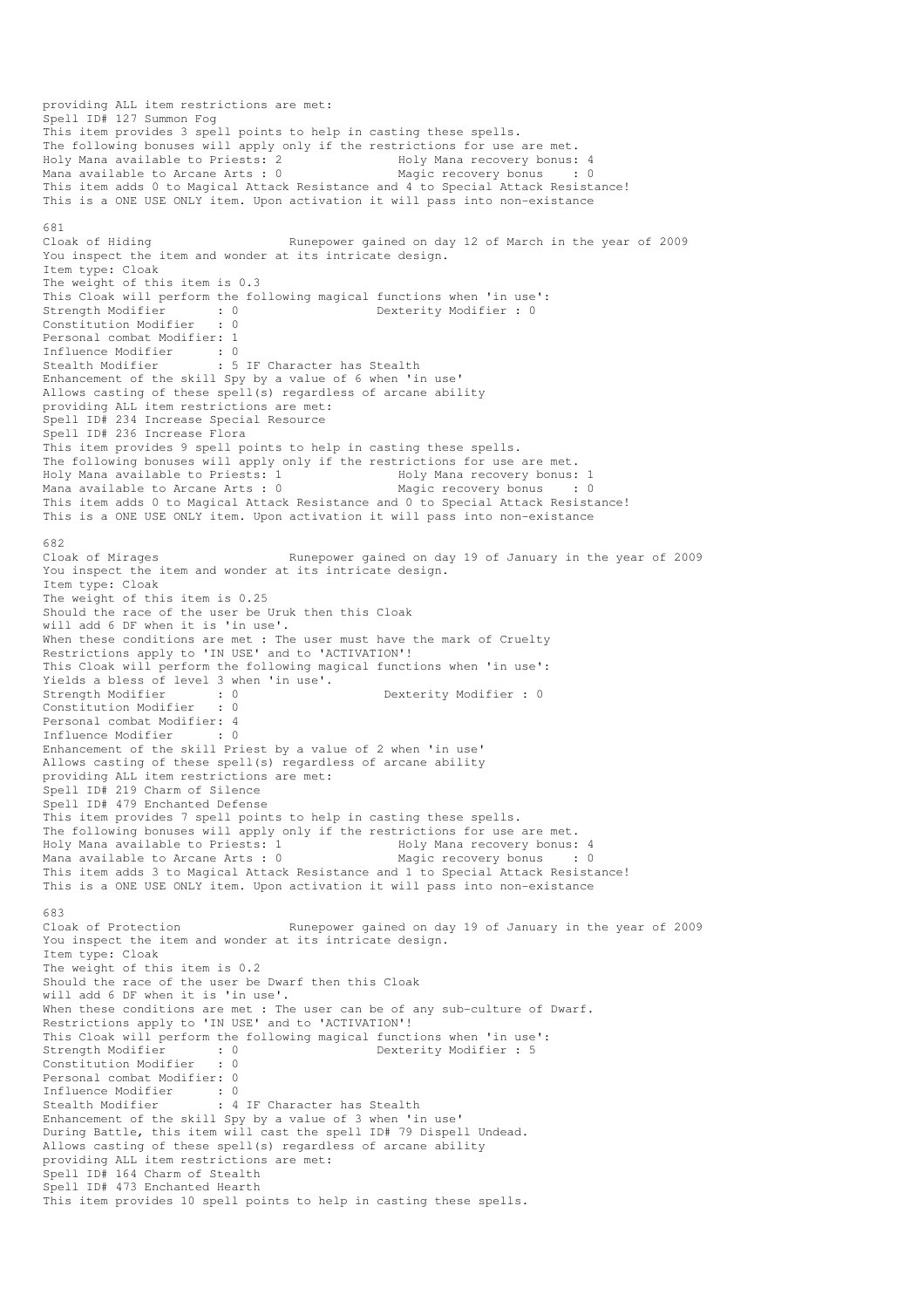This item adds 1 to Magical Attack Resistance and 2 to Special Attack Resistance! This is a ONE USE ONLY item. Upon activation it will pass into non-existance 684<br>Winter's Shrouding Runepower gained on day 19 of January in the year of 2009 You inspect the item and wonder at its intricate design. Item type: Cloak The weight of this item is 0.2 When these conditions are met : The user must have the mark of Honor Restrictions apply to 'IN USE' and to 'ACTIVATION'! This Cloak will perform the following magical functions when 'in use': Yields a bless of level 10 when 'in use'.<br>Strength Modifier : 0 strength Modifier : 0<br>
Strength Modifier : 0<br>
Strength Modifier : 0<br>
Strength Modifier : 0<br>
Strength Modifier : 0<br>
Strength Modifier : 0<br>
Strength Modifier : 0<br>
Strength Modifier : 0<br>
Strength Modifier : 0<br>
Strength Modifi Constitution Modifier Personal combat Modifier: 3 Influence Modifier : 0 During Battle, this item will cast the spell ID# 29 Veil of Nightmares. Allows casting of these spell(s) regardless of arcane ability providing ALL item restrictions are met: Spell ID# 58 Blur Illusion This item provides 9 spell points to help in casting these spells. The following bonuses will apply only if the restrictions for use are met.<br>Holy Mana available to Priests: 1 Holy Mana recovery bonus: Holy Mana recovery bonus: 3 Mana available to Arcane Arts : 0 Magic recovery bonus : 0 This item adds 0 to Magical Attack Resistance and 0 to Special Attack Resistance! This is a ONE USE ONLY item. Upon activation it will pass into non-existance 685<br>Elven Cloak Runepower gained on day 8 of January in the year of 2009 You inspect the item and wonder at its intricate design. Item type: Cloak The weight of this item is 0.2 Should the race of the user be High Elf then this Cloak will add 8 DF when it is 'in use'. When these conditions are met : The user must worship Quendi ID# 3. Restrictions apply to 'IN USE' and to 'ACTIVATION'! This Cloak will perform the following magical functions when 'in use': Yields a bless of level 4 when 'in use'. Strength Modifier : 0 0 Dexterity Modifier : 2 Constitution Modifier : 0 Personal combat Modifier: 2 Influence Modifier : 0<br>Stealth Modifier : 3 : 3 IF Character has Stealth Enhancement of the skill Stealth by a value of 7 when 'in use' During Battle, this item will cast the spell ID# 75 Repel Undead I. Allows casting of these spell(s) regardless of arcane ability providing ALL item restrictions are met: Spell ID# 127 Summon Fog This item provides 3 spell points to help in casting these spells. The following bonuses will apply only if the restrictions for use are met. Holy Mana available to Priests: 2 Holy Mana recovery bonus: 1 Mana available to Arcane Arts : 0 Magic recovery bonus : 0 This item adds 4 to Magical Attack Resistance and 2 to Special Attack Resistance! This is a ONE USE ONLY item. Upon activation it will pass into non-existance 686<br>Spiderweb Cloak Runepower gained on day 22 of January in the year of 2009 You inspect the item and wonder at its intricate design. Item type: Cloak The weight of this item is 0.15 Should the race of the user be Giant Spider then this Cloak will add 14 DF when it is 'in use'. When these conditions are met : The user must have the mark of Cruelty Restrictions apply to 'IN USE' and to 'ACTIVATION'! This Cloak will perform the following magical functions when 'in use': Yields a bless of level 6 when 'in use'. Strength Modifier : 2 2 Dexterity Modifier : 2 Constitution Modifier : 2 Personal combat Modifier: 4 Influence Modifier : 0<br>Stealth Modifier : 3 : 3 IF Character has Stealth Enhancement of the skill Spy by a value of 5 when 'in use' During Battle, this item will cast the spell ID# 438 Hand of Death. Allows casting of these spell(s) regardless of arcane ability providing ALL item restrictions are met: Spell ID# 128 Summon Winterblast This item provides 3 spell points to help in casting these spells. The following bonuses will apply only if the restrictions for use are met. Holy Mana available to Priests: 1 Holy Mana recovery bonus: 3 Mana available to Arcane Arts : 0 Magic recovery bonus : 0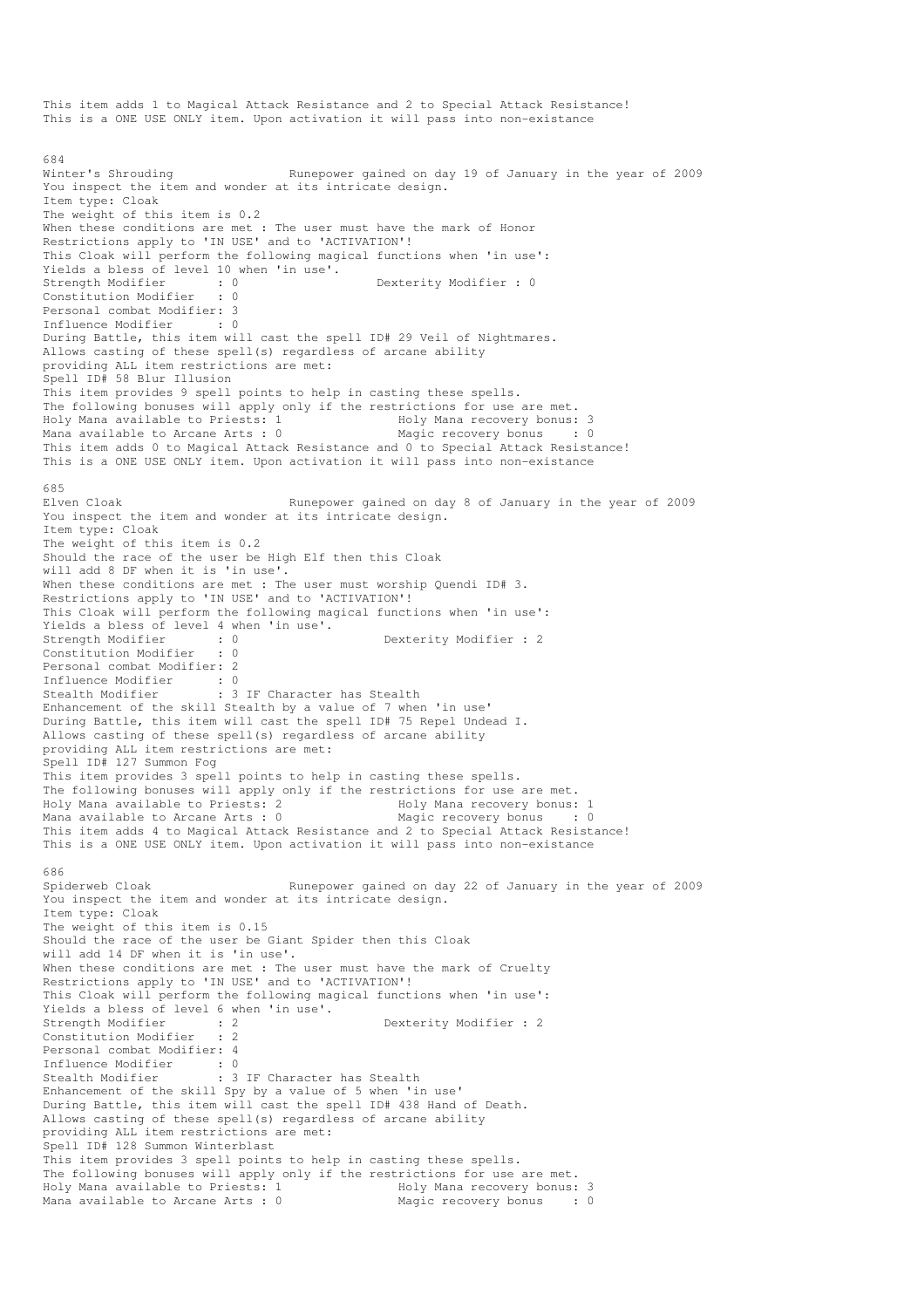This item adds 1 to Magical Attack Resistance and 2 to Special Attack Resistance! This is a ONE USE ONLY item. Upon activation it will pass into non-existance 687 Traceless Passing Traceless Passing Runepower gained on day 8 of January in the year of 2009 You inspect the item and wonder at its intricate design. Item type: Belt The weight of this item is 0.1 This Belt will perform the following magical functions when 'in use': Yields a bless of level 2 when 'in use'. Strength Modifier : 0 0 Dexterity Modifier : 0 Constitution Modifier : 0 Personal combat Modifier: 1 Influence Modifier : 0<br>Stealth Modifier : 5 : 5 IF Character has Stealth During Battle, this item will cast the spell ID# 79 Dispell Undead. Allows casting of these spell(s) regardless of arcane ability providing ALL item restrictions are met: Spell ID# 164 Charm of Stealth This item provides 6 spell points to help in casting these spells. The following bonuses will apply only if the restrictions for use are met.<br>Holy Mana available to Priests: 2 Holy Mana recovery bonus: 0 Holy Mana available to Priests: 2 Holy Mana recovery bonus: 0 Mana available to Arcane Arts :  $0$ This item adds 0 to Magical Attack Resistance and 0 to Special Attack Resistance! This is a ONE USE ONLY item. Upon activation it will pass into non-existance 688<br>Helm of Shadow Runepower gained on day 8 of January in the year of 2009 You inspect the item and wonder at its intricate design. Item type: Helm The weight of this item is 0.3 Should the race of the user be Haradhrim then this Helm will add 4 DF when it is 'in use'. This Helm will perform the following magical functions when 'in use':<br>Strength Modifier : 3<br>Constitution Modifier : 1 Dexterity Modifier : 2 Constitution Modifier : 1 Personal combat Modifier: 2 Influence Modifier : 0 Stealth Modifier : 3 IF Character has Stealth Enhancement of the skill Stealth by a value of 8 when 'in use' During Battle, this item will cast the spell ID# 81 Abolish Undead. Allows casting of these spell(s) regardless of arcane ability providing ALL item restrictions are met: Spell ID# 2022 Dimril Gate Spell Spell ID# 2023 Black Pit Gate Spell This item provides 2 spell points to help in casting these spells. The following bonuses will apply only if the restrictions for use are met.<br>Holy Mana available to Priests: 1 Holy Mana recovery bonus: 3 Holy Mana available to Priests: 1 American available to Priests: 1 Holy Mana recovery bonus: 3<br>Holy Mana available to Arcane Arts: 0 Alexandric recovery bonus : 0 Mana available to Arcane Arts :  $0$ This item adds 0 to Magical Attack Resistance and 0 to Special Attack Resistance! This is a ONE USE ONLY item. Upon activation it will pass into non-existance 689 Helm of the Dark Runepower gained on day 15 of January in the year of 2009 You inspect the item and wonder at its intricate design. Item type: Helm The weight of this item is 0.35 Should the race of the user be Troll then this Helm will add 3 DF when it is 'in use'. When these conditions are met : The user must have the mark of Cruelty Restrictions apply to 'IN USE' and to 'ACTIVATION'! This Helm will perform the following magical functions when 'in use': Yields a bless of level 7 when 'in use'.<br>Strength Modifier : 5 strength Modifier : 0<br>
Strength Modifier : 0<br>
Strength Modifier : 0<br>
Strength Modifier : 0<br>
Strength Modifier : 0<br>
Strength Modifier : 0<br>
Strength Modifier : 0<br>
Strength Modifier : 0<br>
Strength Modifier : 0<br>
Strength Modifi Constitution Modifier Personal combat Modifier: 4<br>Influence Modifier : 0 Influence Modifier Allows casting of these spell(s) regardless of arcane ability providing ALL item restrictions are met: Spell ID# 203 Enchant Power 2 Armor Spell ID# 479 Enchanted Defense This item provides 7 spell points to help in casting these spells. The following bonuses will apply only if the restrictions for use are met. Holy Mana available to Priests: 1 1 1992 Holy Mana recovery bonus: 0<br>
Mana available to Arcane Arts : 0 1994 Magic recovery bonus : 0 Mana available to Arcane Arts :  $0$ This item adds 1 to Magical Attack Resistance and 1 to Special Attack Resistance! This is a ONE USE ONLY item. Upon activation it will pass into non-existance 690<br>Mumak-King Helm Runepower gained on day 8 of January in the year of 2009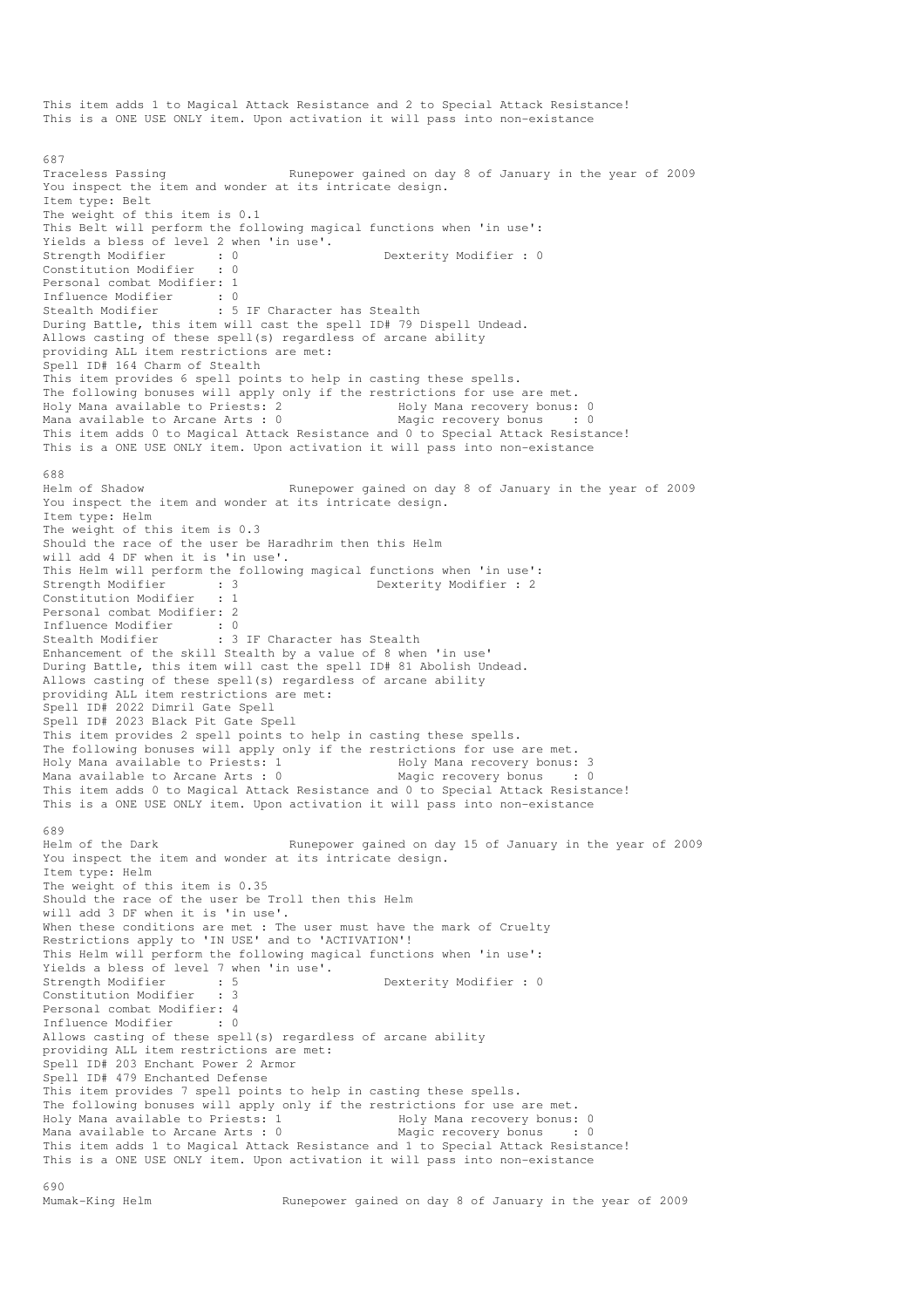You inspect the item and wonder at its intricate design. Item Type: Helm The weight of this Helm is 0,35 Should the race of the user be Haradhrim then this Helm will add 8 DF when it is 'in use'. When these conditions are met : The user must have the mark of Cruelty The wielder must be of race ID#218 Haradhrim. Restrictions apply to 'IN USE' and to 'ACTIVATION'! This Helm will perform the following magical functions when 'in use': Yields a bless of level 9 when 'in use'. Strength Modifier : 0 Dexterity Modifier : 0 strength Modifier : 0<br>Constitution Modifier : 0 Personal combat Modifier: 2<br>Influence Modifier : 2 Influence Modifier Enhancement of the skill Priest by a value of 2 when 'in use' Allows casting of these spell(s) regardless of arcane ability providing ALL item restrictions are met: Spell ID# 209 Runepower Spell ID# 295 Heal Character This item provides 6 spell points to help in casting these spells. The following bonuses will apply only if the restrictions for use are met. Holy Mana available to Priests : 2 Holy mana recovery bonus: 4 Mana available to Arcane Arts : 0 Magic recovery bonus : 0 This item adds 0 to Magical Attack Resistance and 4 to Special Attack Resistance! This is a ONE USE ONLY item. Upon activation it will pass into non-existance 691<br>Horse Helm Runepower gained on day 22 of January in the year of 2009 You inspect the item and wonder at its intricate design. Item type: Helm The weight of this item is 0.35 Should the race of the user be Rohirrim then this Helm will add 5 DF when it is 'in use'. When these conditions are met : The user must have the mark of Honor Restrictions apply to 'IN USE' and to 'ACTIVATION'! This Helm will perform the following magical functions when 'in use': Yields a bless of level 14 when 'in use'. Strength Modifier : 0 0 Dexterity Modifier : 0 Constitution Modifier : 4 Personal combat Modifier: 3 Influence Modifier : 0 Enhancement of the skill Priest by a value of 2 when 'in use' During Battle, this item will cast the spell ID# 127 Summon Fog. Allows casting of these spell(s) regardless of arcane ability providing ALL item restrictions are met: Spell ID# 295 Heal Character Spell ID# 455 Duel ESP This item provides 8 spell points to help in casting these spells. The following bonuses will apply only if the restrictions for use are met. Holy Mana available to Priests: 1 The Holy Mana recovery bonus: 3 Mana available to Arcane Arts : 0 Magic recovery bonus : 0 This item adds 2 to Magical Attack Resistance and 2 to Special Attack Resistance! This is a ONE USE ONLY item. Upon activation it will pass into non-existance 692<br>Listening Helm Runepower gained on day 15 of January in the year of 2009 You inspect the item and wonder at its intricate design. Item type: Helm The weight of this item is 0.25 When these conditions are met : The user must have the mark of Cruelty Restrictions apply to 'IN USE' and to 'ACTIVATION'! This Helm will perform the following magical functions when 'in use': Yields a bless of level 2 when 'in use'.<br>Strength Modifier : 0 Dexterity Modifier : 2 Constitution Modifier : 0 Personal combat Modifier: 1 Influence Modifier : 0 Stealth Modifier : 2 IF Character has Stealth Enhancement of the skill Spy by a value of 3 when 'in use' Allows casting of these spell(s) regardless of arcane ability providing ALL item restrictions are met: Spell ID# 44 Cure Insanity Spell ID# 150 Eye of Searching This item provides 8 spell points to help in casting these spells. The following bonuses will apply only if the restrictions for use are met. Holy Mana available to Priests: 0 Holy Mana recovery bonus: 2 Mana available to Arcane Arts :  $0$ This item adds 1 to Magical Attack Resistance and 3 to Special Attack Resistance! This is a ONE USE ONLY item. Upon activation it will pass into non-existance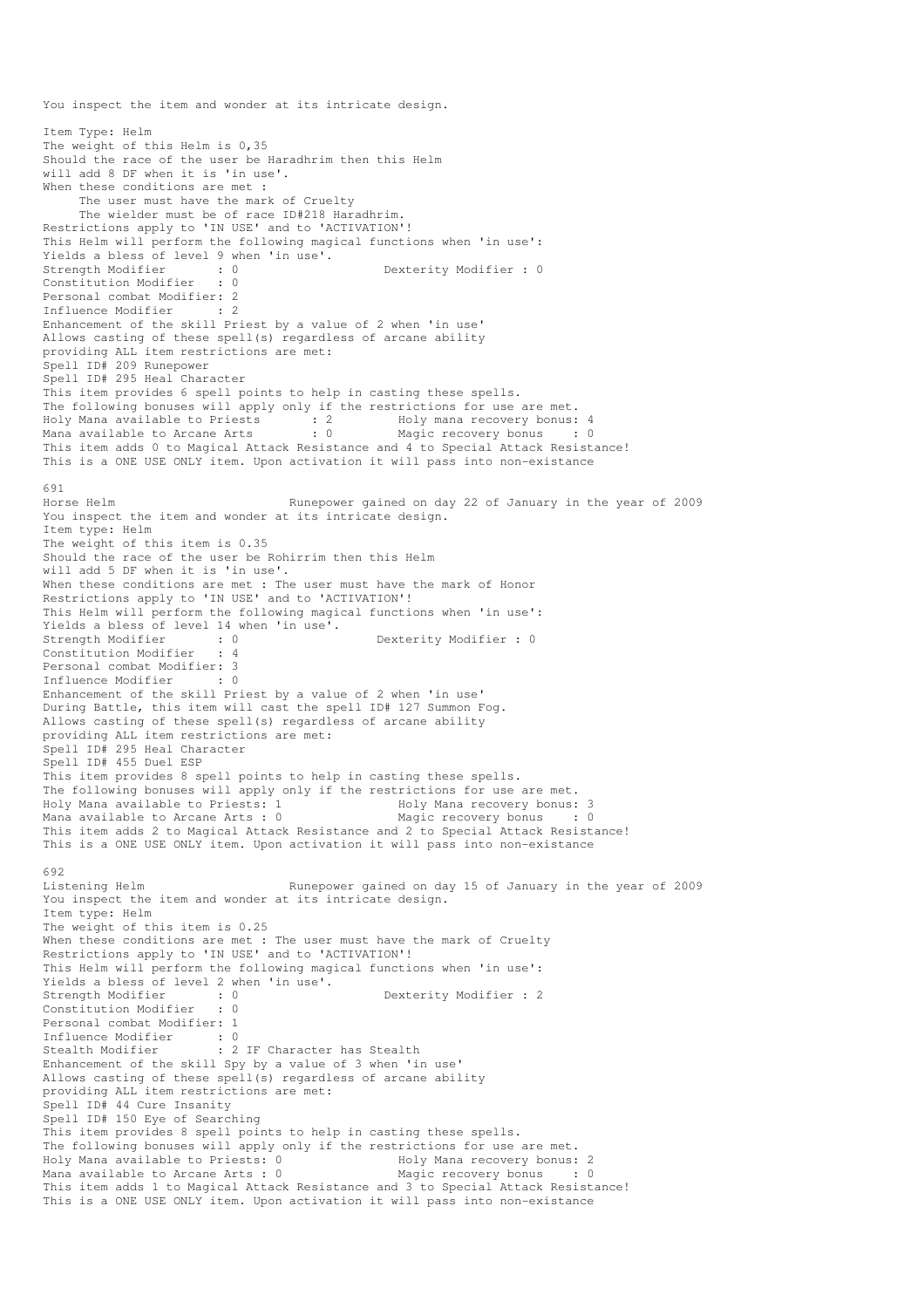693<br>Mithril Helm Runepower gained on day 22 of January in the year of 2009 You inspect the item and wonder at its intricate design. Item type: Helm The weight of this item is 0.4 This Helm will perform the following magical functions when 'in use':<br>Strength Modifier : 0<br>Dexterity Modifier : 0 Strength Modifier : 0 0 Dexterity Modifier : 0 Constitution Modifier : 0 Personal combat Modifier: 6 Influence Modifier : 0 During Battle, this item will cast the spell ID# 451 Battle Vision. Allows casting of these spell(s) regardless of arcane ability providing ALL item restrictions are met: Spell ID# 230 Increase Stone Extraction Spell ID# 232 Increase Lumber Extraction This item provides 10 spell points to help in casting these spells. This item adds 0 to Magical Attack Resistance and 0 to Special Attack Resistance! This is a ONE USE ONLY item. Upon activation it will pass into non-existance 694<br>Skull Helm Runepower gained on day 22 of January in the year of 2009 You inspect the item and wonder at its intricate design. Item type: Helm The weight of this item is 0.2 Should the race of the user be Goblin then this Helm will add 3 DF when it is 'in use'. When these conditions are met : The user must have the mark of Cruelty Restrictions apply to 'IN USE' and to 'ACTIVATION'! This Helm will perform the following magical functions when 'in use': Yields a bless of level 7 when 'in use'.<br>Strength Modifier : 0<br>Constitution Modifier : 0 Strength Modifier : 0 0 Dexterity Modifier : 0 Constitution Modifier Personal combat Modifier: 2 Influence Modifier : 1 Stealth Modifier : 2 IF Character has Stealth During Battle, this item will cast the spell ID# 452 Duel Vision. Allows casting of these spell(s) regardless of arcane ability providing ALL item restrictions are met: Spell ID# 295 Heal Character Spell ID# 438 Hand of Death This item provides 5 spell points to help in casting these spells. The following bonuses will apply only if the restrictions for use are met.<br>Holy Mana available to Priests: 1 Holy Mana recovery bonus: 2 Holy Mana available to Priests: 1 Mana available to Arcane Arts : 0 Magic recovery bonus : 0 This item adds 4 to Magical Attack Resistance and 1 to Special Attack Resistance! This is a ONE USE ONLY item. Upon activation it will pass into non-existance 695<br>Boots of Iron Runepower gained on day 15 of January in the year of 2009 You inspect the item and wonder at its intricate design. Item type: Boots The weight of this item is 0.3 This Boots will perform the following magical functions when 'in use': Yields a bless of level 10 when 'in use'.<br>Strength Modifier : 0<br>Constitution Modifies Dexterity Modifier : 0 Constitution Modifier : 0 Personal combat Modifier: 2<br>Influence Modifier : 0 Influence Modifier Enhancement of the skill Admin/Eng by a value of 3 when 'in use' Allows casting of these spell(s) regardless of arcane ability providing ALL item restrictions are met: Spell ID# 200 Weapon Enchantment Spell ID# 204 Armor Enchantment This item provides 8 spell points to help in casting these spells. This item adds 0 to Magical Attack Resistance and 0 to Special Attack Resistance! This is a ONE USE ONLY item. Upon activation it will pass into non-existance 696<br>Boots of Nightfall Runepower gained on day 12 of January in the year of 2009 You inspect the item and wonder at its intricate design. Item type: Boots The weight of this item is 0.3 This Boots will perform the following magical functions when 'in use':<br>Strength Modifier : 0<br>Dexterity Modifier : 0 Strength Modifier : 0 0 Dexterity Modifier : 0 Constitution Modifier : 0 Personal combat Modifier: 1 Influence Modifier : 0<br>Stealth Modifier : 5 : 5 IF Character has Stealth Enhancement of the skill Stealth by a value of 2 when 'in use'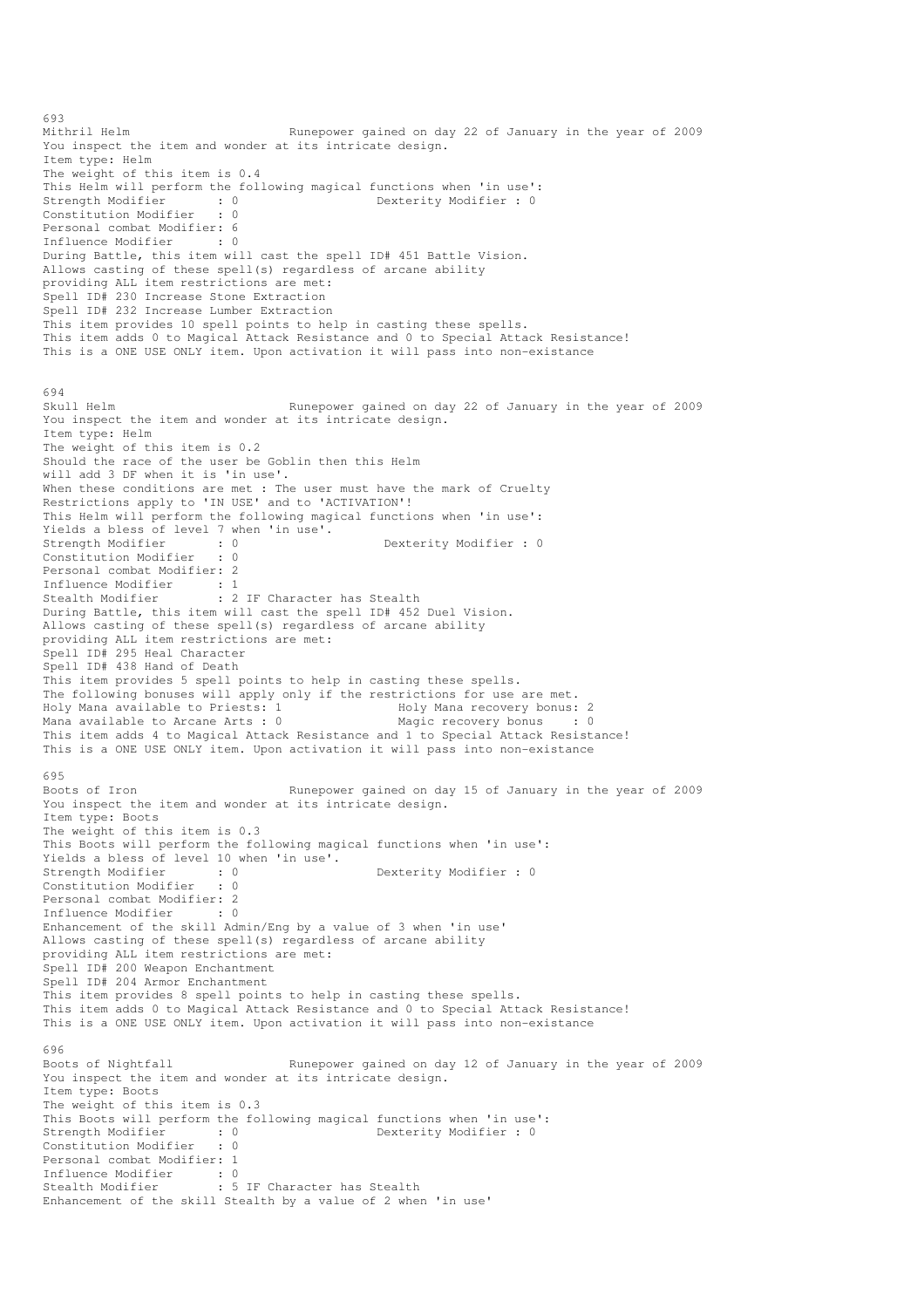```
During Battle, this item will cast the spell ID# 453 Truth See. 
Allows casting of these spell(s) regardless of arcane ability 
providing ALL item restrictions are met: 
Spell ID# 127 Summon Fog 
Spell ID# 164 Charm of Stealth 
This item provides 8 spell points to help in casting these spells. 
This item adds 0 to Magical Attack Resistance and 0 to Special Attack Resistance! 
This is a ONE USE ONLY item. Upon activation it will pass into non-existance 
697 
Shadow's Grace Runepower gained on day 8 of January in the year of 2009 
You inspect the item and wonder at its intricate design. 
Item type: Boots 
The weight of this item is 0.35 
When these conditions are met : The user must have the mark of Honor
Restrictions apply to 'IN USE' and to 'ACTIVATION'!
This Boots will perform the following magical functions when 'in use':<br>Strength Modifier : 0<br>Constitution Modifier : 0
Strength Modifier : 0 0 Dexterity Modifier : 0
Constitution Modifier
Personal combat Modifier: 2 
Influence Modifier : 0 
Stealth Modifier : 4 IF Character has Stealth
Enhancement of the skill Stealth by a value of 8 when 'in use' 
Allows casting of these spell(s) regardless of arcane ability 
providing ALL item restrictions are met: 
Spell ID# 455 Duel ESP 
This item provides 6 spell points to help in casting these spells. 
The following bonuses will apply only if the restrictions for use are met.<br>Holy Mana available to Priests: 2 Holy Mana recovery bonus:
                                    Holy Mana recovery bonus: 2<br>Magic recovery bonus : 0
Mana available to Arcane Arts : 0
This item adds 1 to Magical Attack Resistance and 3 to Special Attack Resistance! 
This is a ONE USE ONLY item. Upon activation it will pass into non-existance 
698<br>Elven Boots
                                   Runepower gained on day 22 of January in the year of 2009
You inspect the item and wonder at its intricate design.
Item type: Boots 
The weight of this item is 0.15 
Should the race of the user be Silvan Elf then this Boots 
will add 4 DF when it is 'in use'. 
When these conditions are met : The user must have the mark of Honour
The user must worship Quendi ID# 3. 
Restrictions apply to 'IN USE' and to 'ACTIVATION'!
This Boots will perform the following magical functions when 'in use':<br>Strength Modifier : 0<br>Dexterity Modifier : 0
Strength Modifier : 0 0 Dexterity Modifier : 0
Constitution Modifier : 2 
Personal combat Modifier: 3 
Influence Modifier : 0 
Enhancement of the skill Priest by a value of 4 when 'in use' 
During Battle, this item will cast the spell ID# 76 Repel Undead II. 
Allows casting of these spell(s) regardless of arcane ability 
providing ALL item restrictions are met: 
Spell ID# 228 Increase Fertility Value 
Spell ID# 232 Increase Lumber Extraction 
This item provides 8 spell points to help in casting these spells. 
The following bonuses will apply only if the restrictions for use are met. 
Holy Mana available to Priests: 2 Holy Mana recovery bonus: 4 
Mana available to Arcane Arts : 0This item adds 2 to Magical Attack Resistance and 3 to Special Attack Resistance! 
This is a ONE USE ONLY item. Upon activation it will pass into non-existance 
699<br>Goblin Boots
                                   Runepower gained on day 19 of January in the year of 2009
You inspect the item and wonder at its intricate design.
Item type: Boots 
The weight of this item is 0.2
Should the race of the user be Goblin then this Boots 
will add 5 DF when it is 'in use'. 
When these conditions are met : The user must have the mark of Cruelty
The user can be of any sub-culture of Orc. 
Restrictions apply to 'IN USE' and to 'ACTIVATION'!
This Boots will perform the following magical functions when 'in use': 
Yields a bless of level 3 when 'in use'. 
Strength Modifier : 0 0 Dexterity Modifier : 0
Constitution Modifier : 0 
Personal combat Modifier: 4<br>Influence Modifier : 0
Influence Modifier
Enhancement of the skill Assassin by a value of 2 when 'in use' 
During Battle, this item will cast the spell ID# 454 War Eyes. 
Allows casting of these spell(s) regardless of arcane ability 
providing ALL item restrictions are met:
```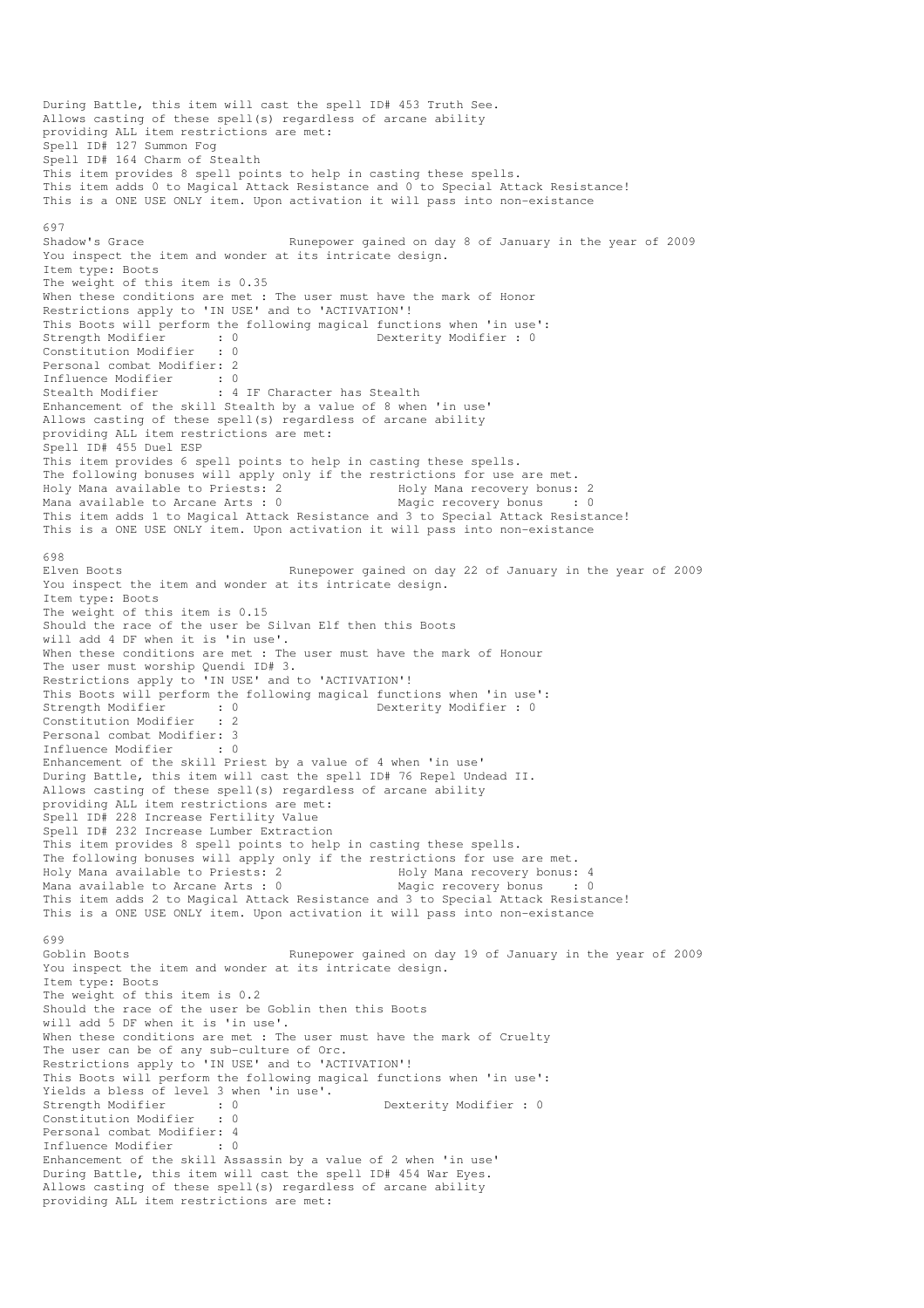Spell ID# 244 Detect Powerpoint Spell ID# 479 Enchanted Defense This item provides 8 spell points to help in casting these spells. The following bonuses will apply only if the restrictions for use are met.<br>Holy Mana available to Priests: 1 Holy Mana recovery bonus: 3 Holy Mana available to Priests: 1 Mana available to Arcane Arts : 0 Magic recovery bonus : 0 This item adds 1 to Magical Attack Resistance and 1 to Special Attack Resistance! This is a ONE USE ONLY item. Upon activation it will pass into non-existance 700 Greenwood Boots Runepower gained on day 8 of January in the year of 2009 You inspect the item and wonder at its intricate design. Item type: Boots The weight of this item is 0.3 Should the race of the user be Hobbit then this Boots will add 4 DF when it is 'in use'. When these conditions are met : The user must have the mark of Honor Restrictions apply to 'IN USE' and to 'ACTIVATION'! This Boots will perform the following magical functions when 'in use': Yields a bless of level 6 when 'in use'. Strength Modifier : 0 0 Dexterity Modifier : 0 Constitution Modifier : 0 Personal combat Modifier: 1 Influence Modifier : 0 Stealth Modifier : 9 IF Character has Stealth Enhancement of the skill Thief by a value of 3 when 'in use' During Battle, this item will cast the spell ID# 455 Duel ESP. Allows casting of these spell(s) regardless of arcane ability providing ALL item restrictions are met: Spell ID# 228 Increase Fertility Value This item provides 9 spell points to help in casting these spells. The following bonuses will apply only if the restrictions for use are met. Holy Mana available to Priests: 1 1992 Holy Mana recovery bonus: 1<br>
Mana available to Arcane Arts : 0 1994 Magic recovery bonus : 0 Mana available to Arcane Arts : 0 This item adds 4 to Magical Attack Resistance and 0 to Special Attack Resistance! This is a ONE USE ONLY item. Upon activation it will pass into non-existance 701<br>Mithril Circlet Runepower gained on day 22 of January in the year of 2009 You inspect the item and wonder at its intricate design. Item type: Circlet The weight of this item is 0.1 When these conditions are met : The user must have the mark of Cruelty Restrictions apply to 'IN USE' and to 'ACTIVATION'! This Circlet will perform the following magical functions when 'in use': Yields a bless of level 9 when 'in use'.<br>Strength Modifier : 0<br>Constitution Y Wiel Strength Modifier : 0 Dexterity Modifier : 0 Constitution Modifier : 0 Personal combat Modifier: 1<br>Influence Modifier : 0 Influence Modifier Enhancement of the skill Rumormonger by a value of 3 when 'in use' Allows casting of these spell(s) regardless of arcane ability providing ALL item restrictions are met: Spell ID# 204 Armor Enchantment This item provides 9 spell points to help in casting these spells. The following bonuses will apply only if the restrictions for use are met. Holy Mana available to Priests: 1 1999 Holy Mana recovery bonus: 1<br>
Mana available to Arcane Arts : 0 1999 Magic recovery bonus : 0 Mana available to Arcane Arts :  $0$ This item adds 1 to Magical Attack Resistance and 2 to Special Attack Resistance! This is a ONE USE ONLY item. Upon activation it will pass into non-existance 702 Collar of Command Runepower gained on day 8 of January in the year of 2009 You inspect the item and wonder at its intricate design. Item type: Circlet The weight of this item is 0.15 This Circlet will perform the following magical functions when 'in use': Yields a bless of level 15 when 'in use'.<br>Strength Modifier : 0 Strength Modifier : 0 Dexterity Modifier : 0<br>
Constitution Modifier : 0 Constitution Modifier Personal combat Modifier: 4<br>Influence Modifier : 0 Influence Modifier Allows casting of these spell(s) regardless of arcane ability providing ALL item restrictions are met: Spell ID# 44 Cure Insanity Spell ID# 455 Duel ESP This item provides 9 spell points to help in casting these spells. The following bonuses will apply only if the restrictions for use are met.<br>Holy Mana available to Priests: 2 Holy Mana recovery bonus: 4 Holy Mana available to Priests: 2 The Holy Mana recovery bonus: 4 Mana available to Arcane Arts : 0 Magic recovery bonus : 0 This item adds 0 to Magical Attack Resistance and 0 to Special Attack Resistance!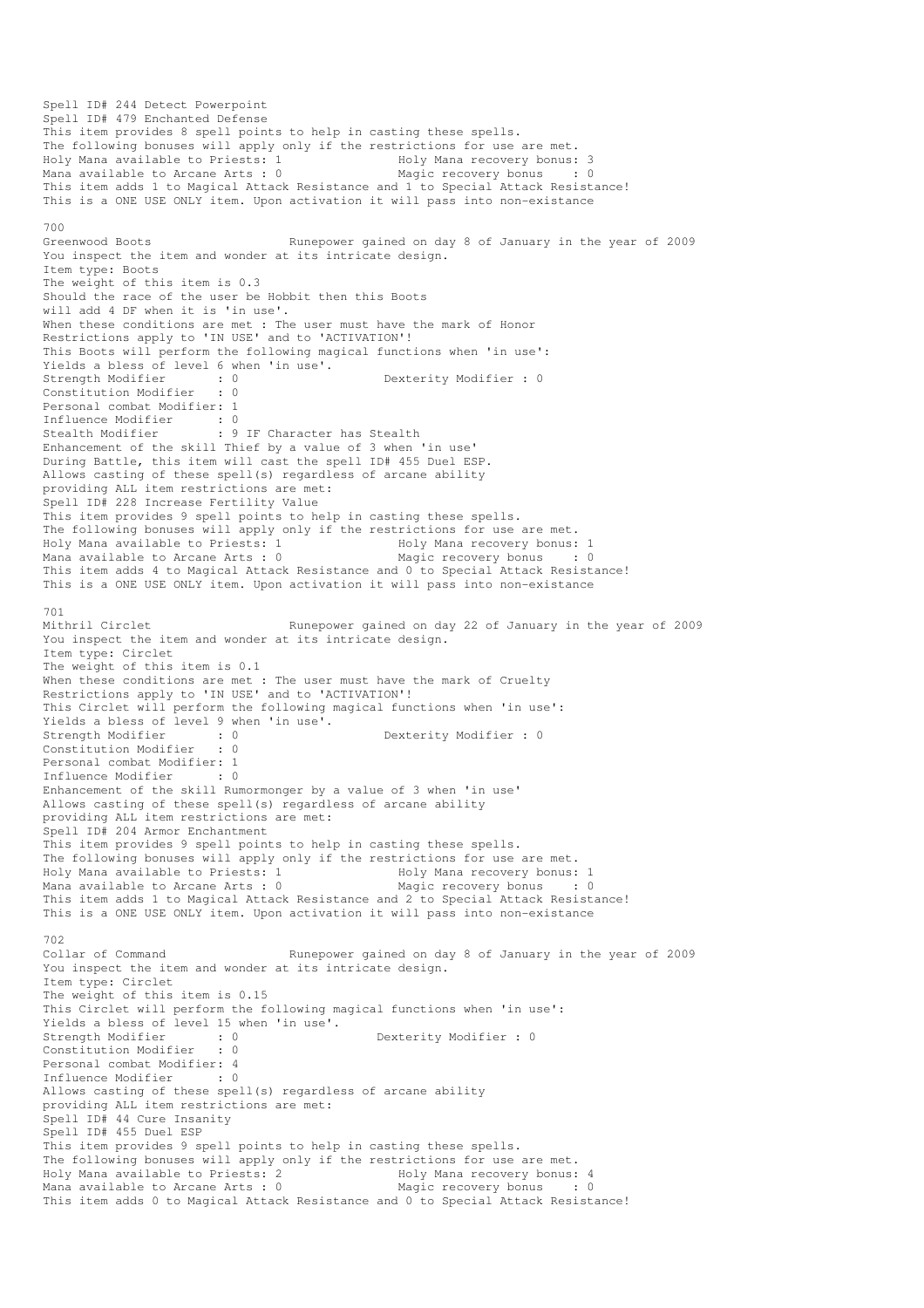This is a ONE USE ONLY item. Upon activation it will pass into non-existance 703<br>Collar of Might Runepower gained on day 12 of March in the year of 2009 You inspect the item and wonder at its intricate design. Item type: Circlet The weight of this item is 0.15 This Circlet will perform the following magical functions when 'in use':<br>Strength Modifier : 0<br>Dexterity Modifier : 0 strength Modifier : 0<br>
Strength Modifier : 0<br>
Dexterity Modifier : 0 Constitution Modifier Personal combat Modifier: 2 Influence Modifier : 1 Enhancement of the skill Priest by a value of 2 when 'in use' During Battle, this item will cast the spell ID# 175 Warlock Armor. Allows casting of these spell(s) regardless of arcane ability providing ALL item restrictions are met: Spell ID# 128 Summon Winterblast This item provides 5 spell points to help in casting these spells. The following bonuses will apply only if the restrictions for use are met.<br>Holy Mana available to Priests: 4 Holy Mana recovery bonus: 0 Holy Mana available to Priests: 4 Holy Mana recovery bonus: 0<br>
Mana available to Arcane Arts: 0 Magic recovery bonus : 0 Mana available to Arcane Arts :  $0$ This item adds 0 to Magical Attack Resistance and 0 to Special Attack Resistance! This is a ONE USE ONLY item. Upon activation it will pass into non-existance 704 Collar of Renewal **Runepower** gained on day 15 of January in the year of 2009 You inspect the item and wonder at its intricate design. Item type: Circlet The weight of this item is 0.15 Should the race of the user be Gondorian then this Circlet will add 5 DF when it is 'in use'. When these conditions are met : The user must have the mark of Honor Restrictions apply to 'IN USE' and to 'ACTIVATION'! This Circlet will perform the following magical functions when 'in use': Yields a bless of level 7 when 'in use'. Strength Modifier : 0 0 Dexterity Modifier : 0 Constitution Modifier : 0 Personal combat Modifier: 1<br>Influence Modifier . 0 Influence Modifier : 0 Allows casting of these spell(s) regardless of arcane ability providing ALL item restrictions are met: Spell ID# 214 Bless This item provides 9 spell points to help in casting these spells. The following bonuses will apply only if the restrictions for use are met.<br>Holy Mana available to Priests: 1 Holy Mana recovery bonus: Holy Mana recovery bonus: 1 Mana available to Arcane Arts : 0 Magic recovery bonus : 0 This item adds 1 to Magical Attack Resistance and 1 to Special Attack Resistance! This is a ONE USE ONLY item. Upon activation it will pass into non-existance 705<br>Ord of Dark Seeing Runepower gained on day 15 of January in the year of 2009 You inspect the item and wonder at its intricate design. Item type: Orb The weight of this item is 0.25 When these conditions are met : The user must have the mark of Cruelty Restrictions apply to 'IN USE' and to 'ACTIVATION'! This Orb will perform the following magical functions when 'in use': Strength Modifier : 2 2 Dexterity Modifier : 2 Constitution Modifier : 0 Personal combat Modifier: 2 Influence Modifier : 0 Allows casting of these spell(s) regardless of arcane ability providing ALL item restrictions are met: Spell ID# 150 Eye of Searching Spell ID# 438 Hand of Death This item provides 7 spell points to help in casting these spells. The following bonuses will apply only if the restrictions for use are met.<br>Holy Mana available to Priests: 3 Holy Mana recovery bonus: 0 Holy Mana available to Priests: 3 Mana available to Arcane Arts : 0 Magic recovery bonus : 0 This item adds 2 to Magical Attack Resistance and 1 to Special Attack Resistance! This is a ONE USE ONLY item. Upon activation it will pass into non-existance 706<br>Orb of Seeing Runepower gained on day 8 of January in the year of 2009 You inspect the item and wonder at its intricate design. Item type: Orb The weight of this item is 0.2 This Orb will perform the following magical functions when 'in use': Strength Modifier : 0 Dexterity Modifier : 0 Constitution Modifier : 0 Personal combat Modifier: 0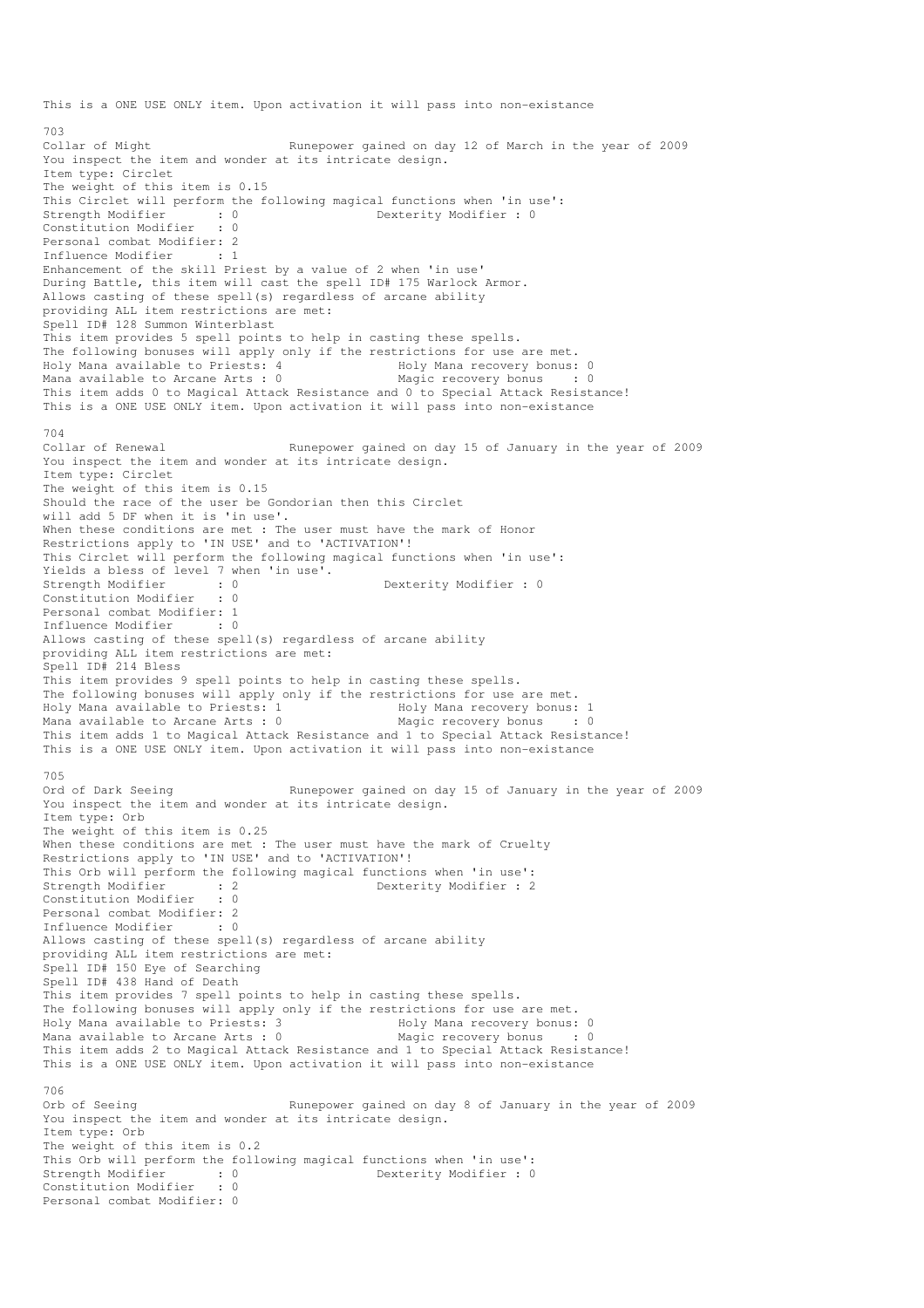Influence Modifier : 2 Allows casting of these spell(s) regardless of arcane ability providing ALL item restrictions are met: Spell ID# 150 Eye of Searching Spell ID# 247 Dispell Barrier of Nature This item provides 5 spell points to help in casting these spells. The following bonuses will apply only if the restrictions for use are met.<br>Holy Mana available to Priests: 5 Holy Mana recovery bonus: 2 Holy Mana available to Priests: 5 Holy Mana recovery bonus: 2 Mana available to Arcane Arts : 0 Magic recovery bonus : 0 This item adds 0 to Magical Attack Resistance and 0 to Special Attack Resistance! This is a ONE USE ONLY item. Upon activation it will pass into non-existance 707<br>Orb of Song Runepower gained on day 8 of January in the year of 2009 You inspect the item and wonder at its intricate design. Item type: Orb The weight of this item is 0.3 This Orb will perform the following magical functions when 'in use': Strength Modifier : 0 0 Dexterity Modifier : 0 Constitution Modifier : 0 Personal combat Modifier: 0 Influence Modifier : 5 Enhancement of the skill Bard by a value of 6 when 'in use' During Battle, this item will cast the spell ID# 176 Warding. Allows casting of these spell(s) regardless of arcane ability providing ALL item restrictions are met: Spell ID# 147 Probe Force Same Plane Spell ID# 149 Probe Guild This item provides 8 spell points to help in casting these spells. The following bonuses will apply only if the restrictions for use are met.<br>Holy Mana available to Priests: 0 801y Mana recovery bonus: 4 Holy Mana available to Priests: 0 Mana available to Arcane Arts : 0 Magic recovery bonus : 0 This item adds 0 to Magical Attack Resistance and 0 to Special Attack Resistance! This is a ONE USE ONLY item. Upon activation it will pass into non-existance 708 Deeds of Perpetuity Runepower gained on day 15 of January in the year of 2009 You inspect the item and wonder at its intricate design. Item type: Book The weight of this item is 0.15 This Book will perform the following magical functions when 'in use': Strength Modifier : 0 0 Dexterity Modifier : 0 Constitution Modifier : 0 Personal combat Modifier: 1 Influence Modifier : 4 Enhancement of the skill Bard by a value of 3 when 'in use' Allows casting of these spell(s) regardless of arcane ability providing ALL item restrictions are met: Spell ID# 236 Increase Flora This item provides 10 spell points to help in casting these spells. The following bonuses will apply only if the restrictions for use are met. Holy Mana available to Priests: 0 (Holy Mana recovery bonus: 2) Mana available to Arcane Arts : 0 Magic recovery bonus : 0 This item adds 0 to Magical Attack Resistance and 0 to Special Attack Resistance! This is a ONE USE ONLY item. Upon activation it will pass into non-existance 709 Numenorean Seal Runepower gained on day 15 of January in the year of 2009 You inspect the item and wonder at its intricate design. Item type: Book The weight of this item is 0.12 Should the race of the user be Arnorian then this Book will add 3 DF when it is 'in use'. When these conditions are met : The user must have the mark of Honor Restrictions apply to 'IN USE' and to 'ACTIVATION'! This Book will perform the following magical functions when 'in use': Yields a bless of level 3 when 'in use'. Strength Modifier : 0 0 Dexterity Modifier : 0 Constitution Modifier : 2 Personal combat Modifier: 0<br>Tnfluence Modifier : 6 Influence Modifier Enhancement of the skill Priest by a value of 3 when 'in use' Allows casting of these spell(s) regardless of arcane ability providing ALL item restrictions are met: Spell ID# 209 Runepower Spell ID# 295 Heal Character This item provides 8 spell points to help in casting these spells. The following bonuses will apply only if the restrictions for use are met. Holy Mana available to Priests: 2 The Holy Mana recovery bonus: 2 Mana available to Arcane Arts : 0 Magic recovery bonus : 0 This item adds 4 to Magical Attack Resistance and 2 to Special Attack Resistance!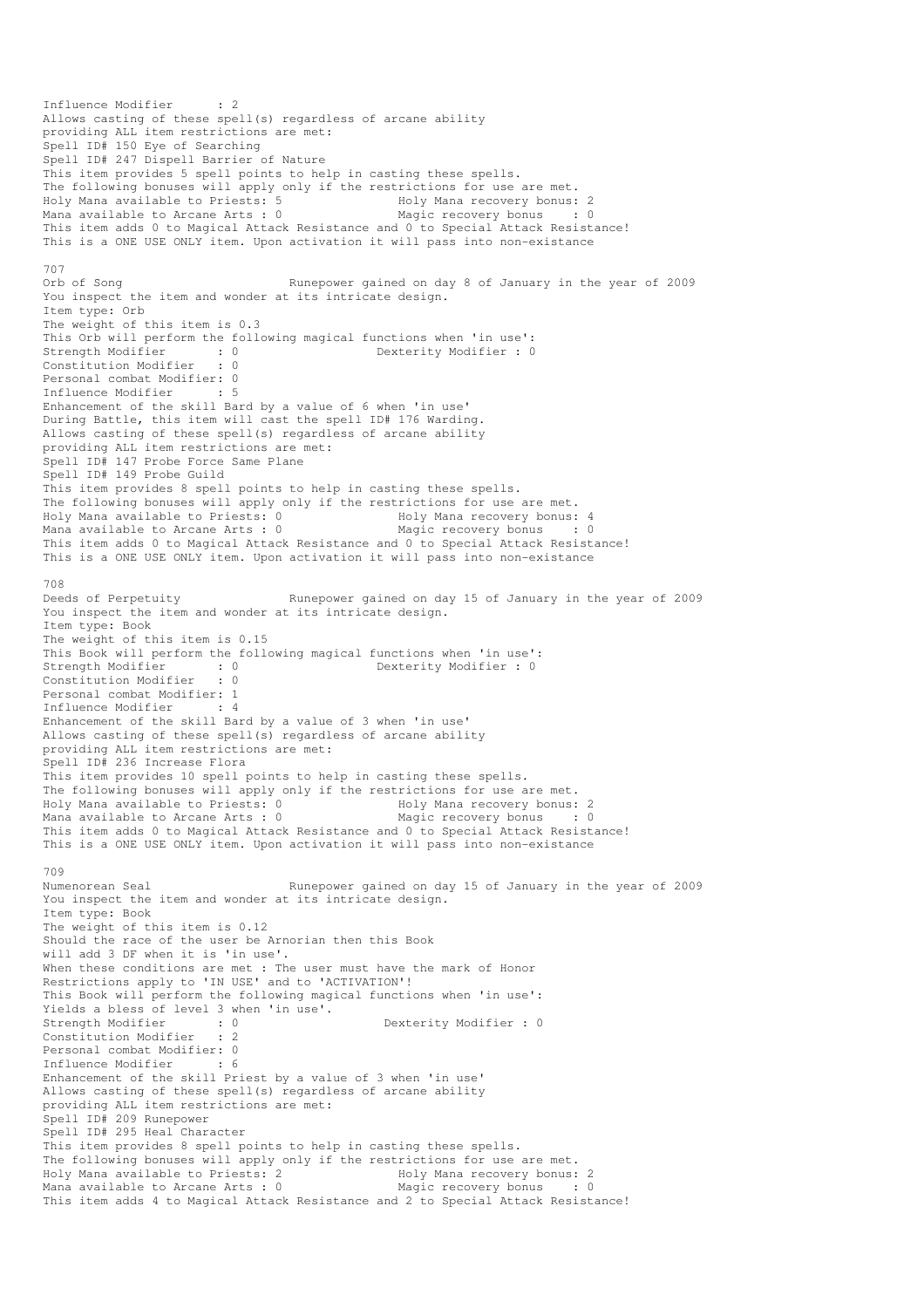This is a ONE USE ONLY item. Upon activation it will pass into non-existance 710<br>Papers of Treaty Runepower gained on day 19 of January in the year of 2009 You inspect the item and wonder at its intricate design. Item type: Book The weight of this item is 0.18 When these conditions are met : The user must have the mark of Honor Restrictions apply to 'IN USE' and to 'ACTIVATION'! This Book will perform the following magical functions when 'in use': Strength Modifier : 0 0 Dexterity Modifier : 2 Constitution Modifier : 0 Personal combat Modifier: 3 Influence Modifier : 3 Enhancement of the skill Priest by a value of 1 when 'in use' Allows casting of these spell(s) regardless of arcane ability providing ALL item restrictions are met: Spell ID# 234 Increase Special Resource This item provides 9 spell points to help in casting these spells. The following bonuses will apply only if the restrictions for use are met.<br>Holy Mana available to Priests: 1 Moly Mana recovery bonus: 0 Holy Mana available to Priests: 1 Mana available to Arcane Arts : 0 Magic recovery bonus : 0 This item adds 1 to Magical Attack Resistance and 2 to Special Attack Resistance! This is a ONE USE ONLY item. Upon activation it will pass into non-existance 711 Renewal Proclamation Runepower gained on day 15 of January in the year of 2009 You inspect the item and wonder at its intricate design. Item type: Book The weight of this item is 0.15 This Book will perform the following magical functions when 'in use': Yields a bless of level 4 when 'in use'.<br>Strength Modifier : 0<br>Constitution Modifies Strength Modifier : 0<br>
Constitution Modifier : 0<br>
Constitution Modifier : 0 Constitution Modifier Personal combat Modifier: 1<br>Tnfluence Modifier : 3 Influence Modifier Allows casting of these spell(s) regardless of arcane ability providing ALL item restrictions are met: Spell ID# 236 Increase Flora This item provides 8 spell points to help in casting these spells. The following bonuses will apply only if the restrictions for use are met. Holy Mana available to Priests: 2 Holy Mana recovery bonus: 1 Mana available to Arcane Arts : 0 Magic recovery bonus : 0 This item adds 0 to Magical Attack Resistance and 0 to Special Attack Resistance! This is a ONE USE ONLY item. Upon activation it will pass into non-existance 712 Promise of Freedom Runepower gained on day 22 of January in the year of 2009 You inspect the item and wonder at its intricate design. Item type: Book The weight of this item is 0.1 This Book will perform the following magical functions when 'in use': Strength Modifier : 3 3 Dexterity Modifier : 3 Constitution Modifier : 0 Personal combat Modifier: 2<br>Influence Modifier : 4 Influence Modifier : 4 Enhancement of the skill Ranger by a value of 3 when 'in use' Allows casting of these spell(s) regardless of arcane ability providing ALL item restrictions are met: Spell ID# 44 Cure Insanity Spell ID# 479 Enchanted Defense This item provides 6 spell points to help in casting these spells. The following bonuses will apply only if the restrictions for use are met. Holy Mana available to Priests: 1 Holy Mana recovery bonus: 2 Mana available to Arcane Arts :  $0$ This item adds 0 to Magical Attack Resistance and 0 to Special Attack Resistance! This is a ONE USE ONLY item. Upon activation it will pass into non-existance 713<br>Seal of Approbation Runepower gained on day 12 of January in the year of 2009 You inspect the item and wonder at its intricate design. Item type: Book The weight of this item is 0.12 This Book will perform the following magical functions when 'in use': Strength Modifier : 0 0 Dexterity Modifier : 0 Constitution Modifier : 4 Personal combat Modifier: 0 Influence Modifier : 3<br>Stealth Modifier : 2 : 2 IF Character has Stealth Enhancement of the skill Merchant by a value of 5 when 'in use' Allows casting of these spell(s) regardless of arcane ability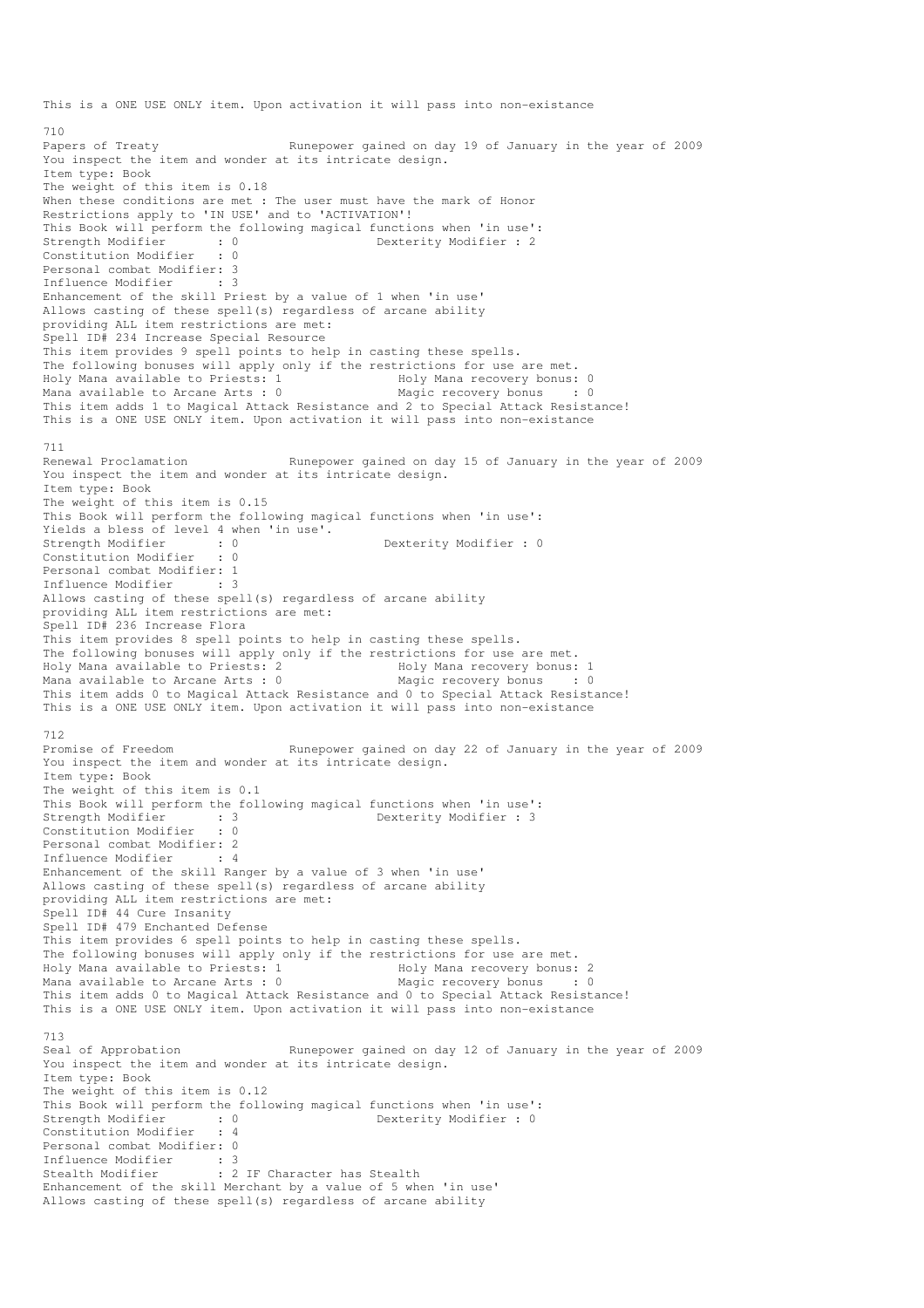providing ALL item restrictions are met: Spell ID# 209 Runepower Spell ID# 228 Increase Fertility Value This item provides 9 spell points to help in casting these spells. The following bonuses will apply only if the restrictions for use are met. Holy Mana available to Priests: 0 Holy Mana recovery bonus: 4 Mana available to Arcane Arts : 0 Magic recovery bonus : 0 This item adds 0 to Magical Attack Resistance and 0 to Special Attack Resistance! This is a ONE USE ONLY item. Upon activation it will pass into non-existance 714 Words of Beseeching The Runepower gained on day 8 of January in the year of 2009 You inspect the item and wonder at its intricate design. Item type: Book The weight of this item is 0.2 Should the race of the user be Northman then this Book will add 2 DF when it is 'in use'. This Book will perform the following magical functions when 'in use':<br>Strength Modifier : 0<br>Constitution Modifier : 0 Strength Modifier : 0 Dexterity Modifier : 0<br>
Constitution Modifier : 0 Constitution Modifier Personal combat Modifier: 0 Influence Modifier : 4 Enhancement of the skill Admin/Eng by a value of 4 when 'in use' Allows casting of these spell(s) regardless of arcane ability providing ALL item restrictions are met: Spell ID# 209 Runepower Spell ID# 236 Increase Flora This item provides 6 spell points to help in casting these spells. The following bonuses will apply only if the restrictions for use are met.<br>Holy Mana available to Priests: 2 Holy Mana recovery bonus: 0 Holy Mana available to Priests: 2 (a) Holy Mana recovery bonus: 0<br>
Mana available to Arcane Arts: 0 (a) Magic recovery bonus : 0 Mana available to Arcane Arts :  $0$ This item adds 0 to Magical Attack Resistance and 0 to Special Attack Resistance! This is a ONE USE ONLY item. Upon activation it will pass into non-existance 715<br>Words of Persuasion Runepower gained on day 13 of October in the year of 2008 You inspect the item and wonder at its intricate design. Item Type: Book The weight of this Book is 0,15 This Book will perform the following magical functions when 'in use': Yields a bless of level 5 when 'in use'.<br>Strength Modifier : 0<br>Constitution Modifier : 0 Strength Modifier : 0 Dexterity Modifier : 0 Constitution Modifier Personal combat Modifier: 2 Influence Modifier : 3 Allows casting of these spell(s) regardless of arcane ability providing ALL item restrictions are met: Spell ID# 209 Runepower This item provides 9 spell points to help in casting these spells. This item adds 2 to Magical Attack Resistance and 6 to Special Attack Resistance! This is a ONE USE ONLY item. Upon activation it will pass into non-existance 716 Writ of Blood **Runepower gained on day 12 of January in the year of 2009** You inspect the item and wonder at its intricate design. Item type: Book The weight of this item is 0.15 Should the race of the user be Hill-man then this Book will add 4 DF when it is 'in use'. When these conditions are met : The user must have the mark of Cruelty Restrictions apply to 'IN USE' and to 'ACTIVATION'! This Book will perform the following magical functions when 'in use': Strength Modifier : 3 Dexterity Modifier : 0 Constitution Modifier : 0 Personal combat Modifier: 2 Influence Modifier : 4 Enhancement of the skill Priest by a value of 3 when 'in use' Allows casting of these spell(s) regardless of arcane ability providing ALL item restrictions are met: Spell ID# 44 Cure Insanity Spell ID# 439 Wave of Death This item provides 8 spell points to help in casting these spells. The following bonuses will apply only if the restrictions for use are met. Holy Mana available to Priests: 2 and Holy Mana recovery bonus: 2<br>
Mana available to Arcane Arts : 0 and Magic recovery bonus : 0 Mana available to Arcane Arts :  $0$ This item adds 3 to Magical Attack Resistance and 3 to Special Attack Resistance! This is a ONE USE ONLY item. Upon activation it will pass into non-existance 717<br>Writ of the Dunedain Runepower gained on day 8 of January in the year of 2009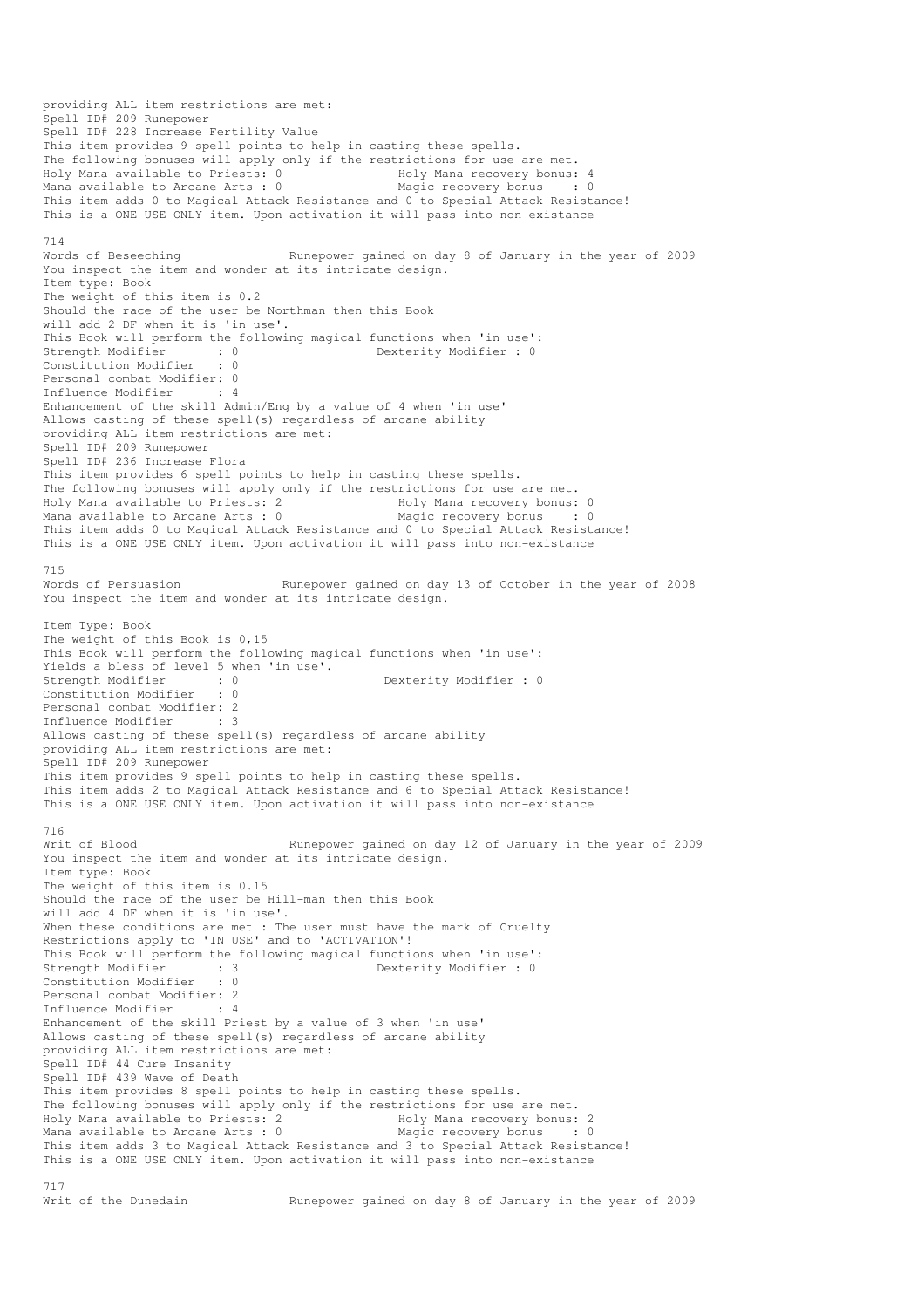You inspect the item and wonder at its intricate design. Item type: Book The weight of this item is 0.18 Should the race of the user be Arnorian then this Book will add 6 DF when it is 'in use'. This Book will perform the following magical functions when 'in use': Yields a bless of level 4 when 'in use'. Strength Modifier : 0 0 Dexterity Modifier : 0 Constitution Modifier : 0 Personal combat Modifier: 1 Influence Modifier : 3 Allows casting of these spell(s) regardless of arcane ability providing ALL item restrictions are met: Spell ID# 12 Create Staff of Spells Spell ID# 479 Enchanted Defense This item provides 10 spell points to help in casting these spells. The following bonuses will apply only if the restrictions for use are met. Holy Mana available to Priests: 0 Moly Mana recovery bonus: 4 Mana available to Arcane Arts : 0 Magic recovery bonus : 0 This item adds 1 to Magical Attack Resistance and 2 to Special Attack Resistance! This is a ONE USE ONLY item. Upon activation it will pass into non-existance 718<br>Diviner Runepower gained on day 15 of January in the year of 2009 You inspect the item and wonder at its intricate design. Item type: Figurine The weight of this item is 0.95 When these conditions are met : The user must have the mark of Honor Restrictions apply to 'IN USE' and to 'ACTIVATION'! This Figurine will perform the following magical functions when 'in use':<br>Strength Modifier : 2<br>Constitution Modifier : 2 Dexterity Modifier : 2 Constitution Modifier : 2 Personal combat Modifier: 4 Influence Modifier Enhancement of the skill Priest by a value of 2 when 'in use' Allows casting of these spell(s) regardless of arcane ability providing ALL item restrictions are met: Spell ID# 147 Probe Force Same Plane Spell ID# 247 Dispell Barrier of Nature This item provides 7 spell points to help in casting these spells. The following bonuses will apply only if the restrictions for use are met. Holy Mana available to Priests: 1 Holy Mana recovery bonus: 3 Mana available to Arcane Arts : 0 Magic recovery bonus This item adds 3 to Magical Attack Resistance and 2 to Special Attack Resistance! This is a ONE USE ONLY item. Upon activation it will pass into non-existance 719 Weeping Lute **Runepower gained on day 15 of January in the year of 2009** You inspect the item and wonder at its intricate design. Item type: Lute The weight of this item is 0.75 This Lute will perform the following magical functions when 'in use': Yields a bless of level 3 when 'in use'. Strength Modifier : 1 Dexterity Modifier : 1 Constitution Modifier : 0 Personal combat Modifier: 1 Influence Modifier : 5<br>Stealth Modifier : 2 : 2 IF Character has Stealth Enhancement of the skill Bard by a value of 3 when 'in use' During Battle, this item will cast the spell ID# 461 War Shout. Allows casting of these spell(s) regardless of arcane ability providing ALL item restrictions are met: Spell ID# 439 Wave of Death This item provides 7 spell points to help in casting these spells. The following bonuses will apply only if the restrictions for use are met.<br>Holy Mana available to Priests: 2 Holy Mana recovery bonus: 0 Holy Mana available to Priests: 2 Mana available to Arcane Arts : 0 Magic recovery bonus : 0 This item adds 0 to Magical Attack Resistance and 2 to Special Attack Resistance! This is a ONE USE ONLY item. Upon activation it will pass into non-existance 720<br>Elven Harn Runepower gained on day 15 of January in the year of 2009 You inspect the item and wonder at its intricate design. Item type: Harp The weight of this item is 0.75 Should the race of the user be High Elf then this Harp will add 9 DF when it is 'in use'. When these conditions are met : The user must have the mark of Honour The user must worship Quendi ID# 3. Restrictions apply to 'IN USE' and to 'ACTIVATION'! This Harp will perform the following magical functions when 'in use':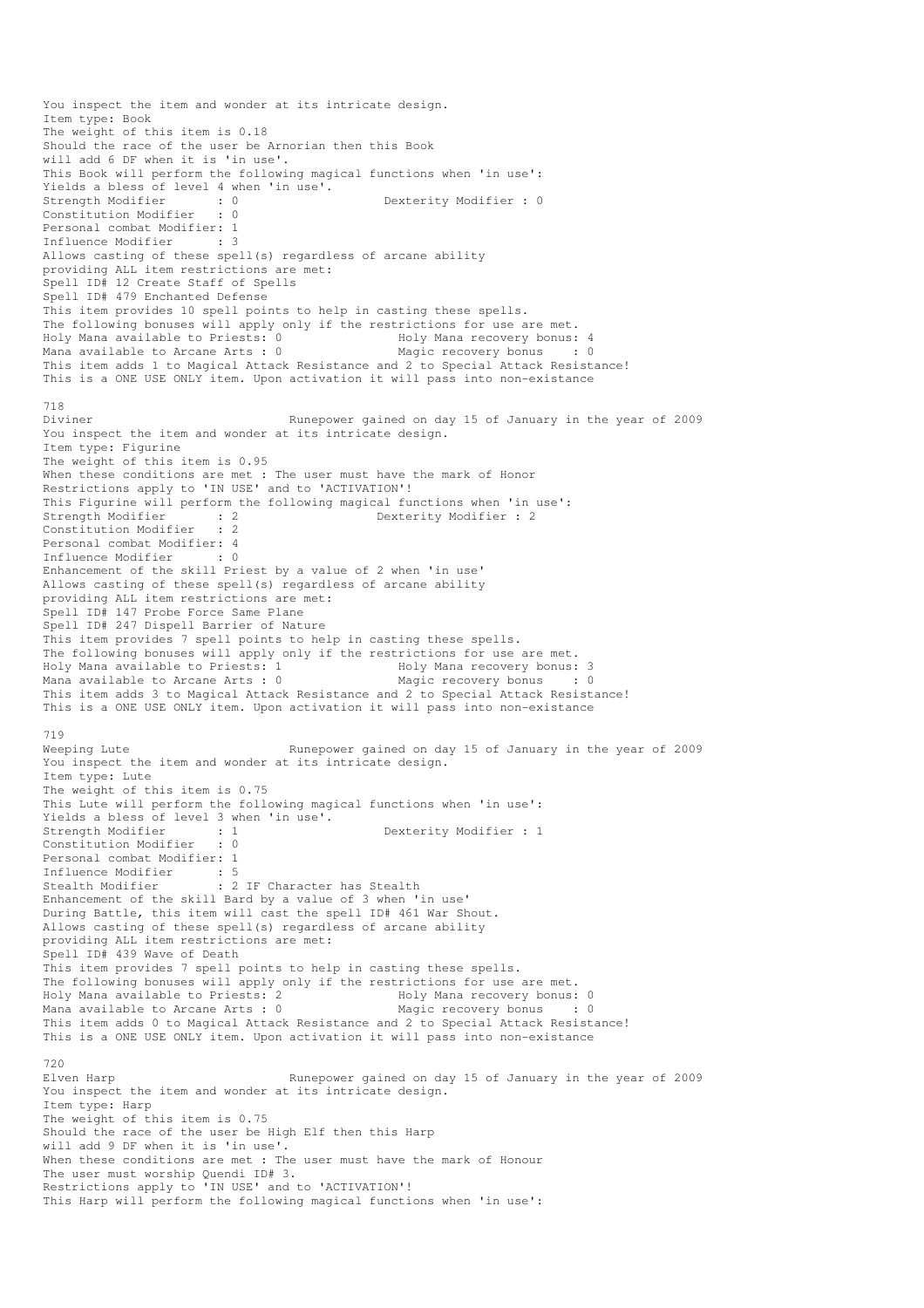Strength Modifier : 0 0 Dexterity Modifier : 0 Constitution Modifier : 0 Personal combat Modifier: 3 Influence Modifier : 3 Enhancement of the skill Bard by a value of 4 when 'in use' Allows casting of these spell(s) regardless of arcane ability providing ALL item restrictions are met: Spell ID# 236 Increase Flora This item provides 6 spell points to help in casting these spells. The following bonuses will apply only if the restrictions for use are met. Holy Mana available to Priests: 2 Holy Mana recovery bonus: 2 Mana available to Arcane Arts : 0 Magic recovery bonus : 0 This item adds 4 to Magical Attack Resistance and 1 to Special Attack Resistance! This is a ONE USE ONLY item. Upon activation it will pass into non-existance 721 Sky Harp **Runepower gained on day 19 of January in the year of 2009** You inspect the item and wonder at its intricate design. Item type: Harp The weight of this item is 0.65 This Harp will perform the following magical functions when 'in use': Yields a bless of level 11 when 'in use'.<br>Strength Modifier : 0 Strength Modifier : 0 Dexterity Modifier : 0 Constitution Modifier Personal combat Modifier: 0 Influence Modifier : 0 Stealth Modifier : 2 IF Character has Stealth During Battle, this item will cast the spell ID# 462 War Cry. Allows casting of these spell(s) regardless of arcane ability providing ALL item restrictions are met: Spell ID# 127 Summon Fog Spell ID# 150 Eye of Searching This item provides 9 spell points to help in casting these spells. This item adds 1 to Magical Attack Resistance and 1 to Special Attack Resistance! This is a ONE USE ONLY item. Upon activation it will pass into non-existance 722 Whispering Crier **Runepower gained on day 22 of January in the year of 2009** You inspect the item and wonder at its intricate design. Item type: Harp The weight of this item is 0.95 This Harp will perform the following magical functions when 'in use': Yields a bless of level 10 when 'in use'.<br>Strength Modifier : 0 Strength Modifier : 0 Dexterity Modifier : 0 Constitution Modifier Personal combat Modifier: 2<br>Influence Modifier : 0 Influence Modifier Allows casting of these spell(s) regardless of arcane ability providing ALL item restrictions are met: Spell ID# 455 Duel ESP Inis item provides 8 spell points to help in casting these spells. The following bonuses will apply only if the restrictions for use are met. Holy Mana available to Priests: 1 The Holy Mana recovery bonus: 1<br>
Mana available to Arcane Arts : 0 Magic recovery bonus . 0 Mana available to Arcane Arts : 0 Magic recovery bonus This item adds 0 to Magical Attack Resistance and 0 to Special Attack Resistance! This is a ONE USE ONLY item. Upon activation it will pass into non-existance 723<br>Bone Ring Runepower gained on day 8 of January in the year of 2009 You inspect the item and wonder at its intricate design. Item type: Ring The weight of this item is 0.01 When these conditions are met : Only a character with the skill of Berserker may use! Restrictions apply to 'IN USE' and to 'ACTIVATION'! This Ring will perform the following magical functions when 'in use': Yields a bless of level 2 when 'in use'.<br>Strength Modifier : 0<br>Constitution Modifier : 0 Strength Modifier : 0 Dexterity Modifier : 2 Constitution Modifier Personal combat Modifier: 3<br>Influence Modifier : 0 Influence Modifier Enhancement of the skill Spy by a value of 4 when 'in use' During Battle, this item will cast the spell ID# 463 War Scream. Allows casting of these spell(s) regardless of arcane ability providing ALL item restrictions are met: Spell ID# 2021 Hollin Gate Spell Spell ID# 2023 Black Pit Gate Spell This item provides 7 spell points to help in casting these spells. The following bonuses will apply only if the restrictions for use are met.<br>Holy Mana available to Priests: 3 Holy Mana recovery bonus: 3 Holy Mana available to Priests: 3 Moly Mana recovery bonus: 3 Mana available to Arcane Arts : 0 Magic recovery bonus : 0 This item adds 4 to Magical Attack Resistance and 1 to Special Attack Resistance!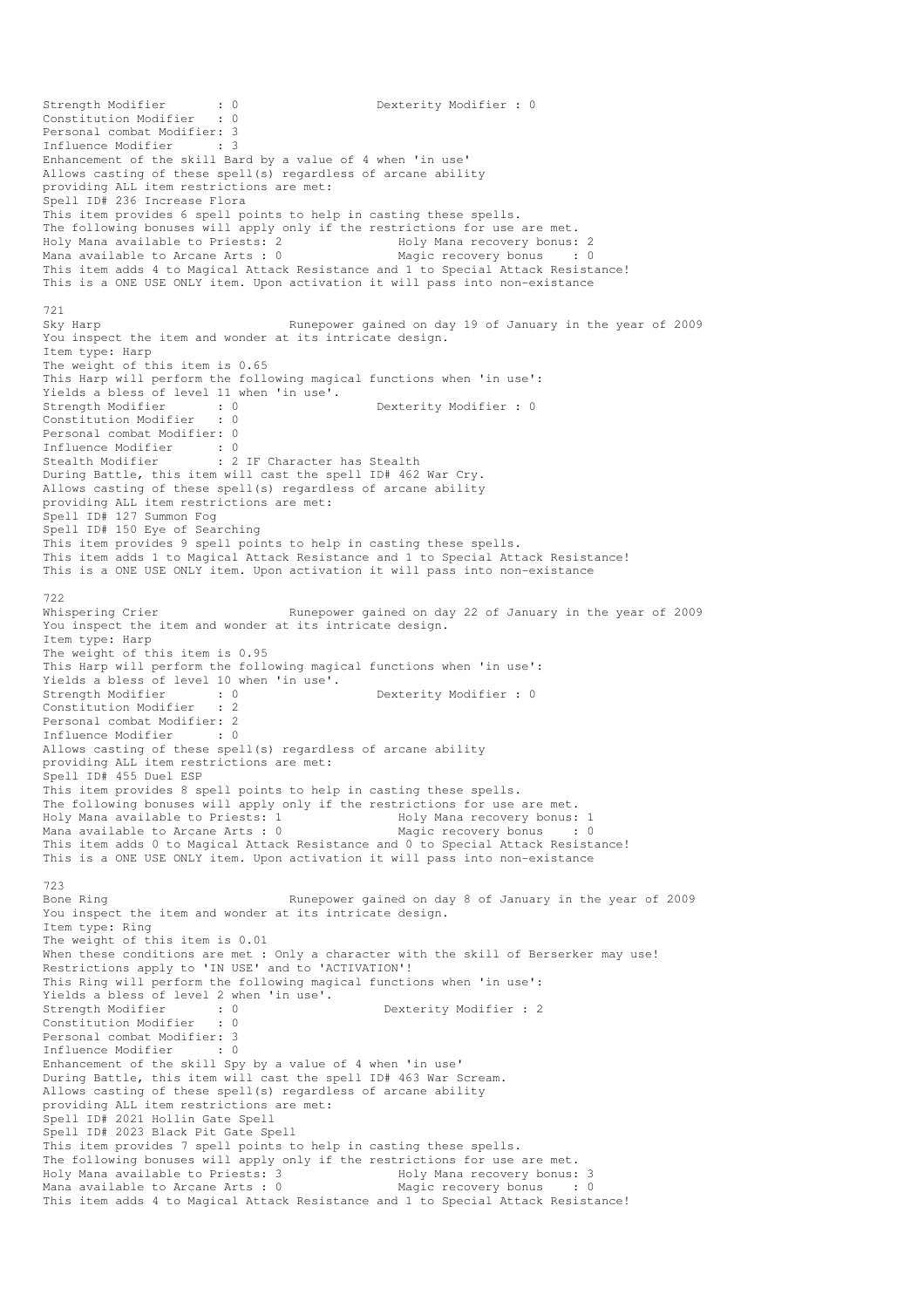This is a ONE USE ONLY item. Upon activation it will pass into non-existance 724 Knight-Captain Ring Runepower gained on day 8 of January in the year of 2009 You inspect the item and wonder at its intricate design. Item Type: Ring The weight of this Ring is 0,03 When these conditions are met : The user must have the mark of Cruelty Restrictions apply to 'IN USE' and to 'ACTIVATION'! This Ring will perform the following magical functions when 'in use': Strength Modifier : 3 3 Dexterity Modifier : 3 Constitution Modifier : 0 Personal combat Modifier: 3<br>Influence Modifier : 0 Influence Modifier Enhancement of the skill Knight by a value of 5 when 'in use' During Battle, this item will cast the spell ID#464 Warlock Charge. Allows casting of these spell(s) regardless of arcane ability providing ALL item restrictions are met: Spell ID# 199 Enchant Power 4 Weapon This item provides 9 spell points to help in casting these spells. The following bonuses will apply only if the restrictions for use are met. Holy Mana available to Priests : 1 Holy mana recovery bonus: 3 Mana available to Arcane Arts : 0 Magic recovery bonus : 0 This item adds 3 to Magical Attack Resistance and 3 to Special Attack Resistance! This is a ONE USE ONLY item. Upon activation it will pass into non-existance 725<br>Drums of the Deep Runepower gained on day 19 of January in the year of 2009 You inspect the item and wonder at its intricate design. Item type: Drum The weight of this item is 1 Should the race of the user be Goblin then this Drum will add 5 DF when it is 'in use'. When these conditions are met : The user must have the mark of Cruelty Restrictions apply to 'IN USE' and to 'ACTIVATION'! This Drum will perform the following magical functions when 'in use': Yields a bless of level 3 when 'in use'. Strength Modifier : 0 0 Dexterity Modifier : 0 Constitution Modifier : 0 Personal combat Modifier: 1 Influence Modifier : 0 Enhancement of the skill Assassin by a value of 2 when 'in use' Allows casting of these spell(s) regardless of arcane ability providing ALL item restrictions are met: Spell ID# 247 Dispell Barrier of Nature Spell ID# 439 Wave of Death This item provides 10 spell points to help in casting these spells. The following bonuses will apply only if the restrictions for use are met. Holy Mana available to Priests: 2 Mana available to Arcane Arts : 0 Magic recovery bonus : 0 This item adds 2 to Magical Attack Resistance and 4 to Special Attack Resistance! This is a ONE USE ONLY item. Upon activation it will pass into non-existance 726<br>Severed Heads Runepower gained on day 22 of January in the year of 2009 You inspect the item and wonder at its intricate design. Item type: Skull The weight of this item is 0.45 Should the race of the user be Orc then this Skull will add 6 DF when it is 'in use'. When these conditions are met : The user must have the mark of Cruelty Only a character with the skill of Berserker may use! Restrictions apply to 'IN USE' and to 'ACTIVATION'! This Skull will perform the following magical functions when 'in use':<br>Strength Modifier : 4 Dexterity Modifier : 2<br>Constitution Modifier : 2 Strength Modifier : 4 Dexterity Modifier : 2 Constitution Modifier Personal combat Modifier: 2 Influence Modifier : 0<br>Stealth Modifier : 4 : 4 IF Character has Stealth Enhancement of the skill Assassin by a value of 2 when 'in use' Allows casting of these spell(s) regardless of arcane ability providing ALL item restrictions are met: Spell ID# 29 Veil of Nightmares Spell ID# 438 Hand of Death This item provides 5 spell points to help in casting these spells. The following bonuses will apply only if the restrictions for use are met.<br>Holy Mana available to Priests: 1 Holy Mana recovery bonus: 4 Holy Mana available to Priests: 1 Moly Mana recovery bonus: 4 Mana available to Arcane Arts : 0 Magic recovery bonus : 0 This item adds 1 to Magical Attack Resistance and 3 to Special Attack Resistance!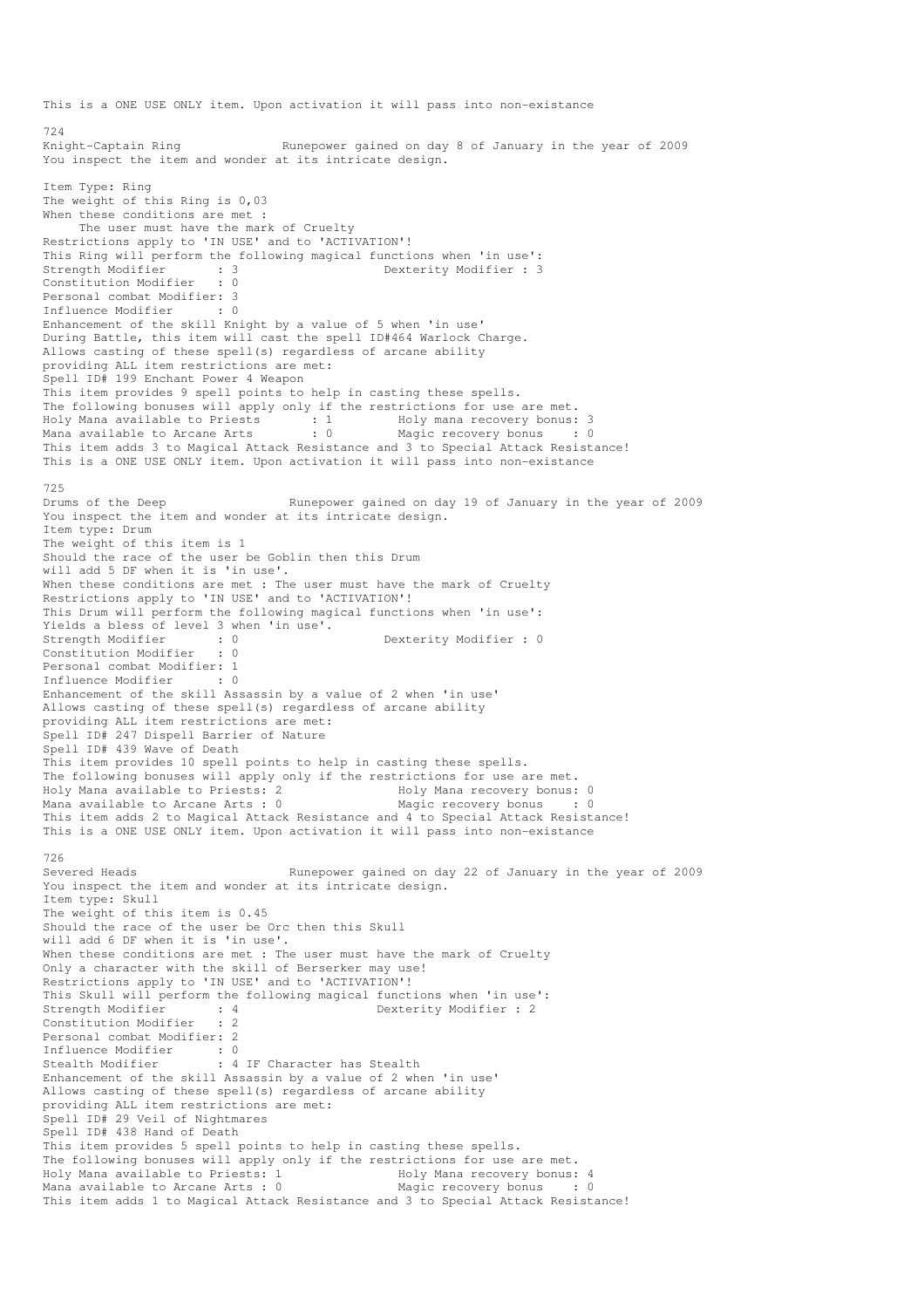This is a ONE USE ONLY item. Upon activation it will pass into non-existance 727<br>Banner of Rhovanion Runepower gained on day 8 of January in the year of 2009 You inspect the item and wonder at its intricate design. Item type: Battle Standard The weight of this item is 0.9 Should the race of the user be Northman then this Battle Standard will add 8 DF when it is 'in use'. When these conditions are met : The user must have the mark of Honour The wielder must be of race ID# 211 Northman. Restrictions apply to 'IN USE' and to 'ACTIVATION'! This Battle Standard will perform the following magical functions when 'in use': Yields a bless of level  $10$  when 'in use'.<br>Strength Modifier : 0<br>Constitution Modifie Strength Modifier : 0 Dexterity Modifier : 0 Constitution Modifier Personal combat Modifier: 4<br>Influence Modifier : 0 Influence Modifier : 0 Stealth Modifier : 2 IF Character has Stealth Enhancement of the skill Priest by a value of 4 when 'in use' During Battle, this item will cast the spell ID# 463 War Scream. Allows casting of these spell(s) regardless of arcane ability providing ALL item restrictions are met: Spell ID# 79 Dispell Undead Spell ID# 455 Duel ESP This item provides 6 spell points to help in casting these spells. The following bonuses will apply only if the restrictions for use are met. Holy Mana available to Priests: 3 The Holy Mana recovery bonus: 3<br>
Mana available to Arcane Arts: 0 Magic recovery bonus : 0 Mana available to Arcane Arts :  $0$ This item adds 2 to Magical Attack Resistance and 2 to Special Attack Resistance! This is a ONE USE ONLY item. Upon activation it will pass into non-existance 728<br>Horselords Banner Runepower gained on day 15 of January in the year of 2009 You inspect the item and wonder at its intricate design. Item type: Battle Standard The weight of this item is 0.8 Should the race of the user be Rohirrim then this Battle Standard will add 7 DF when it is 'in use'. When these conditions are met : The user must have the mark of Honour The wielder must be of race ID# 251 Rohirrim. Restrictions apply to 'IN USE' and to 'ACTIVATION'! This Battle Standard will perform the following magical functions when 'in use': Yields a bless of level  $10$  when 'in use'.<br>Strength Modifier : 0<br>Constitution  $M = 1/2$ . Dexterity Modifier : 2 Constitution Modifier : 0 Personal combat Modifier: 4 Influence Modifier : 0 Stealth Modifier : 2 IF Character has Stealth Enhancement of the skill Priest by a value of 3 when 'in use' During Battle, this item will cast the spell ID# 455 Duel ESP. The following bonuses will apply only if the restrictions for use are met. Holy Mana available to Priests: 3 1992 Holy Mana recovery bonus: 4<br>
Mana available to Arcane Arts : 0 1994 Magic recovery bonus Mana available to Arcane Arts : 0 Magic recovery bonus This item adds 2 to Magical Attack Resistance and 3 to Special Attack Resistance! This is a ONE USE ONLY item. Upon activation it will pass into non-existance 729<br>Banner of the King Runepower gained on day 15 of January in the year of 2009 You inspect the item and wonder at its intricate design. Item type: Battle Standard The weight of this item is 1.05 Should the race of the user be Gondorian then this Battle Standard will add 9 DF when it is 'in use'. When these conditions are met : The user must have the mark of Honour The wielder must be of race ID# 201 Gondorian. Restrictions apply to 'IN USE' and to 'ACTIVATION'! This Battle Standard will perform the following magical functions when 'in use': Yields a bless of level 10 when 'in use'.<br>Strength Modifier : 2 Strength Modifier : 0<br>
Strength Modifier : 0<br>
Strength Modifier : 0<br>
Dexterity Modifier : 0 Constitution Modifier Personal combat Modifier: 4<br>Influence Modifier: 0 Influence Modifier Stealth Modifier : 2 IF Character has Stealth Enhancement of the skill Priest by a value of 4 when 'in use' Allows casting of these spell(s) regardless of arcane ability providing ALL item restrictions are met: Spell ID# 76 Repel Undead II Spell ID# 455 Duel ESP This item provides 6 spell points to help in casting these spells. The following bonuses will apply only if the restrictions for use are met.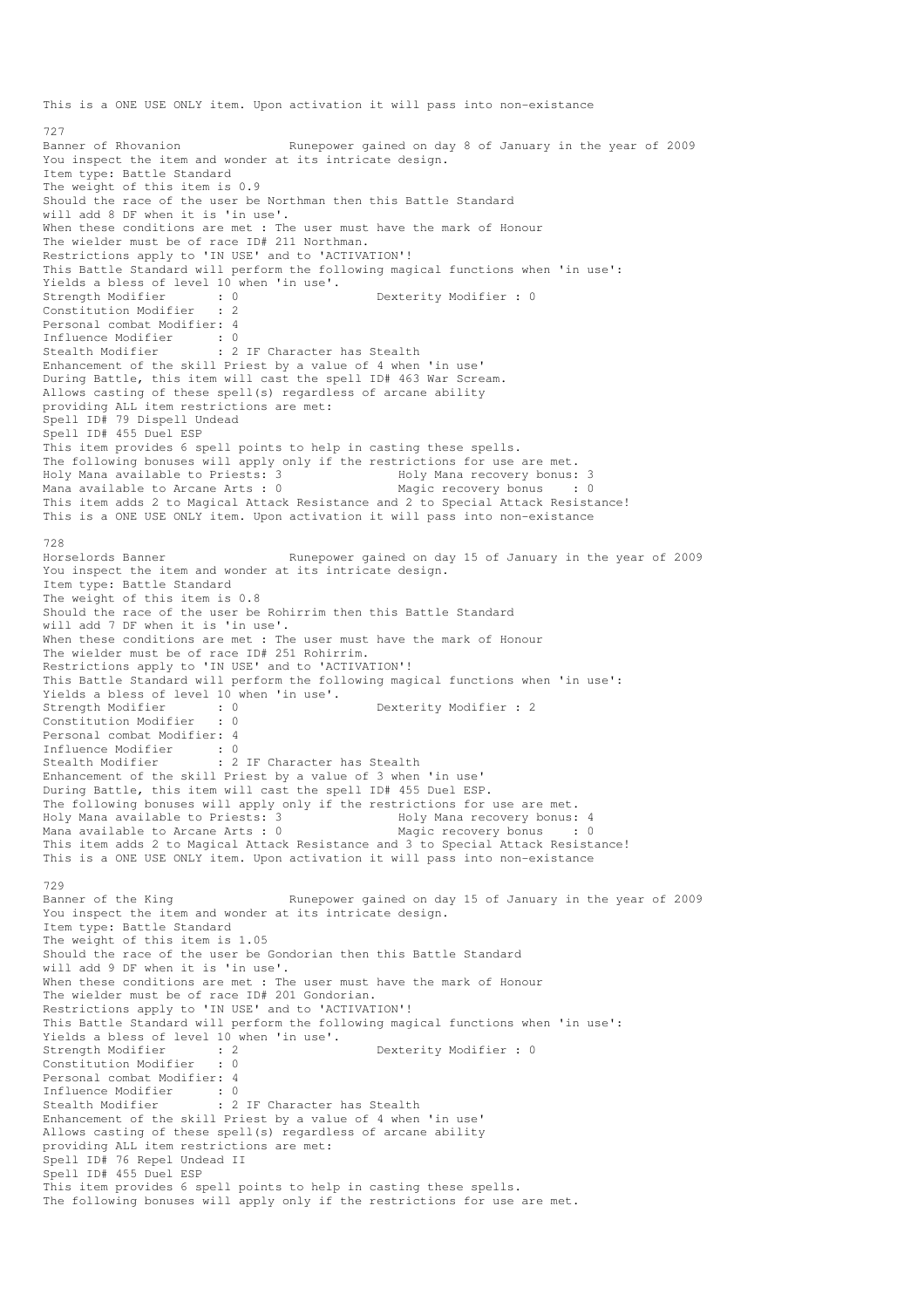Holy Mana available to Priests: 3 1999 Holy Mana recovery bonus: 3<br>
Mana available to Arcane Arts: 0 1999 Magic recovery bonus : 0 Mana available to Arcane Arts :  $0$ This item adds 2 to Magical Attack Resistance and 2 to Special Attack Resistance! This is a ONE USE ONLY item. Upon activation it will pass into non-existance 730 Tirkhor Runepower gained on day 19 of January in the year of 2009 You inspect the item and wonder at its intricate design. Item type: Battle Standard The weight of this item is 0.75 This Battle Standard will perform the following magical functions when 'in use': Yields a bless of level 10 when 'in use'.<br>Strength Modifier : 0 Strength Modifier : 0 Dexterity Modifier : 0 Constitution Modifier : 0 Personal combat Modifier: 2 Influence Modifier : 0 Stealth Modifier : 1 IF Character has Stealth Enhancement of the skill Priest by a value of 2 when 'in use' During Battle, this item will cast the spell ID# 251 Wereban. Allows casting of these spell(s) regardless of arcane ability providing ALL item restrictions are met: Spell ID# 438 Hand of Death Spell ID# 455 Duel ESP This item provides 7 spell points to help in casting these spells. The following bonuses will apply only if the restrictions for use are met. Holy Mana available to Priests: 2 Holy Mana recovery bonus: 1 Mana available to Arcane Arts : 0 Magic recovery bonus : 0 This item adds 0 to Magical Attack Resistance and 0 to Special Attack Resistance! This is a ONE USE ONLY item. Upon activation it will pass into non-existance 731 Banner of Numenor **Runepower gained on day 15 of January in the year of 2009** You inspect the item and wonder at its intricate design. Item type: Battle Standard The weight of this item is 0.95 Should the race of the user be Arnorian then this Battle Standard will add 7 DF when it is 'in use'. When these conditions are met : The user must have the mark of Honour The user must worship Númenorean ID# 2. Restrictions apply to 'IN USE' and to 'ACTIVATION'! This Battle Standard will perform the following magical functions when 'in use': Yields a bless of level 10 when 'in use'.<br>Strength Modifier : 0<br>Constitution Modifier : 0 Strength Modifier : 0 Dexterity Modifier : 0 Constitution Modifier Personal combat Modifier: 4 Influence Modifier : 1 Stealth Modifier : 2 IF Character has Stealth Enhancement of the skill Priest by a value of 5 when 'in use' Allows casting of these spell(s) regardless of arcane ability providing ALL item restrictions are met: Spell ID# 74 Protection Undead Spell ID# 455 Duel ESP This item provides 6 spell points to help in casting these spells. The following bonuses will apply only if the restrictions for use are met. Holy Mana available to Priests: 3 Holy Mana recovery bonus: 2 Mana available to Arcane Arts :  $0$ This item adds 1 to Magical Attack Resistance and 4 to Special Attack Resistance! This is a ONE USE ONLY item. Upon activation it will pass into non-existance 732 Elven Banner The Runepower gained on day 19 of January in the year of 2009 You inspect the item and wonder at its intricate design. Item type: Battle Standard The weight of this item is 0.65 Should the race of the user be Silvan Elf then this Battle Standard will add 6 DF when it is 'in use'. When these conditions are met : The user must have the mark of Honour The user must worship Quendi ID# 3. Restrictions apply to 'IN USE' and to 'ACTIVATION'! This Battle Standard will perform the following magical functions when 'in use': Yields a bless of level 10 when 'in use'.<br>Strength Modifier : 2 strength Modifier : 2<br>Strength Modifier : 2<br> Constitution Modifier Personal combat Modifier: 4 Influence Modifier : 0<br>Stealth Modifier : 2 : 2 IF Character has Stealth Enhancement of the skill Priest by a value of 4 when 'in use' Allows casting of these spell(s) regardless of arcane ability providing ALL item restrictions are met: Spell ID# 74 Protection Undead Spell ID# 455 Duel ESP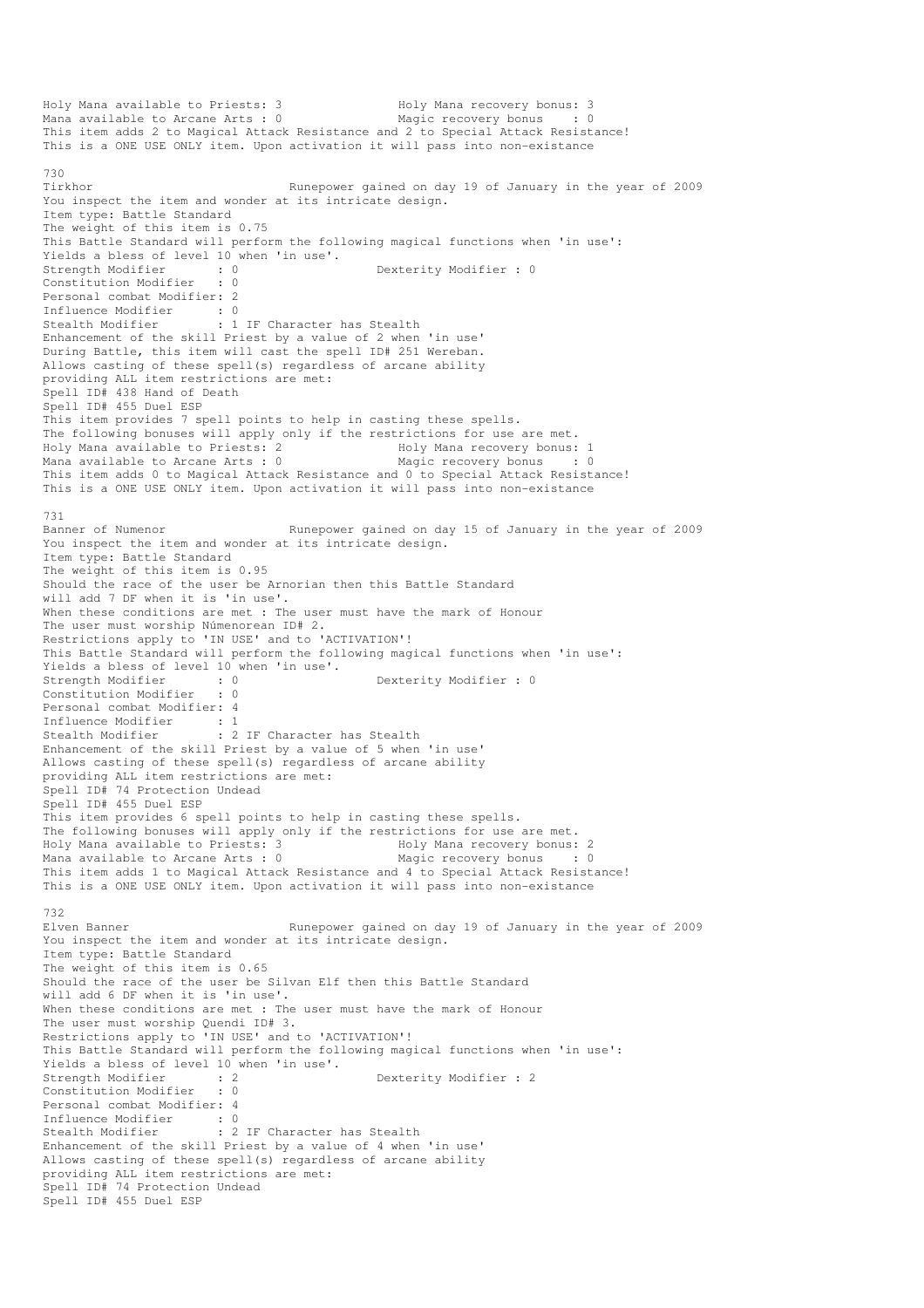This item provides 6 spell points to help in casting these spells. The following bonuses will apply only if the restrictions for use are met.<br>Holy Mana available to Priests: 3 Holy Mana recovery bonus: 3 Holy Mana available to Priests: 3 Mana available to Arcane Arts : 0 Magic recovery bonus : 0 This item adds 5 to Magical Attack Resistance and 2 to Special Attack Resistance! This is a ONE USE ONLY item. Upon activation it will pass into non-existance 733<br>Rebel Banner Runepower gained on day 15 of January in the year of 2009 You inspect the item and wonder at its intricate design. Item type: Battle Standard The weight of this item is 1 This Battle Standard will perform the following magical functions when 'in use': Yields a bless of level  $10$  when 'in use'.<br>Strength Modifier : 0<br>Constitution Modifie Strength Modifier : 0 Dexterity Modifier : 0 Dexterity Modifier : 0 Constitution Modifier Personal combat Modifier: 3 Influence Modifier : 0 Enhancement of the skill Ranger by a value of 5 when 'in use' Allows casting of these spell(s) regardless of arcane ability providing ALL item restrictions are met: Spell ID# 438 Hand of Death Spell ID# 455 Duel ESP This item provides 5 spell points to help in casting these spells. The following bonuses will apply only if the restrictions for use are met.<br>Holy Mana available to Priests: 3 Holy Mana recovery bonus: 0 Holy Mana available to Priests: 3 Mana available to Arcane Arts : 0 Magic recovery bonus : 0 This item adds 2 to Magical Attack Resistance and 2 to Special Attack Resistance! This is a ONE USE ONLY item. Upon activation it will pass into non-existance 734 Southron Banners **Runepower gained on day 22 of January in the year of 2009** You inspect the item and wonder at its intricate design. Item type: Battle Standard The weight of this item is 0.8 Should the race of the user be Hill-man then this Battle Standard will add 7 DF when it is 'in use'. When these conditions are met : The user must have the mark of Cruelty The wielder must be of race ID# 238 Hill-man. Restrictions apply to 'IN USE' and to 'ACTIVATION'! This Battle Standard will perform the following magical functions when 'in use': Yields a bless of level 11 when 'in use'.<br>Strength Modifier : 2<br>Constitution Modifier : 0 Strength Modifier : 2 Dexterity Modifier : 0 Constitution Modifier Personal combat Modifier: 4 Influence Modifier : 0 Stealth Modifier : 1 IF Character has Stealth Enhancement of the skill Priest by a value of 3 when 'in use' During Battle, this item will cast the spell ID# 29 Veil of Nightmares. Allows casting of these spell(s) regardless of arcane ability providing ALL item restrictions are met: Spell ID# 455 Duel ESP This item provides 6 spell points to help in casting these spells. The following bonuses will apply only if the restrictions for use are met. The rollowing bonuses will apply vniy if the total Mana recovery bonus: 2<br>Holy Mana available to Priests: 3<br>Mana available to Arcane Arts : 0 Magic recovery bonus : 0 Mana available to Arcane Arts :  $0$ This item adds 2 to Magical Attack Resistance and 3 to Special Attack Resistance! This is a ONE USE ONLY item. Upon activation it will pass into non-existance 735 Standard of Arnor Runepower gained on day 22 of January in the year of 2009 You inspect the item and wonder at its intricate design. Item type: Battle Standard The weight of this item is 0.9 Should the race of the user be Arnorian then this Battle Standard will add 5 DF when it is 'in use'. When these conditions are met : The user must have the mark of Honour The wielder must be of race ID# 231 Arnorian. Restrictions apply to 'IN USE' and to 'ACTIVATION'! This Battle Standard will perform the following magical functions when 'in use': Yields a bless of level 10 when 'in use'.<br>Strength Modifier : 0 Dexterity Modifier : 0 Constitution Modifier : 0 Personal combat Modifier: 4 Influence Modifier : 0<br>Stealth Modifier : 1 : 1 IF Character has Stealth Enhancement of the skill Priest by a value of 5 when 'in use' During Battle, this item will cast the spell ID# 75 Repel Undead I. Allows casting of these spell(s) regardless of arcane ability providing ALL item restrictions are met: Spell ID# 455 Duel ESP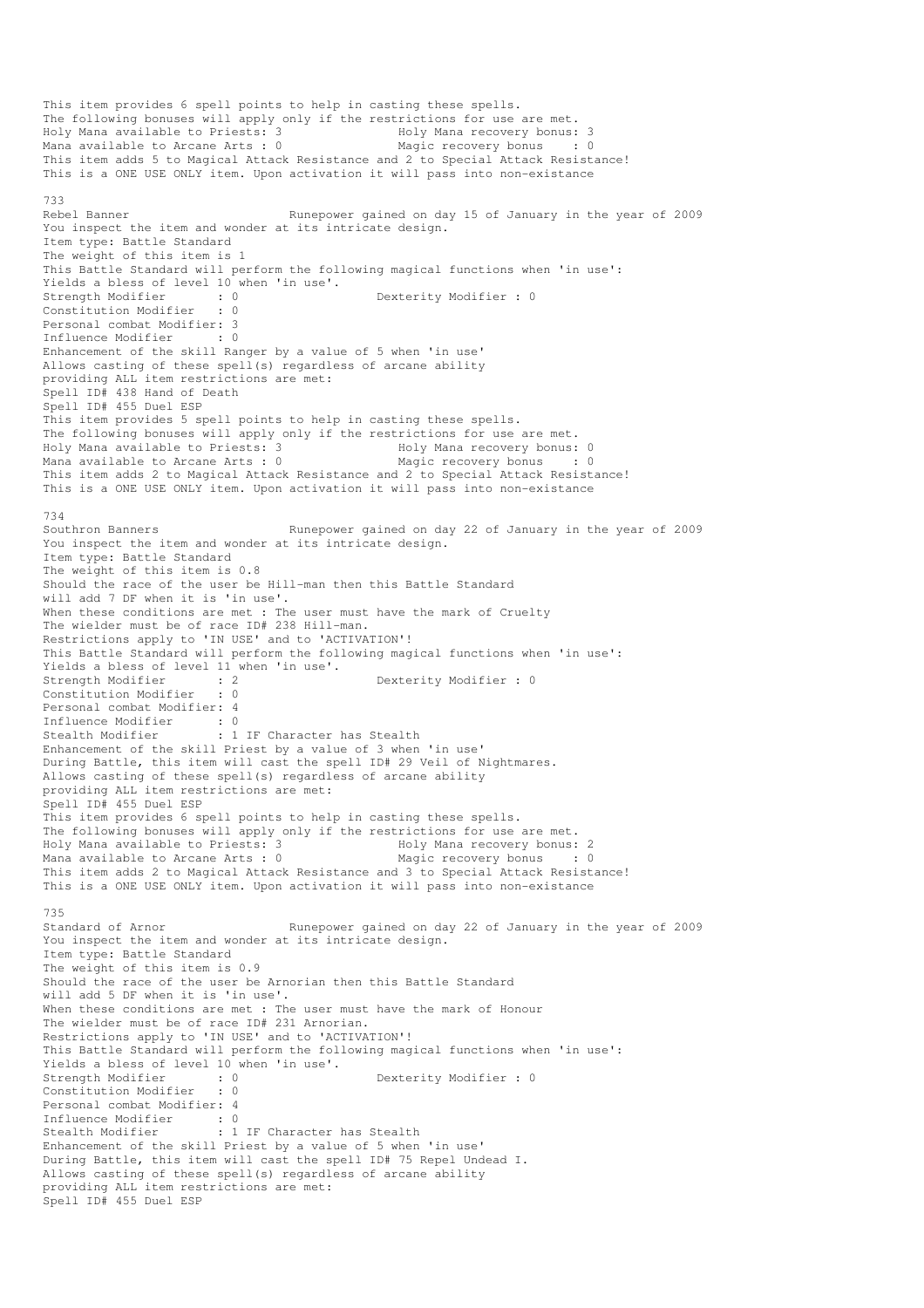Spell ID# 479 Enchanted Defense This item provides 6 spell points to help in casting these spells. The following bonuses will apply only if the restrictions for use are met. Holy Mana available to Priests: 3 Holy Mana recovery bonus: 3 Mana available to Arcane Arts : 0 Magic recovery bonus : 0 This item adds 1 to Magical Attack Resistance and 2 to Special Attack Resistance! This is a ONE USE ONLY item. Upon activation it will pass into non-existance 736<br>Standard of Gondor Runepower gained on day 8 of January in the year of 2009 You inspect the item and wonder at its intricate design. Item type: Battle Standard The weight of this item is 1 Should the race of the user be Gondorian then this Battle Standard will add 6 DF when it is 'in use'. When these conditions are met : The wielder must be of race ID# 201 Gondorian. Restrictions apply to 'IN USE' and to 'ACTIVATION'! This Battle Standard will perform the following magical functions when 'in use': Yields a bless of level 10 when 'in use'.<br>Strength Modifier : 3<br>Constitution of the constitution of the constitution of the constitution of the constant of the constant of the constant of the constant of the constant of th Strength Modifier : 3<br>
Strength Modifier : 3<br>
Dexterity Modifier : 3 Constitution Modifier Personal combat Modifier: 3 Influence Modifier : 0<br>Stealth Modifier : 2 : 2 IF Character has Stealth Enhancement of the skill Priest by a value of 4 when 'in use' During Battle, this item will cast the spell ID# 461 War Shout. Allows casting of these spell(s) regardless of arcane ability providing ALL item restrictions are met: Spell ID# 438 Hand of Death Spell ID# 455 Duel ESP This item provides 6 spell points to help in casting these spells. The following bonuses will apply only if the restrictions for use are met. Holy Mana available to Priests: 3 The Holy Mana recovery bonus: 2<br>
Mana available to Arcane Arts : 0 Magic recovery bonus : 0 Mana available to Arcane Arts :  $0$ This item adds 2 to Magical Attack Resistance and 1 to Special Attack Resistance! This is a ONE USE ONLY item. Upon activation it will pass into non-existance 737 Standard of the East Runepower gained on day 22 of January in the year of 2009 You inspect the item and wonder at its intricate design. Item type: Battle Standard The weight of this item is 1.1 Should the race of the user be Easterling then this Battle Standard will add 5 DF when it is 'in use'. When these conditions are met : The user must have the mark of Cruelty The wielder must be of race ID# 258 Easterling. Restrictions apply to 'IN USE' and to 'ACTIVATION'! This Battle Standard will perform the following magical functions when 'in use': Yields a bless of level 10 when 'in use'. Strength Modifier : 2 Dexterity Modifier : 0 Constitution Modifier : 2 Personal combat Modifier: 4<br>Influence Modifier : 0 Influence Modifier Stealth Modifier : 2 IF Character has Stealth Enhancement of the skill Priest by a value of 4 when 'in use' During Battle, this item will cast the spell ID# 438 Hand of Death. Allows casting of these spell(s) regardless of arcane ability providing ALL item restrictions are met: Spell ID# 455 Duel ESP This item provides 6 spell points to help in casting these spells. The following bonuses will apply only if the restrictions for use are met. Holy Mana available to Priests: 3 Holy Mana recovery bonus: 3 Mana available to Arcane Arts : 0 Magic recovery bonus : 0 This item adds 2 to Magical Attack Resistance and 3 to Special Attack Resistance! This is a ONE USE ONLY item. Upon activation it will pass into non-existance 738 Khazad Standard The Runepower gained on day 9 of March in the year of 2009 You inspect the item and wonder at its intricate design. Item type: Battle Standard The weight of this item is 0.95 Should the race of the user be Dwarf then this Battle Standard will add 6 DF when it is 'in use'. When these conditions are met : The user must worship Khazad ID# 4. Restrictions apply to 'IN USE' and to 'ACTIVATION'! This Battle Standard will perform the following magical functions when 'in use': Yields a bless of level 10 when 'in use'.<br>Strength Modifier : 4<br>Constitution Modifier : 4 Strength Modifier : 4 Dexterity Modifier : 0 Constitution Modifier Personal combat Modifier: 4<br>Influence Modifier . 0 Influence Modifier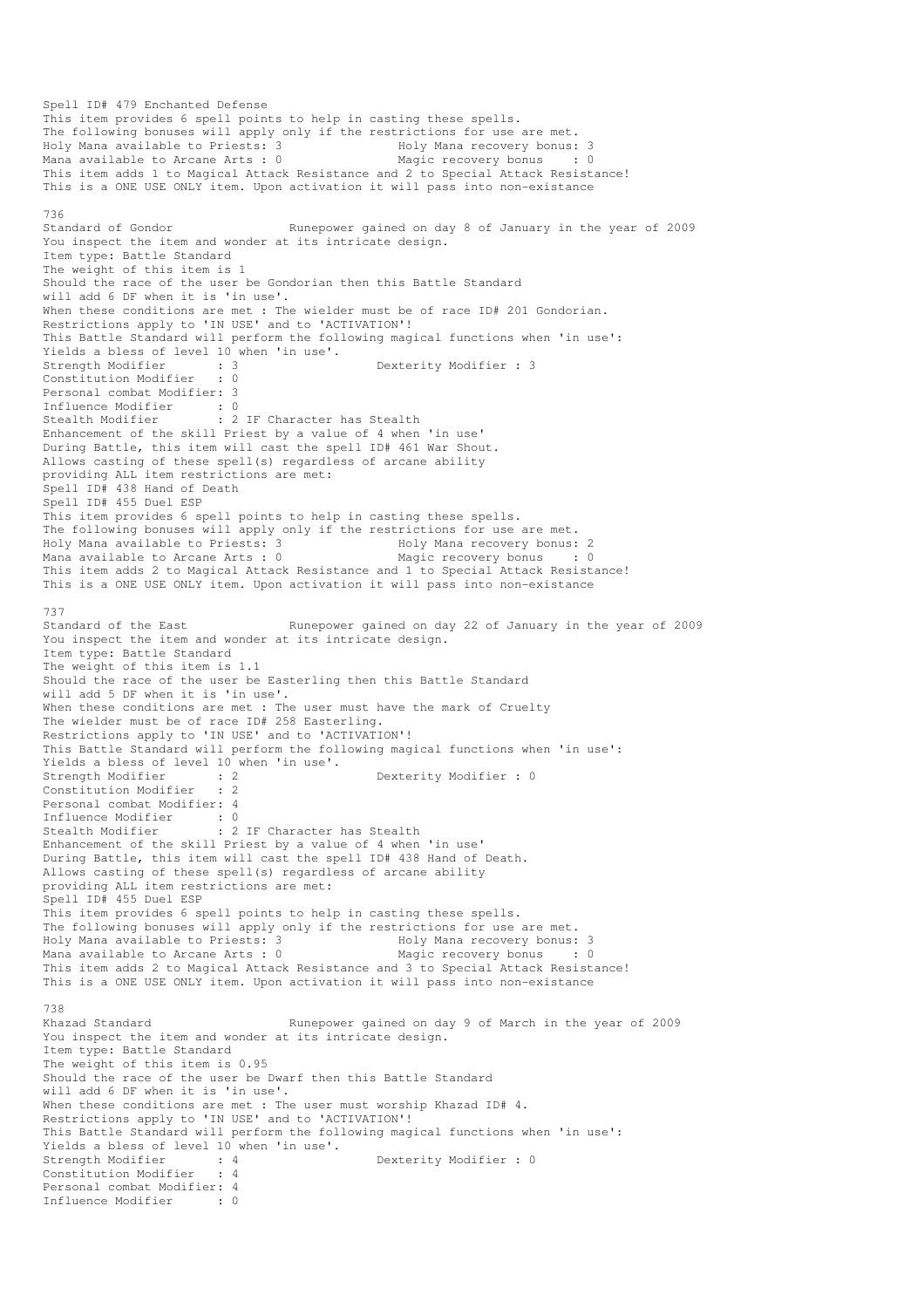Enhancement of the skill Priest by a value of 3 when 'in use' During Battle, this item will cast the spell ID# 75 Repel Undead I. Allows casting of these spell(s) regardless of arcane ability providing ALL item restrictions are met: Spell ID# 455 Duel ESP Spell ID# 471 Enchanted Tools This item provides 6 spell points to help in casting these spells. The following bonuses will apply only if the restrictions for use are met. Holy Mana available to Priests: 3 The Holy Mana recovery bonus: 1 Mana available to Arcane Arts : 0 Magic recovery bonus : 0 This item adds 4 to Magical Attack Resistance and 2 to Special Attack Resistance! This is a ONE USE ONLY item. Upon activation it will pass into non-existance 739 Standard of Angmar Runepower gained on day 22 of January in the year of 2009 You inspect the item and wonder at its intricate design. Item type: Battle Standard The weight of this item is 1 When these conditions are met : The user must have the mark of Cruelty Restrictions apply to 'IN USE' and to 'ACTIVATION'! This Battle Standard will perform the following magical functions when 'in use': Yields a bless of level 10 when 'in use'.<br>Strength Modifier : 0 Dexterity Modifier : 2 Constitution Modifier : 2 Personal combat Modifier: 3 Influence Modifier : 0 Stealth Modifier : 2 IF Character has Stealth Enhancement of the skill Priest by a value of 4 when 'in use' Allows casting of these spell(s) regardless of arcane ability providing ALL item restrictions are met: Spell ID# 29 Veil of Nightmares Spell ID# 455 Duel ESP This item provides 6 spell points to help in casting these spells. The following bonuses will apply only if the restrictions for use are met.<br>Holy Mana available to Priests: 3 Holy Mana recovery bonus: 3 Holy Mana available to Priests: 3 The Holy Mana recovery bonus: 3<br>
Mana available to Arcane Arts : 0 Magic recovery bonus : 0 Mana available to Arcane Arts :  $0$ This item adds 2 to Magical Attack Resistance and 2 to Special Attack Resistance! This is a ONE USE ONLY item. Upon activation it will pass into non-existance 740<br>Life-stealing Brooch Runepower gained on day 15 of January in the year of 2009 You inspect the item and wonder at its intricate design. Item type: Medallion The weight of this item is 0.1 When these conditions are met : The user must have the mark of Cruelty Restrictions apply to 'IN USE' and to 'ACTIVATION'! This Medallion will perform the following magical functions when 'in use': Yields a bless of level 2 when 'in use'. Strength Modifier : 2 2 Dexterity Modifier : 2 Constitution Modifier : 2 Personal combat Modifier: 1 Influence Modifier : 0 Enhancement of the skill Berserker by a value of 5 when 'in use' During Battle, this item will cast the spell ID# 439 Wave of Death. Allows casting of these spell(s) regardless of arcane ability providing ALL item restrictions are met: Spell ID# 438 Hand of Death This item provides 4 spell points to help in casting these spells. The following bonuses will apply only if the restrictions for use are met. Holy Mana available to Priests: 2 Holy Mana recovery bonus: 4 Mana available to Arcane Arts :  $0$ This item adds 3 to Magical Attack Resistance and 1 to Special Attack Resistance! This is a ONE USE ONLY item. Upon activation it will pass into non-existance 741 Rat Gauntlets **Runepower gained on day 22 of January in the year of 2009** You inspect the item and wonder at its intricate design. Item type: Gauntlet The weight of this item is 0.2 This Gauntlet will perform the following magical functions when 'in use':<br>Strength Modifier : 0 Dexterity Modifier : 4 Strength Modifier : 0 0 Dexterity Modifier : 4 Constitution Modifier : 0 Personal combat Modifier: 2 Influence Modifier : 1<br>Stealth Modifier : 5 : 5 IF Character has Stealth Enhancement of the skill Spy by a value of 2 when 'in use' Allows casting of these spell(s) regardless of arcane ability providing ALL item restrictions are met: Spell ID# 204 Armor Enchantment Spell ID# 479 Enchanted Defense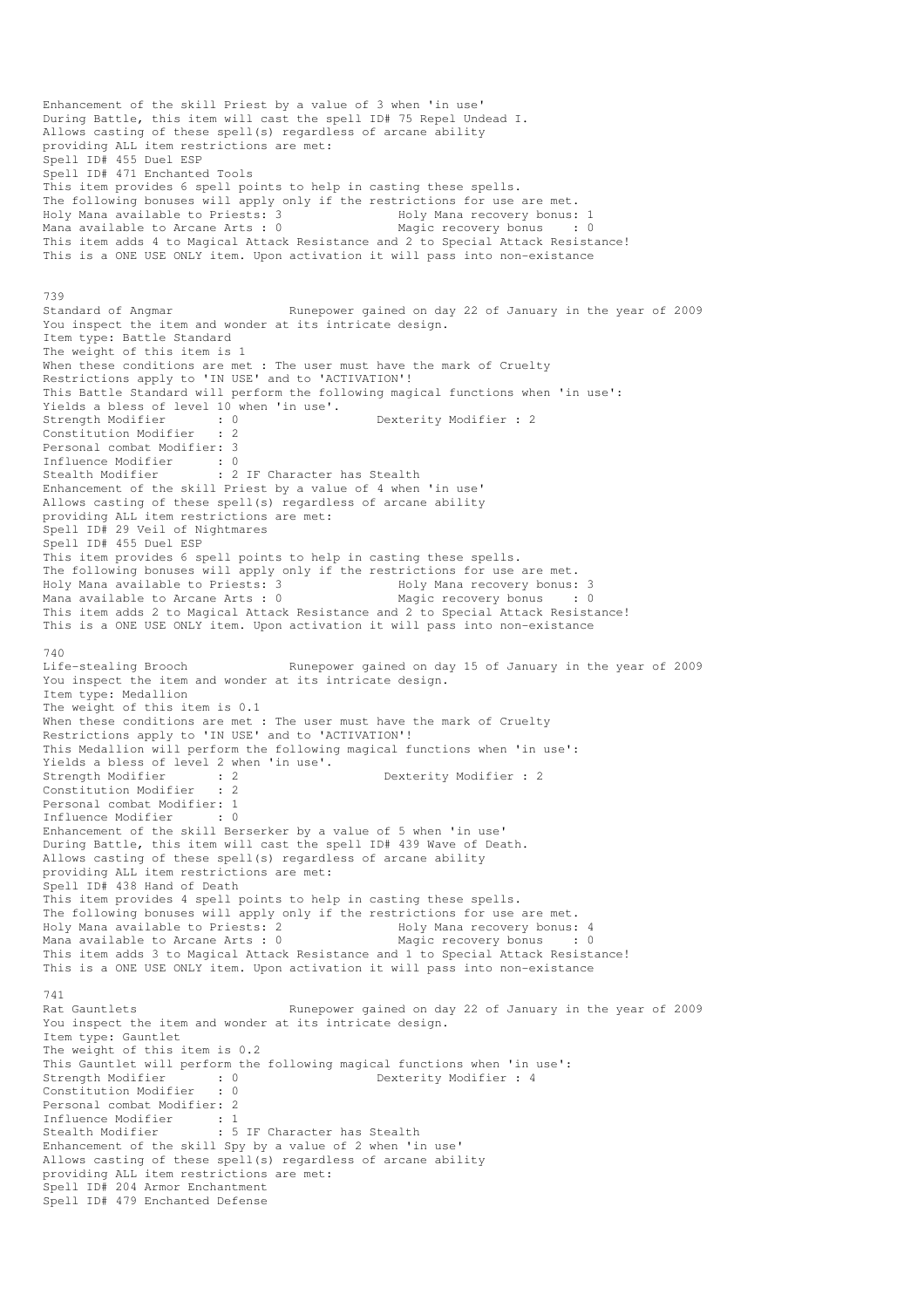This item provides 9 spell points to help in casting these spells. The following bonuses will apply only if the restrictions for use are met. Holy Mana available to Priests: 1 1 Holy Mana recovery bonus: 0 Mana available to Arcane Arts : 0 Magic recovery bonus : 0 This item adds 1 to Magical Attack Resistance and 1 to Special Attack Resistance! This is a ONE USE ONLY item. Upon activation it will pass into non-existance 742<br>Deepwood Bracelet Runepower gained on day 22 of January in the year of 2009 You inspect the item and wonder at its intricate design. Item type: Bracelet The weight of this item is 0.05 This Bracelet will perform the following magical functions when 'in use':<br>Strength Modifier : 0 Dexterity Modifier : 0 strength Modifier : 0<br>
Strength Modifier : 0<br>
Strength Modifier : 0<br>
Strength Modifier : 0<br>
Strength Modifier : 0<br>
Strength Modifier : 0<br>
Strength Modifier : 0 Constitution Modifier Personal combat Modifier: 3 Influence Modifier : 0 Enhancement of the skill Bowmaster by a value of 5 when 'in use' Allows casting of these spell(s) regardless of arcane ability providing ALL item restrictions are met: Spell ID# 479 Enchanted Defense This item provides 3 spell points to help in casting these spells. The following bonuses will apply only if the restrictions for use are met. Holy Mana available to Priests: 3 Holy Mana recovery bonus: 2 Mana available to Arcane Arts : 0 Magic recovery bonus : 0 This item adds 0 to Magical Attack Resistance and 0 to Special Attack Resistance! This is a ONE USE ONLY item. Upon activation it will pass into non-existance 743<br>Sword of the East Runepower gained on day 7 of January in the year of 2009 You inspect the item and wonder at its intricate design. This weapon is an Sword type weapon It has a base AF bonus of 100% and a missile AF bonus of 0% The charage bonus of this weapon is 0% and the rout bonus is 0% The weapon can be used with a shield, and it can be used while mounted. The wielder must have a strength of 8 and a dexterity of 6 to use this weapon The weight of this weapon is 1.25 This weapon is magical by nature... The terrain modifiers (overall) for this weapon are as follows: Grassland : 0 Forest : 0 Hvy Forest : 0 Forest Hills: 0 Forest Mtns : 0 Barren Hills: 0 Barren Mtns : 0 Moors : 0 : 0 Swamp : 0 Desert : 0 Sea/Ocean : 0 Defend Walls: 0 Attack Walls: 0 In City : 0 Air : 0 Confined : 0 This weapon is magically enhanced when used by a specific character or soldier. This weapon grants a 175% AF bonus when the user meets these conditions: The user must have the mark of Cruelty The wielder must be of race ID# 258 Easterling. Restrictions apply to 'IN USE' and to 'ACTIVATION'! This weapon gives a DAMage level of 6 to it's user This weapon is not a bane (no bonuses against specific target). This weapon has a special attack value of 75 points. When in winternight, this weapon's AF will be modified by 0% The following bonus will apply only if the restrictions for use are met. Holy Mana available to Priests : 2 Holy mana recovery bonus: 1 Mana available to Arcane Arts : 0 Magic recovery bonus : 0 This weapon increases your magical attack resistance by 2 points. The following spells may be cast by the user {regardless of skills} : Spell ID# 200 Weapon Enchantment This item provides 10 mana to help in casting these spells. 744<br>Stinging Tongue Runepower gained on day 9 of March in the year of 2009 You inspect the item and wonder at its intricate design. This weapon is an Sword type weapon It has a base AF bonus of 75% and a missile AF bonus of 0% The charage bonus of this weapon is 10% and the rout bonus is -5% The weapon can be used with a shield, and it can be used while mounted. The wielder must have a strength of 8 and a dexterity of 8 to use this weapon The weight of this weapon is 1.35 This weapon is magical by nature... The terrain modifiers (overall) for this weapon are as follows:<br>Grassland : 0 Forest : 0 Hvy Forest : 0 I Grassland : 0 Forest : 0 Hvy Forest : 0 Forest Hills: 0 Forest Mtns : 0 Barren Hills: 0 Barren Mtns : 0 Moors : 0 : 0 Swamp : 0 Desert : 0 Sea/Ocean : 0 Defend Walls: 0 Attack Walls: 0 In City : 0 Air : 0 Confined : 0 This weapon is magically enhanced when used by a specific character or soldier. This weapon grants a 200% AF bonus when the user meets these conditions: The user must have the mark of Cruelty Restrictions apply to 'IN USE' and to 'ACTIVATION'! This weapon gives a DAMage level of 7 to it's user This weapon is not a bane (no bonuses against specific target).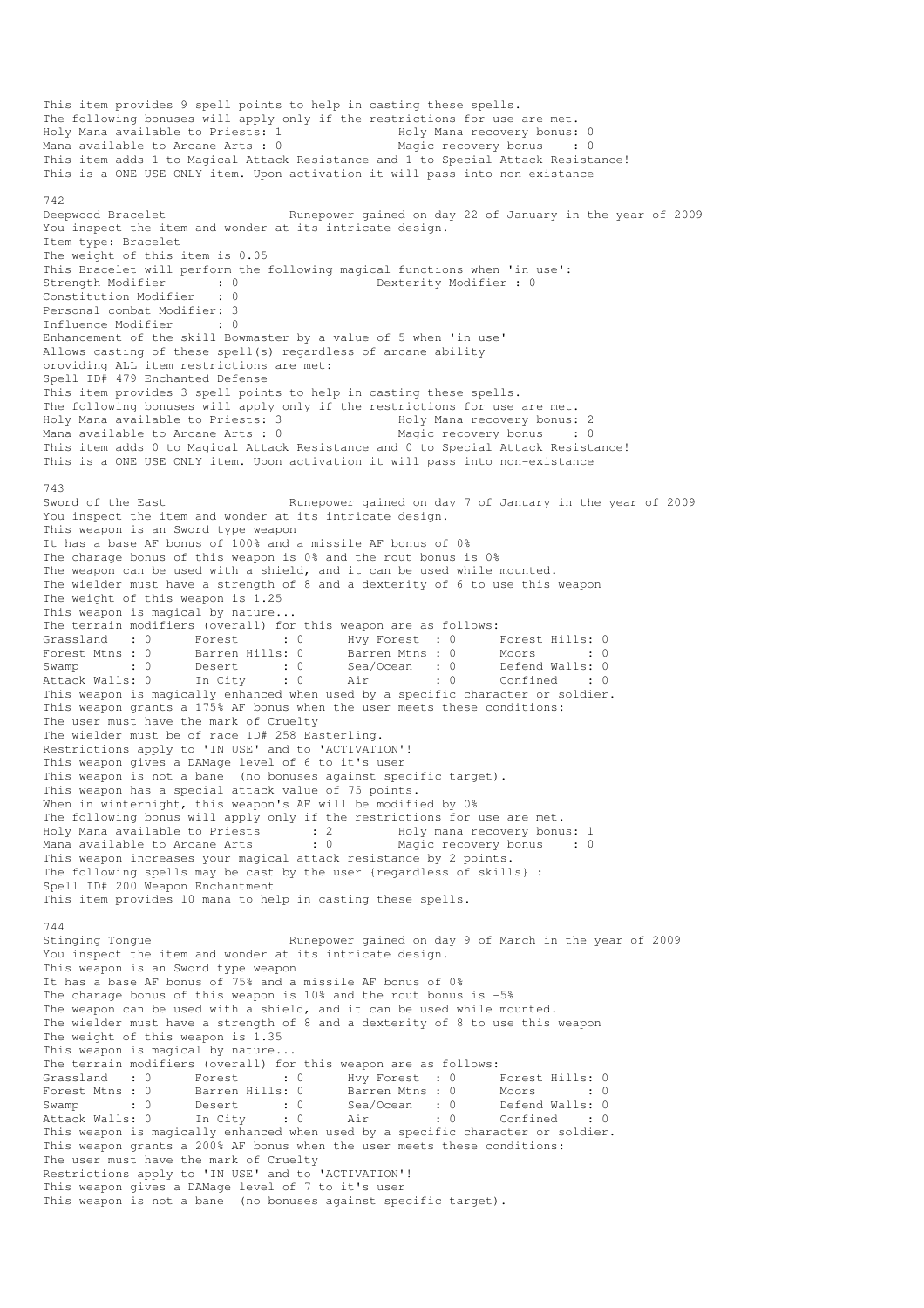This weapon has a special attack value of 100 points. When in winternight, this weapon's AF will be modified by 75% The following bonus will apply only if the restrictions for use are met. Holy Mana available to Priests : 1 Holy mana recovery bonus: 3 Mana available to Arcane Arts : 0 Magic recovery bonus : 0 This weapon increases your magical attack resistance by 3 points. The following spells may be cast by the user {regardless of skills} : Spell ID# 16 Firestorm This item provides 3 mana to help in casting these spells. 745 Mighty Spear Runepower gained on day 8 of January in the year of 2009 You inspect the item and wonder at its intricate design. This weapon is an Miscellaneous type weapon It has a base AF bonus of 275% and a missile AF bonus of 0% The charage bonus of this weapon is 25% and the rout bonus is -15% The weapon may not be used with a shield, and it can be used while mounted. The wielder must have a strength of 8 and a dexterity of 12 to use this weapon The weight of this weapon is 1.65 This weapon is magical by nature... The terrain modifiers (overall) for this weapon are as follows: Grassland : 0 Forest : 0 Hvy Forest : 0 Forest Hills: 0<br>Forest Mtns : 0 Barren Hills: 0 Barren Mtns : 0 Moors : 0 Forest Mtns : 0 Barren Hills: 0 Barren Mtns : 0 Moors : 0 : 0 Swamp : 0 Desert : 0 Sea/Ocean : 0 Defend Walls: 0 Attack Walls: 0 In City : 0 Air : 0 Confined : 0 This weapon is magically enhanced when used by a specific character or soldier. This weapon grants a 0% AF bonus when the user meets these conditions: NO Restrictions on use This weapon gives a DAMage level of 8 to it's user This weapon is not a bane (no bonuses against specific target). This weapon gives a bonus of 375 when fighting against mounted enemies This weapon has a special attack value of 225 points. When in winternight, this weapon's AF will be modified by 0% The following bonus will apply only if the restrictions for use are met. Holy Mana available to Priests : 0 Holy mana recovery bonus: 4 Mana available to Arcane Arts : 0 Magic recovery bonus : 0 This weapon increases your magical attack resistance by 1 points. The following spells may be cast by the user {regardless of skills} : Spell ID# 439 Wave of Death This item provides 12 mana to help in casting these spells. 746<br>Elf-hewer Runepower gained on day 19 of January in the year of 2009 You inspect the item and wonder at its intricate design. This weapon is an Axe type weapon It has a base AF bonus of 50% and a missile AF bonus of 0% The charage bonus of this weapon is 5% and the rout bonus is 0% The weapon can be used with a shield, and it can be used while mounted. The wielder must have a strength of 6 and a dexterity of 10 to use this weapon The weight of this weapon is  $1.25$ This weapon is magical by nature... The terrain modifiers (overall) for this weapon are as follows:<br>
Grassland : 0 Forest : 0 Hvy Forest : 0 Forest Mtns : 0 Barren Hills: 0 Barren Mtns : 0 M Grassland : 0 Forest : 0 Hvy Forest : 0 Forest Hills: 0 Forest Mtns : 0 Barren Hills: 0 Barren Mtns : 0 Moors : 0 : 0 Swamp : 0 Desert : 0 Sea/Ocean : 0 Defend Walls: 0 Attack Walls: 0 In City : 0 Air : 0 Confined : 0 The method is magically enhanced when used by a specific character or soldier.<br>This weapon is magically enhanced when used by a specific character or soldier. This weapon grants a 200% AF bonus when the user meets these conditions: The user must have the mark of Cruelty Restrictions apply to 'IN USE' and to 'ACTIVATION'! This weapon gives a DAMage level of 7 to it's user This weapon is not a bane (no bonuses against specific target). This weapon has a special attack value of 125 points. When in winternight, this weapon's AF will be modified by 125% The following bonus will apply only if the restrictions for use are met. Holy Mana available to Priests : 2 Holy mana recovery bonus: 2 Mana available to Arcane Arts : 0 Magic recovery bonus : 0 This weapon increases your magical attack resistance by 2 points. The following spells may be cast by the user {regardless of skills} : Spell ID# 479 Enchanted Defense This item provides 3 mana to help in casting these spells. 747 Hated Curse Runepower gained on day 12 of January in the year of 2009 You inspect the item and wonder at its intricate design. This weapon is an Axe type weapon It has a base AF bonus of 75% and a missile AF bonus of 0% The charage bonus of this weapon is 15% and the rout bonus is -10% The weapon may not be used with a shield, and it can be used while mounted. The wielder must have a strength of 8 and a dexterity of 10 to use this weapon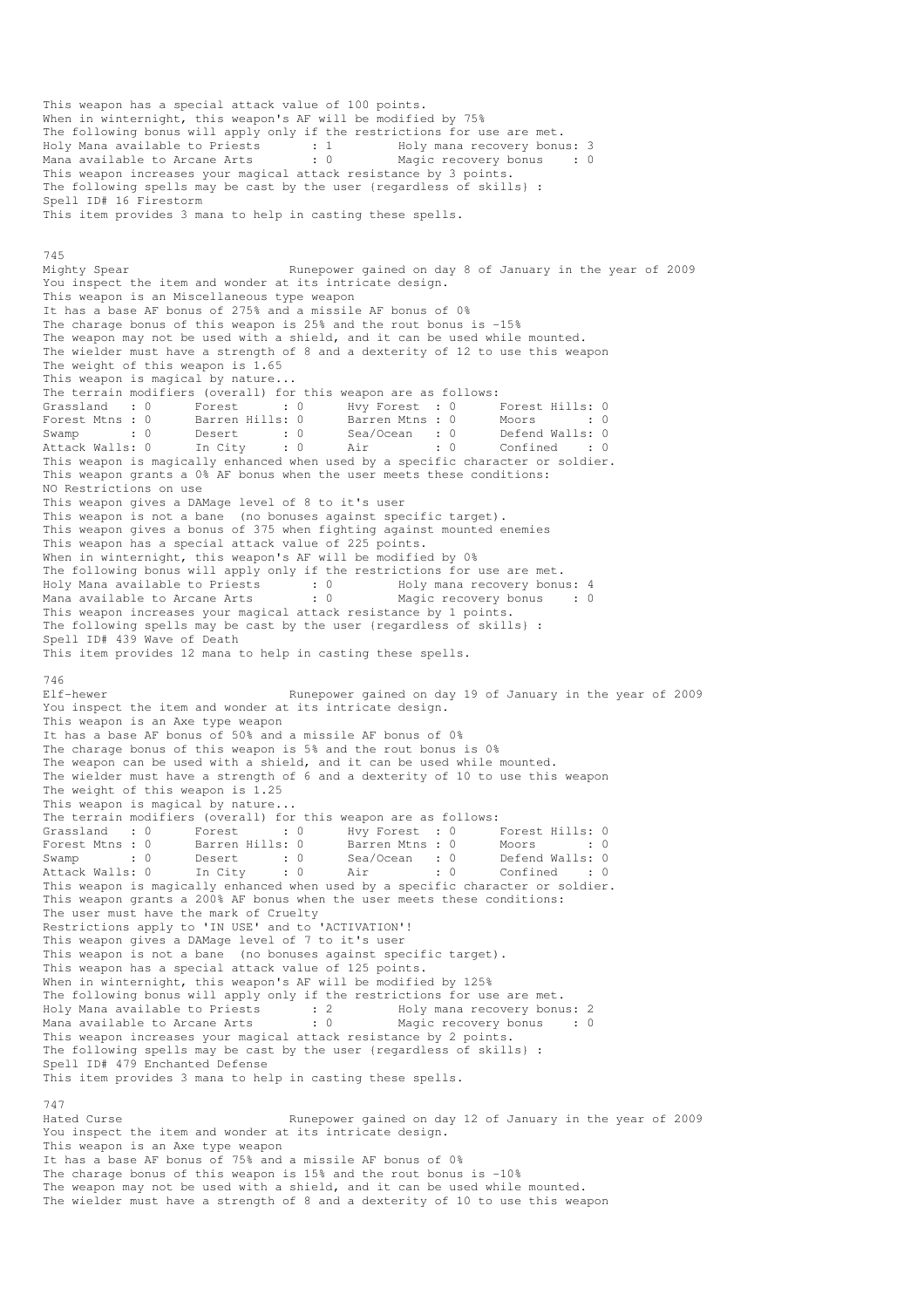The weight of this weapon is 1.4 This weapon is magical by nature... The terrain modifiers (overall) for this weapon are as follows: Grassland : 0 Forest : 0 Hvy Forest : 0 Forest Hills: 0 Forest Mtns : 0 Barren Hills: 0 Barren Mtns : 0 Moors : 0 : 0 Swamp : 0 Desert : 0 Sea/Ocean : 0 Defend Walls: 0 Attack Walls: 0 In City : 0 Air : 0 Confined : 0 Swamp : 0 Desert : 0 Sea/Ocean : 0 Defend Walls: 0<br>Attack Walls: 0 In City : 0 Air : 0 Confined : 0<br>This weapon is magically enhanced when used by a specific character or soldier. This weapon grants a 300% AF bonus when the user meets these conditions: The user must worship Morei Serke ID# 9. Restrictions apply to 'IN USE' and to 'ACTIVATION'! This weapon gives a DAMage level of 8 to it's user This weapon is not a bane (no bonuses against specific target). This weapon gives a bonus of 100 when fighting against mounted enemies This weapon has a special attack value of 250 points. When in winternight, this weapon's AF will be modified by 75% The following bonus will apply only if the restrictions for use are met. Holy Mana available to Priests : 1 Holy mana recovery bonus: 1 Mana available to Arcane Arts : 0 Magic recovery bonus : 0 This weapon increases your magical attack resistance by 3 points. The following spells may be cast by the user {regardless of skills} : Spell ID# 7 Dispel Magic: Location Spell ID# 438 Hand of Death This item provides 9 mana to help in casting these spells. 748 Ghostbane **Runepower gained on day 12 of January in the year of 2009** You inspect the item and wonder at its intricate design. This weapon is an Bow type weapon It has a base AF bonus of 100% and a missile AF bonus of 425% The charage bonus of this weapon is  $0\frac{1}{3}$  and the rout bonus is  $-10\frac{1}{3}$ The weapon may not be used with a shield, and it can be used while mounted. The wielder must have a strength of 5 and a dexterity of 10 to use this weapon The weight of this weapon is 1.4 This weapon is magical by nature... The terrain modifiers (overall) for this weapon are as follows: Grassland : 0 Forest : 0 Hvy Forest : 0 Forest Hills: 0<br>
Forest Mtns : 0 Barren Hills: 0 Barren Mtns : 0 Moors : 0<br>
Swamp : 0 Desert : 0 Sea/Ocean : 0 Defend Walls: 0<br>
Attack Walls: 0 In City : 0 Air : 0 Confined : 0 Forest Mtns : 0 Barren Hills: 0 Barren Mtns : 0 Moors : 0 : 0 Swamp : 0 Desert : 0 Sea/Ocean : 0 Defend Walls: 0 Attack Walls: 0 In City : 0 Air : 0 Confined : 0 This weapon is magically enhanced when used by a specific character or soldier. This weapon grants a 0% AF bonus when the user meets these conditions: NO Restrictions on use This weapon gives a DAMage level of 9 to it's user This weapon grants a 375% bonus when the target meets these restrictions: The enemy has the supernatural status of any Undead type supernatural status This weapon gives a bonus of 50 when fighting against mounted enemies This weapon has a special attack value of 150 points. When in winternight, this weapon's AF will be modified by 0% The following bonus will apply only if the restrictions for use are met. Holy Mana available to Priests : 2 Holy mana recovery bonus: 0 Mana available to Arcane Arts : 0 Magic recovery bonus : 0 This weapon increases your magical attack resistance by 3 points. The following spells may be cast by the user {regardless of skills} : Spell ID# 127 Summon Fog Spell ID# 247 Dispell Barrier of Nature This item provides 8 mana to help in casting these spells. 749<br>Fire Mace Runepower gained on day 8 of January in the year of 2009 You inspect the item and wonder at its intricate design. This weapon is an Miscellaneous type weapon It has a base AF bonus of 50% and a missile AF bonus of 0% The charage bonus of this weapon is 10% and the rout bonus is -5% The weapon can be used with a shield, and it can be used while mounted. The wielder must have a strength of 8 and a dexterity of 8 to use this weapon The weight of this weapon is 1.15 This weapon is magical by nature... The terrain modifiers (overall) for this weapon are as follows: Grassland : 0 Forest : 0 Hvy Forest : 0 Forest Hills: 0<br>Forest Mtns : 0 Barren Hills: 0 Barren Mtns : 0 Moors : 0 Forest Mtns : 0 Barren Hills: 0 Barren Mtns : 0 Moors : 0 : 0 Swamp : 0 Desert : 0 Sea/Ocean : 0 Defend Walls: 0 Attack Walls: 0 In City : 0 Air : 0 Confined : 0 Forest Mtns : 0 barren nills: 0 barren nills: 0 beach is the specific character or specific character or soldier.<br>Attack Walls: 0 In City : 0 Air : 0 Confined : 0<br>This weapon is magically enhanced when used by a specific c This weapon grants a 325% AF bonus when the user meets these conditions: The user can be of any sub-culture of Orc. Restrictions apply to 'IN USE' and to 'ACTIVATION'! This weapon gives a DAMage level of 10 to it's user This weapon is not a bane (no bonuses against specific target). This weapon has a special attack value of 350 points. When in winternight, this weapon's AF will be modified by 75%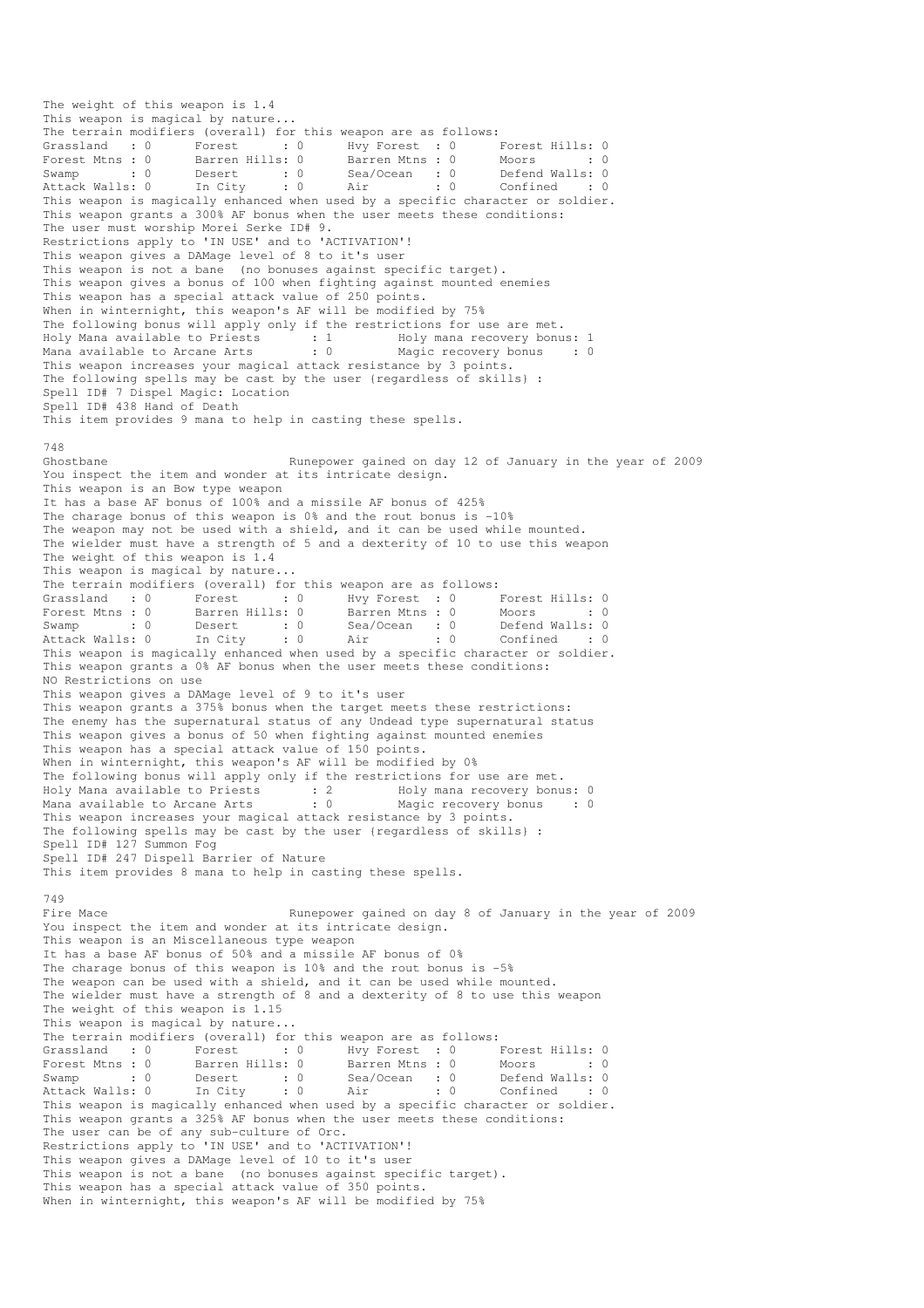The following bonus will apply only if the restrictions for use are met. Holy Mana available to Priests : 2 Holy mana recovery bonus: 2 Mana available to Arcane Arts : 0 Magic recovery bonus : 0 This weapon increases your magical attack resistance by 2 points. The following spells may be cast by the user {regardless of skills} : Spell ID# 29 Veil of Nightmares Spell ID# 197 Enchant Power 2 Weapon This item provides 6 mana to help in casting these spells. 750 Brooch of Absorption Runepower gained on day 15 of January in the year of 2009 You inspect the item and wonder at its intricate design. Item type: Jewel The weight of this item is 0.03 When these conditions are met : The user must have the mark of Cruelty The user must have the title Long Rider ID# 2764. Restrictions apply to 'IN USE' and to 'ACTIVATION'! This Jewel will perform the following magical functions when 'in use':<br>Strength Modifier : 2<br>Constant of the strength of the strength of the strength of the strength of the strength of the strength of the strength of the s Strength Modifier : 2 Dexterity Modifier : 0<br>
Constitution Modifier : 2 Constitution Modifier Personal combat Modifier: 2 Influence Modifier : 0 Enhancement of the skill Priest by a value of 3 when 'in use' Allows casting of these spell(s) regardless of arcane ability providing ALL item restrictions are met: Spell ID# 129 Summon Earthforce Spell ID# 479 Enchanted Defense This item provides 7 spell points to help in casting these spells. The following bonuses will apply only if the restrictions for use are met.<br>Holy Mana available to Priests: 3 Holy Mana recovery bonus: Holy Mana recovery bonus: 1<br>Magic recovery bonus : 0 Mana available to Arcane Arts :  $0$ This item adds 2 to Magical Attack Resistance and 1 to Special Attack Resistance! This is a ONE USE ONLY item. Upon activation it will pass into non-existance 751<br>Blade of Gondor Runepower gained on day 15 of January in the year of 2009 You inspect the item and wonder at its intricate design. This weapon is an Sword type weapon It has a base AF bonus of 25% and a missile AF bonus of 0% The charage bonus of this weapon is 0% and the rout bonus is 0% The weapon can be used with a shield, and it can be used while mounted. The wielder must have a strength of 12 and a dexterity of 10 to use this weapon The weight of this weapon is 1.25 This weapon is magical by nature... The terrain modifiers (overall) for this weapon are as follows: (a) Forest : 0 Forest Hills: 0<br>S: 0 Barren Mtns : 0 Moors : 0 Forest Mtns : 0 Barren Hills: 0 Barren Mtns : 0 Moors : 0 : 0 Swamp : 0 Desert : 0 Sea/Ocean : 0 Defend Walls: 0 Attack Walls: 0 In City : 0 Air : 0 Confined : 0 This weapon is magically enhanced when used by a specific character or soldier. This weapon grants a 250% AF bonus when the user meets these conditions: The user must have the mark of Honour The wielder must be of race ID# 201 Gondorian. Restrictions apply to 'IN USE' and to 'ACTIVATION'! This weapon gives a DAMage level of 8 to it's user This weapon is not a bane (no bonuses against specific target). This weapon gives a bonus of 25 when fighting against mounted enemies This weapon has a special attack value of 175 points. When in winternight, this weapon's AF will be modified by -75% The following bonus will apply only if the restrictions for use are met. Holy Mana available to Priests : 1 Holy mana recovery bonus: 3 Mana available to Arcane Arts : 0 Magic recovery bonus : 0 This weapon increases your magical attack resistance by 2 points. The following spells may be cast by the user {regardless of skills} : Spell ID# 180 Attack Focus This item provides 2 mana to help in casting these spells. 752 Bright Axe Runepower gained on day 8 of January in the year of 2009 You inspect the item and wonder at its intricate design. This weapon is an Axe type weapon It has a base AF bonus of 50% and a missile AF bonus of 0% The charage bonus of this weapon is 15% and the rout bonus is -15% The weapon may not be used with a shield, and it can be used while mounted. The wielder must have a strength of 12 and a dexterity of 10 to use this weapon The weight of this weapon is 1.55 This weapon is magical by nature... The terrain modifiers (overall) for this weapon are as follows: Grassland : 0 Forest : 0 Hvy Forest : 0 Forest Hills: 0 Forest Mtns : 0 Barren Hills: 0 Barren Mtns : 0 Moors : 0 : 0 Eorest Mtns : 0 Barren nills. 0 Bealone is the control of the Swamp : 0 Defend Walls: 0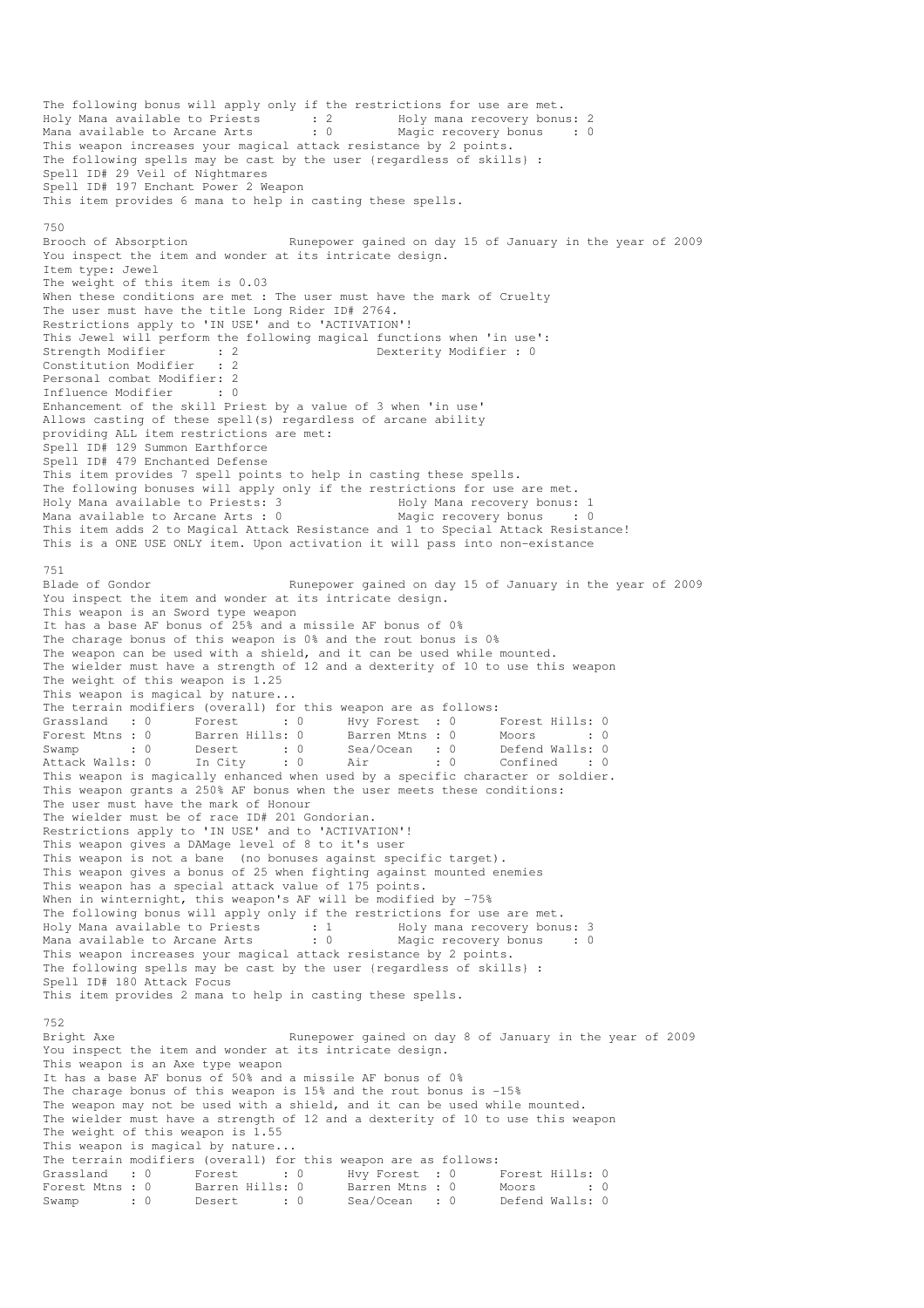Attack Walls: 0 In City : 0 Air : 0 Confined This weapon is magically enhanced when used by a specific character or soldier. This weapon grants a 325% AF bonus when the user meets these conditions: The user must have the mark of Honour The wielder must be of race ID# 201 Gondorian. Restrictions apply to 'IN USE' and to 'ACTIVATION'! This weapon gives a DAMage level of 8 to it's user This weapon is not a bane (no bonuses against specific target). This weapon gives a bonus of 75 when fighting against mounted enemies This weapon has a special attack value of 200 points. When in winternight, this weapon's AF will be modified by -100% The following bonus will apply only if the restrictions for use are met. Holy Mana available to Priests : 1 Holy mana recovery bonus: 3 Mana available to Arcane Arts : 0 Magic recovery bonus : 0 This weapon increases your magical attack resistance by 3 points. The following spells may be cast by the user {regardless of skills} : Spell ID# 180 Attack Focus This item provides 2 mana to help in casting these spells. 753<br>Valiant Lance Runepower gained on day 8 of January in the year of 2009 You inspect the item and wonder at its intricate design. This item is a a miscellaneous type weapon. It has a base AF bonus of 125 % and a missile AF bonus of 0 %. The charge bonus of this weapon is 45 % and the rout bonus is-10 %. The weapon can be used with a shield, and it can only be used while mounted. The wielder must have a strength of 8 and a dexterity of 8 to use this weapon. The weight of this weapon is 1.600 This weapon is magical by nature... This weapon gives a DAMage level of 10 to its user. This weapon has a special attack value of 250 points. This weapon increases your magical attack resistance by 4 points. When in Winternight, this weapon's AF will be modified by-225 %. This weapon gives a bonus of 195 when fighting against mounted enemies. This weapon is not a bane {no bonuses against specific target}. The (overall) terrain modifiers for this weapon are as follows: Grassland : 0 Forest : 0 Hvy Forest : 0 Forest Hills: 0 Forest Mtns : 0 Barren Hills: 0 Barren Mtns : 0 Moors : 0 Swamp : 0 Desert : 0 Sea/Ocean : 0 Defend Walls: 0 Attack Walls: 0 In City : 0 Confined : 0 This weapon is not magically enhanced when used by a specific character or<br>This weapon is not magically enhanced when used by a specific character or<br>This weapon is not magically enhanced when used by a specific character soldier. This weapon grants a 475 % AF bonus when the user meets these conditions: The user must have the mark of Honor Restrictions apply to 'IN USE' and to 'ACTIVATION'! The following bonus will apply only if the restrictions for use are met.<br>Holy Mana available to Priests : 2 Holy mana recovery bonus: 0 Holy Mana available to Priests : 2 Mana available to Arcane Arts: 0 Magic recovery bonus : 0 The following spells may be cast by the user {regardless of arcane ability providing ALL item restrictions are met): Most Battle and Duel spells do require an arcane ability. Spell ID# 57 Glint of Light This item provides 3 mana to help in casting these spells. 754 Short Knife The Runepower gained on day 15 of January in the year of 2009 You inspect the item and wonder at its intricate design. This weapon is an Miscellaneous type weapon It has a base AF bonus of 125% and a missile AF bonus of 0% The charage bonus of this weapon is 0% and the rout bonus is 0% The weapon can be used with a shield, and it can be used while mounted. The wielder must have a strength of 5 and a dexterity of 6 to use this weapon The weight of this weapon is 0.95 This weapon is magical by nature... The terrain modifiers (overall) for this weapon are as follows: Grassland : 0 Forest : 0 Hvy Forest : 0 Forest Hills: 0 Forest Mtns : 0 Barren Hills: 0 Barren Mtns : 0 Moors : 0 : 0 Swamp : 0 Desert : 0 Sea/Ocean : 0 Defend Walls: 0 Attack Walls: 0 In City : 0 Air : 0 Confined : 0 The magnetic control of the magically enhanced when used by a specific character or soldier.<br>This weapon is magically enhanced when used by a specific character or soldier. This weapon grants a 125% AF bonus when the user meets these conditions: The user must have the mark of Honor Restrictions apply to 'IN USE' and to 'ACTIVATION'! This weapon gives a DAMage level of 6 to it's user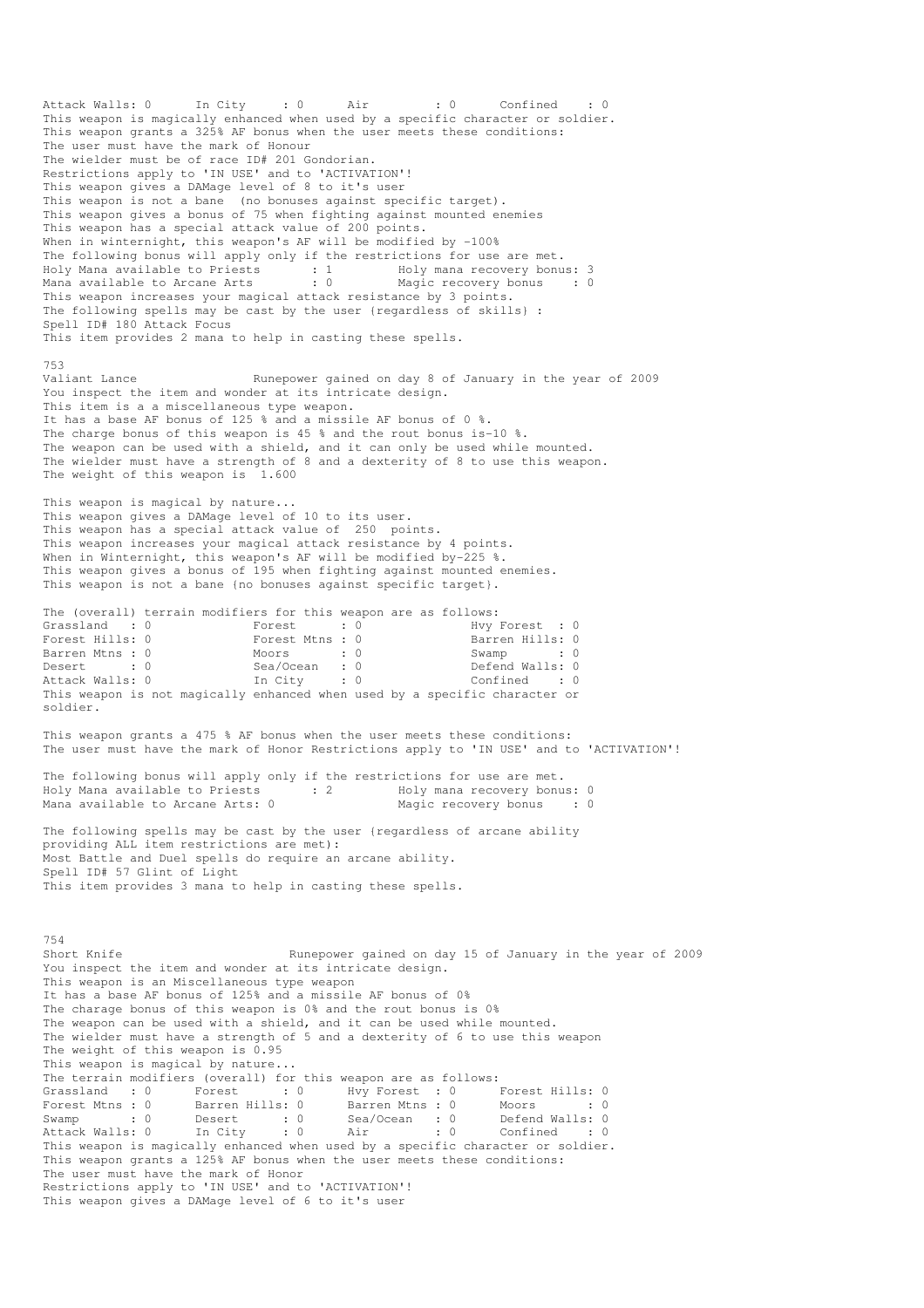This weapon is not a bane (no bonuses against specific target). This weapon has a special attack value of 100 points. When in winternight, this weapon's AF will be modified by -50% The following bonus will apply only if the restrictions for use are met. Holy Mana available to Priests : 1 Holy mana recovery bonus: 3 Mana available to Arcane Arts : 0 Magic recovery bonus : 0 This weapon increases your magical attack resistance by 2 points. The following spells may be cast by the user {regardless of skills} : Spell ID# 180 Attack Focus This item provides 2 mana to help in casting these spells. 755 Hidden Blade Runepower gained on day 12 of January in the year of 2009 You inspect the item and wonder at its intricate design. This weapon is an Miscellaneous type weapon It has a base AF bonus of 100% and a missile AF bonus of 0% The charage bonus of this weapon is 0% and the rout bonus is -10% The weapon can be used with a shield, and it can be used while mounted. The wielder must have a strength of 7 and a dexterity of 7 to use this weapon The weight of this weapon is 1.25 This weapon has poison on it! This weapon is magical by nature... The terrain modifiers (overall) for this weapon are as follows: Grassland : 0 Forest : 0 Hvy Forest : 0 Forest Hills: 0 Forest Mtns : 0 Barren Hills: 0 Barren Mtns : 0 Moors : 0 : 0 Swamp : 0 Desert : 0 Sea/Ocean : 0 Defend Walls: 0 Attack Walls: 0 In City : 0 Air : 0 Confined : 0 This weapon is magically enhanced when used by a specific character or soldier. This weapon grants a 150% AF bonus when the user meets these conditions: The user must have the mark of Cruelty Only a character with the skill of Berserker may use! Restrictions apply to 'IN USE' and to 'ACTIVATION'! This weapon gives a DAMage level of 8 to it's user This weapon is not a bane (no bonuses against specific target). This weapon gives a bonus of 25 when fighting against mounted enemies This weapon has a special attack value of 75 points. When in winternight, this weapon's AF will be modified by 125% The following bonus will apply only if the restrictions for use are met. Holy Mana available to Priests : 0 Holy mana recovery bonus: 2 Mana available to Arcane Arts : 0 Magic recovery bonus : 0 This weapon increases your magical attack resistance by 4 points. The following spells may be cast by the user {regardless of skills} : Spell ID# 150 Eye of Searching This item provides 12 mana to help in casting these spells. 756 Nine Breezes Runepower gained on day 15 of January in the year of 2009 You inspect the item and wonder at its intricate design. This weapon is an Miscellaneous type weapon It has a base AF bonus of 275% and a missile AF bonus of 0% The charage bonus of this weapon is 35% and the rout bonus is -25% The weapon may not be used with a shield, and it may not be used while mounted. The wielder must have a strength of 6 and a dexterity of 8 to use this weapon The weight of this weapon is 1.75 This weapon is magical by nature... The terrain modifiers (overall) for this weapon are as follows: Grassland : 0 Forest : 0 Hvy Forest : 0 Forest Hills: 0 Forest Mtns : 0 Barren Hills: 0 Barren Mtns : 0 Moors : 0 Swamp : 0 Desert : 0 Sea/Ocean : 0 Defend Walls: 0 Attack Walls: 0 In City : 0 Air : 0 Confined : 0 This weapon is magically enhanced when used by a specific character or soldier. This weapon grants a 0% AF bonus when the user meets these conditions: NO Restrictions on use This weapon gives a DAMage level of 9 to it's user This weapon is not a bane (no bonuses against specific target). This weapon gives a bonus of 100 when fighting against mounted enemies This weapon has a special attack value of 100 points. When in winternight, this weapon's AF will be modified by 0% The following bonus will apply only if the restrictions for use are met. Holy Mana available to Priests : 1 Holy mana recovery bonus: 1 Mana available to Arcane Arts : 0 Magic recovery bonus : 0 This weapon increases your magical attack resistance by 2 points. The following spells may be cast by the user {regardless of skills} : Spell ID# 247 Dispell Barrier of Nature Spell ID# 479 Enchanted Defense This item provides 7 mana to help in casting these spells. 757

Mumak Spear **Runepower gained on day 15 of January in the year of 2009** You inspect the item and wonder at its intricate design. This weapon is an Miscellaneous type weapon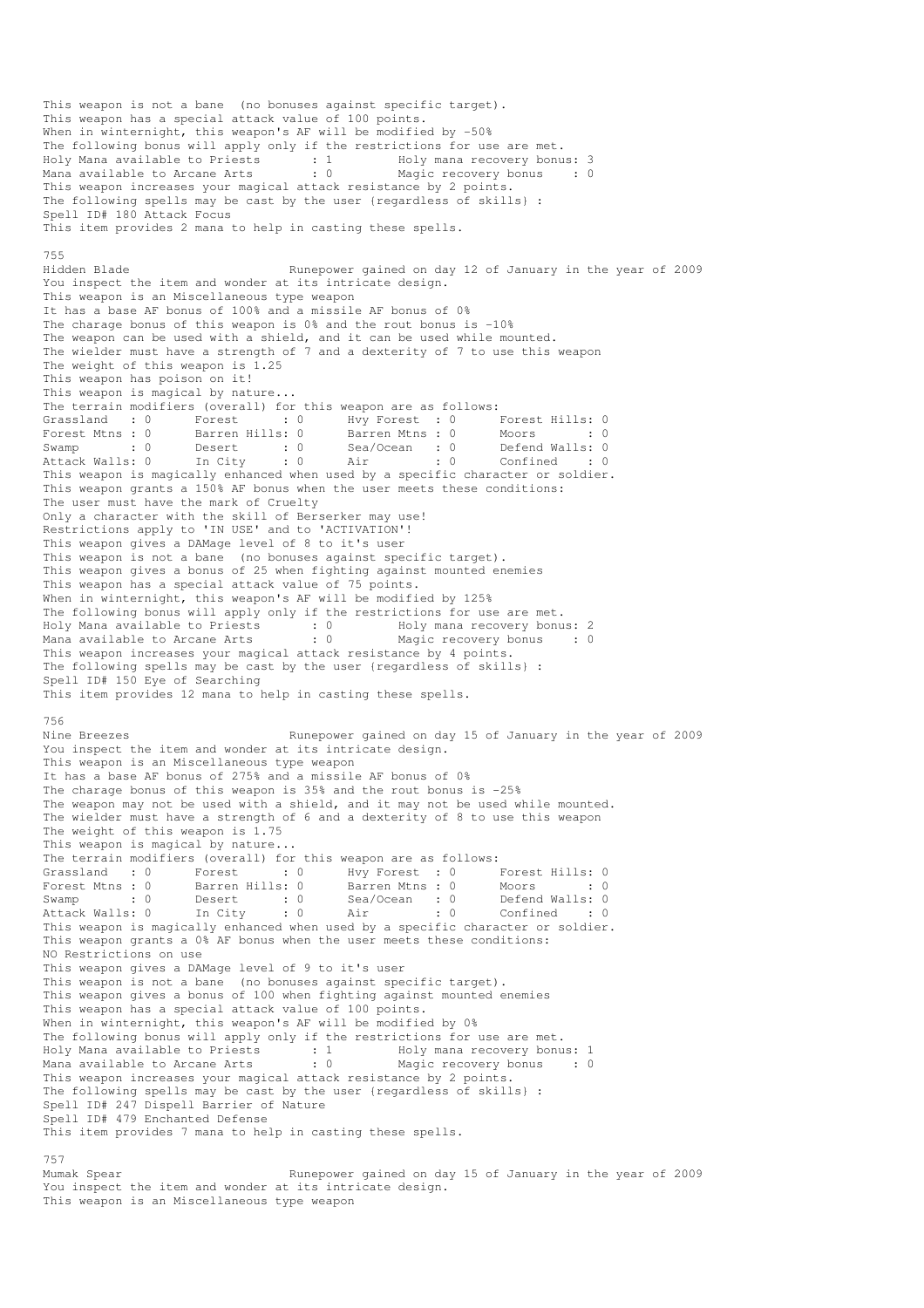It has a base AF bonus of 75% and a missile AF bonus of 0% The charage bonus of this weapon is 15% and the rout bonus is -5% The weapon can be used with a shield, and it can be used while mounted. The wielder must have a strength of 12 and a dexterity of 11 to use this weapon The weight of this weapon is 1.4 This weapon is magical by nature... The terrain modifiers (overall) for this weapon are as follows:<br>
Grassland : 0 Forest : 0 Hvy Forest : 0 I<br>
Forest Mtns : 0 Barren Hills: 0 Barren Mtns : 0 I Grassland : 0 Forest : 0 Hvy Forest : 0 Forest Hills: 0 Forest Mtns : 0 Barren Hills: 0 Barren Mtns : 0 Moors : 0 : 0 Swamp : 0 Desert : 0 Sea/Ocean : 0 Defend Walls: 0 Attack Walls: 0 In City : 0 Air : 0 Confined : 0 This weapon is magically enhanced when used by a specific character or soldier. This weapon grants a 300% AF bonus when the user meets these conditions: The wielder must be of race ID# 258 Easterling. Restrictions apply to 'IN USE' and to 'ACTIVATION'! This weapon gives a DAMage level of 8 to it's user This weapon is not a bane (no bonuses against specific target). This weapon gives a bonus of 100 when fighting against mounted enemies This weapon has a special attack value of 75 points. When in winternight, this weapon's AF will be modified by 0% The following bonus will apply only if the restrictions for use are met. Holy Mana available to Priests : 2 Holy mana recovery bonus: 2 Mana available to Arcane Arts : 0 Magic recovery bonus : 0 This weapon increases your magical attack resistance by 1 points. The following spells may be cast by the user {regardless of skills} : Spell ID# 180 Attack Focus This item provides 2 mana to help in casting these spells. 758<br>Shattered Crown Runepower gained on day 9 of March in the year of 2009 You inspect the item and wonder at its intricate design. Item Type: Crown The weight of this Crown is 0,15 This Crown will perform the following magical functions when 'in use': Yields a bless of level 4 when 'in use'.<br>Strength Modifier : 0 Strength Modifier : 0 Dexterity Modifier : 0 Constitution Modifier Personal combat Modifier: 0 Influence Modifier : 0<br>Stealth Modifier : 4 : 4 IF Character has Stealth Enhancement of the skill Priest by a value of 3 when 'in use' Allows casting of these spell(s) regardless of arcane ability providing ALL item restrictions are met: Spell ID# 128 Summon Winterblast Spell ID# 204 Armor Enchantment This item provides 8 spell points to help in casting these spells. The following bonuses will apply only if the restrictions for use are met. Holy Mana available to Priests : 2 Holy mana recovery bonus: 2 Mana available to Arcane Arts : 0 Magic recovery bonus : 0 This item adds 6 to Magical Attack Resistance and 3 to Special Attack Resistance! This is a ONE USE ONLY item. Upon activation it will pass into non-existance 759 Scattered Jewel Runepower gained on day 22 of January in the year of 2009 You inspect the item and wonder at its intricate design. Item type: Jewel The weight of this item is 0.08 When these conditions are met : The user must have the mark of Cruelty Restrictions apply to 'IN USE' and to 'ACTIVATION'! This Jewel will perform the following magical functions when 'in use':<br>Strength Modifier : 0<br>Constitution Modifier : 0 Dexterity Modifier : 2 Constitution Modifier : 0 Personal combat Modifier: 2 Influence Modifier : 0<br>Stealth Modifier : 4 : 4 IF Character has Stealth Enhancement of the skill Spy by a value of 4 when 'in use' Allows casting of these spell(s) regardless of arcane ability providing ALL item restrictions are met: Spell ID# 439 Wave of Death Spell ID# 479 Enchanted Defense This item provides 9 spell points to help in casting these spells. The following bonuses will apply only if the restrictions for use are met. Holy Mana available to Priests: 3 Holy Mana recovery bonus: 4 Mana available to Arcane Arts : 0 Magic recovery bonus : 0 This item adds 2 to Magical Attack Resistance and 3 to Special Attack Resistance! This is a ONE USE ONLY item. Upon activation it will pass into non-existance 760 Dusky Cloak Runepower gained on day 7 of January in the year of 2009

You inspect the item and wonder at its intricate design.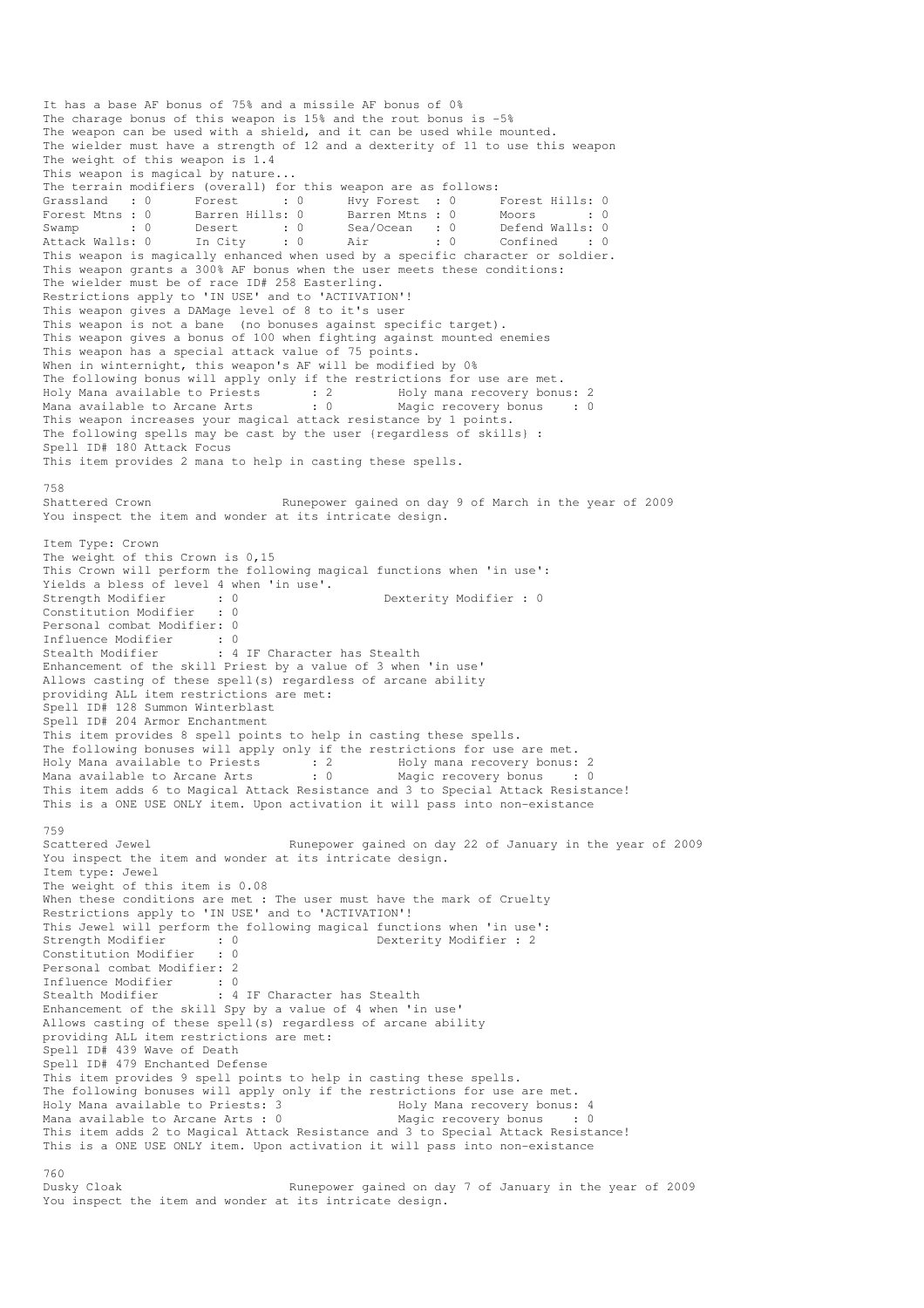Item type: Cloak The weight of this item is 0.15 Should the race of the user be Easterling then this Cloak will add 7 DF when it is 'in use'. When these conditions are met : The wielder must be of race ID# 258 Easterling. Restrictions apply to 'IN USE' and to 'ACTIVATION'! This Cloak will perform the following magical functions when 'in use':<br>Strength Modifier : 0<br>Dexterity Modifier : 0 Strength Modifier : 0 0 Dexterity Modifier : 0 Constitution Modifier : 2 Personal combat Modifier: 1 Influence Modifier : 0 Stealth Modifier : 8 IF Character has Stealth Enhancement of the skill Stealth by a value of 3 when 'in use' Allows casting of these spell(s) regardless of arcane ability providing ALL item restrictions are met: Spell ID# 127 Summon Fog This item provides 4 spell points to help in casting these spells. The following bonuses will apply only if the restrictions for use are met. Holy Mana available to Priests: 1 1999 Holy Mana recovery bonus: 2<br>
Mana available to Arcane Arts : 0 1999 Magic recovery bonus : 0 Mana available to Arcane Arts :  $0$ This item adds 1 to Magical Attack Resistance and 4 to Special Attack Resistance! This is a ONE USE ONLY item. Upon activation it will pass into non-existance 761 Cloak of the Abyss Runepower gained on day 22 of January in the year of 2009 You inspect the item and wonder at its intricate design. Item type: Cloak The weight of this item is 0.2 This Cloak will perform the following magical functions when 'in use': Yields a bless of level 4 when 'in use'.<br>Strength Modifier : 0<br>Constitution Medicine Dexterity Modifier : 4 Constitution Modifier Personal combat Modifier: 3 Influence Modifier : 0<br>Stealth Modifier : 8 : 8 IF Character has Stealth Enhancement of the skill Stealth by a value of 8 when 'in use' Allows casting of these spell(s) regardless of arcane ability providing ALL item restrictions are met: Spell ID# 127 Summon Fog This item provides 3 spell points to help in casting these spells. The following bonuses will apply only if the restrictions for use are met. Holy Mana available to Priests: 2 1992 Holy Mana recovery bonus: 1<br>
Mana available to Arcane Arts: 0 1994 Magic recovery bonus Mana available to Arcane Arts : 0 Magic recovery bonus This item adds 2 to Magical Attack Resistance and 1 to Special Attack Resistance! This is a ONE USE ONLY item. Upon activation it will pass into non-existance 762 Staunch Girdle Runepower gained on day 12 of January in the year of 2009 You inspect the item and wonder at its intricate design. Item type: Belt The weight of this item is 0.1 Should the race of the user be Dwarf then this Belt will add 5 DF when it is 'in use'. When these conditions are met : The wielder must be of race ID# 204 Dwarf. Restrictions apply to 'IN USE' and to 'ACTIVATION'! This Belt will perform the following magical functions when 'in use': Yields a bless of level 16 when 'in use'. Strength Modifier : 2 Dexterity Modifier : 0 Constitution Modifier : 2 Personal combat Modifier: 2 Influence Modifier : 2 Enhancement of the skill Axemaster by a value of 5 when 'in use' Allows casting of these spell(s) regardless of arcane ability providing ALL item restrictions are met: Spell ID# 204 Armor Enchantment Spell ID# 472 Enchanted Anvil This item provides 9 spell points to help in casting these spells. The following bonuses will apply only if the restrictions for use are met. Holy Mana available to Priests: 1 1999 Holy Mana recovery bonus: 4<br>
Mana available to Arcane Arts : 0 1999 Magic recovery bonus : 0 Mana available to Arcane Arts :  $0$ This item adds 5 to Magical Attack Resistance and 3 to Special Attack Resistance! This is a ONE USE ONLY item. Upon activation it will pass into non-existance 763 Blazing Helm Runepower gained on day 22 of January in the year of 2009 You inspect the item and wonder at its intricate design. Item type: Helm The weight of this item is 0.25 When these conditions are met : The user must have the mark of Honor Restrictions apply to 'IN USE' and to 'ACTIVATION'! This Helm will perform the following magical functions when 'in use':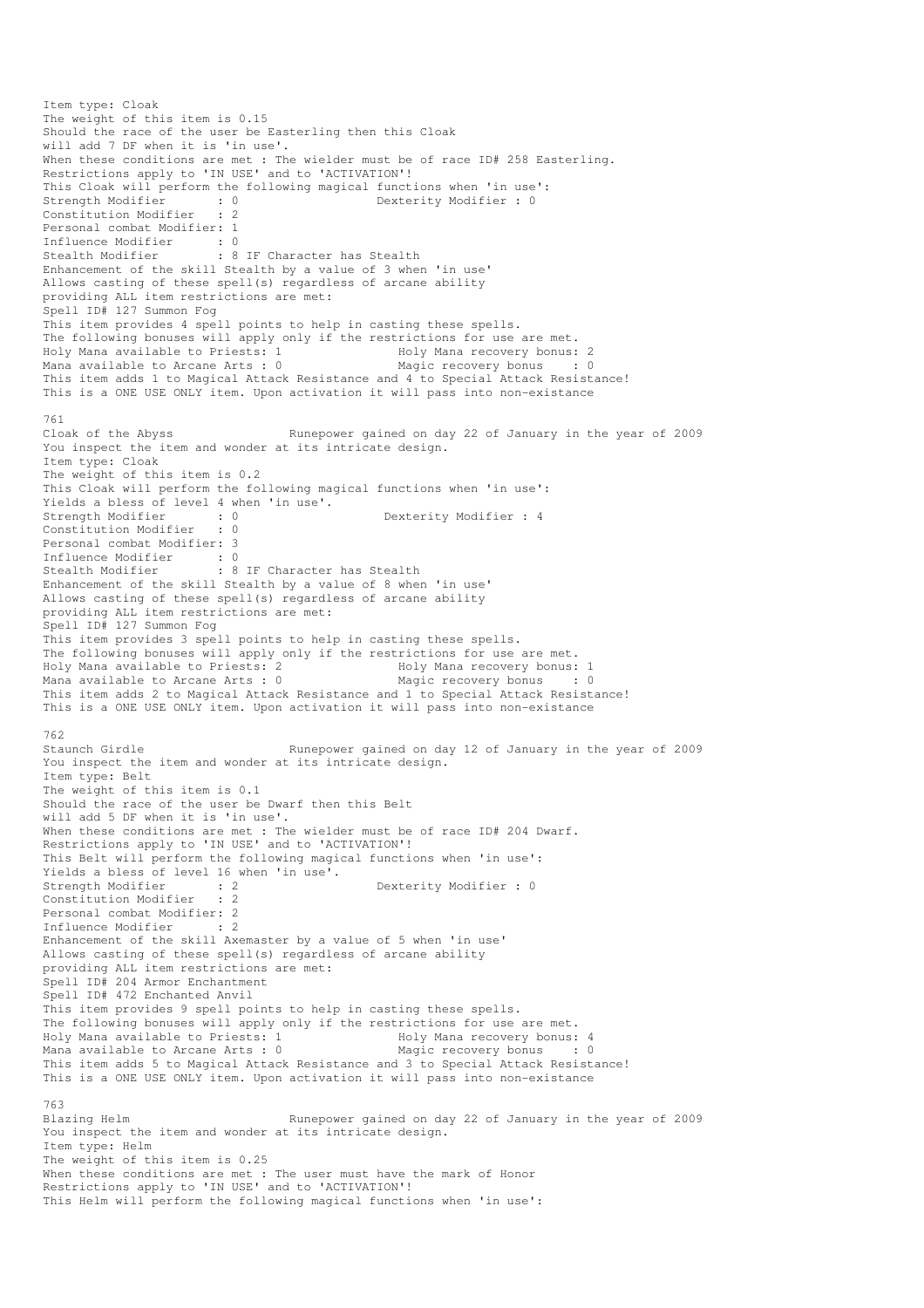```
Yields a bless of level 9 when 'in use'. 
Strength Modifier : 0 0 Dexterity Modifier : 2
Constitution Modifier : 0 
Personal combat Modifier: 3<br>Influence Modifier : 0
Influence Modifier
Enhancement of the skill Priest by a value of 2 when 'in use' 
During Battle, this item will cast the spell ID# 250 Protection Lycanthrope. 
Allows casting of these spell(s) regardless of arcane ability 
providing ALL item restrictions are met: 
Spell ID# 16 Firestorm 
Spell ID# 56 Illusionary Soldiers 
This item provides 10 spell points to help in casting these spells. 
The following bonuses will apply only if the restrictions for use are met. 
Holy Mana available to Priests: 2 The Holy Mana recovery bonus: 0
Mana available to Arcane Arts : 0 Magic recovery bonus : 0
This item adds 3 to Magical Attack Resistance and 3 to Special Attack Resistance! 
This is a ONE USE ONLY item. Upon activation it will pass into non-existance 
764<br>Swift-passing
                                 Runepower gained on day 15 of January in the year of 2009
You inspect the item and wonder at its intricate design. 
Item type: Boots 
The weight of this item is 0.3 
This Boots will perform the following magical functions when 'in use': 
Yields a bless of level 3 when 'in use'. 
Strength Modifier : 0 0 Dexterity Modifier : 0
Constitution Modifier : 0 
Personal combat Modifier: 1 
Influence Modifier : 0<br>Stealth Modifier : 4
                       : 4 IF Character has Stealth
Allows casting of these spell(s) regardless of arcane ability 
providing ALL item restrictions are met: 
Spell ID# 7 Dispel Magic: Location 
This item provides 5 spell points to help in casting these spells. 
The following bonuses will apply only if the restrictions for use are met.<br>Holy Mana available to Priests: 3 Holy Mana recovery bonus: 2
Holy Mana available to Priests: 3 The Holy Mana recovery bonus: 2<br>
Mana available to Arcane Arts : 0 Magic recovery bonus : 0
Mana available to Arcane Arts : 0This item adds 1 to Magical Attack Resistance and 0 to Special Attack Resistance! 
This is a ONE USE ONLY item. Upon activation it will pass into non-existance 
765<br>Golden Circlet
                                 Runepower gained on day 19 of January in the year of 2009
You inspect the item and wonder at its intricate design.
Item type: Circlet 
The weight of this item is 0.08 
When these conditions are met : The user must have the mark of Cruelty
Restrictions apply to 'IN USE' and to 'ACTIVATION'!
This Circlet will perform the following magical functions when 'in use': 
Yields a bless of level 2 when 'in use'. 
Strength Modifier : 2 2 Dexterity Modifier : 0
Constitution Modifier : 0 
Personal combat Modifier: 4 
Influence Modifier : 0 
Stealth Modifier : 2 IF Character has Stealth
Enhancement of the skill Priest by a value of 3 when 'in use' 
Allows casting of these spell(s) regardless of arcane ability 
providing ALL item restrictions are met: 
Spell ID# 44 Cure Insanity 
Spell ID# 209 Runepower 
This item provides 8 spell points to help in casting these spells. 
The following bonuses will apply only if the restrictions for use are met. 
Holy Mana available to Priests: 2 Moly Mana recovery bonus: 4
Mana available to Arcane Arts : 0 Magic recovery bonus : 0
This item adds 5 to Magical Attack Resistance and 2 to Special Attack Resistance! 
This is a ONE USE ONLY item. Upon activation it will pass into non-existance 
766 
Forest Harp Runepower gained on day 19 of January in the year of 2009
You inspect the item and wonder at its intricate design. 
Item type: Harp 
The weight of this item is 0.35 
When these conditions are met : The user must have the mark of Honor
Restrictions apply to 'IN USE' and to 'ACTIVATION'!
This Harp will perform the following magical functions when 'in use': 
Strength Modifier : 0 0 Dexterity Modifier : 3
Constitution Modifier : 0 
Personal combat Modifier: 3 
Influence Modifier : 1 
Enhancement of the skill Bard by a value of 4 when 'in use' 
Allows casting of these spell(s) regardless of arcane ability 
providing ALL item restrictions are met:
```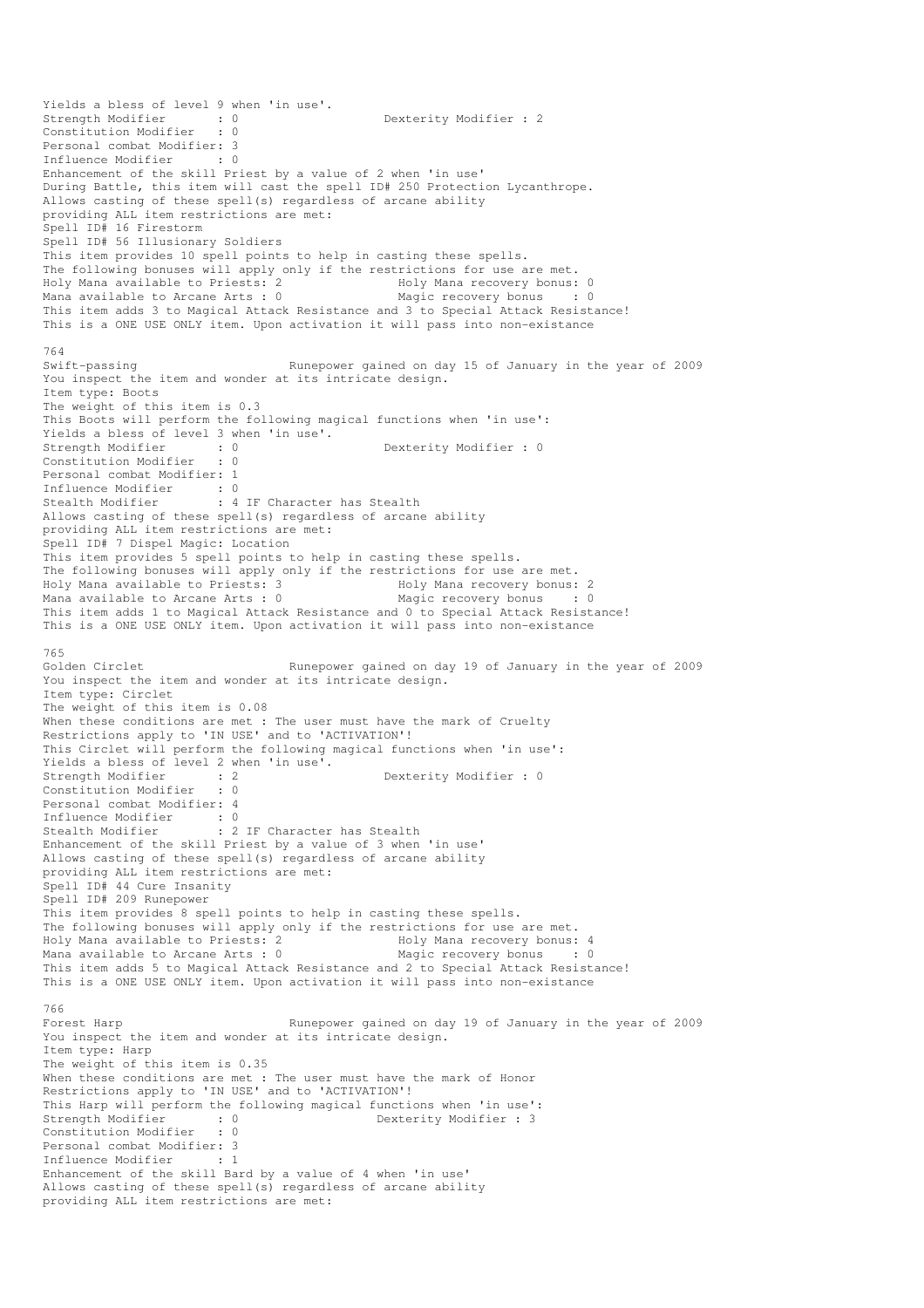```
Spell ID# 228 Increase Fertility Value 
Spell ID# 236 Increase Flora 
This item provides 9 spell points to help in casting these spells. 
The following bonuses will apply only if the restrictions for use are met.<br>Holy Mana available to Priests: 1 Holy Mana recovery bonus: 2
Holy Mana available to Priests: 1
Mana available to Arcane Arts : 0 Magic recovery bonus : 0
This item adds 2 to Magical Attack Resistance and 5 to Special Attack Resistance! 
This is a ONE USE ONLY item. Upon activation it will pass into non-existance 
767 
Harp of Mist Runepower gained on day 19 of January in the year of 2009
You inspect the item and wonder at its intricate design. 
Item type: Harp 
The weight of this item is 0.4 
This Harp will perform the following magical functions when 'in use':<br>
Strength Modifier : 4<br>
\frac{1}{2}<br>
\frac{1}{2}Dexterity Modifier : 4
Constitution Modifier : 0 
Personal combat Modifier: 3 
Influence Modifier : 0<br>Stealth Modifier : 7
                         : 7 IF Character has Stealth
Enhancement of the skill Bard by a value of 2 when 'in use' 
Allows casting of these spell(s) regardless of arcane ability 
providing ALL item restrictions are met: 
Spell ID# 236 Increase Flora 
Spell ID# 247 Dispell Barrier of Nature 
This item provides 6 spell points to help in casting these spells. 
The following bonuses will apply only if the restrictions for use are met. 
Holy Mana available to Priests: 2 1999 Holy Mana recovery bonus: 1<br>
Mana available to Arcane Arts: 0 1999 Magic recovery bonus 1999
Mana available to Arcane Arts : 0
This item adds 1 to Magical Attack Resistance and 1 to Special Attack Resistance! 
This is a ONE USE ONLY item. Upon activation it will pass into non-existance 
768<br>Ring of Reflection
                                   Runepower gained on day 22 of January in the year of 2009
You inspect the item and wonder at its intricate design.
Item type: Ring 
The weight of this item is 0.02 
This Ring will perform the following magical functions when 'in use': 
Strength Modifier : 0 0 Dexterity Modifier : 0
Constitution Modifier : 0 
Personal combat Modifier: 0 
Influence Modifier : 0 
Stealth Modifier : 8 IF Character has Stealth
Enhancement of the skill Spy by a value of 4 when 'in use' 
During Battle, this item will cast the spell ID# 249 Repel Lycanthropes. 
Allows casting of these spell(s) regardless of arcane ability 
providing ALL item restrictions are met: 
Spell ID# 150 Eye of Searching 
This item provides 12 spell points to help in casting these spells. 
The following bonuses will apply only if the restrictions for use are met.<br>Holy Mana available to Priests: 0 Holy Mana recovery bonus: 3
Holy Mana available to Priests: 0
Mana available to Arcane Arts : 0 Magic recovery bonus : 0 
This item adds 0 to Magical Attack Resistance and 0 to Special Attack Resistance! 
This is a ONE USE ONLY item. Upon activation it will pass into non-existance 
769<br>Black Gauntlet
                                   Runepower gained on day 8 of January in the year of 2009
You inspect the item and wonder at its intricate design.
Item type: Gauntlet 
The weight of this item is 0.12 
Should the race of the user be Half-orc then this Gauntlet 
will add 6 DF when it is 'in use'. 
When these conditions are met : The user must worship Morei Serke ID# 9.
Restrictions apply to 'IN USE' and to 'ACTIVATION'!
This Gauntlet will perform the following magical functions when 'in use':<br>Strength Modifier : 0<br>Constitution Modifier : 0
                                                 Dexterity Modifier : 0
Constitution Modifier : 0 
Personal combat Modifier: 2 
Influence Modifier : 0<br>Stealth Modifier : 1
                         : 12 IF Character has Stealth
Enhancement of the skill Priest by a value of 3 when 'in use' 
Allows casting of these spell(s) regardless of arcane ability 
providing ALL item restrictions are met: 
Spell ID# 214 Bless 
This item provides 6 spell points to help in casting these spells. 
The following bonuses will apply only if the restrictions for use are met. 
Holy Mana available to Priests: 2 The Holy Mana recovery bonus: 2
Mana available to Arcane Arts : 0 Magic recovery bonus : 0
This item adds 1 to Magical Attack Resistance and 3 to Special Attack Resistance! 
This is a ONE USE ONLY item. Upon activation it will pass into non-existance
```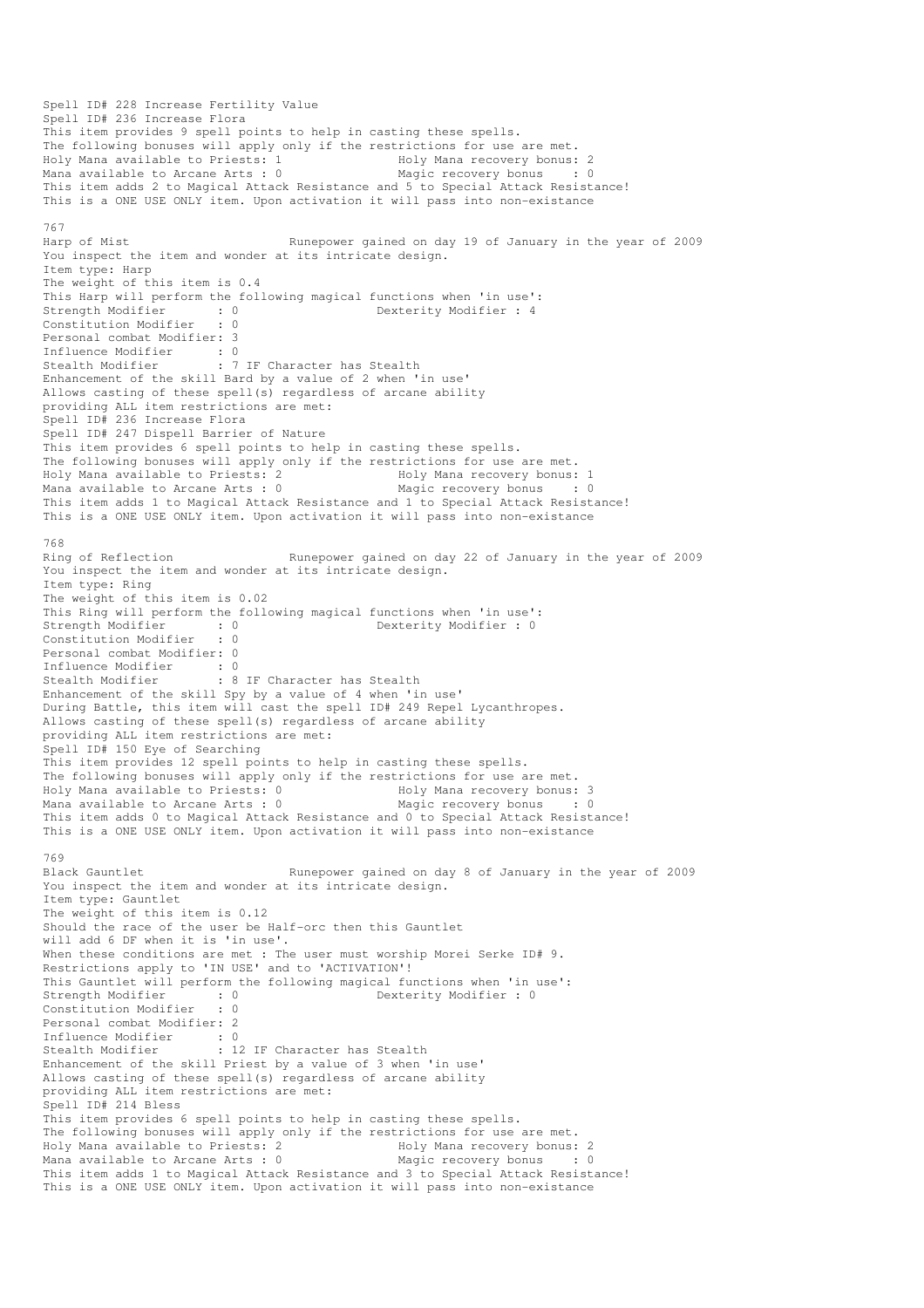Setmaenen Mace Runepower gained on day 12 of January in the year of 2009 You inspect the item and wonder at its intricate design. This weapon is an Miscellaneous type weapon It has a base AF bonus of 100% and a missile AF bonus of 0% The charage bonus of this weapon is 0% and the rout bonus is 0% The weapon can be used with a shield, and it can be used while mounted. The wielder must have a strength of 8 and a dexterity of 10 to use this weapon The weight of this weapon is 1.2 This weapon is magical by nature... The terrain modifiers (overall) for this weapon are as follows:<br>
Grassland : 0 Forest : 0 Hvy Forest : 0 I<br>
Forest Mtns : 0 Barren Hills: 0 Barren Mtns : 0 I Grassland : 0 Forest : 0 Hvy Forest : 0 Forest Hills: 0 Forest Mtns : 0 Barren Hills: 0 Barren Mtns : 0 Moors : 0 : 0 Swamp : 0 Desert : 0 Sea/Ocean : 0 Defend Walls: 0 Attack Walls: 0 In City : 0 Air : 0 Confined : 0 This weapon is magically enhanced when used by a specific character or soldier. This weapon grants a 150% AF bonus when the user meets these conditions: The user must have the mark of Honor Restrictions apply to 'IN USE' and to 'ACTIVATION'! This weapon gives a DAMage level of 9 to it's user This weapon grants a 450% bonus when the target meets these restrictions: The enemy has the supernatural status of any Undead type supernatural status This weapon has a special attack value of 150 points. When in winternight, this weapon's AF will be modified by 0% The following bonus will apply only if the restrictions for use are met. Holy Mana available to Priests : 2 Holy mana recovery bonus: 1 Mana available to Arcane Arts : 0 Magic recovery bonus : 0 This weapon increases your magical attack resistance by 3 points. 771<br>Sceptre of Hent Runepower gained on day 22 of January in the year of 2009 You inspect the item and wonder at its intricate design. Item type: Sceptre The weight of this item is 0.15 When these conditions are met : The user must have the mark of Honor Restrictions apply to 'IN USE' and to 'ACTIVATION'! This Sceptre will perform the following magical functions when 'in use': Strength Modifier : 0 0 Dexterity Modifier : 0 Constitution Modifier : 0 Personal combat Modifier: 1 Influence Modifier : 0 Allows casting of these spell(s) regardless of arcane ability providing ALL item restrictions are met: Spell ID# 209 Runepower This item provides 6 spell points to help in casting these spells. The following bonuses will apply only if the restrictions for use are met. Holy Mana available to Priests: 2 The Holy Mana recovery bonus: 4<br>
Mana available to Arcane Arts : 0 Magic recovery bonus : 0 Mana available to Arcane Arts :  $0$ This item adds 2 to Magical Attack Resistance and 1 to Special Attack Resistance! This is a ONE USE ONLY item. Upon activation it will pass into non-existance 772 Steward's Blade Runepower gained on day 19 of January in the year of 2009 You inspect the item and wonder at its intricate design. This weapon is an Sword type weapon It has a base AF bonus of 375% and a missile AF bonus of 0% The charage bonus of this weapon is 10% and the rout bonus is 5% The weapon can be used with a shield, and it can be used while mounted. The wielder must have a strength of 6 and a dexterity of 8 to use this weapon The weight of this weapon is 1.1 This weapon is magical by nature... The terrain modifiers (overall) for this weapon are as follows:<br>
Grassland : 0 Forest : 0 Hvy Forest : 0 I<br>
Forest Mtns : 0 Barren Hills: 0 Barren Mtns : 0 1 Grassland : 0 Forest : 0 Hvy Forest : 0 Forest Hills: 0 Forest Mtns : 0 Barren Hills: 0 Barren Mtns : 0 Moors : 0 : 0 Swamp : 0 Desert : 0 Sea/Ocean : 0 Defend Walls: 0 Attack Walls: 0 In City : 0 Air : 0 Confined : 0 This weapon is magically enhanced when used by a specific character or soldier. This weapon grants a 0% AF bonus when the user meets these conditions: NO Restrictions on use This weapon gives a DAMage level of 7 to it's user This weapon is not a bane (no bonuses against specific target). This weapon has a special attack value of 125 points. When in winternight, this weapon's AF will be modified by -50% The following bonus will apply only if the restrictions for use are met.<br>Holy Mana available to Priests : 1 Holy mana recovery bonus: 3 Holy Mana available to Priests : 1 Holy mana recovery bonus: 3 Mana available to Arcane Arts : 0 Magic recovery bonus : 0 This weapon increases your magical attack resistance by 2 points. The following spells may be cast by the user {regardless of skills} : Spell ID# 230 Increase Stone Extraction This item provides 12 mana to help in casting these spells.

770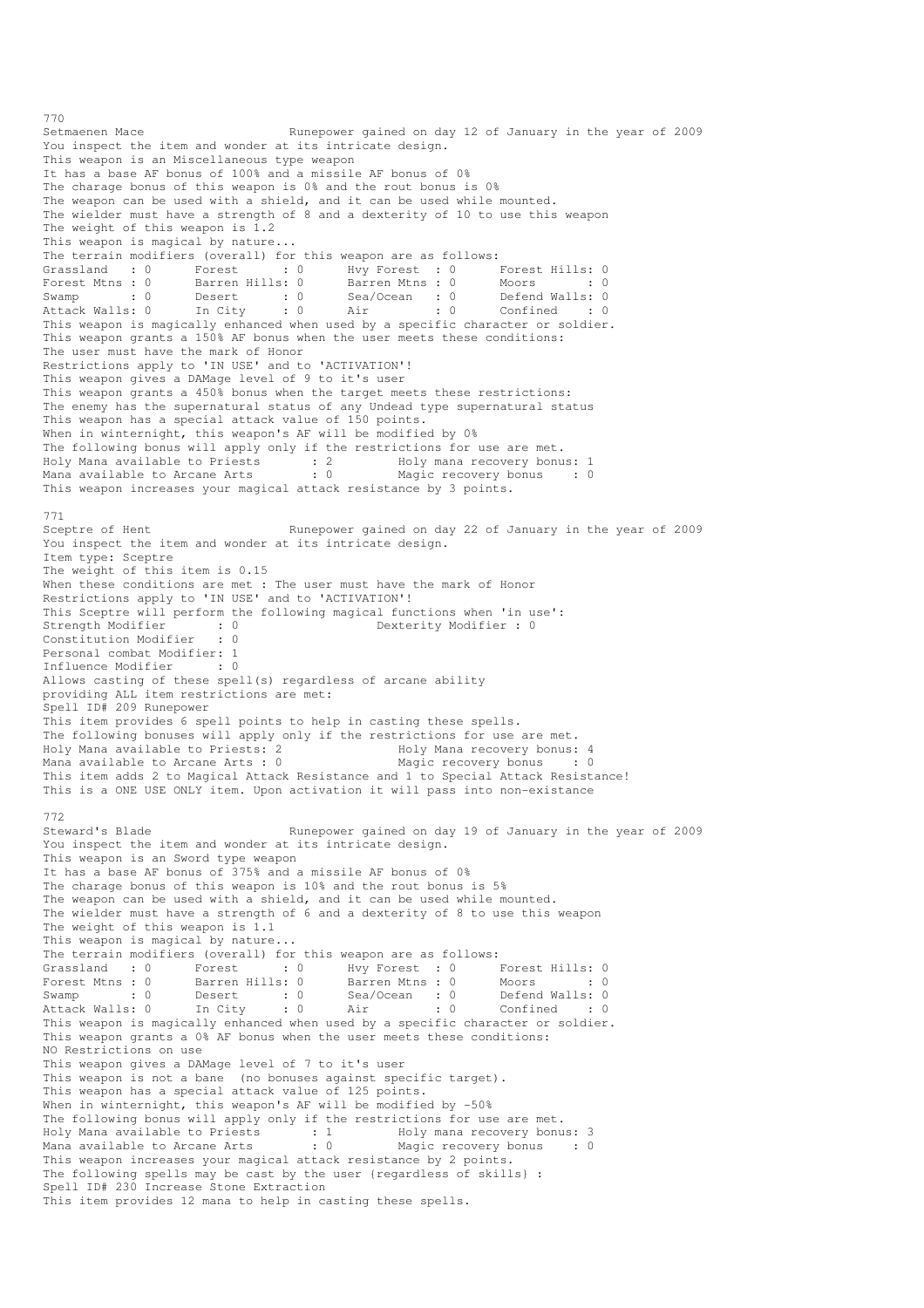Blue Ring Runepower gained on day 15 of January in the year of 2009 You inspect the item and wonder at its intricate design. Item type: Ring The weight of this item is 0.01 When these conditions are met : The user must have the mark of Cruelty Restrictions apply to 'IN USE' and to 'ACTIVATION'! This Ring will perform the following magical functions when 'in use':<br>Strength Modifier : 0<br>Dexterity Modifier : 0 Strength Modifier : 0 Constitution Modifier : 0 Personal combat Modifier: 3 Influence Modifier : 0 Allows casting of these spell(s) regardless of arcane ability providing ALL item restrictions are met: Spell ID# 29 Veil of Nightmares This item provides 2 spell points to help in casting these spells. The following bonuses will apply only if the restrictions for use are met.<br>Holy Mana available to Priests: 2 Holy Mana recovery bonus: 0 Holy Mana available to Priests: 2 Holy Mana recovery bonus: 0 Mana available to Arcane Arts :  $0$ This item adds 1 to Magical Attack Resistance and 0 to Special Attack Resistance! This is a ONE USE ONLY item. Upon activation it will pass into non-existance 774 Black Book Runepower gained on day 22 of January in the year of 2009 You inspect the item and wonder at its intricate design. Item type: Book The weight of this item is 0.15 This Book will perform the following magical functions when 'in use':<br>Strength Modifier : 0<br>Dexterity Modifier : 0 Strength Modifier : 0 0 Dexterity Modifier : 0 Constitution Modifier : 0 Personal combat Modifier: 0<br>Influence Modifier : 0 Influence Modifier Allows casting of these spell(s) regardless of arcane ability providing ALL item restrictions are met: Spell ID# 209 Runepower This item provides 6 spell points to help in casting these spells. The following bonuses will apply only if the restrictions for use are met. Holy Mana available to Priests: 2 The Holy Mana recovery bonus: 3 Mana available to Arcane Arts : 0 Magic recovery bonus : 0 This item adds 0 to Magical Attack Resistance and 0 to Special Attack Resistance! This is a ONE USE ONLY item. Upon activation it will pass into non-existance 775<br>Tablets of the Dark Runepower gained on day 15 of January in the year of 2009 You inspect the item and wonder at its intricate design. Item type: Book The weight of this item is 0.18 When these conditions are met : The user must have the mark of Cruelty Restrictions apply to 'IN USE' and to 'ACTIVATION'! This Book will perform the following magical functions when 'in use': Strength Modifier : 0<br>  $S$  Dexterity Modifier : 0<br>  $S$  Dexterity Modifier : 0 Constitution Modifier : 0 Personal combat Modifier: 0<br>Influence Modifier . 0 Influence Modifier Allows casting of these spell(s) regardless of arcane ability providing ALL item restrictions are met: Spell ID# 29 Veil of Nightmares This item provides 1 spell points to help in casting these spells. The following bonuses will apply only if the restrictions for use are met. Holy Mana available to Priests: 3 1992 Holy Mana recovery bonus: 1<br>
Mana available to Arcane Arts : 0 1994 Magic recovery bonus : 0 Mana available to Arcane Arts : 0 Magic recovery bonus : 0 This item adds 0 to Magical Attack Resistance and 0 to Special Attack Resistance! This is a ONE USE ONLY item. Upon activation it will pass into non-existance 776 Dragon Armour **Runepower gained on day 15 of January in the year of 2009** You inspect the item and wonder at its intricate design. It has a base DF add of 4 for medium sized races. The Special Attack Resistance of this armour is 0 The charge bonus of this armour is  $-10$  and the rout modifier is  $-15$ %. The armour sighting value is 1 The weight of this armour is 3.5 The terrain modifiers (overall) for this armour are as follows:<br>
Grassland : 0 Forest : 0 Hvy Forest : 0 Grassland : 0 Forest : 0 Hvy Forest : 0 Forest Hills: 0 Forest Mtns : 0 Barren Hills: 0 Barren Mtns : 0 Moors : 0 : 0 Swamp : 0 Desert : 0 Sea/Ocean : 0 Defend Walls: 0 Attack Walls: 0 In City : 0 Air : 0 Confined : 0 This armour is magically enhanced when used by a specific character or soldier.

773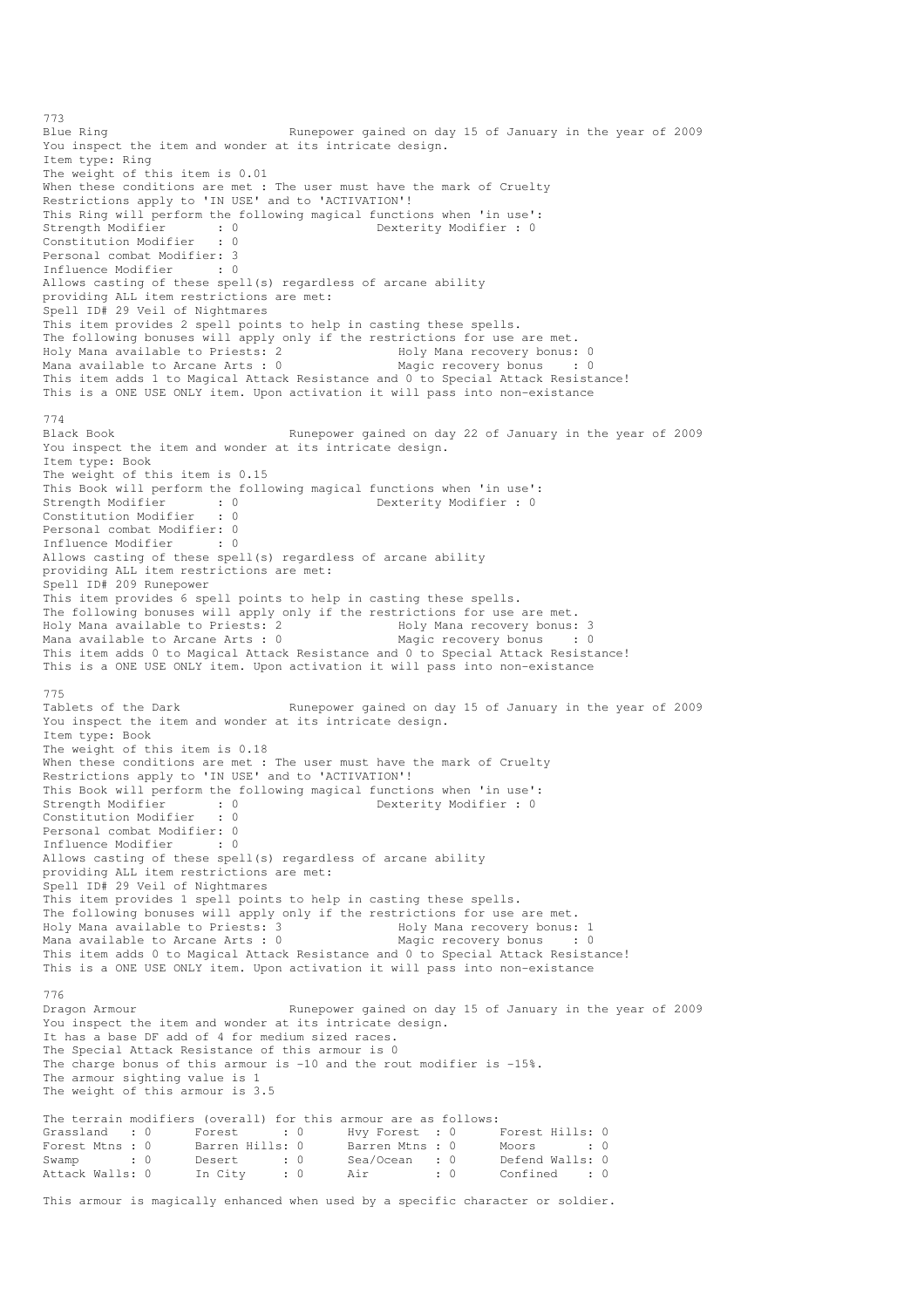This armour grants a 14 DF bonus, a 2 Special Attack Resistance bonus, a 1 Magical Resistance bonus and an invulnerability rating of 8 when the user meets these conditions: The user must have the mark of Cruelty Restrictions apply to 'IN USE' and to 'ACTIVATION'! This armour is not a bane (no bonuses against specific target). This armour has a special attack value of 50 points. When in winternight, the DF will be modified by 6. The following bonus will apply only if the restrictions for use are met. Holy Mana available to Priests : 4 Holy mana recovery bonus: 0 Mana available to Arcane Arts : 0 Magic recovery bonus : 0 This sheild increases your Magical Attack Resistance by 0 points. The following spells may be cast by the user {regardless of skills} : Spell ID# 214 Bless This item provides 2 mana to help in casting these spells. In combat against weapon ID 111 no harm will come to the user. In combat against weapon ID 110 this armour will allow greater damage to the user. 777 Rod of the Steward Runepower gained on day 22 of January in the year of 2009 You inspect the item and wonder at its intricate design. Item type: Rod The weight of this item is 0.1 When these conditions are met : The user must have the mark of Honor Restrictions apply to 'IN USE' and to 'ACTIVATION'! This Rod will perform the following magical functions when 'in use':<br>Strength Modifier : 0 Dexterity Modifier : 0 Strength Modifier : 0 0 Dexterity Modifier : 0 Constitution Modifier : 0 Personal combat Modifier: 0<br>Influence Modifier : 5 Influence Modifier This item adds 0 to Magical Attack Resistance and 0 to Special Attack Resistance! This is a ONE USE ONLY item. Upon activation it will pass into non-existance 778<br>Ironfoot Mail Runepower gained on day 22 of January in the year of 2009 You inspect the item and wonder at its intricate design. It has a base DF add of 7 for medium sized races. The Special Attack Resistance of this armour is 2 The charge bonus of this armour is 0 and the rout modifier is 0%. The armour sighting value is 0.5 The weight of this armour is 4.1 The terrain modifiers (overall) for this armour are as follows: Grassland : 0 Forest : 0 Hvy Forest : 0 Forest Hills: 0 Forest Mtns : 0 Barren Hills: 0 Barren Mtns : 0 Moors : 0 : 0 Swamp : 0 Desert : 0 Sea/Ocean : 0 Defend Walls: 0 Attack Walls: 0 In City : 0 Air : 0 Confined : 0 This armour is magically enhanced when used by a specific character or soldier. This armour grants a 18 DF bonus, a 1 Special Attack Resistance bonus, a 4 Magical Resistance bonus and an invulnerability rating of 8 when the user meets these conditions: The wielder must be of race ID# 204 Dwarf. Restrictions apply to 'IN USE' and to 'ACTIVATION'! This armour is not a bane (no bonuses against specific target). This armour has a special attack value of 125 points. When in winternight, the DF will be modified by  $-8$ . The following bonus will apply only if the restrictions for use are met. Holy Mana available to Priests : 2 Holy mana recovery bonus: 4 Mana available to Arcane Arts : 0 Magic recovery bonus : 0 This sheild increases your Magical Attack Resistance by 1 points. The following spells may be cast by the user {regardless of skills} : Spell ID# 471 Enchanted Tools This item provides 1 mana to help in casting these spells. In combat against weapon ID 109 no harm will come to the user. In combat against weapon ID 110 this armour will allow greater damage to the user. 779 Bounder Lamellar (S) Runepower gained on day 22 of January in the year of 2009 You inspect the item and wonder at its intricate design. It has a base DF add of 2 and can only be used by small sized races. The Special Attack Resistance of this armour is 0 The charge bonus of this armour% is -15 and the rout modifier is -10%. The armour sighting value is 0,5 The weight of this armour is 3,05 This armour is magical by nature... This armour gives an INVulnerability rating of 6. This armour has no Magical Attack Resistance value. This armour has a special attack value of 75 points. When in winternight, the DF will be modified by -5.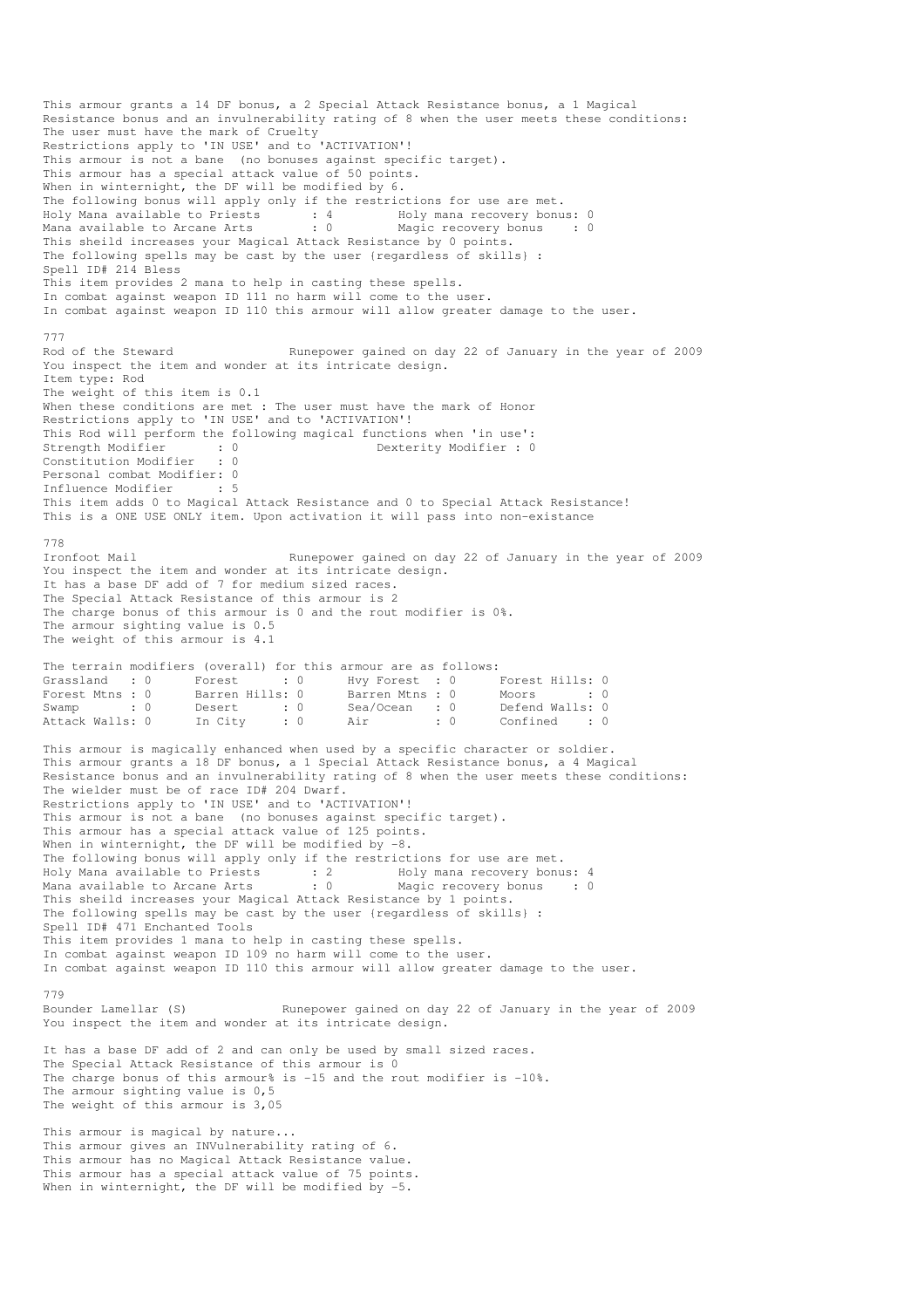This armour is not a bane (no bonuses against specific target).

The terrain modifiers (overall) for this armour are as follows: Grassland : 0 Forest : 0 Hvy Forest : 0 Forest Hills: 0 Forest Mtns : 0 Barren Hills: 0 Barren Mtns : 0 Moors : 0 : 0 Swamp : 0 Desert : 0 Sea/Ocean : 0 Defend Walls: 0 Berend Walls: 0<br>Confined : 0 This armour is magically enhanced when used by a specific character or soldier. This armour grants a 10 DF bonus, a 3 Special Attack Resistance bonus, a 1 Magical Resistance bonus when the user meets these conditions: The wielder must be of race ID#224 Hobbit. Restrictions apply to 'IN USE' and to 'ACTIVATION'! The following bonuses will apply only if the restrictions for use are met. Holy Mana available to Priests : 1 Holy mana recovery bonus: 1 Mana available to Arcane Arts : 0 Magic recovery bonus : 0 The following spells may be cast by the user {regardless of skills} : Spell ID# 214 Bless This item provides 11 mana to help in casting these spells. combat against weapon ID 112 no harm will come to the user. In combat against weapon ID 108 this armour will allow greater damage to the user. 780 Loyalist Mail **Runepower gained on day 13 of March in the year of 2009** You inspect the item and wonder at its intricate design. It has a base DF add of 5 for medium sized races. The Special Attack Resistance of this armour is 1 The charge bonus of this armour is  $-10$  and the rout modifier is  $-10\%$ . The armour sighting value is 1.5 The weight of this armour is 4.5 The terrain modifiers (overall) for this armour are as follows: Grassland : 0 Forest : 0 Hvy Forest : 0 Forest Hills: 0 Forest Mtns : 0 Barren Hills: 0 Barren Mtns : 0 Moors : 0 : 0 Swamp : 0 Desert : 0 Sea/Ocean : 0 Defend Walls: 0 Attack Walls: 0 In City : 0 Air : 0 Confined : 0 This armour is magically enhanced when used by a specific character or soldier. This armour grants a 16 DF bonus, a 1 Special Attack Resistance bonus, a 1 Magical Resistance bonus and an invulnerability rating of 7 when the user meets these conditions: The wielder must be of race ID# 201 Gondorian. Restrictions apply to 'IN USE' and to 'ACTIVATION'! This armour is not a bane (no bonuses against specific target). This armour has a special attack value of 175 points. When in winternight, the DF will be modified by -8. The following bonus will apply only if the restrictions for use are met. Holy Mana available to Priests : 2 Holy mana recovery bonus: 0 Mana available to Arcane Arts : 0 Magic recovery bonus : 0 This sheild increases your Magical Attack Resistance by 2 points. The following spells may be cast by the user {regardless of skills} : Spell ID# 244 Detect Powerpoint This item provides 1 mana to help in casting these spells. In combat against weapon ID 108 no harm will come to the user. In combat against weapon ID 112 this armour will allow greater damage to the user. 781 Beorning Furs **Runepower gained on day 7 of January in the year of 2009** You inspect the item and wonder at its intricate design. It has a base DF add of 1 for medium sized races. The Special Attack Resistance of this armour is 0 The charge bonus of this armour is 25 and the rout modifier is 15%. The armour sighting value is  $-0.2$ The weight of this armour is 2.75 The terrain modifiers (overall) for this armour are as follows: Grassland : 0 Forest : 0 Hvy Forest : 0 Forest Hills: 0 Forest Mtns : 0 Barren Hills: 0 Barren Mtns : 0 Moors : 0 : 0 Forest Muns . 0<br>
Swamp : 0 Desert : 0 Sea/Ocean : 0<br>
Attack Walls: 0 In City : 0 Air : 0 Defend Walls: 0<br>Confined : 0 This armour is magically enhanced when used by a specific character or soldier. This armour grants a 21 DF bonus, a 4 Special Attack Resistance bonus, a 3 Magical Resistance bonus and an invulnerability rating of 8 when the user meets these conditions: The wielder must be of race ID# 211 Northman. The user must worship Kala Yarenath ID# 5. Restrictions apply to 'IN USE' and to 'ACTIVATION'! This armour is not a bane (no bonuses against specific target).

This armour has a special attack value of 25 points.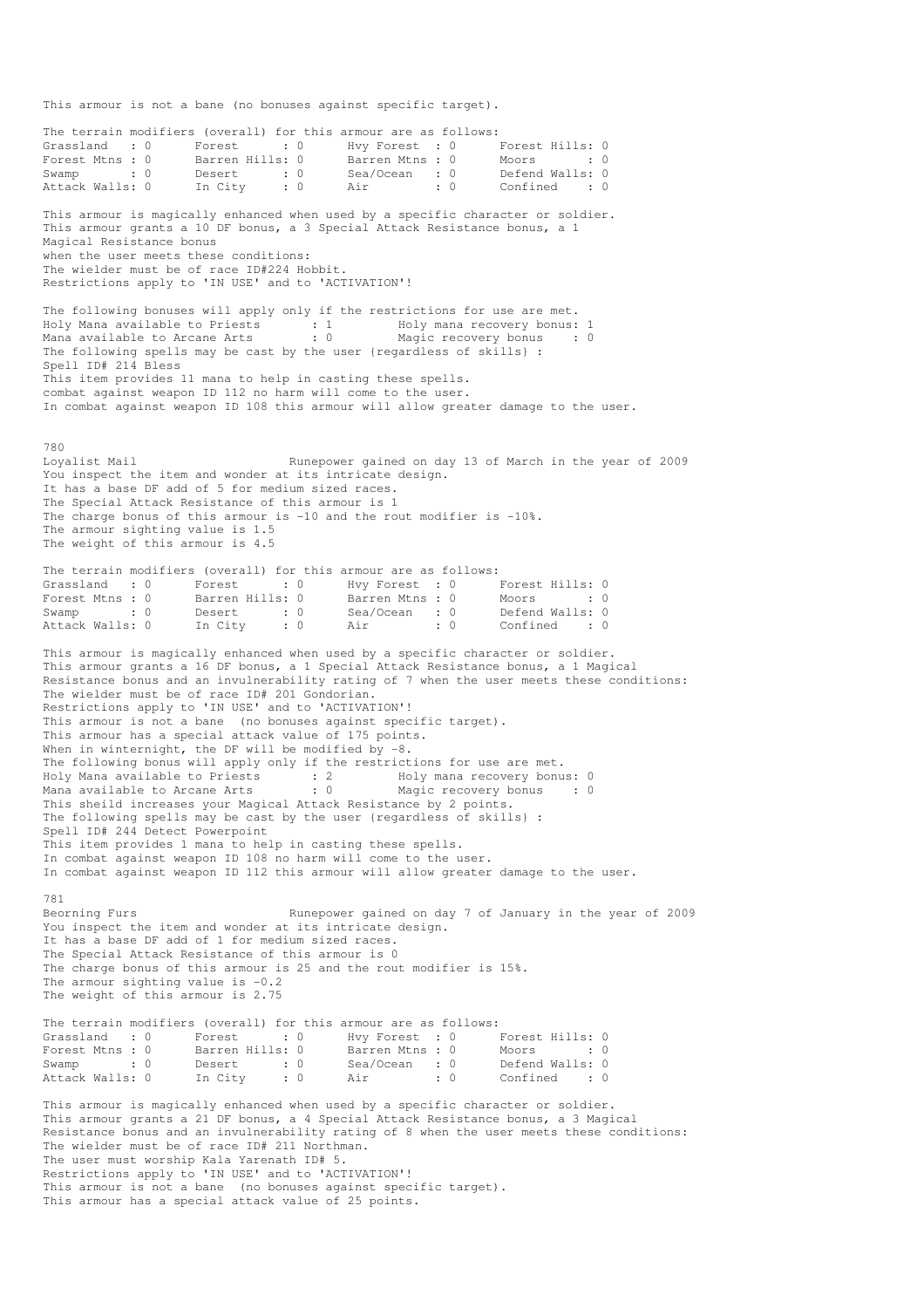When in winternight, the DF will be modified by  $-4$ . The following bonus will apply only if the restrictions for use are met. Holy Mana available to Priests : 3 Holy mana recovery bonus: 2 Mana available to Arcane Arts : 0 Magic recovery bonus : 0 This sheild increases your Magical Attack Resistance by 1 points. The following spells may be cast by the user {regardless of skills} : Spell ID# 13 Create Staff of Recovery Spell ID# 14 Create Wizards Staff This item provides 1 mana to help in casting these spells. In combat against weapon ID 115 no harm will come to the user. In combat against weapon ID 110 this armour will allow greater damage to the user. 782<br>Valar Chain Runepower gained on day 19 of January in the year of 2009 You inspect the item and wonder at its intricate design. It has a base DF add of 3 for medium sized races. The Special Attack Resistance of this armour is 2 The charge bonus of this armour is 15 and the rout modifier is 5%. The armour sighting value is 1 The weight of this armour is 5.05 The terrain modifiers (overall) for this armour are as follows: Grassland : 0 Forest : 0 Hvy Forest : 0 Forest Hills: 0<br>Forest Mtns : 0 Barren Hills: 0 Barren Mtns : 0 Moors : 0 Hvy rorest . . . . . . . . . . . . . 0<br>Barren Mtns : 0 Moors : . . . . . . 0 Swamp : 0 Desert : 0 Sea/Ocean : 0 Defend Walls: 0<br>Attack Walls: 0 In City : 0 Air : 0 Confined : 0 . 0 Air : 0 Confined : 0 This armour is magically enhanced when used by a specific character or soldier. This armour grants a 15 DF bonus, a 2 Special Attack Resistance bonus, a 4 Magical Resistance bonus and an invulnerability rating of 7 when the user meets these conditions: The user must worship Quendi ID# 3. Restrictions apply to 'IN USE' and to 'ACTIVATION'! This armour is not a bane (no bonuses against specific target). This armour has a special attack value of 175 points. When in winternight, the DF will be modified by  $-6$ . The following bonus will apply only if the restrictions for use are met. Holy Mana available to Priests : 3 Holy mana recovery bonus: 4 Mana available to Arcane Arts : 0 Magic recovery bonus : 0 This sheild increases your Magical Attack Resistance by 2 points. In combat against weapon ID 111 no harm will come to the user. In combat against weapon ID 112 this armour will allow greater damage to the user. 783<br>Uruk Chain Runepower gained on day 22 of January in the year of 2009 You inspect the item and wonder at its intricate design. It has a base DF add of 5 for medium sized races. The Special Attack Resistance of this armour is 0 The charge bonus of this armour is 20 and the rout modifier is 10%. The armour sighting value is 1.5 The weight of this armour is 7.5 The terrain modifiers (overall) for this armour are as follows: Grassland : 0 Forest : 0 Hvy Forest : 0 Forest Hills: 0 Forest Mtns : 0 Barren Hills: 0 Barren Mtns : 0 Moors : 0 : 0 Swamp : 0 Desert : 0 Sea/Ocean : 0 Defend Walls: 0 Attack Walls: 0 In City : 0 Air : 0 Confined : 0 This armour is magically enhanced when used by a specific character or soldier. This armour grants a 22 DF bonus, a 2 Special Attack Resistance bonus, a 2 Magical Resistance bonus and an invulnerability rating of 7 when the user meets these conditions: The wielder must be of race ID# 232 Uruk. Restrictions apply to 'IN USE' and to 'ACTIVATION'! This armour is not a bane (no bonuses against specific target). This armour has a special attack value of 100 points. When in winternight, the DF will be modified by 7. The following bonus will apply only if the restrictions for use are met. Holy Mana available to Priests : 1 Holy mana recovery bonus: 1 Mana available to Arcane Arts : 0 Magic recovery bonus : 0 This sheild increases your Magical Attack Resistance by 0 points. The following spells may be cast by the user {regardless of skills} : Spell ID# 214 Bless This item provides 5 mana to help in casting these spells. In combat against weapon ID 112 no harm will come to the user. In combat against weapon ID 111 this armour will allow greater damage to the user. 784 Pit Chain Runepower gained on day 15 of January in the year of 2009 You inspect the item and wonder at its intricate design. It has a base DF add of 3 for medium sized races. The Special Attack Resistance of this armour is 0 The charge bonus of this armour is 5 and the rout modifier is 5%.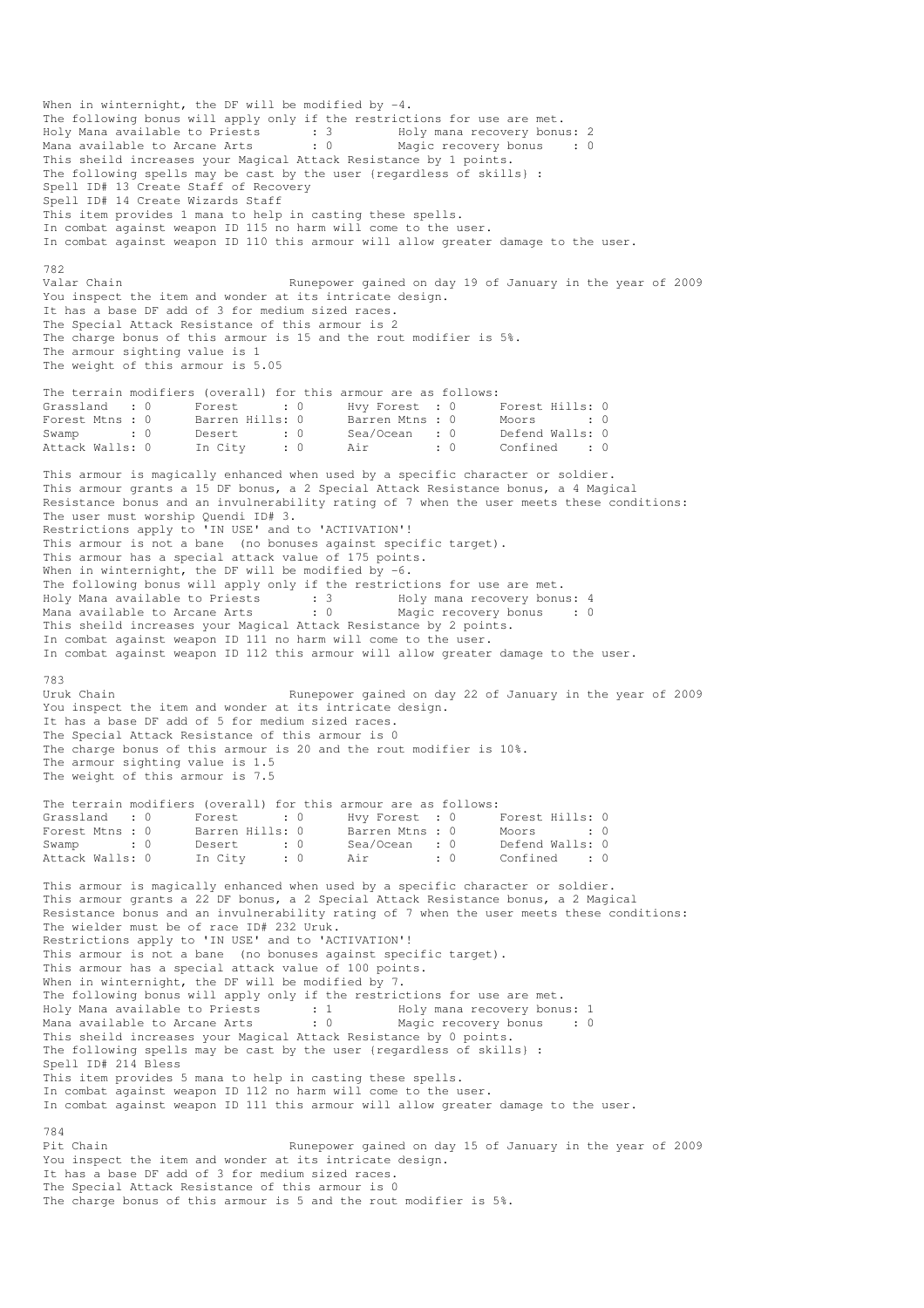The armour sighting value is 2 The weight of this armour is 6.5 The terrain modifiers (overall) for this armour are as follows: Grassland : 0 Forest : 0 Hvy Forest : 0 Forest Hills: 0 Forest Mtns : 0 Barren Hills: 0 Barren Mtns : 0 Moors : 0 : 0 Swamp : 0 Desert : 0 Sea/Ocean : 0 Defend Walls: 0 Attack Walls: 0 In City : 0 Air : 0 Confined : 0 This armour is magically enhanced when used by a specific character or soldier. This armour grants a 18 DF bonus, a 1 Special Attack Resistance bonus, a 1 Magical Resistance bonus and an invulnerability rating of 8 when the user meets these conditions: The user must worship Morei Serke ID# 9. Restrictions apply to 'IN USE' and to 'ACTIVATION'! This armour is not a bane (no bonuses against specific target). This armour has a special attack value of 75 points. When in winternight, the DF will be modified by 10. The following bonus will apply only if the restrictions for use are met. Holy Mana available to Priests : 2 Holy mana recovery bonus: 0 Mana available to Arcane Arts : 0 Magic recovery bonus : 0 This sheild increases your Magical Attack Resistance by 0 points. The following spells may be cast by the user {regardless of skills} : Spell ID# 155 Create Crystal of Power This item provides 3 mana to help in casting these spells. In combat against weapon ID 110 no harm will come to the user. In combat against weapon ID 108 this armour will allow greater damage to the user. 785 Man-orc Chain Runepower gained on day 22 of January in the year of 2009 You inspect the item and wonder at its intricate design. It has a base DF add of 6 for medium sized races. The Special Attack Resistance of this armour is 2 The charge bonus of this armour is -15 and the rout modifier is 10%. The armour sighting value is 0.5 The weight of this armour is 5.75 The terrain modifiers (overall) for this armour are as follows: Grassland : 0 Forest : 0 Hvy Forest : 0 Forest Hills: 0 Forest Mtns : 0 Barren Hills: 0 Barren Mtns : 0 Moors : 0 : 0 Swamp : 0 Desert : 0 Sea/Ocean : 0 Defend Walls: 0 Attack Walls: 0 In City : 0 Air : 0 Confined : 0 This armour is magically enhanced when used by a specific character or soldier. This armour grants a 16 DF bonus, a 2 Special Attack Resistance bonus, a 1 Magical Resistance bonus and an invulnerability rating of 6 when the user meets these conditions: The wielder must be of race ID# 212 Half-orc. Restrictions apply to 'IN USE' and to 'ACTIVATION'! This armour is not a bane (no bonuses against specific target). This armour has a special attack value of 115 points. When in winternight, the DF will be modified by 6. The following bonus will apply only if the restrictions for use are met. Holy Mana available to Priests : 1 Holy mana recovery bonus: 1 Mana available to Arcane Arts : 0 Magic recovery bonus : 0 This sheild increases your Magical Attack Resistance by 2 points. The following spells may be cast by the user {regardless of skills} : Spell ID# 209 Runepower This item provides 5 mana to help in casting these spells. In combat against weapon ID 110 no harm will come to the user. In combat against weapon ID 109 this armour will allow greater damage to the user. 786<br>Wainrider Furs Runepower gained on day 22 of January in the year of 2009 You inspect the item and wonder at its intricate design. It has a base DF add of 2 for medium sized races. The Special Attack Resistance of this armour is 1 The charge bonus of this armour is 0 and the rout modifier is 15%. The armour sighting value is 0.2 The weight of this armour is 2.65 The terrain modifiers (overall) for this armour are as follows: Grassland : 0 Forest : 0 Hvy Forest : 0 Forest Hills: 0 Forest Mtns : 0 Barren Hills: 0 Barren Mtns : 0 Moors : 0 : 0 Swamp : 0 Desert : 0 Sea/Ocean : 0 Defend Walls: 0 Attack Walls: 0 In City : 0 Air : 0 Confined : 0 This armour is magically enhanced when used by a specific character or soldier. This armour grants a 18 DF bonus, a 2 Special Attack Resistance bonus, a 2 Magical Resistance bonus and an invulnerability rating of 5 when the user meets these conditions: The wielder must be of race ID# 258 Easterling. Restrictions apply to 'IN USE' and to 'ACTIVATION'!

This armour grants a 6 DF bonus when the target meets these restrictions: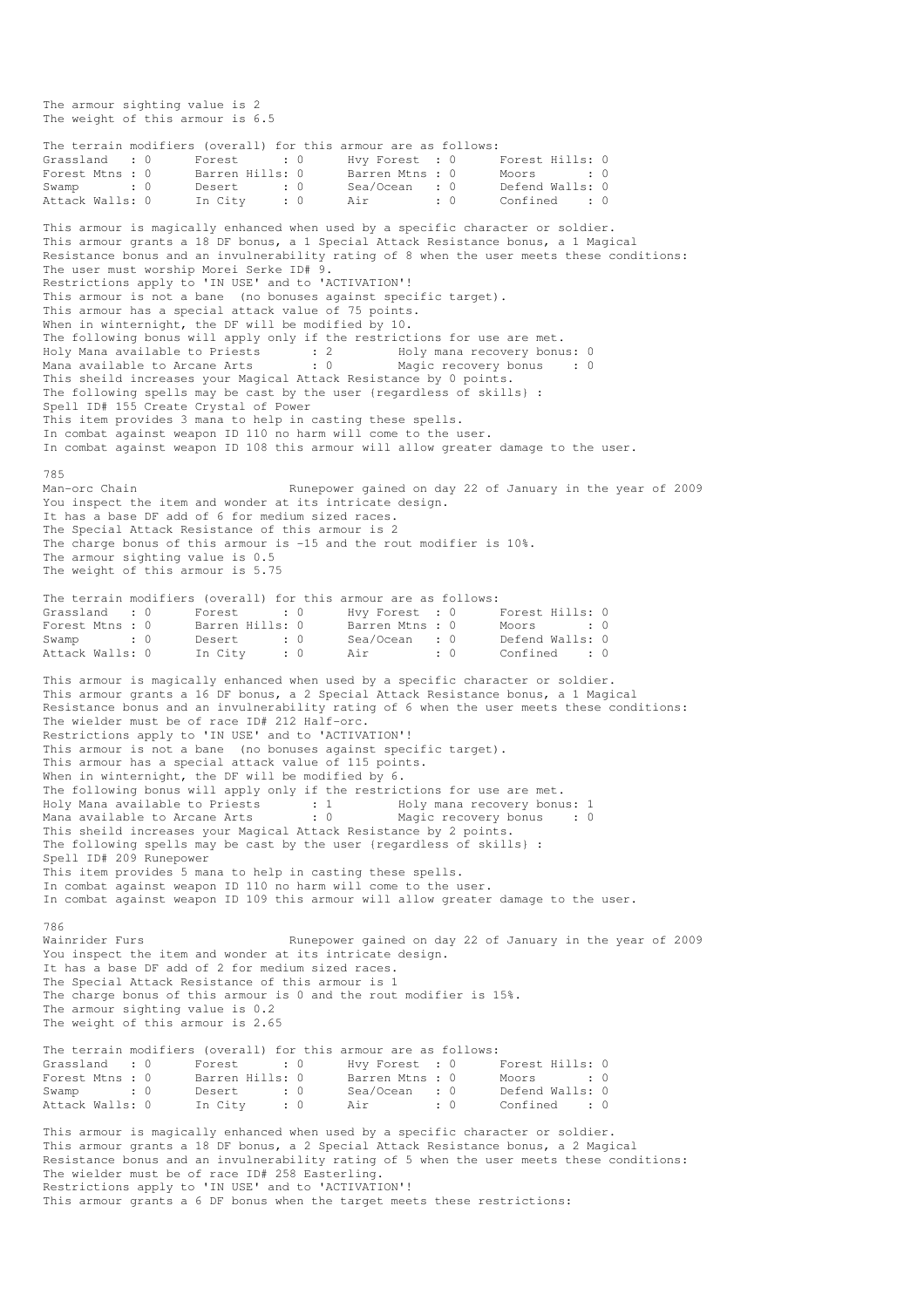The enemy must be Rohirrim. This armour has a special attack value of 50 points. When in winternight, the DF will be modified by 0. The following bonus will apply only if the restrictions for use are met. Holy Mana available to Priests : 1 Moly mana recovery bonus: 0 Mana available to Arcane Arts : 0 Magic recovery bonus : 0 This sheild increases your Magical Attack Resistance by 1 points. In combat against weapon ID 112 no harm will come to the user. In combat against weapon ID 111 this armour will allow greater damage to the user. 787 Southron Chain Runepower gained on day 22 of January in the year of 2009 You inspect the item and wonder at its intricate design. It has a base DF add of 8 for medium sized races. The Special Attack Resistance of this armour is 2 The charge bonus of this armour is 5 and the rout modifier is 10%. The armour sighting value is 1 The weight of this armour is 7 The terrain modifiers (overall) for this armour are as follows: Grassland : 0 Forest : 0 Hvy Forest : 0 Forest Hills: 0 Forest Mtns : 0 Barren Hills: 0 Barren Mtns : 0 Moors : 0 : 0 Swamp : 0 Desert : 0 Sea/Ocean : 0 Defend Walls: 0<br>Attack Walls: 0 In City : 0 Air : 0 Confined : 0 Attack Walls: 0 In City : 0 Air : 0 Confined : 0 This armour is magically enhanced when used by a specific character or soldier. This armour grants a 14 DF bonus, a 1 Special Attack Resistance bonus, a 3 Magical Resistance bonus and an invulnerability rating of 7 when the user meets these conditions: The wielder must be of race ID# 218 Haradhrim. Restrictions apply to 'IN USE' and to 'ACTIVATION'! This armour grants a 4 DF bonus when the target meets these restrictions: The enemy must be Gondorian. This armour has a special attack value of 100 points. When in winternight, the DF will be modified by 0. The following bonus will apply only if the restrictions for use are met. Holy Mana available to Priests : 2 Holy mana recovery bonus: 2 Mana available to Arcane Arts : 0 Magic recovery bonus : 0 This sheild increases your Magical Attack Resistance by 0 points. 788<br>Rohirrim Furs Runepower gained on day 22 of January in the year of 2009 You inspect the item and wonder at its intricate design. It has a base DF add of 4 for medium sized races. The Special Attack Resistance of this armour is 1 The charge bonus of this armour is 0 and the rout modifier is 5%. The armour sighting value is 0.3 The weight of this armour is 3.05 The terrain modifiers (overall) for this armour are as follows: Grassland : 0 Forest : 0 Hvy Forest : 0 Forest Hills: 0 Forest Mtns : 0 Barren Hills: 0 Barren Mtns : 0 Moors : 0 : 0 Swamp : 0 Desert : 0 Sea/Ocean : 0 Defend Walls: 0 Attack Walls: 0 In City : 0 Air : 0 Confined : 0 This armour is magically enhanced when used by a specific character or soldier. This armour grants a 19 DF bonus, a 3 Special Attack Resistance bonus, a 0 Magical Resistance bonus and an invulnerability rating of 6 when the user meets these conditions: The wielder must be of race ID# 251 Rohirrim. Restrictions apply to 'IN USE' and to 'ACTIVATION'! This armour grants a 6 DF bonus when the target meets these restrictions: The enemy must be Easterling. This armour has a special attack value of 150 points. When in winternight, the DF will be modified by 0. The following bonus will apply only if the restrictions for use are met. Holy Mana available to Priests : 1 Holy mana recovery bonus: 1 Mana available to Arcane Arts : 0 Magic recovery bonus : 0 This sheild increases your Magical Attack Resistance by 0 points. The following spells may be cast by the user {regardless of skills} : Spell ID# 224 Charm herd This item provides 9 mana to help in casting these spells. In combat against weapon ID 25 no harm will come to the user. In combat against weapon ID 35 this armour will allow greater damage to the user. 789 Iluvatar Chain Runepower gained on day 22 of January in the year of 2009 You inspect the item and wonder at its intricate design. It has a base DF add of 6 for medium sized races. The Special Attack Resistance of this armour is 0 The charge bonus of this armour is -10 and the rout modifier is 10%. The armour sighting value is 1.5 The weight of this armour is 6.25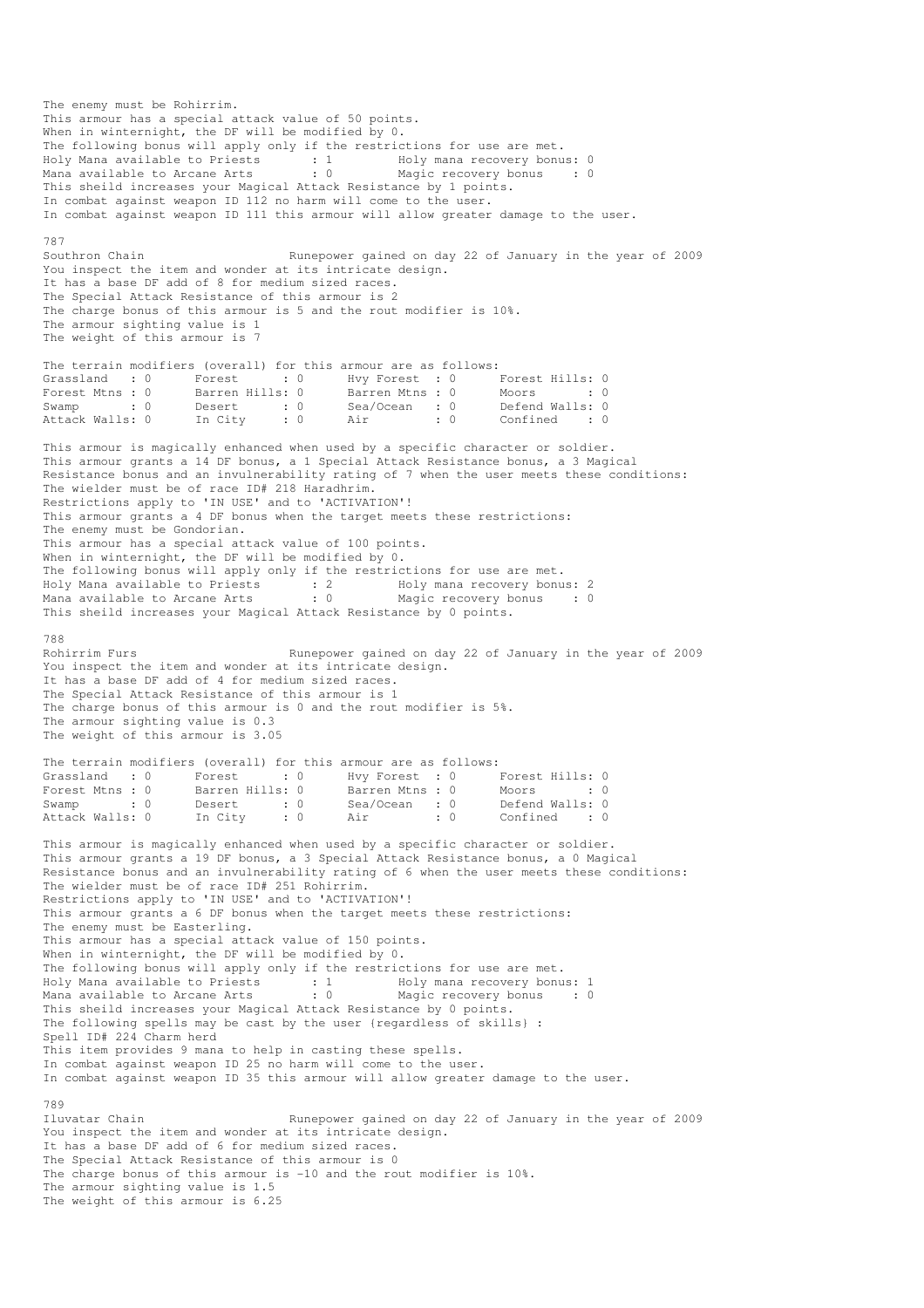The terrain modifiers (overall) for this armour are as follows: Grassland : 0 Forest : 0 Hvy Forest : 0 Forest Hills: 0 Forest Mtns : 0 Barren Hills: 0 Barren Mtns : 0 Moors : 0 : 0 Swamp : 0 Desert : 0 Sea/Ocean : 0 Defend Walls: 0 Attack Walls: 0 In City : 0 Air : 0 Confined : 0 This armour is magically enhanced when used by a specific character or soldier. This armour grants a 18 DF bonus, a 3 Special Attack Resistance bonus, a 3 Magical Resistance bonus and an invulnerability rating of 7 when the user meets these conditions: The user must worship Free People ID# 1. Restrictions apply to 'IN USE' and to 'ACTIVATION'! This armour grants a 10 DF bonus when the target meets these restrictions: The target character must worship Dark Servant ID# 12. This armour has a special attack value of 75 points. When in winternight, the DF will be modified by -5. The following bonus will apply only if the restrictions for use are met. Holy Mana available to Priests : 0 69 Holy mana recovery bonus: 0 Mana available to Arcane Arts : 0 Magic recovery bonus : 0 This sheild increases your Magical Attack Resistance by 0 points. The following spells may be cast by the user {regardless of skills} : Spell ID# 209 Runepower This item provides 3 mana to help in casting these spells. In combat against weapon ID 112 no harm will come to the user. In combat against weapon ID 109 this armour will allow greater damage to the user. 790<br>Morqul Chain Runepower gained on day 15 of January in the year of 2009 You inspect the item and wonder at its intricate design. It has a base DF add of 5 for medium sized races. The Special Attack Resistance of this armour is 0 The charge bonus of this armour is  $-10$  and the rout modifier is  $10\%$ . The armour sighting value is 1.5 The weight of this armour is 6.75 The terrain modifiers (overall) for this armour are as follows: Grassland : 0 Forest : 0 Hvy Forest : 0 Forest Hills: 0 Forest Mtns : 0 Barren Hills: 0 Barren Mtns : 0 Moors : 0 : 0 Forest Mtns : 0 Barren Hills: 0 Barren Mtns : 0 Moors : 0<br>
Swamp : 0 Desert : 0 Sea/Ocean : 0 Defend Walls: 0<br>
Attack Walls: 0 In City : 0 Air : 0 Confined : 0 In City : 0 Air : 0 Confined : 0 This armour is magically enhanced when used by a specific character or soldier. This armour grants a 18 DF bonus, a 3 Special Attack Resistance bonus, a 3 Magical Resistance bonus and an invulnerability rating of 7 when the user meets these conditions: The user must worship Dark Servant ID# 12. Restrictions apply to 'IN USE' and to 'ACTIVATION'! This armour grants a 8 DF bonus when the target meets these restrictions: The target character must worship Free People ID# 1. This armour has a special attack value of 50 points. When in winternight, the DF will be modified by 3. The following bonus will apply only if the restrictions for use are met. Holy Mana available to Priests : 0 Holy mana recovery bonus: 0 Mana available to Arcane Arts : 0 Magic recovery bonus : 0 This sheild increases your Magical Attack Resistance by 0 points. The following spells may be cast by the user {regardless of skills} : Spell ID# 209 Runepower This item provides 3 mana to help in casting these spells. In combat against weapon ID 111 no harm will come to the user. In combat against weapon ID 112 this armour will allow greater damage to the user. 791<br>Iluvatar Shield Runepower gained on day 18 of December in the year of 2008 You inspect the item and wonder at its intricate design. It has a base DF add of 2 for medium sized races. The Special Attack Resistance of this shield is 1 The charge bonus of this shield is 10 and the rout modifier is 5%. The shield sighting value is 1 The weight of this shield is 1.5 The terrain modifiers (overall) for this shield are as follows:<br>
Grassland : 0 Forest : 0 Hvy Forest : 0<br>
Forest Mtns : 0 Barren Hills: 0 Barren Mtns : 0 Grassland : 0 Forest : 0 Hvy Forest : 0 Forest Hills: 0 Forest Mtns : 0 Barren Hills: 0 Barren Mtns : 0 Moors : 0 : 0 Swamp : 0 Desert : 0 Sea/Ocean : 0 Defend Walls: 0 Attack Walls: 0 In City : 0 Air : 0 Confined : 0 This shield is magically enhanced when used by a specific character or soldier. This shield grants a 10 DF bonus, a 2 Special Attack Resistance bonus, a 2 Magical Resistance bonus and an invulnerability rating of 7 when the user meets these conditions: The user must worship Free People ID# 1. Restrictions apply to 'IN USE' and to 'ACTIVATION'!

This shield is not a bane (no bonuses against specific target).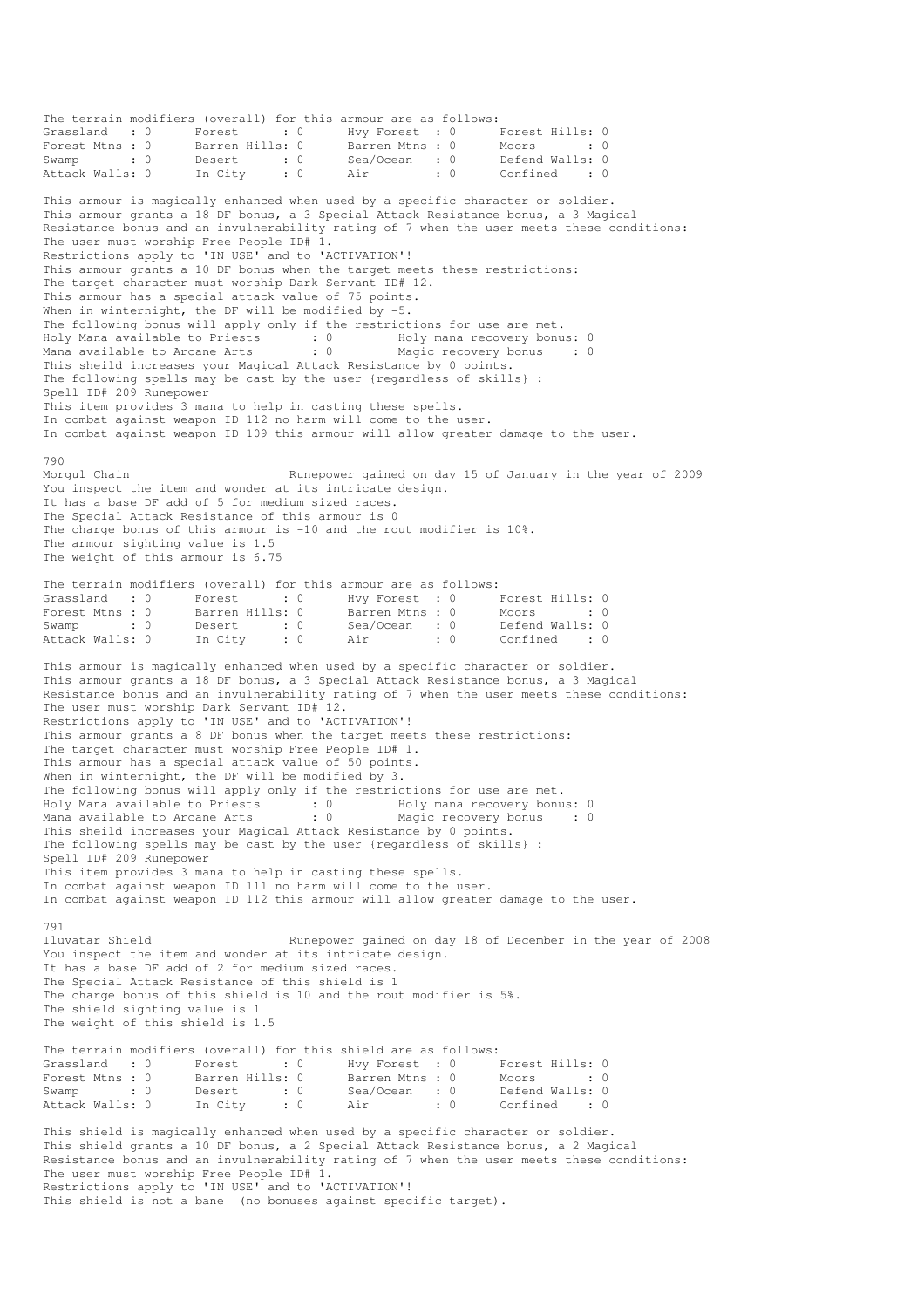This shield has a special attack value of 75 points. When in winternight, the DF will be modified by -5. The following bonus will apply only if the restrictions for use are met. Holy Mana available to Priests : 0 Holy mana recovery bonus: 0 Mana available to Arcane Arts : 0 Magic recovery bonus : 0 This sheild increases your Magical Attack Resistance by 0 points. The following spells may be cast by the user {regardless of skills} : Spell ID# 209 Runepower This item provides 3 mana to help in casting these spells. In combat against weapon ID 110 no harm will come to the user. In combat against weapon ID 108 this shield will allow greater damage to the user. 792<br>Morqul Shield Runepower gained on day 6 of January in the year of 2009 You inspect the item and wonder at its intricate design. It has a base DF add of 2 for medium sized races. The Special Attack Resistance of this shield is 1 The charge bonus of this shield is 10 and the rout modifier is 5%. The shield sighting value is 1 The weight of this shield is 1.65 The terrain modifiers (overall) for this shield are as follows: Grassland : 0 Forest : 0 Hvy Forest : 0 Forest Hills: 0<br>Forest Mtns : 0 Barren Hills: 0 Barren Mtns : 0 Moors : 0 Form Medicies Moors : 0 Barren Mtns : 0 Moors : 0 9 Moors : 0 Moors : 0 Moors : 0 Moors : 0 Moors : 0 Moors : 0 Moors : 0 Moors : 0 Moors : 0 Moors : 0 Moors : 0 Moors : 0 Moors : 0 Moors : 0 Moors : 0 Moors : 0 Moors : 0 Swamp : 0 Desert : 0 Sea/Ocean : 0<br>Attack Walls: 0 In City : 0 Air : 0 In City : 0 Air : 0 Confined : 0 This shield is magically enhanced when used by a specific character or soldier. This shield grants a 8 DF bonus, a 2 Special Attack Resistance bonus, a 2 Magical Resistance bonus and an invulnerability rating of 7 when the user meets these conditions: The user must worship Dark Servant ID# 12. Restrictions apply to 'IN USE' and to 'ACTIVATION'! This shield is not a bane (no bonuses against specific target). This shield has a special attack value of 50 points. When in winternight, the DF will be modified by 3. The following bonus will apply only if the restrictions for use are met. Holy Mana available to Priests : 0 Holy mana recovery bonus: 0 Mana available to Arcane Arts : 0 Magic recovery bonus : 0 This sheild increases your Magical Attack Resistance by 0 points. The following spells may be cast by the user {regardless of skills} : Spell ID# 209 Runepower This item provides 3 mana to help in casting these spells. In combat against weapon ID 109 no harm will come to the user. In combat against weapon ID 110 this shield will allow greater damage to the user. 793 Iluvatar Helm Runepower gained on day 7 of January in the year of 2009 You inspect the item and wonder at its intricate design. Item type: Helm The weight of this item is 0.25 When these conditions are met : The user must worship Free People ID# 1. Restrictions apply to 'IN USE' and to 'ACTIVATION'! This Helm will perform the following magical functions when 'in use': Yields a bless of level 6 when 'in use'. Strength Modifier : 0 0 Dexterity Modifier : 0 Constitution Modifier : 0 Personal combat Modifier: 4 Influence Modifier : 0<br>Stealth Modifier : 4 : 4 IF Character has Stealth Enhancement of the skill Stealth by a value of 6 when 'in use' Allows casting of these spell(s) regardless of arcane ability providing ALL item restrictions are met: Spell ID# 209 Runepower This item provides 3 spell points to help in casting these spells. This item adds 2 to Magical Attack Resistance and 2 to Special Attack Resistance! This is a ONE USE ONLY item. Upon activation it will pass into non-existance 794 Morgul Helm **Runepower gained on day 2 of March in the year of 2009** You inspect the item and wonder at its intricate design. Item type: Helm The weight of this item is 0.3 When these conditions are met : The user must worship Dark Servant ID# 12. Restrictions apply to 'IN USE' and to 'ACTIVATION'! This Helm will perform the following magical functions when 'in use': Yields a bless of level 7 when 'in use'. Strength Modifier : 0 0 Dexterity Modifier : 0 Constitution Modifier : 0 Personal combat Modifier: 4 Influence Modifier : 0 Stealth Modifier : 4 IF Character has Stealth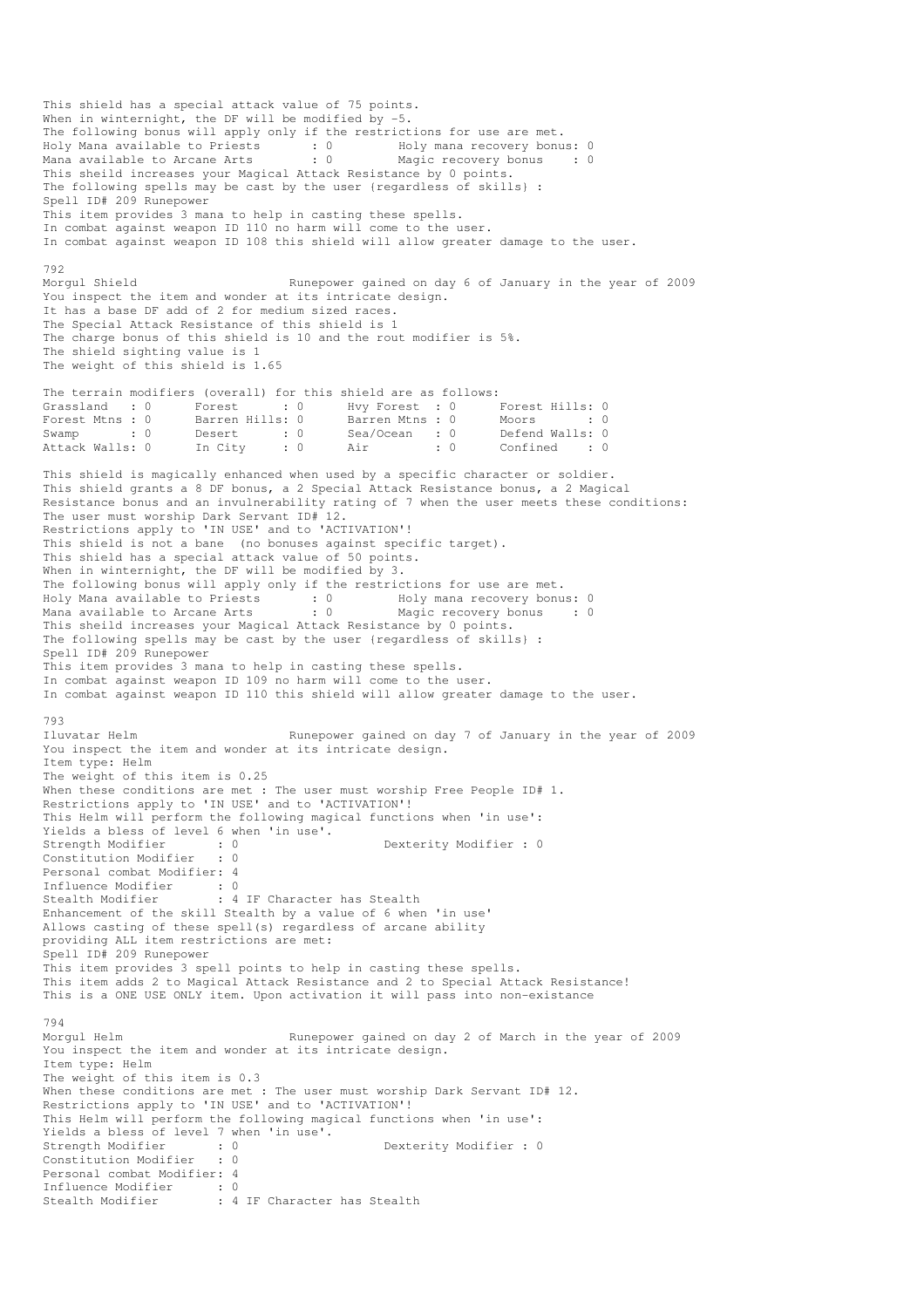Enhancement of the skill Stealth by a value of 4 when 'in use' Allows casting of these spell(s) regardless of arcane ability providing ALL item restrictions are met: Spell ID# 209 Runepower This item provides 3 spell points to help in casting these spells. This item adds 2 to Magical Attack Resistance and 2 to Special Attack Resistance! This is a ONE USE ONLY item. Upon activation it will pass into non-existance 795<br>Hobbit Pipe Runepower gained on day 12 of January in the year of 2009 You inspect the item and wonder at its intricate design. Item type: Box The weight of this item is 0.1 When these conditions are met : The wielder must be of race ID# 224 Hobbit. Restrictions apply to 'IN USE' and to 'ACTIVATION'! This Box will perform the following magical functions when 'in use': Yields a bless of level 5 when 'in use'. Strength Modifier : 0 0 Dexterity Modifier : 8 Constitution Modifier : 0 Personal combat Modifier: 2 Influence Modifier : 3 Stealth Modifier : 6 IF Character has Stealth Enhancement of the skill Thief by a value of 2 when 'in use' Allows casting of these spell(s) regardless of arcane ability providing ALL item restrictions are met: Spell ID# 222 Bless animals This item provides 3 spell points to help in casting these spells. This item adds 0 to Magical Attack Resistance and 0 to Special Attack Resistance! This is a ONE USE ONLY item. Upon activation it will pass into non-existance 796 Hobbit Flail Runepower gained on day 12 of March in the year of 2009 You inspect the item and wonder at its intricate design. This weapon is an Sword type weapon It has a base AF bonus of 75% and a missile AF bonus of 0% The charage bonus of this weapon is 10% and the rout bonus is 0% The weapon may not be used with a shield, and it may not be used while mounted. The wielder must have a strength of 5 and a dexterity of 16 to use this weapon The weight of this weapon is 1.75 This weapon is magical by nature... The terrain modifiers (overall) for this weapon are as follows: Grassland : 0 Forest : 0 Hvy Forest : 0 Forest Hills: 0 Forest Mtns : 0 Barren Hills: 0 Barren Mtns : 0 Moors : 0 : 0 Swamp : 0 Desert : 0 Sea/Ocean : 0 Defend Walls: 0 Attack Walls: 0 In City : 0 Air : 0 Confined : 0 This weapon is magically enhanced when used by a specific character or soldier. This weapon grants a 275% AF bonus when the user meets these conditions: The wielder must be of race ID# 224 Hobbit. Restrictions apply to 'IN USE' and to 'ACTIVATION'! This weapon gives a DAMage level of 8 to it's user This weapon is not a bane (no bonuses against specific target). This weapon gives a bonus of 25 when fighting against mounted enemies This weapon has a special attack value of 100 points. When in winternight, this weapon's AF will be modified by -100% The following bonus will apply only if the restrictions for use are met. Holy Mana available to Priests : 0 69 Holy mana recovery bonus: 0 Mana available to Arcane Arts : 0 Magic recovery bonus : 0 This weapon increases your magical attack resistance by 3 points. The following spells may be cast by the user {regardless of skills} : Spell ID# 234 Increase Special Resource Spell ID# 236 Increase Flora This item provides 9 mana to help in casting these spells. 797<br>Potion of Sustenance Runepower gained on day 8 of January in the year of 2009 You inspect the item and wonder at its intricate design. Item type: Potion The weight of this item is 0.1 This item will cure a character by 85%. Activation of this item has a 25% chance of curing Mandra poisoning, and a 15% of curing a character of belladon poisoning. This Potion will perform the following magical functions when 'in use':<br>Strength Modifier : 2<br>Constitution Modifier : 0<br>Constitution Modifier : 0 Strength Modifier : 2 Dexterity Modifier : 0 Constitution Modifier Personal combat Modifier: 0 Influence Modifier : 0 This item adds 0 to Magical Attack Resistance and 0 to Special Attack Resistance! This is a ONE USE ONLY item. Upon activation it will pass into non-existance 798<br>Potion of Shadows Runepower gained on day 19 of January in the year of 2009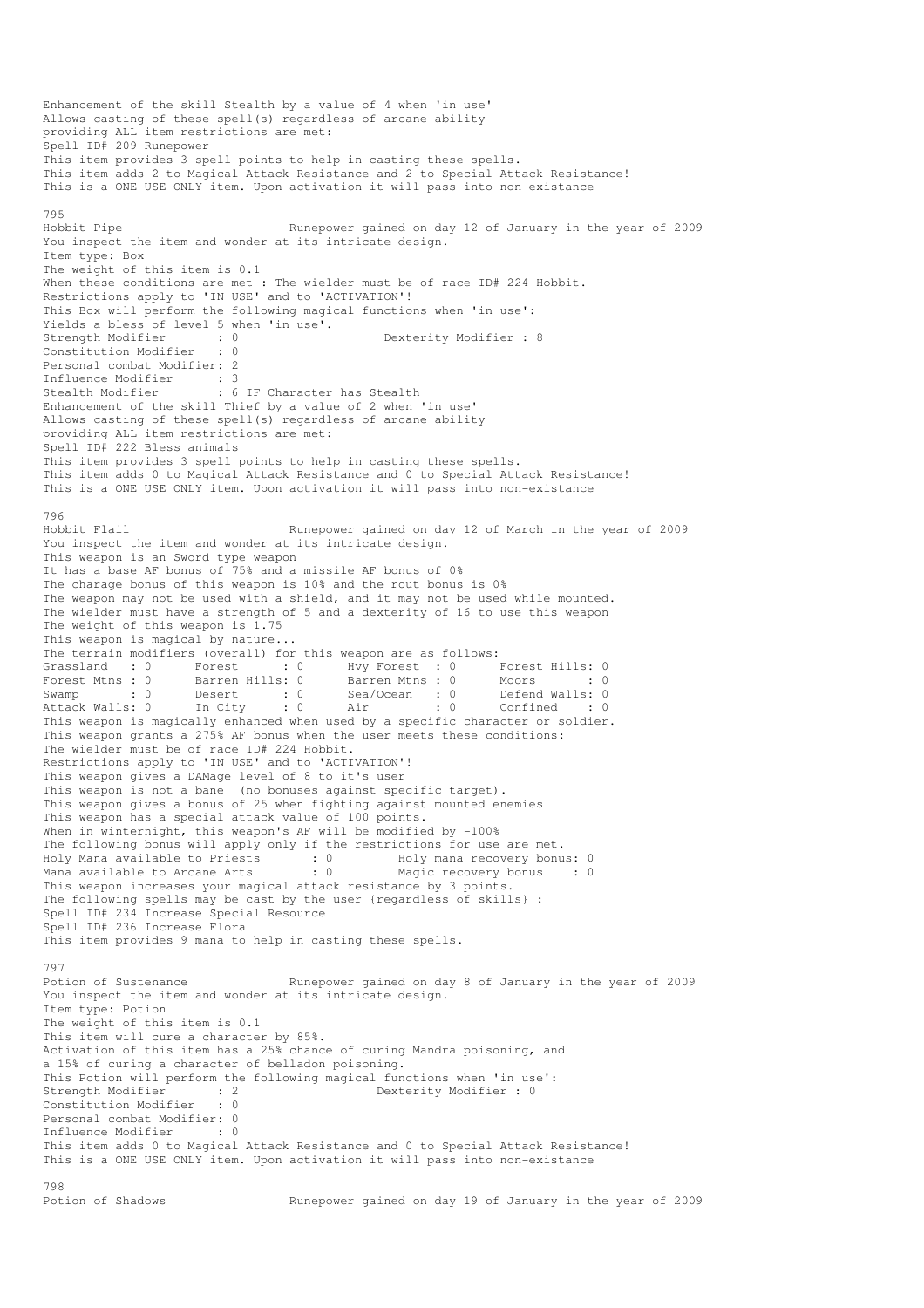You inspect the item and wonder at its intricate design. Item type: Potion The weight of this item is 0.15 Activation of this item has a 65% chance of curing Mandra poisoning, and a 65% of curing a character of belladon poisoning. This Potion will perform the following magical functions when 'in use': Strength Modifier : 0 0 Dexterity Modifier : 0 Constitution Modifier : 0 Personal combat Modifier: 0 Influence Modifier : 0 This item adds 0 to Magical Attack Resistance and 0 to Special Attack Resistance! This is a ONE USE ONLY item. Upon activation it will pass into non-existance Activation of this items will immediately cause 15% wounds to the character! 799 Potion of the Sea Runepower gained on day 19 of January in the year of 2009 You inspect the item and wonder at its intricate design. Item type: Potion The weight of this item is 0.12 This Potion will perform the following magical functions when 'in use':<br>Strength Modifier : 0<br>Dexterity Modifier : 0 Strength Modifier : 0 0 Dexterity Modifier : 0 Constitution Modifier : 0 Personal combat Modifier: 0 Influence Modifier : 0 This item adds 0 to Magical Attack Resistance and 0 to Special Attack Resistance! When this item is activated it will cure insanity! This is a ONE USE ONLY item. Upon activation it will pass into non-existance 800<br>Anduin Water Runepower gained on day 8 of January in the year of 2009 You inspect the item and wonder at its intricate design. Item type: Vial The weight of this item is 0.05 This item will cure a character by 50%. Activation of this item has a 50% chance of curing Mandra poisoning, and a 50% of curing a character of belladon poisoning. This Vial will perform the following magical functions when 'in use': Strength Modifier : 0 0 Dexterity Modifier : 0 Constitution Modifier : 0 Personal combat Modifier: 0 Influence Modifier : 0 This item adds 0 to Magical Attack Resistance and 0 to Special Attack Resistance! When this item is activated it will cure insanity! This is a ONE USE ONLY item. Upon activation it will pass into non-existance 801 Coastal Rock Runepower gained on day 22 of January in the year of 2009 You inspect the item and wonder at its intricate design. Item type: Crystal The weight of this item is 1.15 When these conditions are met : The user must worship Dark Servant ID# 12. Restrictions apply to 'IN USE' and to 'ACTIVATION'! This Crystal will perform the following magical functions when 'in use': Yields a bless of level 2 when 'in use'.<br>Strength Modifier : 0 Strength Modifier : 0 Dexterity Modifier : 0 Constitution Modifier : 0 Personal combat Modifier: 1<br>Tnfluence Modifier : 0 Influence Modifier Enhancement of the skill Assassin by a value of 2 when 'in use' During Battle, this item will cast the spell ID# 455 Duel ESP. This item adds 0 to Magical Attack Resistance and 0 to Special Attack Resistance! This is a ONE USE ONLY item. Upon activation it will pass into non-existance 802<br>Mithril Shortsword Runepower gained on day 9 of March in the year of 2009 You inspect the item and wonder at its intricate design. This weapon is an Sword type weapon It has a base AF bonus of 150% and a missile AF bonus of 0% The charage bonus of this weapon is 10% and the rout bonus is 5% The weapon can be used with a shield, and it can be used while mounted. The wielder must have a strength of 4 and a dexterity of 6 to use this weapon The weight of this weapon is 1 This weapon is magical by nature... The terrain modifiers (overall) for this weapon are as follows: Grassland : 0 Forest : 0 Hvy Forest : 0 Forest Hills: 0<br>Forest Mtns : 0 Barren Hills: 0 Barren Mtns : 0 Moors : 0 Forest Mtns : 0 Barren Hills: 0 Barren Mtns : 0 Moors : 0 : 0 Swamp : 0 Desert : 0 Sea/Ocean : 0 Defend Walls: 0 Attack Walls: 0 In City : 0 Air : 0 Confined : 0 This weapon is magically enhanced when used by a specific character or soldier. This weapon grants a 115% AF bonus when the user meets these conditions: Only a character with the skill of Swordmaster may use!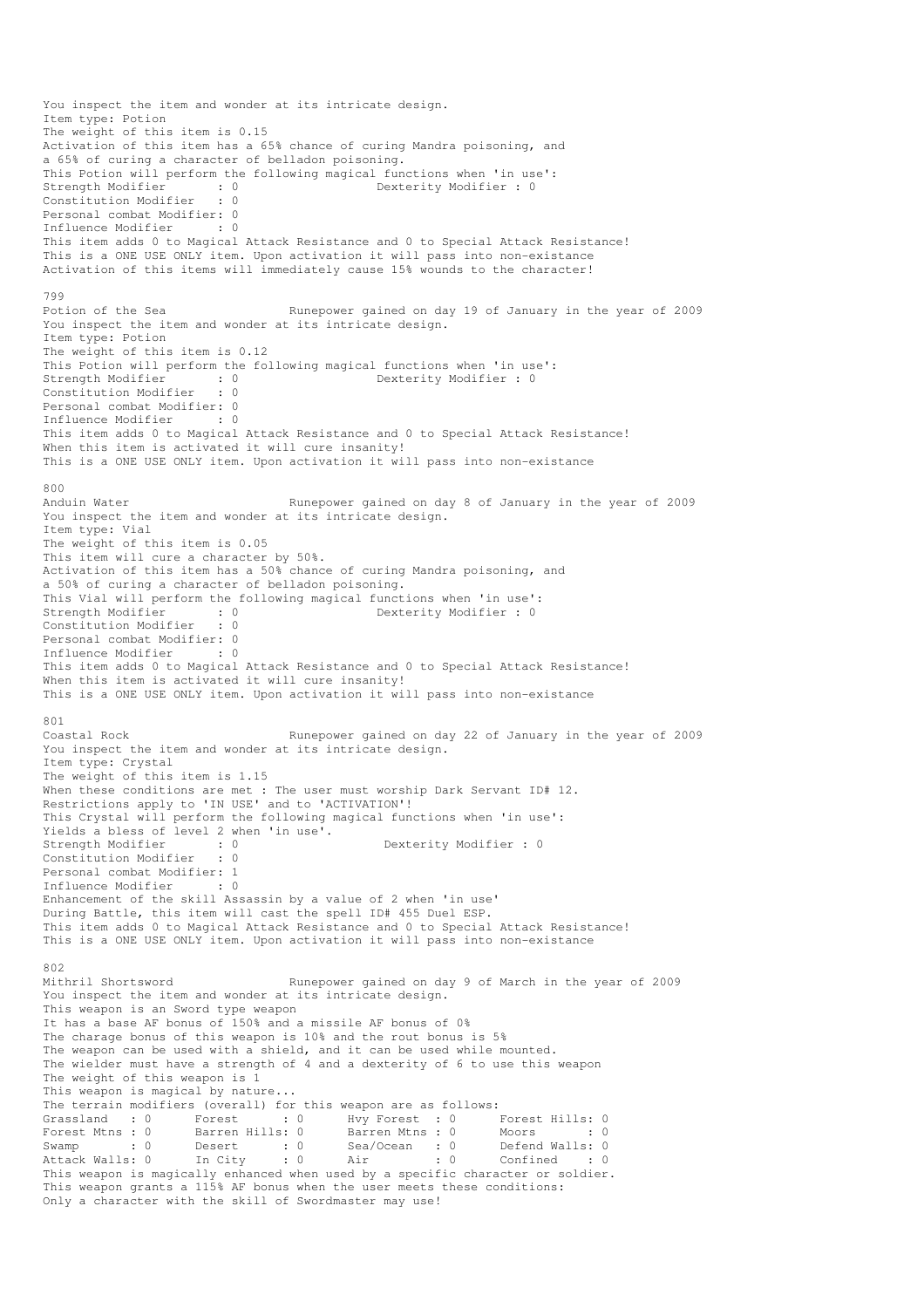Restrictions apply to 'IN USE' and to 'ACTIVATION'! This weapon gives a DAMage level of 4 to it's user This weapon is not a bane (no bonuses against specific target). This weapon has a special attack value of 25 points. When in winternight, this weapon's AF will be modified by -10% The following bonus will apply only if the restrictions for use are met. Holy Mana available to Priests : 0 Holy mana recovery bonus: 0 Mana available to Arcane Arts : 0 Magic recovery bonus : 0 This weapon increases your magical attack resistance by 0 points. 803 Mithril Handaxe **Runepower gained on day 15 of January in the year of 2009** You inspect the item and wonder at its intricate design. This weapon is an Axe type weapon It has a base AF bonus of 165% and a missile AF bonus of 0% The charage bonus of this weapon is 10% and the rout bonus is 0% The weapon can be used with a shield, and it can be used while mounted. The wielder must have a strength of 6 and a dexterity of 6 to use this weapon The weight of this weapon is 1.4 This weapon is magical by nature... The terrain modifiers (overall) for this weapon are as follows:<br>
Grassland : 0 Forest : 0 Hvy Forest : 0 I<br>
Forest Mtns : 0 Barren Hills: 0 Barren Mtns : 0 1 Grassland : 0 Forest : 0 Hvy Forest : 0 Forest Hills: 0 Forest Mtns : 0 Barren Hills: 0 Barren Mtns : 0 Moors : 0 : 0 Swamp : 0 Desert : 0 Sea/Ocean : 0 Defend Walls: 0 Attack Walls: 0 In City : 0 Air : 0 Confined : 0 This weapon is magically enhanced when used by a specific character or soldier. This weapon grants a 150% AF bonus when the user meets these conditions: Only a character with the skill of Axemaster may use! Restrictions apply to 'IN USE' and to 'ACTIVATION'! This weapon gives a DAMage level of 4 to it's user This weapon is not a bane (no bonuses against specific target). This weapon has a special attack value of 25 points. When in winternight, this weapon's AF will be modified by 0% The following bonus will apply only if the restrictions for use are met. Holy Mana available to Priests : 0 Holy mana recovery bonus: 0 Mana available to Arcane Arts : 0 Magic recovery bonus : 0 This weapon increases your magical attack resistance by 0 points. 804 Silver Circlet Runepower gained on day 19 of January in the year of 2009 You inspect the item and wonder at its intricate design. Item type: Circlet The weight of this item is 0.08 When these conditions are met : The user must worship Free People ID# 1. Restrictions apply to 'IN USE' and to 'ACTIVATION'! This Circlet will perform the following magical functions when 'in use': Yields a bless of level 2 when 'in use'.<br>Strength Modifier : 0<br>Constitution Modifier : 0 Strength Modifier : 0 0 Dexterity Modifier : 0 Constitution Modifier Personal combat Modifier: 1<br>Influence Modifier : 0 Influence Modifier Enhancement of the skill Thief by a value of 2 when 'in use' During Battle, this item will cast the spell ID# 455 Duel ESP. This item adds 0 to Magical Attack Resistance and 0 to Special Attack Resistance! This is a ONE USE ONLY item. Upon activation it will pass into non-existance 805<br>Forest Lute Runepower gained on day 15 of January in the year of 2009 You inspect the item and wonder at its intricate design. Item type: Lute The weight of this item is 0.3 When these conditions are met : Only a character with the skill of Bard may use! Restrictions apply to 'IN USE' and to 'ACTIVATION'! This Lute will perform the following magical functions when 'in use':<br>Strength Modifier : 0<br>Dexterity Modifier : 0 Strength Modifier : 0<br>Constitution Modifier : 0 Constitution Modifier Personal combat Modifier: 0<br>Influence Modifier : 0 Influence Modifier Enhancement of the skill Bard by a value of 4 when 'in use' Allows casting of these spell(s) regardless of arcane ability providing ALL item restrictions are met: Spell ID# 19 Increase Guild Strength This item provides 4 spell points to help in casting these spells. This item adds 0 to Magical Attack Resistance and 0 to Special Attack Resistance! This is a ONE USE ONLY item. Upon activation it will pass into non-existance  $806$ Lute of Mist The Runepower gained on day 15 of January in the year of 2009 You inspect the item and wonder at its intricate design. Item type: Lute The weight of this item is 0.35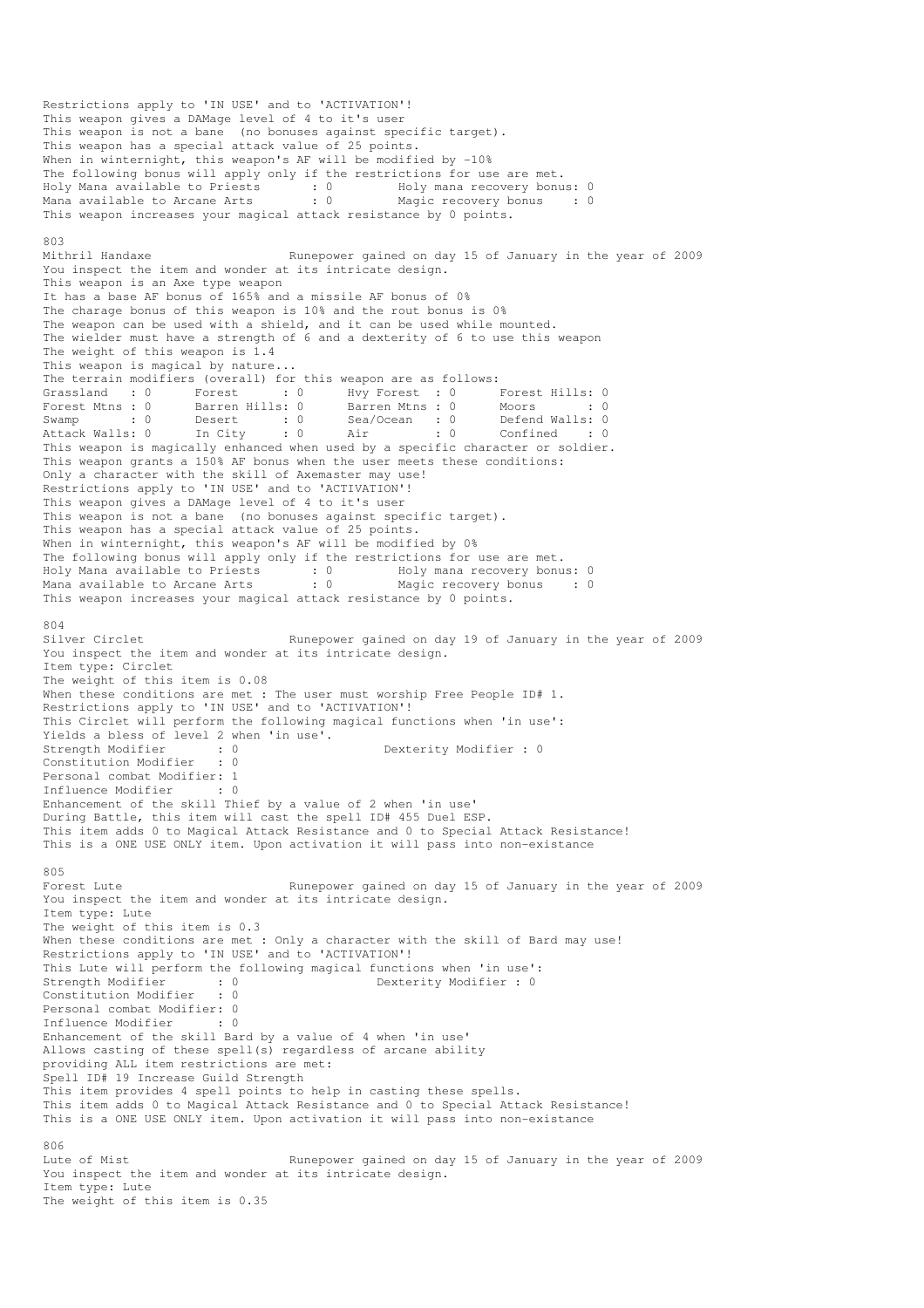When these conditions are met : Only a character with the skill of Bard may use! Restrictions apply to 'IN USE' and to 'ACTIVATION'! This Lute will perform the following magical functions when 'in use': Yields a bless of level 3 when 'in use'.<br>Strength Modifier : 0<br> Strength Modifier : 0<br>
Constitution Modifier : 0<br>
Onstitution Modifier : 0 Constitution Modifier Personal combat Modifier: 2<br>Influence Modifier : 0 Influence Modifier Enhancement of the skill Bard by a value of 4 when 'in use' Allows casting of these spell(s) regardless of arcane ability providing ALL item restrictions are met: Spell ID# 288 Cure Black Death (plague) Spell ID# 290 Cure Pox (plague) This item provides 10 spell points to help in casting these spells. The following bonuses will apply only if the restrictions for use are met. Holy Mana available to Priests: 2 Holy Mana recovery bonus: 1 Mana available to Arcane Arts : 0 Magic recovery bonus : 0 This item adds 0 to Magical Attack Resistance and 0 to Special Attack Resistance! This is a ONE USE ONLY item. Upon activation it will pass into non-existance 807<br>Mithril-tipped Spear Runepower gained on day 12 of January in the year of 2009 You inspect the item and wonder at its intricate design. This weapon is an Miscellaneous type weapon It has a base AF bonus of 135% and a missile AF bonus of 0% The charage bonus of this weapon is 100% and the rout bonus is -5% The weapon can be used with a shield, and it may not be used while mounted. The wielder must have a strength of 6 and a dexterity of 6 to use this weapon The weight of this weapon is 1.2 This weapon is magical by nature... The terrain modifiers (overall) for this weapon are as follows: Grassland : 5 Forest : 0 Hvy Forest : 0 Forest Hills: 0<br>
Forest Mtns : 0 Barren Hills: 0<br>
Swamp : 0 Desert : 0 Sea/Ocean : 0 Defend Walls: 0<br>
Attack Walls: 0 In City : 0 Air : 0 Confined :-5 Forest Mtns : 0 Barren Hills: 0 Barren Mtns : 0 Moors : 0 Swamp : 0 Desert : 0 Sea/Ocean : 0 Defend Walls: 0 Attack Walls: 0 In City : 0 Air : 0 Confined :-5 This weapon is magically enhanced when used by a specific character or soldier. This weapon grants a 150% AF bonus when the user meets these conditions: Only a character with the skill of Berserker may use! Restrictions apply to 'IN USE' and to 'ACTIVATION'! This weapon gives a DAMage level of 4 to it's user This weapon is not a bane (no bonuses against specific target). This weapon gives a bonus of 115 when fighting against mounted enemies This weapon has a special attack value of 25 points. When in winternight, this weapon's AF will be modified by 10% The following bonus will apply only if the restrictions for use are met. Holy Mana available to Priests : 0 Holy mana recovery bonus: 0 Mana available to Arcane Arts : 0 Magic recovery bonus : 0 This weapon increases your magical attack resistance by 0 points. 808<br>Bronze Circlet Runepower gained on day 19 of January in the year of 2009 You inspect the item and wonder at its intricate design. Item type: Circlet The weight of this item is 0.1 When these conditions are met : The user must worship Free People ID# 1. Restrictions apply to 'IN USE' and to 'ACTIVATION'! This Circlet will perform the following magical functions when 'in use': Yields a bless of level 2 when 'in use'. Strength Modifier : 0 0 Dexterity Modifier : 0 Constitution Modifier : 0 Personal combat Modifier: 1 Influence Modifier : 0 Enhancement of the skill Spy by a value of 2 when 'in use' During Battle, this item will cast the spell ID# 454 War Eyes. This item adds 0 to Magical Attack Resistance and 0 to Special Attack Resistance! This is a ONE USE ONLY item. Upon activation it will pass into non-existance 809 Mithril Mace The Runepower gained on day 15 of January in the year of 2009 You inspect the item and wonder at its intricate design. This weapon is an Miscellaneous type weapon It has a base AF bonus of 165% and a missile AF bonus of 0% The charage bonus of this weapon is 0% and the rout bonus is 5% The weapon can be used with a shield, and it can be used while mounted. The wielder must have a strength of 8 and a dexterity of 6 to use this weapon The weight of this weapon is 0.6 This weapon is magical by nature... The terrain modifiers (overall) for this weapon are as follows: Grassland : 0 Forest : 0 Hvy Forest : 0 Forest Hills: 0 Forest Mtns : 0 Barren Hills: 0 Barren Mtns : 0 Moors : 0 : 0 Forest Mtns : 0 Barren Hills: 0 Bealton Honor : 0 Befend Walls: 0<br>Swamp : 0 Desert : 0 Sea/Ocean : 0 Defend Walls: 0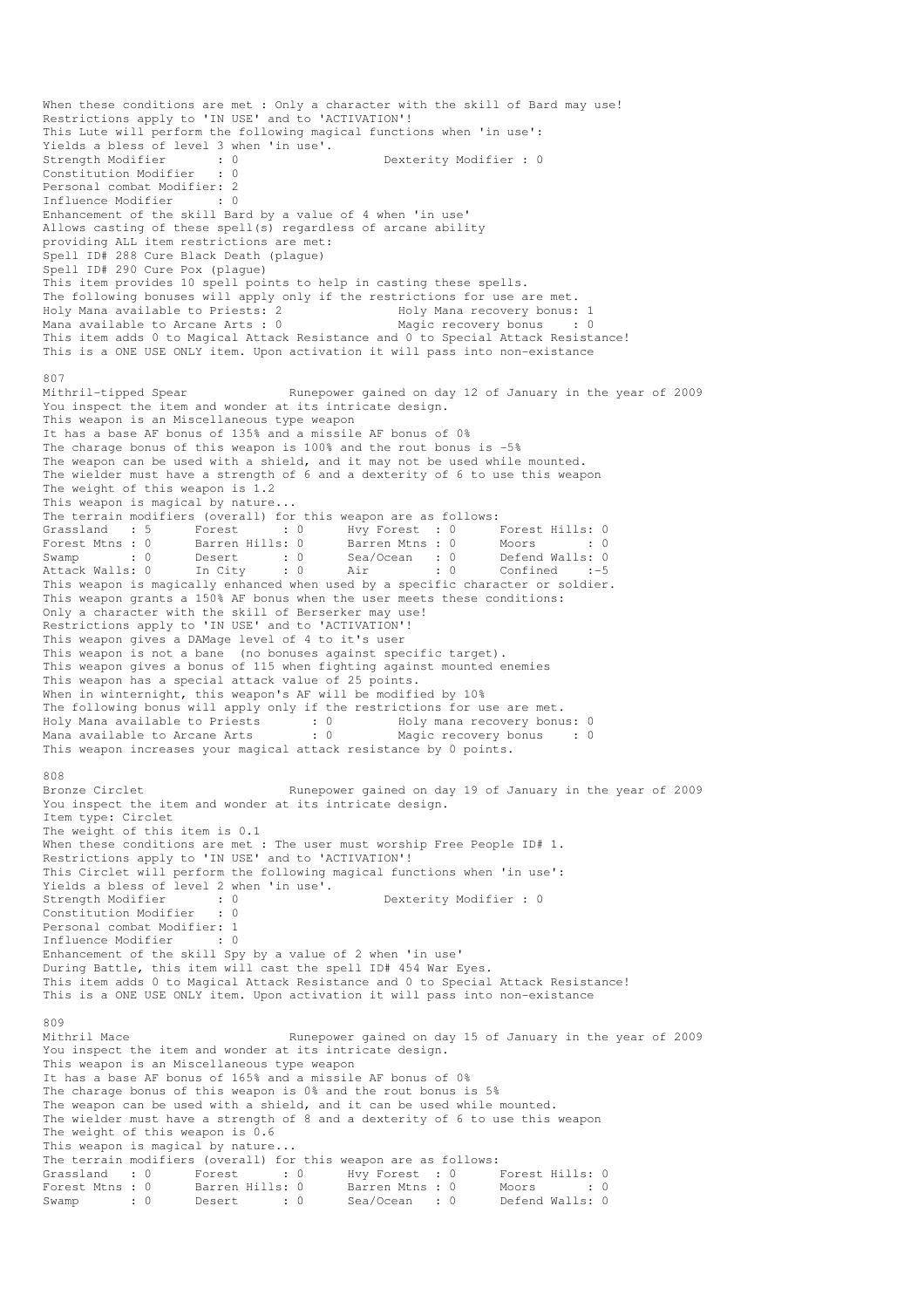Attack Walls: 0 In City : 0 Air : 0 Confined This weapon is magically enhanced when used by a specific character or soldier. This weapon grants a 150% AF bonus when the user meets these conditions: Only a character with the skill of Knight may use! Restrictions apply to 'IN USE' and to 'ACTIVATION'! This weapon gives a DAMage level of 4 to it's user This weapon is not a bane (no bonuses against specific target). This weapon has a special attack value of 25 points. When in winternight, this weapon's AF will be modified by 10% The following bonus will apply only if the restrictions for use are met. Holy Mana available to Priests : 0 Holy mana recovery bonus: 0 Mana available to Arcane Arts : 0 Magic recovery bonus : 0 This weapon increases your magical attack resistance by 0 points. 810 Helm of Light Runepower gained on day 22 of January in the year of 2009 You inspect the item and wonder at its intricate design. Item type: Helm The weight of this item is 0.25 When these conditions are met : Only a character with the skill of Priest may use! Restrictions apply to 'IN USE' and to 'ACTIVATION'! This Helm will perform the following magical functions when 'in use': Yields a bless of level 4 when 'in use'.<br>Strength Modifier : 0<br>Constitution Dexterity Modifier : 0 Constitution Modifier : 0 Personal combat Modifier: 1<br>Influence Modifier : 0 Influence Modifier Enhancement of the skill Priest by a value of 3 when 'in use' Allows casting of these spell(s) regardless of arcane ability providing ALL item restrictions are met: Spell ID# 155 Create Crystal of Power This item provides 1 spell points to help in casting these spells. The following bonuses will apply only if the restrictions for use are met. Holy Mana available to Priests: 0 Holy Mana recovery bonus: 3 Mana available to Arcane Arts :  $0$ This item adds 0 to Magical Attack Resistance and 0 to Special Attack Resistance! This is a ONE USE ONLY item. Upon activation it will pass into non-existance 811 Troll-helm Runepower gained on day 8 of January in the year of 2009 You inspect the item and wonder at its intricate design. Item type: Helm The weight of this item is 0.65 Should the race of the user be Troll then this Helm will add 4 DF when it is 'in use'. When these conditions are met : The user must have the mark of Cruelty Restrictions apply to 'IN USE' and to 'ACTIVATION'! This Helm will perform the following magical functions when 'in use': Yields a bless of level 3 when 'in use'. Strength Modifier : 0 0 Dexterity Modifier : 0 Constitution Modifier : 7 Personal combat Modifier: 4 Influence Modifier : 0 Enhancement of the skill Berserker by a value of 7 when 'in use' This item adds 0 to Magical Attack Resistance and 0 to Special Attack Resistance! This is a ONE USE ONLY item. Upon activation it will pass into non-existance 812<br>Mithril Tipped Lance Runepower gained on day 29 of January in the year of 2009 You inspect the item and wonder at its intricate design. This weapon is a Miscellaneous type weapon It has a base AF bonus of 135% and a missile AF bonus of 0% The charage bonus of this weapon is 170% and the rout bonus is 0% The weapon can be used with a shield, and it can only be used while mounted. The wielder must have a strength of 8 and a dexterity of 6 to use this weapon The weight of this weapon is  $1,6$ This weapon gives a bonus of 50 when fighting against mounted enemies This weapon gives a DAMage level of 4 to it's user This weapon has a special attack value of 25 points. This weapon increases your magical attack resistance by 0 points. When in winternight, this weapon's AF will be modified by -10% This weapon is not a bane (no bonuses against specific target). The terrain modifiers (overall) for this Miscellaneous Weapon are as follows: Grassland : 20 Forest :-20 Hvy Forest :-30 Forest Hills:-20<br>Forest Mtns :-30 Barren Hills:-10 Barren Mtns :-20 Moors :-5 Forest Mtns :-30 Barren Hills:-10 Barren Mtns :-20 Moors :-5 Swamp :-10 Desert : 10 Sea/Ocean :-20 Defend Walls:-10

Attack Walls:-30 In City : 0 Air : 0 Confined :-30 This weapon is magically enhanced when used by a specific character or soldier.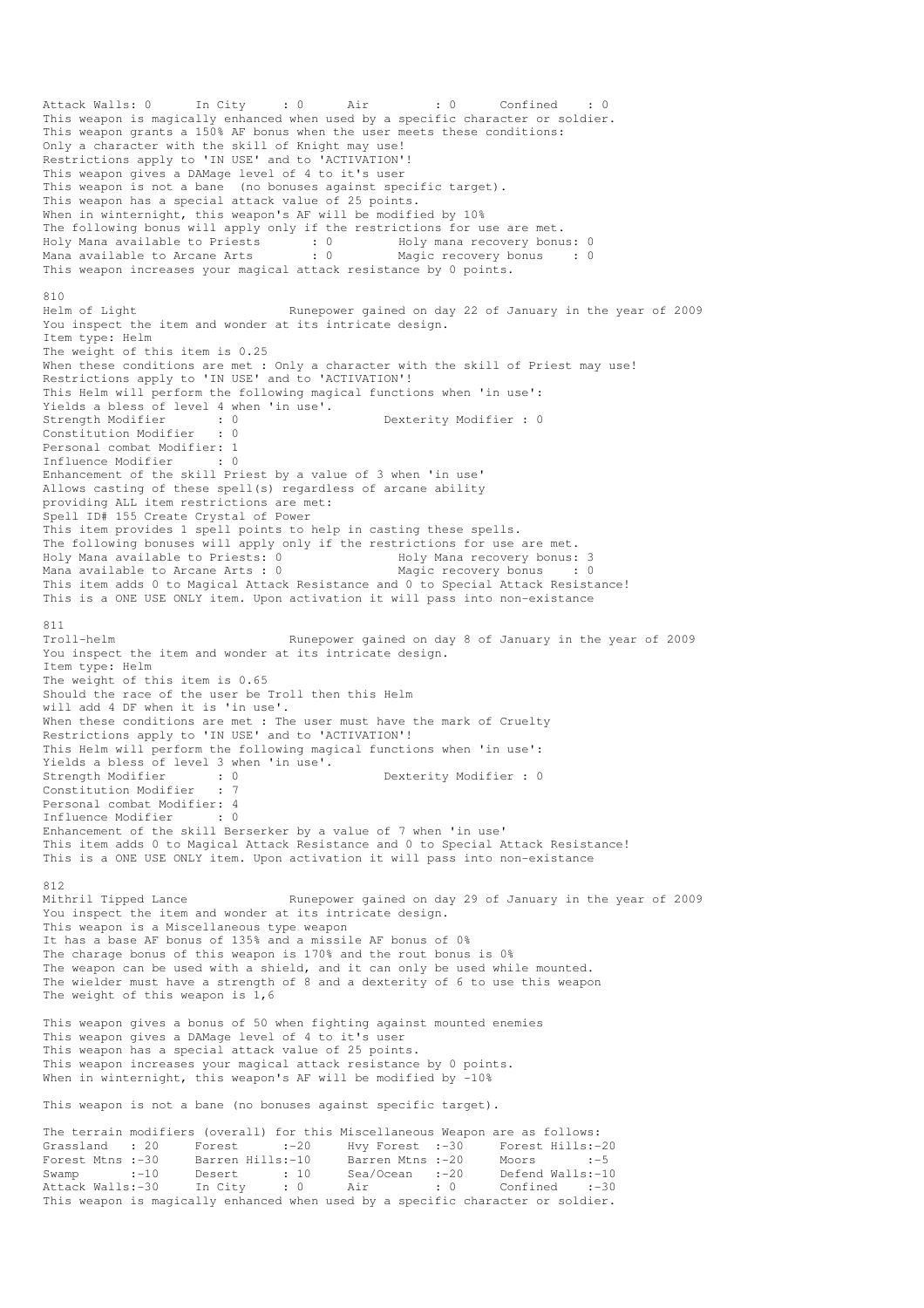This weapon grants a 150% AF bonus when the user meets these conditions: Only a character with the skill of Knight may use! Restrictions apply to 'IN USE' and to 'ACTIVATION'! The following bonuses will apply only if the restrictions for use are met. Holy Mana available to Priests : 0 Holy mana recovery bonus: 0 Mana available to Arcane Arts 813 Mithril Bow Runepower gained on day 12 of January in the year of 2009 You inspect the item and wonder at its intricate design. This weapon is an Bow type weapon It has a base AF bonus of 100% and a missile AF bonus of 115% The charage bonus of this weapon is 0% and the rout bonus is 0% The weapon may not be used with a shield, and it may not be used while mounted. The wielder must have a strength of 4 and a dexterity of 8 to use this weapon The weight of this weapon is 0.8 This weapon is magical by nature... The terrain modifiers (overall) for this weapon are as follows:<br>
Grassland : 0 Forest :-10 Hvy Forest :-20 I<br>
Forest Mtns :-20 Barren Hills: 0 Barren Mtns : 0 I Grassland : 0 Forest :-10 Hvy Forest :-20 Forest Hills:-10 Forest Mtns :-20 Barren Hills: 0 Barren Mtns : 0 Moors : 0 : 0 Swamp : 0 Desert : 0 Sea/Ocean : 5<br>Attack Walls: 10 In City : 0 Air : 0 Attack Walls: 10 In City : 0 Air : 0 Confined :-10 This weapon is magically enhanced when used by a specific character or soldier. This weapon grants a 150% AF bonus when the user meets these conditions: Only a character with the skill of Bowmaster may use! Restrictions apply to 'IN USE' and to 'ACTIVATION'! This weapon gives a DAMage level of 4 to it's user This weapon is not a bane (no bonuses against specific target). This weapon gives a bonus of 15 when fighting against mounted enemies This weapon has a special attack value of 25 points. When in winternight, this weapon's AF will be modified by 0% The following bonus will apply only if the restrictions for use are met.<br>Holy Mana available to Priests :  $0$  Holy mana recovery bonus:  $0$ Holy Mana available to Priests : 0 Holy mana recovery bonus: 0 Mana available to Arcane Arts : 0 Magic recovery bonus : 0 This weapon increases your magical attack resistance by 0 points. 814<br>Uruk-helm Runepower gained on day 23 of October in the year of 2008 You inspect the item and wonder at its intricate design. Item type: Helm The weight of this item is 0.65 Should the race of the user be Uruk then this Helm will add 9 DF when it is 'in use'. When these conditions are met : The user must have the mark of Cruelty Restrictions apply to 'IN USE' and to 'ACTIVATION'! This Helm will perform the following magical functions when 'in use': Yields a bless of level 4 when 'in use'.<br>Strength Modifier : 0 Strength Modifier : 0 Dexterity Modifier : 0 Constitution Modifier Personal combat Modifier: 3 Influence Modifier : 0 Enhancement of the skill Berserker by a value of 6 when 'in use' Allows casting of these spell(s) regardless of arcane ability providing ALL item restrictions are met: Spell ID# 43 Cause Insanity Spell ID# 209 Runepower This item provides 3 spell points to help in casting these spells. This item adds 1 to Magical Attack Resistance and 1 to Special Attack Resistance! This is a ONE USE ONLY item. Upon activation it will pass into non-existance 815<br>Mirthril Horsebow Runepower gained on day 8 of January in the year of 2009 You inspect the item and wonder at its intricate design. This weapon is an Bow type weapon It has a base AF bonus of 100% and a missile AF bonus of 105% The charage bonus of this weapon is 0% and the rout bonus is 0% The weapon may not be used with a shield, and it can be used while mounted. The wielder must have a strength of 6 and a dexterity of 10 to use this weapon The weight of this weapon is 1.2 This weapon is magical by nature... The terrain modifiers (overall) for this weapon are as follows:<br>Grassland : 0 Forest :-10 Hvy Forest :-20 1 Grassland : 0 Forest :-10 Hvy Forest :-20 Forest Hills:-10 Forest Mtns :-20 Barren Hills: 0 Barren Mtns : 0 Moors : 0 : 0 Swamp : 0 Desert : 0 Sea/Ocean : 5 Defend Walls: 10 Attack Walls: 10 In City : 0 Air : 0 Confined :-10 This weapon is magically enhanced when used by a specific character or soldier. This weapon grants a 150% AF bonus when the user meets these conditions: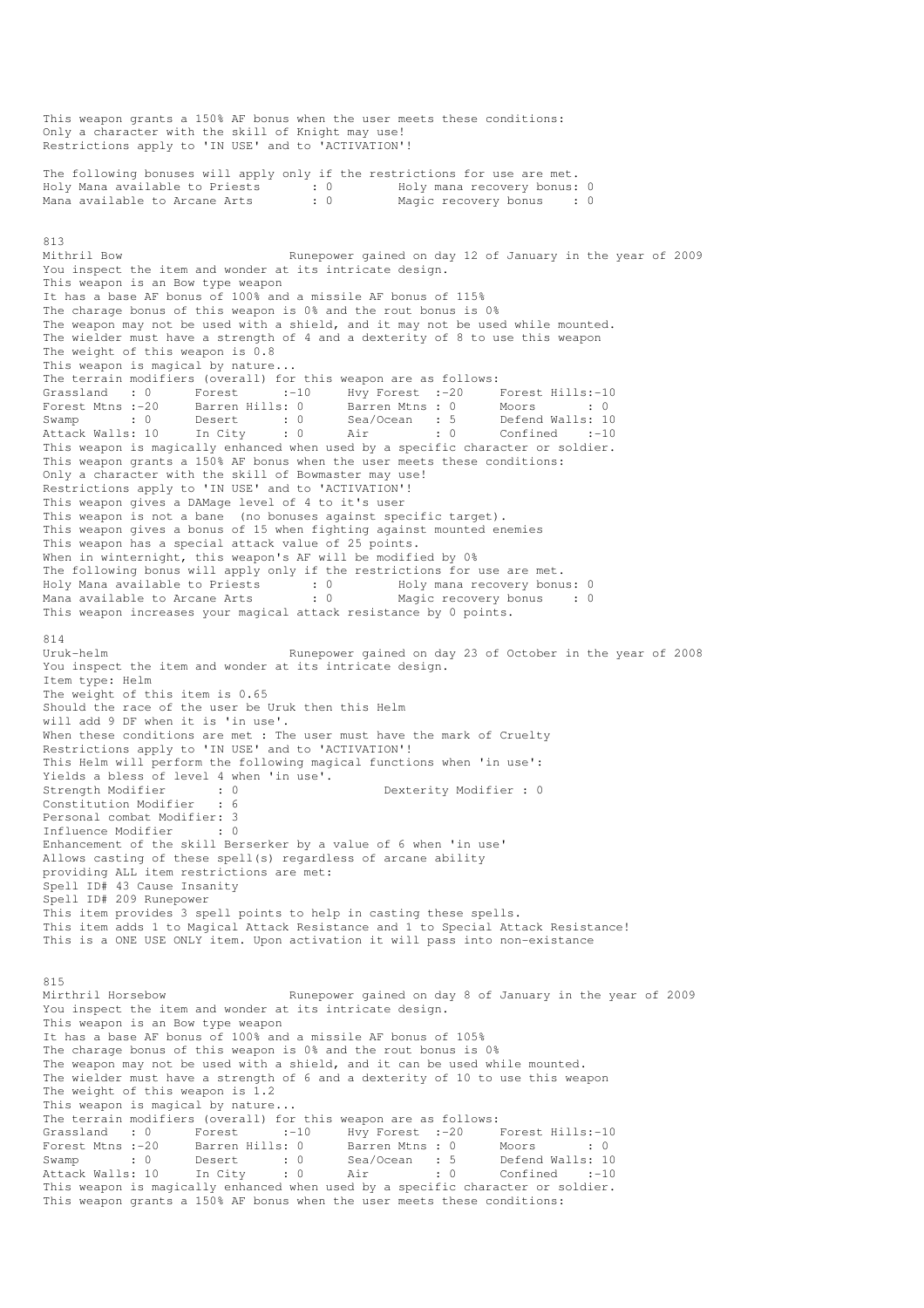Only a character with the skill of Bowmaster may use! Restrictions apply to 'IN USE' and to 'ACTIVATION'! This weapon gives a DAMage level of 4 to it's user This weapon is not a bane (no bonuses against specific target). This weapon gives a bonus of 15 when fighting against mounted enemies This weapon has a special attack value of 25 points. When in winternight, this weapon's AF will be modified by 10% The following bonus will apply only if the restrictions for use are met. Holy Mana available to Priests : 0 Holy mana recovery bonus: 0 Mana available to Arcane Arts : 0 Magic recovery bonus : 0 This weapon increases your magical attack resistance by 0 points. 816<br>Silver Bell Runepower gained on day 19 of January in the year of 2009 You inspect the item and wonder at its intricate design. Item type: Bell The weight of this item is 0.95 This Bell will perform the following magical functions when 'in use': Strength Modifier : 0 Dexterity Modifier : 0<br>
Constitution Modifier : 0 Constitution Modifier Personal combat Modifier: 0 Influence Modifier : 0 Allows casting of these spell(s) regardless of arcane ability providing ALL item restrictions are met: Spell ID# 209 Runepower This item provides 9 spell points to help in casting these spells. This item adds 12 to Magical Attack Resistance and 0 to Special Attack Resistance! This is a ONE USE ONLY item. Upon activation it will pass into non-existance 817<br>Golden Bell Runepower gained on day 15 of January in the year of 2009 You inspect the item and wonder at its intricate design. Item type: Bell The weight of this item is 0.95 This Bell will perform the following magical functions when 'in use':<br>Strength Modifier : 0<br>Dexterity Modifier : 0 Strength Modifier : 0 0 Dexterity Modifier : 0 Constitution Modifier : 0 Personal combat Modifier: 0 Influence Modifier : 0 Allows casting of these spell(s) regardless of arcane ability providing ALL item restrictions are met: Spell ID# 209 Runepower This item provides 9 spell points to help in casting these spells. This item adds 0 to Magical Attack Resistance and 12 to Special Attack Resistance! This is a ONE USE ONLY item. Upon activation it will pass into non-existance 818 Mithril Longbow Runepower gained on day 15 of January in the year of 2009 You inspect the item and wonder at its intricate design. This weapon is an Bow type weapon It has a base AF bonus of 305% and a missile AF bonus of 400% The charage bonus of this weapon is 0% and the rout bonus is 0% The weapon may not be used with a shield, and it can be used while mounted. The wielder must have a strength of 10 and a dexterity of 10 to use this weapon The weight of this weapon is 1.2 This weapon is magical by nature... The terrain modifiers (overall) for this weapon are as follows: Grassland : 0 Forest :-5 Hvy Forest :-10 Forest Hills:-5<br>
Forest Mtns :-10 Barren Hills: 0 Barren Mtns : 0 Moors : 0<br>
Swamp : 0 Desert : 0 Sea/Ocean : 10 Defend Walls: 20<br>
Attack Walls: 20 In City : 0 Air : 0 Confined :-10 Forest Mtns :-10 Barren Hills: 0 Barren Mtns : 0 Moors : 0 : 0 Swamp : 0 Desert : 0 Sea/Ocean : 10 Defend Walls: 20 Attack Walls: 20 In City : 0 Air : 0 Confined :-10 This weapon is magically enhanced when used by a specific character or soldier. This weapon grants a 150% AF bonus when the user meets these conditions: Only a character with the skill of Bowmaster may use! Restrictions apply to 'IN USE' and to 'ACTIVATION'! This weapon gives a DAMage level of 7 to it's user This weapon is not a bane (no bonuses against specific target). This weapon gives a bonus of 50 when fighting against mounted enemies This weapon has a special attack value of 115 points. When in winternight, this weapon's AF will be modified by 0% The following bonus will apply only if the restrictions for use are met. Holy Mana available to Priests : 0 Holy mana recovery bonus: 0 Mana available to Arcane Arts : 0 Magic recovery bonus : 0 This weapon increases your magical attack resistance by 3 points. 819 Mithril Broadaxe Runepower gained on day 12 of January in the year of 2009 You inspect the item and wonder at its intricate design. This weapon is an Axe type weapon

It has a base AF bonus of 400% and a missile AF bonus of 0% The charage bonus of this weapon is  $40\%$  and the rout bonus is  $-10\%$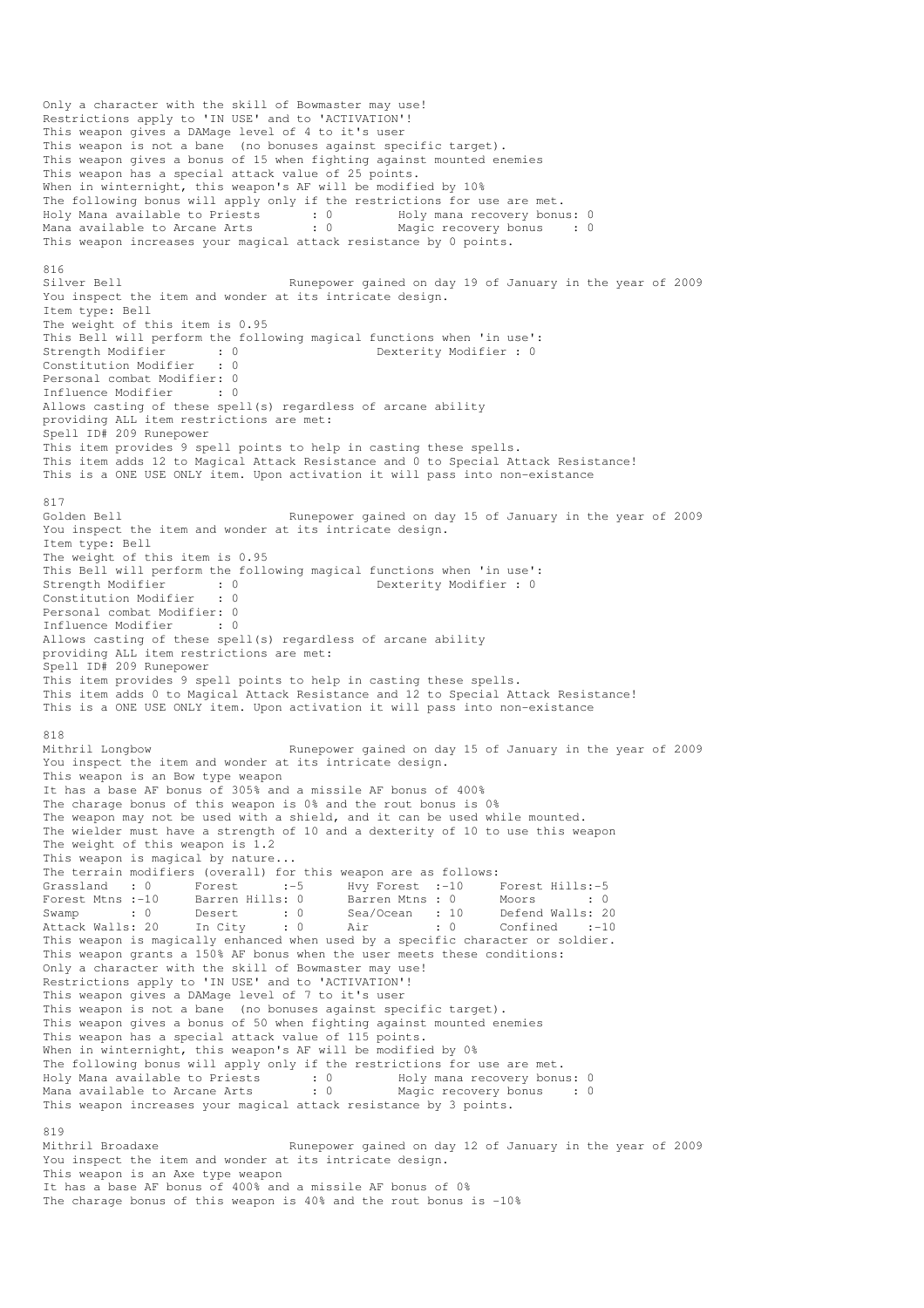The weapon can be used with a shield, and it can be used while mounted. The wielder must have a strength of 8 and a dexterity of 6 to use this weapon The weight of this weapon is 2.4 This weapon is magical by nature... The terrain modifiers (overall) for this weapon are as follows: Grassland : 0 Forest : 0 Hvy Forest : 0 Forest Hills: 0 Forest Mtns : 0 Barren Hills: 5 Barren Mtns : 10 Moors : 10 Swamp : 0 Desert : 0 Sea/Ocean :-5 Defend Walls: 0 Attack Walls: 0 In City : 0 Air : 0 Confined : 5 This weapon is magically enhanced when used by a specific character or soldier. This weapon grants a 150% AF bonus when the user meets these conditions: Only a character with the skill of Axemaster may use! Restrictions apply to 'IN USE' and to 'ACTIVATION'! This weapon gives a DAMage level of 7 to it's user This weapon is not a bane (no bonuses against specific target). This weapon gives a bonus of 50 when fighting against mounted enemies This weapon has a special attack value of 115 points. When in winternight, this weapon's AF will be modified by 0% The following bonus will apply only if the restrictions for use are met. Holy Mana available to Priests : 0 Holy mana recovery bonus: 0 Mana available to Arcane Arts : 0 Magic recovery bonus : 0 This weapon increases your magical attack resistance by 3 points. 820<br>Mithril Mattock Runepower gained on day 15 of January in the year of 2009 You inspect the item and wonder at its intricate design. This weapon is an Miscellaneous type weapon It has a base AF bonus of 425% and a missile AF bonus of 0% The charage bonus of this weapon is 65% and the rout bonus is -25% The weapon may not be used with a shield, and it may not be used while mounted. The wielder must have a strength of 12 and a dexterity of 6 to use this weapon The weight of this weapon is 2.75 This weapon is magical by nature... The terrain modifiers (overall) for this weapon are as follows: Grassland : 10 Forest : 0 Hvy Forest :-5 Forest Hills: 0<br>Forest Mine : 5 Person Mills: 5 Person Mine : 5 Means Forest Mtns :-5 Barren Hills: 5 Barren Mtns : 5 Moors : 5 Swamp :-5 Desert : 5 Sea/Ocean :-5 Defend Walls: 0 Attack Walls:-20 In City : 0 Air : 0 Confined :-10 This weapon is magically enhanced when used by a specific character or soldier. This weapon grants a 150% AF bonus when the user meets these conditions: Only a character with the skill of Berserker may use! Restrictions apply to 'IN USE' and to 'ACTIVATION'! This weapon gives a DAMage level of 7 to it's user This weapon is not a bane (no bonuses against specific target). This weapon gives a bonus of 75 when fighting against mounted enemies This weapon has a special attack value of 115 points. When in winternight, this weapon's AF will be modified by 10% The following bonus will apply only if the restrictions for use are met. Holy Mana available to Priests : 0 Holy mana recovery bonus: 0 Mana available to Arcane Arts : 0 Magic recovery bonus : 0 This weapon increases your magical attack resistance by 3 points. 821 Mithril Longsword Runepower gained on day 15 of January in the year of 2009 You inspect the item and wonder at its intricate design. This weapon is an Sword type weapon It has a base AF bonus of 390% and a missile AF bonus of 0% The charage bonus of this weapon is 30% and the rout bonus is 5% The weapon can be used with a shield, and it can be used while mounted. The wielder must have a strength of 6 and a dexterity of 6 to use this weapon The weight of this weapon is 1.2 This weapon is magical by nature... The terrain modifiers (overall) for this weapon are as follows: Grassland : 0 Forest : 0 Hvy Forest : 0 Forest Hills: 0 Forest Mtns : 0 Barren Hills: 0 Barren Mtns : 0 Moors : 0 : 0 Swamp : 0 Desert : 0 Sea/Ocean : 0 Defend Walls: 0 Attack Walls: 0 In City : 0 Air : 0 Confined : 0 This weapon is magically enhanced when used by a specific character or soldier. This weapon grants a 235% AF bonus when the user meets these conditions: The user must have the mark of Honor Only a character with the skill of Swordmaster may use! Restrictions apply to 'IN USE' and to 'ACTIVATION'! This weapon gives a DAMage level of 7 to it's user This weapon is not a bane (no bonuses against specific target). This weapon gives a bonus of 25 when fighting against mounted enemies This weapon has a special attack value of 115 points. When in winternight, this weapon's AF will be modified by 0% The following bonus will apply only if the restrictions for use are met. Holy Mana available to Priests : 0 Holy mana recovery bonus: 0 Mana available to Arcane Arts : 0 Magic recovery bonus : 0 This weapon increases your magical attack resistance by 3 points.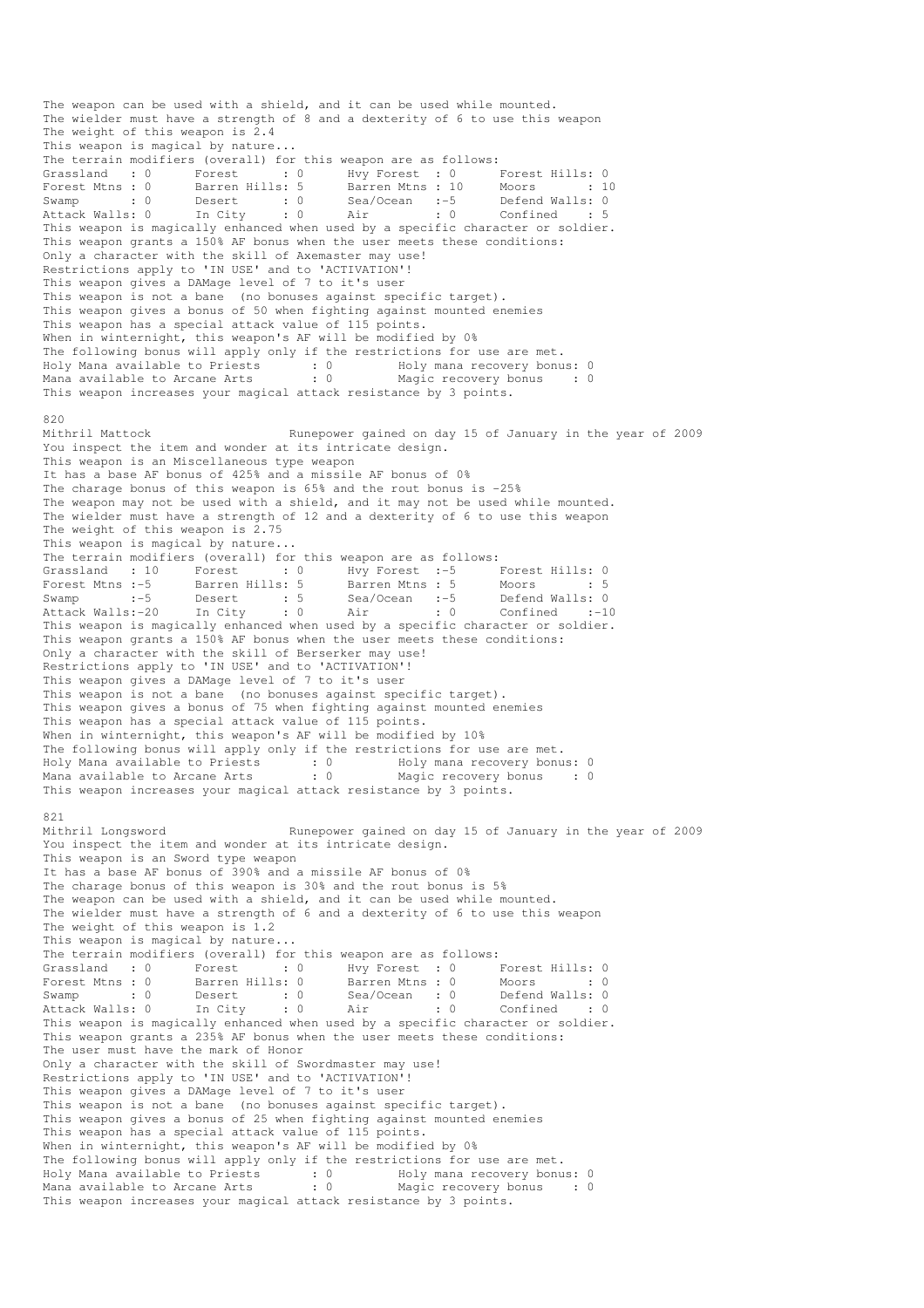822<br>Mithril Scimitar Runepower gained on day 19 of January in the year of 2009 You inspect the item and wonder at its intricate design. This weapon is an Sword type weapon It has a base AF bonus of 390% and a missile AF bonus of 0% The charage bonus of this weapon is 35% and the rout bonus is 5% The weapon can be used with a shield, and it can be used while mounted. The wielder must have a strength of 6 and a dexterity of 6 to use this weapon The weight of this weapon is 1.2 This weapon is magical by nature... The terrain modifiers (overall) for this weapon are as follows:<br>
Grassland : 0 Forest : 0 Hvy Forest : 0 I<br>
Forest Mtns : 0 Barren Hills: 0 Barren Mtns : 0 I Grassland : 0 Forest : 0 Hvy Forest : 0 Forest Hills: 0 Forest Mtns : 0 Barren Hills: 0 Barren Mtns : 0 Moors : 0 : 0 Swamp : 0 Desert : 0 Sea/Ocean : 0 Defend Walls: 0 Attack Walls: 0 In City : 0 Air : 0 Confined : 0 This weapon is magically enhanced when used by a specific character or soldier. This weapon grants a 235% AF bonus when the user meets these conditions: The user must have the mark of Cruelty Only a character with the skill of Swordmaster may use! Restrictions apply to 'IN USE' and to 'ACTIVATION'! This weapon gives a DAMage level of 7 to it's user This weapon is not a bane (no bonuses against specific target). This weapon gives a bonus of 25 when fighting against mounted enemies This weapon has a special attack value of 115 points. When in winternight, this weapon's AF will be modified by 115% The following bonus will apply only if the restrictions for use are met. Holy Mana available to Priests : 0 Holy mana recovery bonus: 0 Mana available to Arcane Arts : 0 Magic recovery bonus : 0 This weapon increases your magical attack resistance by 3 points. 823 Staff of the Free Runepower gained on day 15 of January in the year of 2009 You inspect the item and wonder at its intricate design. This weapon is an Miscellaneous type weapon It has a base AF bonus of 150% and a missile AF bonus of 0% The charage bonus of this weapon is 0% and the rout bonus is 0% The weapon can be used with a shield, and it can be used while mounted. The wielder must have a strength of 5 and a dexterity of 8 to use this weapon The weight of this weapon is 1.8 This weapon is magical by nature... The terrain modifiers (overall) for this weapon are as follows: Grassland : 0 Forest : 0 Hvy Forest : 0 Forest Hills: 0 Forest Mtns : 0 Barren Hills: 0 Barren Mtns : 0 Moors : 0 : 0 Swamp : 0 Desert : 0 Sea/Ocean : 0 Defend Walls: 0 Attack Walls: 0 In City : 0 Air : 0 Confined : 0 This weapon is magically enhanced when used by a specific character or soldier. This weapon grants a 375% AF bonus when the user meets these conditions: The user must worship Free People ID# 1. Restrictions apply to 'IN USE' and to 'ACTIVATION'! This weapon gives a DAMage level of 6 to it's user This weapon is not a bane (no bonuses against specific target). This weapon gives a bonus of 125 when fighting against mounted enemies This weapon has a special attack value of 75 points. When in winternight, this weapon's AF will be modified by 0% The following bonus will apply only if the restrictions for use are met. Holy Mana available to Priests : 0 Holy mana recovery bonus: 0 Mana available to Arcane Arts : 0 Magic recovery bonus : 0 This weapon increases your magical attack resistance by 6 points. The following spells may be cast by the user {regardless of skills} : Spell ID# 224 Charm herd This item provides 6 mana to help in casting these spells. 824<br>Wand of the Free Runepower gained on day 12 of January in the year of 2009 You inspect the item and wonder at its intricate design. Item type: Wand The weight of this item is 0.8 When these conditions are met : The user must worship Free People ID# 1. Restrictions apply to 'IN USE' and to 'ACTIVATION'! This Wand will perform the following magical functions when 'in use': Yields a bless of level 3 when 'in use'.<br>Strength Modifier : 0<br>Constitution Modifier : 0 Strength Modifier : 0 Dexterity Modifier : 0 Constitution Modifier Personal combat Modifier: 2<br>Influence Modifier . 0 Influence Modifier During Battle, this item will cast the spell ID# 479 Enchanted Defense. This item adds 0 to Magical Attack Resistance and 0 to Special Attack Resistance! This is a ONE USE ONLY item. Upon activation it will pass into non-existance

825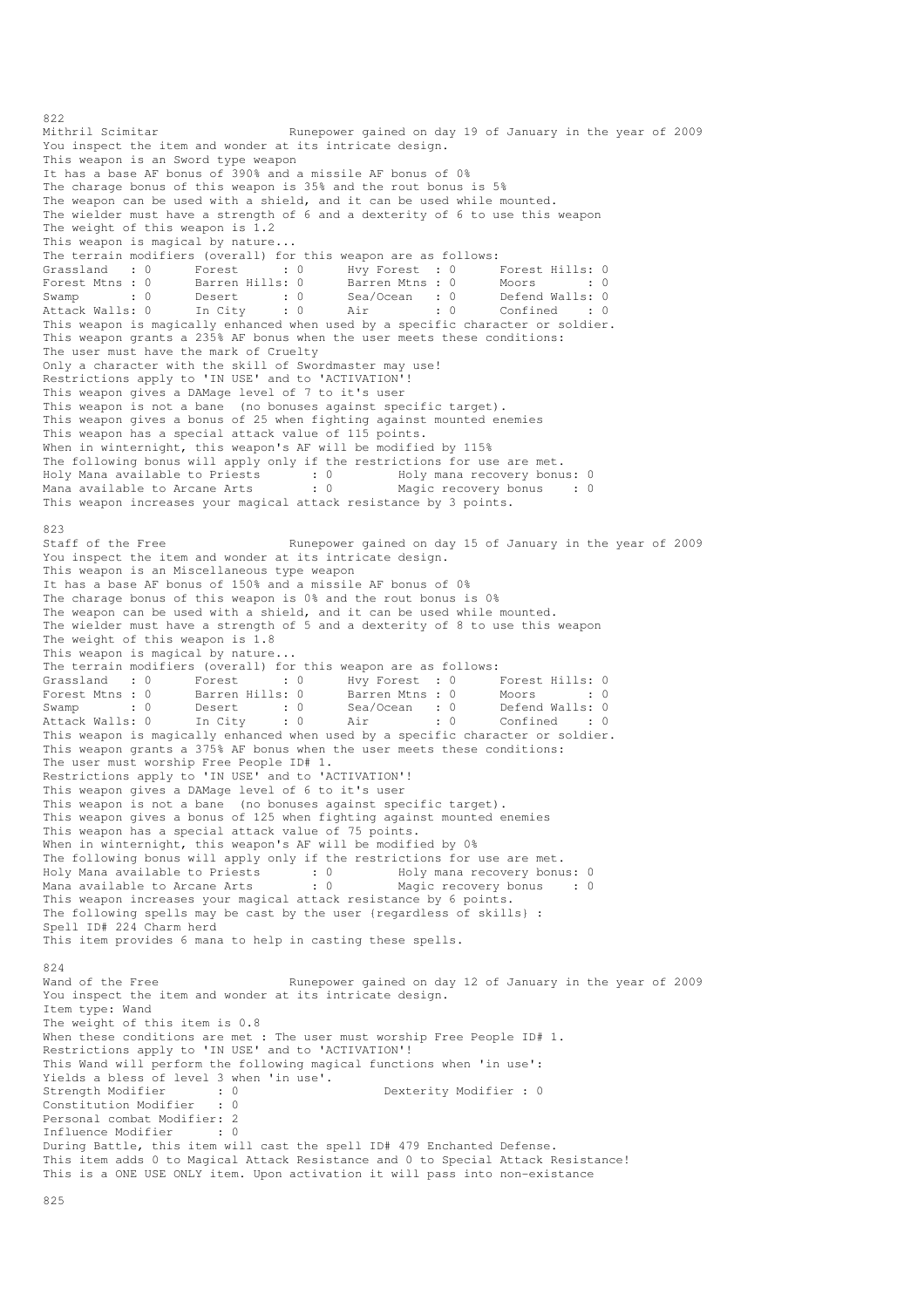Standard of the Free Runepower gained on day 19 of January in the year of 2009 You inspect the item and wonder at its intricate design. Item type: Wand The weight of this item is 1.15 When these conditions are met : The user must worship Free People ID# 1. Restrictions apply to 'IN USE' and to 'ACTIVATION'! This Wand will perform the following magical functions when 'in use': Yields a bless of level 5 when 'in use'.<br>Strength Modifier : 0 Strength Modifier : 0 Dexterity Modifier : 0 Constitution Modifier Personal combat Modifier: 0<br>Influence Modifier : 0 Influence Modifier During Battle, this item will cast the spell ID# 461 War Shout. This item adds 2 to Magical Attack Resistance and 2 to Special Attack Resistance! This is a ONE USE ONLY item. Upon activation it will pass into non-existance 826<br>Staff of the Dark Runepower gained on day 19 of January in the year of 2009 You inspect the item and wonder at its intricate design. This weapon is an Miscellaneous type weapon It has a base AF bonus of 150% and a missile AF bonus of 0% The charage bonus of this weapon is 0% and the rout bonus is 0% The weapon can be used with a shield, and it can be used while mounted. The wielder must have a strength of 5 and a dexterity of 8 to use this weapon The weight of this weapon is 1.8 This weapon is magical by nature... The terrain modifiers (overall) for this weapon are as follows: Grassland : 0 Forest : 0 Hvy Forest : 0 Forest Hills: 0<br>
Forest Mtns : 0 Barren Hills: 0 Barren Mtns : 0 Moors : 0<br>
Swamp : 0 Desert : 0 Sea/Ocean : 0 Defend Walls: 0<br>
Attack Walls: 0 In City : 0 Air : 0 Confined : 0 Forest Mtns : 0 Barren Hills: 0 Barren Mtns : 0 Moors : 0 : 0 Swamp : 0 Desert : 0 Sea/Ocean : 0 Defend Walls: 0 Attack Walls: 0 In City : 0 Air : 0 Confined : 0 Swamp<br>Attack Walls: 0 In City : 0 Air : 0 Confined : 0<br>This weapon is magically enhanced when used by a specific character or soldier. This weapon grants a 375% AF bonus when the user meets these conditions: The user must worship Dark Servant ID# 12. Restrictions apply to 'IN USE' and to 'ACTIVATION'! This weapon gives a DAMage level of 6 to it's user This weapon is not a bane (no bonuses against specific target). This weapon gives a bonus of 125 when fighting against mounted enemies This weapon has a special attack value of 50 points. When in winternight, this weapon's AF will be modified by 75% The following bonus will apply only if the restrictions for use are met. Holy Mana available to Priests : 0 69 Holy mana recovery bonus: 0 Mana available to Arcane Arts : 0 Magic recovery bonus : 0 This weapon increases your magical attack resistance by 6 points. The following spells may be cast by the user {regardless of skills} : Spell ID# 224 Charm herd This item provides 6 mana to help in casting these spells 827<br>Wand of the Dark Runepower gained on day 9 of March in the year of 2009 You inspect the item and wonder at its intricate design. Item type: Wand The weight of this item is 0.85 When these conditions are met : The user must worship Dark Servant ID# 12. Restrictions apply to 'IN USE' and to 'ACTIVATION'! This Wand will perform the following magical functions when 'in use': Yields a bless of level 3 when 'in use'. Strength Modifier : 0 0 Dexterity Modifier : 0 Constitution Modifier : 0 Personal combat Modifier: 2 Influence Modifier : 0 During Battle, this item will cast the spell ID# 438 Hand of Death. This item adds 0 to Magical Attack Resistance and 0 to Special Attack Resistance! This is a ONE USE ONLY item. Upon activation it will pass into non-existance 828<br>Standard of the Dark Runepower gained on day 13 of March in the year of 2009 You inspect the item and wonder at its intricate design. Item type: Wand The weight of this item is 1.2 When these conditions are met : The user must worship Dark Servant ID# 12. Restrictions apply to 'IN USE' and to 'ACTIVATION'! This Wand will perform the following magical functions when 'in use': Yields a bless of level 4 when 'in use'. Strength Modifier : 0 0 Dexterity Modifier : 0 Constitution Modifier : 0 Personal combat Modifier: 0 Influence Modifier : 0 During Battle, this item will cast the spell ID# 439 Wave of Death. This item adds 2 to Magical Attack Resistance and 2 to Special Attack Resistance!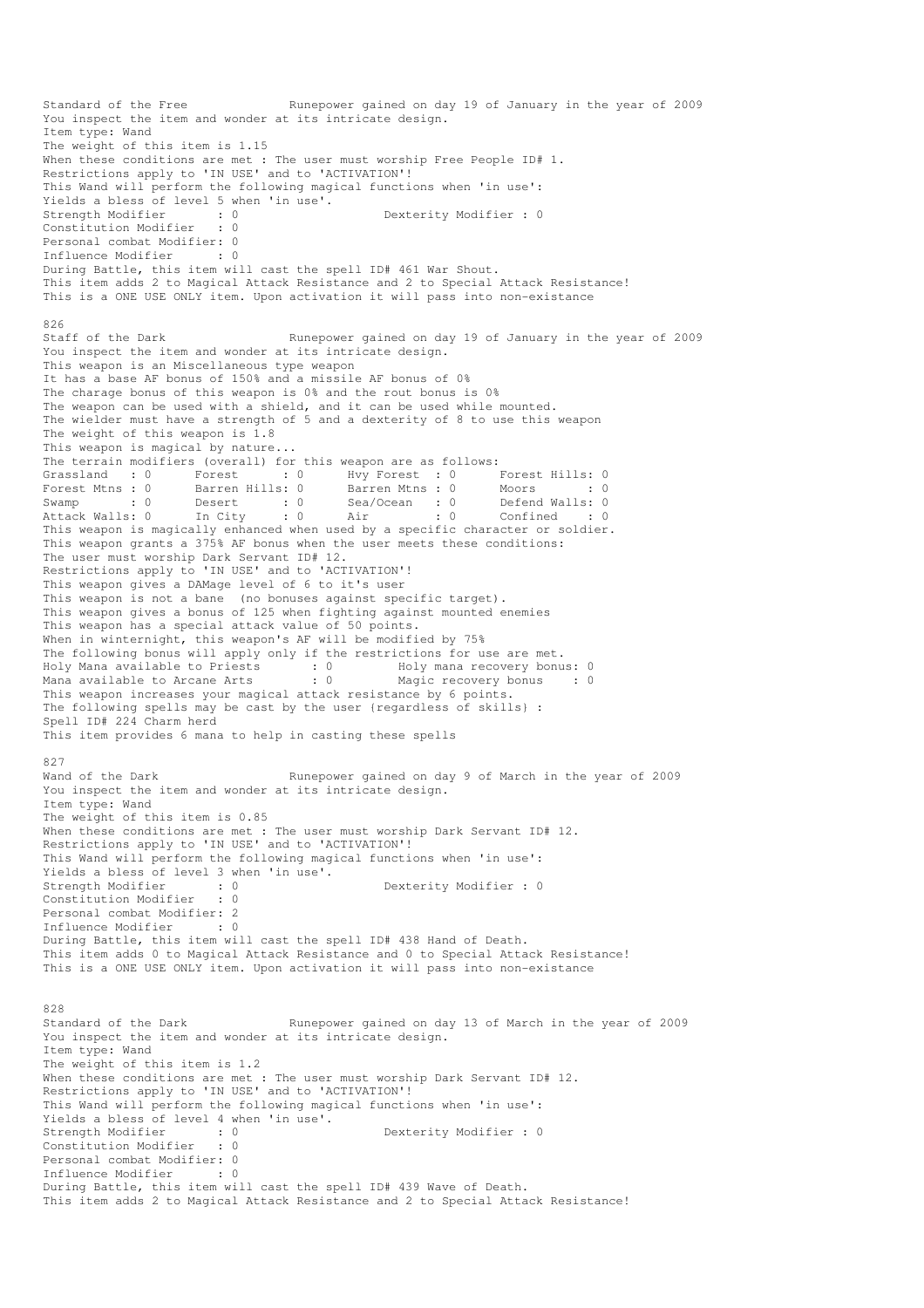This is a ONE USE ONLY item. Upon activation it will pass into non-existance 829 Shimmering Jewel **Runepower gained on day 15 of January in the year of 2009** You inspect the item and wonder at its intricate design. Item type: Jewel The weight of this item is 0.05 When these conditions are met : The user must worship Dark Servant ID# 12. Restrictions apply to 'IN USE' and to 'ACTIVATION'! This Jewel will perform the following magical functions when 'in use': Yields a bless of level 2 when 'in use'. Strength Modifier : 0 0 Dexterity Modifier : 0 Constitution Modifier : 0 Personal combat Modifier: 1 Influence Modifier : 0 During Battle, this item will cast the spell ID# 454 War Eyes. This item adds 0 to Magical Attack Resistance and 0 to Special Attack Resistance! This is a ONE USE ONLY item. Upon activation it will pass into non-existance 830<br>Voice of the Dark Runepower gained on day 8 of January in the year of 2009 You inspect the item and wonder at its intricate design. Item type: Orb The weight of this item is 0.2 When these conditions are met : The user must have the mark of Cruelty Restrictions apply to 'IN USE' and to 'ACTIVATION'! This Orb will perform the following magical functions when 'in use': Strength Modifier : 0<br>
Constitution Modifier : 0<br>
Constitution Modifier : 0 Constitution Modifier Personal combat Modifier: 0 Influence Modifier : 7 This item adds 0 to Magical Attack Resistance and 0 to Special Attack Resistance! This is a ONE USE ONLY item. Upon activation it will pass into non-existance 831<br>Orcruin Runepower gained on day 23 of October in the year of 2008 You inspect the item and wonder at its intricate design. This weapon is an Sword type weapon It has a base AF bonus of 150% and a missile AF bonus of 0% The charage bonus of this weapon is 0% and the rout bonus is 0% The weapon can be used with a shield, and it can be used while mounted. The wielder must have a strength of 8 and a dexterity of 8 to use this weapon The weight of this weapon is 1.4 This weapon is magical by nature... The terrain modifiers (overall) for this weapon are as follows: (a) Forest : 0 Forest Hills: 0<br>S: 0 Barren Mtns : 0 Moors : 0 Forest Mtns : 0 Barren Hills: 0 Barren Mtns : 0 Moors : 0 : 0 Swamp : 0 Desert : 0 Sea/Ocean : 0 Defend Walls: 0 Attack Walls: 0 In City : 0 Air : 0 Confined : 0 This weapon is magically enhanced when used by a specific character or soldier. This weapon grants a 150% AF bonus when the user meets these conditions: The user must have the mark of Honor Restrictions apply to 'IN USE' and to 'ACTIVATION'! This weapon gives a DAMage level of 8 to it's user This weapon grants a 450% bonus when the target meets these restrictions: The enemy must be Orc. This weapon has a special attack value of 200 points. When in winternight, this weapon's AF will be modified by -150% The following bonus will apply only if the restrictions for use are met. Holy Mana available to Priests : 2 Holy mana recovery bonus: 1 Mana available to Arcane Arts : 0 Magic recovery bonus : 0 This weapon increases your magical attack resistance by 2 points. 832 Orcbane Runepower gained on day 12 of March in the year of 2009 You inspect the item and wonder at its intricate design. This weapon is an Axe type weapon It has a base AF bonus of 150% and a missile AF bonus of 0% The charage bonus of this weapon is 0% and the rout bonus is 0% The weapon can be used with a shield, and it can be used while mounted. The wielder must have a strength of 8 and a dexterity of 8 to use this weapon The weight of this weapon is 1.7 This weapon is magical by nature... The terrain modifiers (overall) for this weapon are as follows:<br>
Grassland : 0 Forest : 0 Hvy Forest : 0 I<br>
Forest Mtns : 0 Barren Hills: 0 Barren Mtns : 0 I Grassland : 0 Forest : 0 Hvy Forest : 0 Forest Hills: 0 Forest Mtns : 0 Barren Hills: 0 Barren Mtns : 0 Moors : 0 : 0 Swamp : 0 Desert : 0 Sea/Ocean : 0 Defend Walls: 0 Attack Walls: 0 In City : 0 Air : 0 Confined : 0 This weapon is magically enhanced when used by a specific character or soldier. This weapon grants a 150% AF bonus when the user meets these conditions: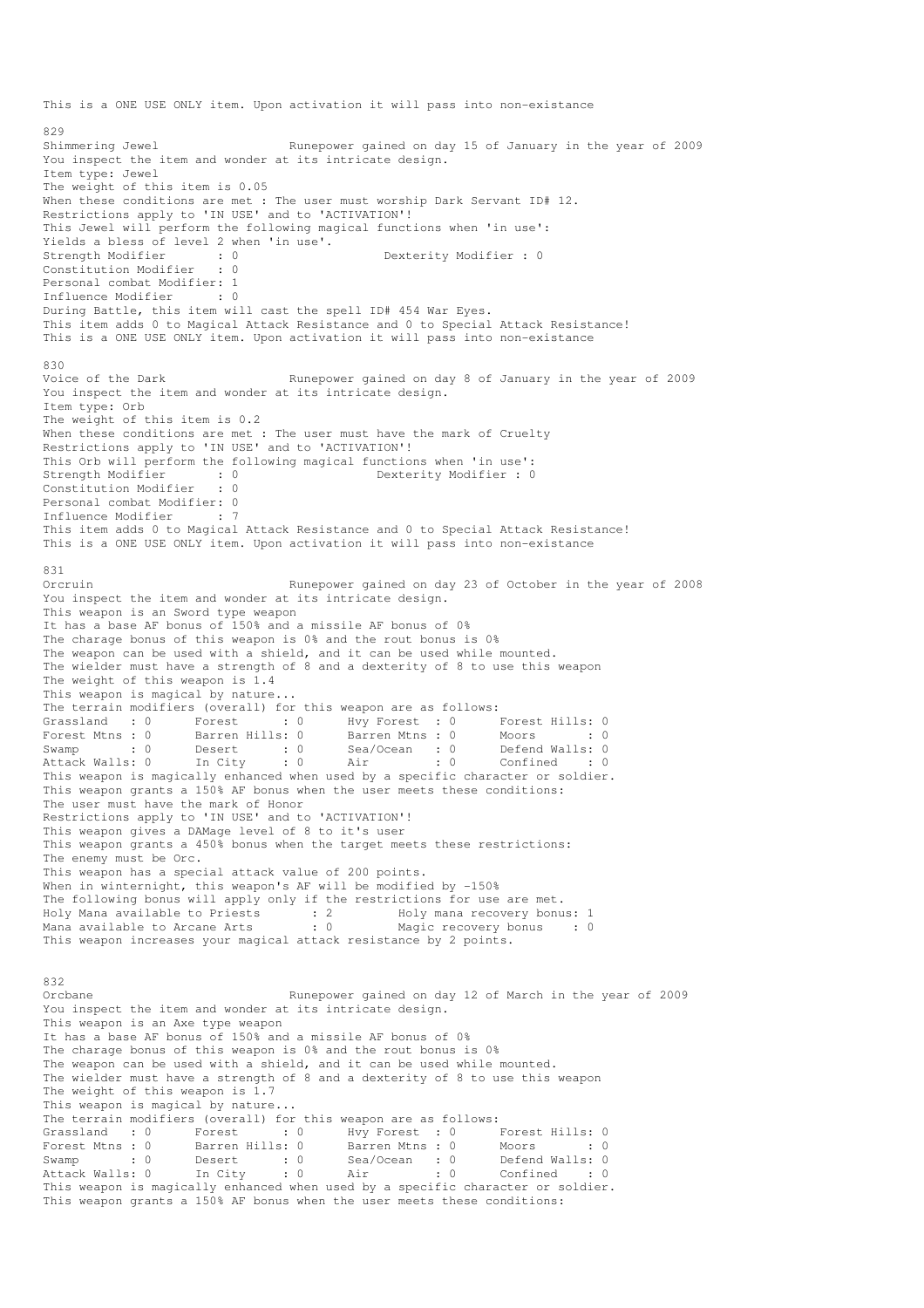The user must have the mark of Honor Restrictions apply to 'IN USE' and to 'ACTIVATION'! This weapon gives a DAMage level of 8 to it's user This weapon grants a 450% bonus when the target meets these restrictions: The enemy must be Orc. This weapon has a special attack value of 200 points. When in winternight, this weapon's AF will be modified by -150% The following bonus will apply only if the restrictions for use are met. Holy Mana available to Priests : 2 Holy mana recovery bonus: 1 Mana available to Arcane Arts : 0 Magic recovery bonus : 0 This weapon increases your magical attack resistance by 2 points.  $850$ 833<br>Silmaruth Runepower gained on day 12 of January in the year of 2009 You inspect the item and wonder at its intricate design. This weapon is an Sword type weapon It has a base AF bonus of 600% and a missile AF bonus of 0% The charage bonus of this weapon is 0% and the rout bonus is 0% The weapon can be used with a shield, and it can be used while mounted. The wielder must have a strength of 6 and a dexterity of 10 to use this weapon The weight of this weapon is 1.3 This weapon is magical by nature... The terrain modifiers (overall) for this weapon are as follows: Grassland : 0 Forest : 0 Hvy Forest : 0 Forest Hills: 0 Forest Mtns : 0 Barren Hills: 0 Barren Mtns : 0 Moors : 0 : 0 Swamp : 0 Desert : 0 Sea/Ocean : 0 Defend Walls: 0 Attack Walls: 0 In City : 0 Air : 0 Confined : 0 Swamp : 0 Desert : 0 Bea/Ocean : 0 Moors : 0<br>Attack Walls: 0 In City : 0 Air : 0 Confined : 0<br>This weapon is magically enhanced when used by a specific character or soldier. This weapon grants a 0% AF bonus when the user meets these conditions: NO Restrictions on use This weapon gives a DAMage level of 9 to it's user This weapon is not a bane (no bonuses against specific target). This weapon has no special attack value. When in winternight, this weapon's AF will be modified by 0% The following bonus will apply only if the restrictions for use are met. Holy Mana available to Priests : 0 Holy mana recovery bonus: 0 Mana available to Arcane Arts : 0 Magic recovery bonus : 0 This weapon increases your magical attack resistance by 3 points. The following spells may be cast by the user {regardless of skills} : Spell ID# 2023 Black Pit Gate Spell This item provides 2 mana to help in casting these spells. 834 Taurin Runepower gained on day 15 of January in the year of 2009 You inspect the item and wonder at its intricate design. This weapon is an Axe type weapon It has a base AF bonus of 600% and a missile AF bonus of 0% The charage bonus of this weapon is 0% and the rout bonus is 0% The weapon can be used with a shield, and it can be used while mounted. The wielder must have a strength of 6 and a dexterity of 10 to use this weapon The weight of this weapon is 1.6 This weapon is magical by nature... The terrain modifiers (overall) for this weapon are as follows: Grassland : 0 Forest : 0 Hvy Forest : 0 Forest Hills: 0<br>Forest Mtns : 0 Barren Hills: 0 Barren Mtns : 0 Moors : 0 Forest Maximum is the Maximum of the Second State of the Second State State State State State State State State<br>
Forest Maximum is the Second State State State State State State State State State State State State State St Swamp : 0 Desert : 0 Sea/Ocean : 0 Defend Walls: 0 Attack Walls: 0 In City : 0 Air : 0 Confined : 0 This weapon is magically enhanced when used by a specific character or soldier. This weapon grants a 0% AF bonus when the user meets these conditions: NO Restrictions on use This weapon gives a DAMage level of 9 to it's user This weapon is not a bane (no bonuses against specific target). This weapon has no special attack value. When in winternight, this weapon's AF will be modified by 0% The following bonus will apply only if the restrictions for use are met. Holy Mana available to Priests : 0 Holy mana recovery bonus: 0 Mana available to Arcane Arts : 0 Magic recovery bonus : 0 This weapon increases your magical attack resistance by 3 points. The following spells may be cast by the user {regardless of skills} : Spell ID# 2023 Black Pit Gate Spell This item provides 1 mana to help in casting these spells. 835<br>Turantir Runepower gained on day 9 of March in the year of 2009 You inspect the item and wonder at its intricate design. This weapon is an Sword type weapon It has a base AF bonus of 250% and a missile AF bonus of 0% The charage bonus of this weapon is 0% and the rout bonus is 0%

The weapon can be used with a shield, and it can be used while mounted.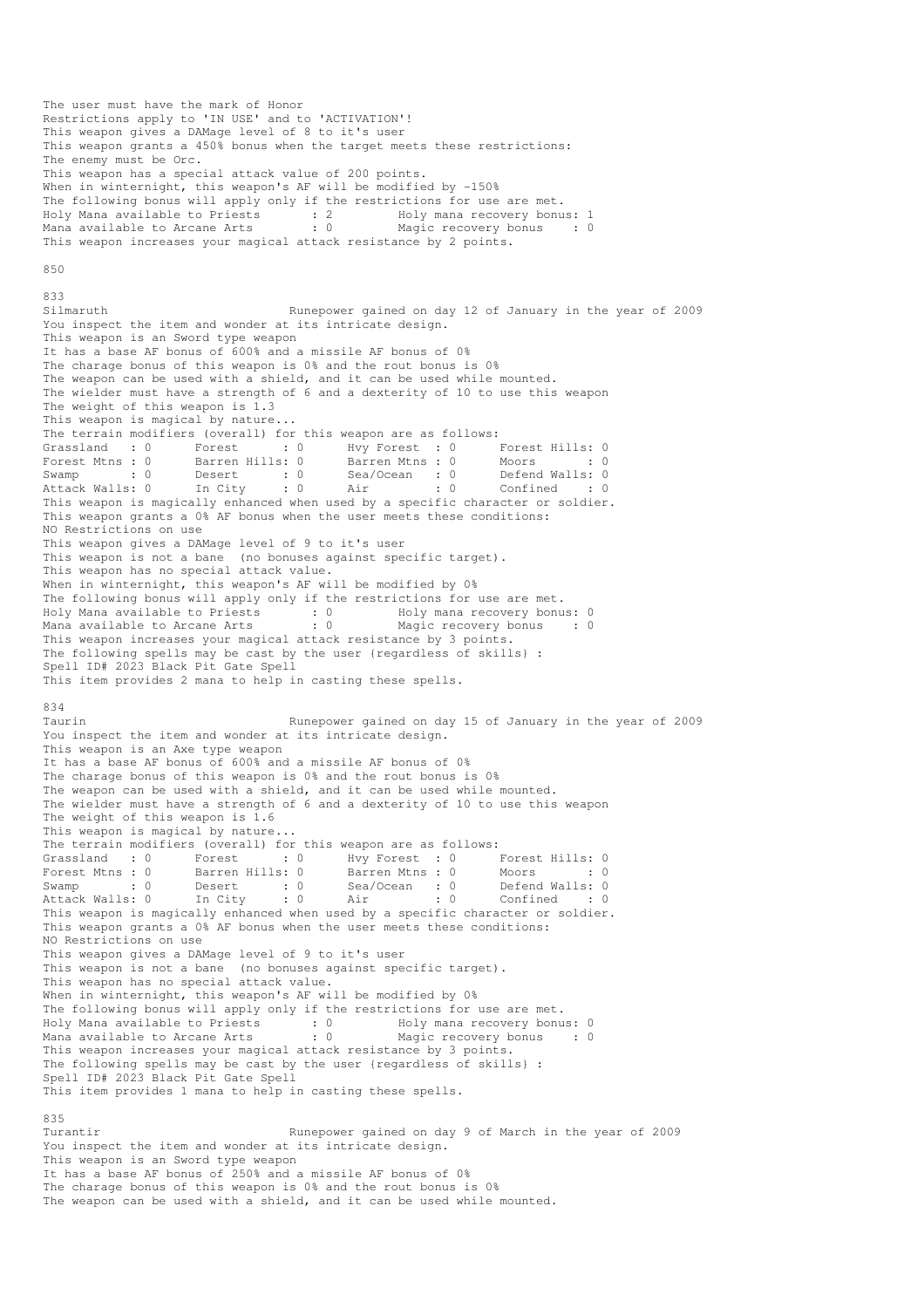The wielder must have a strength of 8 and a dexterity of 10 to use this weapon The weight of this weapon is 1.25 This weapon is magical by nature... The terrain modifiers (overall) for this weapon are as follows: Grassland : 0 Forest : 0 Hvy Forest : 0 Forest Hills: 0 Forest Mtns : 0 Barren Hills: 0 Barren Mtns : 0 Moors : 0 : 0 Swamp : 0 Desert : 0 Sea/Ocean : 0 Defend Walls: 0 Attack Walls: 0 In City : 0 Air : 0 Confined : 0 This weapon is magically enhanced when used by a specific character or soldier. This weapon grants a 0% AF bonus when the user meets these conditions: The user must have the mark of Honor This weapon gives a DAMage level of 8 to it's user This weapon is not a bane (no bonuses against specific target). This weapon has no special attack value. When in winternight, this weapon's AF will be modified by -50% The following bonus will apply only if the restrictions for use are met. Holy Mana available to Priests : 0 Holy mana recovery bonus: 0 Mana available to Arcane Arts : 0 Magic recovery bonus : 0 This weapon increases your magical attack resistance by 2 points. The following spells may be cast by the user {regardless of skills} : Spell ID# 209 Runepower This item provides 6 mana to help in casting these spells. 836 Maikarama Runepower gained on day 12 of January in the year of 2009 You inspect the item and wonder at its intricate design. This weapon is a Sword type weapon It has a base AF bonus of 375% and a missile AF bonus of 0% The charage bonus of this weapon is 0% and the rout bonus is 0% The weapon can be used with a shield, and it can be used while mounted. The wielder must have a strength of 8 and a dexterity of 10 to use this weapon The weight of this weapon is 1,35 This weapon gives a DAMage level of 8 to it's user This weapon has no special attack value. This weapon increases your magical attack resistance by 2 points. When in winternight, this weapon's AF will be modified by -50% This weapon is not a bane (no bonuses against specific target). The terrain modifiers (overall) for this Sword are as follows: Grassland : 0 Forest : 0 Hvy Forest : 0 Forest Hills: 0 Forest Mtns : 0 Barren Hills: 0 Barren Mtns : 0 Moors : 0 : 0 Swamp : 0 Desert : 0 Sea/Ocean : 0 Defend Walls: 0 Attack Walls: 0 In City : 0 Air : 0 Confined : 0 This weapon is magically enhanced when used by a specific character or soldier. This weapon grants a 0% AF bonus when the user meets these conditions: The user must have the mark of Honor The following bonuses will apply only if the restrictions for use are met. Holy Mana available to Priests : 0 Holy mana recovery bonus: 0 Mana available to Arcane Arts : 0 Magic recovery bonus : 0 The following spells may be cast by the user {regardless of skills} : Spell ID# 247 Dispell Barrier of Nature This item provides 8 mana to help in casting these spells. 837<br>Nedelhach Runepower gained on day 12 of January in the year of 2009 You inspect the item and wonder at its intricate design. This weapon is a Sword type weapon It has a base AF bonus of 375% and a missile AF bonus of 0% The charage bonus of this weapon is 0% and the rout bonus is 0% The weapon can be used with a shield, and it can be used while mounted. The wielder must have a strength of 5 and a dexterity of 10 to use this weapon The weight of this weapon is  $1,1$ This weapon gives a DAMage level of 7 to it's user This weapon has a special attack value of 175 points. This weapon increases your magical attack resistance by 5 points. When in winternight, this weapon's AF will be modified by 0% This weapon is not a bane (no bonuses against specific target). The terrain modifiers (overall) for this Sword are as follows:<br>
Grassland : 0 Forest : 0 Hvy Forest : 0 Forest Hills: 0 Grassland : 0 Forest : 0 Hvy Forest : 0 Forest Hills: 0<br>Forest Mtns : 0 Barren Hills: 0 Barren Mtns : 0 Moors : 0 Barren Hills: 0 Swamp : 0 Desert : 0 Sea/Ocean : 0 Defend Walls: 0 Attack Walls: 0 In City : 0 Air : 0 Confined : 0

This weapon is magically enhanced when used by a specific character or soldier.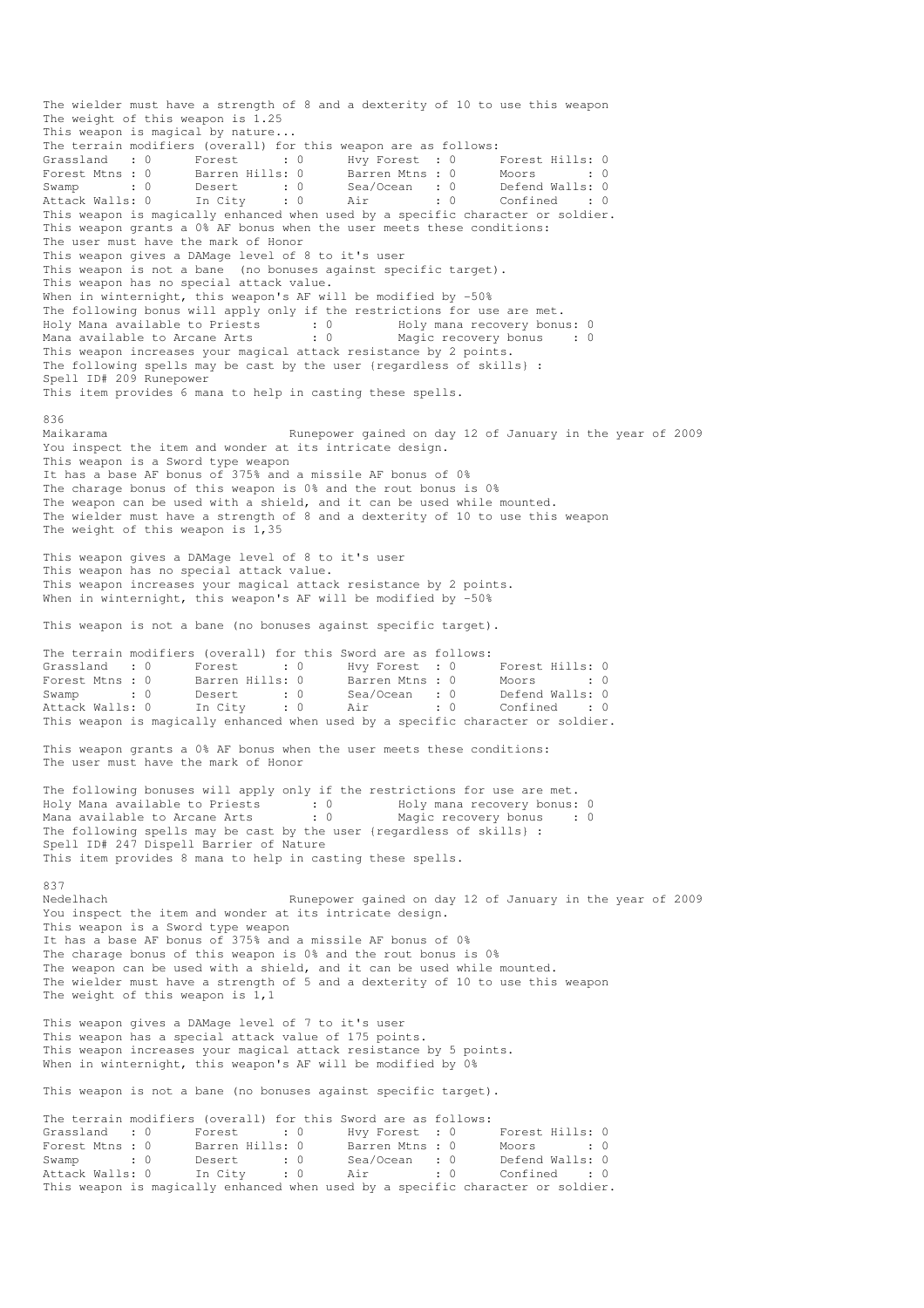This weapon grants a 0% AF bonus when the user meets these conditions: Only a character with the skill of Priest may use! The following bonuses will apply only if the restrictions for use are met. Holy Mana available to Priests : 1 Moly mana recovery bonus: 0 Mana available to Arcane Arts : 0 Magic recovery bonus : 0 The following spells may be cast by the user {regardless of skills} : Spell ID# 286 Knowledge of Religion This item provides 1 mana to help in casting these spells. 838 Elenruth Runepower gained on day 8 of January in the year of 2009 You inspect the item and wonder at its intricate design. This weapon is an Sword type weapon It has a base AF bonus of 375% and a missile AF bonus of 0% The charage bonus of this weapon is 0% and the rout bonus is 0% The weapon can be used with a shield, and it can be used while mounted. The wielder must have a strength of 5 and a dexterity of 10 to use this weapon The weight of this weapon is 1.2 This weapon is magical by nature... The terrain modifiers (overall) for this weapon are as follows: Grassland : 0 Forest : 0 Hvy Forest : 0 Forest Hills: 0 Forest Mtns : 0 Barren Hills: 0 Barren Mtns : 0 Moors : 0 : 0 Swamp : 0 Desert : 0 Sea/Ocean : 0 Defend Walls: 0 Attack Walls: 0 In City : 0 Air : 0 Confined : 0 This weapon is magically enhanced when used by a specific character or soldier. This weapon grants a 0% AF bonus when the user meets these conditions: NO Restrictions on use This weapon gives a DAMage level of 7 to it's user This weapon is not a bane (no bonuses against specific target). This weapon has no special attack value. When in winternight, this weapon's AF will be modified by 0% The following bonus will apply only if the restrictions for use are met. Holy Mana available to Priests : 0 Holy mana recovery bonus: 0 Mana available to Arcane Arts : 0 Magic recovery bonus : 0 This weapon increases your magical attack resistance by 1 points. The following spells may be cast by the user {regardless of skills} : Spell ID# 29 Veil of Nightmares This item provides 4 mana to help in casting these spells. 839 Caranlhach Runepower gained on day 15 of January in the year of 2009 You inspect the item and wonder at its intricate design. This weapon is an Axe type weapon It has a base AF bonus of 375% and a missile AF bonus of 0% The charage bonus of this weapon is 0% and the rout bonus is 0% The weapon can be used with a shield, and it can be used while mounted. The wielder must have a strength of 5 and a dexterity of 10 to use this weapon The weight of this weapon is  $1.1$ This weapon is magical by nature... The terrain modifiers (overall) for this weapon are as follows: Grassland : 0 Forest : 0 Hvy Forest : 0 Forest Hills: 0 Forest Mtns : 0 Barren Hills: 0 Barren Mtns : 0 Moors : 0 : 0 Swamp : 0 Desert : 0 Sea/Ocean : 0 Defend Walls: 0 Attack Walls: 0 In City : 0 Air : 0 Confined : 0 This weapon is magically enhanced when used by a specific character or soldier. This weapon grants a 0% AF bonus when the user meets these conditions: NO Restrictions on use This weapon gives a DAMage level of 7 to it's user This weapon is not a bane (no bonuses against specific target). This weapon has a special attack value of 175 points. When in winternight, this weapon's AF will be modified by 0% The following bonus will apply only if the restrictions for use are met. Holy Mana available to Priests : 1 Holy mana recovery bonus: 1 Mana available to Arcane Arts : 0 Magic recovery bonus : 0 This weapon increases your magical attack resistance by 5 points. The following spells may be cast by the user {regardless of skills} : Spell ID# 244 Detect Powerpoint This item provides 1 mana to help in casting these spells. 840<br>Ungolrist Runepower gained on day 15 of January in the year of 2009 You inspect the item and wonder at its intricate design. This weapon is an Sword type weapon It has a base AF bonus of 375% and a missile AF bonus of 0% The charage bonus of this weapon is 0% and the rout bonus is 0% The weapon can be used with a shield, and it can be used while mounted. The wielder must have a strength of 5 and a dexterity of 12 to use this weapon The weight of this weapon is 1.3 This weapon is magical by nature... The terrain modifiers (overall) for this weapon are as follows: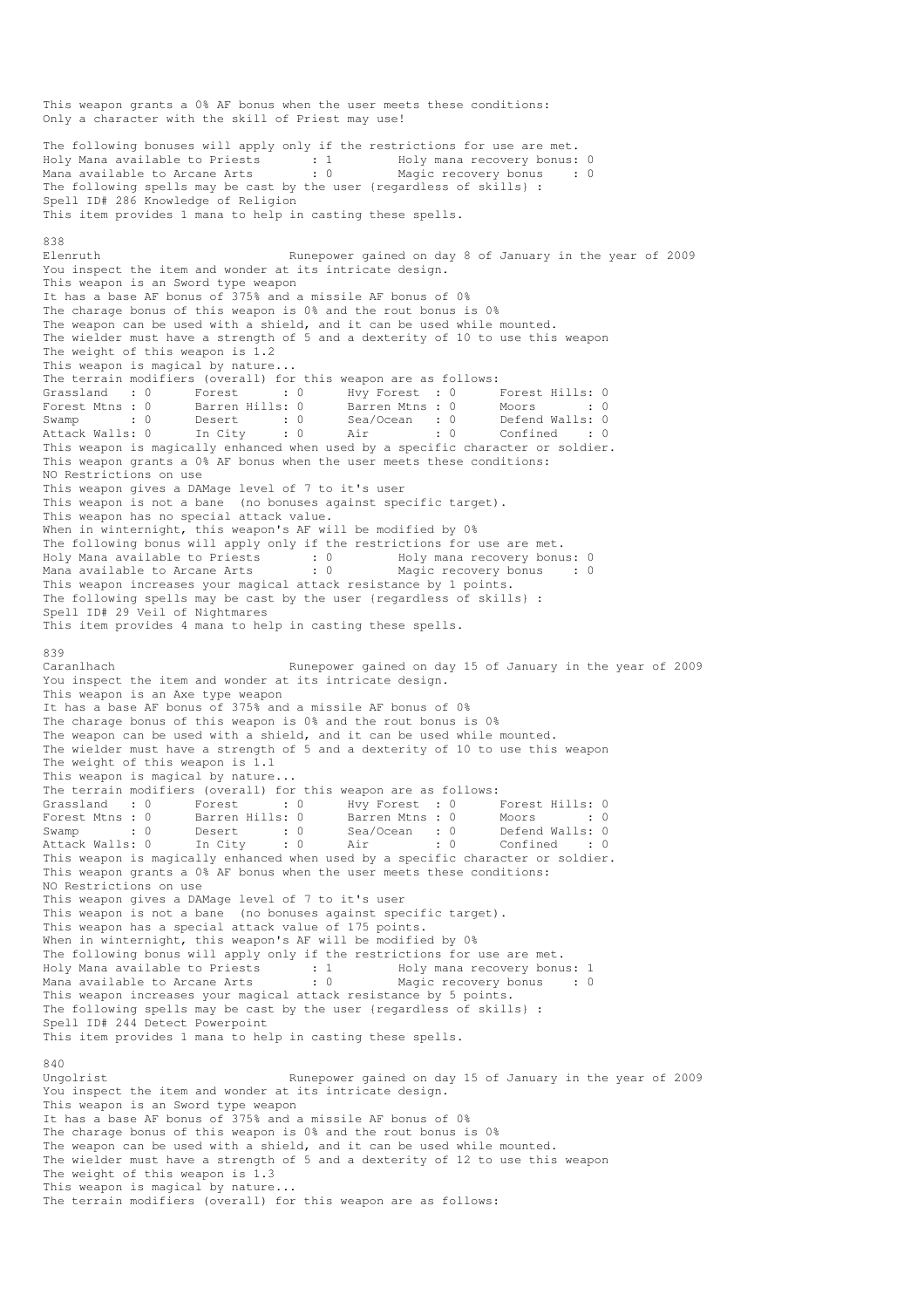Grassland : 0 Forest : 0 Hvy Forest : 0 Forest Hills: 0 Forest Mtns : 0 Barren Hills: 0 Barren Mtns : 0 Moors : 0 : 0 Swamp : 0 Desert : 0 Sea/Ocean : 0 Defend Walls: 0 Attack Walls: 0 In City : 0 Air : 0 Confined : 0 This weapon is magically enhanced when used by a specific character or soldier. This weapon grants a 0% AF bonus when the user meets these conditions: The user must have the mark of Honor This weapon gives a DAMage level of 9 to it's user This weapon grants a 375% bonus when the target meets these restrictions: The enemy must be Giant Spider. This weapon has no special attack value. When in winternight, this weapon's AF will be modified by -100% The following bonus will apply only if the restrictions for use are met. Holy Mana available to Priests : 0 Holy mana recovery bonus: 0 Mana available to Arcane Arts : 0 Magic recovery bonus : 0 This weapon increases your magical attack resistance by 3 points. 841 Calinique Runepower gained on day 15 of January in the year of 2009 You inspect the item and wonder at its intricate design. This weapon is an Sword type weapon It has a base AF bonus of 375% and a missile AF bonus of 0% The charage bonus of this weapon is 0% and the rout bonus is 0% The weapon can be used with a shield, and it can be used while mounted. The wielder must have a strength of 5 and a dexterity of 12 to use this weapon The weight of this weapon is 1.05 This weapon is magical by nature... The terrain modifiers (overall) for this weapon are as follows: Grassland : 0 Forest : 0 Hvy Forest : 0 Forest Hills: 0 Forest Mtns : 0 Barren Hills: 0 Barren Mtns : 0 Moors : 0 : 0 Swamp : 0 Desert : 0 Sea/Ocean : 0 Defend Walls: 0 Attack Walls: 0 In City : 0 Air : 0 Confined : 0 This weapon is magically enhanced when used by a specific character or soldier. This weapon grants a 375% AF bonus when the user meets these conditions: The user must have the mark of Honor Restrictions apply to 'IN USE' and to 'ACTIVATION'! This weapon gives a DAMage level of 8 to it's user This weapon is not a bane (no bonuses against specific target). This weapon has a special attack value of 200 points. When in winternight, this weapon's AF will be modified by -200% The following bonus will apply only if the restrictions for use are met. Holy Mana available to Priests : 0 69 Holy mana recovery bonus: 0 Mana available to Arcane Arts : 0 Magic recovery bonus : 0 This weapon increases your magical attack resistance by 4 points. The following spells may be cast by the user {regardless of skills} : Spell ID# 209 Runepower This item provides 9 mana to help in casting these spells. 842<br>Rauzgnagli Runepower gained on day 19 of January in the year of 2009 You inspect the item and wonder at its intricate design. This weapon is an Sword type weapon It has a base AF bonus of 400% and a missile AF bonus of 0% The charage bonus of this weapon is 0% and the rout bonus is 0% The weapon can be used with a shield, and it can be used while mounted. The wielder must have a strength of 8 and a dexterity of 8 to use this weapon The weight of this weapon is 1.05 This weapon is magical by nature... The terrain modifiers (overall) for this weapon are as follows: Grassland : 0 Forest : 0 Hvy Forest : 0 Forest Hills: 0 Forest Mtns : 0 Barren Hills: 0 Barren Mtns : 0 Moors : 0 : 0 Swamp : 0 Desert : 0 Sea/Ocean : 0 Defend Walls: 0 Attack Walls: 0 In City : 0 Air : 0 Confined : 0 Forest Mtns : 0 Barren Hills: 0 Barren Mtns : 0 IVINSE MINIS: 0<br>Swamp : 0 Desert : 0 Sea/Ocean : 0 Defend Walls: 0<br>Attack Walls: 0 In City : 0 Air : 0 Confined : 0<br>This weapon is magically enhanced when used by a specific This weapon grants a 300% AF bonus when the user meets these conditions: The user must have the mark of Cruelty Restrictions apply to 'IN USE' and to 'ACTIVATION'! This weapon gives a DAMage level of 8 to it's user This weapon is not a bane (no bonuses against specific target). This weapon has a special attack value of 125 points. When in winternight, this weapon's AF will be modified by 150% The following bonus will apply only if the restrictions for use are met. Holy Mana available to Priests : 0 Holy mana recovery bonus: 0 Mana available to Arcane Arts : 0 Magic recovery bonus : 0 This weapon increases your magical attack resistance by 1 points. The following spells may be cast by the user {regardless of skills} : Spell ID# 209 Runepower This item provides 9 mana to help in casting these spells.

843<br>Tintelne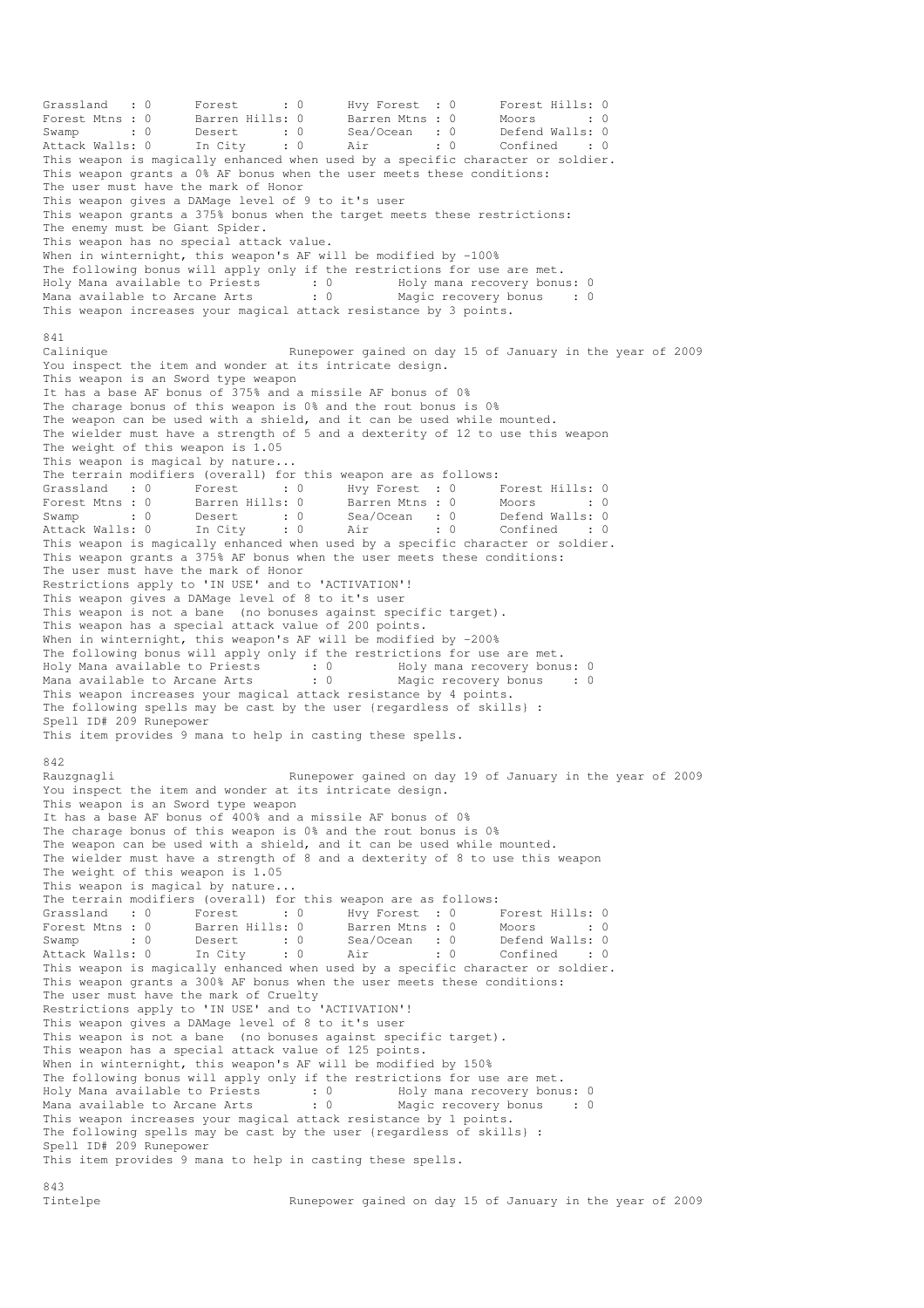You inspect the item and wonder at its intricate design. This weapon is an Sword type weapon It has a base AF bonus of 400% and a missile AF bonus of 0% The charage bonus of this weapon is 0% and the rout bonus is 0% The weapon can be used with a shield, and it can be used while mounted. The wielder must have a strength of 8 and a dexterity of 8 to use this weapon The weight of this weapon is 1.05 This weapon is magical by nature... The terrain modifiers (overall) for this weapon are as follows: Grassland : 0 Forest : 0 Hvy Forest : 0 Forest Hills: 0 Forest Mtns : 0 Barren Hills: 0 Barren Mtns : 0 Moors : 0 : 0 Swamp : 0 Desert : 0 Sea/Ocean : 0 Defend Walls: 0 Attack Walls: 0 In City : 0 Air : 0 Confined : 0 The mean is the magnetic conduction of the mean is the mean is the mean is of the mean is the mean is the mean is the mean is the mean is the mean is magically enhanced when used by a specific character or soldier. This weapon grants a 350% AF bonus when the user meets these conditions: The user must have the mark of Honor Restrictions apply to 'IN USE' and to 'ACTIVATION'! This weapon gives a DAMage level of 8 to it's user This weapon is not a bane (no bonuses against specific target). This weapon has a special attack value of 150 points. When in winternight, this weapon's AF will be modified by -150% The following bonus will apply only if the restrictions for use are met. Holy Mana available to Priests : 0 Holy mana recovery bonus: 0 Mana available to Arcane Arts : 0 Magic recovery bonus : 0 This weapon increases your magical attack resistance by 1 points. 844 Oassanna Runepower gained on day 19 of January in the year of 2009 You inspect the item and wonder at its intricate design. This weapon is an Sword type weapon It has a base AF bonus of 75% and a missile AF bonus of 0% The charage bonus of this weapon is 0% and the rout bonus is 0% The weapon may not be used with a shield, and it can be used while mounted. The wielder must have a strength of 7 and a dexterity of 7 to use this weapon The weight of this weapon is 1.15 This weapon is magical by nature... The terrain modifiers (overall) for this weapon are as follows:<br>
Grassland : 0 Forest : 0 Hvy Forest : 0 I<br>
Forest Mtns : 0 Barren Hills: 0 Barren Mtns : 0 N Grassland : 0 Forest : 0 Hvy Forest : 0 Forest Hills: 0 Forest Mtns : 0 Barren Hills: 0 Barren Mtns : 0 Moors : 0 : 0 Swamp : 0 Desert : 0 Sea/Ocean : 0 Defend Walls: 0 Attack Walls: 0 In City : 0 Air : 0 Confined : 0 This weapon is magically enhanced when used by a specific character or soldier. This weapon grants a 400% AF bonus when the user meets these conditions: Only a character with the skill of Berserker may use! Restrictions apply to 'IN USE' and to 'ACTIVATION'! This weapon gives a DAMage level of 10 to it's user This weapon is not a bane (no bonuses against specific target). This weapon has no special attack value. When in winternight, this weapon's AF will be modified by 0% The following bonus will apply only if the restrictions for use are met.<br>Holy Mana available to Priests : 2 Holy mana recovery bonus: 4 Holy Mana available to Priests : 2 Holy mana recovery bonus: 4 Mana available to Arcane Arts : 0 Magic recovery bonus : 0 This weapon increases your magical attack resistance by 2 points. 845<br>E Mere Vardo Runepower gained on day 22 of January in the year of 2009 You inspect the item and wonder at its intricate design. Item type: Book The weight of this item is 0.25 When these conditions are met : The user must have the mark of Honor Restrictions apply to 'IN USE' and to 'ACTIVATION'! This Book will perform the following magical functions when 'in use': Strength Modifier : 0 0 Dexterity Modifier : 0 Constitution Modifier : 0 Personal combat Modifier: 0 Influence Modifier : 0 Allows casting of these spell(s) regardless of arcane ability providing ALL item restrictions are met: Spell ID# 29 Veil of Nightmares This item provides 2 spell points to help in casting these spells. The following bonuses will apply only if the restrictions for use are met.<br>Holy Mana available to Priests: 2 Holy Mana recovery bonus: 4 Holy Mana available to Priests: 2 Mana available to Arcane Arts : 0 Magic recovery bonus : 0 This item adds 0 to Magical Attack Resistance and 0 to Special Attack Resistance! This is a ONE USE ONLY item. Upon activation it will pass into non-existance 846 Anguirel Runepower gained on day 15 of January in the year of 2009 You inspect the item and wonder at its intricate design. This weapon is an Sword type weapon

It has a base AF bonus of 750% and a missile AF bonus of 0%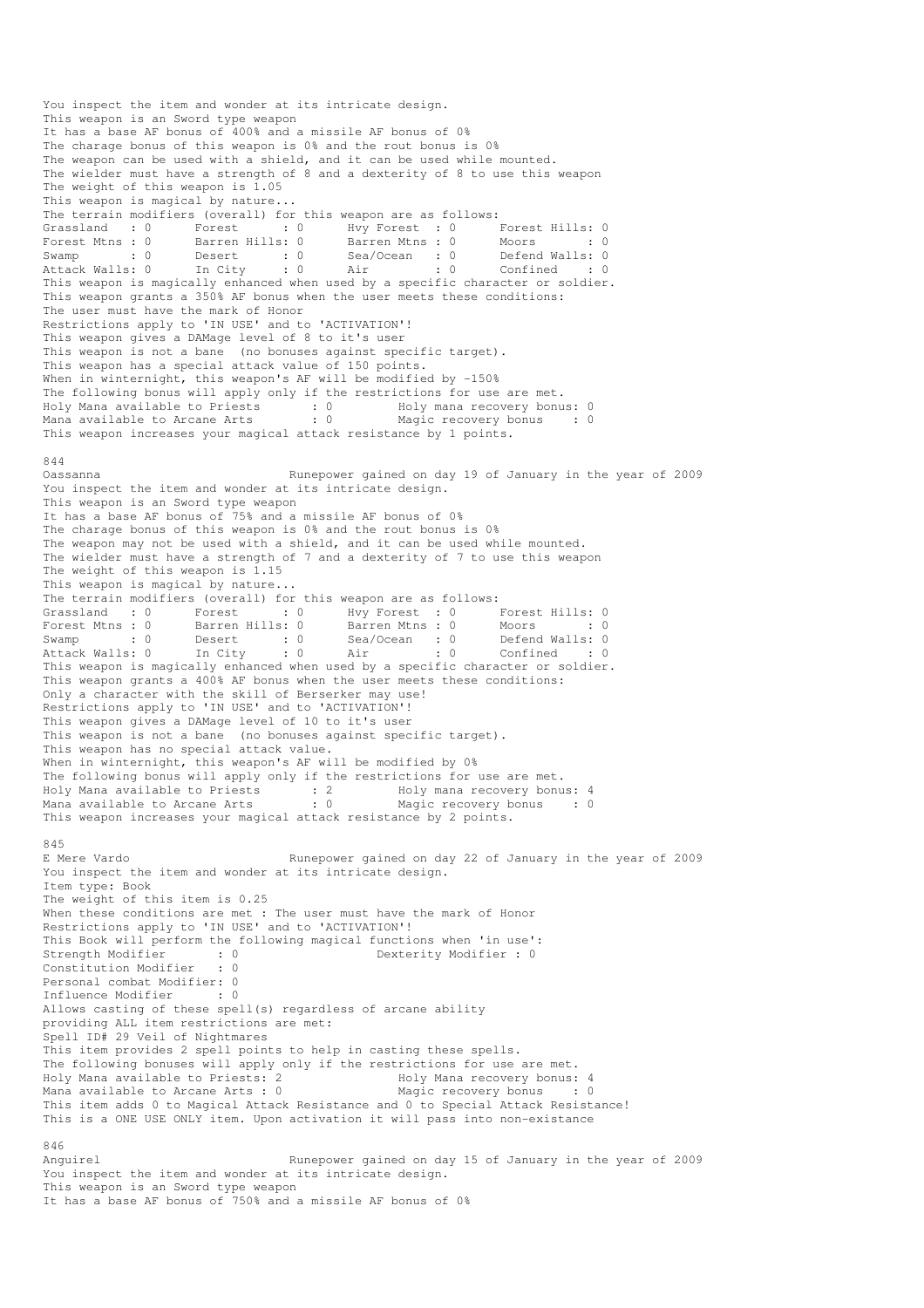The charage bonus of this weapon is 0% and the rout bonus is 0% The weapon can be used with a shield, and it can be used while mounted. The wielder must have a strength of 10 and a dexterity of 10 to use this weapon The weight of this weapon is 1.05 This weapon is magical by nature... The terrain modifiers (overall) for this weapon are as follows: Grassland : 0 Forest : 0 Hvy Forest : 0 Forest Hills: 0 Forest Mtns : 0 Barren Hills: 0 Barren Mtns : 0 Moors : 0 : 0 Swamp : 0 Desert : 0 Sea/Ocean : 0 Defend Walls: 0 Attack Walls: 0 In City : 0 Air : 0 Confined : 0 This weapon is magically enhanced when used by a specific character or soldier. This weapon grants a 0% AF bonus when the user meets these conditions: NO Restrictions on use This weapon gives a DAMage level of 7 to it's user This weapon is not a bane (no bonuses against specific target). This weapon has no special attack value. When in winternight, this weapon's AF will be modified by 0% The following bonus will apply only if the restrictions for use are met. Holy Mana available to Priests : 0 Holy mana recovery bonus: 0 Mana available to Arcane Arts : 0 Magic recovery bonus : 0 This weapon increases your magical attack resistance by 3 points. The following spells may be cast by the user {regardless of skills} : Spell ID# 127 Summon Fog This item provides 3 mana to help in casting these spells. 847 Maelurathang Runepower gained on day 19 of January in the year of 2009 You inspect the item and wonder at its intricate design. This weapon is an Sword type weapon It has a base AF bonus of 25% and a missile AF bonus of 0% The charage bonus of this weapon is 0% and the rout bonus is 0% The weapon can be used with a shield, and it can be used while mounted. The wielder must have a strength of 5 and a dexterity of 7 to use this weapon The weight of this weapon is 1.2 This weapon is magical by nature... The terrain modifiers (overall) for this weapon are as follows: Grassland : 0 Forest : 0 Hvy Forest : 0 Forest Hills: 0<br>
Forest Mtns : 0 Barren Hills: 0 Barren Mtns : 0 Moors : 0<br>
Swamp : 0 Desert : 0 Sea/Ocean : 0 Defend Walls: 0<br>
Attack Walls: 0 In City : 0 Air : 0 Confined : 0 Forest Mtns : 0 Barren Hills: 0 Barren Mtns : 0 Moors : 0 : 0 Swamp : 0 Desert : 0 Sea/Ocean : 0 Defend Walls: 0 Attack Walls: 0 In City : 0 Air : 0 Confined : 0 This weapon is magically enhanced when used by a specific character or soldier. This weapon grants a 225% AF bonus when the user meets these conditions: The user must have the mark of Honor Restrictions apply to 'IN USE' and to 'ACTIVATION'! This weapon gives a DAMage level of 9 to it's user This weapon is not a bane (no bonuses against specific target). This weapon has a special attack value of 75 points. When in winternight, this weapon's AF will be modified by 0% The following bonus will apply only if the restrictions for use are met. Holy Mana available to Priests : 2 Holy mana recovery bonus: -1 Mana available to Arcane Arts : 0 Magic recovery bonus : 0 This weapon increases your magical attack resistance by 2 points. The following spells may be cast by the user {regardless of skills} : Spell ID# 288 Cure Black Death (plague) Spell ID# 290 Cure Pox (plague) This item provides 10 mana to help in casting these spells. 848<br>Durlachiel Runepower gained on day 5 of January in the year of 2009 You inspect the item and wonder at its intricate design. This weapon is an Sword type weapon It has a base AF bonus of 50% and a missile AF bonus of 0% The charage bonus of this weapon is 0% and the rout bonus is 0% The weapon can be used with a shield, and it can be used while mounted. The wielder must have a strength of 5 and a dexterity of 9 to use this weapon The weight of this weapon is 1.2 This weapon is magical by nature... The terrain modifiers (overall) for this weapon are as follows: Grassland : 0 Forest : 0 Hvy Forest : 0 Forest Hills: 0 Forest Mtns : 0 Barren Hills: 0 Barren Mtns : 0 Moors : 0 : 0 Swamp : 0 Desert : 0 Sea/Ocean : 0 Defend Walls: 0 Attack Walls: 0 In City : 0 Air : 0 Confined : 0 Swamp : 0 Desert : 0 Jea, Journal : 0<br>Attack Walls: 0 In City : 0 Air : 0 Confined : 0<br>This weapon is magically enhanced when used by a specific character or soldier. This weapon grants a 325% AF bonus when the user meets these conditions: The user must have the mark of Honor Restrictions apply to 'IN USE' and to 'ACTIVATION'! This weapon gives a DAMage level of 9 to it's user This weapon is not a bane (no bonuses against specific target). This weapon gives a bonus of 100 when fighting against mounted enemies This weapon has no special attack value. When in winternight, this weapon's AF will be modified by 0%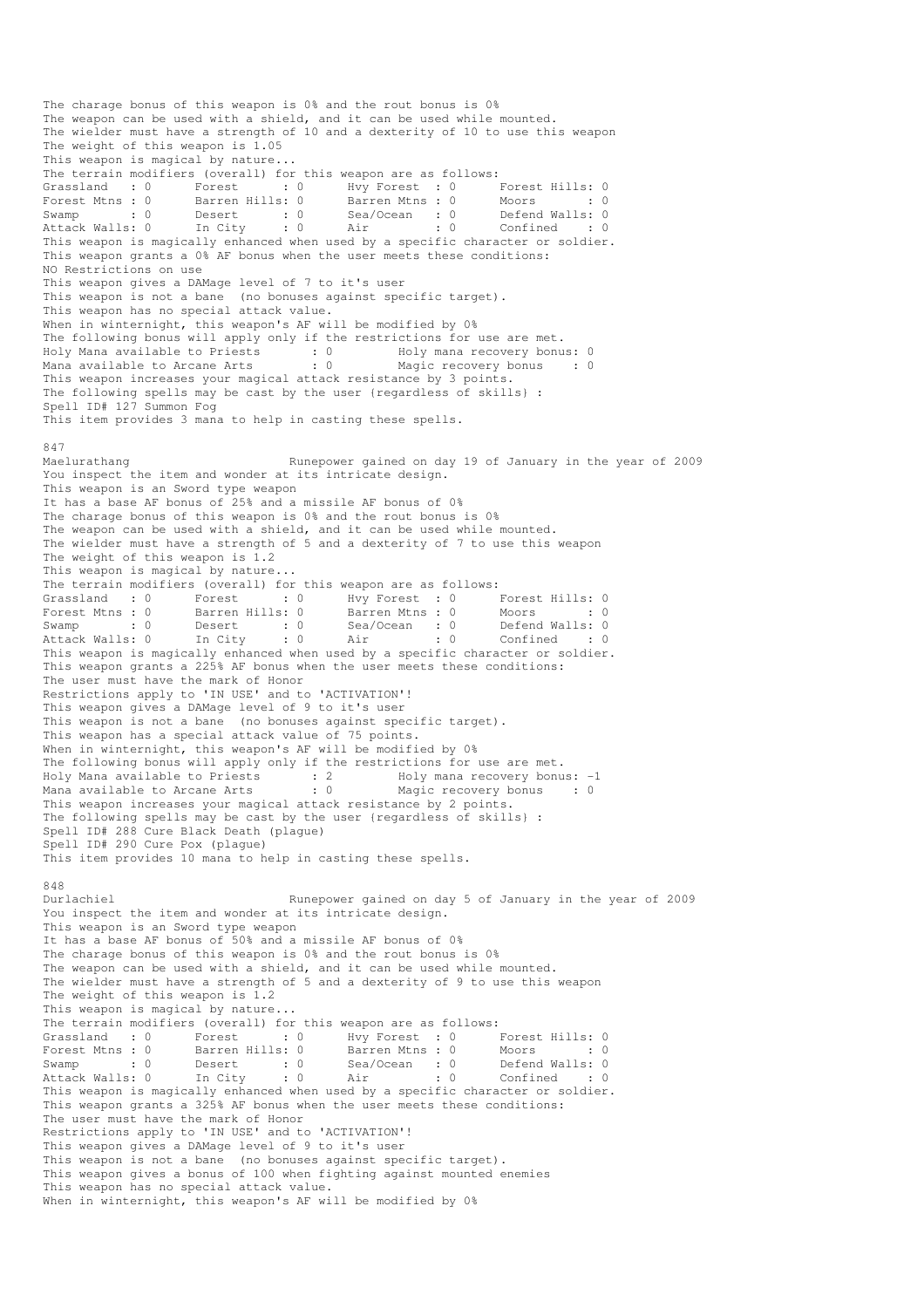The following bonus will apply only if the restrictions for use are met. Holy Mana available to Priests : 0 Holy mana recovery bonus: 0 Mana available to Arcane Arts : 0 Magic recovery bonus : 0 This weapon increases your magical attack resistance by 3 points. The following spells may be cast by the user {regardless of skills} : Spell ID# 295 Heal Character This item provides 8 mana to help in casting these spells. 849<br>Aercrist Runepower gained on day 8 of January in the year of 2009 You inspect the item and wonder at its intricate design. This weapon is a Sword type weapon It has a base AF bonus of 375% and a missile AF bonus of 0% The charage bonus of this weapon is 0% and the rout bonus is 0% The weapon can be used with a shield, and it can be used while mounted. The wielder must have a strength of 5 and a dexterity of 10 to use this weapon The weight of this weapon is 1,2 This weapon gives a bonus of 50 when fighting against mounted enemies This weapon gives a DAMage level of 8 to it's user This weapon has a special attack value of 200 points. This weapon increases your magical attack resistance by 7 points. When in winternight, this weapon's AF will be modified by 0% This weapon is not a bane (no bonuses against specific target). The terrain modifiers (overall) for this Sword are as follows: Grassland : 0 Forest : 0 Hvy Forest : 0 Forest Hills: 0<br>Forest Mtns : 0 Barren Hills: 0 Barren Mtns : 0 Moors : 0 Forest Mtns : 0 Barren Hills: 0 Barren Mtns : 0<br>
Swamp : 0 Desert : 0 Sea/Ocean : 0<br>
Attack Walls: 0 In City : 0 Air : 0 Swamp : 0 Desert : 0 Sea/Ocean : 0 Defend Walls: 0 Attack Walls: 0 In City : 0 Air : 0 Confined : 0 URE THEST IN THE MARK OF THE MARK OF SALL AREA AND SALL OF SALL OF THIS WAS SERVED ON THIS WAS MOST UP TO SALL O<br>This weapon is magically enhanced when used by a specific character or soldier. This weapon grants a 0% AF bonus when the user meets these conditions: NO Restrictions on use The following bonuses will apply only if the restrictions for use are met. Holy Mana available to Priests : 1 Holy mana recovery bonus: 2 Mana available to Arcane Arts : 0 Magic recovery bonus : 0 850<br>Bloodrunner Runepower gained on day 5 of March in the year of 2009 You inspect the item and wonder at its intricate design. This weapon is an Sword type weapon It has a base AF bonus of 375% and a missile AF bonus of 0% The charage bonus of this weapon is 0% and the rout bonus is 0% The weapon can be used with a shield, and it can be used while mounted. The wielder must have a strength of 5 and a dexterity of 8 to use this weapon The weight of this weapon is 1.4 This weapon is magical by nature... The terrain modifiers (overall) for this weapon are as follows: Grassland : 0 Forest : 0 Hvy Forest : 0 Forest Hills: 0 Forest Mtns : 0 Barren Hills: 0 Barren Mtns : 0 Moors : 0 : 0 Swamp : 0 Desert : 0 Sea/Ocean : 0 Defend Walls: 0 Attack Walls: 0 In City : 0 Air : 0 Confined : 0 Swamp : 0 Desert : 0 Sea/Ocean . 5<br>Attack Walls: 0 In City : 0 Air : 0 Confined : 0<br>This weapon is magically enhanced when used by a specific character or soldier. This weapon grants a 0% AF bonus when the user meets these conditions: NO Restrictions on use This weapon gives a DAMage level of 8 to it's user This weapon is not a bane (no bonuses against specific target). This weapon has a special attack value of 75 points. When in winternight, this weapon's AF will be modified by 0% The following bonus will apply only if the restrictions for use are met. Holy Mana available to Priests : 0 Holy mana recovery bonus: 0 Mana available to Arcane Arts : 0 Magic recovery bonus : 0 This weapon increases your magical attack resistance by 1 points. The following spells may be cast by the user {regardless of skills} : Spell ID# 295 Heal Character This item provides 10 mana to help in casting these spells. 851<br>Aedring Runepower gained on day 12 of January in the year of 2009 You inspect the item and wonder at its intricate design. This weapon is an Sword type weapon It has a base AF bonus of 100% and a missile AF bonus of 0% The charage bonus of this weapon is 0% and the rout bonus is 0% The weapon can be used with a shield, and it can be used while mounted. The wielder must have a strength of 12 and a dexterity of 6 to use this weapon The weight of this weapon is 1.15 This weapon is magical by nature... The terrain modifiers (overall) for this weapon are as follows: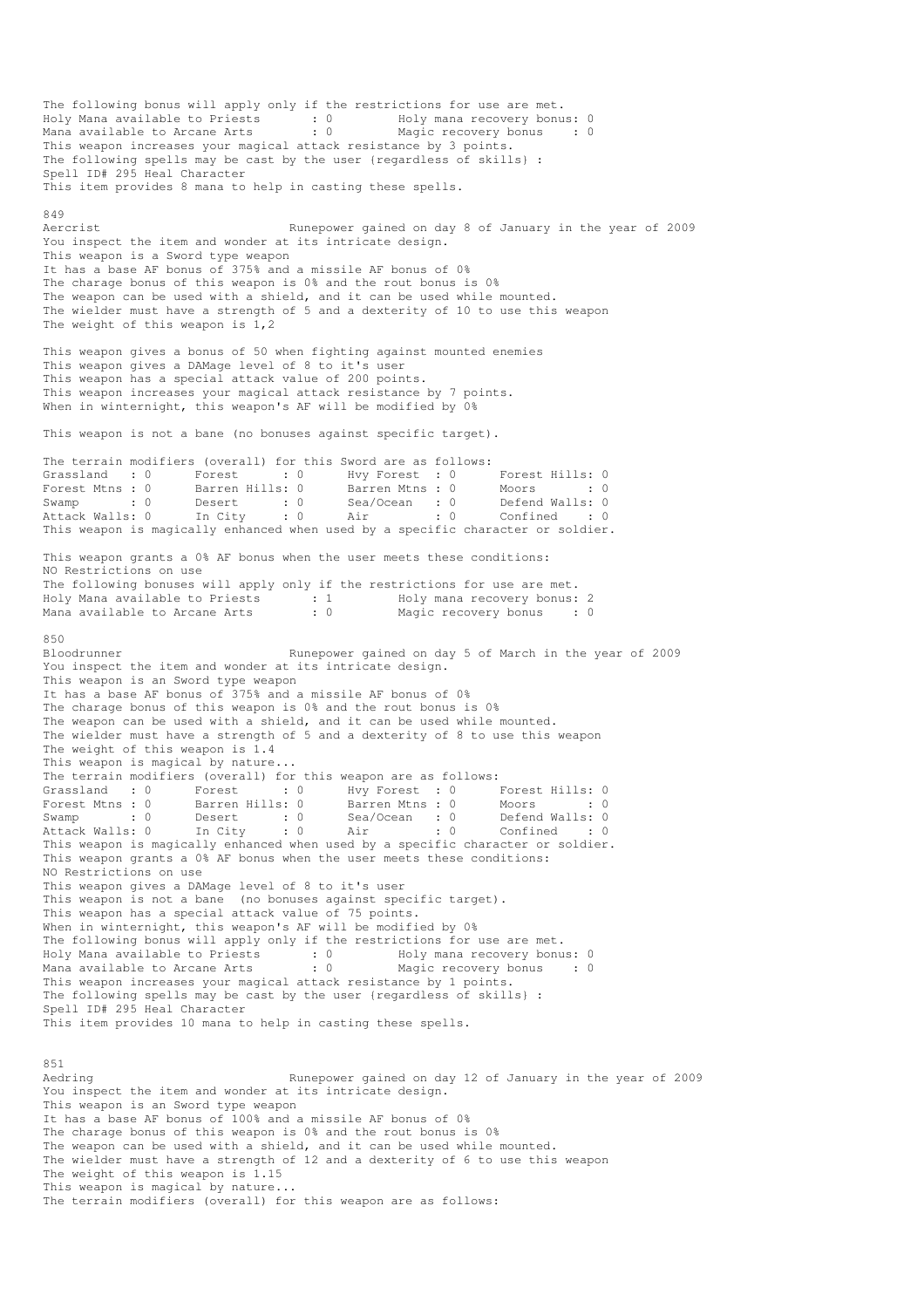Grassland : 0 Forest : 0 Hvy Forest : 0 Forest Hills: 0 Forest Mtns : 0 Barren Hills: 0 Barren Mtns : 0 Moors : 0 : 0 Swamp : 0 Desert : 0 Sea/Ocean : 0 Defend Walls: 0 Attack Walls: 0 In City : 0 Air : 0 Confined : 0 This weapon is magically enhanced when used by a specific character or soldier. This weapon grants a 250% AF bonus when the user meets these conditions: The user must have the mark of Honor Restrictions apply to 'IN USE' and to 'ACTIVATION'! This weapon gives a DAMage level of 8 to it's user This weapon grants a 250% bonus when the target meets these restrictions: The enemy must be of any sub-culture of Orc. This weapon gives a bonus of 75 when fighting against mounted enemies This weapon has no special attack value. When in winternight, this weapon's AF will be modified by -50% The following bonus will apply only if the restrictions for use are met. Holy Mana available to Priests : 1 Holy mana recovery bonus: 3 Mana available to Arcane Arts : 0 Magic recovery bonus : 0 This weapon increases your magical attack resistance by 2 points. 852<br>Nightstealer Runepower gained on day 15 of January in the year of 2009 You inspect the item and wonder at its intricate design. This weapon is an Sword type weapon It has a base AF bonus of 125% and a missile AF bonus of 0% The charage bonus of this weapon is 0% and the rout bonus is 0% The weapon can be used with a shield, and it can be used while mounted. The wielder must have a strength of 8 and a dexterity of 8 to use this weapon The weight of this weapon is 1.15 This weapon is magical by nature... The terrain modifiers (overall) for this weapon are as follows: Grassland : 0 Forest : 0 Hvy Forest : 0 Forest Hills: 0 Forest Mtns : 0 Barren Hills: 0 Barren Mtns : 0 Moors : 0 : 0 Swamp : 0 Desert : 0 Sea/Ocean : 0 Defend Walls: 0 Attack Walls: 0 In City : 0 Air : 0 Confined : 0 This weapon is magically enhanced when used by a specific character or soldier. This weapon grants a 400% AF bonus when the user meets these conditions: The user must have the mark of Cruelty Restrictions apply to 'IN USE' and to 'ACTIVATION'! This weapon gives a DAMage level of 9 to it's user This weapon is not a bane (no bonuses against specific target). This weapon has no special attack value. When in winternight, this weapon's AF will be modified by 100% The following bonus will apply only if the restrictions for use are met. Holy Mana available to Priests : 2 Holy mana recovery bonus: -1 Mana available to Arcane Arts : 0 Magic recovery bonus : 0 This weapon increases your magical attack resistance by 3 points.  $052$ Caleinstha Runepower gained on day 12 of January in the year of 2009 You inspect the item and wonder at its intricate design. This weapon is an Sword type weapon It has a base AF bonus of 625% and a missile AF bonus of 0% The charage bonus of this weapon is 0% and the rout bonus is 0% The weapon can be used with a shield, and it can be used while mounted. The wielder must have a strength of 10 and a dexterity of 8 to use this weapon The weight of this weapon is 1.5 This weapon is magical by nature... The terrain modifiers (overall) for this weapon are as follows: Grassland : 0 Forest : 0 Hvy Forest : 0 Forest Hills: 0 Forest Mtns : 0 Barren Hills: 0 Barren Mtns : 0 Moors : 0 : 0 Swamp : 0 Desert : 0 Sea/Ocean : 0 Defend Walls: 0 Attack Walls: 0 In City : 0 Air : 0 Confined : 0 The structure is the matter is the same in the second of the second of the second and the specific character or soldier.<br>
This weapon is magically enhanced when used by a specific character or soldier. This weapon grants a 0% AF bonus when the user meets these conditions: NO Restrictions on use This weapon gives a DAMage level of 7 to it's user This weapon is not a bane (no bonuses against specific target). This weapon has no special attack value. When in winternight, this weapon's AF will be modified by 0% The following bonus will apply only if the restrictions for use are met. Holy Mana available to Priests : 0 Holy mana recovery bonus: 0 Mana available to Arcane Arts : 0 Magic recovery bonus : 0 This weapon increases your magical attack resistance by 4 points. The following spells may be cast by the user {regardless of skills} : Spell ID# 2021 Hollin Gate Spell Spell ID# 2022 Dimril Gate Spell This item provides 5 mana to help in casting these spells. 854<br>Farlsfoil Runepower gained on day 8 of January in the year of 2009 You inspect the item and wonder at its intricate design.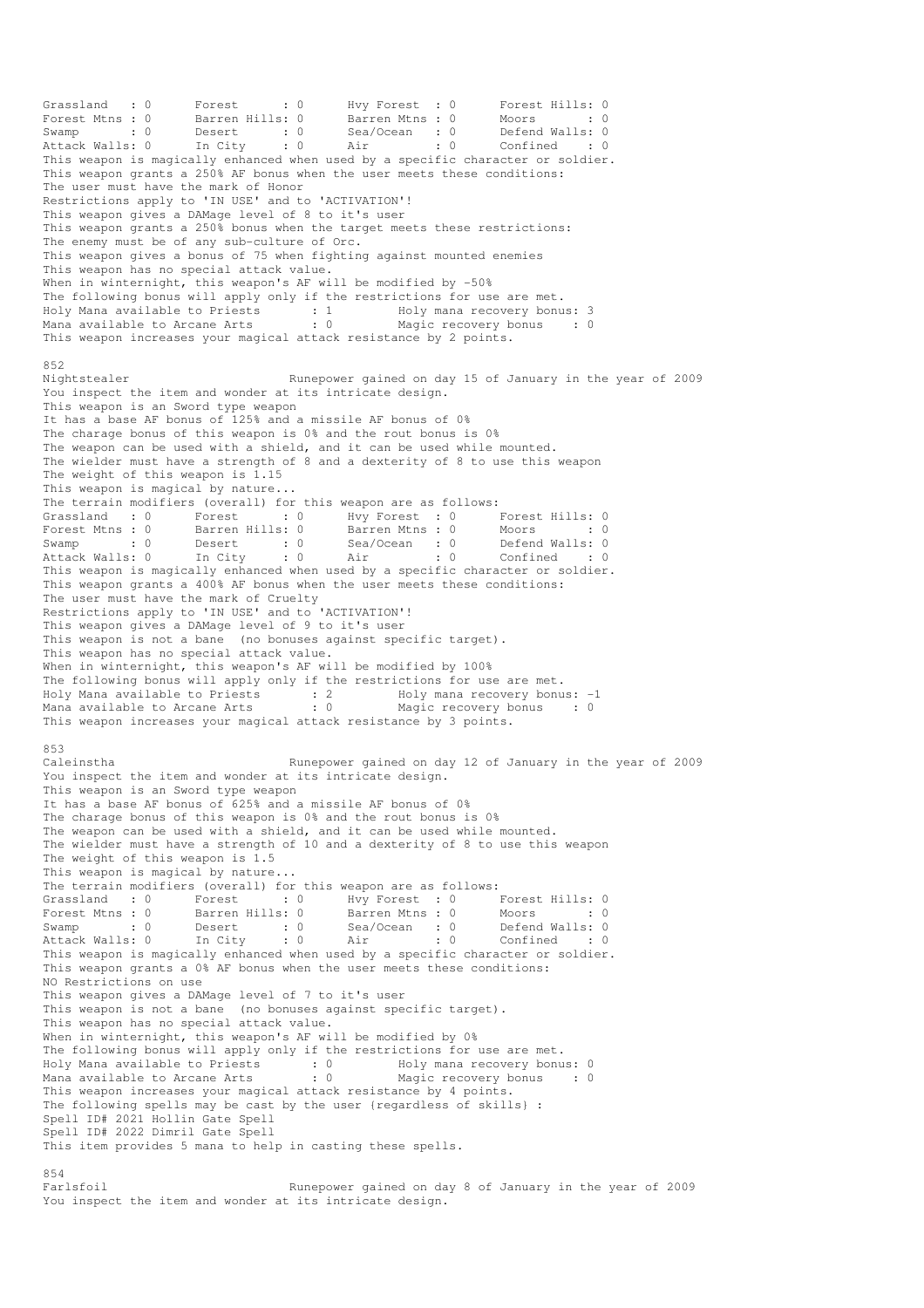This weapon is an Sword type weapon It has a base AF bonus of 25% and a missile AF bonus of 0% The charage bonus of this weapon is 0% and the rout bonus is 0% The weapon may not be used with a shield, and it can be used while mounted. The wielder must have a strength of 8 and a dexterity of 8 to use this weapon The weight of this weapon is 1.4 This weapon is magical by nature... The terrain modifiers (overall) for this weapon are as follows: Grassland : 0 Forest : 0 Hvy Forest : 0 Forest Hills: 0 Forest Mtns : 0 Barren Hills: 0 Barren Mtns : 0 Moors : 0 : 0 Swamp : 0 Desert : 0 Sea/Ocean : 0 Defend Walls: 0 Attack Walls: 0 In City : 0 Air : 0 Confined : 0 Forest Mths: 0 bailen mills: 0 burron induced by a specific character or soldier.<br>
Attack Walls: 0 In City : 0 Air : 0 Confined : 0<br>
Attack Walls: 0 In City : 0 Air : 0 Confined : 0<br>
This weapon is magically enhanced when This weapon grants a 600% AF bonus when the user meets these conditions: The user must have the mark of Honor Restrictions apply to 'IN USE' and to 'ACTIVATION'! This weapon gives a DAMage level of 8 to it's user This weapon is not a bane (no bonuses against specific target). This weapon has a special attack value of 125 points. When in winternight, this weapon's AF will be modified by -125% The following bonus will apply only if the restrictions for use are met. Holy Mana available to Priests : 0 Holy mana recovery bonus: 0 Mana available to Arcane Arts : 0 Magic recovery bonus : 0 This weapon increases your magical attack resistance by 1 points. The following spells may be cast by the user {regardless of skills} : Spell ID# 7 Dispel Magic: Location This item provides 1 mana to help in casting these spells. 855 Runepower gained on day 7 of January in the year of 2009 You inspect the item and wonder at its intricate design. This weapon is an Sword type weapon It has a base AF bonus of 350% and a missile AF bonus of 0% The charage bonus of this weapon is 0% and the rout bonus is 0% The weapon can be used with a shield, and it can be used while mounted. The wielder must have a strength of 8 and a dexterity of 8 to use this weapon The weight of this weapon is 1 This weapon is magical by nature... The terrain modifiers (overall) for this weapon are as follows: Grassland : 0 Forest : 0 Hvy Forest : 0 Forest Hills: 0 Forest Mtns : 0 Barren Hills: 0 Barren Mtns : 0 Moors : 0 : 0 Swamp : 0 Desert : 0 Sea/Ocean : 0 Defend Walls: 0 Attack Walls: 0 In City : 0 Air : 0 Confined : 0 This weapon is magically enhanced when used by a specific character or soldier. This weapon grants a 300% AF bonus when the user meets these conditions: The user must have the mark of Honor Restrictions apply to 'IN USE' and to 'ACTIVATION'! This weapon gives a DAMage level of 8 to it's user This weapon is not a bane (no bonuses against specific target). This weapon gives a bonus of 100 when fighting against mounted enemies This weapon has a special attack value of 250 points. When in winternight, this weapon's AF will be modified by -75% The following bonus will apply only if the restrictions for use are met. Holy Mana available to Priests : 0 69 Holy mana recovery bonus: 0 Mana available to Arcane Arts : 0 Magic recovery bonus : 0 This weapon increases your magical attack resistance by 1 points. 856<br>Andorithel Runepower gained on day 19 of January in the year of 2009 You inspect the item and wonder at its intricate design. This weapon is an Sword type weapon It has a base AF bonus of 250% and a missile AF bonus of 0% The charage bonus of this weapon is 0% and the rout bonus is 0% The weapon can be used with a shield, and it can be used while mounted. The wielder must have a strength of 10 and a dexterity of 10 to use this weapon The weight of this weapon is 1.2 This weapon is magical by nature... The terrain modifiers (overall) for this weapon are as follows: Grassland : 0 Forest : 0 Hvy Forest : 0 Forest Hills: 0 Forest Mtns : 0 Barren Hills: 0 Barren Mtns : 0 Moors : 0 : 0 Swamp : 0 Desert : 0 Sea/Ocean : 0 Defend Walls: 0 Attack Walls: 0 In City : 0 Air : 0 Confined : 0 This weapon is magically enhanced when used by a specific character or soldier. This weapon grants a 175% AF bonus when the user meets these conditions: The user must have the mark of Cruelty Restrictions apply to 'IN USE' and to 'ACTIVATION'! This weapon gives a DAMage level of 8 to it's user This weapon is not a bane (no bonuses against specific target). This weapon gives a bonus of 150 when fighting against mounted enemies This weapon has a special attack value of 150 points. When in winternight, this weapon's AF will be modified by 175%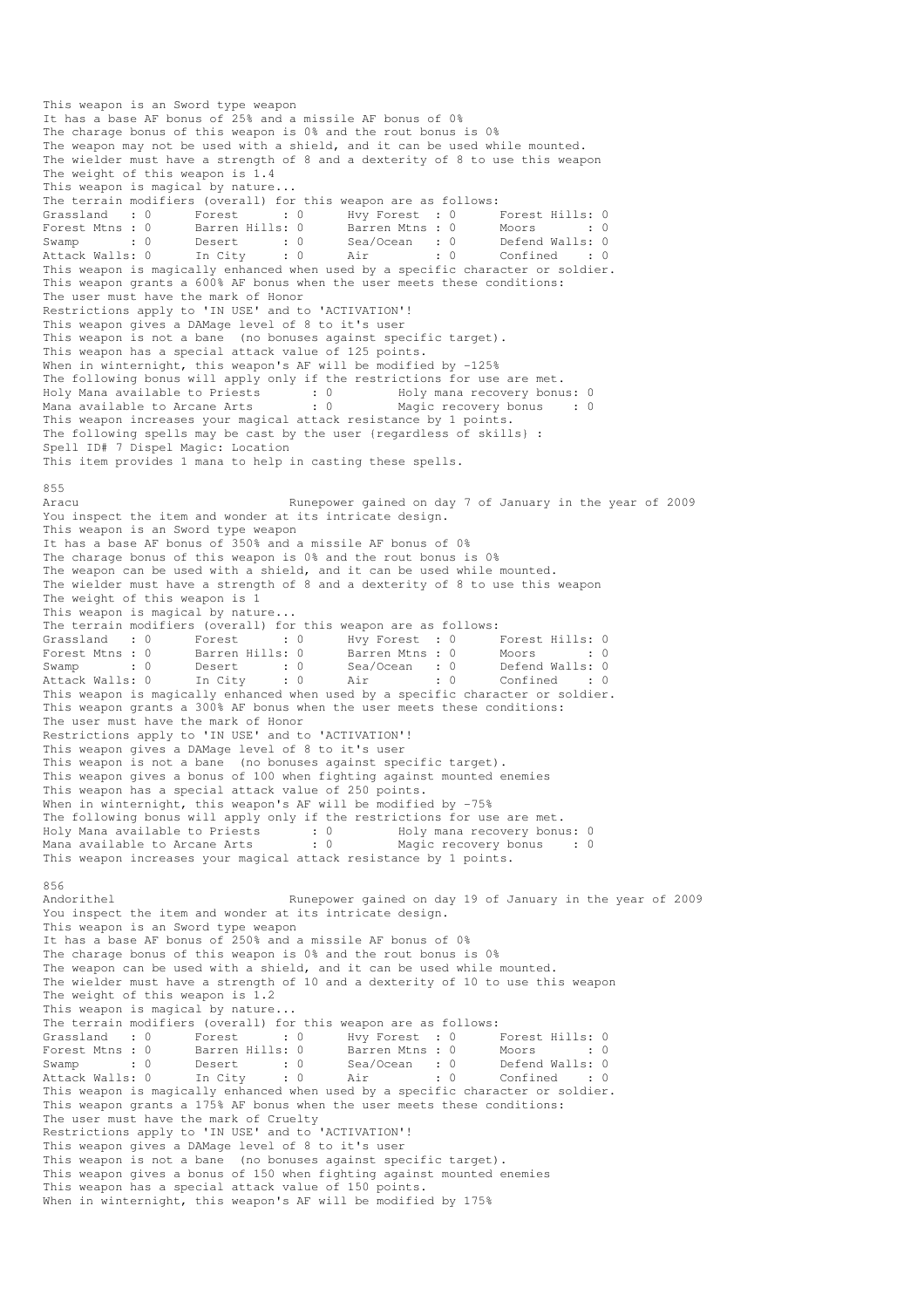The following bonus will apply only if the restrictions for use are met. Holy Mana available to Priests : 2 Holy mana recovery bonus: 1 Mana available to Arcane Arts : 0 Magic recovery bonus : 0 This weapon increases your magical attack resistance by 6 points. The following spells may be cast by the user {regardless of skills} : Spell ID# 288 Cure Black Death (plague) Spell ID# 290 Cure Pox (plague) This item provides 8 mana to help in casting these spells. 857 Friastahl Runepower gained on day 12 of January in the year of 2009 You inspect the item and wonder at its intricate design. This weapon is an Sword type weapon It has a base AF bonus of 125% and a missile AF bonus of 0% The charage bonus of this weapon is 0% and the rout bonus is 0% The weapon can be used with a shield, and it can be used while mounted. The wielder must have a strength of 9 and a dexterity of 9 to use this weapon The weight of this weapon is 1.1 This weapon is magical by nature... The terrain modifiers (overall) for this weapon are as follows: Grassland : 0 Forest : 0 Hvy Forest : 0 Forest Hills: 0 Forest Mtns : 0 Barren Hills: 0 Barren Mtns : 0 Moors : 0 : 0 Swamp : 0 Desert : 0 Sea/Ocean : 0 Defend Walls: 0 Attack Walls: 0 In City : 0 Air : 0 Confined : 0 This weapon is magically enhanced when used by a specific character or soldier. This weapon grants a 275% AF bonus when the user meets these conditions: The user must have the mark of Cruelty Restrictions apply to 'IN USE' and to 'ACTIVATION'! This weapon gives a DAMage level of 7 to it's user This weapon is not a bane (no bonuses against specific target). This weapon has a special attack value of 325 points. When in winternight, this weapon's AF will be modified by 0% The following bonus will apply only if the restrictions for use are met. Holy Mana available to Priests : 1 Holy mana recovery bonus: 0 Mana available to Arcane Arts : 0 Magic recovery bonus : 0 This weapon increases your magical attack resistance by 7 points. The following spells may be cast by the user {regardless of skills} : Spell ID# 232 Increase Lumber Extraction Spell ID# 234 Increase Special Resource This item provides 2 mana to help in casting these spells. 858 Ancaruin Runepower gained on day 12 of January in the year of 2009 You inspect the item and wonder at its intricate design. This weapon is an Axe type weapon It has a base AF bonus of 300% and a missile AF bonus of 0% The charage bonus of this weapon is 0% and the rout bonus is 0% The weapon may not be used with a shield, and it can be used while mounted. The wielder must have a strength of 12 and a dexterity of 8 to use this weapon The weight of this weapon is 1.7 This weapon is magical by nature... The terrain modifiers (overall) for this weapon are as follows: Grassland : 0 Forest : 0 Hvy Forest : 0 Forest Hills: 0 Forest Mtns : 0 Barren Hills: 0 Barren Mtns : 0 Moors : 0 : 0 Swamp : 0 Desert : 0 Sea/Ocean : 0 Defend Walls: 0 Attack Walls: 0 In City : 0 Air : 0 Confined : 0 This weapon is magically enhanced when used by a specific character or soldier. This weapon grants a 500% AF bonus when the user meets these conditions: The user must have the mark of Honor Restrictions apply to 'IN USE' and to 'ACTIVATION'! This weapon gives a DAMage level of 8 to it's user This weapon is not a bane (no bonuses against specific target). This weapon gives a bonus of 100 when fighting against mounted enemies This weapon has no special attack value. When in winternight, this weapon's AF will be modified by 0% The following bonus will apply only if the restrictions for use are met. Holy Mana available to Priests : 0 69 Holy mana recovery bonus: 0 Mana available to Arcane Arts : 0 Magic recovery bonus : 0 This weapon increases your magical attack resistance by 1 points. The following spells may be cast by the user {regardless of skills} : Spell ID# 209 Runepower This item provides 6 mana to help in casting these spells. 859<br>Carn Delthsa Runepower gained on day 12 of January in the year of 2009 You inspect the item and wonder at its intricate design. This weapon is an Sword type weapon It has a base AF bonus of 150% and a missile AF bonus of 0% The charage bonus of this weapon is 0% and the rout bonus is 0% The weapon can be used with a shield, and it can be used while mounted. The wielder must have a strength of 5 and a dexterity of 5 to use this weapon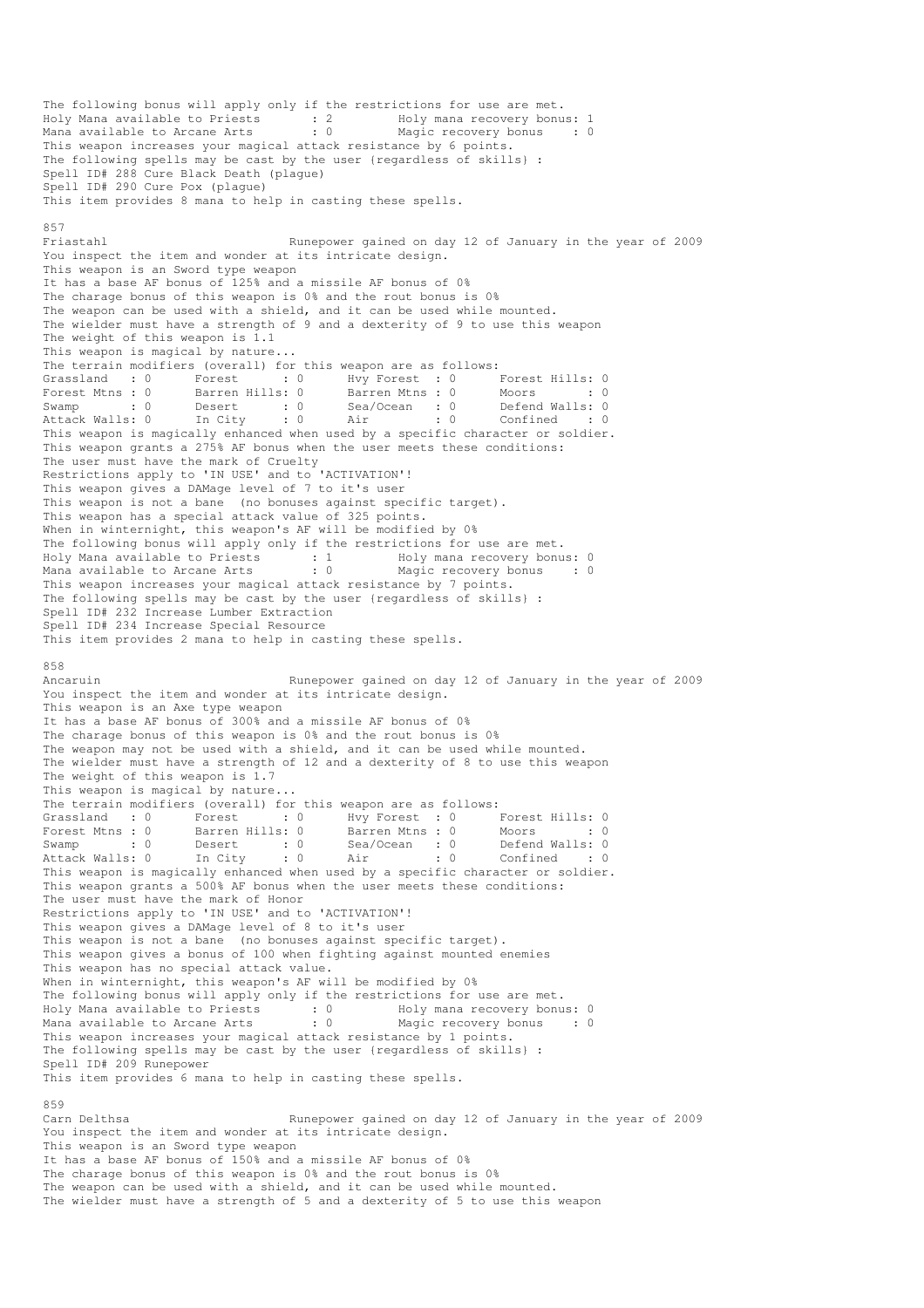The weight of this weapon is 1.2 This weapon is magical by nature... The terrain modifiers (overall) for this weapon are as follows: Grassland : 0 Forest : 0 Hvy Forest : 0 Forest Hills: 0 Forest Mtns : 0 Barren Hills: 0 Barren Mtns : 0 Moors : 0 : 0 Swamp : 0 Desert : 0 Sea/Ocean : 0 Defend Walls: 0 Attack Walls: 0 In City : 0 Air : 0 Confined : 0 This weapon is magically enhanced when used by a specific character or soldier. This weapon grants a 500% AF bonus when the user meets these conditions: The user must have the mark of Honor Restrictions apply to 'IN USE' and to 'ACTIVATION'! This weapon gives a DAMage level of 9 to it's user This weapon is not a bane (no bonuses against specific target). This weapon has a special attack value of 100 points. When in winternight, this weapon's AF will be modified by -200% The following bonus will apply only if the restrictions for use are met. Holy Mana available to Priests : 2 Holy mana recovery bonus: 1 Mana available to Arcane Arts : 0 Magic recovery bonus : 0 This weapon increases your magical attack resistance by 2 points. 860 Sword of Kings Runepower gained on day 15 of January in the year of 2009 You inspect the item and wonder at its intricate design. This weapon is an Sword type weapon It has a base AF bonus of 600% and a missile AF bonus of 0% The charage bonus of this weapon is 0% and the rout bonus is 0% The weapon can be used with a shield, and it can be used while mounted. The wielder must have a strength of 8 and a dexterity of 10 to use this weapon The weight of this weapon is 1.35 This weapon is magical by nature... The terrain modifiers (overall) for this weapon are as follows: Grassland : 0 Forest : 0 Hvy Forest : 0 Forest Hills: 0 Forest Mtns : 0 Barren Hills: 0 Barren Mtns : 0 Moors : 0 Swamp : 0 Desert : 0 Sea/Ocean : 0 Defend Walls: 0 Attack Walls: 0 In City : 0 Air : 0 Confined : 0 This weapon is magically enhanced when used by a specific character or soldier. This weapon grants a 0% AF bonus when the user meets these conditions: NO Restrictions on use This weapon gives a DAMage level of 10 to it's user This weapon is not a bane (no bonuses against specific target). This weapon has no special attack value. When in winternight, this weapon's AF will be modified by 0% The following bonus will apply only if the restrictions for use are met. Holy Mana available to Priests : 2 Holy mana recovery bonus: 2 Mana available to Arcane Arts : 0 Magic recovery bonus : 0 This weapon increases your magical attack resistance by 0 points. 861<br>Torc of Slaeg Runepower gained on day 15 of January in the year of 2009 You inspect the item and wonder at its intricate design. Item type: Jewel The weight of this item is 0.1 This Jewel will perform the following magical functions when 'in use': Strength Modifier : 0 0 Dexterity Modifier : 0 Constitution Modifier : 0 Personal combat Modifier: 0<br>Influence Modifier : 0 Influence Modifier Allows casting of these spell(s) regardless of arcane ability providing ALL item restrictions are met: Spell ID# 214 Bless This item provides 6 spell points to help in casting these spells. The following bonuses will apply only if the restrictions for use are met. Holy Mana available to Priests: 2 and Holy Mana recovery bonus: 2<br>
Mana available to Arcane Arts : 0 and Magic recovery bonus : 0 Mana available to Arcane Arts :  $0$ This item adds 0 to Magical Attack Resistance and 0 to Special Attack Resistance! This is a ONE USE ONLY item. Upon activation it will pass into non-existance 862 Moragarth Runepower gained on day 9 of March in the year of 2009 You inspect the item and wonder at its intricate design. This weapon is an Sword type weapon It has a base AF bonus of 250% and a missile AF bonus of 0% The charage bonus of this weapon is 0% and the rout bonus is 0% The weapon can be used with a shield, and it can be used while mounted. The wielder must have a strength of 6 and a dexterity of 6 to use this weapon The weight of this weapon is 1.15 This weapon is magical by nature... The terrain modifiers (overall) for this weapon are as follows: Grassland : 0 Forest : 0 Hvy Forest : 0 Forest Hills: 0 Forest Mtns : 0 Barren Hills: 0 Barren Mtns : 0 Moors : 0 : 0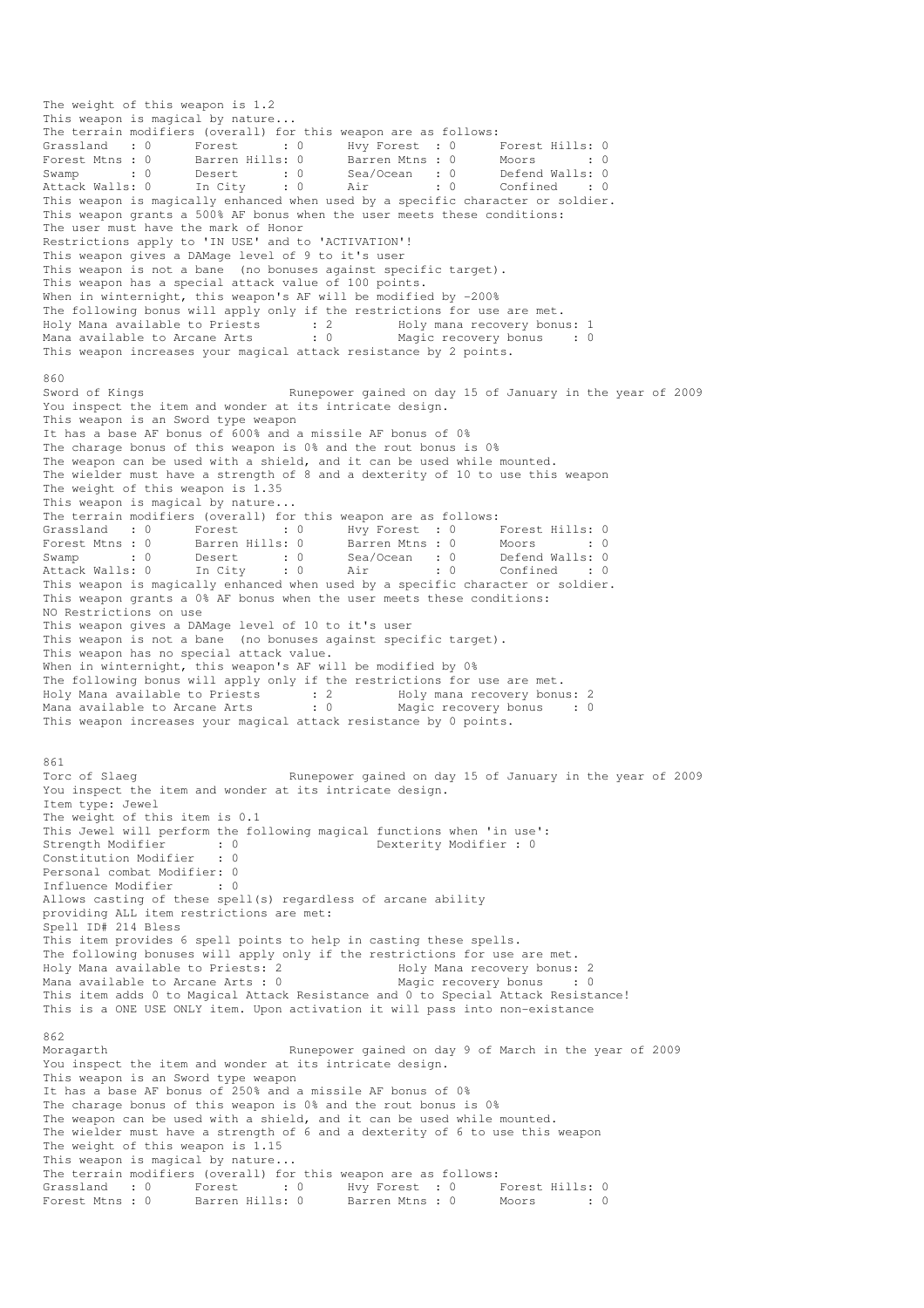Swamp : 0 Desert : 0 Sea/Ocean : 0 Defend Walls: 0 Attack Walls: 0 In City : 0 Air : 0 Confined : 0 This weapon is magically enhanced when used by a specific character or soldier. This weapon grants a 0% AF bonus when the user meets these conditions: The user must have the mark of Cruelty This weapon gives a DAMage level of 7 to it's user This weapon is not a bane (no bonuses against specific target). This weapon has no special attack value. When in winternight, this weapon's AF will be modified by 150% The following bonus will apply only if the restrictions for use are met. Holy Mana available to Priests : 3 Holy mana recovery bonus: 0 Mana available to Arcane Arts : 0 Magic recovery bonus : 0 This weapon increases your magical attack resistance by 1 points. The following spells may be cast by the user {regardless of skills} : Spell ID# 2021 Hollin Gate Spell This item provides 2 mana to help in casting these spells. 863 E Voronwe Runepower gained on day 19 of January in the year of 2009 You inspect the item and wonder at its intricate design. Item type: Book The weight of this item is 0.18 When these conditions are met : The user must have the mark of Honor Restrictions apply to 'IN USE' and to 'ACTIVATION'! This Book will perform the following magical functions when 'in use': Strength Modifier : 0 0 Dexterity Modifier : 0 Constitution Modifier : 0 Personal combat Modifier: 0 Influence Modifier : 0 Allows casting of these spell(s) regardless of arcane ability providing ALL item restrictions are met: Spell ID# 247 Dispell Barrier of Nature Spell ID# 2022 Dimril Gate Spell This item provides 8 spell points to help in casting these spells. The following bonuses will apply only if the restrictions for use are met.<br>Holy Mana available to Priests: 2 Holy Mana recovery bonus: 0 Holy Mana available to Priests: 2 1999 Holy Mana recovery bonus: 0<br>
Mana available to Arcane Arts : 0 1999 Magic recovery bonus : 0 Mana available to Arcane Arts :  $0$ This item adds 0 to Magical Attack Resistance and 0 to Special Attack Resistance! This is a ONE USE ONLY item. Upon activation it will pass into non-existance 864 Durcrist Runepower gained on day 15 of January in the year of 2009 You inspect the item and wonder at its intricate design. This weapon is an Axe type weapon It has a base AF bonus of 250% and a missile AF bonus of 0% The charage bonus of this weapon is 0% and the rout bonus is 0% The weapon may not be used with a shield, and it can be used while mounted. The wielder must have a strength of 5 and a dexterity of 7 to use this weapon The weight of this weapon is  $1.45$ This weapon is magical by nature... The terrain modifiers (overall) for this weapon are as follows: Grassland : 0 Forest : 0 Hvy Forest : 0 Forest Hills: 0 Forest Mtns : 0 Barren Hills: 0 Barren Mtns : 0 Moors : 0 : 0 Swamp : 0 Desert : 0 Sea/Ocean : 0 Defend Walls: 0 Attack Walls: 0 In City : 0 Air : 0 Confined : 0 This weapon is magically enhanced when used by a specific character or soldier. This weapon grants a 0% AF bonus when the user meets these conditions: The user must have the mark of Honor This weapon gives a DAMage level of 6 to it's user This weapon is not a bane (no bonuses against specific target). This weapon has no special attack value. When in winternight, this weapon's AF will be modified by -175% The following bonus will apply only if the restrictions for use are met. Holy Mana available to Priests : 0 Holy mana recovery bonus: 0 Mana available to Arcane Arts : 0 Magic recovery bonus : 0 This weapon increases your magical attack resistance by 1 points. The following spells may be cast by the user {regardless of skills} : Spell ID# 143 Read Character This item provides 12 mana to help in casting these spells. 865<br>Axe of Braogha Runepower gained on day 19 of January in the year of 2009 You inspect the item and wonder at its intricate design. This weapon is an Axe type weapon It has a base AF bonus of 500% and a missile AF bonus of 0% The charage bonus of this weapon is 0% and the rout bonus is 0% The weapon may not be used with a shield, and it can be used while mounted. The wielder must have a strength of 10 and a dexterity of 10 to use this weapon The weight of this weapon is 1.55 This weapon is magical by nature... The terrain modifiers (overall) for this weapon are as follows: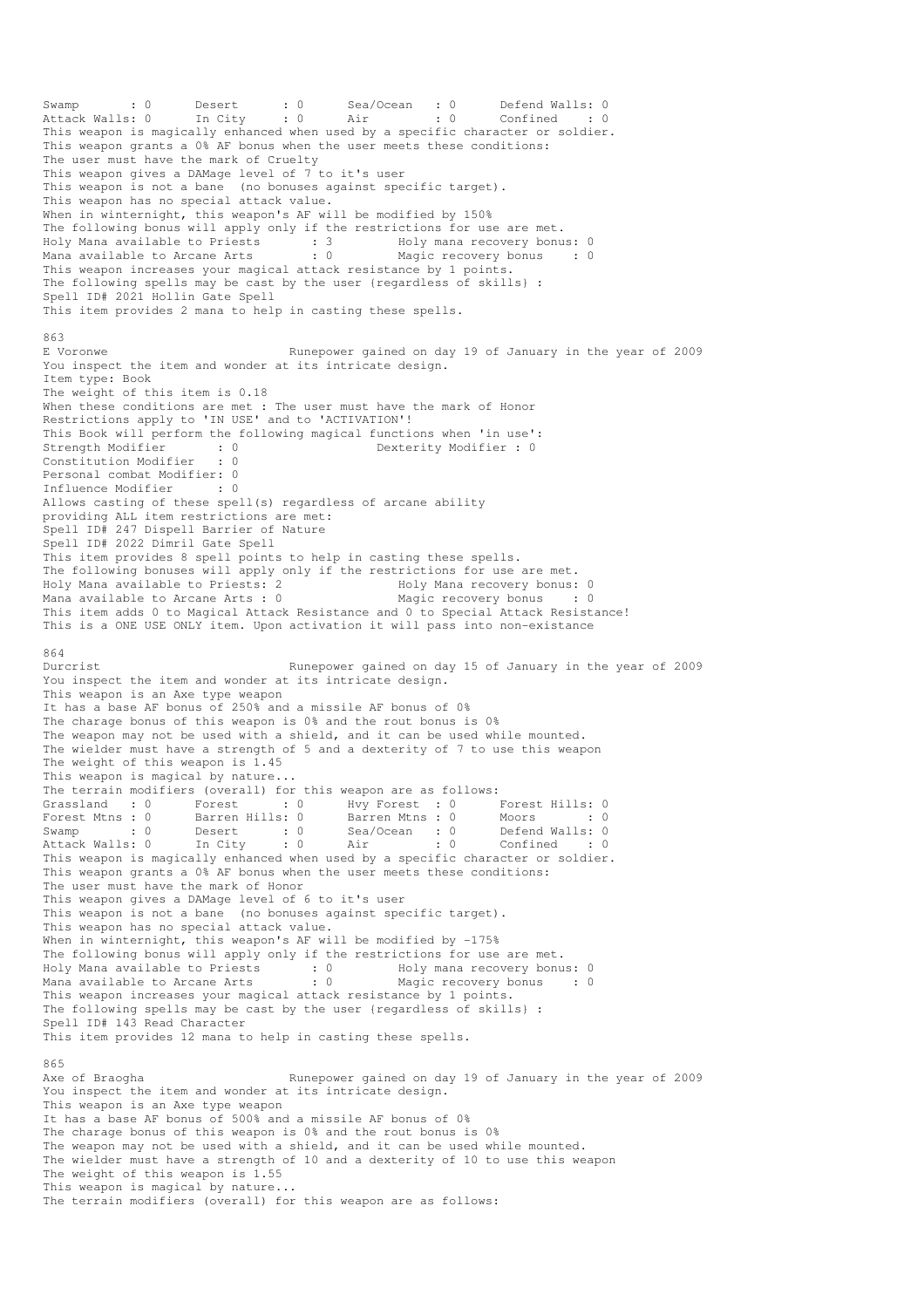Grassland : 0 Forest : 0 Hvy Forest : 0 Forest Hills: 0 Forest Mtns : 0 Barren Hills: 0 Barren Mtns : 0 Moors : 0 : 0 Swamp : 0 Desert : 0 Sea/Ocean : 0 Defend Walls: 0 Attack Walls: 0 In City : 0 Air : 0 Confined : 0 This weapon is magically enhanced when used by a specific character or soldier. This weapon grants a 0% AF bonus when the user meets these conditions: NO Restrictions on use This weapon gives a DAMage level of 8 to it's user This weapon is not a bane (no bonuses against specific target). This weapon has a special attack value of 125 points. When in winternight, this weapon's AF will be modified by -100% The following bonus will apply only if the restrictions for use are met. Holy Mana available to Priests : 1 Holy mana recovery bonus: 2 Mana available to Arcane Arts : 0 Magic recovery bonus : 0 This weapon increases your magical attack resistance by 3 points. The following spells may be cast by the user {regardless of skills} : Spell ID# 2021 Hollin Gate Spell Spell ID# 2022 Dimril Gate Spell This item provides 4 mana to help in casting these spells. 866 Durcarak Runepower gained on day 15 of January in the year of 2009 You inspect the item and wonder at its intricate design. This weapon is an Axe type weapon It has a base AF bonus of 125% and a missile AF bonus of 0% The charage bonus of this weapon is 0% and the rout bonus is 0% The weapon can be used with a shield, and it can be used while mounted. The wielder must have a strength of 8 and a dexterity of 10 to use this weapon The weight of this weapon is 1.6 This weapon is magical by nature... The terrain modifiers (overall) for this weapon are as follows: Grassland : 0 Forest : 0 Hvy Forest : 0 Forest Hills: 0 Forest Mtns : 0 Barren Hills: 0 Barren Mtns : 0 Moors : 0 Swamp : 0 Desert : 0 Sea/Ocean : 0 Defend Walls: 0 Attack Walls: 0 In City : 0 Air : 0 Confined : 0 This weapon is magically enhanced when used by a specific character or soldier. This weapon grants a 325% AF bonus when the user meets these conditions: Only a character with the skill of Berserker may use! Restrictions apply to 'IN USE' and to 'ACTIVATION'! This weapon gives a DAMage level of 8 to it's user This weapon is not a bane (no bonuses against specific target). This weapon has a special attack value of 175 points. When in winternight, this weapon's AF will be modified by 100% The following bonus will apply only if the restrictions for use are met. Holy Mana available to Priests : 1 Holy mana recovery bonus: 0 Mana available to Arcane Arts : 0 Magic recovery bonus : 0 This weapon increases your magical attack resistance by 2 points. 867<br>Wind's Yearning Runepower gained on day 8 of January in the year of 2009 You inspect the item and wonder at its intricate design. This weapon is an Bow type weapon It has a base AF bonus of 50% and a missile AF bonus of 500% The charage bonus of this weapon is 0% and the rout bonus is 0% The weapon can be used with a shield, and it can be used while mounted. The wielder must have a strength of 5 and a dexterity of 10 to use this weapon The weight of this weapon is 1.4 This weapon is magical by nature... The terrain modifiers (overall) for this weapon are as follows: Grassland : 0 Forest : 0 Hvy Forest : 0 Forest Hills: 0 Forest Mtns : 0 Barren Hills: 0 Barren Mtns : 0 Moors : 0 : 0 Swamp : 0 Desert : 0 Sea/Ocean : 0 Defend Walls: 0 Attack Walls: 0 In City : 0 Air : 0 Confined : 0 Forest Mtns : 0 <br>
Swamp : 0 <br>
Desert : 0 <br>
Attack Walls: 0 <br>
This weapon is magically enhanced when used by a specific character or soldier.<br>
This weapon is magically enhanced when used by a specific character or soldier. This weapon grants a 225% AF bonus when the user meets these conditions: The user must have the mark of Honor Restrictions apply to 'IN USE' and to 'ACTIVATION'! This weapon gives a DAMage level of 9 to it's user This weapon is not a bane (no bonuses against specific target). This weapon has a special attack value of 150 points. When in winternight, this weapon's AF will be modified by 0% The following bonus will apply only if the restrictions for use are met.<br>The following bonus will apply only if the restrictions for use are met.<br>Holy Mana available to Priests : 1 Holy mana recovery bonus: 0 Holy Mana available to Priests : 1 Holy mana recovery bonus: 0 Mana available to Arcane Arts : 0 Magic recovery bonus : 0 This weapon increases your magical attack resistance by 4 points. The following spells may be cast by the user {regardless of skills} : Spell ID# 15 Symbol of Staves This item provides 1 mana to help in casting these spells.

868<br>Cirmegil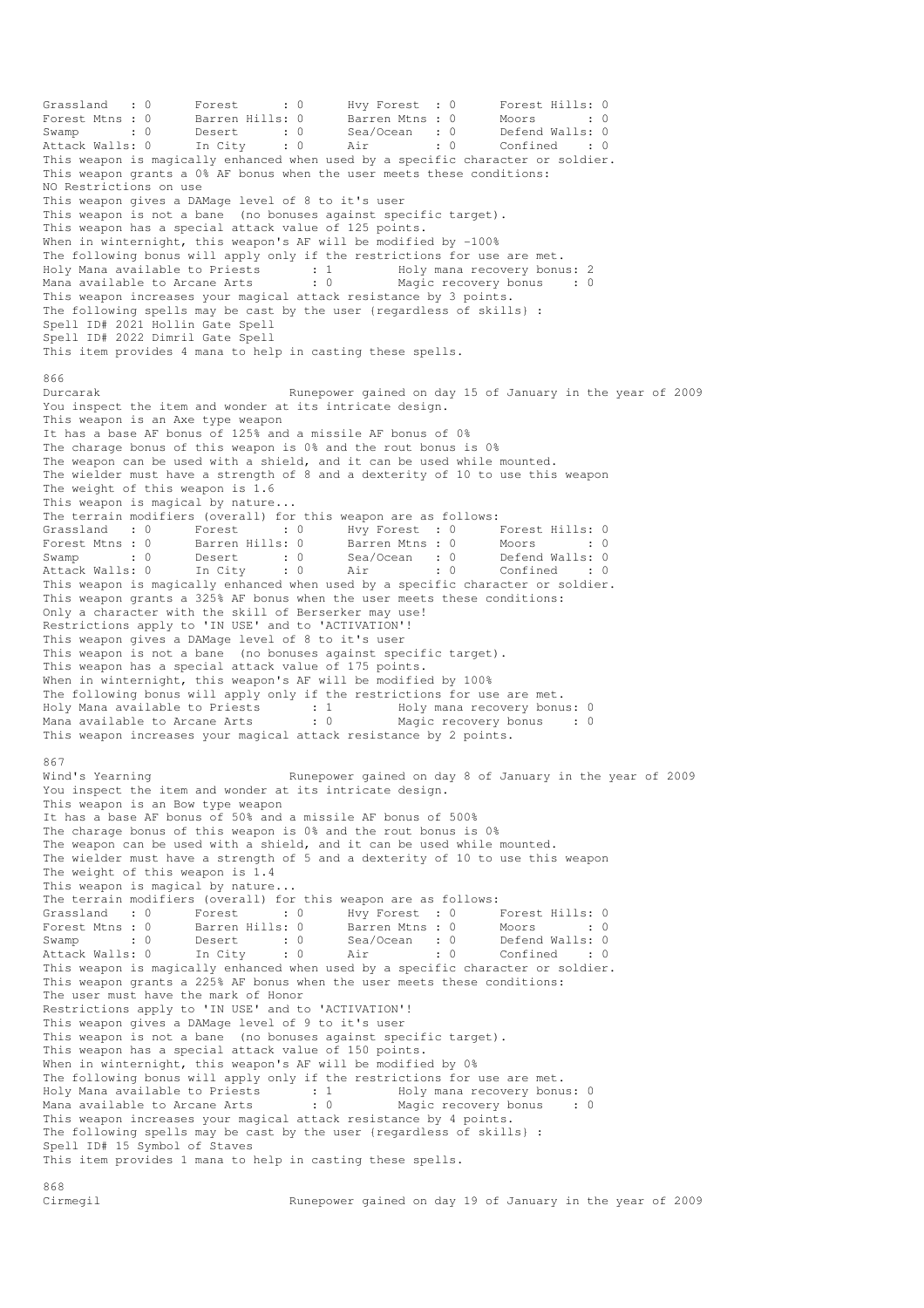You inspect the item and wonder at its intricate design. This weapon is an Sword type weapon It has a base AF bonus of 50% and a missile AF bonus of 0% The charage bonus of this weapon is 0% and the rout bonus is 0% The weapon can be used with a shield, and it can be used while mounted. The wielder must have a strength of 8 and a dexterity of 6 to use this weapon The weight of this weapon is 1.2 This weapon is magical by nature... The terrain modifiers (overall) for this weapon are as follows: Grassland : 0 Forest : 0 Hvy Forest : 0 Forest Hills: 0 Forest Mtns : 0 Barren Hills: 0 Barren Mtns : 0 Moors : 0 : 0 Swamp : 0 Desert : 0 Sea/Ocean : 0 Defend Walls: 0 Attack Walls: 0 In City : 0 Air : 0 Confined : 0 This weapon is magically enhanced when used by a specific character or soldier. This weapon grants a 225% AF bonus when the user meets these conditions: The user must have the mark of Cruelty Restrictions apply to 'IN USE' and to 'ACTIVATION'! This weapon gives a DAMage level of 10 to it's user This weapon is not a bane (no bonuses against specific target). This weapon has a special attack value of 75 points. When in winternight, this weapon's AF will be modified by 75% The following bonus will apply only if the restrictions for use are met. Holy Mana available to Priests : 1 Holy mana recovery bonus: 0 Mana available to Arcane Arts : 0 Magic recovery bonus : 0 This weapon increases your magical attack resistance by 5 points. The following spells may be cast by the user {regardless of skills} : Spell ID# 15 Symbol of Staves This item provides 1 mana to help in casting these spells. 869<br>Aranmacil Runepower gained on day 15 of January in the year of 2009 You inspect the item and wonder at its intricate design. This weapon is an Sword type weapon It has a base AF bonus of 100% and a missile AF bonus of 0% The charage bonus of this weapon is 0% and the rout bonus is 0% The weapon may not be used with a shield, and it can be used while mounted. The wielder must have a strength of 9 and a dexterity of 13 to use this weapon The weight of this weapon is 1.3 This weapon is magical by nature... The terrain modifiers (overall) for this weapon are as follows: Grassland : 0 Forest : 0 Hvy Forest : 0 Forest Hills: 0 Forest Mtns : 0 Barren Hills: 0 Barren Mtns : 0 Moors : 0 : 0 Swamp : 0 Desert : 0 Sea/Ocean : 0 Defend Walls: 0 Attack Walls: 0 In City : 0 Air : 0 Confined : 0 Swamp<br>Attack Walls: 0 In City : 0 Air : 0 Confined : 0<br>This weapon is magically enhanced when used by a specific character or soldier. This weapon grants a 400% AF bonus when the user meets these conditions: The user must have the mark of Honor Restrictions apply to 'IN USE' and to 'ACTIVATION'! This weapon gives a DAMage level of 8 to it's user This weapon grants a 250% bonus when the target meets these restrictions: The enemy must be of any sub-culture of Orc. This weapon has a special attack value of 150 points. When in winternight, this weapon's AF will be modified by -175% The following bonus will apply only if the restrictions for use are met. Holy Mana available to Priests : 0 Holy mana recovery bonus: 0 Mana available to Arcane Arts : 0 Magic recovery bonus : 0 This weapon increases your magical attack resistance by 2 points. 870 Foam-cleaver **Runepower gained on day 15 of January in the year of 2009** You inspect the item and wonder at its intricate design. This weapon is an Sword type weapon It has a base AF bonus of 125% and a missile AF bonus of 0% The charage bonus of this weapon is 0% and the rout bonus is 0% The weapon may not be used with a shield, and it can be used while mounted. The wielder must have a strength of 8 and a dexterity of 12 to use this weapon The weight of this weapon is 1 This weapon is magical by nature... The terrain modifiers (overall) for this weapon are as follows: Grassland : 0 Forest : 0 Hvy Forest : 0 Forest Hills: 0<br>Forest Mtns : 0 Barren Hills: 0 Barren Mtns : 0 Moors : 0 Forest Mtns : 0 Barren Hills: 0 Barren Mtns : 0 Moors : 0 : 0 Swamp : 0 Desert : 0 Sea/Ocean : 0 Defend Walls: 0 Attack Walls: 0 In City : 0 Air : 0 Confined : 0 Forest Mtns : 0 barren nills: 0 barren nills: 0 beach is considered when is 0 befend Walls: 0 https: 0 confined : 0 Ait acts This weapon is magically enhanced when used by a specific character or soldier. This weapon grants a 500% AF bonus when the user meets these conditions: The user must have the mark of Cruelty Restrictions apply to 'IN USE' and to 'ACTIVATION'! This weapon gives a DAMage level of 8 to it's user This weapon is not a bane (no bonuses against specific target). This weapon has a special attack value of 50 points. When in winternight, this weapon's AF will be modified by 50%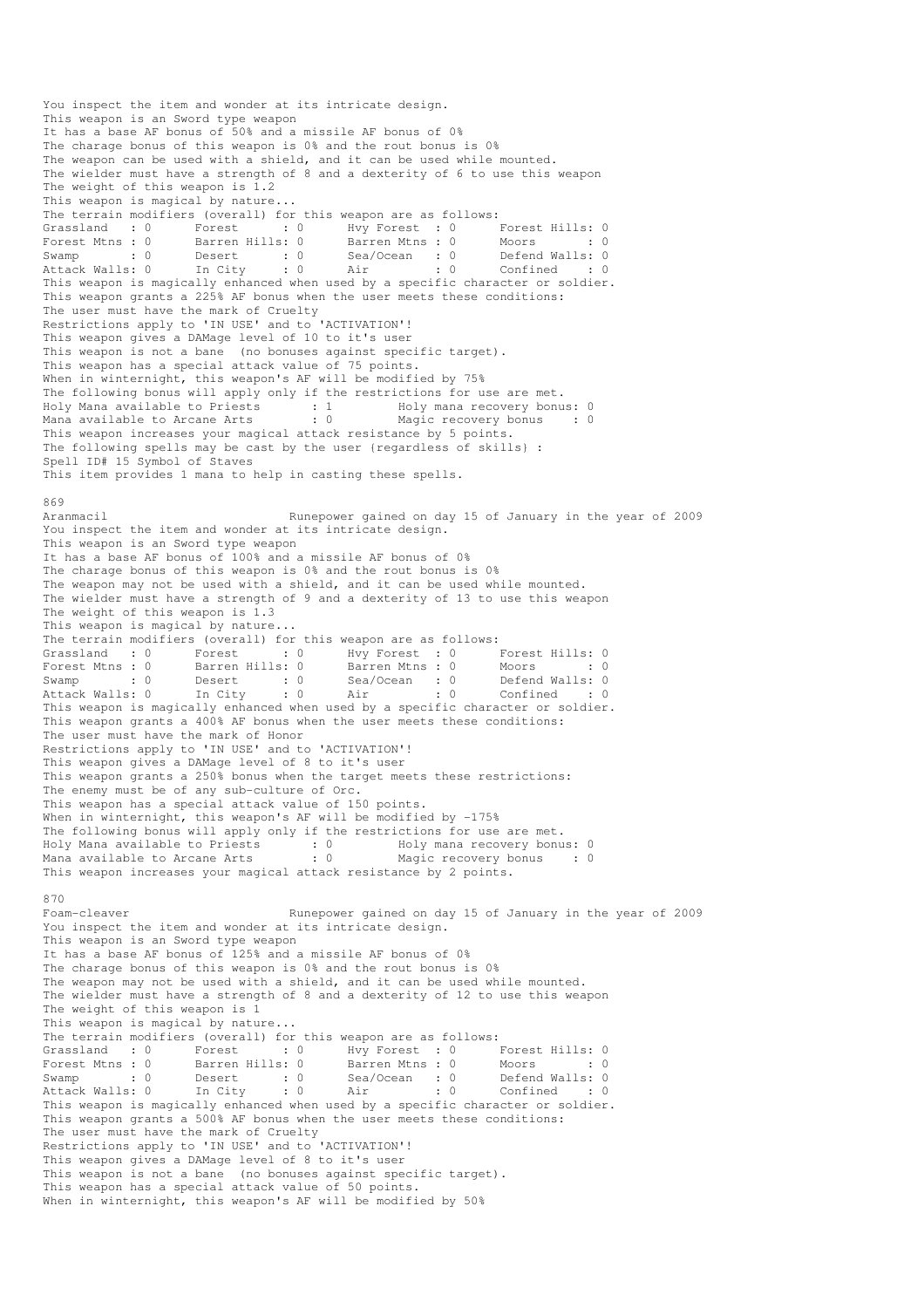The following bonus will apply only if the restrictions for use are met. Holy Mana available to Priests : 1 Holy mana recovery bonus: 0 Mana available to Arcane Arts : 0 Magic recovery bonus : 0 This weapon increases your magical attack resistance by 1 points. 871<br>Macilromen Runepower gained on day 12 of January in the year of 2009 You inspect the item and wonder at its intricate design. This weapon is an Sword type weapon It has a base AF bonus of 125% and a missile AF bonus of 0% The charage bonus of this weapon is 0% and the rout bonus is 0% The weapon may not be used with a shield, and it can be used while mounted. The wielder must have a strength of 8 and a dexterity of 12 to use this weapon The weight of this weapon is 1.2 This weapon is magical by nature... The terrain modifiers (overall) for this weapon are as follows: Grassland : 0 Forest : 0 Hvy Forest : 0 Forest Hills: 0 Forest Mtns : 0 Barren Hills: 0 Barren Mtns : 0 Moors : 0 : 0 Swamp : 0 Desert : 0 Sea/Ocean : 0 Defend Walls: 0 Attack Walls: 0 In City : 0 Air : 0 Confined : 0 This weapon is magically enhanced when used by a specific character or soldier. This weapon grants a 500% AF bonus when the user meets these conditions: The user must have the mark of Honor Restrictions apply to 'IN USE' and to 'ACTIVATION'! This weapon gives a DAMage level of 8 to it's user This weapon is not a bane (no bonuses against specific target). This weapon gives a bonus of 150 when fighting against mounted enemies This weapon has a special attack value of 50 points. When in winternight, this weapon's AF will be modified by -100% The following bonus will apply only if the restrictions for use are met. Holy Mana available to Priests : 1 Moly mana recovery bonus: 0 Mana available to Arcane Arts : 0 Magic recovery bonus : 0 This weapon increases your magical attack resistance by 1 points. 872<br>Fuinrauko Runepower gained on day 8 of January in the year of 2009 You inspect the item and wonder at its intricate design. This weapon is an Sword type weapon It has a base AF bonus of 375% and a missile AF bonus of 0% The charage bonus of this weapon is 0% and the rout bonus is 0% The weapon can be used with a shield, and it may not be used while mounted. The wielder must have a strength of 8 and a dexterity of 10 to use this weapon The weight of this weapon is 1.2 This weapon is magical by nature... The terrain modifiers (overall) for this weapon are as follows: Grassland : 0 Forest : 0 Hvy Forest : 0 Forest Hills: 0 Forest Mtns : 0 Barren Hills: 0 Barren Mtns : 0 Moors : 0 : 0 Swamp : 0 Defend Walls: 0<br>
Swamp : 0 Defend Walls: 0<br>
Swamp : 0 Confined : 0<br>
Swamp of Suldier France Walley Correct Windows (Crassland : 0 Forest : 0<br>
Forest Mtns : 0 Barren Hills: 0<br>
Swamp : 0 Desert : 0<br>
Attack Walls: 0 In City : 0 This weapon is magically enhanced when used by a specific character or soldier. This weapon grants a 0% AF bonus when the user meets these conditions: NO Restrictions on use This weapon gives a DAMage level of 8 to it's user This weapon is not a bane (no bonuses against specific target). This weapon gives a bonus of 150 when fighting against mounted enemies This weapon has a special attack value of 200 points. When in winternight, this weapon's AF will be modified by 0% The following bonus will apply only if the restrictions for use are met. Holy Mana available to Priests : 2<br>Mana available to Arcane Arts : 0 Mana recovery bonus: 2<br>Magic recovery bonus : 0 This weapon increases your magical attack resistance by 3 points. The following spells may be cast by the user {regardless of skills} : Spell ID# 13 Create Staff of Recovery Spell ID# 14 Create Wizards Staff This item provides 1 mana to help in casting these spells. 873 Morlhach Runepower gained on day 15 of January in the year of 2009 You inspect the item and wonder at its intricate design. This weapon is an Sword type weapon It has a base AF bonus of 375% and a missile AF bonus of 0% The charage bonus of this weapon is 0% and the rout bonus is 0% The weapon can be used with a shield, and it can be used while mounted. The wielder must have a strength of 8 and a dexterity of 8 to use this weapon The weight of this weapon is 1.2 This weapon is magical by nature... The terrain modifiers (overall) for this weapon are as follows: Grassland : 0 Forest : 0 Hvy Forest : 0 Forest Hills: 0 Forest Mtns : 0 Barren Hills: 0 Barren Mtns : 0 Moors : 0 : 0 Swamp : 0 Desert : 0 Sea/Ocean : 0 Defend Walls: 0 Attack Walls: 0 In City : 0 Air : 0 Confined : 0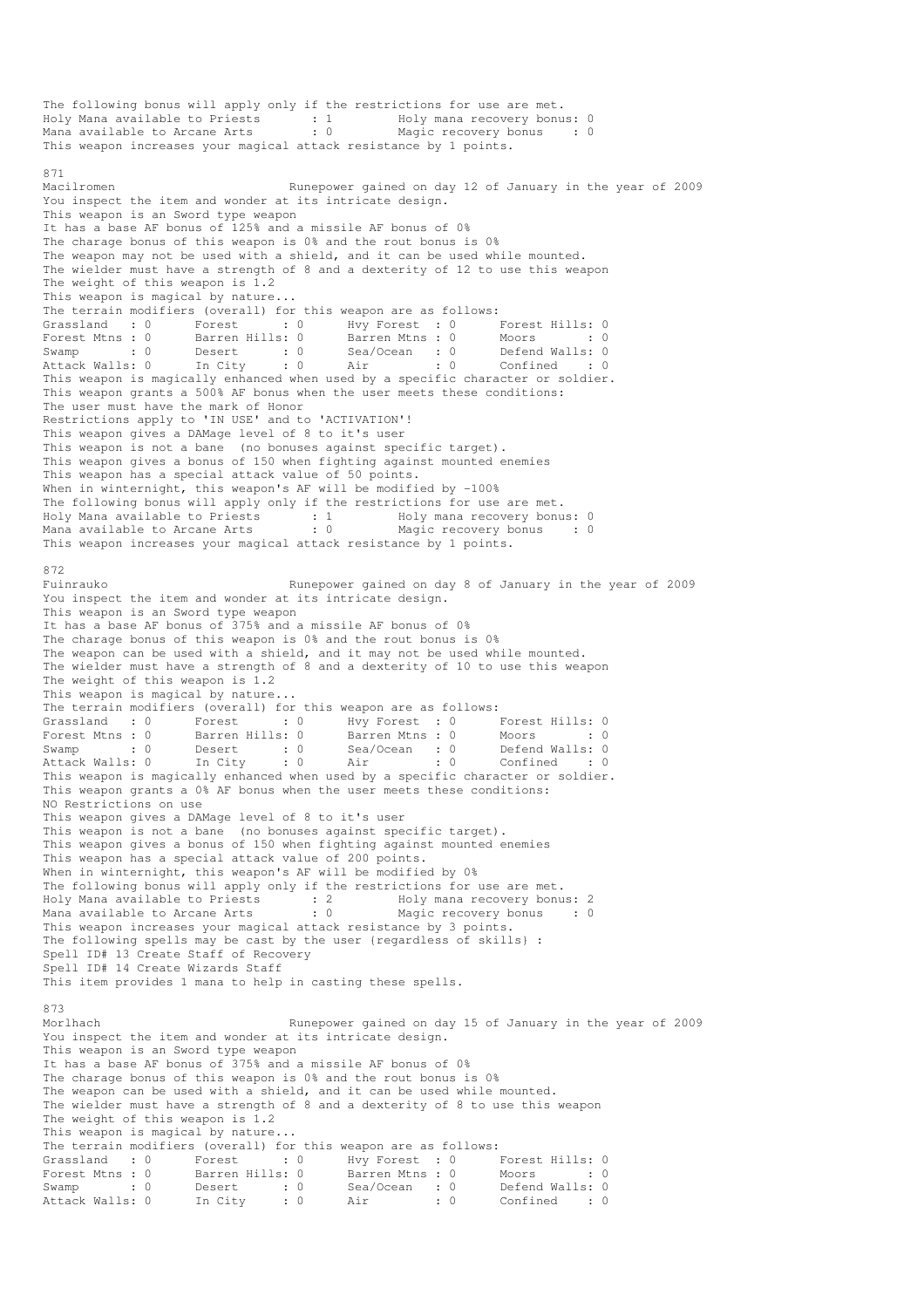This weapon is magically enhanced when used by a specific character or soldier. This weapon grants a 0% AF bonus when the user meets these conditions: NO Restrictions on use This weapon gives a DAMage level of 8 to it's user This weapon is not a bane (no bonuses against specific target). This weapon gives a bonus of 125 when fighting against mounted enemies This weapon has a special attack value of 200 points. When in winternight, this weapon's AF will be modified by 0% The following bonus will apply only if the restrictions for use are met. Holy Mana available to Priests : 1 Holy mana recovery bonus: 2 Mana available to Arcane Arts : 0 Magic recovery bonus : 0 This weapon increases your magical attack resistance by 2 points. The following spells may be cast by the user {regardless of skills} : Spell ID# 288 Cure Black Death (plague) Spell ID# 290 Cure Pox (plague) This item provides 5 mana to help in casting these spells. 874 Tarmellen Runepower gained on day 6 of January in the year of 2009 You inspect the item and wonder at its intricate design. This weapon is an Sword type weapon It has a base AF bonus of 225% and a missile AF bonus of 0% The charage bonus of this weapon is 0% and the rout bonus is 0% The weapon can be used with a shield, and it can be used while mounted. The wielder must have a strength of 10 and a dexterity of 8 to use this weapon The weight of this weapon is 1.4 This weapon is magical by nature... The terrain modifiers (overall) for this weapon are as follows: Grassland : 0 Forest : 0 Hvy Forest : 0 Forest Hills: 0 Forest Mtns : 0 Barren Hills: 0 Barren Mtns : 0 Moors : 0 : 0 Swamp : 0 Desert : 0 Sea/Ocean : 0 Defend Walls: 0 Attack Walls: 0 In City : 0 Air : 0 Confined : 0 This weapon is magically enhanced when used by a specific character or soldier. This weapon grants a 400% AF bonus when the user meets these conditions: The user must have the mark of Honor Restrictions apply to 'IN USE' and to 'ACTIVATION'! This weapon gives a DAMage level of 9 to it's user This weapon is not a bane (no bonuses against specific target). This weapon has a special attack value of 100 points. When in winternight, this weapon's AF will be modified by -300% The following bonus will apply only if the restrictions for use are met. Holy Mana available to Priests : 2 Moly mana recovery bonus: 0 Mana available to Arcane Arts : 0 Magic recovery bonus : 0 This weapon increases your magical attack resistance by 4 points. 875 Cu-I-Thang Runepower gained on day 19 of January in the year of 2009 You inspect the item and wonder at its intricate design. This weapon is an Bow type weapon It has a base AF bonus of 75% and a missile AF bonus of 375% The charage bonus of this weapon is 0% and the rout bonus is 0% The weapon can be used with a shield, and it can be used while mounted. The wielder must have a strength of 5 and a dexterity of 5 to use this weapon The weight of this weapon is 0.95 This weapon is magical by nature... The terrain modifiers (overall) for this weapon are as follows: Grassland : 0 Forest : 0 Hvy Forest : 0 Forest Hills: 0 Forest Mtns : 0 Barren Hills: 0 Barren Mtns : 0 Moors : 0 Swamp : 0 Desert : 0 Sea/Ocean : 0 Defend Walls: 0 Attack Walls: 0 In City : 0 Air : 0 Confined : 0 This weapon is magically enhanced when used by a specific character or soldier. This weapon grants a 100% AF bonus when the user meets these conditions: The user must have the mark of Cruelty Restrictions apply to 'IN USE' and to 'ACTIVATION'! This weapon gives a DAMage level of 7 to it's user This weapon is not a bane (no bonuses against specific target). This weapon has a special attack value of 25 points. When in winternight, this weapon's AF will be modified by 200% The following bonus will apply only if the restrictions for use are met. Holy Mana available to Priests : 2 Holy mana recovery bonus: 2 Mana available to Arcane Arts : 0 Magic recovery bonus : 0 This weapon increases your magical attack resistance by 1 points. 876 Blood Spike Runepower gained on day 19 of January in the year of 2009 You inspect the item and wonder at its intricate design. This weapon is an Miscellaneous type weapon It has a base AF bonus of 375% and a missile AF bonus of 0% The charage bonus of this weapon is 15% and the rout bonus is -5% The weapon may not be used with a shield, and it can be used while mounted. The wielder must have a strength of 10 and a dexterity of 10 to use this weapon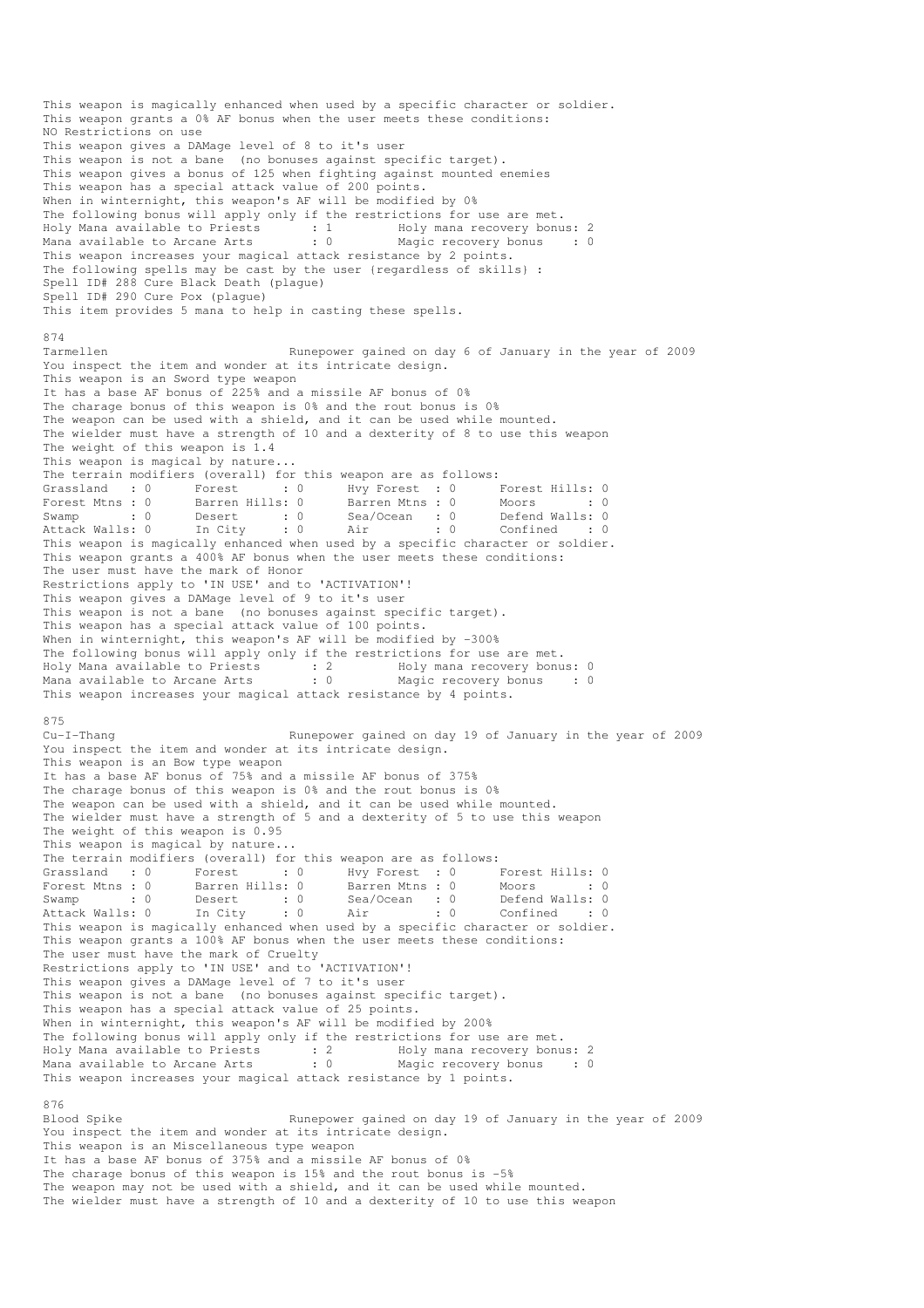The weight of this weapon is 1.75 This weapon is magical by nature... The terrain modifiers (overall) for this weapon are as follows: Grassland : 0 Forest : 0 Hvy Forest : 0 Forest Hills: 0 Forest Mtns : 0 Barren Hills: 0 Barren Mtns : 0 Moors : 0 : 0 Swamp : 0 Desert : 0 Sea/Ocean : 0 Defend Walls: 0 Attack Walls: 0 In City : 0 Air : 0 Confined : 0 Swamp : 0 Desert : 0 Sea/Ocean : 0 Defend Walls: 0<br>Attack Walls: 0 In City : 0 Air : 0 Confined : 0<br>This weapon is magically enhanced when used by a specific character or soldier. This weapon grants a 0% AF bonus when the user meets these conditions: NO Restrictions on use This weapon gives a DAMage level of 10 to it's user This weapon is not a bane (no bonuses against specific target). This weapon gives a bonus of 100 when fighting against mounted enemies This weapon has a special attack value of 250 points. When in winternight, this weapon's AF will be modified by 0% The following bonus will apply only if the restrictions for use are met. Holy Mana available to Priests : 2 Holy mana recovery bonus: 0 Mana available to Arcane Arts : 0 Magic recovery bonus : 0 This weapon increases your magical attack resistance by 4 points. The following spells may be cast by the user {regardless of skills} : Spell ID# 129 Summon Earthforce This item provides 3 mana to help in casting these spells. 877<br>Sickle of the Heaven Runepower gained on day 19 of January in the year of 2009 You inspect the item and wonder at its intricate design. This weapon is an Miscellaneous type weapon It has a base AF bonus of 75% and a missile AF bonus of 0% The charage bonus of this weapon is  $25\%$  and the rout bonus is  $-10\%$ The weapon may not be used with a shield, and it may not be used while mounted. The wielder must have a strength of 10 and a dexterity of 10 to use this weapon The weight of this weapon is 1.8 This weapon is magical by nature... The terrain modifiers (overall) for this weapon are as follows: Grassland : 0 Forest : 0 Hvy Forest : 0 Forest Hills: 0 Forest Mtns : 0 Barren Hills: 0 Barren Mtns : 0 Moors : 0 : 0 Swamp : 0 Desert : 0 Sea/Ocean : 0 Defend Walls: 0 Attack Walls: 0 In City : 0 Air : 0 Confined : 0 This weapon is magically enhanced when used by a specific character or soldier. This weapon grants a 300% AF bonus when the user meets these conditions: The user must have the mark of Honor Restrictions apply to 'IN USE' and to 'ACTIVATION'! This weapon gives a DAMage level of 10 to it's user This weapon is not a bane (no bonuses against specific target). This weapon gives a bonus of 125 when fighting against mounted enemies This weapon has a special attack value of 50 points. When in winternight, this weapon's AF will be modified by -75% The following bonus will apply only if the restrictions for use are met. Holy Mana available to Priests : 3 Holy mana recovery bonus: 2 Mana available to Arcane Arts : 0 Magic recovery bonus : 0 This weapon increases your magical attack resistance by 2 points. The following spells may be cast by the user {regardless of skills} : Spell ID# 75 Repel Undead I Spell ID# 2023 Black Pit Gate Spell This item provides 1 mana to help in casting these spells. 878 Amalong Runepower gained on day 22 of January in the year of 2009 You inspect the item and wonder at its intricate design. It has a base DF add of 8 and can only be used by medium sized races. The Special Attack Resistance of this armour is 2 The charge bonus of this armour% is 10 and the rout modifier is 25%. The armour sighting value is 1,5 The weight of this armour is 7,65 This armour is magical by nature... This armour gives an INVulnerability rating of 6. This armour increases your Magical Attack Resistance by 2 points. This armour has a special attack value of 150 points. When in winternight, the DF will be modified by -3. This armour is not a bane (no bonuses against specific target). The terrain modifiers (overall) for this armour are as follows:<br>Grassland : 0 Forest : 0 Hvy Forest : 0 Grassland : 0 Forest : 0 Hvy Forest : 0 Forest Hills: 0 Forest Mtns : 0 Barren Hills: 0 Barren Mtns : 0 Moors : 0 : 0 Swamp : 0 Desert : 0 Sea/Ocean : 0 Defend Walls: 0 Attack Walls: 0 In City : 0 Air : 0 Confined : 0

This armour is magically enhanced when used by a specific character or soldier.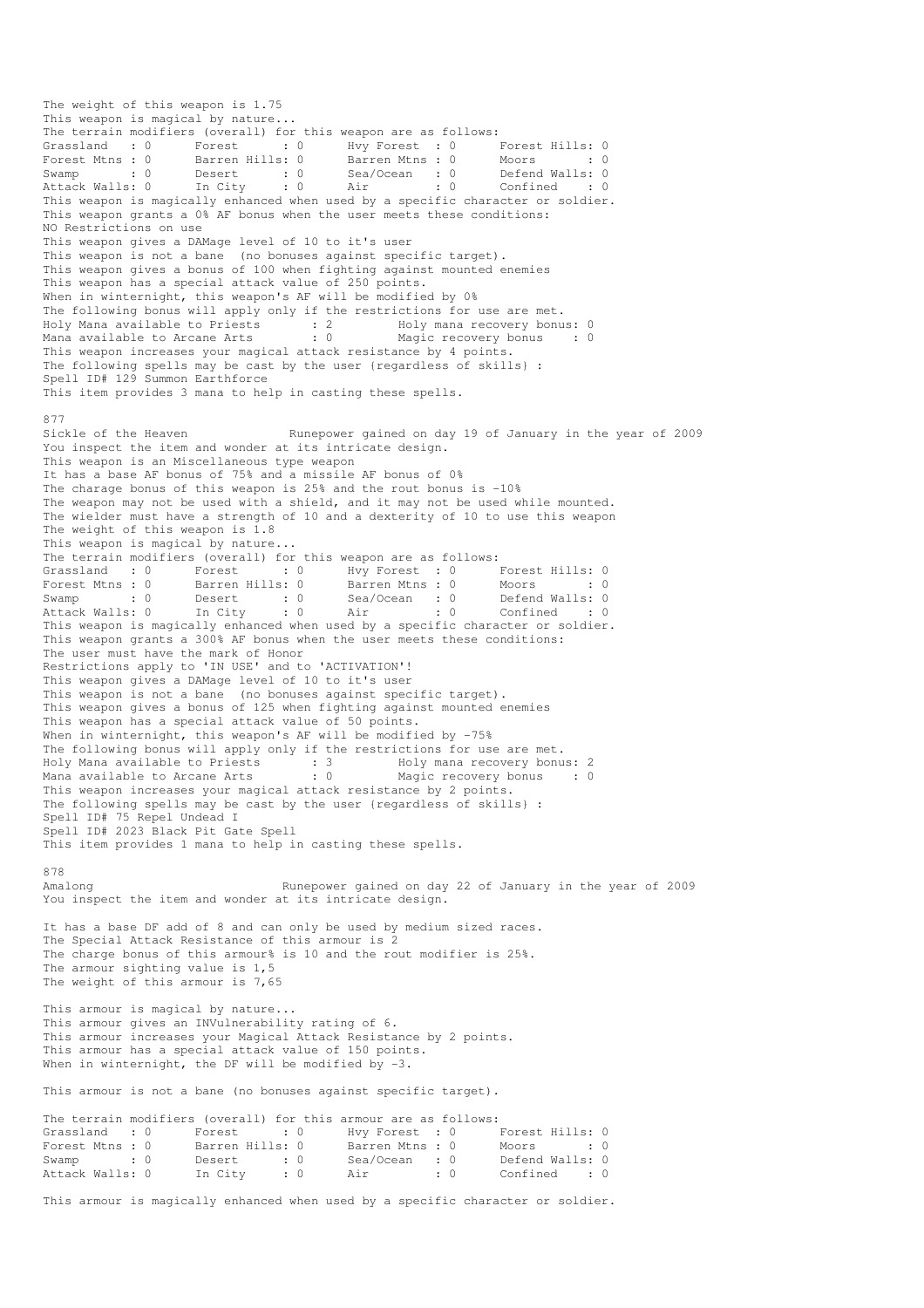This armour grants a 12 DF bonus, a 1 Special Attack Resistance bonus, a 2 Magical Resistance bonus when the user meets these conditions: The user must have the mark of Honor Restrictions apply to 'IN USE' and to 'ACTIVATION'! The following bonuses will apply only if the restrictions for use are met. Holy Mana available to Priests : 1 Holy mana recovery bonus: 3 Mana available to Arcane Arts : 0 Magic recovery bonus : 0 combat against weapon ID 115 no harm will come to the user. In combat against weapon ID 113 this armour will allow greater damage to the user. 879<br>Talembril Runepower gained on day 6 of January in the year of 2009 You inspect the item and wonder at its intricate design. It has a base DF add of 16 for medium sized races. The Special Attack Resistance of this armour is 2 The charge bonus of this armour is 10 and the rout modifier is 15%. The armour sighting value is 1 The weight of this armour is 7 The terrain modifiers (overall) for this armour are as follows: Grassland : 0 Forest : 0 Hvy Forest : 0 Forest Hills: 0 Forest Mtns : 0 Barren Hills: 0 Barren Mtns : 0 Moors : 0 : 0 Swamp : 0 Desert : 0 Sea/Ocean : 0 Defend Walls: 0 Attack Walls: 0 In City : 0 Air : 0 Confined : 0 This armour is magically enhanced when used by a specific character or soldier. This armour grants a 0 DF bonus, a 0 Special Attack Resistance bonus, a 0 Magical Resistance bonus and an invulnerability rating of 7 when the user meets these conditions: NO Restrictions on use This armour is not a bane (no bonuses against specific target). This armour has a special attack value of 100 points. When in winternight, the DF will be modified by 0. The following bonus will apply only if the restrictions for use are met. Holy Mana available to Priests : 1 Holy mana recovery bonus: 1 Mana available to Arcane Arts : 0 Magic recovery bonus : 0 This sheild increases your Magical Attack Resistance by 4 points. The following spells may be cast by the user {regardless of skills} : Spell ID# 2023 Black Pit Gate Spell This item provides 2 mana to help in casting these spells. 880<br>Casfarathel Runepower gained on day 8 of January in the year of 2009 You inspect the item and wonder at its intricate design. It has a base DF add of 8 and can only be used by medium sized races. The Special Attack Resistance of this armour is 2 The charge bonus of this armour% is 10 and the rout modifier is 25%. The armour sighting value is 1,5 The weight of this armour is 6,95 This armour is magical by nature... This armour gives an INVulnerability rating of 6. This armour increases your Magical Attack Resistance by 2 points. This armour has a special attack value of 150 points. When in winternight, the DF will be modified by 3. This armour is not a bane (no bonuses against specific target). The terrain modifiers (overall) for this armour are as follows: Grassland : 0 Forest : 0 Hvy Forest : 0 Forest Hills: 0 Forest Mtns : 0 Barren Hills: 0 Barren Mtns : 0 Moors : 0 : 0 Swamp : 0 Desert : 0 Sea/Ocean : 0 Defend Walls: 0<br>Attack Walls: 0 In City : 0 Air : 0 Confined : 0 Attack Walls: 0 In City : 0 Air : 0 Confined : 0 This armour is magically enhanced when used by a specific character or soldier. This armour grants a 12 DF bonus, a 2 Special Attack Resistance bonus, a 1 Magical Resistance bonus when the user meets these conditions: The user must have the mark of Cruelty Restrictions apply to 'IN USE' and to 'ACTIVATION'! The following bonuses will apply only if the restrictions for use are met. Holy Mana available to Priests : 1 Holy mana recovery bonus: 3 Mana available to Arcane Arts : 0 Magic recovery bonus : 0 The following spells may be cast by the user {regardless of skills} : Spell ID# 228 Increase Fertility Value Spell ID# 230 Increase Stone Extraction This item provides 3 mana to help in casting these spells.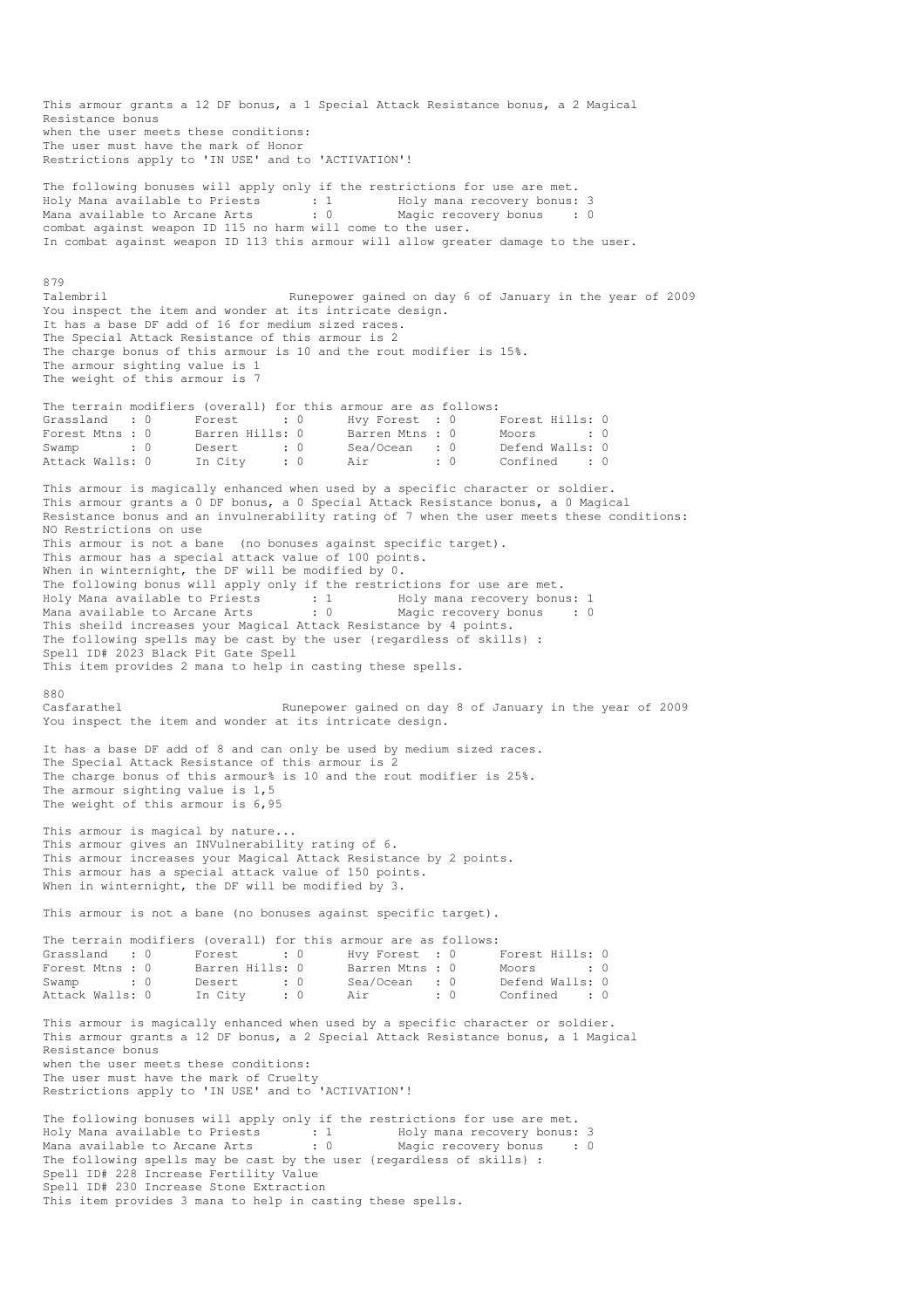combat against weapon ID 114 no harm will come to the user. In combat against weapon ID 115 this armour will allow greater damage to the user. 881<br>Elenethbiel Runepower gained on day 19 of January in the year of 2009 You inspect the item and wonder at its intricate design. Item type: Jewel The weight of this item is 0.1 This Jewel will perform the following magical functions when 'in use':<br>Strength Modifier : 0 Dexterity Modifier : 0  $\begin{array}{ccc} \text{strength}} & \text{Modifier} \\ \text{Strendth} & \text{Jg} \end{array}$  : 0 Constitution Modifier : 0 Personal combat Modifier: 0 Influence Modifier : 0 Allows casting of these spell(s) regardless of arcane ability providing ALL item restrictions are met: Spell ID# 136 Detect Magic on Character Spell ID# 137 Detect Magic on Force Spell ID# 138 Detect Spells: Guild This item provides 1 spell points to help in casting these spells. The following bonuses will apply only if the restrictions for use are met.<br>Holy Mana available to Priests: 3 Holy Mana recovery bonus: 1 Holy Mana available to Priests: 3 Mana available to Arcane Arts : 0 Magic recovery bonus : 0 This item adds 0 to Magical Attack Resistance and 0 to Special Attack Resistance! This is a ONE USE ONLY item. Upon activation it will pass into non-existance 882 Alunthiensal Runepower gained on day 19 of January in the year of 2009 You inspect the item and wonder at its intricate design. Item type: Jewel The weight of this item is 0.1 When these conditions are met : The user must have the mark of Cruelty Restrictions apply to 'IN USE' and to 'ACTIVATION'! This Jewel will perform the following magical functions when 'in use':<br>Strength Modifier : 0<br> $0$ <br> $D$ exterity Modifier : 0 Strength Modifier : 0 0 Dexterity Modifier : 0 Constitution Modifier : 0 Personal combat Modifier: 0<br>Influence Modifier : 0 Influence Modifier Allows casting of these spell(s) regardless of arcane ability providing ALL item restrictions are met: Spell ID# 209 Runepower This item provides 6 spell points to help in casting these spells. The following bonuses will apply only if the restrictions for use are met. Holy Mana available to Priests: 3 Holy Mana recovery bonus: 1 Mana available to Arcane Arts :  $0$ This item adds 0 to Magical Attack Resistance and 0 to Special Attack Resistance! This is a ONE USE ONLY item. Upon activation it will pass into non-existance  $002$ Gurthdur Runepower gained on day 22 of January in the year of 2009 You inspect the item and wonder at its intricate design. Item type: Helm The weight of this item is 0.1 When these conditions are met : The user must have the mark of Honor Restrictions apply to 'IN USE' and to 'ACTIVATION'! This Helm will perform the following magical functions when 'in use': Yields a bless of level 10 when 'in use'.<br>Strength Modifier : 0<br>Constitution Modifies  $\begin{array}{lll} \texttt{S} & \texttt{Dext} & \texttt{Modifier : 0} \\ \texttt{S} & \texttt{D} & \texttt{Dext} & \texttt{S} \end{array}$ Constitution Modifier Personal combat Modifier: 0 Influence Modifier : 0 During Battle, this item will cast the spell ID# 58 Blur Illusion. Allows casting of these spell(s) regardless of arcane ability providing ALL item restrictions are met: Spell ID# 209 Runepower This item provides 9 spell points to help in casting these spells. This item adds 0 to Magical Attack Resistance and 0 to Special Attack Resistance! This is a ONE USE ONLY item. Upon activation it will pass into non-existance 884<br>Belt of Durin's Folk Runepower gained on day 22 of January in the year of 2009 You inspect the item and wonder at its intricate design. Item type: Belt The weight of this item is 0.05 When these conditions are met : The wielder must be of race ID# 204 Dwarf. Restrictions apply to 'IN USE' and to 'ACTIVATION'! This Belt will perform the following magical functions when 'in use': Yields a bless of level 8 when 'in use'. Strength Modifier : 0 0 Dexterity Modifier : 0 Constitution Modifier : 0 Personal combat Modifier: 2 Influence Modifier : 0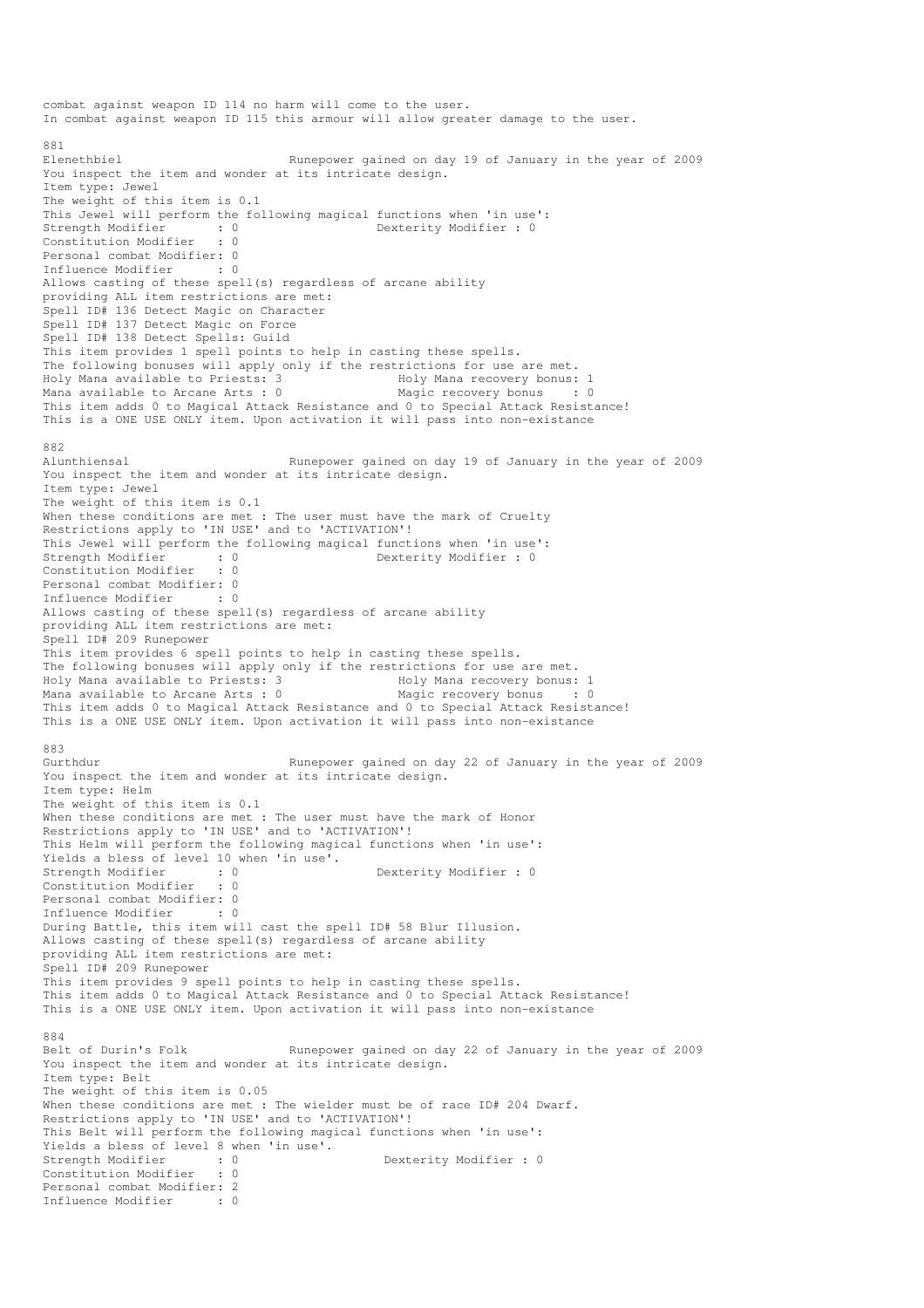During Battle, this item will cast the spell ID# 127 Summon Fog. Allows casting of these spell(s) regardless of arcane ability providing ALL item restrictions are met: Spell ID# 474 Enchanted Bracelet This item provides 3 spell points to help in casting these spells. The following bonuses will apply only if the restrictions for use are met. Holy Mana available to Priests: 1 Mana recovery bonus: 2<br>
Mana available to Arcane Arts: 0 Magic recovery bonus : 0 Mana available to Arcane Arts :  $0$ This item adds 0 to Magical Attack Resistance and 0 to Special Attack Resistance! This is a ONE USE ONLY item. Upon activation it will pass into non-existance 885 Mulak Black Helm Runepower gained on day 13 of March in the year of 2009 You inspect the item and wonder at its intricate design. Item type: Helm The weight of this item is 0.3 When these conditions are met : The user must have the mark of Cruelty Restrictions apply to 'IN USE' and to 'ACTIVATION'! This Helm will perform the following magical functions when 'in use':<br>Strength Modifier : 0<br>Constitution Modifier  $\cdot$  0 strength Modifier : 0<br>
Strength Modifier : 0<br>  $\frac{1}{2}$  0 Constitution Modifier Personal combat Modifier: 2 Influence Modifier : 0 Allows casting of these spell(s) regardless of arcane ability providing ALL item restrictions are met: Spell ID# 2021 Hollin Gate Spell Spell ID# 2022 Dimril Gate Spell This item provides 1 spell points to help in casting these spells. This item adds 0 to Magical Attack Resistance and 0 to Special Attack Resistance! This is a ONE USE ONLY item. Upon activation it will pass into non-existance 886 Dalrim Runepower gained on day 22 of January in the year of 2009 You inspect the item and wonder at its intricate design. Item type: Boots The weight of this item is 0.2 When these conditions are met : The user must have the mark of Cruelty Restrictions apply to 'IN USE' and to 'ACTIVATION'! This Boots will perform the following magical functions when 'in use':<br>Strength Modifier : 0<br>Constitution Modifier : 0 Strength Modifier : 0 0 Dexterity Modifier : 0 Constitution Modifier : 0 Personal combat Modifier: 0 Influence Modifier : 0<br>Stealth Modifier : 8 : 8 IF Character has Stealth Enhancement of the skill Stealth by a value of 3 when 'in use' This item adds 0 to Magical Attack Resistance and 0 to Special Attack Resistance! This is a ONE USE ONLY item. Upon activation it will pass into non-existance 887<br>Cimeniemor Leafcrown Runepower gained on day 19 of January in the year of 2009 You inspect the item and wonder at its intricate design. Item type: Circlet The weight of this item is 0.1 When these conditions are met : The user must have the mark of Honor Restrictions apply to 'IN USE' and to 'ACTIVATION'! This Circlet will perform the following magical functions when 'in use': Yields a bless of level 2 when 'in use'. Strength Modifier : 0 0 Dexterity Modifier : 0 Constitution Modifier : 0 Personal combat Modifier: 0 Influence Modifier : 0 Allows casting of these spell(s) regardless of arcane ability providing ALL item restrictions are met: Spell ID# 2021 Hollin Gate Spell Spell ID# 2022 Dimril Gate Spell This item provides 1 spell points to help in casting these spells. This item adds 0 to Magical Attack Resistance and 0 to Special Attack Resistance! This is a ONE USE ONLY item. Upon activation it will pass into non-existance 888 Runepower gained on day 22 of January in the year of 2009 You inspect the item and wonder at its intricate design. Item type: Harp The weight of this item is 0.45 When these conditions are met : Only a character with the skill of Priest may use! Restrictions apply to 'IN USE' and to 'ACTIVATION'! This Harp will perform the following magical functions when 'in use': Strength Modifier : 0 0 Dexterity Modifier : 0 Constitution Modifier : 0 Personal combat Modifier: 0 Influence Modifier : 0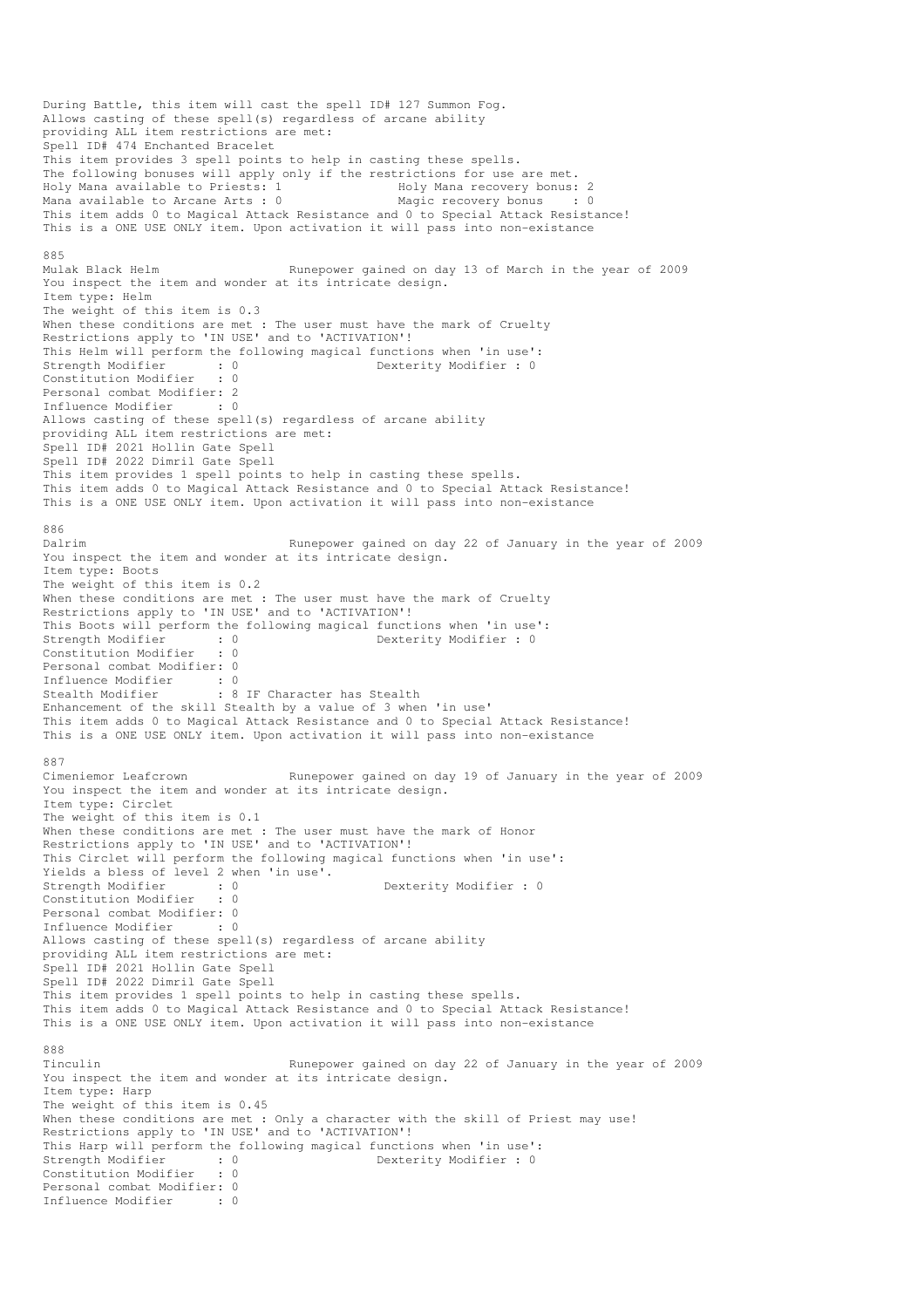Enhancement of the skill Bard by a value of 6 when 'in use' Allows casting of these spell(s) regardless of arcane ability providing ALL item restrictions are met: Spell ID# 139 Detect Religion Spell ID# 140 Detect Skill Type This item provides 1 spell points to help in casting these spells. The following bonuses will apply only if the restrictions for use are met.<br>Holy Mana available to Priests: 5 Holy Mana recovery bonus: 0 Holy Mana available to Priests: 5 Moly Mana recovery bonus: 0 Mana available to Arcane Arts : 0 Magic recovery bonus : 0 This item adds 0 to Magical Attack Resistance and 0 to Special Attack Resistance! This is a ONE USE ONLY item. Upon activation it will pass into non-existance 889<br>Lorglin Runepower gained on day 9 of March in the year of 2009 You inspect the item and wonder at its intricate design. Item type: Ring The weight of this item is 0.01 This Ring will perform the following magical functions when 'in use':<br>Strength Modifier : 0<br>Constitution Modifier : 0 Strength Modifier : 0 Dexterity Modifier : 0<br>
Constitution Modifier : 0 Constitution Modifier Personal combat Modifier: 0 Influence Modifier : 5 During Battle, this item will cast the spell ID# 30 Veil of Courage. This item adds 0 to Magical Attack Resistance and 0 to Special Attack Resistance! This is a ONE USE ONLY item. Upon activation it will pass into non-existance 890<br>Collohwesta Runepower gained on day 15 of January in the year of 2009 You inspect the item and wonder at its intricate design. Item type: Crown The weight of this item is 0.12 This Crown will perform the following magical functions when 'in use': Strength Modifier : 0 0 Dexterity Modifier : 0 Constitution Modifier : 0 Personal combat Modifier: 0 Influence Modifier : 0<br>Stealth Modifier : 4 : 4 IF Character has Stealth Enhancement of the skill Spy by a value of 5 when 'in use' Allows casting of these spell(s) regardless of arcane ability providing ALL item restrictions are met: Spell ID# 139 Detect Religion Spell ID# 140 Detect Skill Type This item provides 1 spell points to help in casting these spells. This item adds 0 to Magical Attack Resistance and 0 to Special Attack Resistance! This is a ONE USE ONLY item. Upon activation it will pass into non-existance 891 Delethal Mail Runepower gained on day 12 of January in the year of 2009 You inspect the item and wonder at its intricate design. It has a base DF add of 12 for medium sized races. The Special Attack Resistance of this armour is 3 The charge bonus of this armour is 0 and the rout modifier is 0%. The armour sighting value is 1 The weight of this armour is 7.05 The terrain modifiers (overall) for this armour are as follows: Grassland : 0 Forest : 0 Hvy Forest : 0 Forest Hills: 0 Forest Mtns : 0 Barren Hills: 0 Barren Mtns : 0 Moors : 0 Swamp : 0 Desert : 0 Sea/Ocean : 0 Defend Walls: 0 Attack Walls: 0 In City : 0 Air : 0 Confined : 0 This armour is magically enhanced when used by a specific character or soldier. This armour grants a 0 DF bonus, a 1 Special Attack Resistance bonus, a 0 Magical Resistance bonus and an invulnerability rating of 8 when the user meets these conditions: NO Restrictions on use This armour is not a bane (no bonuses against specific target). This armour has a special attack value of 75 points. When in winternight, the DF will be modified by 0. The following bonus will apply only if the restrictions for use are met. Holy Mana available to Priests : 0 Holy mana recovery bonus: 5 Mana available to Arcane Arts : 0 Magic recovery bonus : 0 This sheild increases your Magical Attack Resistance by 3 points. The following spells may be cast by the user {regardless of skills} : Spell ID# 155 Create Crystal of Power Spell ID# 2023 Black Pit Gate Spell This item provides 1 mana to help in casting these spells. 892<br>Axardil Ring Runepower gained on day 12 of January in the year of 2009 You inspect the item and wonder at its intricate design.

Item type: Ring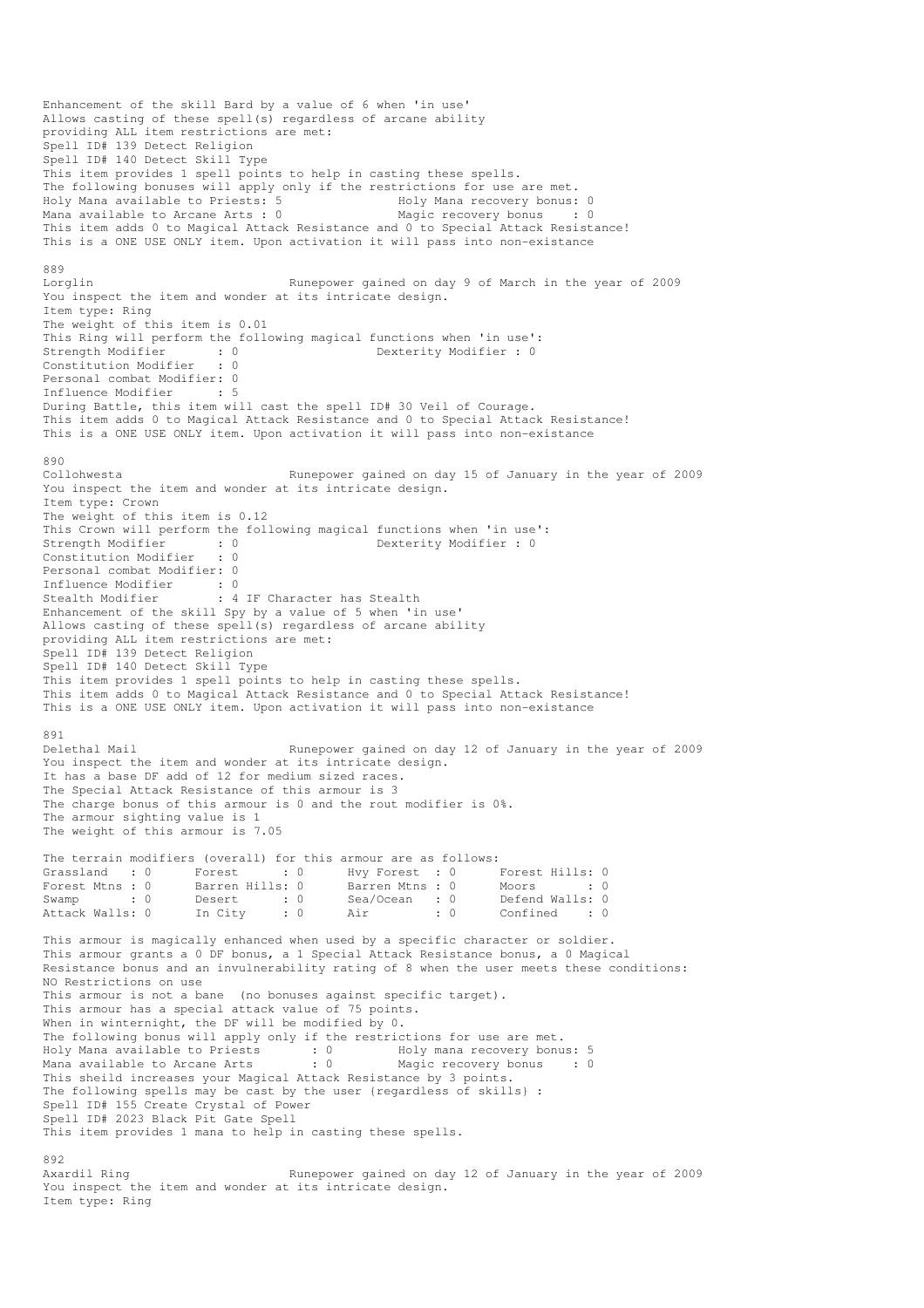```
The weight of this item is 0.03 
When these conditions are met : The user must have the mark of Cruelty
Restrictions apply to 'IN USE' and to 'ACTIVATION'!
This Ring will perform the following magical functions when 'in use': 
Yields a bless of level 10 when 'in use'.<br>Strength Modifier : 0<br>Constitution Modifier : 0
Strength Modifier : 0 Dexterity Modifier : 0 
Constitution Modifier
Personal combat Modifier: 1<br>Influence Modifier : 0
Influence Modifier
Allows casting of these spell(s) regardless of arcane ability 
providing ALL item restrictions are met: 
Spell ID# 155 Create Crystal of Power 
This item provides 1 spell points to help in casting these spells. 
This item adds 0 to Magical Attack Resistance and 0 to Special Attack Resistance! 
This is a ONE USE ONLY item. Upon activation it will pass into non-existance 
893 
Anarion Crown Runepower gained on day 12 of January in the year of 2009
You inspect the item and wonder at its intricate design.
Item type: Crown 
The weight of this item is 0.2 
When these conditions are met : The user must have the mark of Cruelty
Restrictions apply to 'IN USE' and to 'ACTIVATION'!
This Crown will perform the following magical functions when 'in use': 
Yields a bless of level 15 when 'in use'. 
Strength Modifier : 0 0 Dexterity Modifier : 0
Constitution Modifier : 0 
Personal combat Modifier: 0<br>Influence Modifier : 0
Influence Modifier
Allows casting of these spell(s) regardless of arcane ability 
providing ALL item restrictions are met: 
Spell ID# 2021 Hollin Gate Spell 
Spell ID# 2022 Dimril Gate Spell 
This item provides 2 spell points to help in casting these spells. 
This item adds 1 to Magical Attack Resistance and 1 to Special Attack Resistance! 
This is a ONE USE ONLY item. Upon activation it will pass into non-existance 
894 
Elenya Runepower gained on day 22 of January in the year of 2009 
You inspect the item and wonder at its intricate design. 
Item type: Jewel 
The weight of this item is 0.1 
This Jewel will perform the following magical functions when 'in use':<br>Strength Modifier : 0<br>Constitution Modifier : 0<br>Constitution Modifier : 0
                                             Dexterity Modifier : 0
Constitution Modifier
Personal combat Modifier: 0 
Influence Modifier : 0 
Stealth Modifier : 6 IF Character has Stealth
Allows casting of these spell(s) regardless of arcane ability 
providing ALL item restrictions are met: 
Spell ID# 155 Create Crystal of Power 
This item provides 1 spell points to help in casting these spells. 
This item adds 0 to Magical Attack Resistance and 0 to Special Attack Resistance! 
This is a ONE USE ONLY item. Upon activation it will pass into non-existance 
895<br>Anarion Shield
                                  Runepower gained on day 5 of January in the year of 2009
You inspect the item and wonder at its intricate design.
It has a base DF add of 6 for medium sized races. 
The Special Attack Resistance of this shield is 2 
The charge bonus of this shield is 0 and the rout modifier is 0%. 
The shield sighting value is 0 
The weight of this shield is 1.25 
The terrain modifiers (overall) for this shield are as follows: 
Grassland : 0 Forest : 0 Hvy Forest : 0 Forest Hills: 0
Forest Mtns : 0 Barren Hills: 0 Barren Mtns : 0 Moors : 0 : 0
Swamp : 0 Desert : 0 Sea/Ocean : 0 Defend Walls: 0<br>Attack Walls: 0 In City : 0 Air : 0 Confined : 0
Attack Walls: 0 In City : 0 Air : 0 Confined : 0
This shield is magically enhanced when used by a specific character or soldier. 
This shield grants a 0 DF bonus, a 0 Special Attack Resistance bonus, a 0 Magical 
Resistance bonus and an invulnerability rating of 6 when the user meets these conditions: 
NO Restrictions on use 
This shield is not a bane (no bonuses against specific target).
This shield has no special attack value. 
When in winternight, the DF will be modified by 0. 
The following bonus will apply only if the restrictions for use are met. 
Holy Mana available to Priests : 1 Holy mana recovery bonus: 2
Mana available to Arcane Arts : 0 Magic recovery bonus : 0
This sheild increases your Magical Attack Resistance by 3 points.
```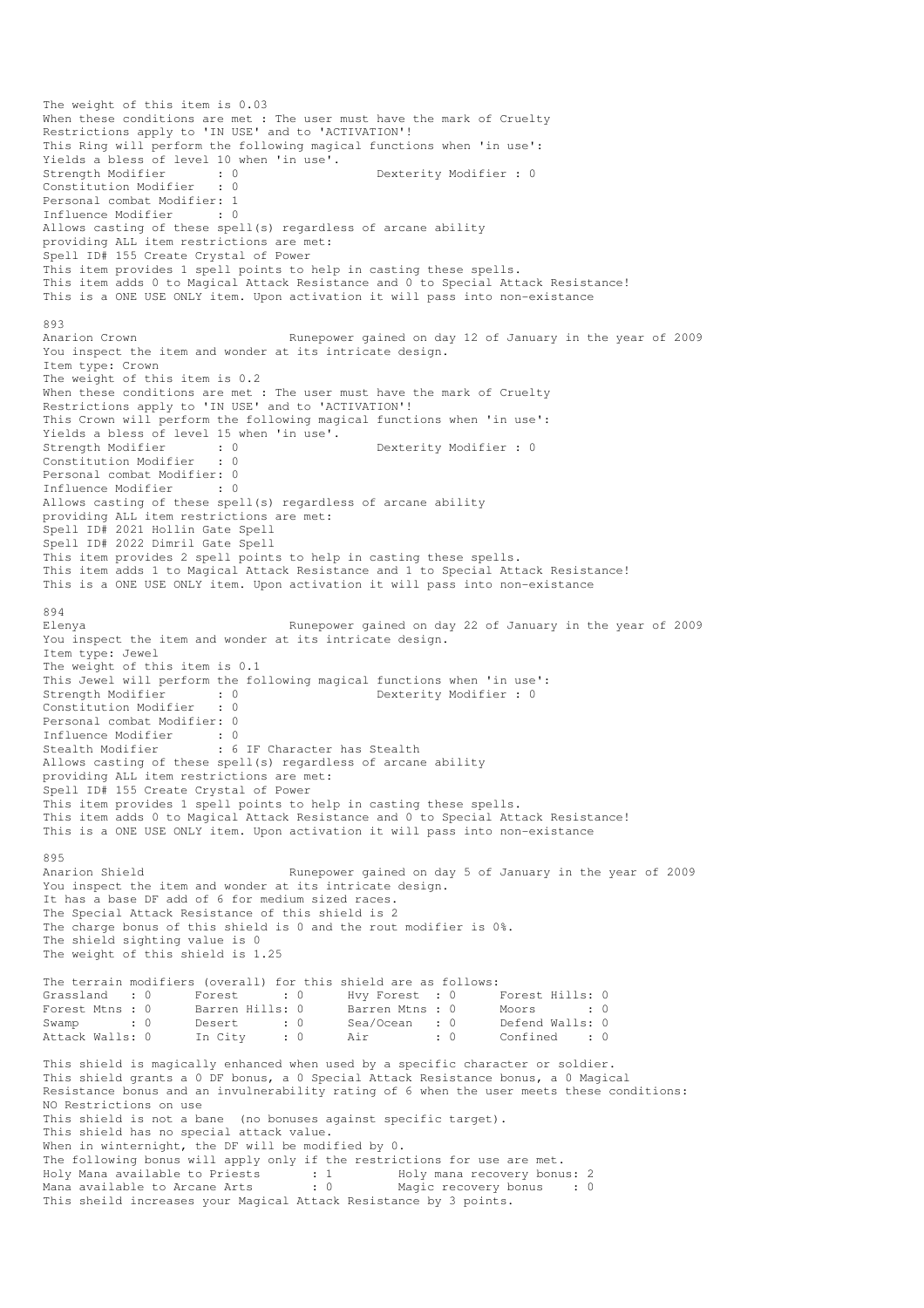The following spells may be cast by the user {regardless of skills} : Spell ID# 142 Perceive Mana Spell ID# 143 Read Character This item provides 1 mana to help in casting these spells.  $996$ Dagger of Stone Runepower gained on day 8 of January in the year of 2009 You inspect the item and wonder at its intricate design. This weapon is an Miscellaneous type weapon It has a base AF bonus of 50% and a missile AF bonus of 0% The charage bonus of this weapon is 0% and the rout bonus is 0% The weapon can be used with a shield, and it can be used while mounted. The wielder must have a strength of 5 and a dexterity of 7 to use this weapon The weight of this weapon is  $0.75$ This weapon is magical by nature... The terrain modifiers (overall) for this weapon are as follows: Grassland : 0 Forest : 0 Hvy Forest : 0 Forest Hills: 0 Forest Mtns : 0 Barren Hills: 0 Barren Mtns : 0 Moors : 0 : 0 Swamp : 0 Desert : 0 Sea/Ocean : 0 Defend Walls: 0 Attack Walls: 0 In City : 0 Air : 0 Confined : 0 Next be result with the sect of the magically enhanced when used by a specific character or soldier.<br>This weapon is magically enhanced when used by a specific character or soldier. This weapon grants a 150% AF bonus when the user meets these conditions: The user must have the mark of Cruelty Restrictions apply to 'IN USE' and to 'ACTIVATION'! This weapon gives a DAMage level of 6 to it's user This weapon is not a bane (no bonuses against specific target). This weapon has a special attack value of 25 points. When in winternight, this weapon's AF will be modified by 25% The following bonus will apply only if the restrictions for use are met. Holy Mana available to Priests : 1 Holy mana recovery bonus: 0 Mana available to Arcane Arts : 0 Magic recovery bonus : 0 This weapon increases your magical attack resistance by 3 points. The following spells may be cast by the user {regardless of skills} : Spell ID# 43 Cause Insanity This item provides 5 mana to help in casting these spells. 897 Sword Dagger Runepower gained on day 5 of Febuary in the year of 2009 You inspect the item and wonder at its intricate design. This weapon is a Sword type weapon It has a base AF bonus of 450% and a missile AF bonus of 0% The charage bonus of this weapon is 0% and the rout bonus is 0% The weapon can be used with a shield, and it can be used while mounted. The wielder must have a strength of 5 and a dexterity of 6 to use this weapon The weight of this weapon is 0,75 This weapon gives a DAMage level of 7 to it's user This weapon has no special attack value. This weapon increases your magical attack resistance by 2 points. When in winternight, this weapon's AF will be modified by 0% This weapon is not a bane (no bonuses against specific target). The terrain modifiers (overall) for this Sword are as follows: Grassland : 0 Forest : 0 Hvy Forest : 0 Forest Hills: 0 Forest Mtns : 0 Barren Hills: 0 Barren Mtns : 0 Moors : 0 : 0 Swamp : 0 Desert : 0 Sea/Ocean : 0 Defend Walls: 0 Attack Walls: 0 In City : 0 Air : 0 Confined : 0 This weapon is magically enhanced when used by a specific character or soldier.<br>This weapon is magically enhanced when used by a specific character or soldier. This weapon grants a 0% AF bonus when the user meets these conditions: NO Restrictions on use The following bonuses will apply only if the restrictions for use are met. Holy Mana available to Priests : 0 Holy mana recovery bonus: 0 Mana available to Arcane Arts : 0 Magic recovery bonus : 0 The following spells may be cast by the user {regardless of skills} : Spell ID# 2023 Black Pit Gate Spell This item provides 2 mana to help in casting these spells. 898<br>Table Knife Runepower gained on day 15 of January in the year of 2009 You inspect the item and wonder at its intricate design. This weapon is an Miscellaneous type weapon It has a base AF bonus of 15% and a missile AF bonus of 0% The charage bonus of this weapon is 0% and the rout bonus is 0% The weapon can be used with a shield, and it can be used while mounted. The wielder must have a strength of 3 and a dexterity of 3 to use this weapon The weight of this weapon is 0.4 This weapon is magical by nature... The terrain modifiers (overall) for this weapon are as follows: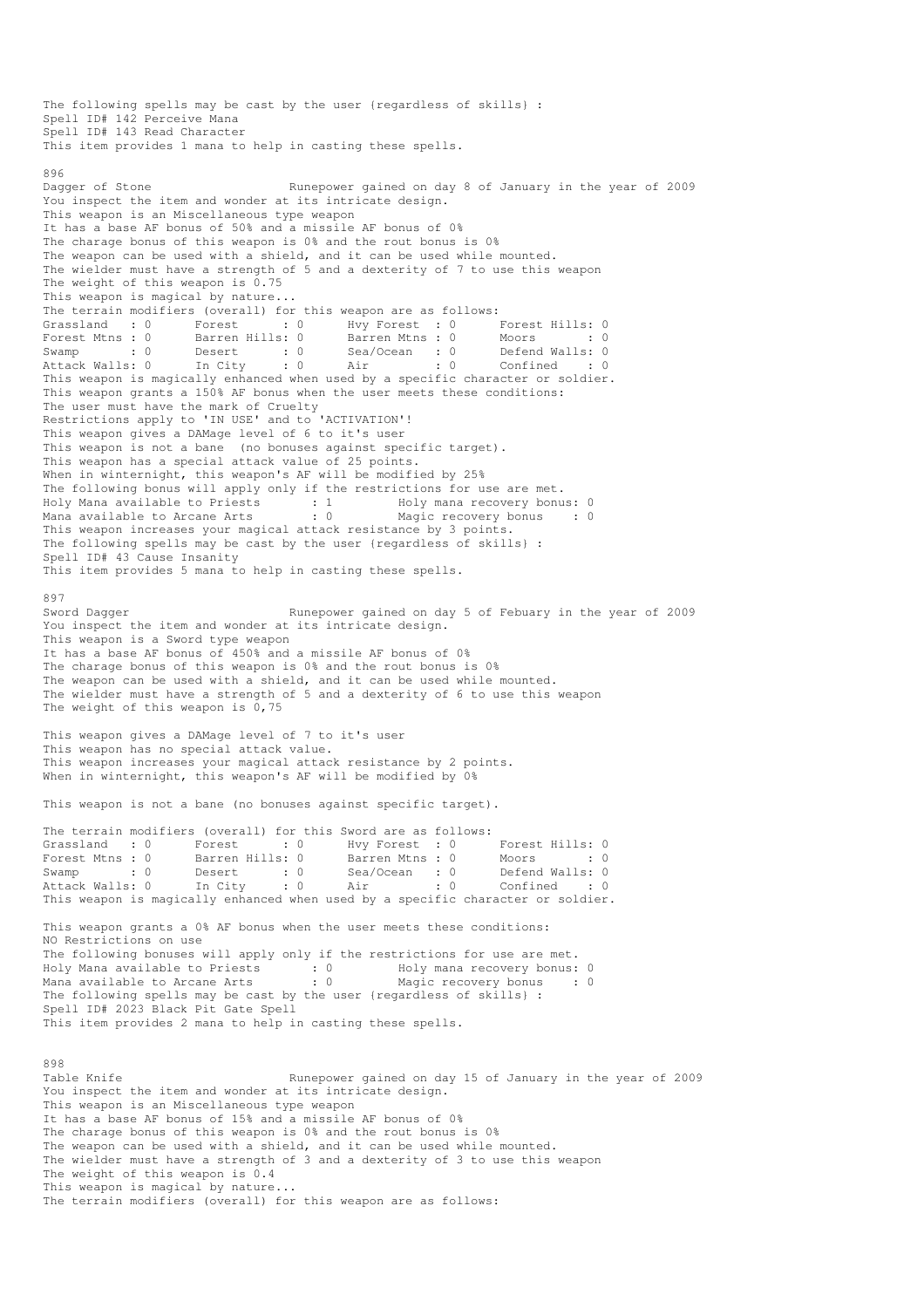Grassland : 0 Forest : 0 Hvy Forest : 0 Forest Hills: 0 Forest Mtns : 0 Barren Hills: 0 Barren Mtns : 0 Moors : 0 : 0 Swamp : 0 Desert : 0 Sea/Ocean : 0 Defend Walls: 0 Attack Walls: 0 In City : 0 Air : 0 Confined : 0 This weapon is magically enhanced when used by a specific character or soldier. This weapon grants a 0% AF bonus when the user meets these conditions: NO Restrictions on use This weapon gives a DAMage level of 3 to it's user This weapon is not a bane (no bonuses against specific target). This weapon has a special attack value of 5 points. When in winternight, this weapon's AF will be modified by 0% The following bonus will apply only if the restrictions for use are met. Holy Mana available to Priests : 1 Holy mana recovery bonus: 0 Mana available to Arcane Arts : 0 Magic recovery bonus : 0 This weapon increases your magical attack resistance by 1 points. The following spells may be cast by the user {regardless of skills} : Spell ID# 144 Read Events Spell ID# 209 Runepower This item provides 1 mana to help in casting these spells. 899 Ranger's Knife **Runepower gained on day 9 of March in the year of 2009** You inspect the item and wonder at its intricate design. This weapon is an Miscellaneous type weapon It has a base AF bonus of 125% and a missile AF bonus of 0% The charage bonus of this weapon is 0% and the rout bonus is 0% The weapon can be used with a shield, and it can be used while mounted. The wielder must have a strength of 5 and a dexterity of 5 to use this weapon The weight of this weapon is 0.75 This weapon is magical by nature... The terrain modifiers (overall) for this weapon are as follows: Grassland : 0 Forest : 0 Hvy Forest : 0 Forest Hills: 0 Forest Mtns : 0 Barren Hills: 0 Barren Mtns : 0 Moors : 0 Swamp : 0 Desert : 0 Sea/Ocean : 0 Defend Walls: 0 Attack Walls: 0 In City : 0 Air : 0 Confined : 0 This weapon is magically enhanced when used by a specific character or soldier. This weapon grants a 200% AF bonus when the user meets these conditions: Only a character with the skill of Ranger may use! Restrictions apply to 'IN USE' and to 'ACTIVATION'! This weapon gives a DAMage level of 9 to it's user This weapon is not a bane (no bonuses against specific target). This weapon has no special attack value. When in winternight, this weapon's AF will be modified by 0% The following bonus will apply only if the restrictions for use are met. Holy Mana available to Priests : 3 Holy mana recovery bonus: 3 Mana available to Arcane Arts : 0 Magic recovery bonus : 0 This weapon increases your magical attack resistance by 4 points. The following spells may be cast by the user {regardless of skills} : Spell ID# 219 Charm of Silence This item provides 5 mana to help in casting these spells. 900 Dagger of the Snake Runepower gained on day 6 of January in the year of 2009 You inspect the item and wonder at its intricate design. This weapon is an Miscellaneous type weapon It has a base AF bonus of 100% and a missile AF bonus of 0% The charage bonus of this weapon is 0% and the rout bonus is 15% The weapon can be used with a shield, and it can be used while mounted. The wielder must have a strength of 6 and a dexterity of 8 to use this weapon The weight of this weapon is 0.65 This weapon has poison on it! This weapon is magical by nature... The terrain modifiers (overall) for this weapon are as follows: Grassland : 0 Forest : 0 Hvy Forest : 0 Forest Hills: 0 Forest Mtns : 0 Barren Hills: 0 Barren Mtns : 0 Moors : 0 : 0 Swamp : 0 Desert : 0 Sea/Ocean : 0 Defend Walls: 0 Attack Walls: 0 In City : 0 Air : 0 Confined : 0 This weapon is magically enhanced when used by a specific character or soldier. This weapon grants a 200% AF bonus when the user meets these conditions: The user must have the mark of Cruelty Restrictions apply to 'IN USE' and to 'ACTIVATION'! This weapon gives a DAMage level of 6 to it's user This weapon is not a bane (no bonuses against specific target). This weapon has a special attack value of 25 points. When in winternight, this weapon's AF will be modified by 200% The following bonus will apply only if the restrictions for use are met. Holy Mana available to Priests : 1 Holy mana recovery bonus: 0 Mana available to Arcane Arts : 0 Magic recovery bonus : 0 This weapon increases your magical attack resistance by 2 points. The following spells may be cast by the user {regardless of skills} : Spell ID# 43 Cause Insanity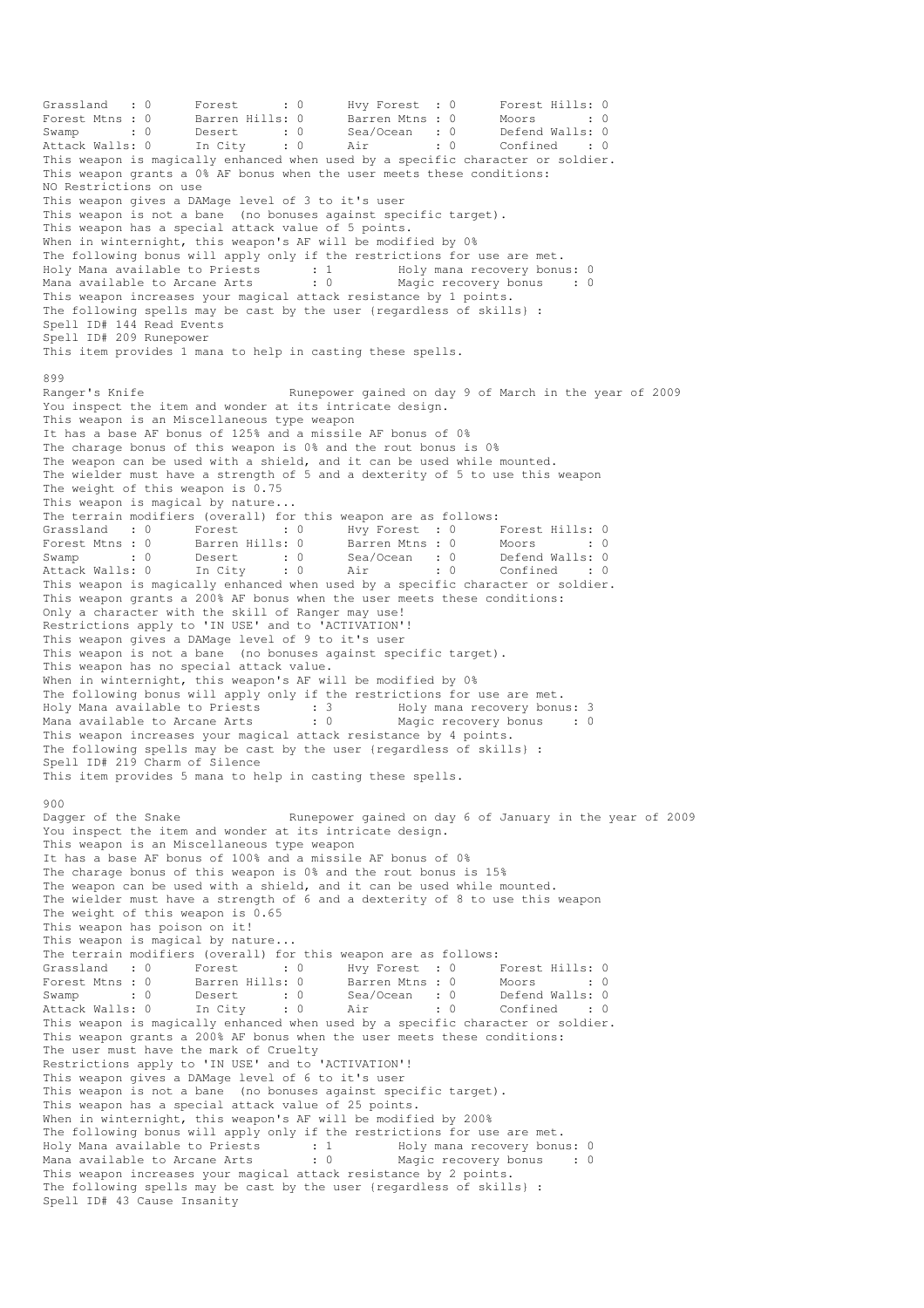This item provides 7 mana to help in casting these spells.

901 Blade of the Knight Runepower gained on day 29 of January in the year of 2009 You inspect the item and wonder at its intricate design. This weapon is a Sword type weapon It has a base AF bonus of 150% and a missile AF bonus of 0% The charage bonus of this weapon is 15% and the rout bonus is 0% The weapon can be used with a shield, and it can be used while mounted. The wielder must have a strength of 7 and a dexterity of 7 to use this weapon The weight of this weapon is 1,2 This weapon gives a DAMage level of 6 to it's user This weapon has a special attack value of 75 points. This weapon increases your magical attack resistance by 5 points. When in winternight, this weapon's AF will be modified by 0% This weapon is not a bane (no bonuses against specific target). The terrain modifiers (overall) for this Sword are as follows:<br>
Grassland : 0 Forest : 0 Hvy Forest : 0 Forest : 0 Hvy Forest : 0 Forest Hills: 0<br>Barren Hills: 0 Barren Mtns : 0 Moors : 0 Forest Mtns : 0 Barren Hills: 0 Barren Mtns : 0 Moors : 0 : 0 Swamp : 0 Desert : 0 Sea/Ocean : 0 Defend Walls: 0 Attack Walls: 0 In City : 0 Air : 0 Confined : 0 This weapon is magically enhanced when used by a specific character or soldier. This weapon grants a 250% AF bonus when the user meets these conditions: Only a character with the skill of Knight may use! Restrictions apply to 'IN USE' and to 'ACTIVATION'! The following bonuses will apply only if the restrictions for use are met. Holy Mana available to Priests : 0 Holy mana recovery bonus: 0 Mana available to Arcane Arts : 0 Magic recovery bonus : 0 The following spells may be cast by the user {regardless of skills} : Spell ID# 181 Attack Dispersement This item provides 2 mana to help in casting these spells. 902 Dwarf-bane **Runepower** gained on day 8 of January in the year of 2009 You inspect the item and wonder at its intricate design. This weapon is an Miscellaneous type weapon It has a base AF bonus of 175% and a missile AF bonus of 0% The charage bonus of this weapon is 25% and the rout bonus is 0% The weapon can be used with a shield, and it may not be used while mounted. The wielder must have a strength of 10 and a dexterity of 10 to use this weapon The weight of this weapon is 1.4 This weapon is magical by nature... The terrain modifiers (overall) for this weapon are as follows: Grassland : 0 Forest : 0 Hvy Forest : 0 Forest Hills: 0 Forest Mtns : 0 Barren Hills: 0 Barren Mtns : 0 Moors : 0 : 0 Swamp : 0 Desert : 0 Sea/Ocean : 0 Defend Walls: 0 Attack Walls: 0 In City : 0 Air : 0 Confined : 0 This weapon is magically enhanced when used by a specific character or soldier. This weapon grants a 275% AF bonus when the user meets these conditions: The user must have the mark of Cruelty Restrictions apply to 'IN USE' and to 'ACTIVATION'! This weapon gives a DAMage level of 9 to it's user This weapon grants a 400% bonus when the target meets these restrictions: The enemy must be Dwarf. This weapon gives a bonus of 100 when fighting against mounted enemies This weapon has a special attack value of 100 points. When in winternight, this weapon's AF will be modified by 125% The following bonus will apply only if the restrictions for use are met. Holy Mana available to Priests : 0 Holy mana recovery bonus: 0 Mana available to Arcane Arts : 0 Magic recovery bonus : 0 This weapon increases your magical attack resistance by 3 points. 903 Silver Longsword **Runepower gained on day 19 of January in the year of 2009** You inspect the item and wonder at its intricate design. This weapon is an Sword type weapon It has a base AF bonus of 500% and a missile AF bonus of 0% The charage bonus of this weapon is 0% and the rout bonus is 0% The weapon may not be used with a shield, and it can be used while mounted. The wielder must have a strength of 6 and a dexterity of 6 to use this weapon The weight of this weapon is 1.2 This weapon is magical by nature... The terrain modifiers (overall) for this weapon are as follows: Grassland : 0 Forest : 0 Hvy Forest : 0 Forest Hills: 0 Forest Mtns : 0 Barren Hills: 0 Barren Mtns : 0 Moors : 0 : 0 Substanta : 0 Porce<br>
Forest Mtns : 0 Barren Hills: 0 Barren Mtns : 0 Moors : 0<br>
Swamp : 0 Desert : 0 Sea/Ocean : 0 Defend Walls: 0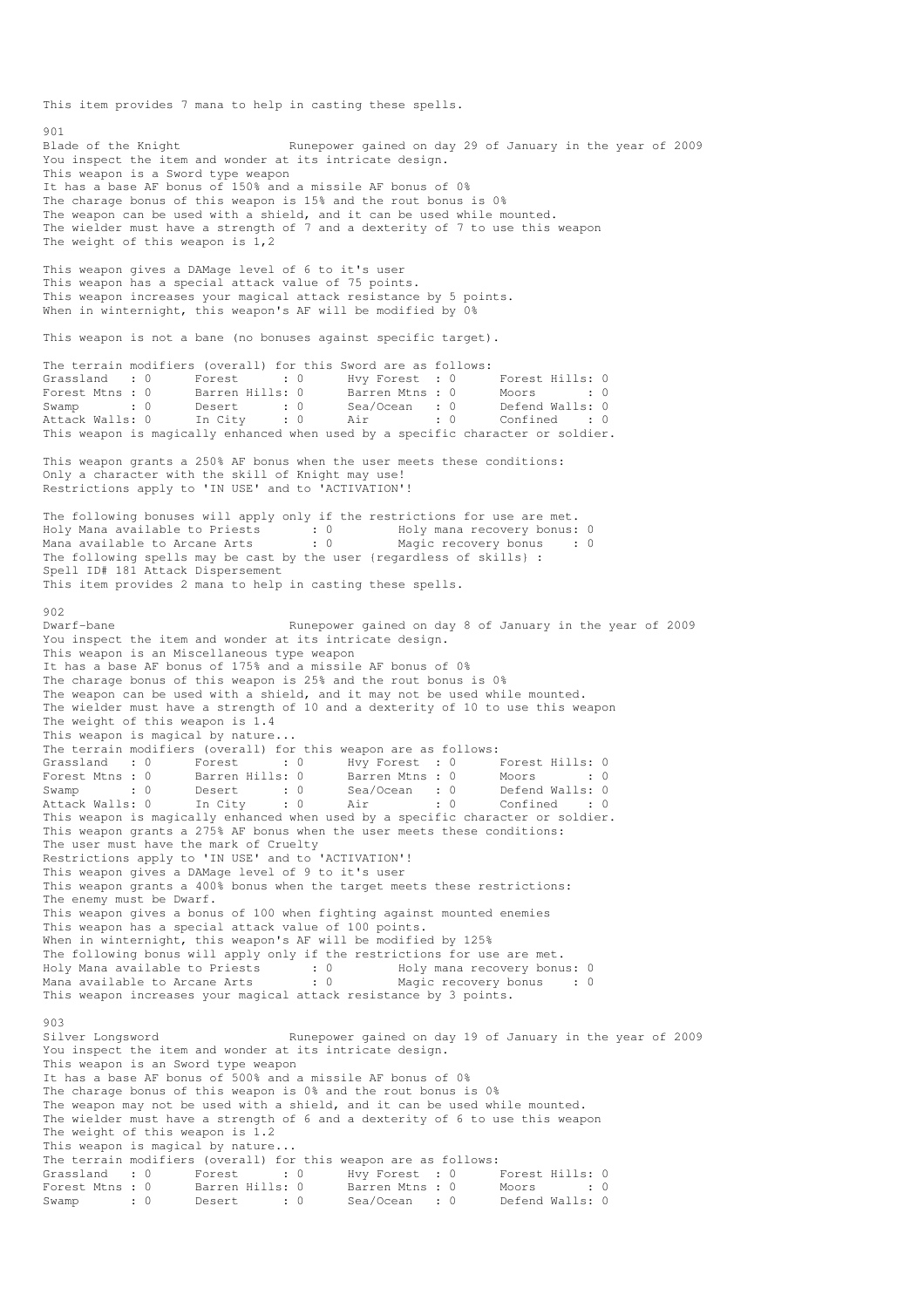Attack Walls: 0 In City : 0 Air : 0 Confined This weapon is magically enhanced when used by a specific character or soldier. This weapon grants a 0% AF bonus when the user meets these conditions: NO Restrictions on use This weapon gives a DAMage level of 8 to it's user This weapon is not a bane (no bonuses against specific target). This weapon gives a bonus of 150 when fighting against mounted enemies This weapon has no special attack value. When in winternight, this weapon's AF will be modified by 0% The following bonus will apply only if the restrictions for use are met. Holy Mana available to Priests : 2 Holy mana recovery bonus: 1 Mana available to Arcane Arts : 0 Magic recovery bonus : 0 This weapon increases your magical attack resistance by 6 points. The following spells may be cast by the user {regardless of skills} : Spell ID# 204 Armor Enchantment This item provides 5 mana to help in casting these spells.  $904$ Dark-blade **Runepower gained on day 19 of September in the year of 2008** You inspect the item and wonder at its intricate design. This weapon is an Sword type weapon It has a base AF bonus of 125% and a missile AF bonus of 0% The charage bonus of this weapon is 0% and the rout bonus is 0% The weapon can be used with a shield, and it can be used while mounted. The wielder must have a strength of 6 and a dexterity of 6 to use this weapon The weight of this weapon is 1.25 This weapon is magical by nature... The terrain modifiers (overall) for this weapon are as follows: Grassland : 0 Forest : 0 Hvy Forest : 0 Forest Hills: 0 Forest Mtns : 0 Barren Hills: 0 Barren Mtns : 0 Moors : 0 : 0 Swamp : 0 Desert : 0 Sea/Ocean : 0 Defend Walls: 0 Attack Walls: 0 In City : 0 Air : 0 Confined : 0 This weapon is magically enhanced when used by a specific character or soldier. This weapon grants a 125% AF bonus when the user meets these conditions: The user must have the mark of Cruelty Restrictions apply to 'IN USE' and to 'ACTIVATION'! This weapon gives a DAMage level of 7 to it's user This weapon is not a bane (no bonuses against specific target). This weapon gives a bonus of 50 when fighting against mounted enemies This weapon has a special attack value of 75 points. When in winternight, this weapon's AF will be modified by 50% The following bonus will apply only if the restrictions for use are met. Holy Mana available to Priests : 0 Holy mana recovery bonus: 2 Mana available to Arcane Arts : 0 Magic recovery bonus : 0 This weapon increases your magical attack resistance by 2 points. The following spells may be cast by the user {regardless of skills} : Spell ID# 127 Summon Fog Spell ID# 209 Runepower This item provides 8 mana to help in casting these spells. 905 Mordor-blade Runepower gained on day 15 of January in the year of 2009 You inspect the item and wonder at its intricate design. This weapon is an Sword type weapon It has a base AF bonus of 100% and a missile AF bonus of 0% The charage bonus of this weapon is 0% and the rout bonus is 0% The weapon can be used with a shield, and it can be used while mounted. The wielder must have a strength of 8 and a dexterity of 8 to use this weapon The weight of this weapon is 1.25 This weapon is magical by nature... The terrain modifiers (overall) for this weapon are as follows: Grassland : 0 Forest : 0 Hvy Forest : 0 Forest Hills: 0 Forest Mtns : 0 Barren Hills: 0 Barren Mtns : 0 Moors : 0 : 0 Swamp : 0 Desert : 0 Sea/Ocean : 0 Defend Walls: 0 Attack Walls: 0 In City : 0 Air : 0 Confined : 0 This weapon is magically enhanced when used by a specific character or soldier. This weapon grants a 350% AF bonus when the user meets these conditions: The user must have the mark of Cruelty Restrictions apply to 'IN USE' and to 'ACTIVATION'! This weapon gives a DAMage level of 8 to it's user This weapon is not a bane (no bonuses against specific target). This weapon has a special attack value of 150 points. When in winternight, this weapon's AF will be modified by 100% The following bonus will apply only if the restrictions for use are met. Holy Mana available to Priests : 0 Holy mana recovery bonus: 2 Mana available to Arcane Arts : 0 Magic recovery bonus : 0 This weapon increases your magical attack resistance by 1 points. The following spells may be cast by the user {regardless of skills} : Spell ID# 2023 Black Pit Gate Spell This item provides 0 mana to help in casting these spells.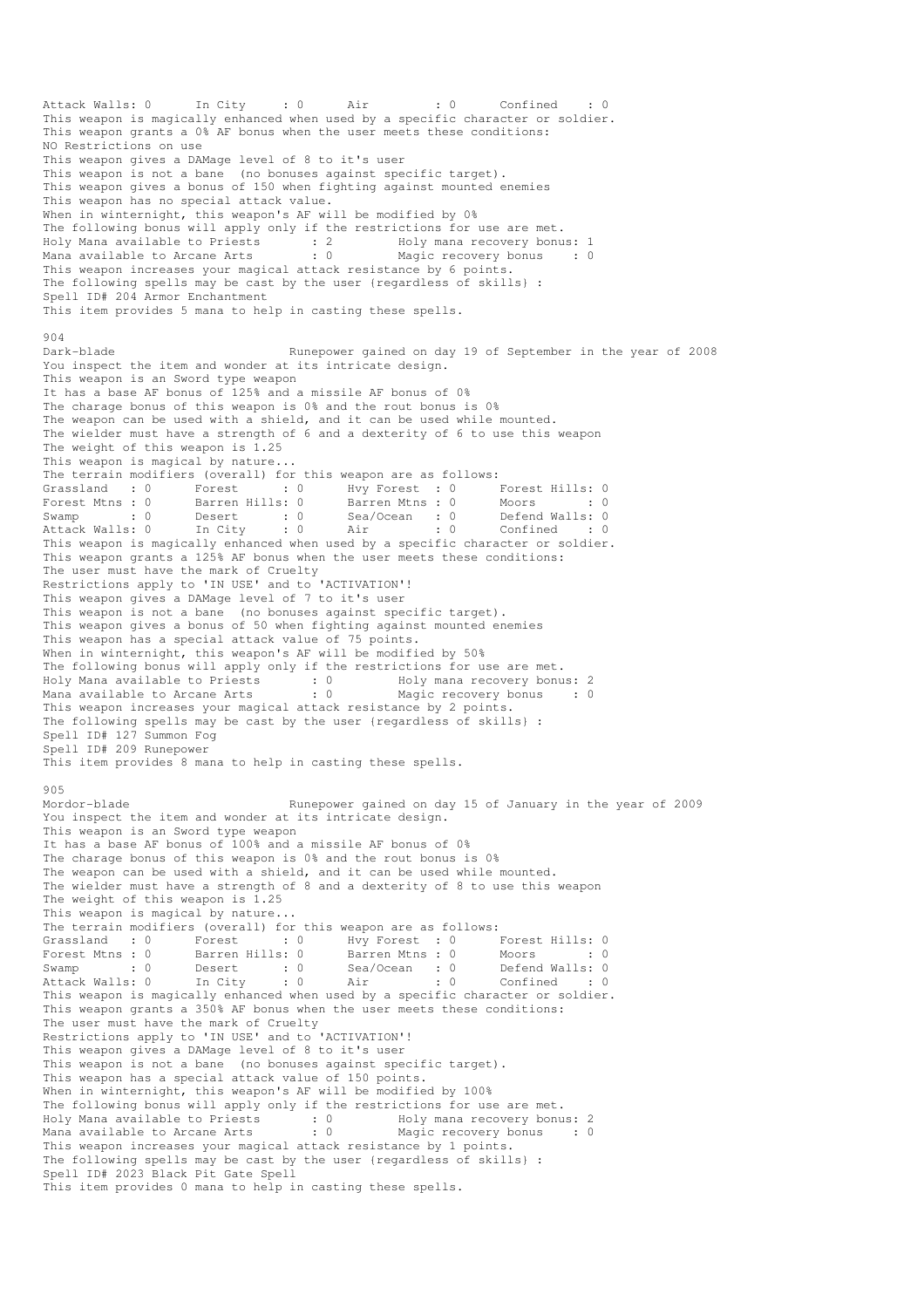Isenguard-blade Runepower gained on day 19 of January in the year of 2009 You inspect the item and wonder at its intricate design. This weapon is an Sword type weapon It has a base AF bonus of 50% and a missile AF bonus of 0% The charage bonus of this weapon is 25% and the rout bonus is -25% The weapon may not be used with a shield, and it can be used while mounted. The wielder must have a strength of 8 and a dexterity of 6 to use this weapon The weight of this weapon is 1.3 This weapon is magical by nature... The terrain modifiers (overall) for this weapon are as follows:<br>
Grassland : 0 Forest : 0 Hvy Forest : 0 I<br>
Forest Mtns : 0 Barren Hills: 0 Barren Mtns : 0 I Grassland : 0 Forest : 0 Hvy Forest : 0 Forest Hills: 0 Forest Mtns : 0 Barren Hills: 0 Barren Mtns : 0 Moors : 0 : 0 Swamp : 0 Desert : 0 Sea/Ocean : 0 Defend Walls: 0 Attack Walls: 0 In City : 0 Air : 0 Confined : 0 This weapon is magically enhanced when used by a specific character or soldier. This weapon grants a 275% AF bonus when the user meets these conditions: The user must have the mark of Cruelty Restrictions apply to 'IN USE' and to 'ACTIVATION'! This weapon gives a DAMage level of 8 to it's user This weapon is not a bane (no bonuses against specific target). This weapon gives a bonus of 50 when fighting against mounted enemies This weapon has a special attack value of 100 points. When in winternight, this weapon's AF will be modified by 50% The following bonus will apply only if the restrictions for use are met. Holy Mana available to Priests : 1 Moly mana recovery bonus: 0 Mana available to Arcane Arts : 0 Magic recovery bonus : 0 This weapon increases your magical attack resistance by 3 points. The following spells may be cast by the user {regardless of skills} : Spell ID# 214 Bless Spell ID# 215 Curse others This item provides 8 mana to help in casting these spells. 907<br>Mithril Rapier Runepower gained on day 19 of January in the year of 2009 You inspect the item and wonder at its intricate design. This weapon is an Sword type weapon It has a base AF bonus of 75% and a missile AF bonus of 0% The charage bonus of this weapon is 0% and the rout bonus is 0% The weapon can be used with a shield, and it can be used while mounted. The wielder must have a strength of 5 and a dexterity of 5 to use this weapon The weight of this weapon is 0.95 This weapon is magical by nature... The terrain modifiers (overall) for this weapon are as follows:<br>
Grassland : 0 Forest : 0 Hvy Forest : 0 Forest Mtns : 0 Barren Hills: 0 Barren Mtns : 0 M Grassland : 0 Forest : 0 Hvy Forest : 0 Forest Hills: 0 Forest Mtns : 0 Barren Hills: 0 Barren Mtns : 0 Moors : 0 : 0 Swamp : 0 Desert : 0 Sea/Ocean : 0 Defend Walls: 0 Attack Walls: 0 In City : 0 Air : 0 Confined : 0 This weapon is magically enhanced when used by a specific character or soldier. This weapon grants a 600% AF bonus when the user meets these conditions: The user must have the mark of Honor Restrictions apply to 'IN USE' and to 'ACTIVATION'! This weapon gives a DAMage level of 8 to it's user This weapon is not a bane (no bonuses against specific target). This weapon gives a bonus of 75 when fighting against mounted enemies This weapon has a special attack value of 100 points. When in winternight, this weapon's AF will be modified by -250% The following bonus will apply only if the restrictions for use are met. Holy Mana available to Priests : 2 Holy mana recovery bonus: 1 Mana available to Arcane Arts : 0 Magic recovery bonus : 0 This weapon increases your magical attack resistance by 1 points. The following spells may be cast by the user {regardless of skills} : Spell ID# 214 Bless This item provides 6 mana to help in casting these spells. 908 Rapier's Silence **Runepower gained on day 15 of January in the year of 2009** You inspect the item and wonder at its intricate design. This weapon is an Sword type weapon It has a base AF bonus of 375% and a missile AF bonus of 0% The charage bonus of this weapon is 0% and the rout bonus is 0% The weapon can be used with a shield, and it can be used while mounted. The wielder must have a strength of 7 and a dexterity of 9 to use this weapon The weight of this weapon is 1.05 This weapon is magical by nature... The terrain modifiers (overall) for this weapon are as follows: Grassland : 0 Forest : 0 Hvy Forest : 0 Forest Hills: 0 Forest Mtns : 0 Barren Hills: 0 Barren Mtns : 0 Moors : 0 : 0 Swamp : 0 Desert : 0 Sea/Ocean : 0 Defend Walls: 0 Attack Walls: 0 In City : 0 Air : 0 Confined : 0

906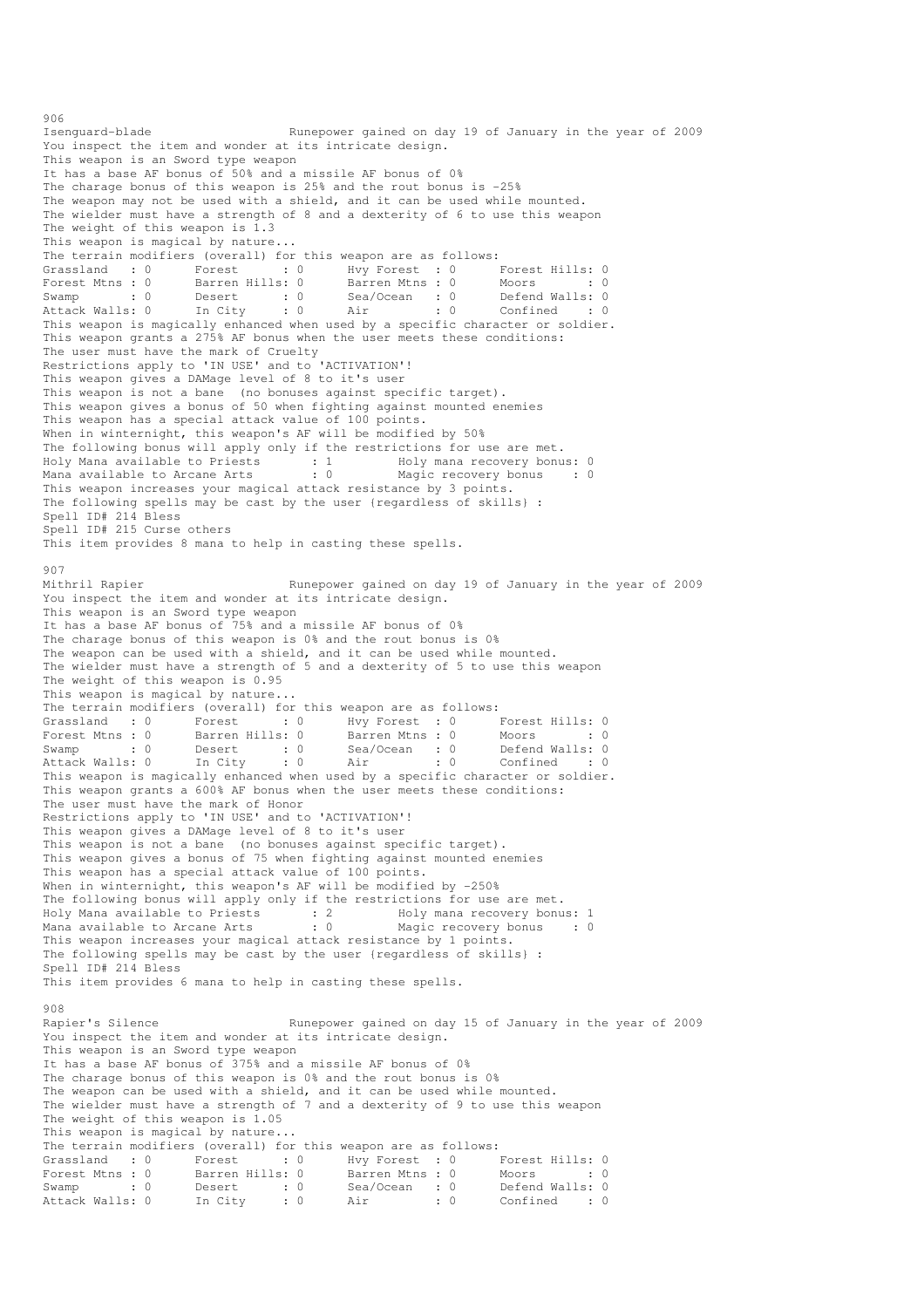This weapon is magically enhanced when used by a specific character or soldier. This weapon grants a 0% AF bonus when the user meets these conditions: NO Restrictions on use This weapon gives a DAMage level of 6 to it's user This weapon is not a bane (no bonuses against specific target). This weapon has a special attack value of 75 points. When in winternight, this weapon's AF will be modified by 0% The following bonus will apply only if the restrictions for use are met. Holy Mana available to Priests : 1 Holy mana recovery bonus: 4 Mana available to Arcane Arts : 0 Magic recovery bonus : 0 This weapon increases your magical attack resistance by 3 points. The following spells may be cast by the user {regardless of skills} : Spell ID# 209 Runepower This item provides 3 mana to help in casting these spells. 909 Sword of the Bear Runepower gained on day 15 of January in the year of 2009 You inspect the item and wonder at its intricate design. This weapon is an Sword type weapon It has a base AF bonus of 475% and a missile AF bonus of 0% The charage bonus of this weapon is 0% and the rout bonus is 0% The weapon may not be used with a shield, and it can be used while mounted. The wielder must have a strength of 12 and a dexterity of 10 to use this weapon The weight of this weapon is 1.4 This weapon is magical by nature... The terrain modifiers (overall) for this weapon are as follows: Grassland : 0 Forest : 0 Hvy Forest : 0 Forest Hills: 0 Forest Mtns : 0 Barren Hills: 0 Barren Mtns : 0 Moors : 0 : 0 Swamp : 0 Desert : 0 Sea/Ocean : 0 Defend Walls: 0 Attack Walls: 0 In City : 0 Air : 0 Confined : 0 This weapon is magically enhanced when used by a specific character or soldier. This weapon grants a 0% AF bonus when the user meets these conditions: NO Restrictions on use This weapon gives a DAMage level of 9 to it's user This weapon grants a 750% bonus when the target meets these restrictions: The enemy must be Brown Bear. This weapon has a special attack value of 125 points. When in winternight, this weapon's AF will be modified by 0% The following bonus will apply only if the restrictions for use are met. Holy Mana available to Priests : 1 Holy mana recovery bonus: 1 Mana available to Arcane Arts : 0 Magic recovery bonus : 0 This weapon increases your magical attack resistance by 1 points. The following spells may be cast by the user {regardless of skills} : Spell ID# 234 Increase Special Resource Spell ID# 236 Increase Flora This item provides 7 mana to help in casting these spells.  $0.10$ Uruk Slayer **Runepower gained on day 12 of January in the year of 2009** You inspect the item and wonder at its intricate design. This weapon is an Sword type weapon It has a base AF bonus of 75% and a missile AF bonus of 0% The charage bonus of this weapon is 100% and the rout bonus is 0% The weapon can be used with a shield, and it can be used while mounted. The wielder must have a strength of 6 and a dexterity of 8 to use this weapon The weight of this weapon is 1.2 This weapon is magical by nature... The terrain modifiers (overall) for this weapon are as follows:<br>
Grassland : 0 Forest : 0 Hvy Forest : 0 I<br>
Forest Mtns : 0 Barren Hills: 0 Barren Mtns : 0 I Grassland : 0 Forest : 0 Hvy Forest : 0 Forest Hills: 0 Forest Mtns : 0 Barren Hills: 0 Barren Mtns : 0 Moors : 0 : 0 Swamp : 0 Desert : 0 Sea/Ocean : 0 Defend Walls: 0 Attack Walls: 0 In City : 0 Air : 0 Confined : 0 Attack Walls: 0 In City : 0 Air : 0 Confined : 0<br>This weapon is magically enhanced when used by a specific character or soldier. This weapon grants a 300% AF bonus when the user meets these conditions: The user must have the mark of Honor Restrictions apply to 'IN USE' and to 'ACTIVATION'! This weapon gives a DAMage level of 10 to it's user This weapon grants a 350% bonus when the target meets these restrictions: The enemy must be Uruk. This weapon has a special attack value of 150 points. When in winternight, this weapon's AF will be modified by -50% The following bonus will apply only if the restrictions for use are met. Holy Mana available to Priests : 2 Holy mana recovery bonus: 2 Mana available to Arcane Arts : 0 Magic recovery bonus : 0 This weapon increases your magical attack resistance by 4 points. The following spells may be cast by the user {regardless of skills} : Spell ID# 209 Runepower Spell ID# 214 Bless This item provides 8 mana to help in casting these spells.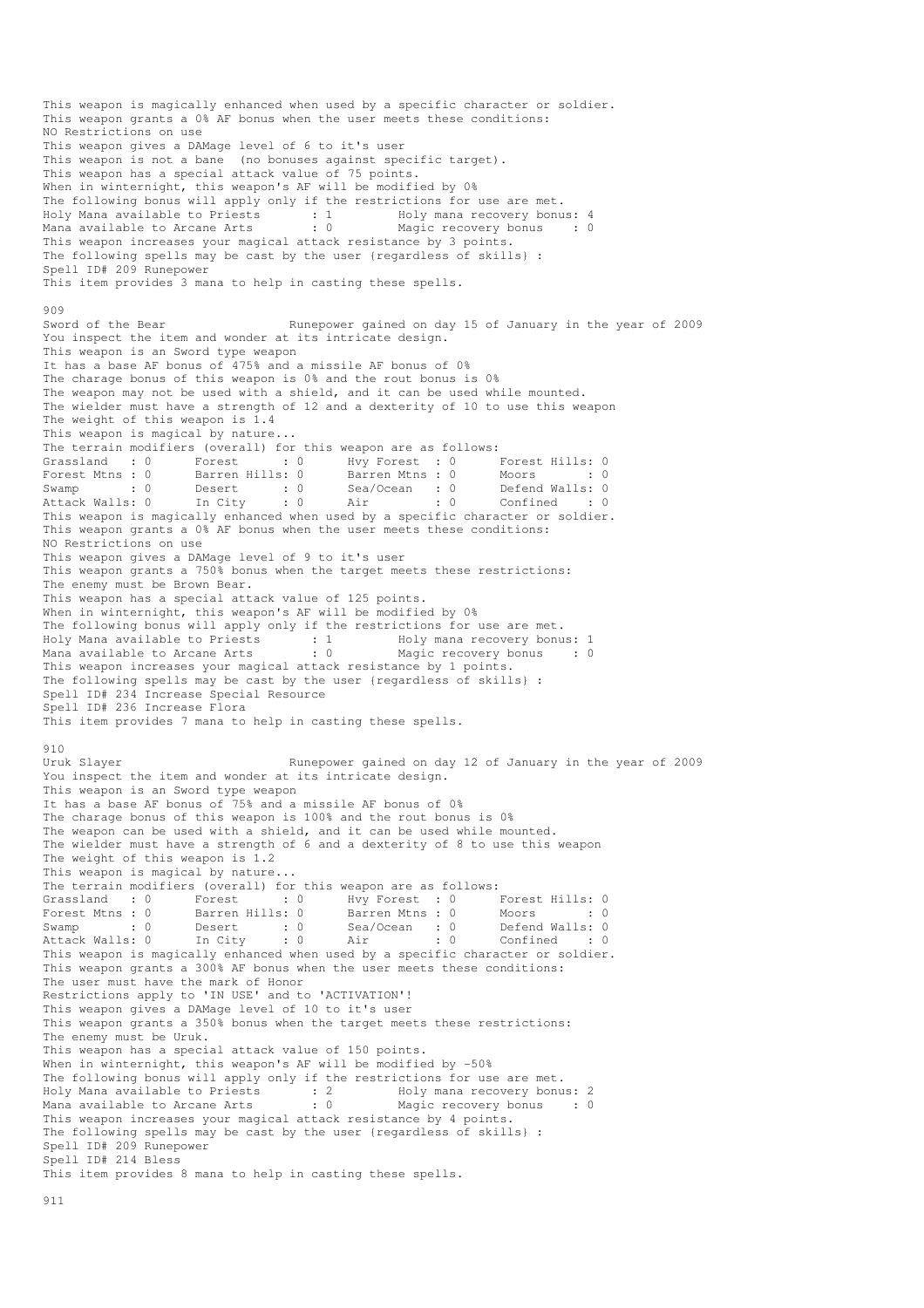Demon's Sword Runepower gained on day 19 of January in the year of 2009 You inspect the item and wonder at its intricate design. This weapon is an Sword type weapon It has a base AF bonus of 175% and a missile AF bonus of 0% The charage bonus of this weapon is 0% and the rout bonus is 0% The weapon may not be used with a shield, and it can be used while mounted. The wielder must have a strength of 6 and a dexterity of 8 to use this weapon The weight of this weapon is 1.15 This weapon is magical by nature... The terrain modifiers (overall) for this weapon are as follows: Grassland : 0 Forest : 0 Hvy Forest : 0 Forest Hills: 0 Forest Mtns : 0 Barren Hills: 0 Barren Mtns : 0 Moors : 0 : 0 Swamp : 0 Desert : 0 Sea/Ocean : 0 Defend Walls: 0 Attack Walls: 0 In City : 0 Air : 0 Confined : 0 This weapon is magically enhanced when used by a specific character or soldier. This weapon grants a 0% AF bonus when the user meets these conditions: NO Restrictions on use This weapon gives a DAMage level of 10 to it's user This weapon grants a 650% bonus when the target meets these restrictions: The enemy must be Demon. This weapon has a special attack value of 100 points. When in winternight, this weapon's AF will be modified by 0% The following bonus will apply only if the restrictions for use are met. Holy Mana available to Priests : 0 Holy mana recovery bonus: 2 Mana available to Arcane Arts : 0 Magic recovery bonus : 0 This weapon increases your magical attack resistance by 1 points. The following spells may be cast by the user {regardless of skills} : Spell ID# 2023 Black Pit Gate Spell This item provides 0 mana to help in casting these spells. 912 Broad-blade Runepower gained on day 16 of Febuary in the year of 2009 You inspect the item and wonder at its intricate design. This weapon is a Axe type weapon It has a base AF bonus of 400% and a missile AF bonus of 0% The charage bonus of this weapon is 0% and the rout bonus is 0% The weapon can be used with a shield, and it can be used while mounted. The wielder must have a strength of 8 and a dexterity of 6 to use this weapon The weight of this weapon is 1,25 This weapon gives a DAMage level of 6 to it's user This weapon has a special attack value of 50 points. This weapon increases your magical attack resistance by 4 points. When in winternight, this weapon's AF will be modified by 50% This weapon is not a bane (no bonuses against specific target). The terrain modifiers (overall) for this Axe are as follows: Grassland : 0 Forest : 0 Hvy Forest : 0 Forest Hills: 0<br>
Forest Mtns : 0 Barren Hills: 0 Barren Mtns : 0 Moors : 0 Forest Mtns : 0 Barren Hills: 0 Barren Mtns : 0 Moors : 0 : 0 Swamp : 0 Desert : 0 Sea/Ocean : 0 Defend Walls: 0 Attack Walls: 0 In City : 0 Air : 0 Confined : 0 This weapon is magically enhanced when used by a specific character or soldier. This weapon grants a 0% AF bonus when the user meets these conditions: NO Restrictions on use The following bonuses will apply only if the restrictions for use are met. Holy Mana available to Priests : 1 Holy mana recovery bonus: 0 Mana available to Arcane Arts : 0 Magic recovery bonus : 0 The following spells may be cast by the user {regardless of skills} : Spell ID# 144 Read Events Spell ID# 209 Runepower This item provides 1 mana to help in casting these spells. 913<br>Silencer Runepower gained on day 7 of January in the year of 2009 You inspect the item and wonder at its intricate design. This weapon is an Bow type weapon It has a base AF bonus of 100% and a missile AF bonus of 250% The charage bonus of this weapon is 0% and the rout bonus is 0% The weapon may not be used with a shield, and it can be used while mounted. The wielder must have a strength of 8 and a dexterity of 10 to use this weapon The weight of this weapon is 1.8 This weapon is magical by nature... The terrain modifiers (overall) for this weapon are as follows: Grassland : 0 Forest : 0 Hvy Forest : 0 Forest Hills: 0 Forest Mtns : 0 Barren Hills: 0 Barren Mtns : 0 Moors : 0 : 0 Swamp : 0 Desert : 0 Sea/Ocean : 0 Defend Walls: 0 Attack Walls: 0 In City : 0 Air : 0 Confined : 0 This weapon is magically enhanced when used by a specific character or soldier. This weapon grants a 275% AF bonus when the user meets these conditions: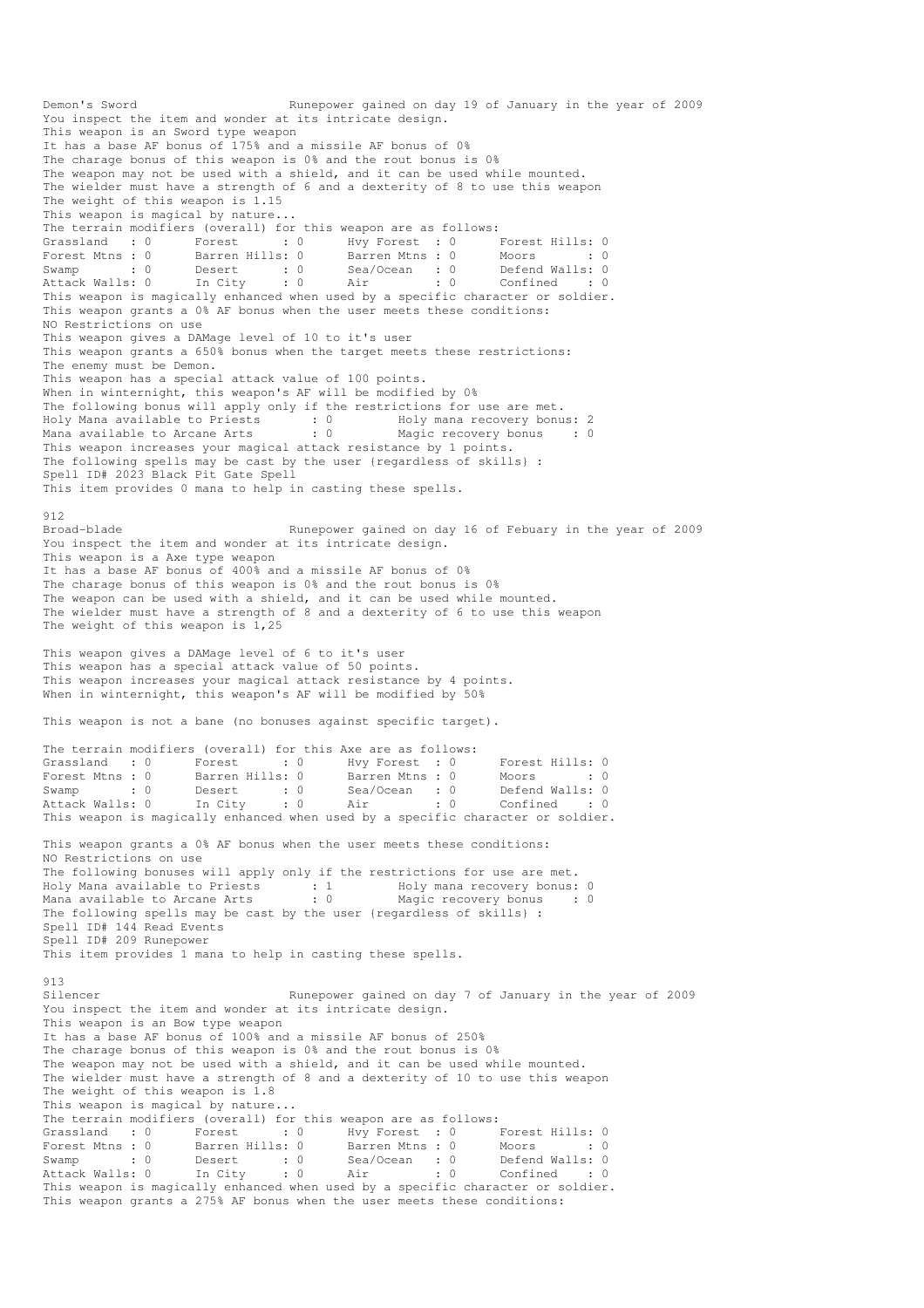The user must have the mark of Cruelty Restrictions apply to 'IN USE' and to 'ACTIVATION'! This weapon gives a DAMage level of 8 to it's user This weapon is not a bane (no bonuses against specific target). This weapon gives a bonus of 100 when fighting against mounted enemies This weapon has a special attack value of 300 points. When in winternight, this weapon's AF will be modified by -75% The following bonus will apply only if the restrictions for use are met. Holy Mana available to Priests : 1 Holy mana recovery bonus: 2 Mana available to Arcane Arts : 0 Magic recovery bonus : 0 This weapon increases your magical attack resistance by 4 points. The following spells may be cast by the user {regardless of skills} : Spell ID# 247 Dispell Barrier of Nature This item provides 10 mana to help in casting these spells. 914 Mithril Broad-axe **Runepower** gained on day 19 of January in the year of 2009 You inspect the item and wonder at its intricate design. This weapon is an Axe type weapon It has a base AF bonus of 75% and a missile AF bonus of 0% The charage bonus of this weapon is 0% and the rout bonus is 0% The weapon can be used with a shield, and it can be used while mounted. The wielder must have a strength of 6 and a dexterity of 6 to use this weapon The weight of this weapon is 1.35 This weapon is magical by nature... The terrain modifiers (overall) for this weapon are as follows:<br>
Grassland : 0 Forest : 0 Hvy Forest : 0 Forest Hills: 0<br>
Forest Mtns : 0 Barren Hills: 0 Barren Mtns : 0 Moors : 0 Grassland : 0 Forest : 0 Hvy Forest : 0 Forest Hills: 0 Forest Mtns : 0 Barren Hills: 0 Barren Mtns : 0 Moors : 0 : 0 Swamp : 0 Desert : 0 Sea/Ocean : 0 Defend Walls: 0 Attack Walls: 0 In City : 0 Air : 0 Confined : 0 This weapon is magically enhanced when used by a specific character or soldier. This weapon grants a 600% AF bonus when the user meets these conditions: The user must have the mark of Honor Restrictions apply to 'IN USE' and to 'ACTIVATION'! This weapon gives a DAMage level of 8 to it's user This weapon is not a bane (no bonuses against specific target). This weapon gives a bonus of 75 when fighting against mounted enemies This weapon has a special attack value of 100 points. When in winternight, this weapon's AF will be modified by -250% The following bonus will apply only if the restrictions for use are met. Holy Mana available to Priests : 2 Holy mana recovery bonus: 1 Mana available to Arcane Arts : 0 Magic recovery bonus : 0 This weapon increases your magical attack resistance by 1 points. The following spells may be cast by the user {regardless of skills} : Spell ID# 127 Summon Fog This item provides 3 mana to help in casting these spells. 915<br>Goblin Slayer Runepower gained on day 15 of January in the year of 2009 You inspect the item and wonder at its intricate design. This weapon is an Axe type weapon It has a base AF bonus of 250% and a missile AF bonus of 0% The charage bonus of this weapon is 50% and the rout bonus is 25% The weapon can be used with a shield, and it can be used while mounted. The wielder must have a strength of 5 and a dexterity of 12 to use this weapon The weight of this weapon is 1.75 This weapon is magical by nature... The terrain modifiers (overall) for this weapon are as follows:<br>
Grassland : 0 Forest : 0 Hvy Forest : 0 I<br>
Forest Mtns : 0 Barren Hills: 0 Barren Mtns : 0 I Grassland : 0 Forest : 0 Hvy Forest : 0 Forest Hills: 0 Forest Mtns : 0 Barren Hills: 0 Barren Mtns : 0 Moors : 0 : 0 Swamp : 0 Desert : 0 Sea/Ocean : 0 Defend Walls: 0 Attack Walls: 0 In City : 0 Air : 0 Confined : 0 Attack Walls: 0 In City : 0 Air : 0 Confined : 0<br>This weapon is magically enhanced when used by a specific character or soldier. This weapon grants a 250% AF bonus when the user meets these conditions: The user must have the mark of Honor Restrictions apply to 'IN USE' and to 'ACTIVATION'! This weapon gives a DAMage level of 9 to it's user This weapon grants a 200% bonus when the target meets these restrictions: The enemy must be Goblin. This weapon gives a bonus of 50 when fighting against mounted enemies This weapon has a special attack value of 125 points. When in winternight, this weapon's AF will be modified by -125% The following bonus will apply only if the restrictions for use are met. Holy Mana available to Priests : 0 Holy mana recovery bonus: 0 Mana available to Arcane Arts : 0 Magic recovery bonus : 0 This weapon increases your magical attack resistance by 2 points. The following spells may be cast by the user {regardless of skills} : Spell ID# 247 Dispell Barrier of Nature This item provides 10 mana to help in casting these spells.

916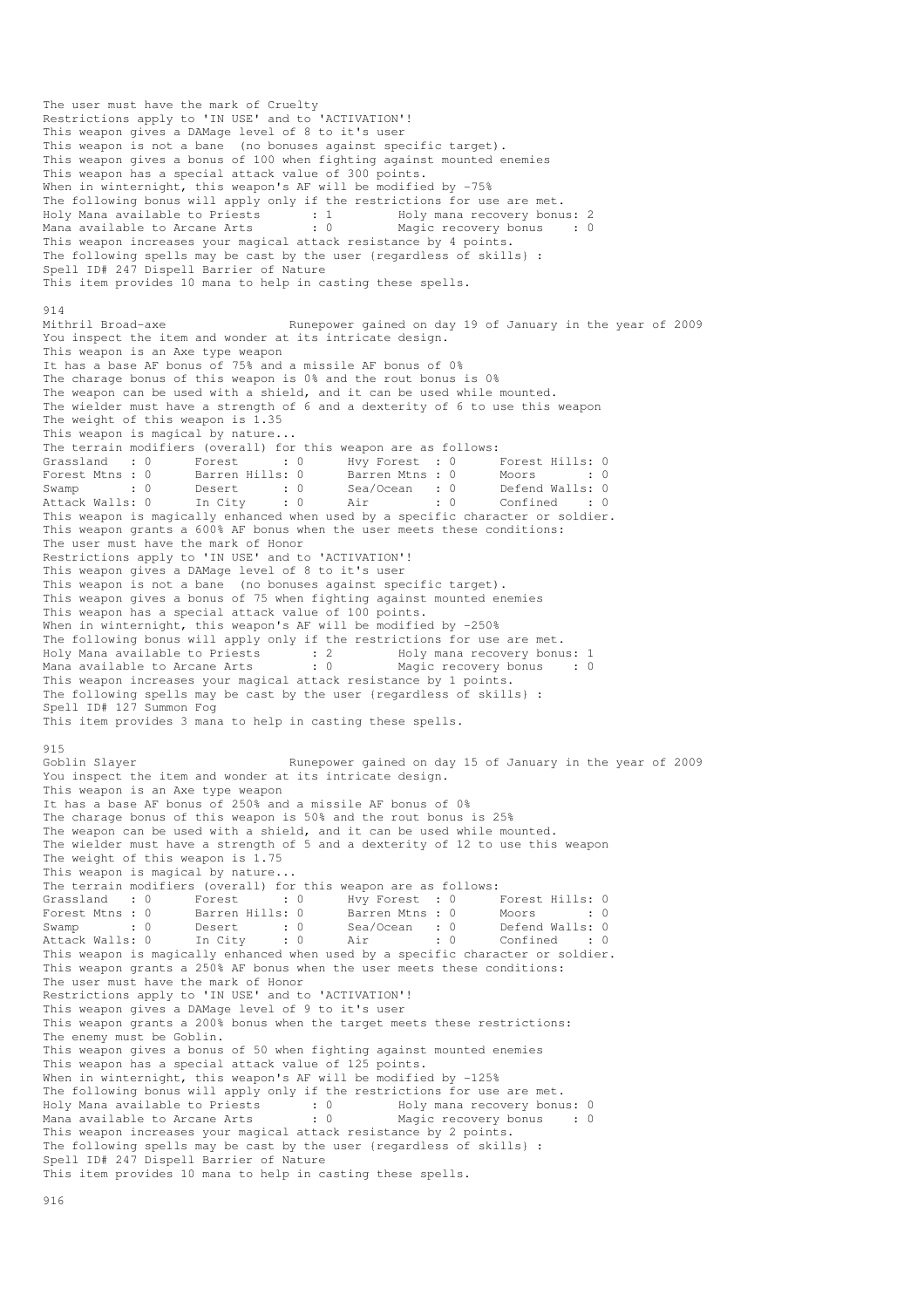Deepcrest Blade Runepower gained on day 8 of January in the year of 2009 You inspect the item and wonder at its intricate design. This weapon is an Sword type weapon It has a base AF bonus of 750% and a missile AF bonus of 0% The charage bonus of this weapon is 125% and the rout bonus is 0% The weapon may not be used with a shield, and it can be used while mounted. The wielder must have a strength of 10 and a dexterity of 6 to use this weapon The weight of this weapon is 1.25 This weapon is magical by nature... The terrain modifiers (overall) for this weapon are as follows: Grassland : 0 Forest : 0 Hvy Forest : 0 Forest Hills: 0 Forest Mtns : 0 Barren Hills: 0 Barren Mtns : 0 Moors : 0 : 0 Swamp : 0 Desert : 0 Sea/Ocean : 0 Defend Walls: 0 Attack Walls: 0 In City : 0 Air : 0 Confined : 0 This weapon is magically enhanced when used by a specific character or soldier. This weapon grants a 0% AF bonus when the user meets these conditions: NO Restrictions on use This weapon gives a DAMage level of 7 to it's user This weapon is not a bane (no bonuses against specific target). This weapon gives a bonus of 100 when fighting against mounted enemies This weapon has a special attack value of 50 points. When in winternight, this weapon's AF will be modified by 0% The following bonus will apply only if the restrictions for use are met. Holy Mana available to Priests : 2 Holy mana recovery bonus: 0 Mana available to Arcane Arts : 0 Magic recovery bonus : 0 This weapon increases your magical attack resistance by 2 points. The following spells may be cast by the user {regardless of skills} : Spell ID# 452 Duel Vision This item provides 3 mana to help in casting these spells. 917 Dwarven Double-axe **Runepower** gained on day 8 of January in the year of 2009 You inspect the item and wonder at its intricate design. This weapon is a Axe type weapon It has a base AF bonus of 50% and a missile AF bonus of 0% The charage bonus of this weapon is 25% and the rout bonus is 0% The weapon can be used with a shield, and it can be used while mounted. The wielder must have a strength of 12 and a dexterity of 10 to use this weapon The weight of this weapon is 1.7 This weapon gives a DAMage level of 8 to it's user This weapon has a special attack value of 150 points. This weapon increases your magical attack resistance by 4 points. When in winternight, this weapon's AF will be modified by -100% This weapon is not a bane (no bonuses against specific target). The terrain modifiers (overall) for this Axe are as follows: Grassland : 0 Forest : 0 Hvy Forest : 0 Forest Hills: 0<br>
Forest Mtns : 0 Barren Hills: 0 Barren Mtns : 0 Moors : 0 Forest Mtns : 0 Barren Hills: 0 Barren Mtns : 0 Moors : 0 : 0 Swamp : 0 Desert : 0 Sea/Ocean : 0 Defend Walls: 0 Attack Walls: 0 In City : 0 Air : 0 Confined : 0 This weapon is magically enhanced when used by a specific character or soldier. This weapon grants a 400% AF bonus when the user meets these conditions: The wielder must be of race ID#204 Dwarf. Restrictions apply to 'IN USE' and to 'ACTIVATION'! The following bonuses will apply only if the restrictions for use are met. Holy Mana available to Priests : 3 Holy mana recovery bonus: 2 Mana available to Arcane Arts : 0 Magic recovery bonus : 0 The following spells may be cast by the user {regardless of skills} : Spell ID# 230 Increase Stone Extraction Spell ID# 231 Decrease Stone Extraction This item provides 7 mana to help in casting these spells. 918 Axe of the Sun Nunepower gained on day 8 of January in the year of 2009 You inspect the item and wonder at its intricate design. This weapon is an Axe type weapon It has a base AF bonus of 25% and a missile AF bonus of 0% The charage bonus of this weapon is 0% and the rout bonus is 0% The weapon can be used with a shield, and it can be used while mounted. The wielder must have a strength of 8 and a dexterity of 6 to use this weapon The weight of this weapon is 1.25 This weapon is magical by nature... The terrain modifiers (overall) for this weapon are as follows: Grassland : 0 Forest : 0 Hvy Forest : 0 Forest Hills: 0 Forest Mtns : 0 Barren Hills: 0 Barren Mtns : 0 Moors : 0 : 0 Swamp : 0 Desert : 0 Sea/Ocean : 0 Defend Walls: 0 Attack Walls: 0 In City : 0 Air : 0 Confined : 0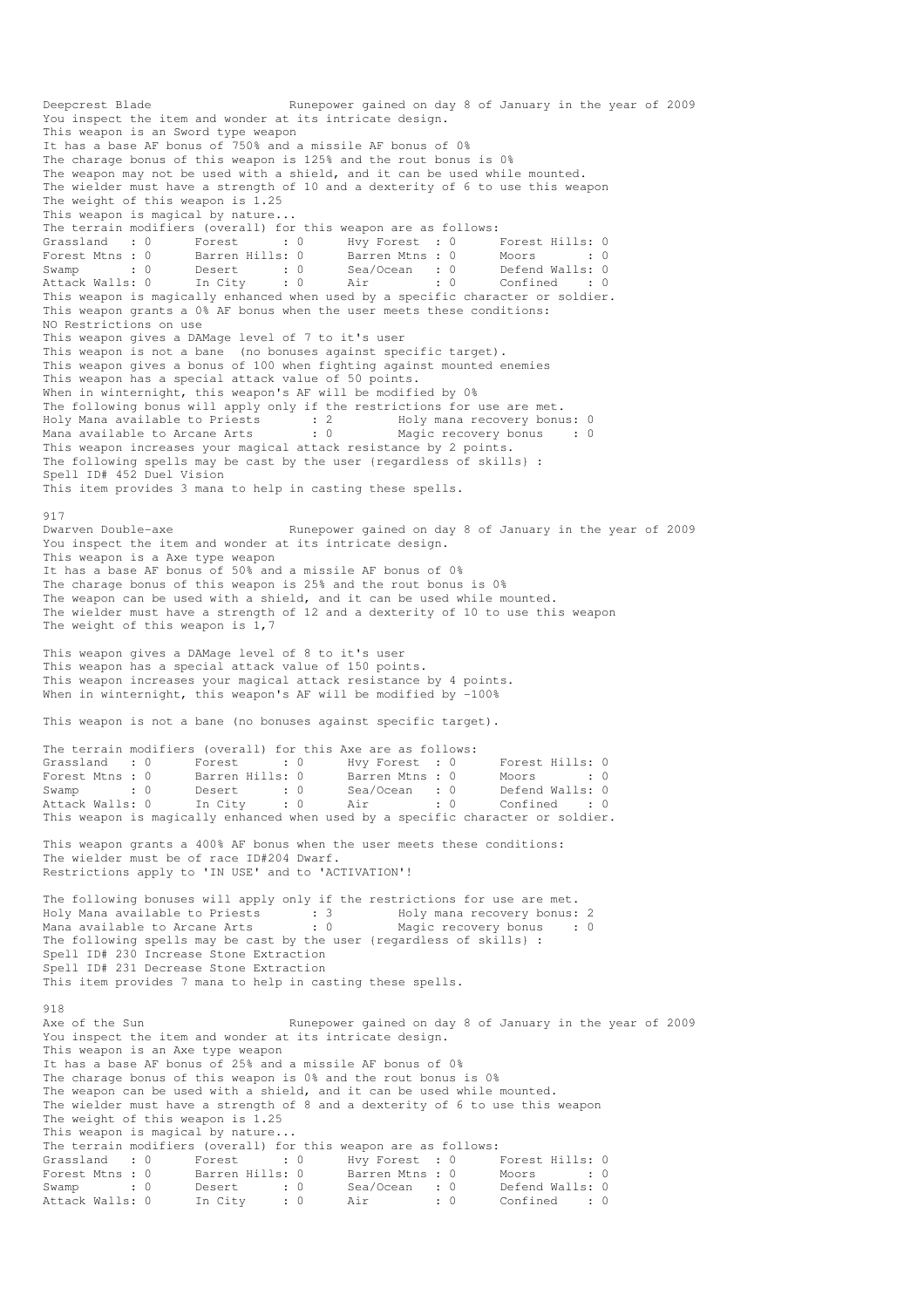This weapon is magically enhanced when used by a specific character or soldier. This weapon grants a 350% AF bonus when the user meets these conditions: The user must have the mark of Honor Restrictions apply to 'IN USE' and to 'ACTIVATION'! This weapon gives a DAMage level of 9 to it's user This weapon is not a bane (no bonuses against specific target). This weapon gives a bonus of 75 when fighting against mounted enemies This weapon has a special attack value of 150 points. When in winternight, this weapon's AF will be modified by -125% The following bonus will apply only if the restrictions for use are met. Holy Mana available to Priests : 2 Holy mana recovery bonus: 5 Mana available to Arcane Arts : 0 Magic recovery bonus : 0 This weapon increases your magical attack resistance by 3 points. The following spells may be cast by the user {regardless of skills} : Spell ID# 44 Cure Insanity This item provides 5 mana to help in casting these spells. 919 Arnor's Cleaver **Runepower gained on day 8 of January in the year of 2009** You inspect the item and wonder at its intricate design. This weapon is an Axe type weapon It has a base AF bonus of 200% and a missile AF bonus of 0% The charage bonus of this weapon is 100% and the rout bonus is 50% The weapon may not be used with a shield, and it can be used while mounted. The wielder must have a strength of 10 and a dexterity of 10 to use this weapon The weight of this weapon is 1.4 This weapon is magical by nature... The terrain modifiers (overall) for this weapon are as follows: Grassland : 0 Forest : 0 Hvy Forest : 0 Forest Hills: 0 Forest Mtns : 0 Barren Hills: 0 Barren Mtns : 0 Moors : 0 : 0 Swamp : 0 Desert : 0 Sea/Ocean : 0 Defend Walls: 0 Attack Walls: 0 In City : 0 Air : 0 Confined : 0 This weapon is magically enhanced when used by a specific character or soldier. This weapon grants a 275% AF bonus when the user meets these conditions: The user must have the mark of Cruelty Restrictions apply to 'IN USE' and to 'ACTIVATION'! This weapon gives a DAMage level of 7 to it's user This weapon grants a 200% bonus when the target meets these restrictions: The enemy must be Arnorian. This weapon gives a bonus of 25 when fighting against mounted enemies This weapon has a special attack value of 50 points. When in winternight, this weapon's AF will be modified by 50% The following bonus will apply only if the restrictions for use are met. Holy Mana available to Priests : 2 Holy mana recovery bonus: 6 Mana available to Arcane Arts : 0 Magic recovery bonus : 0 This weapon increases your magical attack resistance by 2 points. The following spells may be cast by the user {regardless of skills} : Spell ID# 47 Mind Blank This item provides 3 mana to help in casting these spells. 920 Wooden Club Runepower gained on day 15 of January in the year of 2009 You inspect the item and wonder at its intricate design. This weapon is an Miscellaneous type weapon It has a base AF bonus of 125% and a missile AF bonus of 0% The charage bonus of this weapon is 0% and the rout bonus is 0% The weapon may not be used with a shield, and it can be used while mounted. The wielder must have a strength of 4 and a dexterity of 4 to use this weapon The weight of this weapon is 0.8 This weapon is magical by nature... The terrain modifiers (overall) for this weapon are as follows: Grassland : 0 Forest : 0 Hvy Forest : 0 Forest Hills: 0 Forest Mtns : 0 Barren Hills: 0 Barren Mtns : 0 Moors : 0 : 0 Swamp : 0 Desert : 0 Sea/Ocean : 0 Defend Walls: 0 Attack Walls: 0 In City : 0 Air : 0 Confined : 0 This weapon is magically enhanced when used by a specific character or soldier. This weapon grants a 0% AF bonus when the user meets these conditions: NO Restrictions on use This weapon gives a DAMage level of 4 to it's user This weapon is not a bane (no bonuses against specific target). This weapon has no special attack value. When in winternight, this weapon's AF will be modified by 0% The following bonus will apply only if the restrictions for use are met. Holy Mana available to Priests : 0 Holy mana recovery bonus: 0 Mana available to Arcane Arts : 0 Magic recovery bonus : 0 This weapon increases your magical attack resistance by 1 points. The following spells may be cast by the user {regardless of skills} : Spell ID# 143 Read Character Spell ID# 232 Increase Lumber Extraction This item provides 12 mana to help in casting these spells.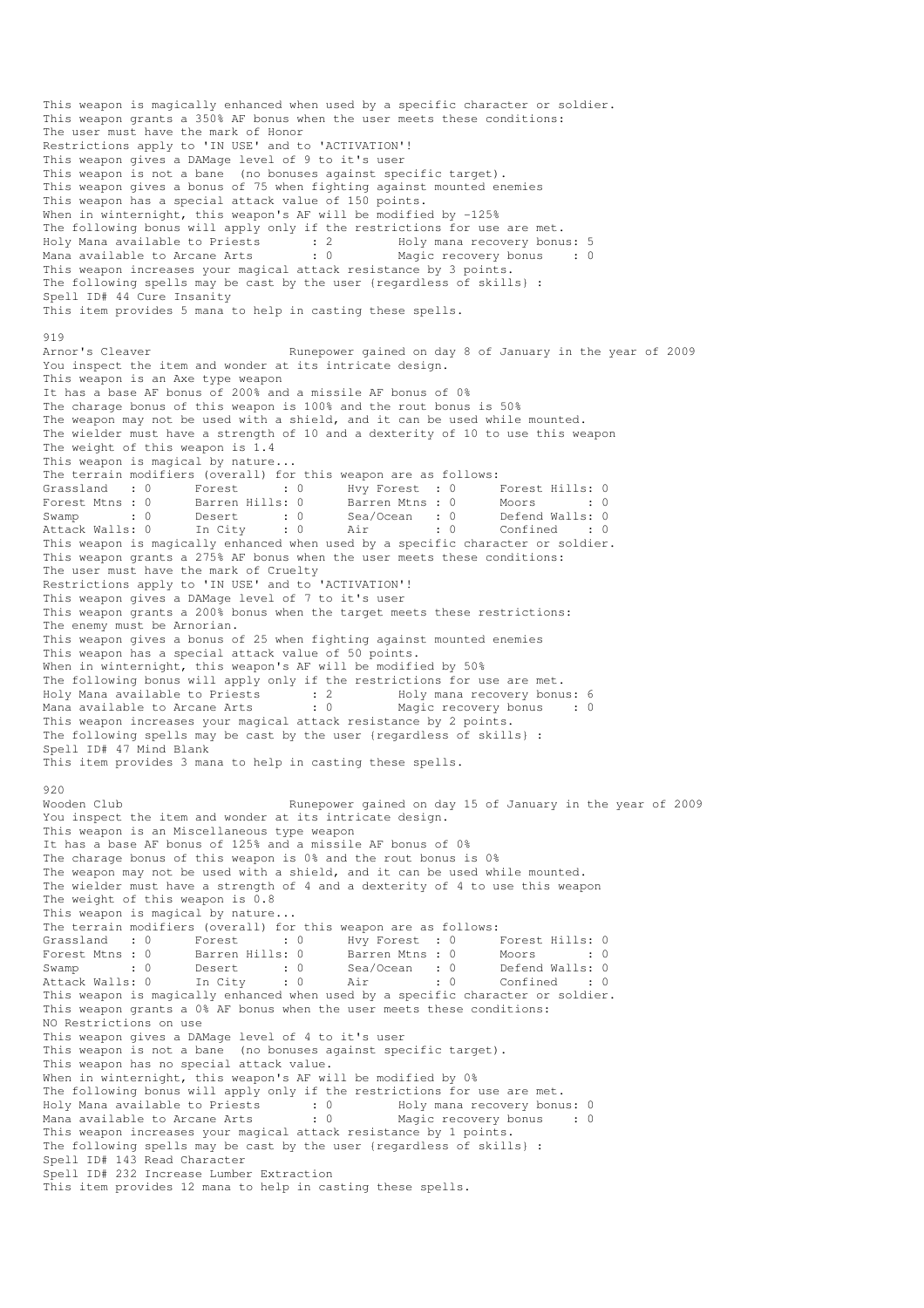Northern Axe Runepower gained on day 19 of January in the year of 2009 You inspect the item and wonder at its intricate design. This weapon is an Axe type weapon It has a base AF bonus of 300% and a missile AF bonus of 0% The charage bonus of this weapon is 0% and the rout bonus is 0% The weapon can be used with a shield, and it can be used while mounted. The wielder must have a strength of 6 and a dexterity of 6 to use this weapon The weight of this weapon is 1.4 This weapon is magical by nature... The terrain modifiers (overall) for this weapon are as follows:<br>
Grassland : 0 Forest : 0 Hvy Forest : 0 Forest Mtns : 0 Barren Hills: 0 Barren Mtns : 0 I Grassland : 0 Forest : 0 Hvy Forest : 0 Forest Hills: 0 Forest Mtns : 0 Barren Hills: 0 Barren Mtns : 0 Moors : 0 : 0 Swamp : 0 Desert : 0 Sea/Ocean : 0 Defend Walls: 0 Attack Walls: 0 In City : 0 Air : 0 Confined : 0 Attack Walls: 0 In City : 0 Air : 0 Confined : 0<br>This weapon is magically enhanced when used by a specific character or soldier. This weapon grants a 0% AF bonus when the user meets these conditions: NO Restrictions on use This weapon gives a DAMage level of 6 to it's user This weapon is not a bane (no bonuses against specific target). This weapon has a special attack value of 50 points. When in winternight, this weapon's AF will be modified by 0% The following bonus will apply only if the restrictions for use are met. Holy Mana available to Priests : 1 Holy mana recovery bonus: 0 Mana available to Arcane Arts : 0 Magic recovery bonus : 0 This weapon increases your magical attack resistance by 2 points. The following spells may be cast by the user {regardless of skills} : Spell ID# 230 Increase Stone Extraction Spell ID# 209 Runepower This item provides 8 mana to help in casting these spells. 922<br>Doom's Bow Runepower gained on day 15 of January in the year of 2009 You inspect the item and wonder at its intricate design. This weapon is an Bow type weapon It has a base AF bonus of 100% and a missile AF bonus of 250% The charage bonus of this weapon is 0% and the rout bonus is 0% The weapon may not be used with a shield, and it can be used while mounted. The wielder must have a strength of 8 and a dexterity of 10 to use this weapon The weight of this weapon is 1.8 This weapon is magical by nature... The terrain modifiers (overall) for this weapon are as follows:<br>
Grassland : 0 Forest : 0 Hvy Forest : 0 Forest Hills: 0 Grassland : 0 Forest : 0 Hvy Forest : 0 Forest Hills: 0 Forest Mtns : 0 Barren Hills: 0 Barren Mtns : 0 Moors : 0 : 0 Swamp : 0 Desert : 0 Sea/Ocean : 0 Defend Walls: 0 Attack Walls: 0 In City : 0 Air : 0 Confined : 0 This weapon is magically enhanced when used by a specific character or soldier. This weapon grants a 275% AF bonus when the user meets these conditions: The user must have the mark of Honor Restrictions apply to 'IN USE' and to 'ACTIVATION'! This weapon gives a DAMage level of 8 to it's user This weapon is not a bane (no bonuses against specific target). This weapon gives a bonus of 100 when fighting against mounted enemies This weapon has a special attack value of 300 points. When in winternight, this weapon's AF will be modified by -100% The following bonus will apply only if the restrictions for use are met. Holy Mana available to Priests : 1 Holy mana recovery bonus: 1 Mana available to Arcane Arts : 0 Magic recovery bonus : 0 This weapon increases your magical attack resistance by 4 points. 923 Eastern Longbow Runepower gained on day 5 of January in the year of 2009 You inspect the item and wonder at its intricate design. This weapon is a Bow type weapon It has a base AF bonus of 100% and a missile AF bonus of 150% The charage bonus of this weapon is 0% and the rout bonus is 0% The weapon may not be used with a shield, and it may not be used while mounted. The wielder must have a strength of 10 and a dexterity of 12 to use this weapon The weight of this weapon is 1,85 This weapon gives a DAMage level of 7 to it's user This weapon has a special attack value of 50 points. This weapon increases your magical attack resistance by 2 points. When in winternight, this weapon's AF will be modified by 0% This weapon is not a bane (no bonuses against specific target).

921

| The terrain modifiers (overall) for this Bow are as follows: |  |                 |                 |  |  |                 |           |
|--------------------------------------------------------------|--|-----------------|-----------------|--|--|-----------------|-----------|
| Grassland: 0                                                 |  | Forest : 0      | Hvy Forest : 0  |  |  | Forest Hills: 0 |           |
| Forest Mtns : 0                                              |  | Barren Hills: O | Barren Mtns : 0 |  |  | Moors           | $\cdot$ 0 |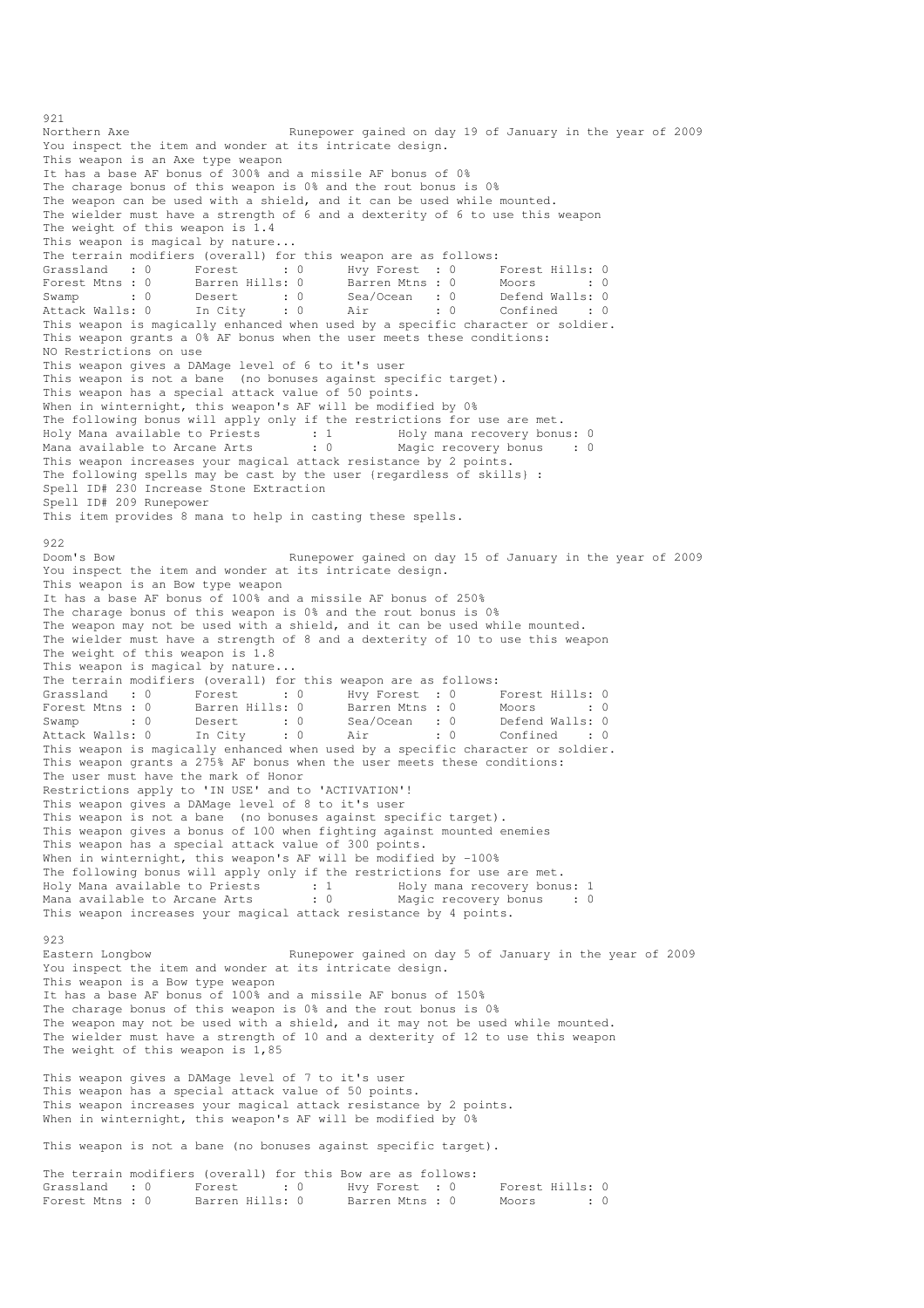Swamp : 0 Desert : 0 Sea/Ocean : 0 Defend Walls: 0 Attack Walls: 0 In City : 0 Air : 0 Confined : 0 This weapon is magically enhanced when used by a specific character or soldier. This weapon grants a 150% AF bonus when the user meets these conditions: The wielder must be of race ID#258 Easterling. Restrictions apply to 'IN USE' and to 'ACTIVATION'! The following bonuses will apply only if the restrictions for use are met. Holy Mana available to Priests : 3 Holy mana recovery bonus: 2 Mana available to Arcane Arts : 0 Magic recovery bonus : 0 The following spells may be cast by the user {regardless of skills} : Spell ID# 224 Charm herd Spell ID# 295 Heal Character This item provides 6 mana to help in casting these spells. 924 Mumak Longbow Runepower gained on day 12 of Febuary in the year of 2009 You inspect the item and wonder at its intricate design. This weapon is an Bow type weapon It has a base AF bonus of 100% and a missile AF bonus of 150% The charage bonus of this weapon is 0% and the rout bonus is 0% The weapon may not be used with a shield, and it may not be used while mounted. The wielder must have a strength of 10 and a dexterity of 12 to use this weapon The weight of this weapon is 1.85 This weapon is magical by nature... The terrain modifiers (overall) for this weapon are as follows: Grassland : 0 Forest : 0 Hvy Forest : 0 Forest Hills: 0 Forest Mtns : 0 Barren Hills: 0 Barren Mtns : 0 Moors : 0 : 0 Swamp : 0 Desert : 0 Sea/Ocean : 0 Defend Walls: 0 Attack Walls: 0 In City : 0 Air : 0 Confined : 0 This weapon is magically enhanced when used by a specific character or soldier. This weapon grants a 150% AF bonus when the user meets these conditions: The wielder must be of race ID# 218 Haradhrim. Restrictions apply to 'IN USE' and to 'ACTIVATION'! This weapon gives a DAMage level of 7 to it's user This weapon is not a bane (no bonuses against specific target). This weapon has a special attack value of 50 points. When in winternight, this weapon's AF will be modified by 0% The following bonus will apply only if the restrictions for use are met. Holy Mana available to Priests : 3 Holy mana recovery bonus: 2 Mana available to Arcane Arts : 0 Magic recovery bonus : 0 This weapon increases your magical attack resistance by 2 points. The following spells may be cast by the user {regardless of skills} : Spell ID# 209 Runepower This item provides 6 mana to help in casting these spells. 925<br>Bow of the South Runepower gained on day 8 of January in the year of 2009 You inspect the item and wonder at its intricate design. This weapon is an Bow type weapon It has a base AF bonus of 500% and a missile AF bonus of 325% The charage bonus of this weapon is 50% and the rout bonus is 25% The weapon may not be used with a shield, and it may not be used while mounted. The wielder must have a strength of 10 and a dexterity of 10 to use this weapon The weight of this weapon is 1.8 This weapon is magical by nature... The terrain modifiers (overall) for this weapon are as follows: Grassland : 0 Forest : 0 Hvy Forest : 0 Forest Hills: 0 Forest Mtns : 0 Barren Hills: 0 Barren Mtns : 0 Moors : 0 : 0 Swamp : 0 Desert : 0 Sea/Ocean : 0 Defend Walls: 0 Attack Walls: 0 In City : 0 Air : 0 Confined : 0 Forest Mtns : 0 Barren Hills: 0 Barren Mtns : 0 IVINSE MINIS: 0<br>Swamp : 0 Desert : 0 Sea/Ocean : 0 Defend Walls: 0<br>Attack Walls: 0 In City : 0 Air : 0 Confined : 0<br>This weapon is magically enhanced when used by a specific This weapon grants a 0% AF bonus when the user meets these conditions: NO Restrictions on use This weapon gives a DAMage level of 9 to it's user This weapon is not a bane (no bonuses against specific target). This weapon gives a bonus of 125 when fighting against mounted enemies This weapon has no special attack value. When in winternight, this weapon's AF will be modified by 0% The following bonus will apply only if the restrictions for use are met. Holy Mana available to Priests : 2 Holy mana recovery bonus: 4 Mana available to Arcane Arts : 0 Magic recovery bonus : 0 This weapon increases your magical attack resistance by 5 points. The following spells may be cast by the user {regardless of skills} : Spell ID# 209 Runepower Spell ID# 214 Bless This item provides 10 mana to help in casting these spells. 926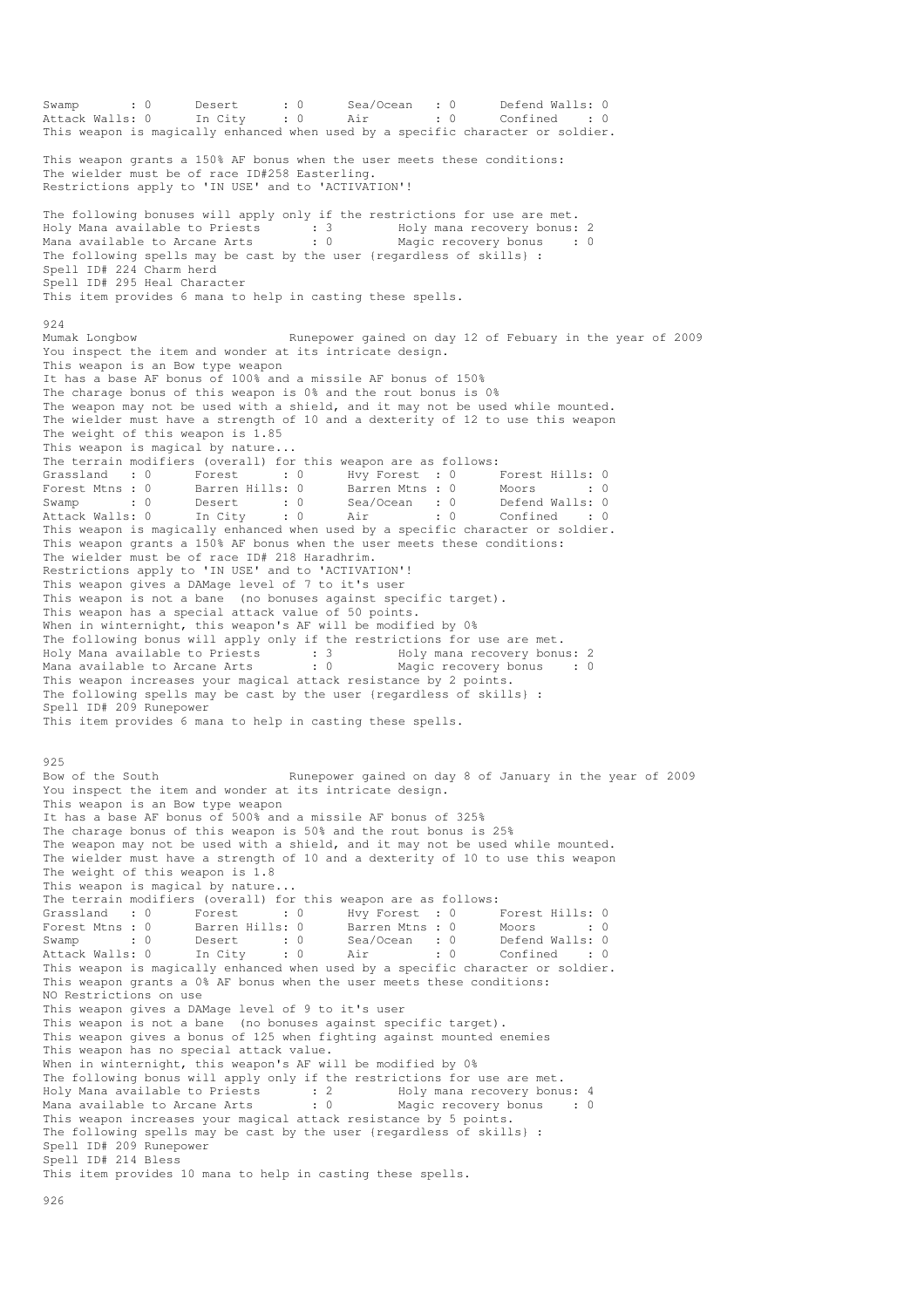Bow of Rhun Runepower gained on day 9 of March in the year of 2009 You inspect the item and wonder at its intricate design. This weapon is an Bow type weapon It has a base AF bonus of 100% and a missile AF bonus of 150% The charage bonus of this weapon is 0% and the rout bonus is 0% The weapon can be used with a shield, and it may not be used while mounted. The wielder must have a strength of 8 and a dexterity of 8 to use this weapon The weight of this weapon is 1.65 This weapon is magical by nature... The terrain modifiers (overall) for this weapon are as follows: Grassland : 0 Forest : 0 Hvy Forest : 0 Forest Hills: 0 Forest Mtns : 0 Barren Hills: 0 Barren Mtns : 0 Moors : 0 : 0 Swamp : 0 Desert : 0 Sea/Ocean : 0 Defend Walls: 0 Attack Walls: 0 In City : 0 Air : 0 Confined : 0 This weapon is magically enhanced when used by a specific character or soldier. This weapon grants a 275% AF bonus when the user meets these conditions: The user must have the mark of Cruelty Restrictions apply to 'IN USE' and to 'ACTIVATION'! This weapon gives a DAMage level of 7 to it's user This weapon is not a bane (no bonuses against specific target). This weapon has a special attack value of 50 points. When in winternight, this weapon's AF will be modified by 50% The following bonus will apply only if the restrictions for use are met. Holy Mana available to Priests : 2 Holy mana recovery bonus: 1 Mana available to Arcane Arts : 0 Magic recovery bonus : 0 This weapon increases your magical attack resistance by 2 points. The following spells may be cast by the user {regardless of skills} : Spell ID# 288 Cure Black Death (plague) Spell ID# 290 Cure Pox (plague) This item provides 6 mana to help in casting these spells. 927 Sword of Khand The Runepower gained on day 19 of January in the year of 2009 You inspect the item and wonder at its intricate design. This weapon is an Sword type weapon It has a base AF bonus of 100% and a missile AF bonus of 0% The charage bonus of this weapon is 0% and the rout bonus is 0% The weapon can be used with a shield, and it may not be used while mounted. The wielder must have a strength of 8 and a dexterity of 8 to use this weapon The weight of this weapon is 1.05 This weapon is magical by nature... The terrain modifiers (overall) for this weapon are as follows: Grassland : 0 Forest : 0 Hvy Forest : 0 Forest Hills: 0 Forest Mtns : 0 Barren Hills: 0 Barren Mtns : 0 Moors : 0 : 0 Swamp : 0 Desert : 0 Sea/Ocean : 0 Defend Walls: 0 Attack Walls: 0 In City : 0 Air : 0 Confined : 0 This weapon is magically enhanced when used by a specific character or soldier. This weapon grants a 275% AF bonus when the user meets these conditions: The user must have the mark of Cruelty Restrictions apply to 'IN USE' and to 'ACTIVATION'! This weapon gives a DAMage level of 7 to it's user This weapon is not a bane (no bonuses against specific target). This weapon has a special attack value of 50 points. When in winternight, this weapon's AF will be modified by 50% The following bonus will apply only if the restrictions for use are met. Holy Mana available to Priests : 2 Holy mana recovery bonus: 1 Mana available to Arcane Arts : 0 Magic recovery bonus : 0 This weapon increases your magical attack resistance by 2 points. The following spells may be cast by the user {regardless of skills} : Spell ID# 295 Heal Character This item provides 6 mana to help in casting these spells. 928 Gorgoroth's Doom Runepower gained on day 15 of January in the year of 2009 You inspect the item and wonder at its intricate design. This weapon is an Sword type weapon It has a base AF bonus of 25% and a missile AF bonus of 0% The charage bonus of this weapon is 25% and the rout bonus is -25% The weapon may not be used with a shield, and it may not be used while mounted. The wielder must have a strength of 12 and a dexterity of 12 to use this weapon The weight of this weapon is 1.25 This weapon is magical by nature... The terrain modifiers (overall) for this weapon are as follows: Grassland : 0 Forest : 0 Hvy Forest : 0 Forest Hills: 0 Forest Mtns : 0 Barren Hills: 0 Barren Mtns : 0 Moors : 0 : 0 Swamp : 0 Desert : 0 Sea/Ocean : 0 Defend Walls: 0 Attack Walls: 0 In City : 0 Air : 0 Confined : 0 Swamp : 0 Desert is subsected by the magically enhanced when used by a specific character or soldier.<br>This weapon is magically enhanced when used by a specific character or soldier. This weapon grants a 650% AF bonus when the user meets these conditions: The user must have the mark of Cruelty Restrictions apply to 'IN USE' and to 'ACTIVATION'!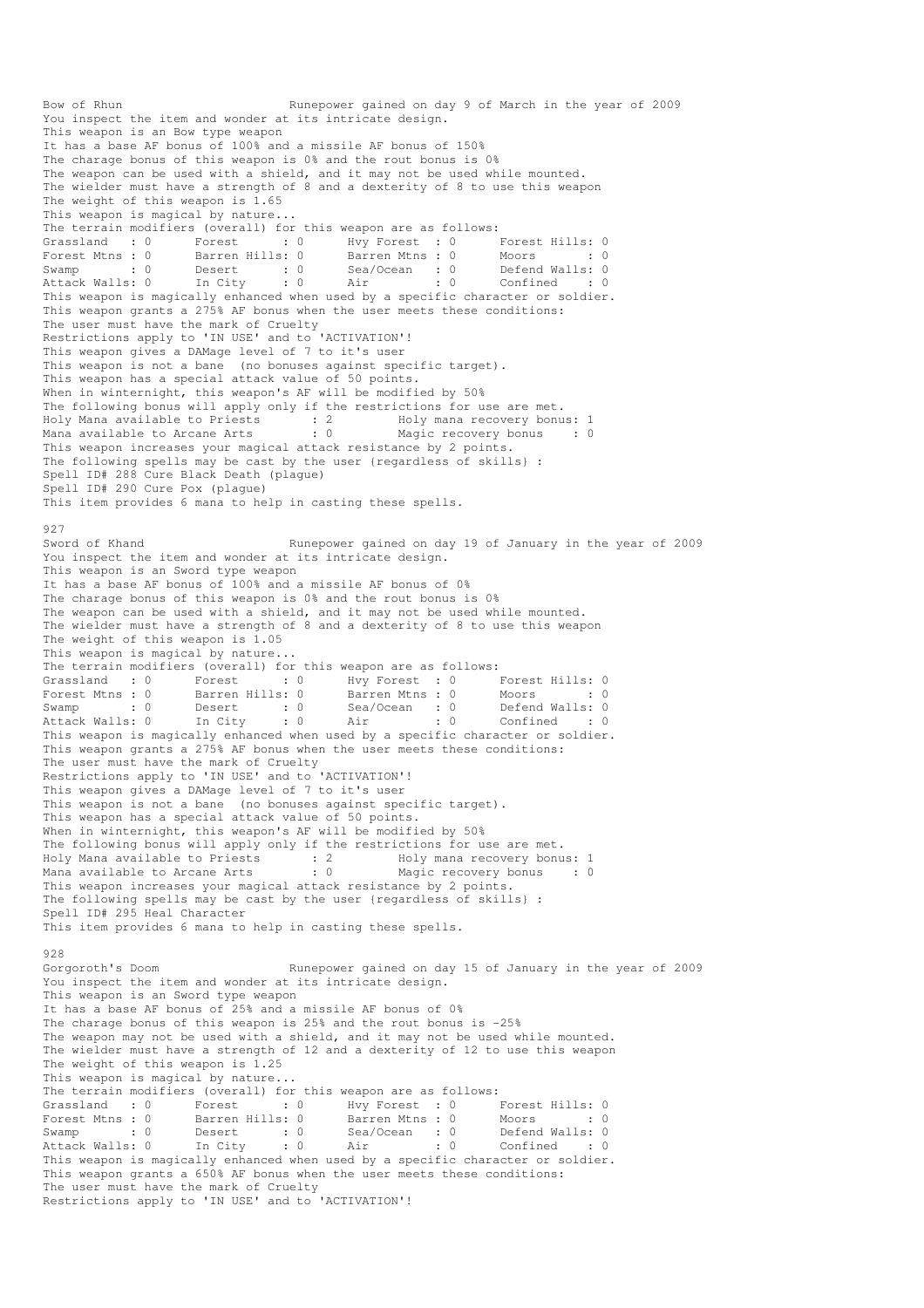This weapon gives a DAMage level of 10 to it's user This weapon is not a bane (no bonuses against specific target). This weapon gives a bonus of 100 when fighting against mounted enemies This weapon has a special attack value of 150 points. When in winternight, this weapon's AF will be modified by 100% The following bonus will apply only if the restrictions for use are met. Holy Mana available to Priests : 0 Holy mana recovery bonus: 4 Mana available to Arcane Arts : 0 Magic recovery bonus : 0 This weapon increases your magical attack resistance by 5 points. The following spells may be cast by the user {regardless of skills} : Spell ID# 30 Veil of Courage This item provides 2 mana to help in casting these spells. 929<br>Easterling Cloak Runepower gained on day 12 of January in the year of 2009 You inspect the item and wonder at its intricate design. Item Type: Cloak The weight of this Cloak is 0,15 Should the race of the user be Easterling then this Cloak will add 4 DF when it is 'in use'. When these conditions are met : The wielder must be of race ID#258 Easterling. Restrictions apply to 'IN USE' and to 'ACTIVATION'! This Cloak will perform the following magical functions when 'in use': Strength Modifier : 0 0 Dexterity Modifier : 0 Constitution Modifier : 0 Personal combat Modifier: 3 Influence Modifier : 0 Allows casting of these spell(s) regardless of arcane ability providing ALL item restrictions are met: Spell ID# 222 Bless animals This item provides 1 spell points to help in casting these spells. The following bonuses will apply only if the restrictions for use are met. Holy Mana available to Priests<br>
Mana available to Arcane Arts : 0 Magic recovery bonus : 0 Mana available to Arcane Arts This item adds 2 to Magical Attack Resistance and 2 to Special Attack Resistance! This is a ONE USE ONLY item. Upon activation it will pass into non-existance 930<br>Dwarven Cloak Runepower gained on day 12 of January in the year of 2009 You inspect the item and wonder at its intricate design. Item type: Cloak The weight of this item is 0.15 Should the race of the user be Dwarf then this Cloak will add 4 DF when it is 'in use'. When these conditions are met : The wielder must be of race ID# 204 Dwarf. Restrictions apply to 'IN USE' and to 'ACTIVATION'! This Cloak will perform the following magical functions when 'in use':<br>Strength Modifier : 0<br>Dexterity Modifier : 0 Strength Modifier : 0 0 Dexterity Modifier : 0 Constitution Modifier : 0 Personal combat Modifier: 3 Influence Modifier : 0 Allows casting of these spell(s) regardless of arcane ability providing ALL item restrictions are met: Spell ID# 471 Enchanted Tools Spell ID# 472 Enchanted Anvil This item provides 5 spell points to help in casting these spells. The following bonuses will apply only if the restrictions for use are met. Holy Mana available to Priests: 2 Holy Mana recovery bonus: 2 Mana available to Arcane Arts : 0 Magic recovery bonus : 0 This item adds 2 to Magical Attack Resistance and 2 to Special Attack Resistance! This is a ONE USE ONLY item. Upon activation it will pass into non-existance 931<br>Bear Cloak Runepower gained on day 15 of January in the year of 2009 You inspect the item and wonder at its intricate design. Item type: Cloak The weight of this item is 0.15 Should the race of the user be Northman then this Cloak will add 8 DF when it is 'in use'. When these conditions are met : The user must have a supernatural status of any Lycanthrope type supernatural status Restrictions apply to 'IN USE' and to 'ACTIVATION'! This Cloak will perform the following magical functions when 'in use': Yields a bless of level 8 when 'in use'. Strength Modifier : 0 0 Dexterity Modifier : 0 Constitution Modifier : 0 Personal combat Modifier: 4 Influence Modifier : 0 Stealth Modifier : 3 IF Character has Stealth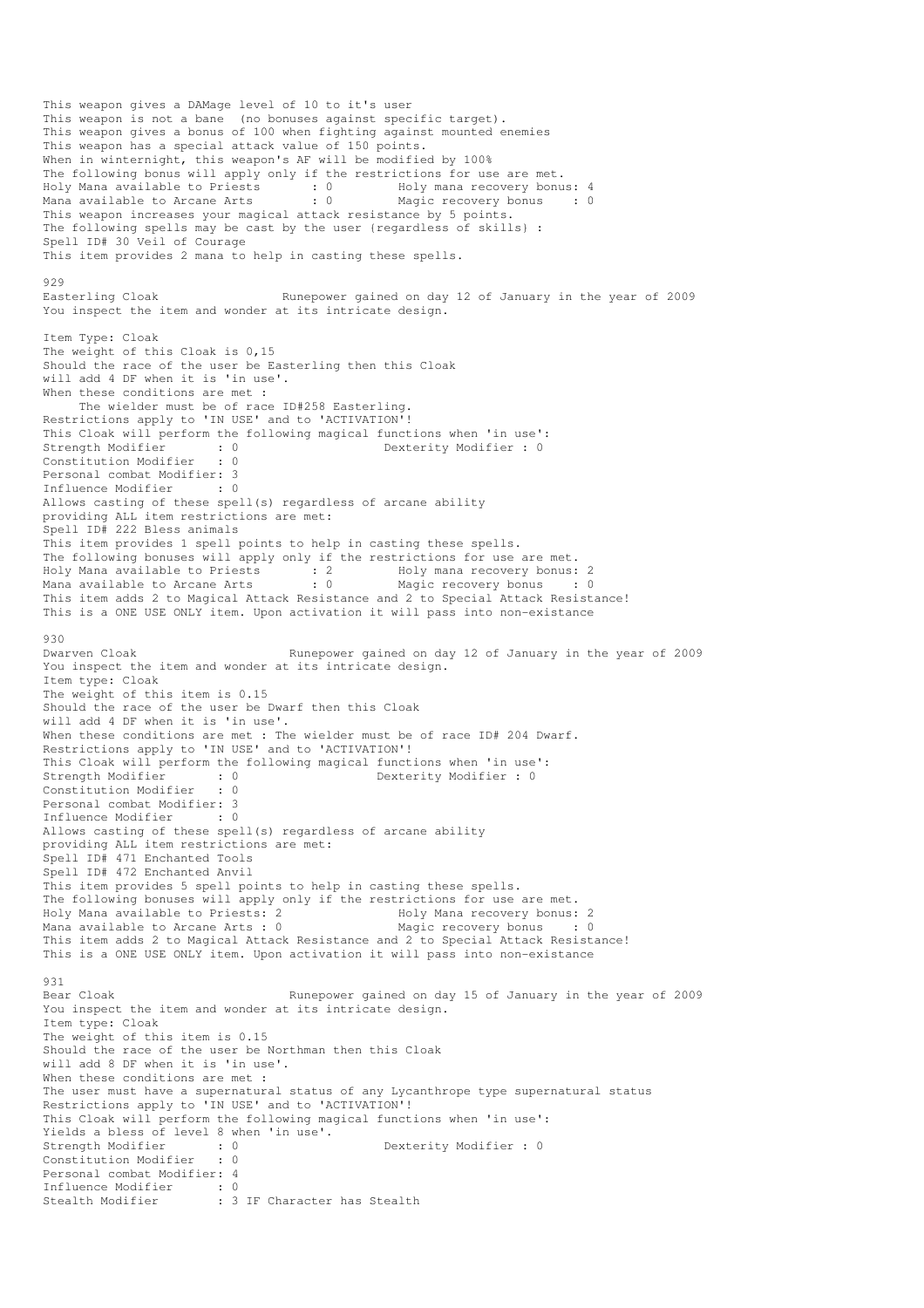Enhancement of the skill Berserker by a value of 4 when 'in use' During Battle, this item will cast the spell ID# 81 Abolish Undead. Allows casting of these spell(s) regardless of arcane ability providing ALL item restrictions are met: Spell ID# 79 Dispell Undead This item provides 5 spell points to help in casting these spells. The following bonuses will apply only if the restrictions for use are met.<br>Holy Mana available to Priests: 4 Holy Mana recovery bonus: 6 Holy Mana available to Priests: 4 Holy Mana recovery bonus: 6 Mana available to Arcane Arts :  $0$ This item adds 4 to Magical Attack Resistance and 4 to Special Attack Resistance! This is a ONE USE ONLY item. Upon activation it will pass into non-existance 932<br>Eagle Feather Runepower gained on day 12 of January in the year of 2009 You inspect the item and wonder at its intricate design. Item type: Feather The weight of this item is 0.01 When these conditions are met : The user must have the mark of Destiny Only a character with the skill of Priest may use! Restrictions apply to 'IN USE' and to 'ACTIVATION'! This Feather will perform the following magical functions when 'in use': Strength Modifier : 0 0 Dexterity Modifier : 0 Constitution Modifier : 0 Personal combat Modifier: 0 Influence Modifier : 0 Allows casting of these spell(s) regardless of arcane ability providing ALL item restrictions are met: Spell ID# 132 Dispell Summoned Monster This item provides 1 spell points to help in casting these spells. This item adds 0 to Magical Attack Resistance and 0 to Special Attack Resistance! This is a ONE USE ONLY item. Upon activation it will pass into non-existance 933<br>Silver Helm Runepower gained on day 22 of January in the year of 2009 You inspect the item and wonder at its intricate design. Item type: Helm The weight of this item is 0.25 When these conditions are met : The user must have the mark of Cruelty Restrictions apply to 'IN USE' and to 'ACTIVATION'! This Helm will perform the following magical functions when 'in use':<br>Strength Modifier : 2<br>Dexterity Modifier : 2 Dexterity Modifier : 2 Constitution Modifier : 2 Personal combat Modifier: 0 Influence Modifier : 0<br>Stealth Modifier : 2 : 2 IF Character has Stealth Enhancement of the skill Stealth by a value of 3 when 'in use' Allows casting of these spell(s) regardless of arcane ability providing ALL item restrictions are met: Spell ID# 2021 Hollin Gate Spell Spell ID# 2023 Black Pit Gate Spell This item provides 1 spell points to help in casting these spells. This item adds 2 to Magical Attack Resistance and 2 to Special Attack Resistance! This is a ONE USE ONLY item. Upon activation it will pass into non-existance 934<br>Iron Helm Runepower gained on day 8 of January in the year of 2009 You inspect the item and wonder at its intricate design. Item type: Helm The weight of this item is 0.25 When these conditions are met : The user must have the mark of Honor Restrictions apply to 'IN USE' and to 'ACTIVATION'! This Helm will perform the following magical functions when 'in use': Yields a bless of level 3 when 'in use'. Strength Modifier : 0 0 Dexterity Modifier : 0 Constitution Modifier : 0 Personal combat Modifier: 2<br>Influence Modifier : 2 Influence Modifier Enhancement of the skill Stealth by a value of 2 when 'in use' Allows casting of these spell(s) regardless of arcane ability providing ALL item restrictions are met: Spell ID# 2022 Dimril Gate Spell Spell ID# 2023 Black Pit Gate Spell This item provides 1 spell points to help in casting these spells. This item adds 2 to Magical Attack Resistance and 2 to Special Attack Resistance! This is a ONE USE ONLY item. Upon activation it will pass into non-existance 935 Leather Helm Runepower gained on day 22 of January in the year of 2009 You inspect the item and wonder at its intricate design. Item type: Helm The weight of this item is 0.15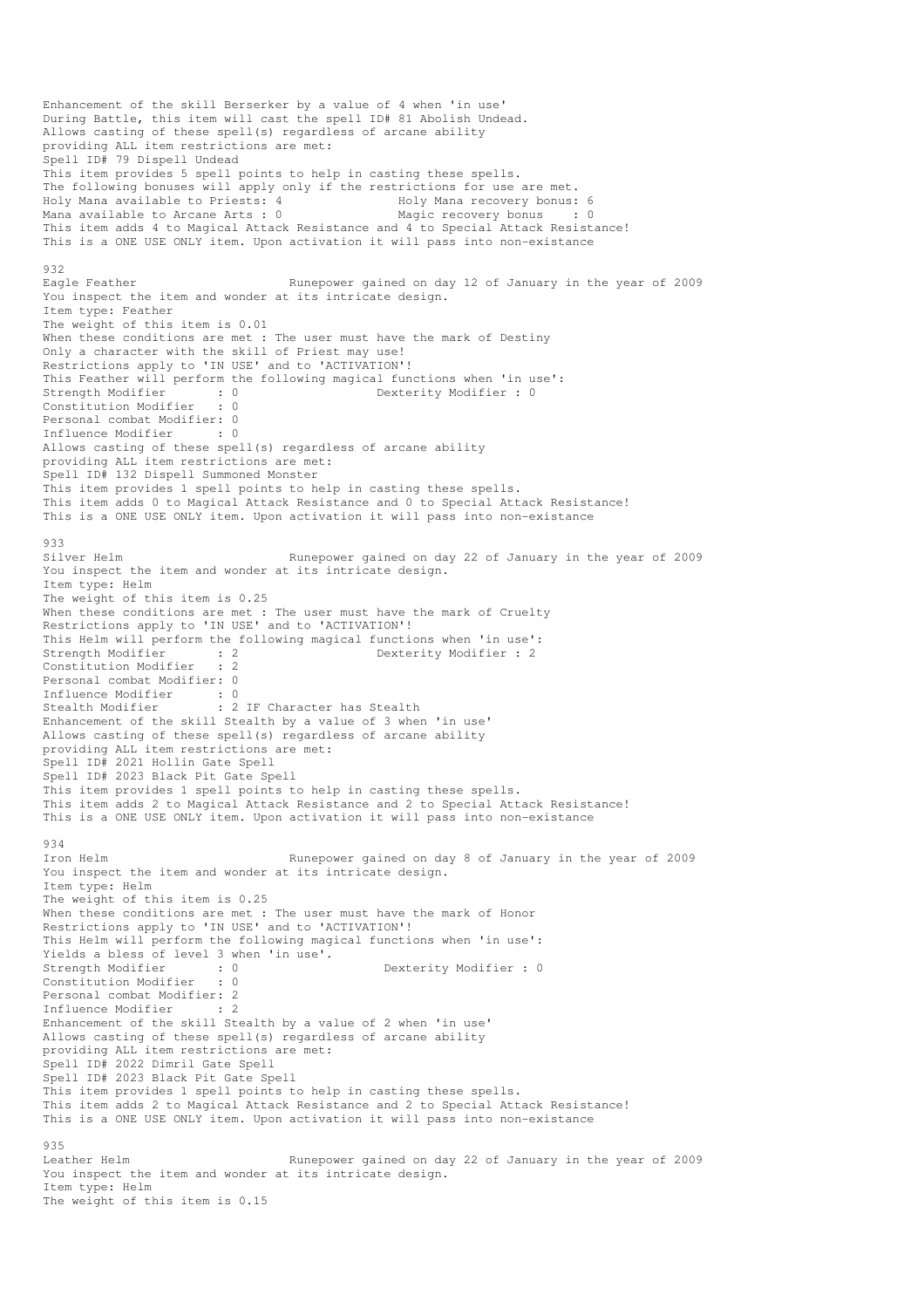This Helm will perform the following magical functions when 'in use': Dexterity Modifier : 0 Strength Modifier : 0<br>Constitution Modifier : 0 Personal combat Modifier: 2<br>Influence Modifier : 0 Influence Modifier Enhancement of the skill Knight by a value of 4 when 'in use' Allows casting of these spell(s) regardless of arcane ability providing ALL item restrictions are met: Spell ID# 2021 Hollin Gate Spell Spell ID# 2022 Dimril Gate Spell This item provides 1 spell points to help in casting these spells. The following bonuses will apply only if the restrictions for use are met. Holy Mana available to Priests: 2 The Holy Mana recovery bonus: 1 Mana available to Arcane Arts : 0 Magic recovery bonus : 0 This item adds 1 to Magical Attack Resistance and 1 to Special Attack Resistance! This is a ONE USE ONLY item. Upon activation it will pass into non-existance  $936$ Golden Helm Runepower gained on day 15 of January in the year of 2009 You inspect the item and wonder at its intricate design. Item type: Helm The weight of this item is 0.25 This Helm will perform the following magical functions when 'in use': Yields a bless of level 2 when 'in use'. Strength Modifier : 2 2 Dexterity Modifier : 0 Constitution Modifier : 2 Personal combat Modifier: 2 Influence Modifier : 0 Enhancement of the skill Spy by a value of 2 when 'in use' Allows casting of these spell(s) regardless of arcane ability providing ALL item restrictions are met: Spell ID# 2023 Black Pit Gate Spell This item provides 1 spell points to help in casting these spells. This item adds 3 to Magical Attack Resistance and 3 to Special Attack Resistance! This is a ONE USE ONLY item. Upon activation it will pass into non-existance 937 Bone Helm Runepower gained on day 15 of January in the year of 2009 You inspect the item and wonder at its intricate design. Item type: Helm The weight of this item is 0.15 When these conditions are met : The user must have the mark of Cruelty Restrictions apply to 'IN USE' and to 'ACTIVATION'! This Helm will perform the following magical functions when 'in use': Strength Modifier : 0 0 Dexterity Modifier : 0 Constitution Modifier : 0 Personal combat Modifier: 2 Influence Modifier : 0 Enhancement of the skill Berserker by a value of 4 when 'in use' Allows casting of these spell(s) regardless of arcane ability providing ALL item restrictions are met: Spell ID# 157 Sperrys Knowledge This item provides 1 spell points to help in casting these spells. The following bonuses will apply only if the restrictions for use are met. Holy Mana available to Priests: 1 1 1992 Holy Mana recovery bonus: 2<br>
Mana available to Arcane Arts : 0 1994 Magic recovery bonus : 0 Mana available to Arcane Arts :  $0$ This item adds 1 to Magical Attack Resistance and 1 to Special Attack Resistance! This is a ONE USE ONLY item. Upon activation it will pass into non-existance 938 Winged Helm **Runepower gained on day 6 of November in the year of 2008** You inspect the item and wonder at its intricate design. Item Type: Helm The weight of this Helm is 0,15 When these conditions are met : The user must have the mark of Honor Restrictions apply to 'IN USE' and to 'ACTIVATION'! This Helm will perform the following magical functions when 'in use':<br>Strength Modifier : 0<br>Dexterity Modifier : 0 Strength Modifier : 0 0 Dexterity Modifier : 0 Constitution Modifier : 0 Personal combat Modifier: 2 Influence Modifier : 0 Enhancement of the skill Ranger by a value of 4 when 'in use' Allows casting of these spell(s) regardless of arcane ability providing ALL item restrictions are met: Spell ID# 157 Sperrys Knowledge This item provides 1 spell points to help in casting these spells. The following bonuses will apply only if the restrictions for use are met. Holy Mana available to Priests : 1 Holy mana recovery bonus: 2 Mana available to Arcane Arts : 0 Magic recovery bonus : 0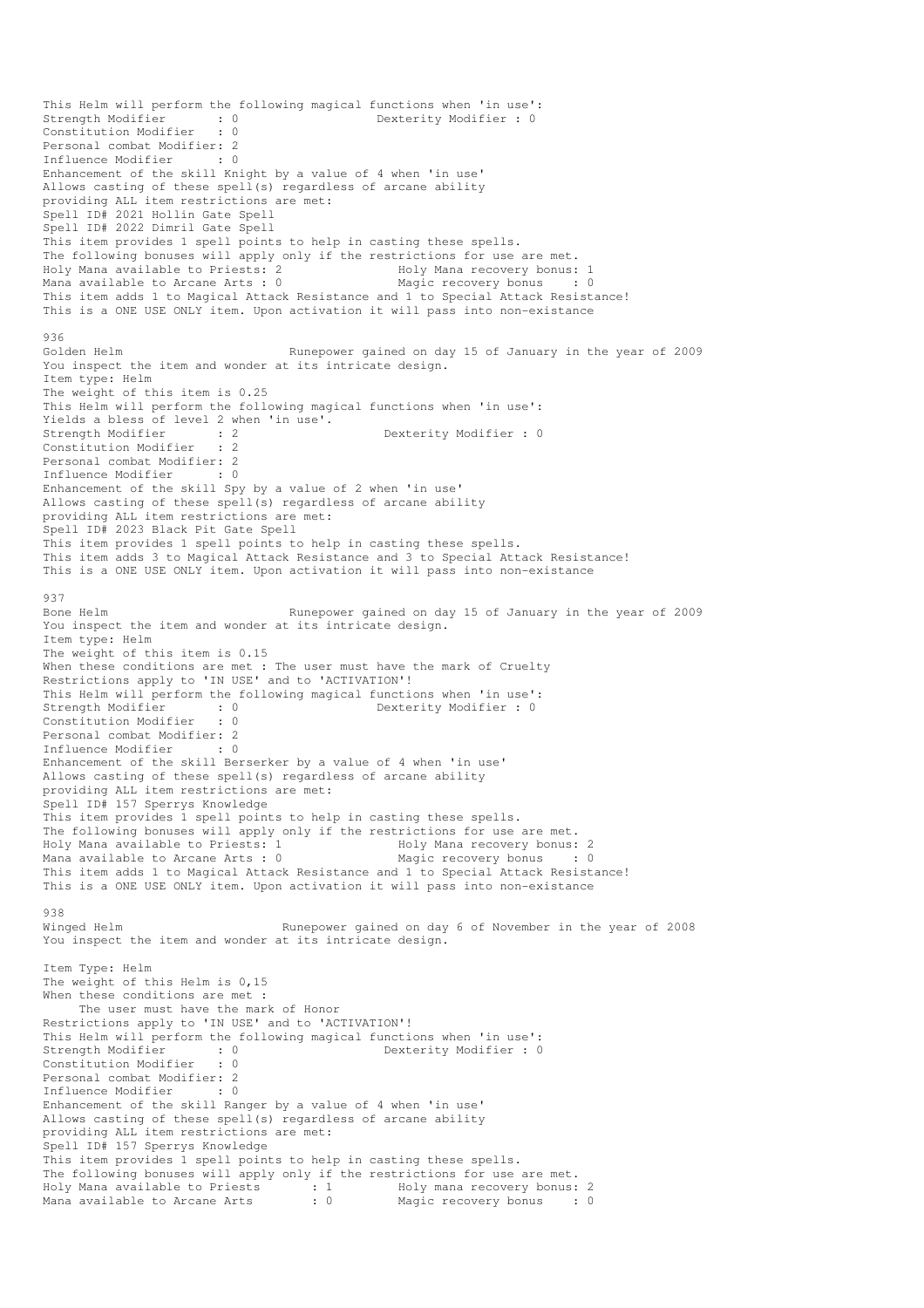This item adds 1 to Magical Attack Resistance and 1 to Special Attack Resistance! This is a ONE USE ONLY item. Upon activation it will pass into non-existance 939 Crow Feather **Runepower gained on day 22 of August in the year of 2008** You inspect the item and wonder at its intricate design. Item type: Feather The weight of this item is 0.01 When these conditions are met : The user must have the mark of Cruelty Restrictions apply to 'IN USE' and to 'ACTIVATION'! This Feather will perform the following magical functions when 'in use': Strength Modifier : 0 0 Dexterity Modifier : 0 Constitution Modifier : 0 Personal combat Modifier: 0<br>Tnfluence Modifier : 0 Influence Modifier Allows casting of these spell(s) regardless of arcane ability providing ALL item restrictions are met: Spell ID# 186 Enchant Character This item provides 5 spell points to help in casting these spells. This item adds 0 to Magical Attack Resistance and 0 to Special Attack Resistance! This is a ONE USE ONLY item. Upon activation it will pass into non-existance 940 Wolf Cloak **Runepower gained on day 22 of January in the year of 2009** You inspect the item and wonder at its intricate design. Item type: Cloak The weight of this item is 0.12 This Cloak will perform the following magical functions when 'in use': Yields a bless of level 4 when 'in use'. Strength Modifier : 0 0 Dexterity Modifier : 0 Constitution Modifier : 0 Personal combat Modifier: 2 Influence Modifier Enhancement of the skill Stealth by a value of 1 when 'in use' Allows casting of these spell(s) regardless of arcane ability providing ALL item restrictions are met: Spell ID# 17 Fireball This item provides 1 spell points to help in casting these spells. The following bonuses will apply only if the restrictions for use are met.<br>Holy Mana available to Priests: 1 Holy Mana recovery bonus: 2 Holy Mana available to Priests: 1 Mana available to Arcane Arts : 0 Magic recovery bonus : 0 This item adds 4 to Magical Attack Resistance and 1 to Special Attack Resistance! This is a ONE USE ONLY item. Upon activation it will pass into non-existance 941<br>Lion Cloak Runepower gained on day 23 of Febuary in the year of 2009 You inspect the item and wonder at its intricate design. Item Type: Cloak The weight of this Cloak is 0,35 When these conditions are met : Only a character with the skill of Priest may use! Restrictions apply to 'IN USE' and to 'ACTIVATION'! This Cloak will perform the following magical functions when 'in use': Yields a bless of level 2 when 'in use'.<br>Strength Modifier : 4<br>Constitution M (1992) : 4 Dexterity Modifier : 2<br>: 0 Constitution Modifier Personal combat Modifier: 2 Influence Modifier : 0 Stealth Modifier : 4 IF Character has Stealth Enhancement of the skill Stealth by a value of 5 when 'in use' Allows casting of these spell(s) regardless of arcane ability providing ALL item restrictions are met: Spell ID# 127 Summon Fog This item provides 2 spell points to help in casting these spells. The following bonuses will apply only if the restrictions for use are met.<br>Holy Mana available to Priests : 3 Holy mana recovery bonus: 0 Holy Mana available to Priests : 3 Holy mana recovery bonus: 0 Mana available to Arcane Arts : 0 Magic recovery bonus : 0 This item adds 3 to Magical Attack Resistance and 1 to Special Attack Resistance! This is a ONE USE ONLY item. Upon activation it will pass into non-existance 942 Hummerhorn Helm Runepower gained on day 12 of January in the year of 2009 You inspect the item and wonder at its intricate design. Item type: Helm The weight of this item is 0.8 This Helm will perform the following magical functions when 'in use': Strength Modifier : 0<br>
Constitution Modifier : 0<br>
Constitution Modifier : 0 Constitution Modifier : 0 Personal combat Modifier: 5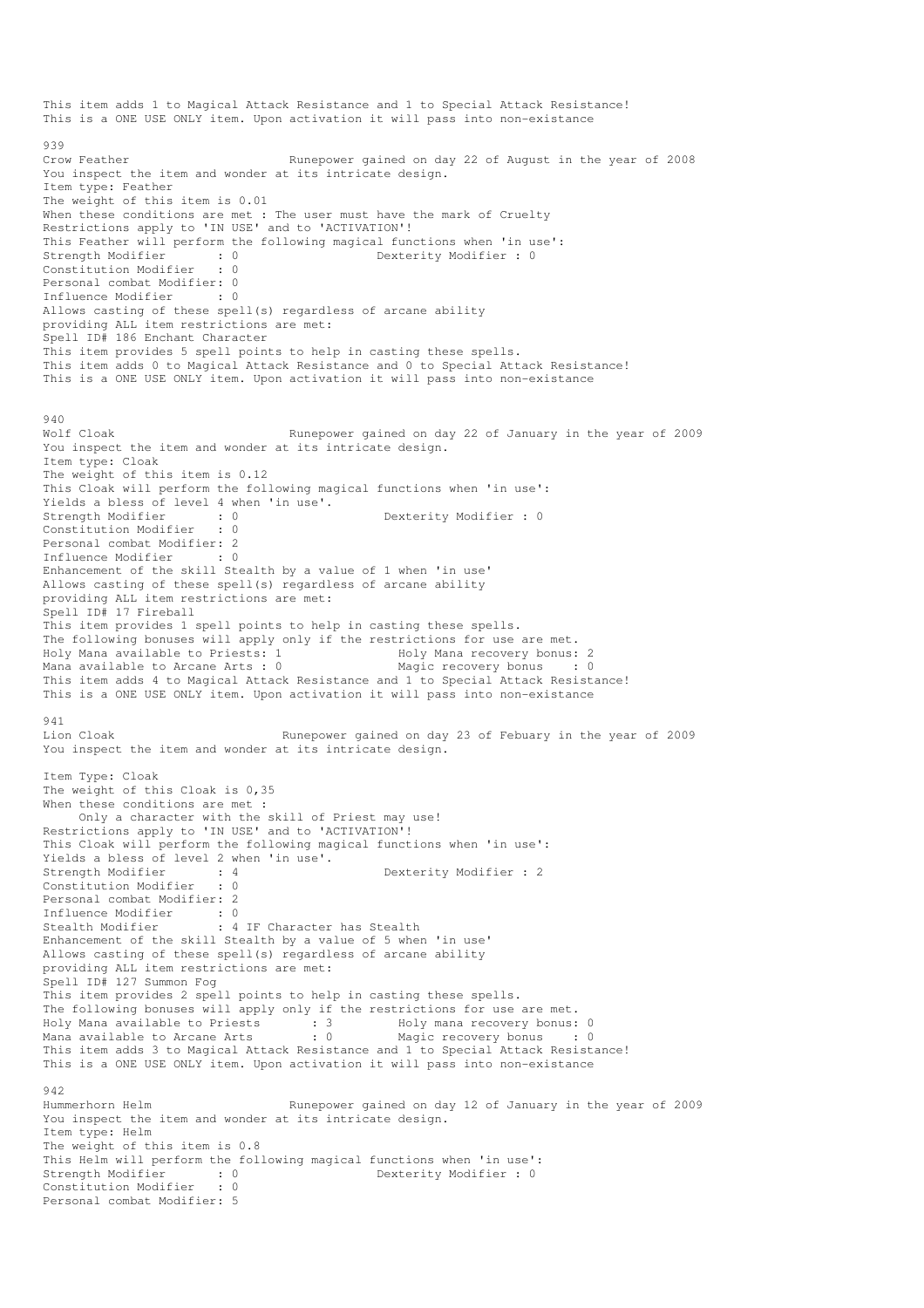Influence Modifier : 0 Allows casting of these spell(s) regardless of arcane ability providing ALL item restrictions are met: Spell ID# 177 Sign of Protection Spell ID# 2021 Hollin Gate Spell This item provides 1 spell points to help in casting these spells. This item adds 4 to Magical Attack Resistance and 8 to Special Attack Resistance! This is a ONE USE ONLY item. Upon activation it will pass into non-existance 943 Dunland Boots Runepower gained on day 8 of January in the year of 2009 You inspect the item and wonder at its intricate design. Item type: Boots The weight of this item is 0.3 Should the race of the user be Hill-man then this Boots will add 6 DF when it is 'in use'. When these conditions are met : The wielder must be of race ID# 238 Hill-man. The user must worship Dark Servant ID# 12. Restrictions apply to 'IN USE' and to 'ACTIVATION'! This Boots will perform the following magical functions when 'in use': Yields a bless of level 6 when 'in use'. Strength Modifier : 0 0 Dexterity Modifier : 0 0 Dexterity Modifier : 0 Constitution Modifier Personal combat Modifier: 4 Influence Modifier : 0 Enhancement of the skill Spy by a value of 2 when 'in use' During Battle, this item will cast the spell ID# 452 Duel Vision. This item adds 1 to Magical Attack Resistance and 1 to Special Attack Resistance! This is a ONE USE ONLY item. Upon activation it will pass into non-existance 944 Northman Boots Runepower gained on day 19 of January in the year of 2009 You inspect the item and wonder at its intricate design. Item type: Boots The weight of this item is 0.25 Should the race of the user be Northman then this Boots will add 6 DF when it is 'in use'. When these conditions are met : The wielder must be of race ID# 211 Northman. The user must worship Free People ID# 1. Restrictions apply to 'IN USE' and to 'ACTIVATION'! This Boots will perform the following magical functions when 'in use': Yields a bless of level 4 when 'in use'.<br>Strength Modifier : 0<br>Constitution Modifier : 0 Strength Modifier : 0 Dexterity Modifier : 0 Constitution Modifier Personal combat Modifier: 2 Influence Modifier : 0 Enhancement of the skill Spy by a value of 2 when 'in use' During Battle, this item will cast the spell ID# 181 Attack Dispersement. This item adds 1 to Magical Attack Resistance and 1 to Special Attack Resistance! This is a ONE USE ONLY item. Upon activation it will pass into non-existance 945 Horselord Boots Runepower gained on day 19 of January in the year of 2009 You inspect the item and wonder at its intricate design. Item type: Boots The weight of this item is 0.25 Should the race of the user be Rohirrim then this Boots will add 6 DF when it is 'in use'. When these conditions are met : The wielder must be of race ID# 251 Rohirrim. The user must worship Free People ID# 1. Restrictions apply to 'IN USE' and to 'ACTIVATION'! This Boots will perform the following magical functions when 'in use': Yields a bless of level 8 when 'in use'. Strength Modifier : 0 Dexterity Modifier : 0 Constitution Modifier : 0 Personal combat Modifier: 3 Influence Modifier : 0 Enhancement of the skill Spy by a value of 2 when 'in use' During Battle, this item will cast the spell ID# 176 Warding. This item adds 1 to Magical Attack Resistance and 1 to Special Attack Resistance! This is a ONE USE ONLY item. Upon activation it will pass into non-existance 946 Shire Boots Runepower gained on day 23 of Febuary in the year of 2009 You inspect the item and wonder at its intricate design. Item Type: Boots The weight of this Boots is 0,15 Should the race of the user be Hobbit then this Boots will add 6 DF when it is 'in use'. When these conditions are met :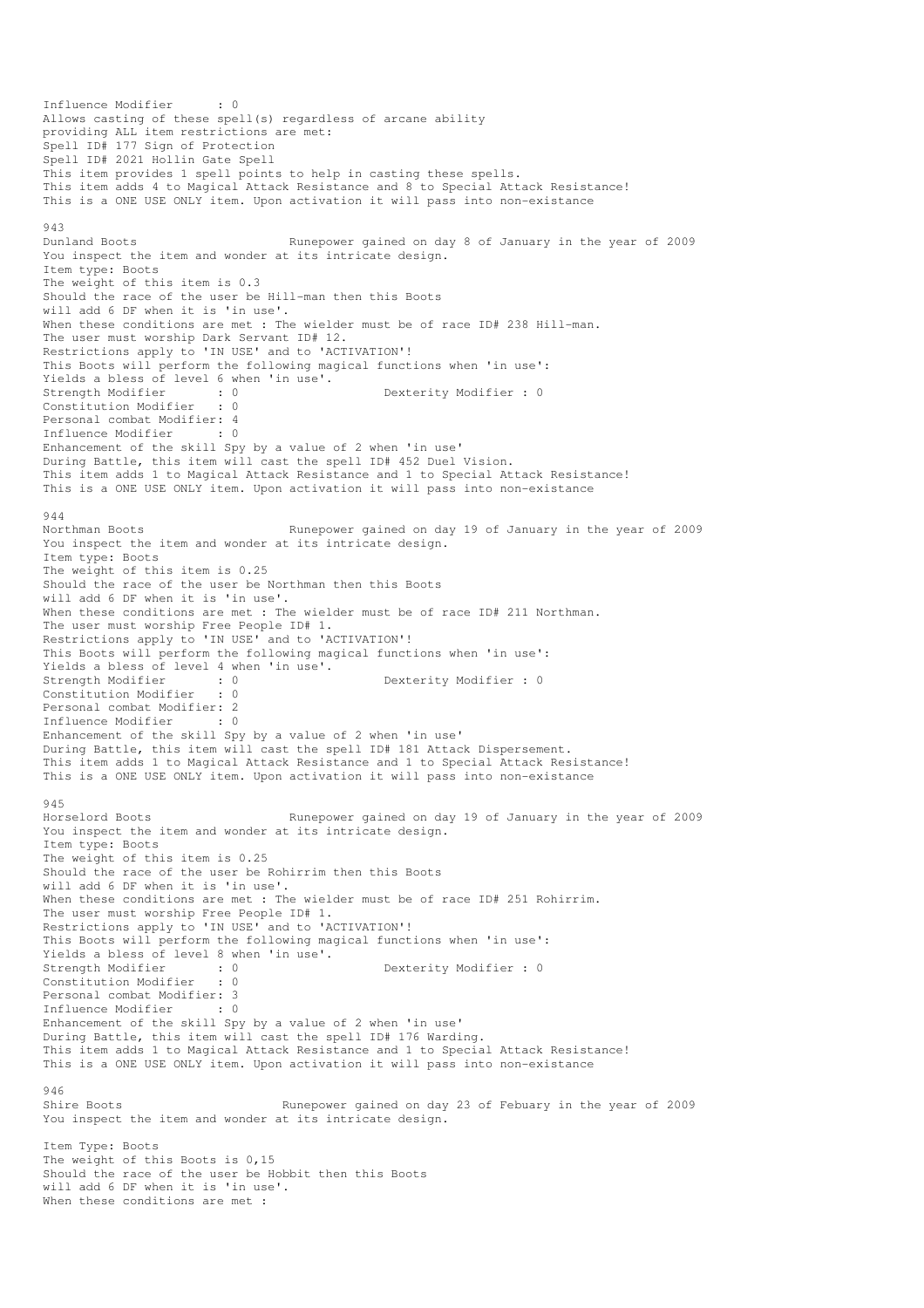```
 The wielder must be of race ID#224 Hobbit. 
      The user must worship Free People ID#1. 
Restrictions apply to 'IN USE' and to 'ACTIVATION'!
This Boots will perform the following magical functions when 'in use': 
Yields a bless of level 4 when 'in use'.<br>Strength Modifier : 0<br>Constitution Medical
Strength Modifier : 0 0 Dexterity Modifier : 0
Constitution Modifier : 0 
Personal combat Modifier: 2<br>Influence Modifier : 0
Influence Modifier
Enhancement of the skill Stealth by a value of 2 when 'in use' 
During Battle, this item will cast the spell ID#455 Duel ESP. 
This item adds 1 to Magical Attack Resistance and 1 to Special Attack Resistance! 
This is a ONE USE ONLY item. Upon activation it will pass into non-existance 
947 
Wooden Circlet Runepower gained on day 15 of January in the year of 2009
You inspect the item and wonder at its intricate design. 
Item type: Circlet 
The weight of this item is 0.1 
When these conditions are met : Only a character with the skill of Priest may use!
Restrictions apply to 'IN USE' and to 'ACTIVATION'!
This Circlet will perform the following magical functions when 'in use':<br>Strength Modifier : 0 Dexterity Modifier : 0
                          strength Modifier : 0<br>
Strength Modifier : 0<br>
Strength Modifier : 0<br>
Strength Modifier : 0<br>
Strength Modifier : 0<br>
Strength Modifier : 0<br>
Strength Modifier : 0<br>
Strength Modifier : 0<br>
Strength Modifier : 0<br>
Strength Modifi
Constitution Modifier
Personal combat Modifier: 3<br>Influence Modifier : 0
Influence Modifier
Enhancement of the skill Priest by a value of 3 when 'in use' 
Allows casting of these spell(s) regardless of arcane ability 
providing ALL item restrictions are met: 
Spell ID# 2021 Hollin Gate Spell 
Spell ID# 2022 Dimril Gate Spell 
This item provides 1 spell points to help in casting these spells. 
This item adds 3 to Magical Attack Resistance and 2 to Special Attack Resistance! 
This is a ONE USE ONLY item. Upon activation it will pass into non-existance 
948<br>Black Collar
                                    Runepower gained on day 13 of March in the year of 2009
You inspect the item and wonder at its intricate design. 
Item type: Circlet 
The weight of this item is 0.15 
Should the race of the user be Troll then this Circlet 
will add 4 DF when it is 'in use'. 
This Circlet will perform the following magical functions when 'in use':<br>Strength Modifier : 6 6 10 Dexterity Modifier : 2
Strength Modifier : 6 Dexterity Modifier : 2
Constitution Modifier : 4 
Personal combat Modifier: 4<br>Influence Modifier : 0
Influence Modifier
Enhancement of the skill Berserker by a value of 6 when 'in use' 
Allows casting of these spell(s) regardless of arcane ability 
providing ALL item restrictions are met: 
Spell ID# 2023 Black Pit Gate Spell 
This item provides 1 spell points to help in casting these spells. 
This item adds 2 to Magical Attack Resistance and 2 to Special Attack Resistance! 
This is a ONE USE ONLY item. Upon activation it will pass into non-existance 
949<br>Collar of Shining
                                     Runepower gained on day 19 of January in the year of 2009
You inspect the item and wonder at its intricate design.
Item type: Circlet 
The weight of this item is 0.05 
When these conditions are met : The user must worship Free People ID# 1.
Restrictions apply to 'IN USE' and to 'ACTIVATION'!
This Circlet will perform the following magical functions when 'in use': 
Yields a bless of level 2 when 'in use'. 
Strength Modifier : 2<br>
Constitution Modifier : 6<br>
Constitution Modifier : 6
Constitution Modifier
Personal combat Modifier: 2<br>Influence Modifier: 3
Influence Modifier
Stealth Modifier : 4 IF Character has Stealth
Enhancement of the skill Ranger by a value of 4 when 'in use' 
During Battle, this item will cast the spell ID# 461 War Shout. 
Allows casting of these spell(s) regardless of arcane ability 
providing ALL item restrictions are met: 
Spell ID# 213 Cure Self 
Spell ID# 247 Dispell Barrier of Nature 
This item provides 12 spell points to help in casting these spells. 
This item adds 3 to Magical Attack Resistance and 1 to Special Attack Resistance! 
This is a ONE USE ONLY item. Upon activation it will pass into non-existance 
950<br>Orb of the Dark
                                      Runepower gained on day 15 of January in the year of 2009
```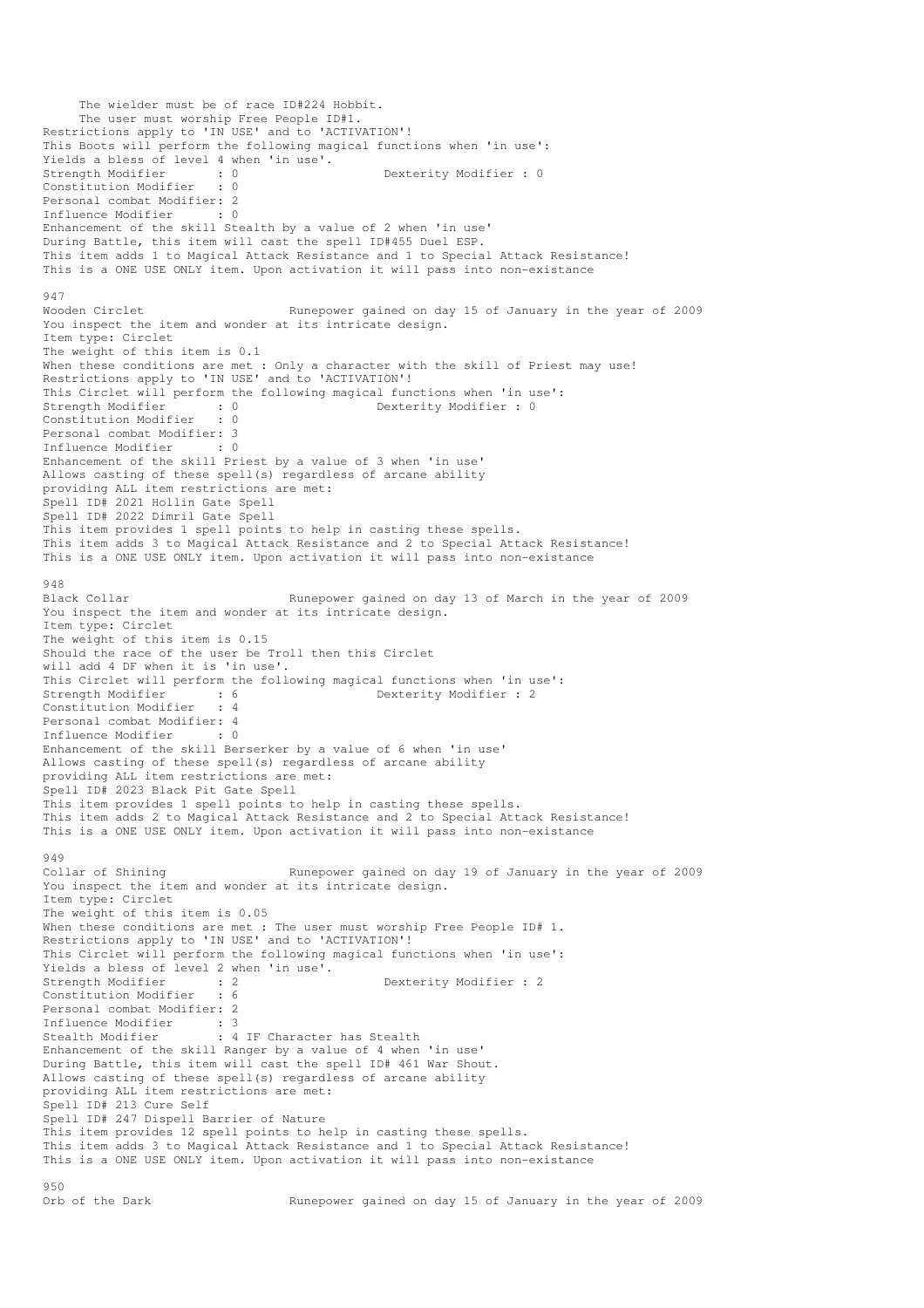You inspect the item and wonder at its intricate design. Item type: Orb The weight of this item is 0.18 When these conditions are met : The user must worship Dark Servant ID# 12. Restrictions apply to 'IN USE' and to 'ACTIVATION'! This Orb will perform the following magical functions when 'in use': Yields a bless of level 2 when 'in use'.<br>Strength Modifier : 2 Dexterity Modifier : 2 Constitution Modifier : 6 Personal combat Modifier: 2 Influence Modifier : 3 Stealth Modifier : 4 IF Character has Stealth Enhancement of the skill Ranger by a value of 4 when 'in use' During Battle, this item will cast the spell ID# 461 War Shout. Allows casting of these spell(s) regardless of arcane ability providing ALL item restrictions are met: Spell ID# 213 Cure Self Spell ID# 247 Dispell Barrier of Nature This item provides 12 spell points to help in casting these spells. This item adds 3 to Magical Attack Resistance and 1 to Special Attack Resistance! This is a ONE USE ONLY item. Upon activation it will pass into non-existance 951<br>Orb of the Free Runepower gained on day 5 of January in the year of 2009 You inspect the item and wonder at its intricate design. Item type: Orb The weight of this item is 0.12 When these conditions are met : The user must worship Free People ID# 1. Restrictions apply to 'IN USE' and to 'ACTIVATION'! This Orb will perform the following magical functions when 'in use': Yields a bless of level 8 when 'in use'.<br>Strength Modifier : 0 Strength Modifier : 0 Dexterity Modifier : 0 : 4 Constitution Modifier Personal combat Modifier: 3 Influence Modifier : 2 Enhancement of the skill Knight by a value of 6 when 'in use' During Battle, this item will cast the spell ID# 79 Dispell Undead. Allows casting of these spell(s) regardless of arcane ability providing ALL item restrictions are met: Spell ID# 44 Cure Insanity Spell ID# 411 Suspicion This item provides 10 spell points to help in casting these spells. This item adds 1 to Magical Attack Resistance and 6 to Special Attack Resistance! This is a ONE USE ONLY item. Upon activation it will pass into non-existance 952<br>Orb of Numenorean Runepower gained on day 8 of January in the year of 2009 You inspect the item and wonder at its intricate design. Item Type: Orb The weight of this Orb is 0,12 When these conditions are met : The user must worship Númenorean ID#2. Restrictions apply to 'IN USE' and to 'ACTIVATION'! This Orb will perform the following magical functions when 'in use': Yields a bless of level 8 when 'in use'.<br>Strength Modifier : 0<br>Constitution Modifies : 0 Dexterity Modifier : 0  $\cdot$  0 Constitution Modifier Personal combat Modifier: 3<br>Influence Modifier : 2 Influence Modifier : 2 Enhancement of the skill Knight by a value of 6 when 'in use' During Battle, this item will cast the spell ID#79 Dispell Undead. Allows casting of these spell(s) regardless of arcane ability providing ALL item restrictions are met: Spell ID# 44 Cure Insanity Spell ID# 186 Enchant Character This item provides 10 spell points to help in casting these spells. This item adds 1 to Magical Attack Resistance and 6 to Special Attack Resistance! This is a ONE USE ONLY item. Upon activation it will pass into non-existance 953<br>Orb of Quendi Runepower gained on day 12 of March in the year of 2009 You inspect the item and wonder at its intricate design. Item type: Orb The weight of this item is 0.12 When these conditions are met : The user must worship Quendi ID# 3. Restrictions apply to 'IN USE' and to 'ACTIVATION'! This Orb will perform the following magical functions when 'in use': Yields a bless of level 8 when 'in use'.<br>Strength Modifier : 0<br>Constitution Modifier : 4 Dexterity Modifier : 0 Constitution Modifier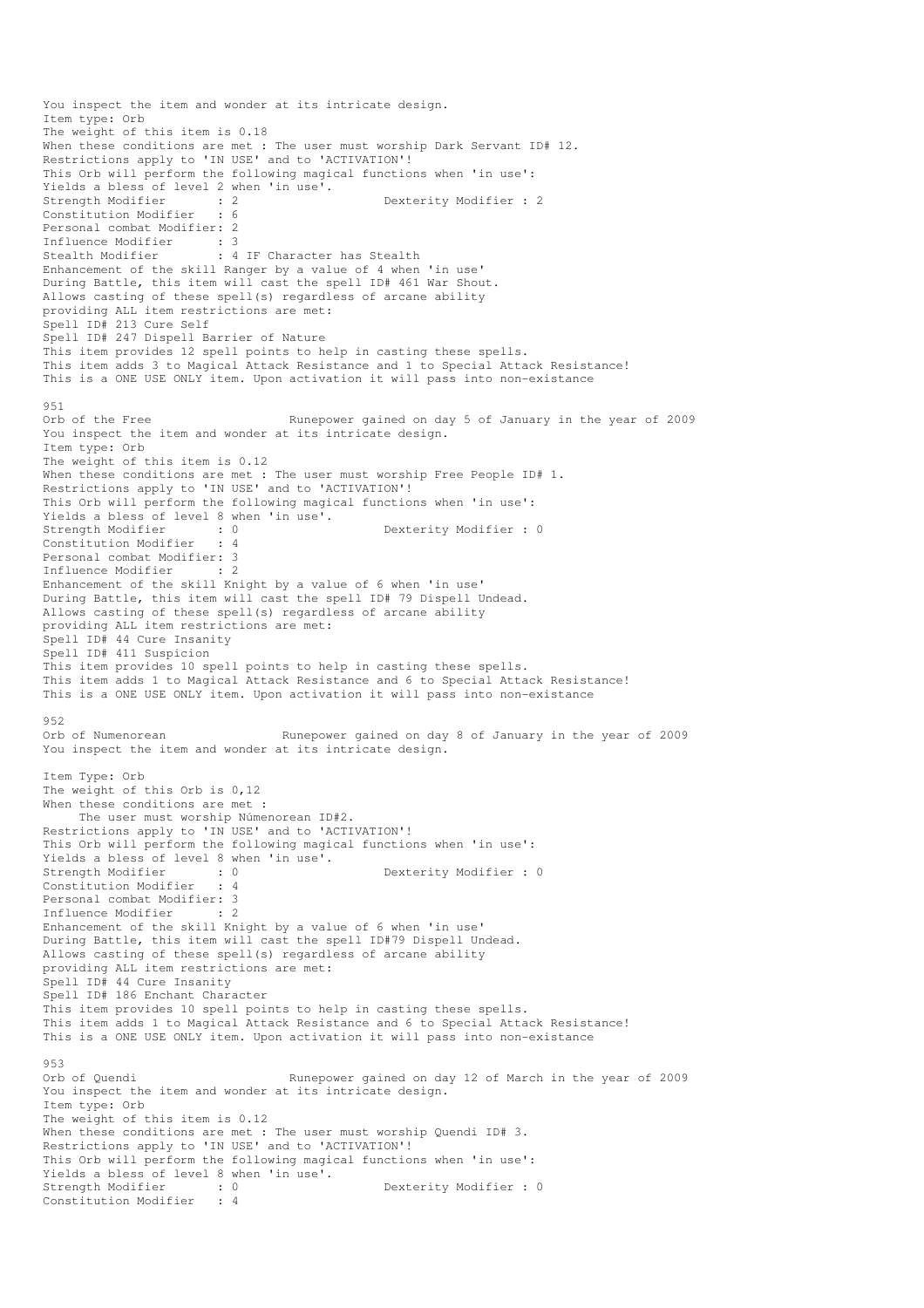```
Personal combat Modifier: 3 
Influence Modifier : 2 
Enhancement of the skill Knight by a value of 6 when 'in use' 
During Battle, this item will cast the spell ID# 79 Dispell Undead. 
Allows casting of these spell(s) regardless of arcane ability 
providing ALL item restrictions are met: 
Spell ID# 44 Cure Insanity 
Spell ID# 209 Runepower 
This item provides 10 spell points to help in casting these spells. 
This item adds 1 to Magical Attack Resistance and 6 to Special Attack Resistance! 
This is a ONE USE ONLY item. Upon activation it will pass into non-existance 
954<br>Orb of Khazad
                                   Runepower gained on day 15 of January in the year of 2009
You inspect the item and wonder at its intricate design.
Item type: Orb 
The weight of this item is 0.12 
When these conditions are met : The user must worship Khazad ID# 4.
Restrictions apply to 'IN USE' and to 'ACTIVATION'!
This Orb will perform the following magical functions when 'in use': 
Yields a bless of level 8 when 'in use'.<br>Strength Modifier : 0
                                                 Dexterity Modifier : 0
Constitution Modifier : 4 
Personal combat Modifier: 3<br>Influence Modifier : 2
Influence Modifier
Enhancement of the skill Knight by a value of 6 when 'in use' 
During Battle, this item will cast the spell ID# 79 Dispell Undead. 
Allows casting of these spell(s) regardless of arcane ability 
providing ALL item restrictions are met: 
Spell ID# 44 Cure Insanity 
Spell ID# 473 Enchanted Hearth 
This item provides 10 spell points to help in casting these spells. 
This item adds 1 to Magical Attack Resistance and 6 to Special Attack Resistance! 
This is a ONE USE ONLY item. Upon activation it will pass into non-existance 
955<br>Orb of Kala Yarenath
                                  Runepower gained on day 9 of March in the year of 2009
You inspect the item and wonder at its intricate design.
Item Type: Orb 
The weight of this Orb is 0,12 
When these conditions are met :
     The user must worship Kala Yarenath ID#5. 
Restrictions apply to 'IN USE' and to 'ACTIVATION'!
This Orb will perform the following magical functions when 'in use': 
Yields a bless of level 8 when 'in use'.<br>Strength Modifier : 0
Strength Modifier : 0 Dexterity Modifier : 0 Oonstitution Modifier : 4
Constitution Modifier
Personal combat Modifier: 3<br>Influence Modifier : 2
Influence Modifier
Enhancement of the skill Knight by a value of 6 when 'in use' 
During Battle, this item will cast the spell ID#79 Dispell Undead. 
Allows casting of these spell(s) regardless of arcane ability 
providing ALL item restrictions are met: 
Spell ID# 44 Cure Insanity 
Spell ID# 490 Hand of Nature 
This item provides 10 spell points to help in casting these spells. 
This item adds 1 to Magical Attack Resistance and 6 to Special Attack Resistance! 
This is a ONE USE ONLY item. Upon activation it will pass into non-existance
956 
Orb of the Istari Runepower gained on day 8 of January in the year of 2009 
You inspect the item and wonder at its intricate design.
Item type: Orb 
The weight of this item is 0.12 
When these conditions are met : The user must worship Istari ID# 6.
Restrictions apply to 'IN USE' and to 'ACTIVATION'!
This Orb will perform the following magical functions when 'in use': 
Yields a bless of level 8 when 'in use'.<br>Strength Modifier : 0<br>Constitution William
                         : 0 Dexterity Modifier : 0 : 4
Constitution Modifier
Personal combat Modifier: 3 
Influence Modifier : 2 
Enhancement of the skill Knight by a value of 6 when 'in use' 
Allows casting of these spell(s) regardless of arcane ability 
providing ALL item restrictions are met: 
Spell ID# 2022 Dimril Gate Spell 
Spell ID# 2023 Black Pit Gate Spell 
This item provides 1 spell points to help in casting these spells. 
This item adds 1 to Magical Attack Resistance and 6 to Special Attack Resistance!
```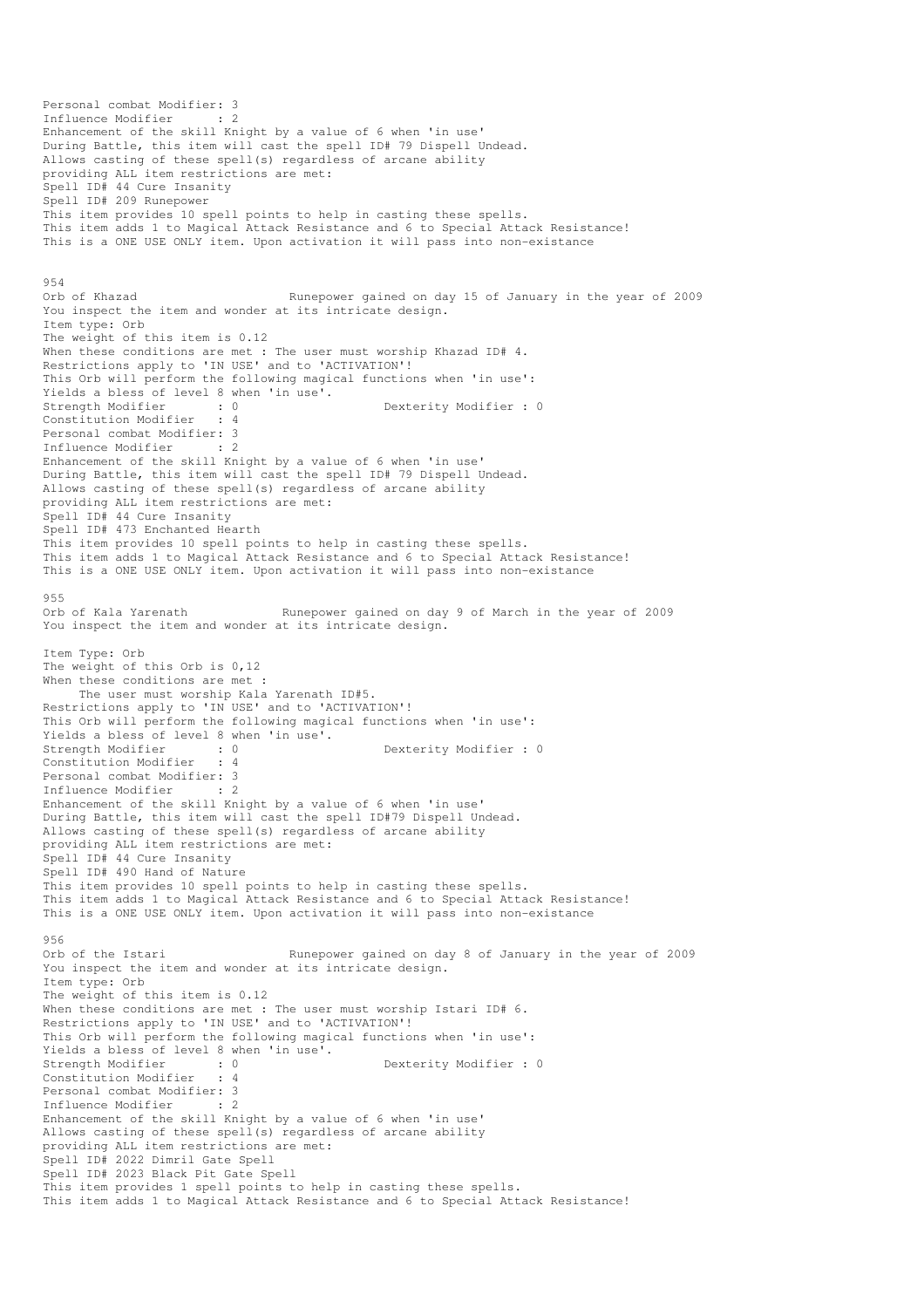This is a ONE USE ONLY item. Upon activation it will pass into non-existance 957 Orb of Sauron Runepower gained on day 9 of March in the year of 2009 You inspect the item and wonder at its intricate design. Item Type: Orb The weight of this Orb is 0,12 When these conditions are met : The user must worship Sauron ID#7. Restrictions apply to 'IN USE' and to 'ACTIVATION'! This Orb will perform the following magical functions when 'in use': Yields a bless of level 8 when 'in use'.<br>Strength Modifier : 0 : 0 Dexterity Modifier : 0 : 4 Constitution Modifier Personal combat Modifier: 3 Influence Modifier : 2 Enhancement of the skill Ranger by a value of 4 when 'in use' Allows casting of these spell(s) regardless of arcane ability providing ALL item restrictions are met: Spell ID# 2021 Hollin Gate Spell Spell ID# 2023 Black Pit Gate Spell This item provides 1 spell points to help in casting these spells. This item adds 1 to Magical Attack Resistance and 6 to Special Attack Resistance! This is a ONE USE ONLY item. Upon activation it will pass into non-existance 958<br>Orb of the Dark Runepower gained on day 12 of January in the year of 2009 You inspect the item and wonder at its intricate design. Item type: Orb The weight of this item is 0.12 When these conditions are met : The user must worship Dark Núumenorean ID# 8. Restrictions apply to 'IN USE' and to 'ACTIVATION'! This Orb will perform the following magical functions when 'in use': Yields a bless of level 8 when 'in use'.<br>Strength Modifier : 0 Strength Modifier : 0 Dexterity Modifier : 0 Constitution Modifier Personal combat Modifier: 3<br>Influence Modifier . 2 Influence Modifier : 2 Enhancement of the skill Ranger by a value of 4 when 'in use' During Battle, this item will cast the spell ID# 438 Hand of Death. Allows casting of these spell(s) regardless of arcane ability providing ALL item restrictions are met: Spell ID# 44 Cure Insanity Spell ID# 209 Runepower This item provides 10 spell points to help in casting these spells. This item adds 1 to Magical Attack Resistance and 6 to Special Attack Resistance! This is a ONE USE ONLY item. Upon activation it will pass into non-existance 959<br>Orb of Morei Serke Runepower gained on day 8 of January in the year of 2009 You inspect the item and wonder at its intricate design. Item type: Orb The weight of this item is 0.12 When these conditions are met : The user must worship Morei Serke ID# 9. Restrictions apply to 'IN USE' and to 'ACTIVATION'! This Orb will perform the following magical functions when 'in use': Yields a bless of level 8 when 'in use'.<br>Strength Modifier : 0 Dexterity Modifier : 0 Constitution Modifier : 4 Personal combat Modifier: 3<br>Influence Modifier : 2 Influence Modifier Enhancement of the skill Ranger by a value of 4 when 'in use' During Battle, this item will cast the spell ID# 438 Hand of Death. Allows casting of these spell(s) regardless of arcane ability providing ALL item restrictions are met: Spell ID# 44 Cure Insanity Spell ID# 164 Charm of Stealth This item provides 10 spell points to help in casting these spells. This item adds 1 to Magical Attack Resistance and 6 to Special Attack Resistance! This is a ONE USE ONLY item. Upon activation it will pass into non-existance  $960$ Orb of Lona Yarenath Runepower gained on day 22 of January in the year of 2009 You inspect the item and wonder at its intricate design. Item type: Orb The weight of this item is 0.12 When these conditions are met : The user must worship Lona Yarenath ID# 10. Restrictions apply to 'IN USE' and to 'ACTIVATION'! This Orb will perform the following magical functions when 'in use': Yields a bless of level 8 when 'in use'.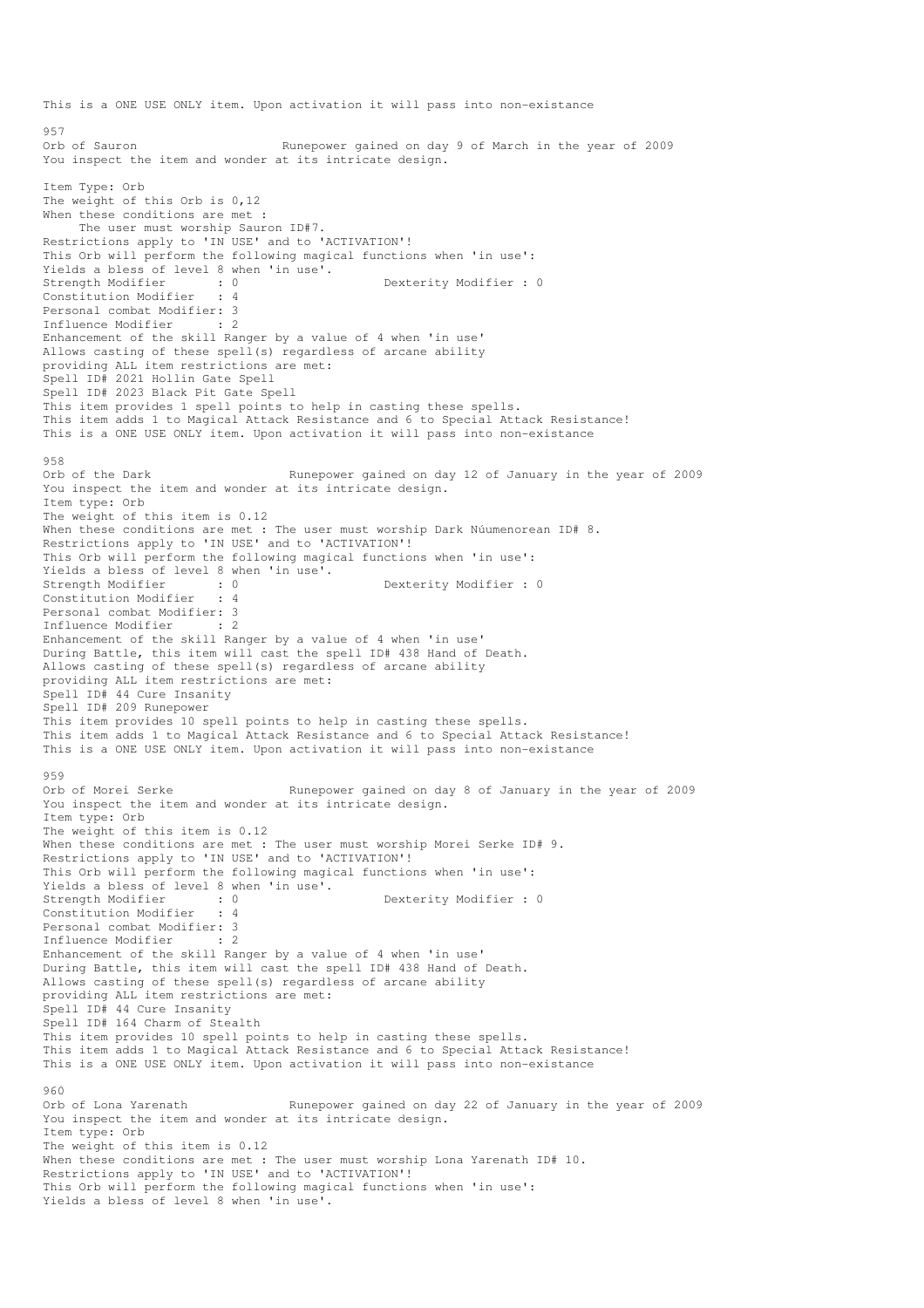Strength Modifier : 0 0 Dexterity Modifier : 0 Constitution Modifier : 4 Personal combat Modifier: 3 Influence Modifier : 2 Enhancement of the skill Ranger by a value of 4 when 'in use' During Battle, this item will cast the spell ID# 438 Hand of Death. Allows casting of these spell(s) regardless of arcane ability providing ALL item restrictions are met: Spell ID# 44 Cure Insanity Spell ID# 143 Read Character This item provides 10 spell points to help in casting these spells. This item adds 1 to Magical Attack Resistance and 6 to Special Attack Resistance! This is a ONE USE ONLY item. Upon activation it will pass into non-existance 961<br>Orb of Ulog Hai Runepower gained on day 9 of March in the year of 2009 You inspect the item and wonder at its intricate design. Item type: Orb The weight of this item is 0.12 When these conditions are met : The user must worship Ulog Hai ID# 11. Restrictions apply to 'IN USE' and to 'ACTIVATION'! This Orb will perform the following magical functions when 'in use': Yields a bless of level 8 when 'in use'.<br>Strength Modifier : 0 Dexterity Modifier : 0 Constitution Modifier : 4 Personal combat Modifier: 3<br>Influence Modifier : 2 Influence Modifier : 2 Enhancement of the skill Ranger by a value of 4 when 'in use' During Battle, this item will cast the spell ID# 438 Hand of Death. Allows casting of these spell(s) regardless of arcane ability providing ALL item restrictions are met: Spell ID# 44 Cure Insanity Spell ID# 219 Charm of Silence This item provides 10 spell points to help in casting these spells. This item adds 1 to Magical Attack Resistance and 6 to Special Attack Resistance! This is a ONE USE ONLY item. Upon activation it will pass into non-existance  $962$ <br>Orb of the Fell Runepower gained on day 8 of January in the year of 2009 You inspect the item and wonder at its intricate design. Item type: Orb The weight of this item is 0.12 When these conditions are met : The user must worship Dark Servant ID# 12. Restrictions apply to 'IN USE' and to 'ACTIVATION'! This Orb will perform the following magical functions when 'in use': Yields a bless of level 8 when 'in use'.<br>Strength Modifier : 0<br>Constitution Y Wields Strength Modifier : 0<br>
Constitution Modifier : 4<br>
Constitution Modifier : 4 Constitution Modifier Personal combat Modifier: 3<br>Influence Modifier : 2 Influence Modifier Enhancement of the skill Ranger by a value of 4 when 'in use' During Battle, this item will cast the spell ID# 438 Hand of Death. Allows casting of these spell(s) regardless of arcane ability providing ALL item restrictions are met: Spell ID# 44 Cure Insanity Spell ID# 411 Suspicion This item provides 10 spell points to help in casting these spells. This item adds 1 to Magical Attack Resistance and 6 to Special Attack Resistance! This is a ONE USE ONLY item. Upon activation it will pass into non-existance 963<br>Hill-man Drum Runepower gained on day 8 of January in the year of 2009 You inspect the item and wonder at its intricate design. Item Type: Drum The weight of this Drum is 0,45 Should the race of the user be Hill-man then this Drum will add 6 DF when it is 'in use'. When these conditions are met : The wielder must be of race ID#238 Hill-man. The user must worship Dark Servant ID#12. Restrictions apply to 'IN USE' and to 'ACTIVATION'! This Drum will perform the following magical functions when 'in use': Yields a bless of level 6 when 'in use'.<br>Strength Modifier : 2<br>Constitution of the constitution of the constitution of the constitution of the constant of the constant of the constant of the constant of the constant of th Strength Modifier : 2 Dexterity Modifier : 4<br>
Constitution Modifier : 6 Constitution Modifier Personal combat Modifier: 2 Influence Modifier : 0<br>Stealth Modifier : 5 : 5 IF Character has Stealth Enhancement of the skill Stealth by a value of 6 when 'in use' During Battle, this item will cast the spell ID#439 Wave of Death.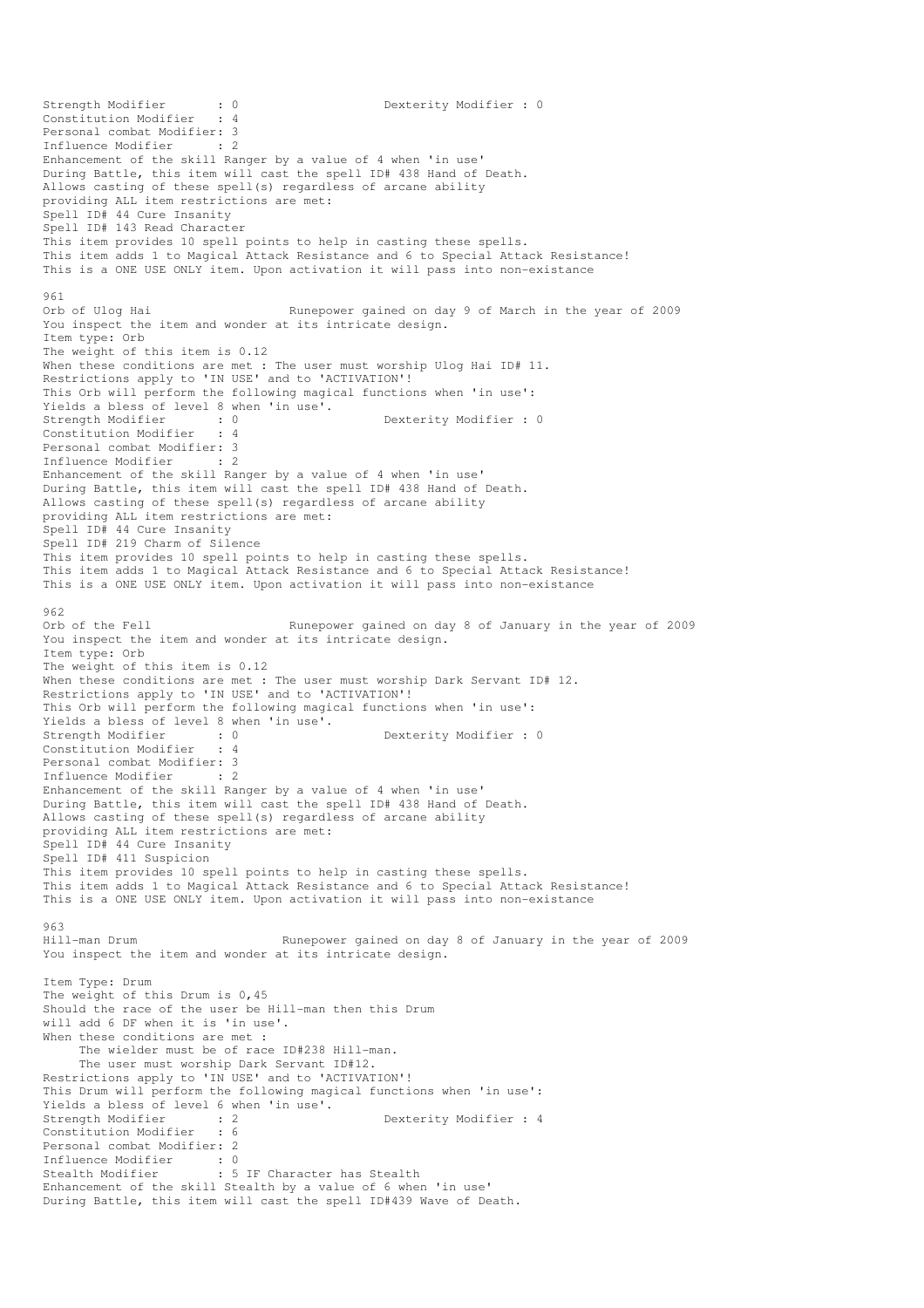This item adds 2 to Magical Attack Resistance and 2 to Special Attack Resistance! This is a ONE USE ONLY item. Upon activation it will pass into non-existance 964 Hobbits Mandolin Runepower gained on day 12 of March in the year of 2009 You inspect the item and wonder at its intricate design. Item type: Mandolin The weight of this item is 0.35 Should the race of the user be Hobbit then this Mandolin will add 5 DF when it is 'in use'. When these conditions are met : The wielder must be of race ID# 224 Hobbit. The user must worship Free People ID# 1. Restrictions apply to 'IN USE' and to 'ACTIVATION'! This Mandolin will perform the following magical functions when 'in use': Yields a bless of level 6 when 'in use'.<br>Strength Modifier : 2 strength Modifier : 2 Dexterity Modifier : 4 Constitution Modifier : 6 Personal combat Modifier: 2 Influence Modifier : 0<br>Stealth Modifier : 5 : 5 IF Character has Stealth Enhancement of the skill Stealth by a value of 6 when 'in use' During Battle, this item will cast the spell ID# 462 War Cry. This item adds 1 to Magical Attack Resistance and 3 to Special Attack Resistance! This is a ONE USE ONLY item. Upon activation it will pass into non-existance 965 Horse Drum Runepower gained on day 15 of January in the year of 2009 You inspect the item and wonder at its intricate design. Item type: Drum The weight of this item is 0.75 Should the race of the user be Rohirrim then this Drum will add 6 DF when it is 'in use'. When these conditions are met : The wielder must be of race ID# 251 Rohirrim. The user must worship Free People ID# 1. Restrictions apply to 'IN USE' and to 'ACTIVATION'! This Drum will perform the following magical functions when 'in use': Yields a bless of level 6 when 'in use'. Strength Modifier : 2 2 Dexterity Modifier : 4 Constitution Modifier : 6 Personal combat Modifier: 3<br>Influence Modifier : 0 Influence Modifier Enhancement of the skill Knight by a value of 6 when 'in use' During Battle, this item will cast the spell ID# 462 War Cry. This item adds 3 to Magical Attack Resistance and 1 to Special Attack Resistance! This is a ONE USE ONLY item. Upon activation it will pass into non-existance 966<br>Northern War Drum Runepower gained on day 8 of January in the year of 2009 You inspect the item and wonder at its intricate design. Item type: Drum The weight of this item is 0.5 Should the race of the user be Northman then this Drum will add 6 DF when it is 'in use'. When these conditions are met : The wielder must be of race ID# 211 Northman. The user must worship Free People ID# 1. Restrictions apply to 'IN USE' and to 'ACTIVATION'! This Drum will perform the following magical functions when 'in use': Yields a bless of level 6 when 'in use'.<br>Strength Modifier : 2 Strength Modifier : 2 Dexterity Modifier : 4 Constitution Modifier : 6 Personal combat Modifier: 3<br>Influence Modifier : 0 Influence Modifier Enhancement of the skill Knight by a value of 6 when 'in use' During Battle, this item will cast the spell ID# 463 War Scream. This item adds 2 to Magical Attack Resistance and 2 to Special Attack Resistance! This is a ONE USE ONLY item. Upon activation it will pass into non-existance 967<br>Whispering Brooch Runepower gained on day 22 of January in the year of 2009 You inspect the item and wonder at its intricate design. Item type: Broach The weight of this item is 0.05 When these conditions are met : The user must have the mark of Honor Only a character with the skill of Priest may use! Restrictions apply to 'IN USE' and to 'ACTIVATION'! This Broach will perform the following magical functions when 'in use': Yields a bless of level 6 when 'in use'.<br>Strength Modifier : 0 Strength Modifier : 0 Dexterity Modifier : 0 Constitution Modifier Personal combat Modifier: 0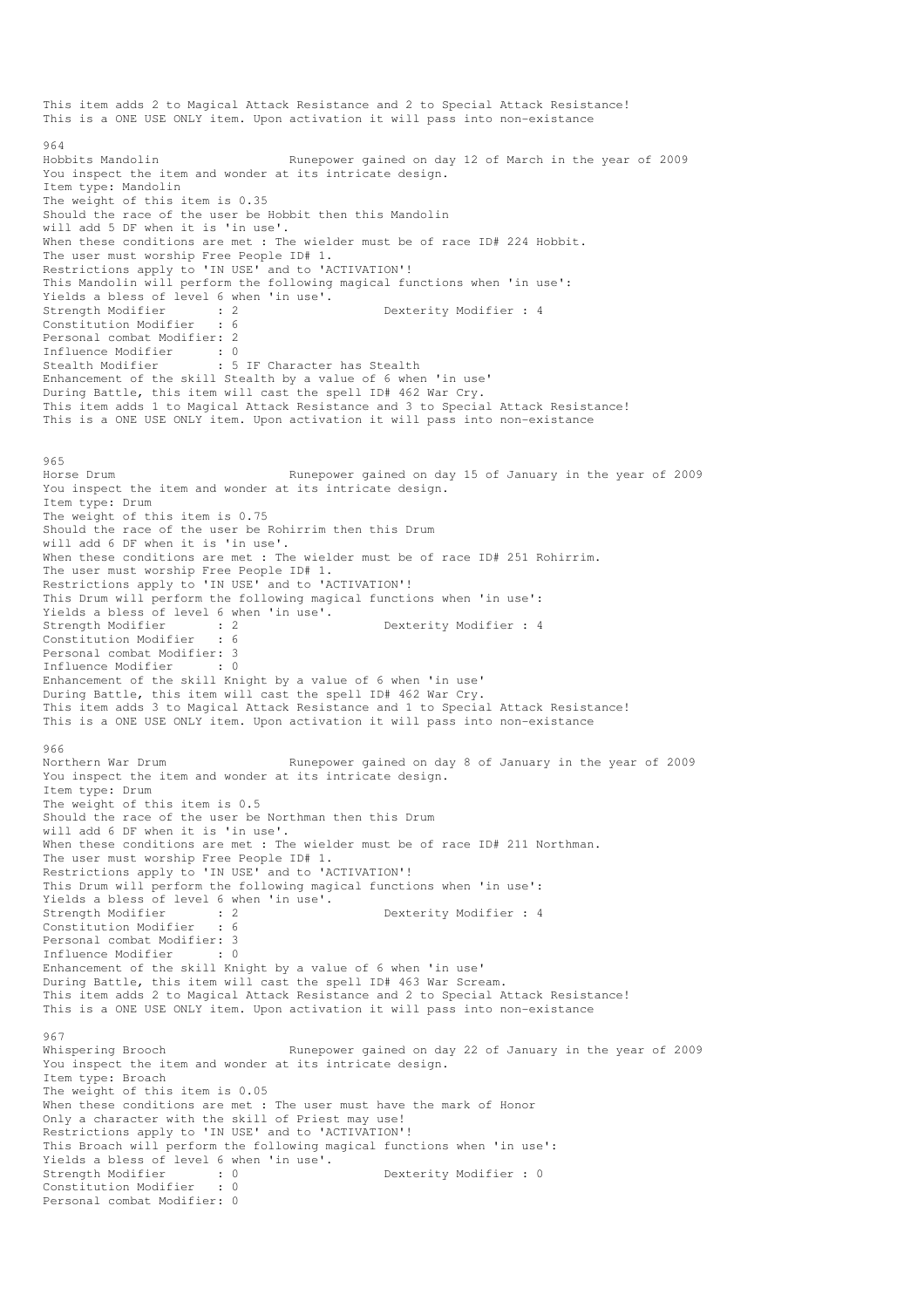```
Influence Modifier : 0 
Enhancement of the skill Priest by a value of 4 when 'in use' 
The following bonuses will apply only if the restrictions for use are met. 
Holy Mana available to Priests: 3 Holy Mana recovery bonus: 3 
Mana available to Arcane Arts : 0 Magic recovery bonus : 0
This item adds 0 to Magical Attack Resistance and 0 to Special Attack Resistance! 
This is a ONE USE ONLY item. Upon activation it will pass into non-existance 
968<br>Bone Brooch
                                 Runepower gained on day 15 of January in the year of 2009
You inspect the item and wonder at its intricate design.
Item type: Broach 
The weight of this item is 0.05 
When these conditions are met : The user must have the mark of Cruelty
Only a character with the skill of Priest may use! 
Restrictions apply to 'IN USE' and to 'ACTIVATION'!
This Broach will perform the following magical functions when 'in use': 
Yields a bless of level 6 when 'in use'. 
Strength Modifier : 0<br>
Constitution Modifier : 0<br>
Constitution Modifier : 0
Constitution Modifier : 0 
Personal combat Modifier: 0 
Influence Modifier : 0 
Enhancement of the skill Priest by a value of 4 when 'in use' 
The following bonuses will apply only if the restrictions for use are met.
Holy Mana available to Priests: 3 Holy Mana recovery bonus: 3 
Mana available to Arcane Arts : 0 Magic recovery bonus : 0
This item adds 0 to Magical Attack Resistance and 0 to Special Attack Resistance! 
This is a ONE USE ONLY item. Upon activation it will pass into non-existance 
969<br>Leaf Brooch
                                 Runepower gained on day 19 of January in the year of 2009
You inspect the item and wonder at its intricate design. 
Item type: Broach 
The weight of this item is 0.1 
This Broach will perform the following magical functions when 'in use':<br>Strength Modifier : 0<br>Constitution Modifier : 0<br>Constitution Modifier : 0
                                             Dexterity Modifier : 0
Constitution Modifier
Personal combat Modifier: 2 
Influence Modifier : 1 
Enhancement of the skill Priest by a value of 2 when 'in use' 
Allows casting of these spell(s) regardless of arcane ability 
providing ALL item restrictions are met: 
Spell ID# 453 Truth See 
This item provides 3 spell points to help in casting these spells. 
The following bonuses will apply only if the restrictions for use are met. 
Holy Mana available to Priests: 3 Holy Mana recovery bonus: 0 
Mana available to Arcane Arts : 0 Magic recovery bonus : 0
This item adds 0 to Magical Attack Resistance and 0 to Special Attack Resistance! 
This is a ONE USE ONLY item. Upon activation it will pass into non-existance 
970 
Drums of the Free Runepower gained on day 15 of January in the year of 2009
You inspect the item and wonder at its intricate design. 
Item type: Drum 
The weight of this item is 0.5 
When these conditions are met : The user must worship Free People ID# 1.
Restrictions apply to 'IN USE' and to 'ACTIVATION'!
This Drum will perform the following magical functions when 'in use': 
Yields a bless of level 2 when 'in use'.<br>Strength Modifier : 4
                      Strength Modifier : 4 Dexterity Modifier : 4 
Constitution Modifier : 0 
Personal combat Modifier: 4 
Influence Modifier
Enhancement of the skill Bard by a value of 6 when 'in use' 
During Battle, this item will cast the spell ID# 452 Duel Vision. 
This item adds 4 to Magical Attack Resistance and 4 to Special Attack Resistance! 
This is a ONE USE ONLY item. Upon activation it will pass into non-existance 
971 
Bat Head Runepower gained on day 19 of January in the year of 2009
You inspect the item and wonder at its intricate design.
Item type: Skull 
The weight of this item is 0.05 
Should the race of the user be Half-orc then this Skull 
will add 4 DF when it is 'in use'. 
When these conditions are met : The user must have the mark of Cruelty
Restrictions apply to 'IN USE' and to 'ACTIVATION'!
This Skull will perform the following magical functions when 'in use': 
Yields a bless of level 6 when 'in use'. 
Strength Modifier : 0 0 Dexterity Modifier : 0
Constitution Modifier : 4
```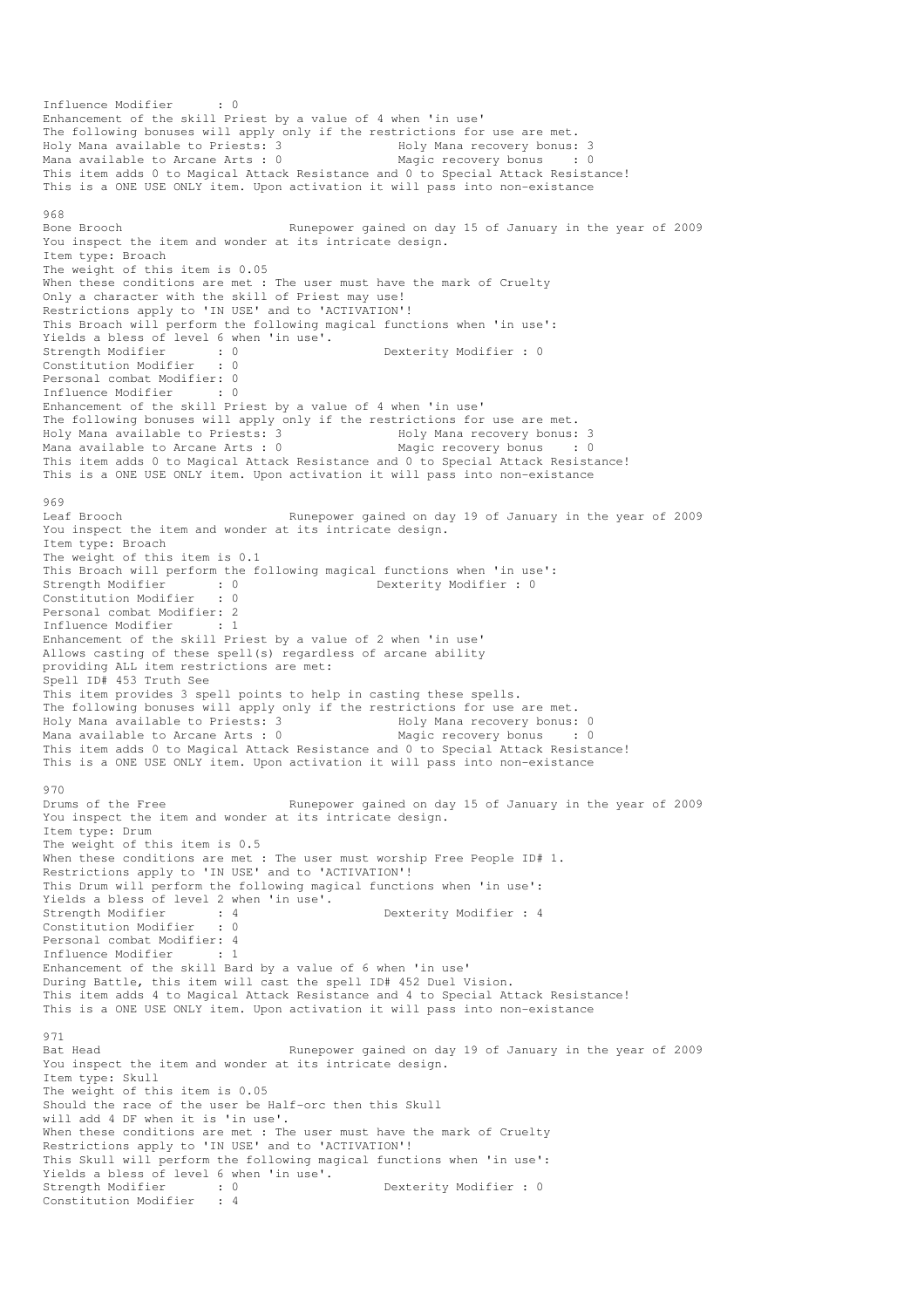Personal combat Modifier: 2 Influence Modifier : 0<br>Stealth Modifier : 2 : 2 IF Character has Stealth Enhancement of the skill Assassin by a value of 2 when 'in use' Allows casting of these spell(s) regardless of arcane ability providing ALL item restrictions are met: Spell ID# 295 Heal Character Spell ID# 439 Wave of Death This item provides 5 spell points to help in casting these spells. The following bonuses will apply only if the restrictions for use are met. Holy Mana available to Priests: 2 Holy Mana recovery bonus: 1 Mana available to Arcane Arts : 0 Magic recovery bonus : 0 This item adds 2 to Magical Attack Resistance and 3 to Special Attack Resistance! This is a ONE USE ONLY item. Upon activation it will pass into non-existance 972 Banner of the Sea Runepower gained on day 8 of January in the year of 2009 You inspect the item and wonder at its intricate design. Item type: Battle Standard The weight of this item is 1.15 This Battle Standard will perform the following magical functions when 'in use': Yields a bless of level 10 when 'in use'.<br>Strength Modifier : 2 strength Modifier : 0<br>contract Modifier : 0<br>contract Dexterity Modifier : 0 Constitution Modifier Personal combat Modifier: 4 Influence Modifier : 0 Stealth Modifier : 2 IF Character has Stealth Allows casting of these spell(s) regardless of arcane ability providing ALL item restrictions are met: Spell ID# 465 Warlock Battle This item provides 6 spell points to help in casting these spells. The following bonuses will apply only if the restrictions for use are met. Holy Mana available to Priests: 2 and Holy Mana recovery bonus: 2<br>
Mana available to Arcane Arts : 0 and Magic recovery bonus : 0 Mana available to Arcane Arts :  $0$ This item adds 2 to Magical Attack Resistance and 2 to Special Attack Resistance! This is a ONE USE ONLY item. Upon activation it will pass into non-existance 973 Banner of Eriador Runepower gained on day 5 of March in the year of 2009 You inspect the item and wonder at its intricate design. Item type: Battle Standard The weight of this item is 0.95 When these conditions are met : The user must have the mark of Honor Restrictions apply to 'IN USE' and to 'ACTIVATION'! This Battle Standard will perform the following magical functions when 'in use': Yields a bless of level 10 when 'in use'.<br>Strength Modifier : 0<br>Constitution Strength Modifier : 0 0 Dexterity Modifier : 0 0 Dexterity Modifier : 0 Constitution Modifier Personal combat Modifier: 4 Influence Modifier : 1<br>Stealth Modifier : 2 : 2 IF Character has Stealth Enhancement of the skill Priest by a value of 5 when 'in use' Allows casting of these spell(s) regardless of arcane ability providing ALL item restrictions are met: Spell ID# 463 War Scream This item provides 6 spell points to help in casting these spells. The following bonuses will apply only if the restrictions for use are met. Holy Mana available to Priests: 3 Holy Mana recovery bonus: 2<br>
Mana available to Arcane Arts: 0 Magic recovery bonus : 0 Mana available to Arcane Arts :  $0$ This item adds 1 to Magical Attack Resistance and 4 to Special Attack Resistance! This is a ONE USE ONLY item. Upon activation it will pass into non-existance 974 Banner of Khand Runepower gained on day 12 of January in the year of 2009 You inspect the item and wonder at its intricate design. Item type: Battle Standard The weight of this item is 1.2 Should the race of the user be Easterling then this Battle Standard will add 5 DF when it is 'in use'. When these conditions are met : The user must have the mark of Cruelty The wielder must be of race ID# 258 Easterling. Restrictions apply to 'IN USE' and to 'ACTIVATION'! This Battle Standard will perform the following magical functions when 'in use': Yields a bless of level 10 when 'in use'.<br>Strength Modifier : 0<br>Constitution Y Wields Strength Modifier : 0 Dexterity Modifier : 2<br>
Constitution Modifier : 2 Constitution Modifier Personal combat Modifier: 3 Influence Modifier : 0<br>Stealth Modifier : 2 : 2 IF Character has Stealth Enhancement of the skill Priest by a value of 4 when 'in use' Allows casting of these spell(s) regardless of arcane ability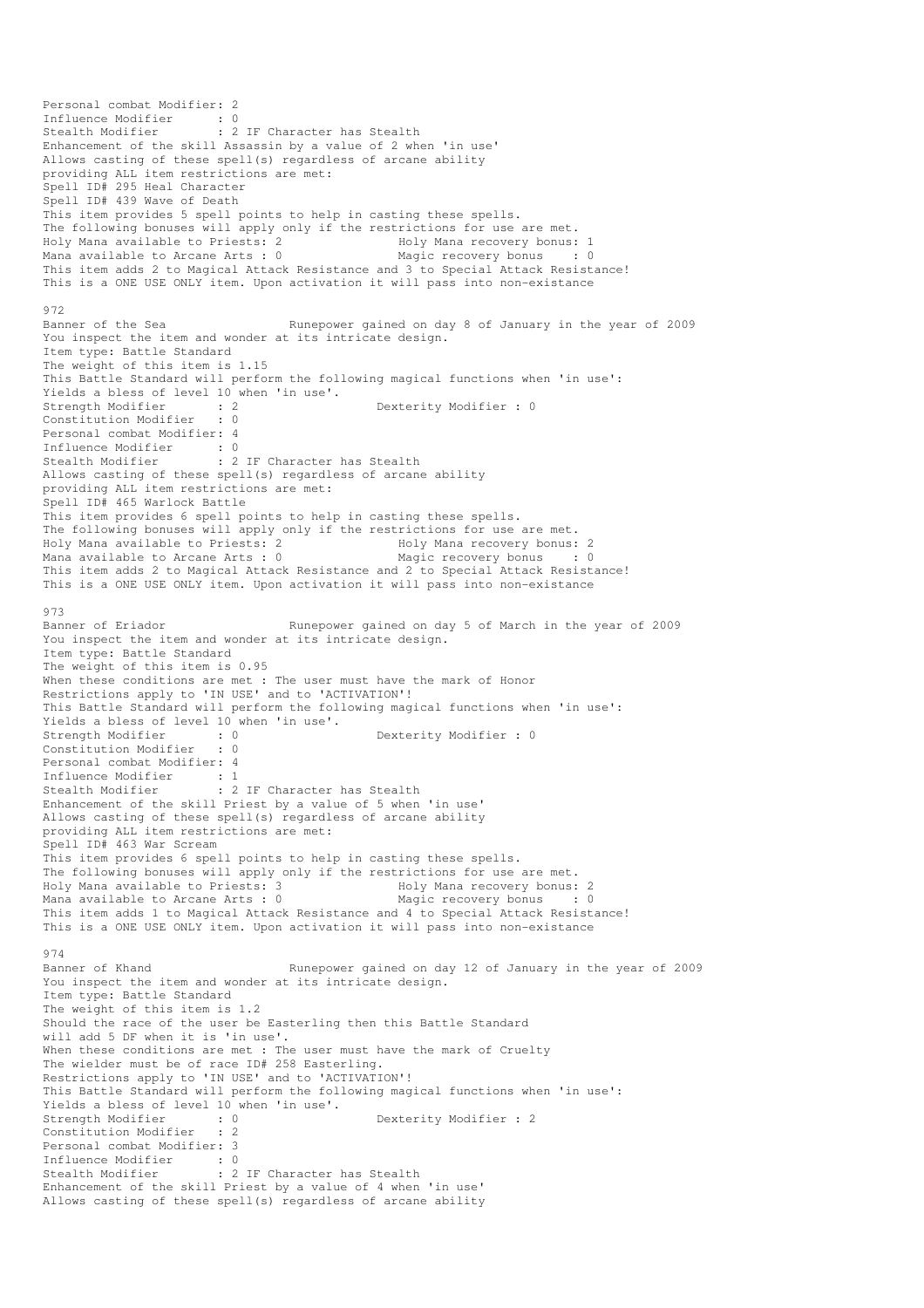providing ALL item restrictions are met: Spell ID# 29 Veil of Nightmares Spell ID# 452 Duel Vision This item provides 6 spell points to help in casting these spells. The following bonuses will apply only if the restrictions for use are met. Holy Mana available to Priests: 3 Holy Mana recovery bonus: 3 Mana available to Arcane Arts : 0 Magic recovery bonus : 0 This item adds 2 to Magical Attack Resistance and 2 to Special Attack Resistance! This is a ONE USE ONLY item. Upon activation it will pass into non-existance 975 Drums of the Fell Runepower gained on day 15 of January in the year of 2009 You inspect the item and wonder at its intricate design. Item type: Drum The weight of this item is 0.5 When these conditions are met : The user must worship Dark Servant ID# 12. Restrictions apply to 'IN USE' and to 'ACTIVATION'! This Drum will perform the following magical functions when 'in use': Yields a bless of level 2 when 'in use'.<br>Strength Modifier : 4<br>Constitution Modifies : 4 Dexterity Modifier : 4<br>: 0 Constitution Modifier Personal combat Modifier: 4<br>Influence Modifier . 1 Influence Modifier Enhancement of the skill Bard by a value of 6 when 'in use' During Battle, this item will cast the spell ID# 452 Duel Vision. This item adds 4 to Magical Attack Resistance and 4 to Special Attack Resistance! This is a ONE USE ONLY item. Upon activation it will pass into non-existance 976<br>Banner of Belfalas Runepower gained on day 1 of January in the year of 2009 You inspect the item and wonder at its intricate design. Item type: Battle Standard The weight of this item is 1.15 Should the race of the user be Gondorian then this Battle Standard will add 4 DF when it is 'in use'. When these conditions are met : The wielder must be of race ID# 201 Gondorian. Restrictions apply to 'IN USE' and to 'ACTIVATION'! This Battle Standard will perform the following magical functions when 'in use': Yields a bless of level 10 when 'in use'. Strength Modifier : 2 Dexterity Modifier : 0 Constitution Modifier : 0 Personal combat Modifier: 4 Influence Modifier : 0<br>Stealth Modifier : 2 : 2 IF Character has Stealth Allows casting of these spell(s) regardless of arcane ability providing ALL item restrictions are met: Spell ID# 464 Warlock Charge This item provides 6 spell points to help in casting these spells. The following bonuses will apply only if the restrictions for use are met.<br>Holy Mana available to Priests: 2 Holy Mana recovery bonus: 2 Holy Mana available to Priests: 2 Holy Mana recovery bonus: 2 Mana available to Arcane Arts :  $0$ This item adds 2 to Magical Attack Resistance and 2 to Special Attack Resistance! This is a ONE USE ONLY item. Upon activation it will pass into non-existance 977<br>Banner of Dunland Runepower gained on day 8 of January in the year of 2009 You inspect the item and wonder at its intricate design. Item type: Battle Standard The weight of this item is 1.15 Should the race of the user be Hill-man then this Battle Standard will add 4 DF when it is 'in use'. When these conditions are met : The wielder must be of race ID# 238 Hill-man. Restrictions apply to 'IN USE' and to 'ACTIVATION'! This Battle Standard will perform the following magical functions when 'in use': Yields a bless of level 10 when 'in use'.<br>Strength Modifier : 2 Dexterity Modifier : 2 Constitution Modifier : 4 Personal combat Modifier: 4<br>Influence Modifier : 0 Influence Modifier Stealth Modifier : 2 IF Character has Stealth During Battle, this item will cast the spell ID# 462 War Cry. This item adds 2 to Magical Attack Resistance and 2 to Special Attack Resistance! This is a ONE USE ONLY item. Upon activation it will pass into non-existance 978<br>Banner of Lithui Runepower gained on day 19 of January in the year of 2009 You inspect the item and wonder at its intricate design. Item type: Battle Standard The weight of this item is 0.95 Should the race of the user be Orc then this Battle Standard will add 4 DF when it is 'in use'.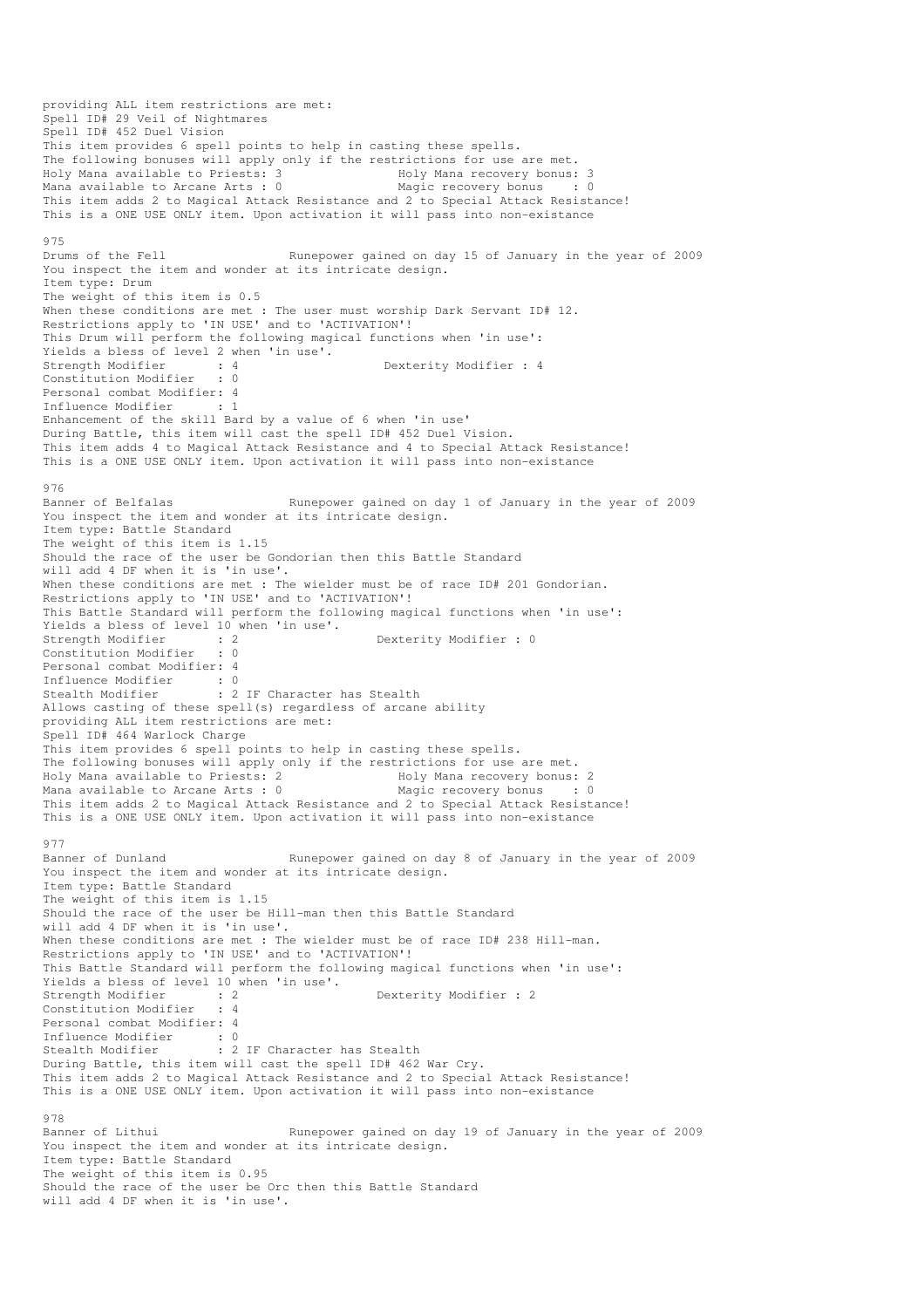When these conditions are met : The wielder must be of race ID# 202 Orc. Restrictions apply to 'IN USE' and to 'ACTIVATION'! This Battle Standard will perform the following magical functions when 'in use': Yields a bless of level 10 when 'in use'.<br>Strength Modifier : 2 Strength Modifier : 2 Dexterity Modifier : 0<br>
Constitution Modifier : 0 Constitution Modifier Personal combat Modifier: 4 Influence Modifier : 0 Stealth Modifier : 2 IF Character has Stealth Allows casting of these spell(s) regardless of arcane ability providing ALL item restrictions are met: Spell ID# 464 Warlock Charge This item provides 6 spell points to help in casting these spells. The following bonuses will apply only if the restrictions for use are met.<br>Holy Mana available to Priests: 2 Holy Mana recovery bonus: 2 Holy Mana available to Priests: 2 1999 Holy Mana recovery bonus: 2<br>
Mana available to Arcane Arts : 0 1999 Magic recovery bonus : 0 Mana available to Arcane Arts :  $0$ This item adds 2 to Magical Attack Resistance and 2 to Special Attack Resistance! This is a ONE USE ONLY item. Upon activation it will pass into non-existance 979<br>Banner of Duath Runepower gained on day 19 of January in the year of 2009 You inspect the item and wonder at its intricate design. Item type: Battle Standard The weight of this item is 0.95 Should the race of the user be Orc then this Battle Standard will add 4 DF when it is 'in use'. When these conditions are met : The wielder must be of race ID# 202 Orc. Restrictions apply to 'IN USE' and to 'ACTIVATION'! This Battle Standard will perform the following magical functions when 'in use': Yields a bless of level 10 when 'in use'. Strength Modifier : 2 Dexterity Modifier : 0 Constitution Modifier : 0 Personal combat Modifier: 5 Influence Modifier : 0 Allows casting of these spell(s) regardless of arcane ability providing ALL item restrictions are met: Spell ID# 454 War Eyes This item provides 4 spell points to help in casting these spells. The following bonuses will apply only if the restrictions for use are met. Holy Mana available to Priests: 2 Holy Mana recovery bonus: 2 Mana available to Arcane Arts :  $0$ This item adds 2 to Magical Attack Resistance and 2 to Special Attack Resistance! This is a ONE USE ONLY item. Upon activation it will pass into non-existance 980 Ironfoot Plate **Runepower gained on day 22 of January in the year of 2009** You inspect the item and wonder at its intricate design. It has a base DF add of 8 for medium sized races. The Special Attack Resistance of this armour is 0 The charge bonus of this armour is -10 and the rout modifier is -15%. The armour sighting value is 1 The weight of this armour is 8.5 The terrain modifiers (overall) for this armour are as follows: Grassland : 0 Forest : 0 Hvy Forest : 0 Forest Hills: 0 Forest Mtns : 0 Barren Hills: 0 Barren Mtns : 0 Moors : 0 : 0 Swamp : 0 Desert : 0 Sea/Ocean : 0 Defend Walls: 0 Attack Walls: 0 In City : 0 Air : 0 Confined : 0 This armour is magically enhanced when used by a specific character or soldier. This armour grants a 16 DF bonus, a 2 Special Attack Resistance bonus, a 1 Magical Resistance bonus and an invulnerability rating of 8 when the user meets these conditions: The user must have the mark of Honor Restrictions apply to 'IN USE' and to 'ACTIVATION'! This armour is not a bane (no bonuses against specific target). This armour has a special attack value of 50 points. When in winternight, the DF will be modified by -6. The following bonus will apply only if the restrictions for use are met.<br>
Holy Mana available to Priests<br>
Mana available to Arcane Arts<br>
: 0 Magic recovery bonus Holy Mana available to Priests : 2 Holy mana recovery bonus: 4<br>
Mana available to Arcane Arts : 0 Magic recovery bonus : 0 Mana available to Arcane Arts This sheild increases your Magical Attack Resistance by 0 points. In combat against weapon ID 110 no harm will come to the user. In combat against weapon ID 111 this armour will allow greater damage to the user. 981<br>Iron Mail Runepower gained on day 29 of January in the year of 2009 You inspect the item and wonder at its intricate design. It has a base DF add of 16 and can only be used by medium sized races.

The Special Attack Resistance of this armour is 0 The charge bonus of this armour% is  $-10$  and the rout modifier is  $-15$ %.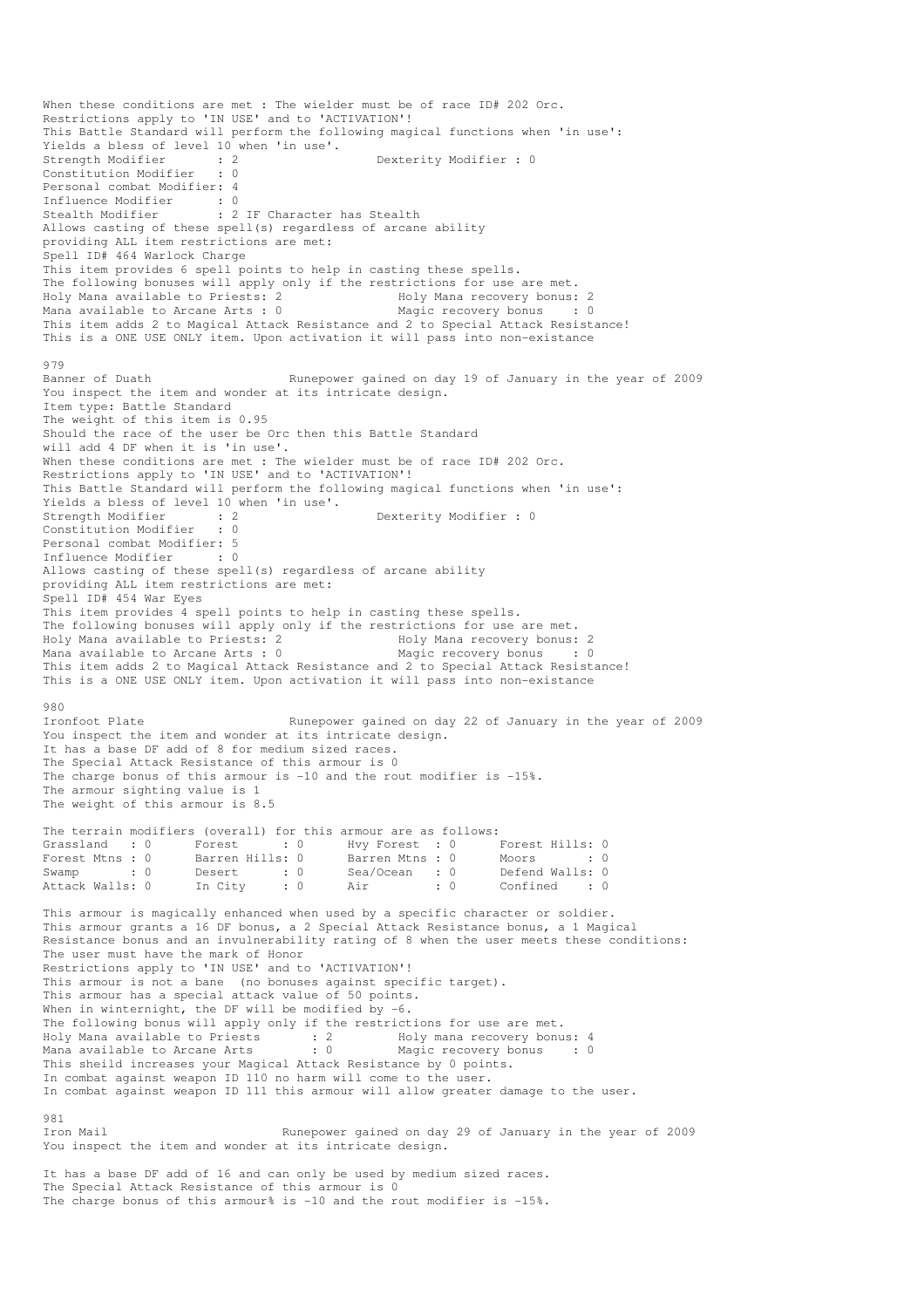The armour sighting value is 0,5 The weight of this armour is 5,75 This armour is magical by nature... This armour gives an INVulnerability rating of 7. This armour increases your Magical Attack Resistance by 1 points. This armour has a special attack value of 100 points. When in winternight, the DF will be modified by 0. This armour is not a bane (no bonuses against specific target). The terrain modifiers (overall) for this armour are as follows:<br>
Grassland : 0 Forest : 0 Hvy Forest : 0 Forest Mtns : 0 Barren Hills: 0 Barren Mtns : 0 I Grassland : 0 Forest : 0 Hvy Forest : 0 Forest Hills: 0 Forest Mtns : 0 Barren Hills: 0 Barren Mtns : 0 Moors : 0 : 0 Swamp : 0 Desert : 0 Sea/Ocean : 0 Defend Walls: 0 attack Walls: 0 In City : 0 Air : 0 Confined : 0 This armour is magically enhanced when used by a specific character or soldier. This armour grants a 0 DF bonus, a 1 Special Attack Resistance bonus, a 2 Magical Resistance bonus when the user meets these conditions: NO Restrictions on use The following bonuses will apply only if the restrictions for use are met. Holy Mana available to Priests : 2 Holy mana recovery bonus: 4 Mana available to Arcane Arts : 0 Magic recovery bonus : 0 combat against weapon ID 112 no harm will come to the user. In combat against weapon ID 109 this armour will allow greater damage to the user. 982 Silver Armour Sumepower gained on day 15 of January in the year of 2009 You inspect the item and wonder at its intricate design. It has a base DF add of 14 for medium sized races. The Special Attack Resistance of this armour is 0 The charge bonus of this armour is -5 and the rout modifier is -10%. The armour sighting value is 0.5 The weight of this armour is 5.75 The terrain modifiers (overall) for this armour are as follows: Grassland : 0 Forest : 0 Hvy Forest : 0 Forest Hills: 0 Forest Mtns : 0 Barren Hills: 0 Barren Mtns : 0 Moors : 0 : 0 Swamp : 0 Desert : 0 Sea/Ocean : 0 Defend Walls: 0<br>
Stack Walls: 0 Desert : 0 Sea/Ocean : 0 Defend Walls: 0 Desert : 0 Sea/Ocean : 0 Defend Walls: 0 Defend Walls: 0 Confined This armour is magically enhanced when used by a specific character or soldier. This armour grants a 0 DF bonus, a 1 Special Attack Resistance bonus, a 2 Magical Resistance bonus and an invulnerability rating of 7 when the user meets these conditions: NO Restrictions on use This armour is not a bane (no bonuses against specific target). This armour has a special attack value of 100 points. When in winternight, the DF will be modified by 0. The following bonus will apply only if the restrictions for use are met. Holy Mana available to Priests : 1 Holy mana recovery bonus: 1 Mana available to Arcane Arts : 0 Magic recovery bonus : 0 This sheild increases your Magical Attack Resistance by 2 points. In combat against weapon ID 113 no harm will come to the user. In combat against weapon ID 115 this armour will allow greater damage to the user. 983<br>Wolf Furs Runepower gained on day 19 of January in the year of 2009 You inspect the item and wonder at its intricate design. It has a base DF add of 1 for medium sized races. The Special Attack Resistance of this armour is 0 The charge bonus of this armour is -5 and the rout modifier is 15%. The armour sighting value is 0.2 The weight of this armour is 2.75 The terrain modifiers (overall) for this armour are as follows: Grassland : 0 Forest : 0<br>Forest Mtns : 0 Barren Hills: 0 Grassland : 0 Forest : 0 Hvy Forest : 0 Forest Hills: 0<br>
Forest Mtns : 0 Barren Hills: 0 Barren Mtns : 0 Moors : 0<br>
Swamp : 0 Desert : 0 Sea/Ocean : 0 Defend Walls: 0 Swamp : 0 Desert : 0 Sea/Ocean : 0 Defend Walls: 0 Attack Walls: 0 In City : 0 Air : 0 Confined : 0 This armour is magically enhanced when used by a specific character or soldier. This armour grants a 13 DF bonus, a 2 Special Attack Resistance bonus, a 0 Magical Resistance bonus and an invulnerability rating of 6 when the user meets these conditions: The user must have the mark of Cruelty Restrictions apply to 'IN USE' and to 'ACTIVATION'! This armour is not a bane (no bonuses against specific target). This armour has a special attack value of 50 points. When in winternight, the DF will be modified by 4.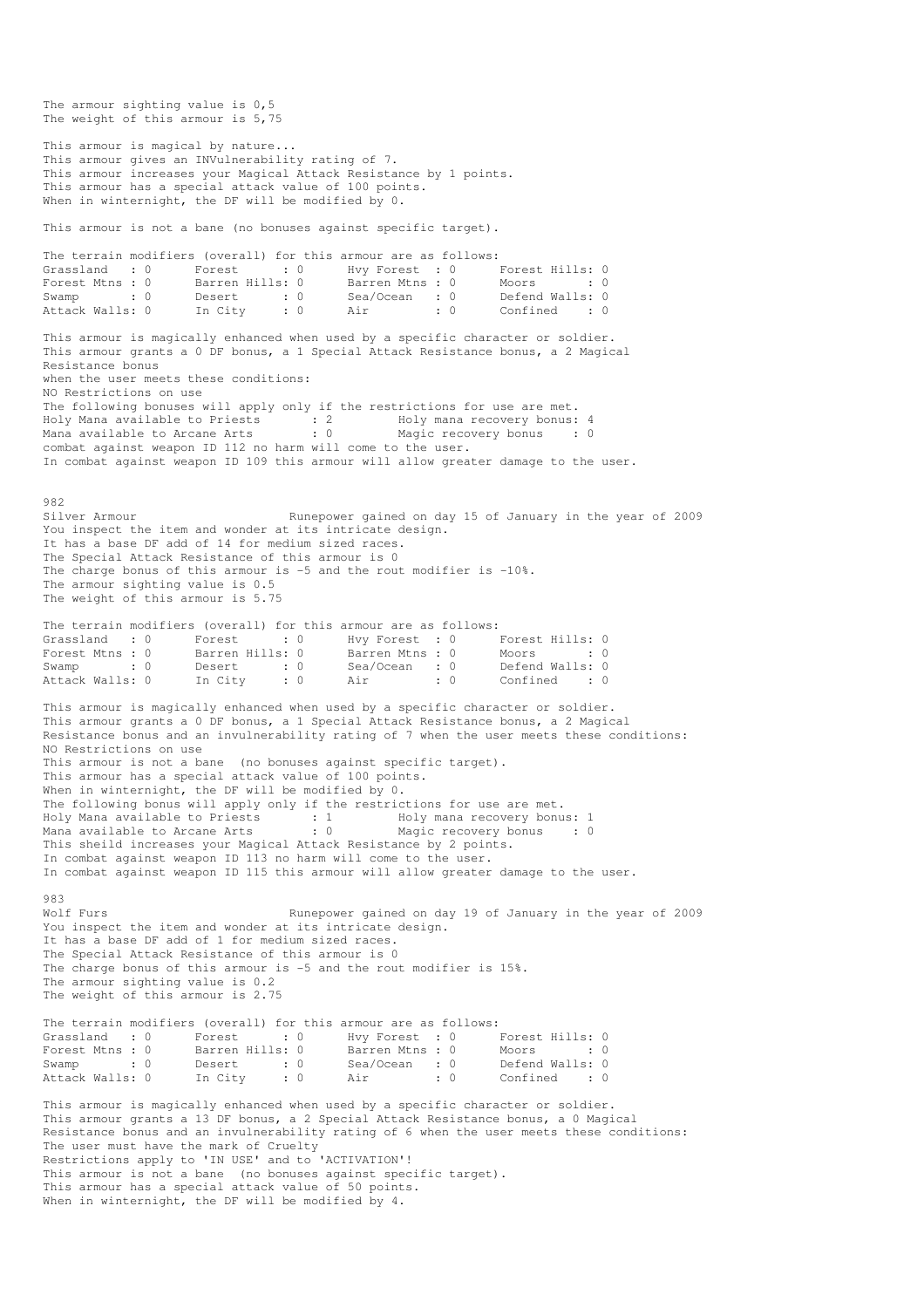The following bonus will apply only if the restrictions for use are met. Holy Mana available to Priests : 2 Holy mana recovery bonus: 0 Mana available to Arcane Arts : 0 Magic recovery bonus : 0 This sheild increases your Magical Attack Resistance by 2 points. The following spells may be cast by the user {regardless of skills} : Spell ID# 155 Create Crystal of Power This item provides 1 mana to help in casting these spells. 984<br>Warq Furs Runepower gained on day 8 of January in the year of 2009 You inspect the item and wonder at its intricate design. It has a base DF add of 2 for medium sized races. The Special Attack Resistance of this armour is 0 The charge bonus of this armour is 0 and the rout modifier is 10%. The armour sighting value is 0.1 The weight of this armour is 3.05 The terrain modifiers (overall) for this armour are as follows: Grassland : 0 Forest : 0 Hvy Forest : 0 Forest Hills: 0 Forest Mtns : 0 Barren Hills: 0 Barren Mtns : 0 Moors : 0 Swamp : 0 Desert : 0 Sea/Ocean : 0 Defend Walls: 0 Attack Walls: 0 In City : 0 Air : 0 Confined : 0 This armour is magically enhanced when used by a specific character or soldier. This armour grants a 14 DF bonus, a 2 Special Attack Resistance bonus, a 1 Magical Resistance bonus and an invulnerability rating of 7 when the user meets these conditions: The user must have the mark of Cruelty Restrictions apply to 'IN USE' and to 'ACTIVATION'! This armour is not a bane (no bonuses against specific target). This armour has a special attack value of 75 points. When in winternight, the DF will be modified by 6. The following bonus will apply only if the restrictions for use are met. Holy Mana available to Priests : 2 Holy mana recovery bonus: 1 Mana available to Arcane Arts : 0 Magic recovery bonus : 0 This sheild increases your Magical Attack Resistance by 1 points. The following spells may be cast by the user {regardless of skills} : Spell ID# 155 Create Crystal of Power This item provides 1 mana to help in casting these spells. 985 Troll Chain (L) Item ID# 985 . You inspect the item and wonder at its intricate design. This armour has a base DF add of 1 and can only be used by large sized races. It gives a base Special Attack Resistance of 0 The charge bonus of this armour is-25 % and its rout modifier is -25 %. Its sighting value is 1.500 The weight of this armour is 11.000 This armour is magical by nature... This armour gives an INVulnerability rating of 7 This increases Magical Attack Resistance by 0 points. This has a special attack value of 100 points. When in Winternight, the DF will be modified by 5 . In combat against weapon ID 110 less harm will come to the user. In combat against weapon ID 111 this armour will allow greater damage to the user. This armouris not a bane {no bonuses against specific target}. The terrain modifiers (overall) for this armour are as follows:<br>Grassland : 0 Forest : 0 Hvy Forest Grassland : 0 Forest : 0 Hvy Forest : 0<br>
Forest Hills: 0 Forest Mtns : 0 Barren Hills: 0 Forest Hills: 0 Forest Mtns : 0 Barren Hills: 0 Barren Mtns : 0  $\text{Moors}$  : 0  $\text{Swamp}$  : 0  $\text{Desert}$  : 0  $\text{Sea/Ocean}$  : 0  $\text{Defend Walls: 0}$ Desert : 0 Sea/Ocean : 0 Defend Walls: 0 Attack Walls: 0 In City : 0 Confined : 0 This armour is magically enhanced when used by a specific character or soldier. This armour grants a 5 DF bonus, a 3 Special Attack Resistance bonus, and a 3 Magical Resistance bonus when the user meets these conditions: The wielder must be of race ID# 228 Troll. Restrictions apply to 'IN USE' and to 'ACTIVATION'! The following bonus will apply only if the restrictions for use are met. Holy Mana available to Priests : 2 Holy Mana recovery bonus: 0 Mana available to Arcane Arts: 0 The following spells may be cast by the user {regardless of arcane ability providing ALL item restrictions are met): Most Battle and Duel spells do require an arcane ability. Spell ID# 29 Veil of Nightmares This item provides 4 mana to help in casting these spells.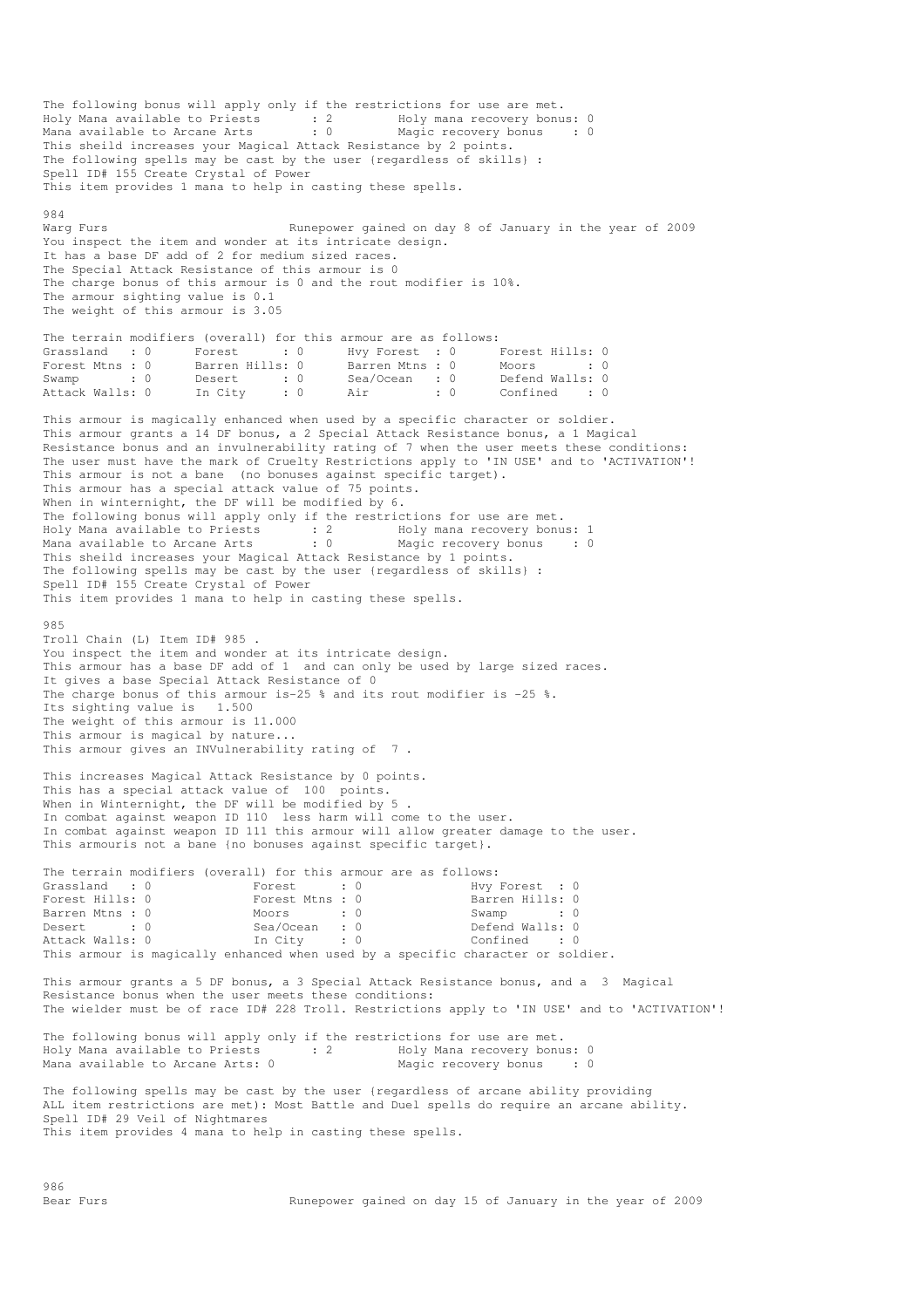You inspect the item and wonder at its intricate design. It has a base DF add of 3 for medium sized races. The Special Attack Resistance of this armour is 0 The charge bonus of this armour is 0 and the rout modifier is 5%. The armour sighting value is 0 The weight of this armour is 3.45 The terrain modifiers (overall) for this armour are as follows: Grassland : 0 Forest : 0 Hvy Forest : 0 Forest Hills: 0 Forest Mtns : 0 Barren Hills: 0 Barren Mtns : 0 Moors : 0 : 0 Swamp : 0 Desert : 0 Sea/Ocean : 0 Defend Walls: 0<br>Attack Walls: 0 In City : 0 Air : 0 Confined : 0 Attack Walls: 0 In City : 0 Air : 0 Confined : 0 This armour is magically enhanced when used by a specific character or soldier. This armour grants a 16 DF bonus, a 3 Special Attack Resistance bonus, a 2 Magical Resistance bonus and an invulnerability rating of 8 when the user meets these conditions: The user must have the mark of Cruelty Restrictions apply to 'IN USE' and to 'ACTIVATION'! This armour is not a bane (no bonuses against specific target). This armour has a special attack value of 100 points. When in winternight, the DF will be modified by 2. The following bonus will apply only if the restrictions for use are met.<br>Holy Mana available to Priests  $\cdot$  2 Holy mana recovery bonus: 2 Holy Mana available to Priests : 2 Holy mana recovery bonus: 2 Mana available to Arcane Arts : 0 Magic recovery bonus : 0 This sheild increases your Magical Attack Resistance by 2 points. The following spells may be cast by the user {regardless of skills} : Spell ID# 155 Create Crystal of Power This item provides 1 mana to help in casting these spells. 987<br>Isenguard Chain Runepower gained on day 12 of January in the year of 2009 You inspect the item and wonder at its intricate design. It has a base DF add of 4 and can only be used by medium sized races. The Special Attack Resistance of this armour is 0 The charge bonus of this armour% is -5 and the rout modifier is -10%. The armour sighting value is 1 The weight of this armour is 6,75 This armour is magical by nature... This armour gives an INVulnerability rating of 7. This armour increases your Magical Attack Resistance by 2 points. This armour has a special attack value of 100 points. When in winternight, the DF will be modified by 4. This armour is not a bane (no bonuses against specific target). The terrain modifiers (overall) for this armour are as follows: Grassland : 0 Forest : 0 Hvy Forest : 0 Forest Hills: 0<br>Forest Mtns : 0 Barren Hills: 0 Barren Mtns : 0 Moors : 0 Forest Mtns : 0 Barren Hills: 0 Barren Mtns : 0 Moors : 0<br>Swamp : 0 Desert : 0 Sea/Ocean : 0 Defend Walls: 0 Desert : 0 Sea/Ocean : 0 Defend Walls: 0 Defend Walls: 0 Defend Walls: 0 Oonfined Attack Walls: 0 In City : 0 Air : 0 Confined : 0 This armour is magically enhanced when used by a specific character or soldier. This armour grants a 12 DF bonus, a 1 Special Attack Resistance bonus, a 2 Magical Resistance bonus when the user meets these conditions: The user must have the mark of Cruelty Restrictions apply to 'IN USE' and to 'ACTIVATION'! The following bonuses will apply only if the restrictions for use are met. Holy Mana available to Priests : 1 Holy mana recovery bonus: 1 Mana available to Arcane Arts : 0 Magic recovery bonus : 0 The following spells may be cast by the user {regardless of skills} : Spell ID# 222 Bless animals Spell ID# 223 Curse Animals This item provides 3 mana to help in casting these spells. combat against weapon ID 114 no harm will come to the user. In combat against weapon ID 113 this armour will allow greater damage to the user. 988<br>Desert Robe Runepower gained on day 8 of January in the year of 2009 You inspect the item and wonder at its intricate design. It has a base DF add of 1 for medium sized races. The Special Attack Resistance of this armour is 0 The charge bonus of this armour is 0 and the rout modifier is 0%. The armour sighting value is 0.2 The weight of this armour is 1.75 The terrain modifiers (overall) for this armour are as follows: Grassland : 0 Forest : 0 Hvy Forest : 0 Forest Hills: 0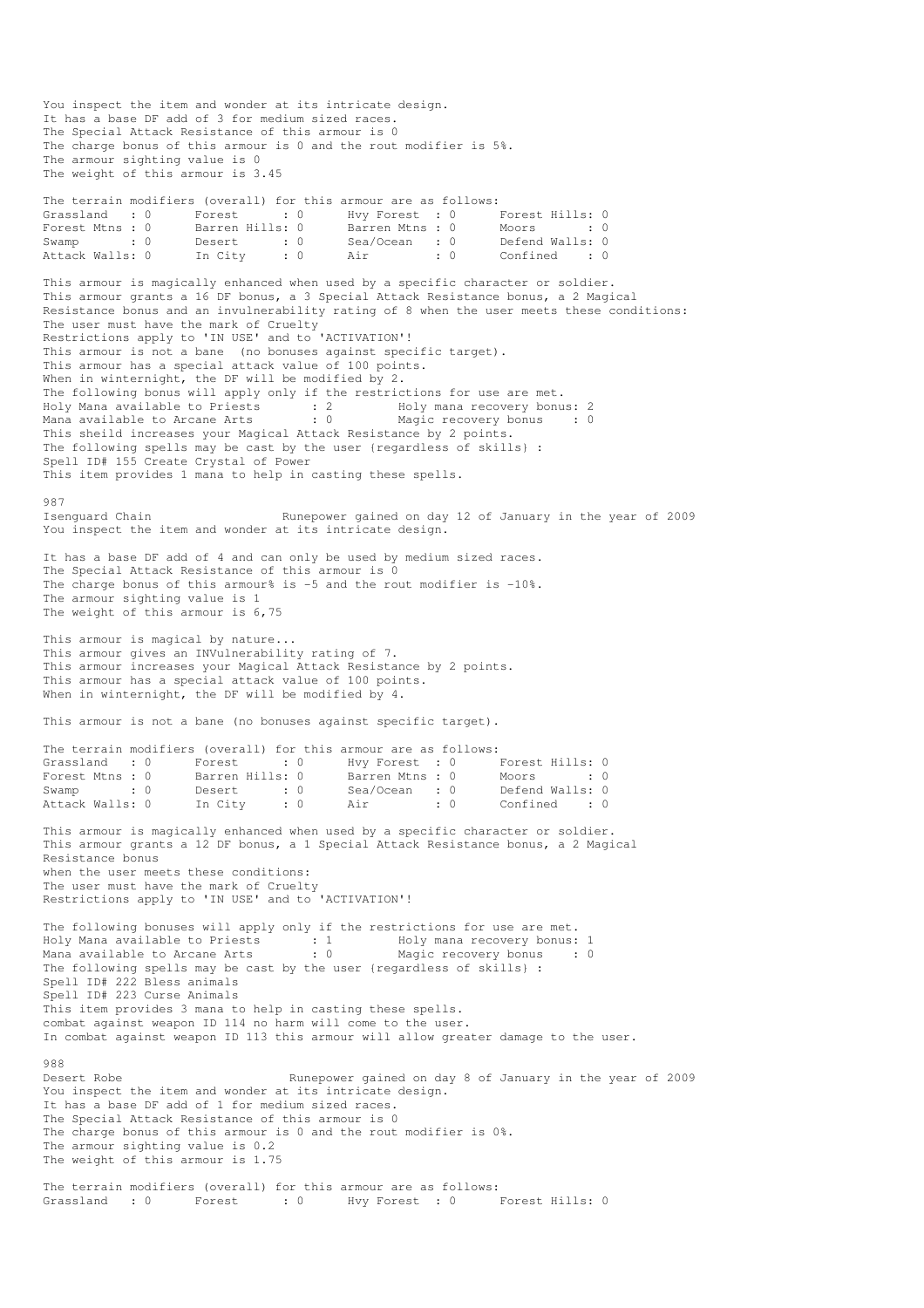```
Forest Mtns : 0 Barren Hills: 0 Barren Mtns : 0 Moors : 0 : 0
Swamp : 0 Desert : 0 Sea/Ocean : 0 Defend Walls: 0 
Attack Walls: 0 In City : 0 Air : 0 Confined : 0
This armour is magically enhanced when used by a specific character or soldier. 
This armour grants a 9 DF bonus, a 1 Special Attack Resistance bonus, a 1 Magical 
Resistance bonus and an invulnerability rating of 5 when the user meets these conditions: 
The user must have the mark of Cruelty 
Restrictions apply to 'IN USE' and to 'ACTIVATION'!
This armour is not a bane (no bonuses against specific target). 
This armour has a special attack value of 50 points. 
When in winternight, the DF will be modified by 0. 
The following bonus will apply only if the restrictions for use are met. 
Holy Mana available to Priests : 2 Holy mana recovery bonus: 0
Mana available to Arcane Arts : 0 Magic recovery bonus : 0
This sheild increases your Magical Attack Resistance by 3 points. 
The following spells may be cast by the user {regardless of skills} : 
Spell ID# 16 Firestorm 
Spell ID# 17 Fireball 
This item provides 3 mana to help in casting these spells. 
989<br>Light Lamellar
                                Runepower gained on day 15 of January in the year of 2009
You inspect the item and wonder at its intricate design.
It has a base DF add of 5 for medium sized races. 
The Special Attack Resistance of this armour is 1 
The charge bonus of this armour is -5 and the rout modifier is -5%. 
The armour sighting value is 1 
The weight of this armour is 4.95 
The terrain modifiers (overall) for this armour are as follows: 
Grassland : 0 Forest : 0 Hvy Forest : 0 Forest Hills: 0
Forest Mtns : 0 Barren Hills: 0 Barren Mtns : 0 Moors : 0 
Forest Mtns : 0 Barren Hills: 0 Barren Mtns : 0 Moors : 0<br>
Swamp : 0 Desert : 0 Sea/Ocean : 0 Defend Walls: 0<br>
Attack Walls: 0 In City : 0 Air : 0 Confined : 0
                                                            confined : 0
This armour is magically enhanced when used by a specific character or soldier. 
This armour grants a 13 DF bonus, a 1 Special Attack Resistance bonus, a 1 Magical 
Resistance bonus and an invulnerability rating of 5 when the user meets these conditions: 
The user must have the mark of Honor 
Restrictions apply to 'IN USE' and to 'ACTIVATION'!
This armour is not a bane (no bonuses against specific target). 
This armour has a special attack value of 50 points. 
When in winternight, the DF will be modified by 0.
The following bonus will apply only if the restrictions for use are met. 
Holy Mana available to Priests : 0 Holy mana recovery bonus: 0 
Mana available to Arcane Arts : 0 Magic recovery bonus : 0
This sheild increases your Magical Attack Resistance by 2 points. 
The following spells may be cast by the user {regardless of skills} : 
Spell ID# 2021 Hollin Gate Spell 
Spell ID# 2023 Black Pit Gate Spell 
This item provides 1 mana to help in casting these spells. 
990 
Mordor Shield Runepower gained on day 5 of March in the year of 2009
You inspect the item and wonder at its intricate design.
It has a base DF add of 2 for medium sized races. 
The Special Attack Resistance of this shield is 1 
The charge bonus of this shield is -5 and the rout modifier is -5%. 
The shield sighting value is 1 
The weight of this shield is 1.95 
The terrain modifiers (overall) for this shield are as follows: 
Grassland : 0 Forest : 0 Hvy Forest : 0 Forest Hills: 0
Forest Mtns : 0 Barren Hills: 0 Barren Mtns : 0 Moors : 0 : 0
Forest Mins : 0 Desert : 0 Desert : 0 Swamp : 0 Desert : 0 Sea/Ocean : 0
Attack Walls: 0 Desert : 0 Sea/Ocean : 0 Defend Walls: 0<br>Attack Walls: 0 In City : 0 Air : 0 Confined : 0
This shield is magically enhanced when used by a specific character or soldier. 
This shield grants a 6 DF bonus, a 1 Special Attack Resistance bonus, a 1 Magical 
Resistance bonus and an invulnerability rating of 4 when the user meets these conditions: 
The user must have the mark of Cruelty
Restrictions apply to 'IN USE' and to 'ACTIVATION'!
This shield is not a bane (no bonuses against specific target). 
This shield has a special attack value of 25 points. 
When in winternight, the DF will be modified by 2. 
The following bonus will apply only if the restrictions for use are met. 
Holy Mana available to Priests : 0 Holy mana recovery bonus: 0
Mana available to Arcane Arts : 0 Magic recovery bonus : 0
This sheild increases your Magical Attack Resistance by 2 points. 
The following spells may be cast by the user {regardless of skills} :
```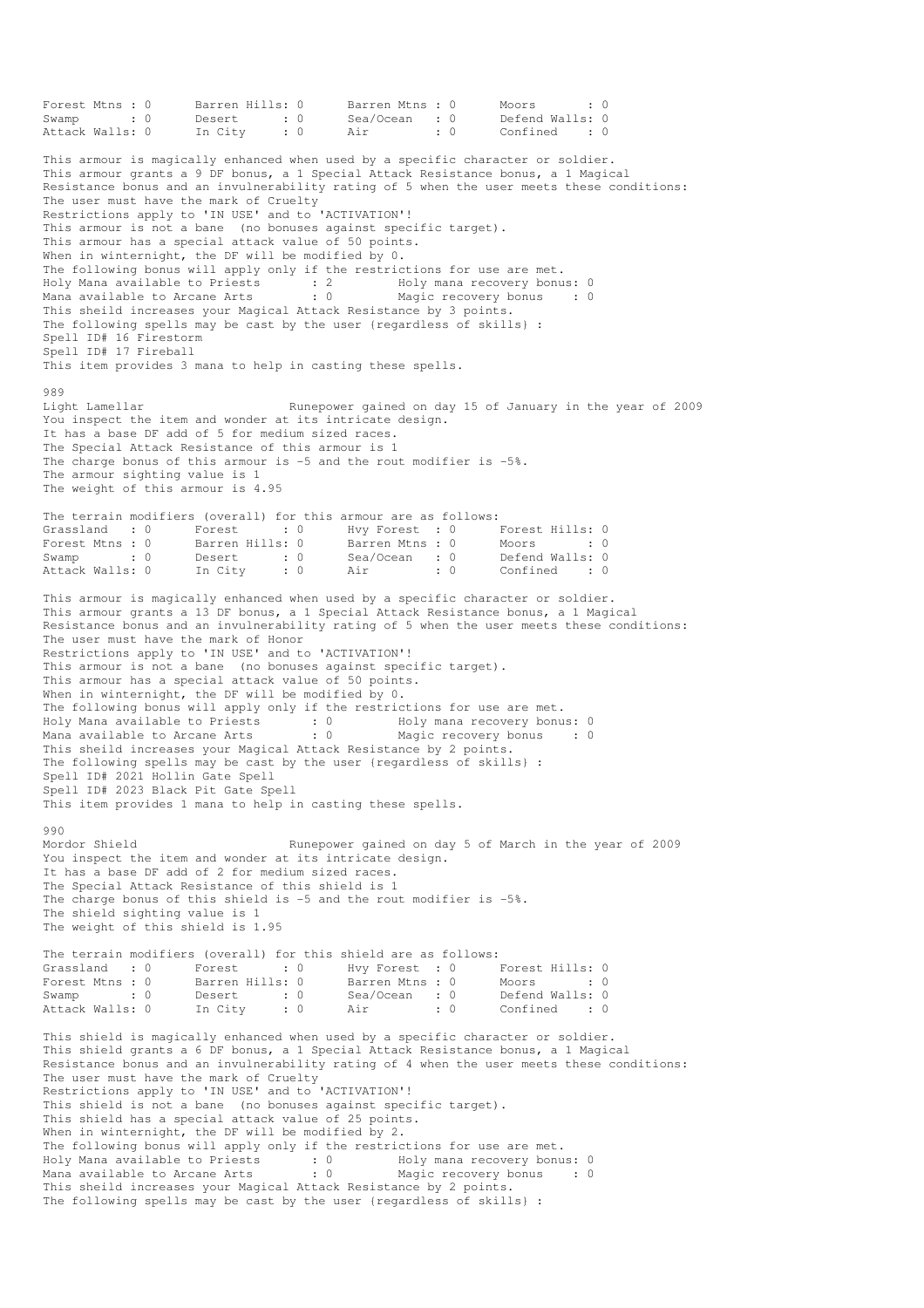Spell ID# 2022 Dimril Gate Spell Spell ID# 2023 Black Pit Gate Spell This item provides 1 mana to help in casting these spells. 991<br>Troll Shield (L) Runepower gained on day 15 of December in the year of 2008 You inspect the item and wonder at its intricate design. It has a base DF add of 1 for large sized races. The Special Attack Resistance of this shield is 1 The charge bonus of this shield is -5 and the rout modifier is -5%. The shield sighting value is 1 The weight of this shield is 2.95 The terrain modifiers (overall) for this shield are as follows:<br>
Grassland : 0 Forest : 0 Hvy Forest : 0<br>
Forest Mtns : 0 Barren Hills: 0 Barren Mtns : 0 Grassland : 0 Forest : 0 Hvy Forest : 0 Forest Hills: 0 Forest Mtns : 0 Barren Hills: 0 Barren Mtns : 0 Moors : 0 : 0 Swamp : 0 Desert : 0 Sea/Ocean : 0 Defend Walls: 0 Attack Walls: 0 In City : 0 Air : 0 Confined : 0 This shield is magically enhanced when used by a specific character or soldier. This shield grants a 3 DF bonus, a 1 Special Attack Resistance bonus, a 1 Magical Resistance bonus and an invulnerability rating of 4 when the user meets these conditions: The wielder must be of race ID# 228 Troll. Restrictions apply to 'IN USE' and to 'ACTIVATION'! This shield is not a bane (no bonuses against specific target). This shield has a special attack value of 25 points. When in winternight, the DF will be modified by 2. The following bonus will apply only if the restrictions for use are met. Holy Mana available to Priests : 0 69 Holy mana recovery bonus: 0 Mana available to Arcane Arts : 0 Magic recovery bonus : 0 This sheild increases your Magical Attack Resistance by 1 points. The following spells may be cast by the user {regardless of skills} : Spell ID# 43 Cause Insanity This item provides 8 mana to help in casting these spells. 992<br>Hobbit Shield (S) Runepower gained on day 2 of March in the year of 2009 You inspect the item and wonder at its intricate design. It has a base DF add of 1 for small sized races. The Special Attack Resistance of this shield is 1 The charge bonus of this shield is -5 and the rout modifier is -5%. The shield sighting value is 1 The weight of this shield is 1.05 The terrain modifiers (overall) for this shield are as follows: Grassland : 0 Forest : 0 Hvy Forest : 0 Forest Hills: 0 Forest Mtns : 0 Barren Hills: 0 Barren Mtns : 0 Moors : 0 : 0 Swamp : 0 Desert : 0 Sea/Ocean : 0 Defend Walls: 0 Attack Walls: 0 In City : 0 Air : 0 Confined : 0 This shield is magically enhanced when used by a specific character or soldier. This shield grants a 5 DF bonus, a 1 Special Attack Resistance bonus, a 1 Magical Resistance bonus and an invulnerability rating of 4 when the user meets these conditions: The wielder must be of race ID# 224 Hobbit. Restrictions apply to 'IN USE' and to 'ACTIVATION'! This shield is not a bane (no bonuses against specific target). This shield has a special attack value of 25 points. When in winternight, the DF will be modified by  $-2$ . The following bonus will apply only if the restrictions for use are met. Holy Mana available to Priests : 0 Holy mana recovery bonus: 0 Mana available to Arcane Arts : 0 Magic recovery bonus : 0 This sheild increases your Magical Attack Resistance by 1 points. The following spells may be cast by the user {regardless of skills} : Spell ID# 234 Increase Special Resource This item provides 10 mana to help in casting these spells. 993 Black Buckler Runepower gained on day 5 of March in the year of 2009 You inspect the item and wonder at its intricate design. It has a base DF add of 3 for medium sized races. The Special Attack Resistance of this shield is 0 The charge bonus of this shield is -5 and the rout modifier is -5%. The shield sighting value is 1 The weight of this shield is 2.05 The terrain modifiers (overall) for this shield are as follows: Grassland : 0 Forest : 0 Hvy Forest : 0 Forest Hills: 0<br>Forest Mtns : 0 Barren Hills: 0 Barren Mtns : 0 Moors : 0 Forest Mtns : 0 Barren Hills: 0 Barren Mtns : 0 Moors : 0 : 0 Swamp : 0 Desert : 0 Sea/Ocean : 0 Defend Walls: 0 Attack Walls: 0 In City : 0 Air : 0 Confined : 0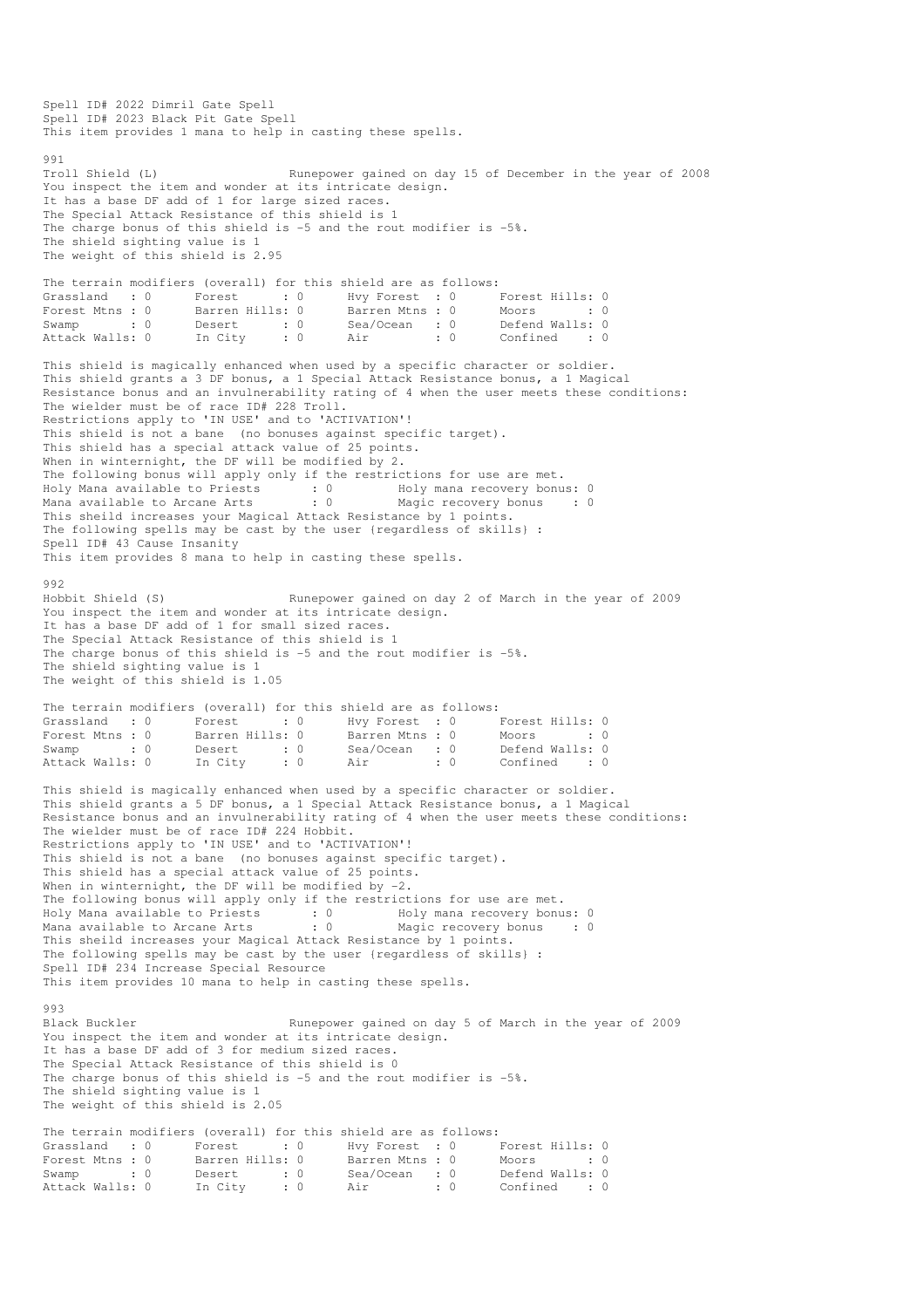This shield is magically enhanced when used by a specific character or soldier. This shield grants a 5 DF bonus, a 2 Special Attack Resistance bonus, a 3 Magical Resistance bonus and an invulnerability rating of 5 when the user meets these conditions: The user must have the mark of Cruelty Restrictions apply to 'IN USE' and to 'ACTIVATION'! This shield is not a bane (no bonuses against specific target). This shield has a special attack value of 50 points. When in winternight, the DF will be modified by 3. The following bonus will apply only if the restrictions for use are met.<br>Holy Mana available to Priests : 1 Holy mana recovery bonus: 3  $Holy$  Mana available to Priests : 1 Mana available to Arcane Arts : 0 Magic recovery bonus : 0 This sheild increases your Magical Attack Resistance by 0 points. The following spells may be cast by the user {regardless of skills} : Spell ID# 209 Runepower This item provides 3 mana to help in casting these spells. 994<br>Mithril Buckler Runepower gained on day 19 of January in the year of 2009 You inspect the item and wonder at its intricate design. It has a base DF add of 3 for medium sized races. The Special Attack Resistance of this shield is 0 The charge bonus of this shield is -5 and the rout modifier is -5%. The shield sighting value is 1 The weight of this shield is 1.9 The terrain modifiers (overall) for this shield are as follows: Grassland : 0 Forest : 0 Hvy Forest : 0 Forest Hills: 0 Forest Mtns : 0 Barren Hills: 0 Barren Mtns : 0 Moors : 0 : 0 Swamp : 0 Desert : 0 Sea/Ocean : 0 Defend Walls: 0 Attack Walls: 0 In City : 0 Air : 0 Confined : 0 This shield is magically enhanced when used by a specific character or soldier. This shield grants a 5 DF bonus, a 2 Special Attack Resistance bonus, a 3 Magical Resistance bonus and an invulnerability rating of 5 when the user meets these conditions: The user must have the mark of Honor Restrictions apply to 'IN USE' and to 'ACTIVATION'! This shield is not a bane (no bonuses against specific target). This shield has a special attack value of 50 points. When in winternight, the DF will be modified by 3. The following bonus will apply only if the restrictions for use are met. Holy Mana available to Priests : 1 Holy mana recovery bonus: 3 Mana available to Arcane Arts : 0 Magic recovery bonus : 0 This sheild increases your Magical Attack Resistance by 0 points. The following spells may be cast by the user {regardless of skills} : Spell ID# 209 Runepower This item provides 3 mana to help in casting these spells. 995<br>Black Crystal Runepower gained on day 12 of January in the year of 2009 You inspect the item and wonder at its intricate design. Item Type: Jewel The weight of this Jewel is 0,1 When these conditions are met : The user must have the mark of Cruelty Restrictions apply to 'IN USE' and to 'ACTIVATION'! This Jewel will perform the following magical functions when 'in use': Yields a bless of level 3 when 'in use'. Strength Modifier : 0 0 Dexterity Modifier : 0 Constitution Modifier : 0 Personal combat Modifier: 0 Influence Modifier : 0 Stealth Modifier : 4 IF Character has Stealth Enhancement of the skill Priest by a value of 2 when 'in use' Allows casting of these spell(s) regardless of arcane ability providing ALL item restrictions are met: Spell ID# 438 Hand of Death Spell ID# 439 Wave of Death This item provides 9 spell points to help in casting these spells. The following bonuses will apply only if the restrictions for use are met.<br>Holy Mana available to Priests : 1 Holy mana recovery bonus: Holy Mana recovery bonus: 1 1 - 2001 - Holy mana recovery bonus: 1<br>1 : 0 1 - Magic recovery bonus: 1<br>1 : 0 1 - Magic recovery bonus Mana available to Arcane Arts This item adds 4 to Magical Attack Resistance and 4 to Special Attack Resistance! This is a ONE USE ONLY item. Upon activation it will pass into non-existance 996 Elven Potion Runepower gained on day 12 of January in the year of 2009 You inspect the item and wonder at its intricate design. Item type: Potion The weight of this item is 0.02

This item will cure a character by 90%.